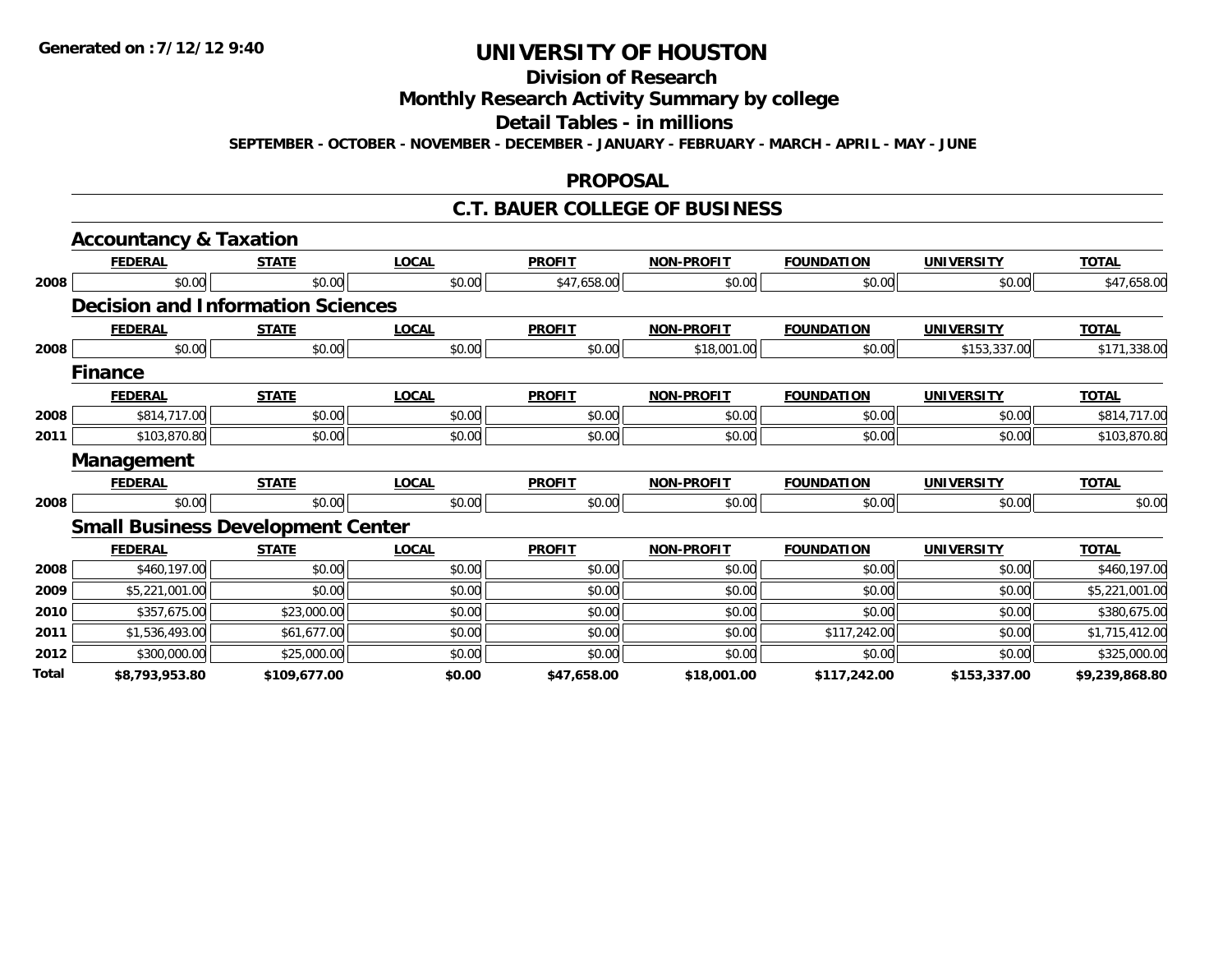## **Division of Research**

**Monthly Research Activity Summary by college**

#### **Detail Tables - in millions**

**SEPTEMBER - OCTOBER - NOVEMBER - DECEMBER - JANUARY - FEBRUARY - MARCH - APRIL - MAY - JUNE**

### **PROPOSAL**

### **COLLEGE OF ARCHITECTURE**

|        | <b>FEDERAL</b> | <b>STATE</b> | <b>LOCAL</b> | <b>PROFIT</b> | <b>NON-PROFIT</b> | <b>FOUNDATION</b> | <b>UNIVERSITY</b> | <b>TOTAL</b>   |
|--------|----------------|--------------|--------------|---------------|-------------------|-------------------|-------------------|----------------|
| 2008   | \$79,738.00    | \$96,124.00  | \$0.00       | \$65,000.00   | \$0.00            | \$0.00            | \$0.00            | \$240,862.00   |
| 2009   | \$25,000.00    | \$0.00       | \$0.00       | \$47,500.00   | \$0.00            | \$0.00            | \$49,500.00       | \$122,000.00   |
| ا 2010 | \$4,039,084.60 | \$0.00       | \$0.00       | \$0.00        | \$0.00            | \$0.00            | \$0.00            | \$4,039,084.60 |
| 2011   | \$1,587,604.88 | \$25,000.00  | \$0.00       | \$5,000.00    | \$5,000.00        | \$25,000.00       | \$0.00            | \$1,647,604.88 |
| 2012   | \$140,758.05   | \$0.00       | \$0.00       | \$0.00        | \$5,000.00        | \$8,200.00        | \$2,500.00        | \$156,458.05   |

|              | <b>FEDERAI</b>        | <b>STATE</b>          | <b>OCAL</b> | <b>PROFIT</b>  | J-PROFIT<br>NON | <b>FOUNDATION</b> | UNIVERSITY     | <b>TOTAL</b>   |
|--------------|-----------------------|-----------------------|-------------|----------------|-----------------|-------------------|----------------|----------------|
| 2011         | $\sim$ 00<br>JU.UU    | $\sim$<br>JZJ.VVV     | \$0.00      | en uu<br>JU.UU | \$0.00          | ደበ በበ<br>JU.UU    | ደበ በበ<br>40.00 |                |
| <b>Total</b> | 185.53<br>99, O / Z , | 124.00<br>146<br>טז-ו | \$0.00      | .500.00        | \$10<br>000.00. | \$33,200.00       | \$52,000.00    | \$6,231,009.53 |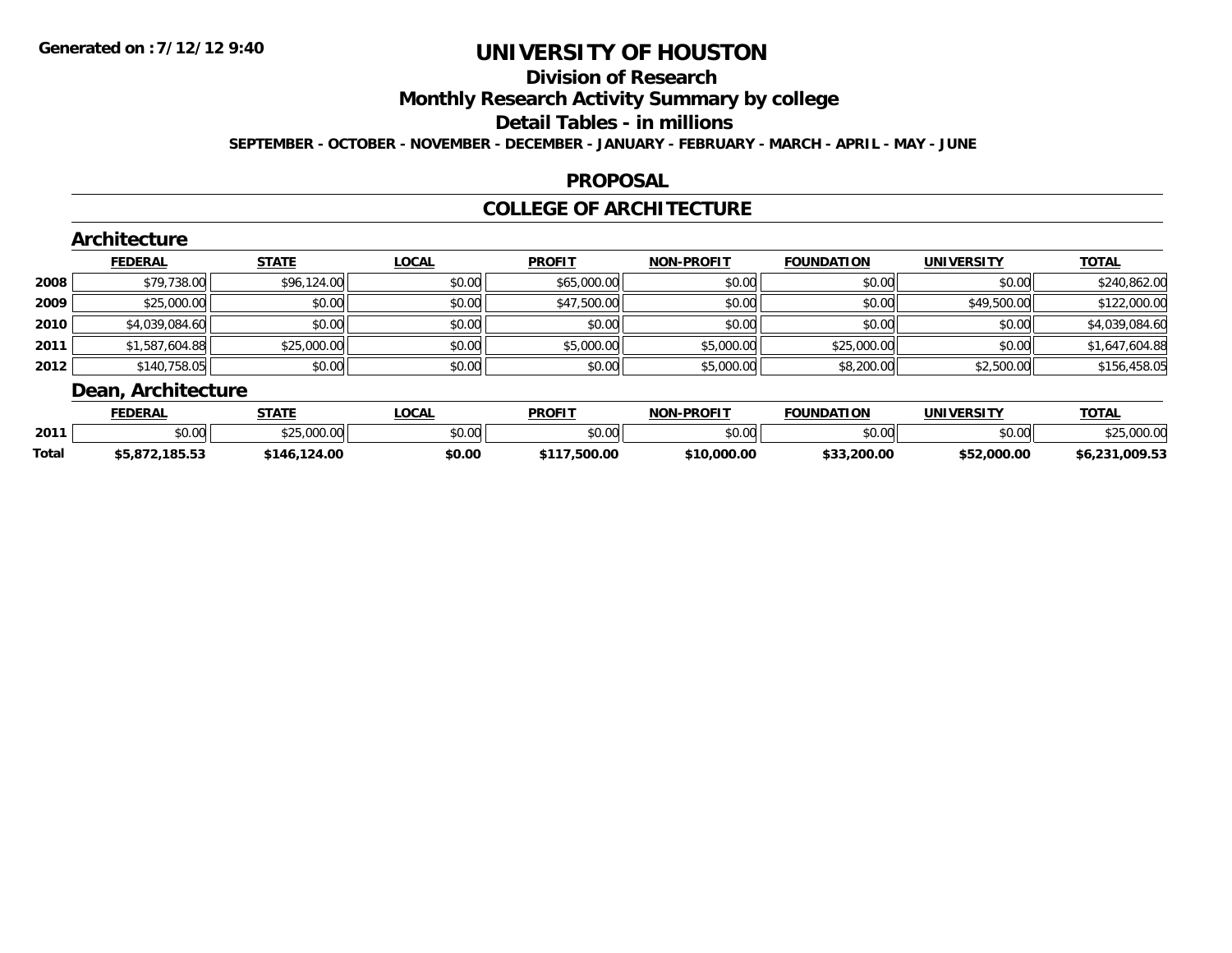# **Division of Research**

**Monthly Research Activity Summary by college**

## **Detail Tables - in millions**

**SEPTEMBER - OCTOBER - NOVEMBER - DECEMBER - JANUARY - FEBRUARY - MARCH - APRIL - MAY - JUNE**

#### **PROPOSAL**

## **COLLEGE OF EDUCATION**

|      | <b>FEDERAL</b>                                       | <b>STATE</b>   | <b>LOCAL</b> | <b>PROFIT</b> | <b>NON-PROFIT</b> | <b>FOUNDATION</b> | <b>UNIVERSITY</b> | <b>TOTAL</b>   |
|------|------------------------------------------------------|----------------|--------------|---------------|-------------------|-------------------|-------------------|----------------|
| 2010 | \$0.00                                               | \$0.00         | \$0.00       | \$0.00        | \$0.00            | \$0.00            | \$0.00            | \$0.00         |
| 2011 | \$0.00                                               | \$0.00         | \$0.00       | \$0.00        | \$0.00            | \$0.00            | \$0.00            | \$0.00         |
|      | <b>Curriculum and Instruction</b>                    |                |              |               |                   |                   |                   |                |
|      | <b>FEDERAL</b>                                       | <b>STATE</b>   | <b>LOCAL</b> | <b>PROFIT</b> | NON-PROFIT        | <b>FOUNDATION</b> | <b>UNIVERSITY</b> | <b>TOTAL</b>   |
| 2008 | \$5,113,039.00                                       | \$256,000.00   | \$10,041.00  | \$195,831.58  | \$507,306.65      | \$49,562.00       | \$154,595.00      | \$6,286,375.23 |
| 2009 | \$1,896,752.80                                       | \$50,000.00    | \$35,197.00  | \$100,428.00  | \$502,421.54      | \$3,158,643.46    | \$156,791.00      | \$5,900,233.80 |
| 2010 | \$7,156,682.99                                       | \$747,537.00   | \$92,786.00  | \$0.00        | \$208,889.00      | \$39,952.00       | \$0.00            | \$8,245,846.99 |
| 2011 | \$6,668,762.90                                       | \$1,458,613.20 | \$295,410.00 | \$124,500.00  | \$271,374.00      | \$0.00            | \$246,279.00      | \$9,064,939.10 |
| 2012 | \$6,337,442.55                                       | \$714,991.00   | \$210,000.00 | \$0.00        | \$1,014,561.00    | \$0.00            | \$1,024,174.00    | \$9,301,168.55 |
|      | Dean, Education                                      |                |              |               |                   |                   |                   |                |
|      | <b>FEDERAL</b>                                       | <b>STATE</b>   | <b>LOCAL</b> | <b>PROFIT</b> | NON-PROFIT        | <b>FOUNDATION</b> | <b>UNIVERSITY</b> | <b>TOTAL</b>   |
| 2009 | \$0.00                                               | \$0.00         | \$0.00       | \$0.00        | \$0.00            | \$0.00            | \$0.00            | \$0.00         |
|      | <b>Educational Leadership &amp; Cultural Studies</b> |                |              |               |                   |                   |                   |                |
|      | <b>FEDERAL</b>                                       | <b>STATE</b>   | <b>LOCAL</b> | <b>PROFIT</b> | NON-PROFIT        | <b>FOUNDATION</b> | <b>UNIVERSITY</b> | <b>TOTAL</b>   |
| 2008 | \$0.00                                               | \$0.00         | \$0.00       | \$0.00        | \$39,988.00       | \$0.00            | \$0.00            | \$39,988.00    |
| 2009 | \$634,715.50                                         | \$0.00         | \$0.00       | \$0.00        | \$0.00            | \$0.00            | \$0.00            | \$634,715.50   |
| 2010 | \$494,390.50                                         | \$0.00         | \$0.00       | \$0.00        | \$0.00            | \$169,377.00      | \$0.00            | \$663,767.50   |
|      | <b>Educational Psychology</b>                        |                |              |               |                   |                   |                   |                |
|      | <b>FEDERAL</b>                                       | <b>STATE</b>   | <b>LOCAL</b> | <b>PROFIT</b> | <b>NON-PROFIT</b> | <b>FOUNDATION</b> | <b>UNIVERSITY</b> | <b>TOTAL</b>   |
| 2008 | \$2,042,427.25                                       | \$50,000.00    | \$0.00       | \$0.00        | \$0.00            | \$0.00            | \$442,474.00      | \$2,534,901.25 |
| 2009 | \$1,347,422.70                                       | \$190,532.00   | \$0.00       | \$0.00        | \$15,494.00       | \$168,589.90      | \$389,000.00      | \$2,111,038.60 |
| 2010 | \$2,047,863.50                                       | \$1,608,227.90 | \$0.00       | \$118,211.00  | \$295,140.00      | \$288,840.26      | \$361,299.00      | \$4,719,581.66 |
| 2011 | \$6,106,381.50                                       | \$503,639.70   | \$0.00       | \$68,419.00   | \$10,133.00       | \$510,310.65      | \$20,758.00       | \$7,219,641.85 |
| 2012 | \$4,897,201.76                                       | \$1,562,159.00 | \$0.00       | \$0.00        | \$32,160.00       | \$87,667.00       | \$1,753,728.74    | \$8,332,916.50 |
|      |                                                      |                |              |               |                   |                   |                   |                |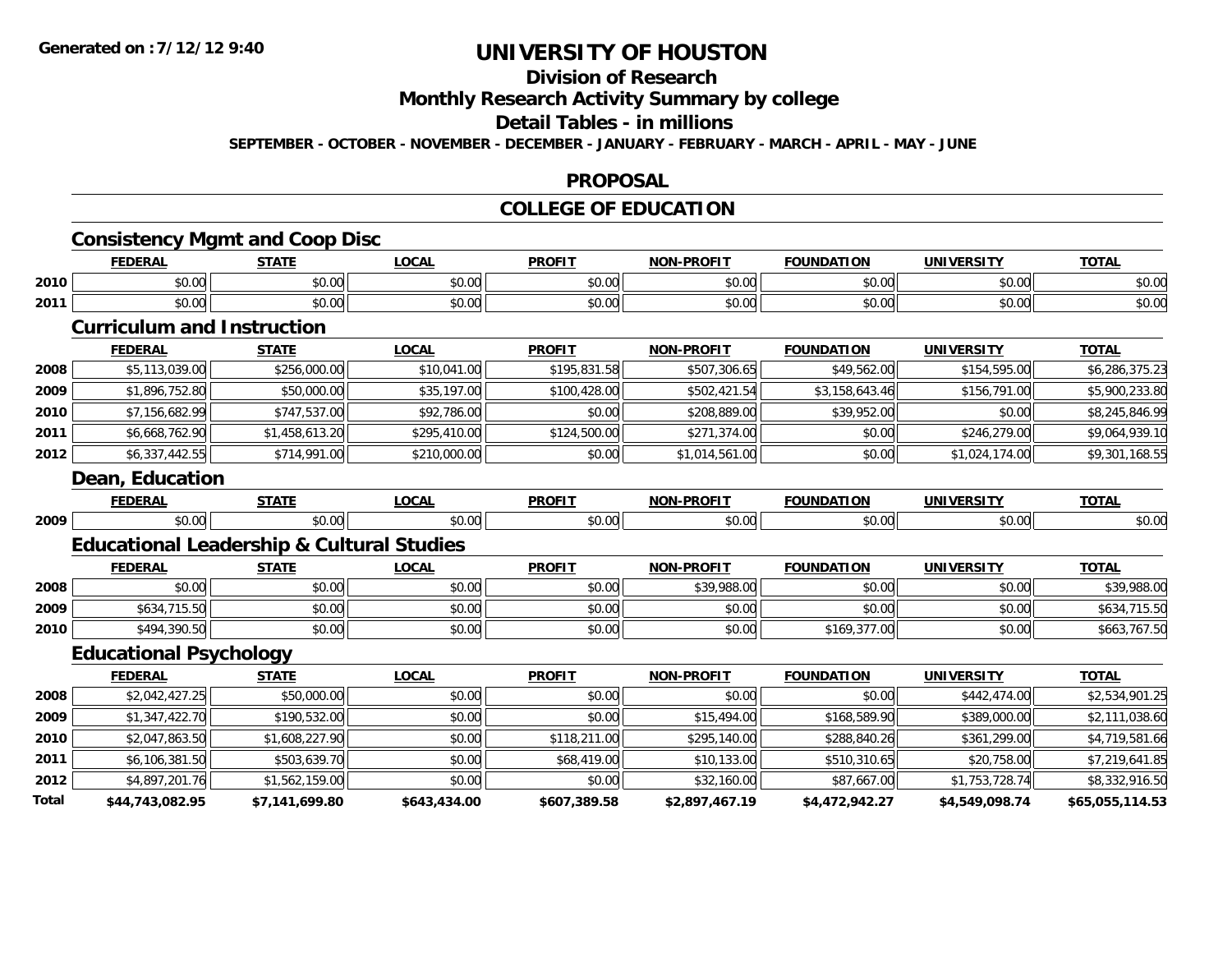## **Division of Research**

**Monthly Research Activity Summary by college**

#### **Detail Tables - in millions**

**SEPTEMBER - OCTOBER - NOVEMBER - DECEMBER - JANUARY - FEBRUARY - MARCH - APRIL - MAY - JUNE**

### **PROPOSAL**

|      | Art                              |              |              |               |                   |                   |                   |                |
|------|----------------------------------|--------------|--------------|---------------|-------------------|-------------------|-------------------|----------------|
|      | <b>FEDERAL</b>                   | <b>STATE</b> | <b>LOCAL</b> | <b>PROFIT</b> | <b>NON-PROFIT</b> | <b>FOUNDATION</b> | <b>UNIVERSITY</b> | <b>TOTAL</b>   |
| 2008 | \$0.00                           | \$0.00       | \$0.00       | \$0.00        | \$9,300.00        | \$0.00            | \$0.00            | \$9,300.00     |
| 2010 | \$10,000.00                      | \$0.00       | \$0.00       | \$0.00        | \$0.00            | \$0.00            | \$0.00            | \$10,000.00    |
| 2011 | \$14,979.30                      | \$0.00       | \$0.00       | \$0.00        | \$0.00            | \$0.00            | \$0.00            | \$14,979.30    |
| 2012 | \$294,676.59                     | \$0.00       | \$0.00       | \$0.00        | \$35,000.00       | \$0.00            | \$0.00            | \$329,676.59   |
|      | <b>Arte Publico Press</b>        |              |              |               |                   |                   |                   |                |
|      | <b>FEDERAL</b>                   | <b>STATE</b> | <b>LOCAL</b> | <b>PROFIT</b> | <b>NON-PROFIT</b> | <b>FOUNDATION</b> | <b>UNIVERSITY</b> | <b>TOTAL</b>   |
| 2008 | \$100,319.60                     | \$0.00       | \$0.00       | \$0.00        | \$121,655.00      | \$0.00            | \$0.00            | \$221,974.60   |
| 2009 | \$125,000.00                     | \$0.00       | \$0.00       | \$0.00        | \$128,032.00      | \$400,000.00      | \$0.00            | \$653,032.00   |
| 2010 | \$100,000.00                     | \$120,000.00 | \$0.00       | \$0.00        | \$145,536.00      | \$75,000.00       | \$0.00            | \$440,536.00   |
| 2011 | \$100,000.00                     | \$0.00       | \$0.00       | \$0.00        | \$94,479.00       | \$120,000.00      | \$0.00            | \$314,479.00   |
| 2012 | \$373,497.00                     | \$20,000.00  | \$0.00       | \$0.00        | \$98,393.00       | \$400,000.00      | \$0.00            | \$891,890.00   |
|      | <b>Blaffer Gallery</b>           |              |              |               |                   |                   |                   |                |
|      | <b>FEDERAL</b>                   | <b>STATE</b> | <b>LOCAL</b> | <b>PROFIT</b> | <b>NON-PROFIT</b> | <b>FOUNDATION</b> | <b>UNIVERSITY</b> | <b>TOTAL</b>   |
| 2008 | \$179,200.00                     | \$20,000.00  | \$0.00       | \$0.00        | \$258,022.00      | \$0.00            | \$0.00            | \$457,222.00   |
| 2009 | \$50,000.00                      | \$3,000.00   | \$0.00       | \$0.00        | \$149,858.00      | \$0.00            | \$0.00            | \$202,858.00   |
| 2010 | \$35,000.00                      | \$8,500.00   | \$0.00       | \$0.00        | \$159,425.00      | \$0.00            | \$0.00            | \$202,925.00   |
| 2011 | \$50,000.00                      | \$8,500.00   | \$0.00       | \$0.00        | \$102,445.00      | \$0.00            | \$0.00            | \$160,945.00   |
| 2012 | \$0.00                           | \$5,132.00   | \$0.00       | \$0.00        | \$85,759.00       | \$0.00            | \$0.00            | \$90,891.00    |
|      | <b>Center for Public History</b> |              |              |               |                   |                   |                   |                |
|      | <b>FEDERAL</b>                   | <b>STATE</b> | <b>LOCAL</b> | <b>PROFIT</b> | <b>NON-PROFIT</b> | <b>FOUNDATION</b> | <b>UNIVERSITY</b> | <b>TOTAL</b>   |
| 2011 | \$250,000.00                     | \$0.00       | \$0.00       | \$0.00        | \$369,000.00      | \$0.00            | \$0.00            | \$619,000.00   |
|      | <b>Communication Disorders</b>   |              |              |               |                   |                   |                   |                |
|      | <b>FEDERAL</b>                   | <b>STATE</b> | <b>LOCAL</b> | <b>PROFIT</b> | <b>NON-PROFIT</b> | <b>FOUNDATION</b> | <b>UNIVERSITY</b> | <b>TOTAL</b>   |
| 2008 | \$735,506.10                     | \$30,008.00  | \$3,200.00   | \$0.00        | \$242,574.00      | \$48,945.00       | \$95,658.00       | \$1,155,891.10 |
| 2009 | \$0.00                           | \$305,085.00 | \$1,500.00   | \$0.00        | \$247,668.00      | \$89,981.00       | \$424,813.00      | \$1,069,047.00 |
| 2010 | \$797,623.00                     | \$227,907.00 | \$0.00       | \$0.00        | \$327,276.00      | \$10,000.00       | \$0.00            | \$1,362,806.00 |
| 2011 | \$148,670.00                     | \$17,940.10  | \$0.00       | \$0.00        | \$0.00            | \$10,000.00       | \$0.00            | \$176,610.10   |
| 2012 | \$447,207.00                     | \$11,723.40  | \$0.00       | \$0.00        | \$58,248.00       | \$22,770.00       | \$263,177.00      | \$803,125.40   |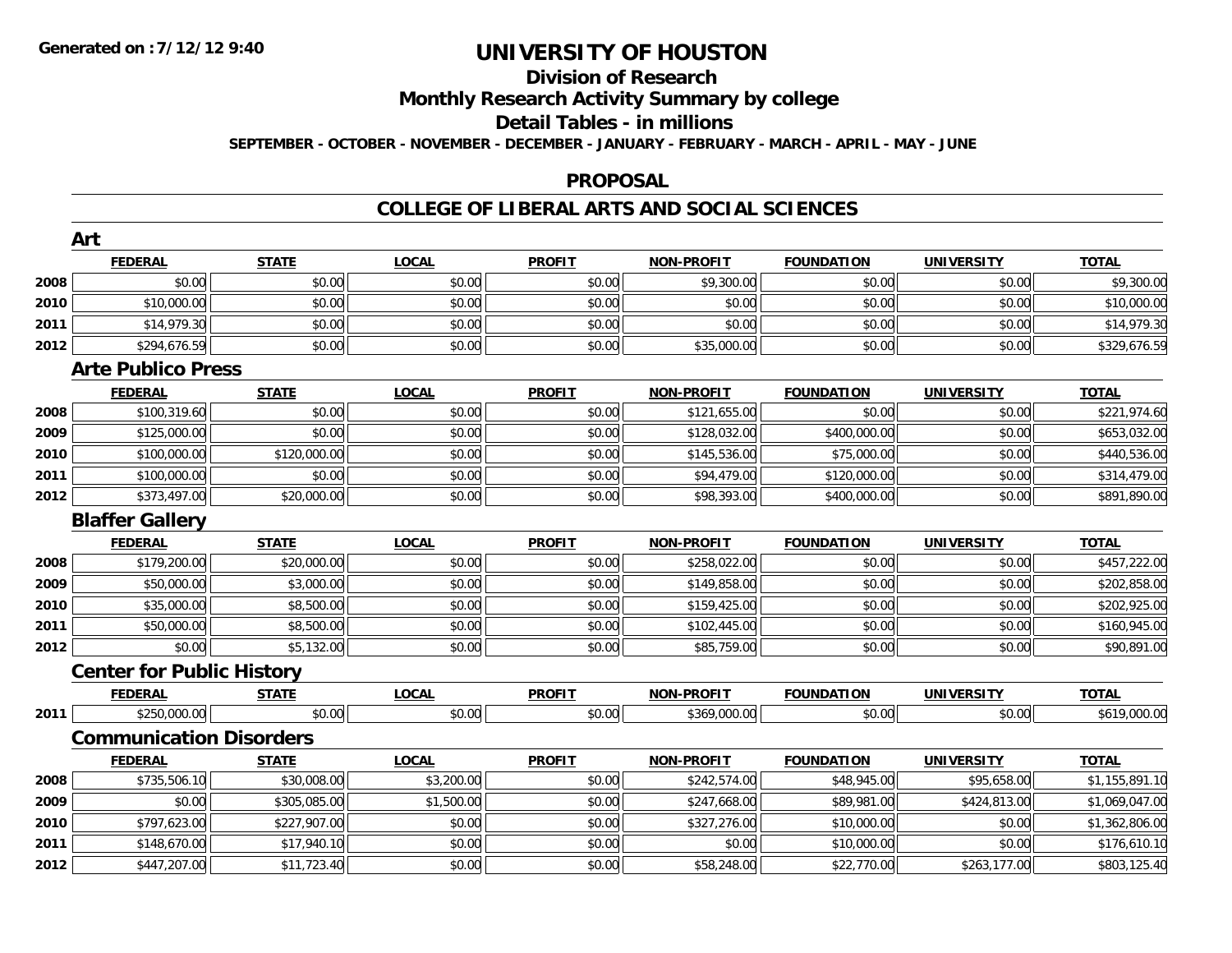**Division of Research**

**Monthly Research Activity Summary by college**

**Detail Tables - in millions**

**SEPTEMBER - OCTOBER - NOVEMBER - DECEMBER - JANUARY - FEBRUARY - MARCH - APRIL - MAY - JUNE**

### **PROPOSAL**

| <b>FEDERAL</b><br><b>LOCAL</b><br><b>PROFIT</b><br><b>NON-PROFIT</b><br><b>STATE</b><br><b>FOUNDATION</b><br><b>UNIVERSITY</b><br>\$0.00<br>\$0.00<br>\$74,500.00<br>\$0.00<br>\$40,000.00<br>\$24,590.00<br>\$0.00<br><b>Cynthia Woods Mitchell Center for the Arts</b><br><b>PROFIT</b><br><b>NON-PROFIT</b><br><b>FOUNDATION</b><br><b>FEDERAL</b><br><b>STATE</b><br><b>LOCAL</b><br><b>UNIVERSITY</b><br>\$0.00<br>\$0.00<br>\$0.00<br>\$0.00<br>\$0.00<br>\$10,000.00<br>\$0.00<br>Dean, Liberal Arts and Social Sciences<br><b>PROFIT</b><br><b>FEDERAL</b><br><b>STATE</b><br><b>LOCAL</b><br><b>NON-PROFIT</b><br><b>FOUNDATION</b><br><b>UNIVERSITY</b><br>\$0.00<br>\$700,114.50<br>\$0.00<br>\$0.00<br>\$0.00<br>\$0.00<br>\$0.00<br>\$0.00<br>\$0.00<br>\$2,313,197.50<br>\$0.00<br>\$0.00<br>\$0.00<br>\$0.00<br>\$0.00<br>\$0.00<br>\$10,000.00<br>\$0.00<br>\$0.00<br>\$0.00<br>\$0.00<br>\$0.00<br>\$0.00<br>\$0.00<br>\$413,091.00<br>\$0.00<br>\$0.00<br>\$0.00<br><b>Economics</b><br><b>FEDERAL</b><br><b>STATE</b><br><b>LOCAL</b><br><b>PROFIT</b><br><b>NON-PROFIT</b><br><b>FOUNDATION</b><br><b>UNIVERSITY</b><br>\$75,000.00<br>\$0.00<br>\$0.00<br>\$0.00<br>\$0.00<br>\$1,262,358.00<br>\$100,000.00<br>\$0.00<br>\$0.00<br>\$0.00<br>\$0.00<br>\$379,871.00<br>\$0.00<br>\$0.00<br>\$0.00<br>\$0.00<br>\$0.00<br>\$37,000.00<br>\$227,082.00<br>\$288,998.00<br>\$98,160.00<br>\$0.00<br>\$75,000.00<br>\$78,014.00<br>\$244,719.00<br>\$531,250.00<br>\$0.00<br>\$75,000.00<br>\$0.00<br>\$0.00<br>\$0.00<br>\$0.00<br>\$868,261.00<br>\$248,086.00<br>\$0.00<br><b>English</b><br><b>FEDERAL</b><br><b>STATE</b><br><b>LOCAL</b><br><b>PROFIT</b><br><b>NON-PROFIT</b><br><b>FOUNDATION</b><br><b>UNIVERSITY</b><br>\$0.00<br>\$0.00<br>\$0.00<br>\$0.00<br>\$0.00<br>\$0.00<br>\$58,875.00<br>\$0.00<br>\$0.00<br>\$0.00<br>\$0.00<br>\$0.00<br>\$190,000.00<br>\$1,000.00<br>\$0.00<br>\$0.00<br>\$0.00<br>\$0.00<br>\$1,500.00<br>\$0.00<br>\$0.00<br>\$0.00<br>\$0.00<br>\$932,888.40<br>\$0.00<br>\$0.00<br>\$0.00<br>\$0.00<br><b>Health and Human Performance</b><br><b>PROFIT</b><br><b>NON-PROFIT</b><br><b>FOUNDATION</b><br><b>FEDERAL</b><br><b>LOCAL</b><br><b>UNIVERSITY</b><br><u>STATE</u><br>\$372,437.00<br>\$2,529,885.00<br>\$0.00<br>\$2,752,018.43<br>\$360,967.00<br>\$149,195.00<br>\$2,120,280.00<br>\$15,740.00<br>\$0.00<br>\$976,239.50<br>\$1,117,821.00<br>\$557,460.00<br>\$6,646,649.80<br>\$1,705,431.90<br>\$971,733.00<br>\$300,968.74<br>\$271,482.00<br>\$10,993,235.50<br>\$3,914,016.61<br>\$0.00<br>\$1,080,000.00<br>\$0.00<br>\$0.00<br>\$94,276.00<br>\$180,000.00<br>\$209,569.30<br>\$1,002,452.00<br>\$12,181,046.40<br>\$0.00<br>\$502,818.00<br>\$0.00<br>\$141,879.20<br>\$1,179,339.00<br>\$8,217,754.31<br>\$726,663.00 | <b>Comparative Cultural Studies</b> |  |  |  |                 |
|------------------------------------------------------------------------------------------------------------------------------------------------------------------------------------------------------------------------------------------------------------------------------------------------------------------------------------------------------------------------------------------------------------------------------------------------------------------------------------------------------------------------------------------------------------------------------------------------------------------------------------------------------------------------------------------------------------------------------------------------------------------------------------------------------------------------------------------------------------------------------------------------------------------------------------------------------------------------------------------------------------------------------------------------------------------------------------------------------------------------------------------------------------------------------------------------------------------------------------------------------------------------------------------------------------------------------------------------------------------------------------------------------------------------------------------------------------------------------------------------------------------------------------------------------------------------------------------------------------------------------------------------------------------------------------------------------------------------------------------------------------------------------------------------------------------------------------------------------------------------------------------------------------------------------------------------------------------------------------------------------------------------------------------------------------------------------------------------------------------------------------------------------------------------------------------------------------------------------------------------------------------------------------------------------------------------------------------------------------------------------------------------------------------------------------------------------------------------------------------------------------------------------------------------------------------------------------------------------------------------------------------------------------------------------------------------------------------------------------------------------------------------------------------------------------|-------------------------------------|--|--|--|-----------------|
| 2009<br>2011<br>2008<br>2009<br>2010<br>2011<br>2008<br>2009<br>2010<br>2011<br>2012<br>2008<br>2010<br>2011<br>2012<br>2008<br>2009<br>2010<br>2011<br>2012                                                                                                                                                                                                                                                                                                                                                                                                                                                                                                                                                                                                                                                                                                                                                                                                                                                                                                                                                                                                                                                                                                                                                                                                                                                                                                                                                                                                                                                                                                                                                                                                                                                                                                                                                                                                                                                                                                                                                                                                                                                                                                                                                                                                                                                                                                                                                                                                                                                                                                                                                                                                                                               |                                     |  |  |  | <b>TOTAL</b>    |
|                                                                                                                                                                                                                                                                                                                                                                                                                                                                                                                                                                                                                                                                                                                                                                                                                                                                                                                                                                                                                                                                                                                                                                                                                                                                                                                                                                                                                                                                                                                                                                                                                                                                                                                                                                                                                                                                                                                                                                                                                                                                                                                                                                                                                                                                                                                                                                                                                                                                                                                                                                                                                                                                                                                                                                                                            |                                     |  |  |  | \$139,090.00    |
|                                                                                                                                                                                                                                                                                                                                                                                                                                                                                                                                                                                                                                                                                                                                                                                                                                                                                                                                                                                                                                                                                                                                                                                                                                                                                                                                                                                                                                                                                                                                                                                                                                                                                                                                                                                                                                                                                                                                                                                                                                                                                                                                                                                                                                                                                                                                                                                                                                                                                                                                                                                                                                                                                                                                                                                                            |                                     |  |  |  |                 |
|                                                                                                                                                                                                                                                                                                                                                                                                                                                                                                                                                                                                                                                                                                                                                                                                                                                                                                                                                                                                                                                                                                                                                                                                                                                                                                                                                                                                                                                                                                                                                                                                                                                                                                                                                                                                                                                                                                                                                                                                                                                                                                                                                                                                                                                                                                                                                                                                                                                                                                                                                                                                                                                                                                                                                                                                            |                                     |  |  |  | <b>TOTAL</b>    |
|                                                                                                                                                                                                                                                                                                                                                                                                                                                                                                                                                                                                                                                                                                                                                                                                                                                                                                                                                                                                                                                                                                                                                                                                                                                                                                                                                                                                                                                                                                                                                                                                                                                                                                                                                                                                                                                                                                                                                                                                                                                                                                                                                                                                                                                                                                                                                                                                                                                                                                                                                                                                                                                                                                                                                                                                            |                                     |  |  |  | \$10,000.00     |
|                                                                                                                                                                                                                                                                                                                                                                                                                                                                                                                                                                                                                                                                                                                                                                                                                                                                                                                                                                                                                                                                                                                                                                                                                                                                                                                                                                                                                                                                                                                                                                                                                                                                                                                                                                                                                                                                                                                                                                                                                                                                                                                                                                                                                                                                                                                                                                                                                                                                                                                                                                                                                                                                                                                                                                                                            |                                     |  |  |  |                 |
|                                                                                                                                                                                                                                                                                                                                                                                                                                                                                                                                                                                                                                                                                                                                                                                                                                                                                                                                                                                                                                                                                                                                                                                                                                                                                                                                                                                                                                                                                                                                                                                                                                                                                                                                                                                                                                                                                                                                                                                                                                                                                                                                                                                                                                                                                                                                                                                                                                                                                                                                                                                                                                                                                                                                                                                                            |                                     |  |  |  | <b>TOTAL</b>    |
|                                                                                                                                                                                                                                                                                                                                                                                                                                                                                                                                                                                                                                                                                                                                                                                                                                                                                                                                                                                                                                                                                                                                                                                                                                                                                                                                                                                                                                                                                                                                                                                                                                                                                                                                                                                                                                                                                                                                                                                                                                                                                                                                                                                                                                                                                                                                                                                                                                                                                                                                                                                                                                                                                                                                                                                                            |                                     |  |  |  | \$700,114.50    |
|                                                                                                                                                                                                                                                                                                                                                                                                                                                                                                                                                                                                                                                                                                                                                                                                                                                                                                                                                                                                                                                                                                                                                                                                                                                                                                                                                                                                                                                                                                                                                                                                                                                                                                                                                                                                                                                                                                                                                                                                                                                                                                                                                                                                                                                                                                                                                                                                                                                                                                                                                                                                                                                                                                                                                                                                            |                                     |  |  |  | \$2,313,197.50  |
|                                                                                                                                                                                                                                                                                                                                                                                                                                                                                                                                                                                                                                                                                                                                                                                                                                                                                                                                                                                                                                                                                                                                                                                                                                                                                                                                                                                                                                                                                                                                                                                                                                                                                                                                                                                                                                                                                                                                                                                                                                                                                                                                                                                                                                                                                                                                                                                                                                                                                                                                                                                                                                                                                                                                                                                                            |                                     |  |  |  | \$10,000.00     |
|                                                                                                                                                                                                                                                                                                                                                                                                                                                                                                                                                                                                                                                                                                                                                                                                                                                                                                                                                                                                                                                                                                                                                                                                                                                                                                                                                                                                                                                                                                                                                                                                                                                                                                                                                                                                                                                                                                                                                                                                                                                                                                                                                                                                                                                                                                                                                                                                                                                                                                                                                                                                                                                                                                                                                                                                            |                                     |  |  |  | \$413,091.00    |
|                                                                                                                                                                                                                                                                                                                                                                                                                                                                                                                                                                                                                                                                                                                                                                                                                                                                                                                                                                                                                                                                                                                                                                                                                                                                                                                                                                                                                                                                                                                                                                                                                                                                                                                                                                                                                                                                                                                                                                                                                                                                                                                                                                                                                                                                                                                                                                                                                                                                                                                                                                                                                                                                                                                                                                                                            |                                     |  |  |  |                 |
|                                                                                                                                                                                                                                                                                                                                                                                                                                                                                                                                                                                                                                                                                                                                                                                                                                                                                                                                                                                                                                                                                                                                                                                                                                                                                                                                                                                                                                                                                                                                                                                                                                                                                                                                                                                                                                                                                                                                                                                                                                                                                                                                                                                                                                                                                                                                                                                                                                                                                                                                                                                                                                                                                                                                                                                                            |                                     |  |  |  | <b>TOTAL</b>    |
|                                                                                                                                                                                                                                                                                                                                                                                                                                                                                                                                                                                                                                                                                                                                                                                                                                                                                                                                                                                                                                                                                                                                                                                                                                                                                                                                                                                                                                                                                                                                                                                                                                                                                                                                                                                                                                                                                                                                                                                                                                                                                                                                                                                                                                                                                                                                                                                                                                                                                                                                                                                                                                                                                                                                                                                                            |                                     |  |  |  | \$1,437,358.00  |
|                                                                                                                                                                                                                                                                                                                                                                                                                                                                                                                                                                                                                                                                                                                                                                                                                                                                                                                                                                                                                                                                                                                                                                                                                                                                                                                                                                                                                                                                                                                                                                                                                                                                                                                                                                                                                                                                                                                                                                                                                                                                                                                                                                                                                                                                                                                                                                                                                                                                                                                                                                                                                                                                                                                                                                                                            |                                     |  |  |  | \$379,871.00    |
|                                                                                                                                                                                                                                                                                                                                                                                                                                                                                                                                                                                                                                                                                                                                                                                                                                                                                                                                                                                                                                                                                                                                                                                                                                                                                                                                                                                                                                                                                                                                                                                                                                                                                                                                                                                                                                                                                                                                                                                                                                                                                                                                                                                                                                                                                                                                                                                                                                                                                                                                                                                                                                                                                                                                                                                                            |                                     |  |  |  | \$651,240.00    |
|                                                                                                                                                                                                                                                                                                                                                                                                                                                                                                                                                                                                                                                                                                                                                                                                                                                                                                                                                                                                                                                                                                                                                                                                                                                                                                                                                                                                                                                                                                                                                                                                                                                                                                                                                                                                                                                                                                                                                                                                                                                                                                                                                                                                                                                                                                                                                                                                                                                                                                                                                                                                                                                                                                                                                                                                            |                                     |  |  |  | \$1,003,983.00  |
|                                                                                                                                                                                                                                                                                                                                                                                                                                                                                                                                                                                                                                                                                                                                                                                                                                                                                                                                                                                                                                                                                                                                                                                                                                                                                                                                                                                                                                                                                                                                                                                                                                                                                                                                                                                                                                                                                                                                                                                                                                                                                                                                                                                                                                                                                                                                                                                                                                                                                                                                                                                                                                                                                                                                                                                                            |                                     |  |  |  | \$1,116,347.00  |
|                                                                                                                                                                                                                                                                                                                                                                                                                                                                                                                                                                                                                                                                                                                                                                                                                                                                                                                                                                                                                                                                                                                                                                                                                                                                                                                                                                                                                                                                                                                                                                                                                                                                                                                                                                                                                                                                                                                                                                                                                                                                                                                                                                                                                                                                                                                                                                                                                                                                                                                                                                                                                                                                                                                                                                                                            |                                     |  |  |  |                 |
|                                                                                                                                                                                                                                                                                                                                                                                                                                                                                                                                                                                                                                                                                                                                                                                                                                                                                                                                                                                                                                                                                                                                                                                                                                                                                                                                                                                                                                                                                                                                                                                                                                                                                                                                                                                                                                                                                                                                                                                                                                                                                                                                                                                                                                                                                                                                                                                                                                                                                                                                                                                                                                                                                                                                                                                                            |                                     |  |  |  | <b>TOTAL</b>    |
|                                                                                                                                                                                                                                                                                                                                                                                                                                                                                                                                                                                                                                                                                                                                                                                                                                                                                                                                                                                                                                                                                                                                                                                                                                                                                                                                                                                                                                                                                                                                                                                                                                                                                                                                                                                                                                                                                                                                                                                                                                                                                                                                                                                                                                                                                                                                                                                                                                                                                                                                                                                                                                                                                                                                                                                                            |                                     |  |  |  | \$58,875.00     |
|                                                                                                                                                                                                                                                                                                                                                                                                                                                                                                                                                                                                                                                                                                                                                                                                                                                                                                                                                                                                                                                                                                                                                                                                                                                                                                                                                                                                                                                                                                                                                                                                                                                                                                                                                                                                                                                                                                                                                                                                                                                                                                                                                                                                                                                                                                                                                                                                                                                                                                                                                                                                                                                                                                                                                                                                            |                                     |  |  |  | \$191,000.00    |
|                                                                                                                                                                                                                                                                                                                                                                                                                                                                                                                                                                                                                                                                                                                                                                                                                                                                                                                                                                                                                                                                                                                                                                                                                                                                                                                                                                                                                                                                                                                                                                                                                                                                                                                                                                                                                                                                                                                                                                                                                                                                                                                                                                                                                                                                                                                                                                                                                                                                                                                                                                                                                                                                                                                                                                                                            |                                     |  |  |  | \$1,500.00      |
|                                                                                                                                                                                                                                                                                                                                                                                                                                                                                                                                                                                                                                                                                                                                                                                                                                                                                                                                                                                                                                                                                                                                                                                                                                                                                                                                                                                                                                                                                                                                                                                                                                                                                                                                                                                                                                                                                                                                                                                                                                                                                                                                                                                                                                                                                                                                                                                                                                                                                                                                                                                                                                                                                                                                                                                                            |                                     |  |  |  | \$932,888.40    |
|                                                                                                                                                                                                                                                                                                                                                                                                                                                                                                                                                                                                                                                                                                                                                                                                                                                                                                                                                                                                                                                                                                                                                                                                                                                                                                                                                                                                                                                                                                                                                                                                                                                                                                                                                                                                                                                                                                                                                                                                                                                                                                                                                                                                                                                                                                                                                                                                                                                                                                                                                                                                                                                                                                                                                                                                            |                                     |  |  |  |                 |
|                                                                                                                                                                                                                                                                                                                                                                                                                                                                                                                                                                                                                                                                                                                                                                                                                                                                                                                                                                                                                                                                                                                                                                                                                                                                                                                                                                                                                                                                                                                                                                                                                                                                                                                                                                                                                                                                                                                                                                                                                                                                                                                                                                                                                                                                                                                                                                                                                                                                                                                                                                                                                                                                                                                                                                                                            |                                     |  |  |  | <b>TOTAL</b>    |
|                                                                                                                                                                                                                                                                                                                                                                                                                                                                                                                                                                                                                                                                                                                                                                                                                                                                                                                                                                                                                                                                                                                                                                                                                                                                                                                                                                                                                                                                                                                                                                                                                                                                                                                                                                                                                                                                                                                                                                                                                                                                                                                                                                                                                                                                                                                                                                                                                                                                                                                                                                                                                                                                                                                                                                                                            |                                     |  |  |  | \$8,284,782.43  |
|                                                                                                                                                                                                                                                                                                                                                                                                                                                                                                                                                                                                                                                                                                                                                                                                                                                                                                                                                                                                                                                                                                                                                                                                                                                                                                                                                                                                                                                                                                                                                                                                                                                                                                                                                                                                                                                                                                                                                                                                                                                                                                                                                                                                                                                                                                                                                                                                                                                                                                                                                                                                                                                                                                                                                                                                            |                                     |  |  |  | \$11,019,342.20 |
|                                                                                                                                                                                                                                                                                                                                                                                                                                                                                                                                                                                                                                                                                                                                                                                                                                                                                                                                                                                                                                                                                                                                                                                                                                                                                                                                                                                                                                                                                                                                                                                                                                                                                                                                                                                                                                                                                                                                                                                                                                                                                                                                                                                                                                                                                                                                                                                                                                                                                                                                                                                                                                                                                                                                                                                                            |                                     |  |  |  | \$17,531,435.85 |
|                                                                                                                                                                                                                                                                                                                                                                                                                                                                                                                                                                                                                                                                                                                                                                                                                                                                                                                                                                                                                                                                                                                                                                                                                                                                                                                                                                                                                                                                                                                                                                                                                                                                                                                                                                                                                                                                                                                                                                                                                                                                                                                                                                                                                                                                                                                                                                                                                                                                                                                                                                                                                                                                                                                                                                                                            |                                     |  |  |  | \$13,667,343.70 |
|                                                                                                                                                                                                                                                                                                                                                                                                                                                                                                                                                                                                                                                                                                                                                                                                                                                                                                                                                                                                                                                                                                                                                                                                                                                                                                                                                                                                                                                                                                                                                                                                                                                                                                                                                                                                                                                                                                                                                                                                                                                                                                                                                                                                                                                                                                                                                                                                                                                                                                                                                                                                                                                                                                                                                                                                            |                                     |  |  |  | \$10,768,453.51 |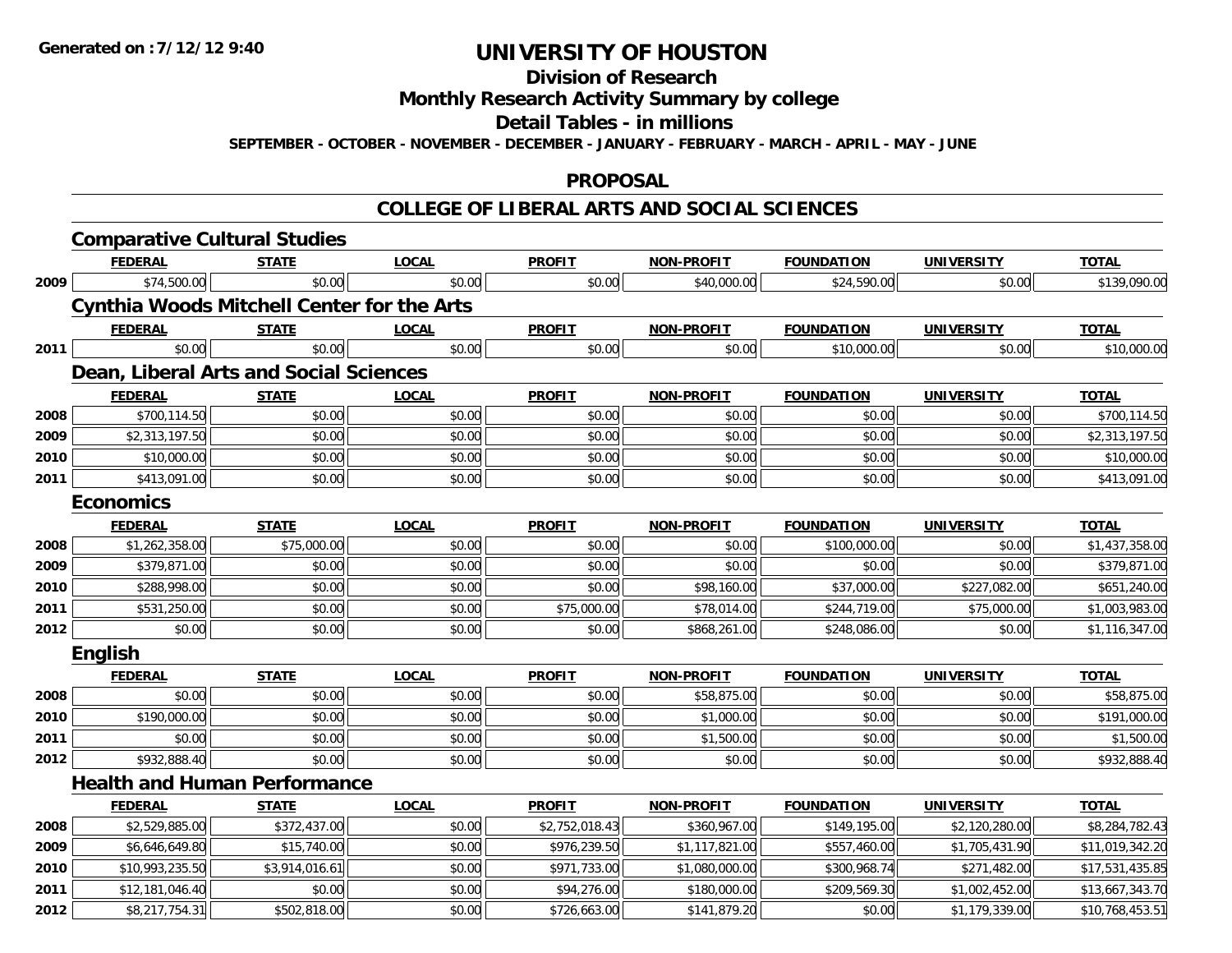#### **Division of Research**

## **Monthly Research Activity Summary by college**

#### **Detail Tables - in millions**

**SEPTEMBER - OCTOBER - NOVEMBER - DECEMBER - JANUARY - FEBRUARY - MARCH - APRIL - MAY - JUNE**

#### **PROPOSAL**

|      | <b>Hispanic Studies</b>               |              |              |               |                   |                   |                   |                |
|------|---------------------------------------|--------------|--------------|---------------|-------------------|-------------------|-------------------|----------------|
|      | <b>FEDERAL</b>                        | <b>STATE</b> | <b>LOCAL</b> | <b>PROFIT</b> | <b>NON-PROFIT</b> | <b>FOUNDATION</b> | <b>UNIVERSITY</b> | <b>TOTAL</b>   |
| 2010 | \$0.00                                | \$0.00       | \$0.00       | \$0.00        | \$0.00            | \$121,500.00      | \$0.00            | \$121,500.00   |
| 2012 | \$38,419.59                           | \$0.00       | \$0.00       | \$0.00        | \$0.00            | \$0.00            | \$0.00            | \$38,419.59    |
|      | <b>History</b>                        |              |              |               |                   |                   |                   |                |
|      | <b>FEDERAL</b>                        | <b>STATE</b> | <b>LOCAL</b> | <b>PROFIT</b> | <b>NON-PROFIT</b> | <b>FOUNDATION</b> | <b>UNIVERSITY</b> | <b>TOTAL</b>   |
| 2008 | \$40,000.00                           | \$0.00       | \$0.00       | \$0.00        | \$0.00            | \$0.00            | \$0.00            | \$40,000.00    |
| 2009 | \$16,750.00                           | \$0.00       | \$0.00       | \$0.00        | \$0.00            | \$0.00            | \$0.00            | \$16,750.00    |
| 2010 | \$569,406.00                          | \$0.00       | \$0.00       | \$0.00        | \$12,500.00       | \$0.00            | \$0.00            | \$581,906.00   |
| 2011 | \$0.00                                | \$0.00       | \$0.00       | \$0.00        | \$14,000.00       | \$0.00            | \$0.00            | \$14,000.00    |
| 2012 | \$136,664.82                          | \$0.00       | \$0.00       | \$0.00        | \$0.00            | \$0.00            | \$0.00            | \$136,664.82   |
|      | <b>Hobby Center for Public Policy</b> |              |              |               |                   |                   |                   |                |
|      | <b>FEDERAL</b>                        | <b>STATE</b> | <b>LOCAL</b> | <b>PROFIT</b> | <b>NON-PROFIT</b> | <b>FOUNDATION</b> | <b>UNIVERSITY</b> | <b>TOTAL</b>   |
| 2008 | \$2,910,741.00                        | \$0.00       | \$0.00       | \$0.00        | \$0.00            | \$0.00            | \$0.00            | \$2,910,741.00 |
| 2009 | \$224,749.00                          | \$0.00       | \$0.00       | \$0.00        | \$0.00            | \$0.00            | \$0.00            | \$224,749.00   |
| 2010 | \$796,750.88                          | \$0.00       | \$0.00       | \$82,118.50   | \$0.00            | \$0.00            | \$0.00            | \$878,869.38   |
| 2011 | \$8,435.00                            | \$0.00       | \$0.00       | \$0.00        | \$0.00            | \$0.00            | \$0.00            | \$8,435.00     |
|      | <b>Modern/Classical Languages</b>     |              |              |               |                   |                   |                   |                |
|      | <b>FEDERAL</b>                        | <b>STATE</b> | <b>LOCAL</b> | <b>PROFIT</b> | <b>NON-PROFIT</b> | <b>FOUNDATION</b> | <b>UNIVERSITY</b> | <b>TOTAL</b>   |
| 2009 | \$175,528.00                          | \$0.00       | \$0.00       | \$0.00        | \$19,899.50       | \$0.00            | \$0.00            | \$195,427.50   |
| 2010 | \$0.00                                | \$0.00       | \$0.00       | \$0.00        | \$7,000.00        | \$25,300.00       | \$0.00            | \$32,300.00    |
| 2011 | \$413,091.00                          | \$0.00       | \$0.00       | \$0.00        | \$0.00            | \$0.00            | \$0.00            | \$413,091.00   |
| 2012 | \$396,977.00                          | \$0.00       | \$0.00       | \$0.00        | \$0.00            | \$0.00            | \$0.00            | \$396,977.00   |
|      | <b>Philosophy</b>                     |              |              |               |                   |                   |                   |                |
|      | <b>FEDERAL</b>                        | <b>STATE</b> | <b>LOCAL</b> | <b>PROFIT</b> | <b>NON-PROFIT</b> | <b>FOUNDATION</b> | <b>UNIVERSITY</b> | <b>TOTAL</b>   |
| 2011 | \$29,932.50                           | \$0.00       | \$0.00       | \$0.00        | \$0.00            | \$0.00            | \$0.00            | \$29,932.50    |
| 2012 | \$23,229.00                           | \$0.00       | \$0.00       | \$0.00        | \$0.00            | \$0.00            | \$0.00            | \$23,229.00    |
|      | <b>Political Science</b>              |              |              |               |                   |                   |                   |                |
|      | <b>FEDERAL</b>                        | <b>STATE</b> | <b>LOCAL</b> | <b>PROFIT</b> | <b>NON-PROFIT</b> | <b>FOUNDATION</b> | <b>UNIVERSITY</b> | <b>TOTAL</b>   |
| 2008 | \$267,751.00                          | \$0.00       | \$0.00       | \$0.00        | \$0.00            | \$0.00            | \$90,236.00       | \$357,987.00   |
| 2009 | \$12,000.00                           | \$0.00       | \$0.00       | \$0.00        | \$0.00            | \$0.00            | \$0.00            | \$12,000.00    |
| 2010 | \$156,642.00                          | \$0.00       | \$0.00       | \$82,118.50   | \$0.00            | \$0.00            | \$0.00            | \$238,760.50   |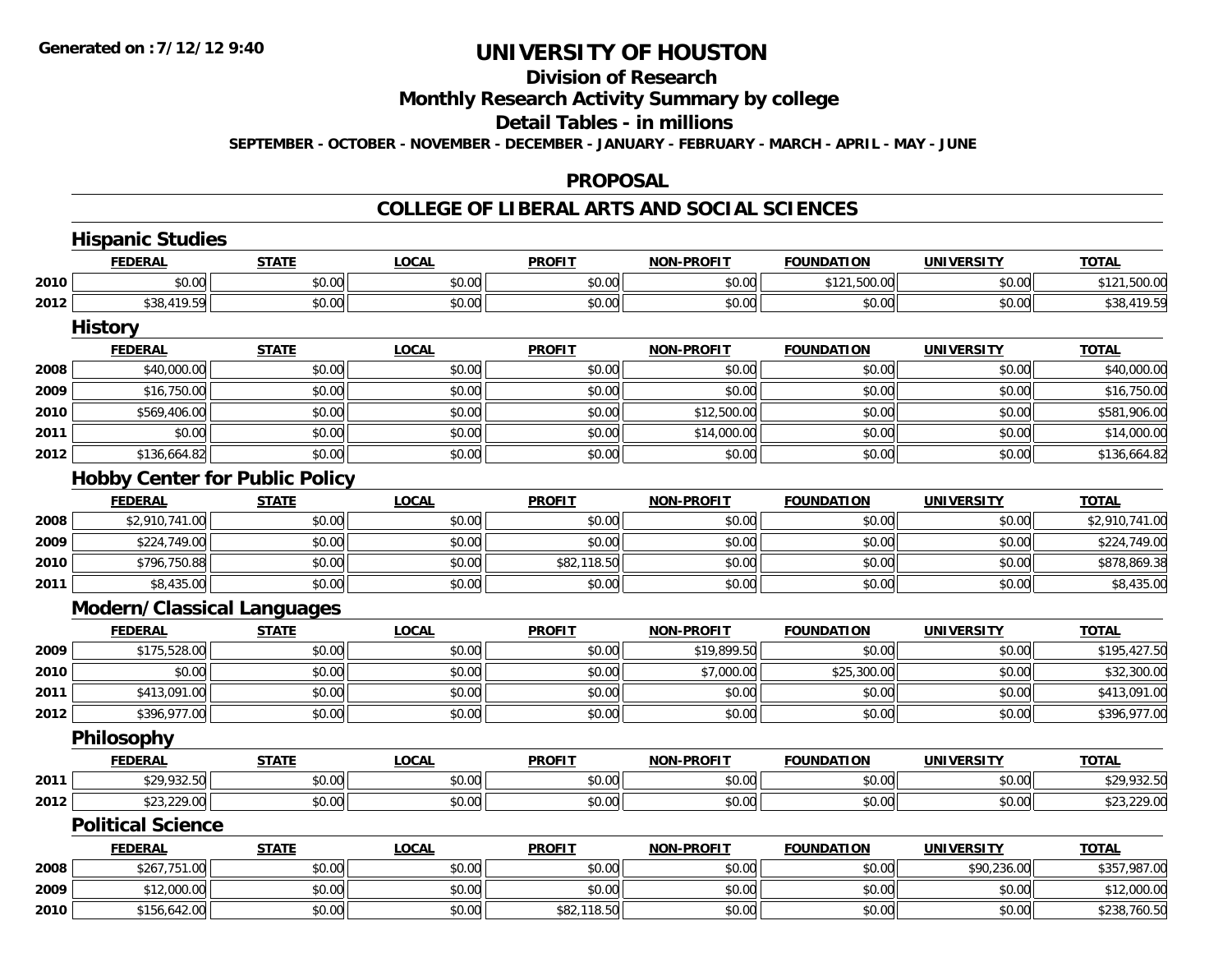## **Division of Research**

**Monthly Research Activity Summary by college**

#### **Detail Tables - in millions**

**SEPTEMBER - OCTOBER - NOVEMBER - DECEMBER - JANUARY - FEBRUARY - MARCH - APRIL - MAY - JUNE**

#### **PROPOSAL**

|      | <b>Political Science</b>       |                 |              |                |                   |                   |                   |                 |
|------|--------------------------------|-----------------|--------------|----------------|-------------------|-------------------|-------------------|-----------------|
|      | <b>FEDERAL</b>                 | <b>STATE</b>    | <b>LOCAL</b> | <b>PROFIT</b>  | <b>NON-PROFIT</b> | <b>FOUNDATION</b> | <b>UNIVERSITY</b> | <b>TOTAL</b>    |
| 2011 | \$1,347,856.50                 | \$0.00          | \$0.00       | \$0.00         | \$3,250.00        | \$0.00            | \$0.00            | \$1,351,106.50  |
| 2012 | \$423,428.00                   | \$77,296.00     | \$0.00       | \$0.00         | \$0.00            | \$2,000.00        | \$0.00            | \$502,724.00    |
|      | <b>Psychology</b>              |                 |              |                |                   |                   |                   |                 |
|      | <b>FEDERAL</b>                 | <b>STATE</b>    | <b>LOCAL</b> | <b>PROFIT</b>  | <b>NON-PROFIT</b> | <b>FOUNDATION</b> | <b>UNIVERSITY</b> | <b>TOTAL</b>    |
| 2008 | \$10,940,458.47                | \$1,639,852.66  | \$0.00       | \$469,000.00   | \$237,481.00      | \$301,266.00      | \$778,470.00      | \$14,366,528.13 |
| 2009 | \$19,952,618.71                | \$5,746,161.76  | \$0.00       | \$380,295.00   | \$1,676,978.00    | \$265,922.00      | \$1,705,542.10    | \$29,727,517.57 |
| 2010 | \$35,519,312.24                | \$11,671,517.35 | \$630,307.00 | \$474,000.00   | \$7,652,562.00    | \$31,672.00       | \$9,386,682.00    | \$65,366,052.59 |
| 2011 | \$30,087,040.80                | \$3,056,668.10  | \$472,984.00 | \$1,493,251.40 | \$425,817.00      | \$174,672.00      | \$3,216,482.80    | \$38,926,916.10 |
| 2012 | \$14,237,793.47                | \$2,304,698.15  | \$0.00       | \$1,292,571.00 | \$183,828.00      | \$70,367.00       | \$2,632,435.00    | \$20,721,692.62 |
|      | <b>School of Communication</b> |                 |              |                |                   |                   |                   |                 |
|      | <b>FEDERAL</b>                 | <b>STATE</b>    | <b>LOCAL</b> | <b>PROFIT</b>  | <b>NON-PROFIT</b> | <b>FOUNDATION</b> | <b>UNIVERSITY</b> | <b>TOTAL</b>    |
| 2008 | \$307,279.28                   | \$0.00          | \$0.00       | \$0.00         | \$0.00            | \$0.00            | \$0.00            | \$307,279.28    |
| 2011 | \$294,900.00                   | \$0.00          | \$0.00       | \$0.00         | \$0.00            | \$0.00            | \$0.00            | \$294,900.00    |
| 2012 | \$336,545.00                   | \$0.00          | \$0.00       | \$0.00         | \$0.00            | \$0.00            | \$0.00            | \$336,545.00    |
|      | <b>School of Music</b>         |                 |              |                |                   |                   |                   |                 |
|      | <b>FEDERAL</b>                 | <b>STATE</b>    | <b>LOCAL</b> | <b>PROFIT</b>  | <b>NON-PROFIT</b> | <b>FOUNDATION</b> | <b>UNIVERSITY</b> | <b>TOTAL</b>    |
| 2009 | \$0.00                         | \$143,067.00    | \$0.00       | \$0.00         | \$98,060.00       | \$0.00            | \$0.00            | \$241,127.00    |
| 2010 | \$0.00                         | \$14,500.00     | \$0.00       | \$0.00         | \$0.00            | \$0.00            | \$0.00            | \$14,500.00     |
| 2011 | \$0.00                         | \$26,500.00     | \$0.00       | \$0.00         | \$0.00            | \$0.00            | \$0.00            | \$26,500.00     |
| 2012 | \$0.00                         | \$3,347.00      | \$0.00       | \$0.00         | \$0.00            | \$0.00            | \$0.00            | \$3,347.00      |
|      | Sociology                      |                 |              |                |                   |                   |                   |                 |
|      | <b>FEDERAL</b>                 | <b>STATE</b>    | <b>LOCAL</b> | <b>PROFIT</b>  | <b>NON-PROFIT</b> | <b>FOUNDATION</b> | <b>UNIVERSITY</b> | <b>TOTAL</b>    |
| 2008 | \$1,134,727.60                 | \$0.00          | \$59,350.00  | \$0.00         | \$0.00            | \$0.00            | \$26,250.00       | \$1,220,327.60  |
| 2009 | \$1,631,052.04                 | \$0.00          | \$60,000.00  | \$0.00         | \$32,000.00       | \$14,997.00       | \$0.00            | \$1,738,049.04  |
| 2010 | \$1,415,674.00                 | \$0.00          | \$0.00       | \$0.00         | \$3,500.00        | \$0.00            | \$0.00            | \$1,419,174.00  |
| 2011 | \$796,309.80                   | \$0.00          | \$0.00       | \$0.00         | \$0.00            | \$0.00            | \$0.00            | \$796,309.80    |
| 2012 | \$0.00                         | \$0.00          | \$0.00       | \$0.00         | \$0.00            | \$16,808.00       | \$508,467.30      | \$525,275.30    |
|      | <b>Theatre</b>                 |                 |              |                |                   |                   |                   |                 |
|      | <b>FEDERAL</b>                 | <b>STATE</b>    | <b>LOCAL</b> | <b>PROFIT</b>  | <b>NON-PROFIT</b> | <b>FOUNDATION</b> | <b>UNIVERSITY</b> | <b>TOTAL</b>    |
| 2008 | \$0.00                         | \$0.00          | \$0.00       | \$0.00         | \$80,000.00       | \$0.00            | \$0.00            | \$80,000.00     |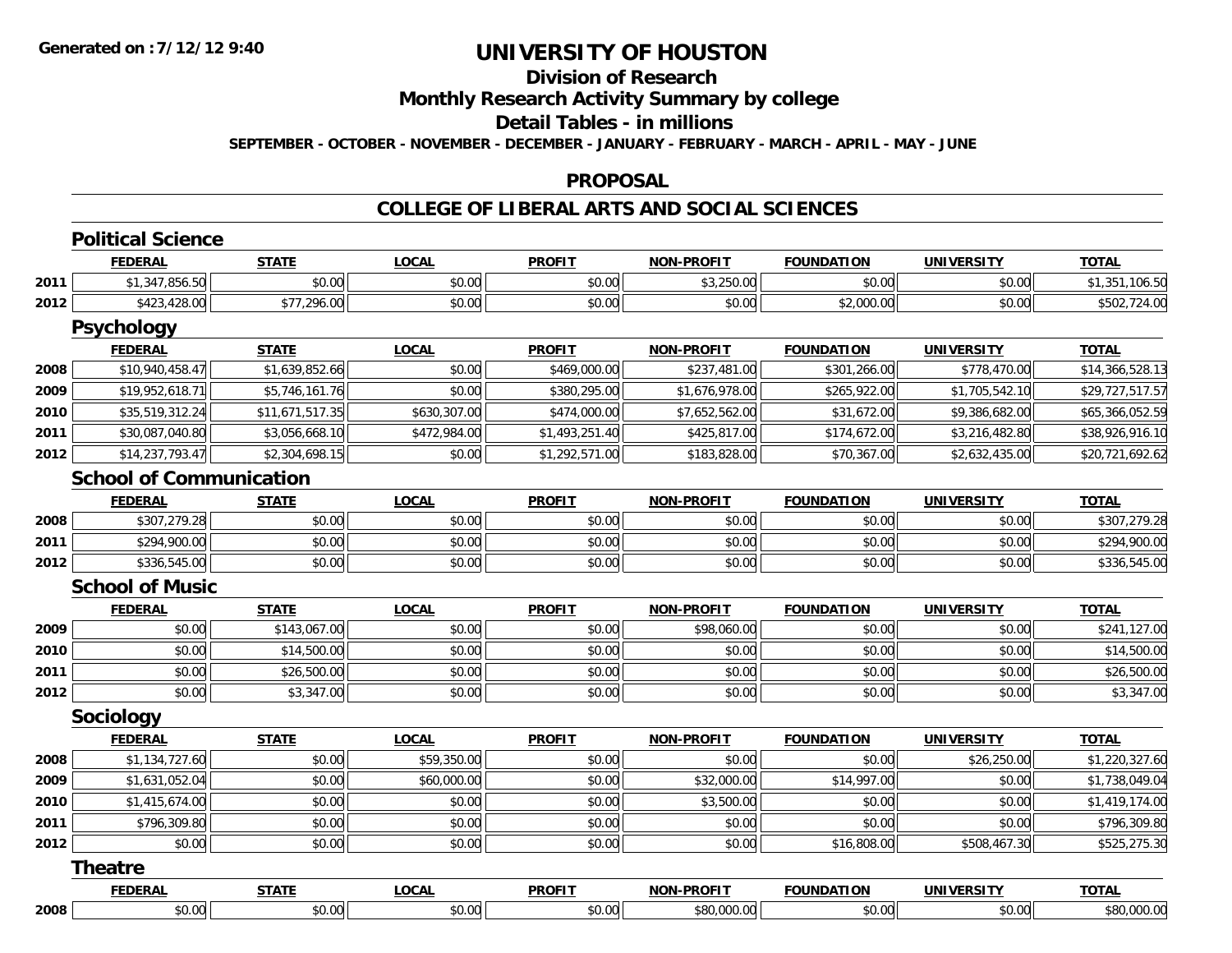#### **Division of Research**

**Monthly Research Activity Summary by college**

**Detail Tables - in millions**

**SEPTEMBER - OCTOBER - NOVEMBER - DECEMBER - JANUARY - FEBRUARY - MARCH - APRIL - MAY - JUNE**

### **PROPOSAL**

|       | Theatre          |                 |                |                |                   |                   |                   |                  |
|-------|------------------|-----------------|----------------|----------------|-------------------|-------------------|-------------------|------------------|
|       | <b>FEDERAL</b>   | <b>STATE</b>    | <u>LOCAL</u>   | <b>PROFIT</b>  | <b>NON-PROFIT</b> | <b>FOUNDATION</b> | <b>UNIVERSITY</b> | <b>TOTAL</b>     |
| 2009  | \$0.00           | \$0.00          | \$0.00         | \$90,000.00    | \$0.00            | \$0.00            | \$0.00            | \$90,000.00      |
| 2010  | \$2,468,678.00   | \$0.00          | \$0.00         | \$0.00         | \$0.00            | \$0.00            | \$0.00            | \$2,468,678.00   |
| Total | \$178,587,258.70 | \$30,341,415.13 | \$1,227,341.00 | \$9,959,284.33 | \$17,106,022.70   | \$4,082,788.04    | \$25,709,280.10   | \$267,013,390.00 |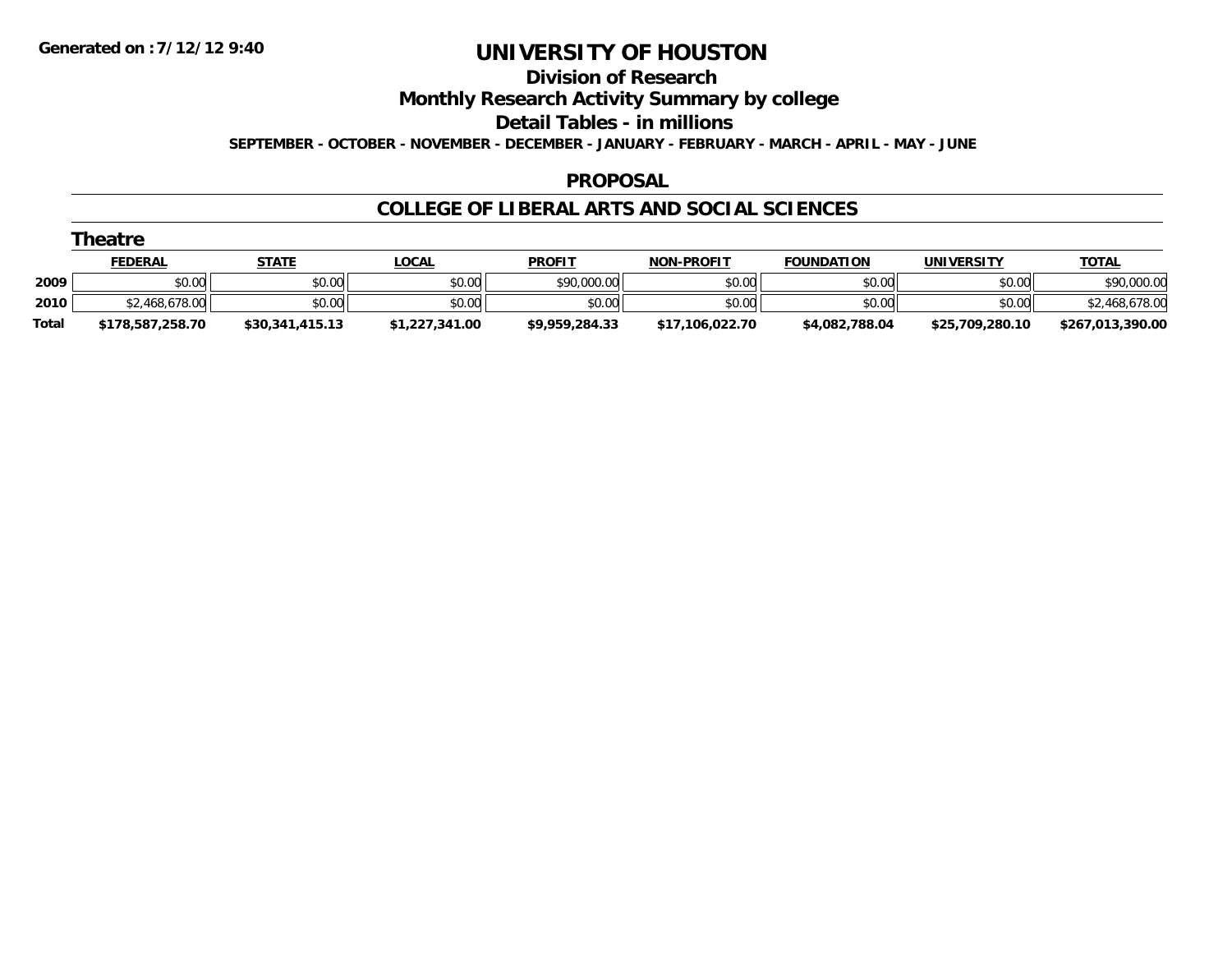## **Division of Research**

**Monthly Research Activity Summary by college**

#### **Detail Tables - in millions**

**SEPTEMBER - OCTOBER - NOVEMBER - DECEMBER - JANUARY - FEBRUARY - MARCH - APRIL - MAY - JUNE**

#### **PROPOSAL**

### **COLLEGE OF NATURAL SCIENCES AND MATHEMATICS**

# **Allied Geophysical Laboratories**

|      | <b>FEDERAL</b>                                         | <b>STATE</b>    | <b>LOCAL</b> | <b>PROFIT</b>  | <b>NON-PROFIT</b> | <b>FOUNDATION</b> | <b>UNIVERSITY</b> | <b>TOTAL</b>    |
|------|--------------------------------------------------------|-----------------|--------------|----------------|-------------------|-------------------|-------------------|-----------------|
| 2011 | \$0.00                                                 | \$0.00          | \$0.00       | \$70,000.00    | \$0.00            | \$0.00            | \$0.00            | \$70,000.00     |
|      | <b>Biology/Biochemistry</b>                            |                 |              |                |                   |                   |                   |                 |
|      | <b>FEDERAL</b>                                         | <b>STATE</b>    | <b>LOCAL</b> | <b>PROFIT</b>  | <b>NON-PROFIT</b> | <b>FOUNDATION</b> | <b>UNIVERSITY</b> | <b>TOTAL</b>    |
| 2008 | \$20,327,742.65                                        | \$2,630,242.45  | \$0.00       | \$3,229,500.00 | \$492,689.00      | \$1,727,412.37    | \$3,946,661.22    | \$32,354,247.69 |
| 2009 | \$34,359,694.63                                        | \$118,851.50    | \$0.00       | \$4,607,043.60 | \$1,884,300.00    | \$1,429,089.00    | \$3,939,580.70    | \$46,338,559.43 |
| 2010 | \$22,160,778.23                                        | \$11,650,560.23 | \$0.00       | \$1,314,639.00 | \$3,471,740.00    | \$4,471,470.00    | \$7,782,721.00    | \$50,851,908.46 |
| 2011 | \$41,457,257.70                                        | \$5,796,282.70  | \$0.00       | \$669,344.17   | \$1,124,421.31    | \$1,424,579.00    | \$991,830.50      | \$51,463,715.38 |
| 2012 | \$40,499,143.61                                        | \$4,533,385.96  | \$0.00       | \$101,999.70   | \$3,055,527.80    | \$2,157,312.00    | \$1,566,372.08    | \$51,913,741.15 |
|      | <b>Center for Nuclear Receptors and Cell Signaling</b> |                 |              |                |                   |                   |                   |                 |
|      | <b>FEDERAL</b>                                         | <b>STATE</b>    | <b>LOCAL</b> | <b>PROFIT</b>  | <b>NON-PROFIT</b> | <b>FOUNDATION</b> | <b>UNIVERSITY</b> | <b>TOTAL</b>    |
| 2009 | \$7,767,962.84                                         | \$2,750,000.00  | \$0.00       | \$0.00         | \$0.00            | \$0.00            | \$0.00            | \$10,517,962.84 |
| 2010 | \$12,737,369.00                                        | \$6,370,420.00  | \$0.00       | \$58,989.00    | \$220,000.00      | \$3,693,402.80    | \$659,826.00      | \$23,740,006.80 |
| 2011 | \$8,838,293.18                                         | \$13,228,239.30 | \$0.00       | \$240,000.00   | \$435,126.00      | \$959,011.00      | \$818,762.00      | \$24,519,431.48 |
| 2012 | \$3,792,504.00                                         | \$1,380,708.50  | \$0.00       | \$0.00         | \$403,096.00      | \$125,000.00      | \$37,500.00       | \$5,738,808.50  |
|      | Chemistry                                              |                 |              |                |                   |                   |                   |                 |
|      | <b>FEDERAL</b>                                         | <b>STATE</b>    | <b>LOCAL</b> | <b>PROFIT</b>  | <b>NON-PROFIT</b> | <b>FOUNDATION</b> | <b>UNIVERSITY</b> | <b>TOTAL</b>    |
| 2008 | \$8,075,265.11                                         | \$2,020,818.00  | \$0.00       | \$74,293.00    | \$358,475.80      | \$2,075,774.00    | \$1,121,185.36    | \$13,725,811.27 |
| 2009 | \$29,902,883.51                                        | \$3,617,513.50  | \$0.00       | \$156,904.00   | \$737,209.00      | \$1,760,000.00    | \$3,060,900.30    | \$39,235,410.31 |
| 2010 | \$18,289,537.15                                        | \$9,114,200.37  | \$0.00       | \$211,699.50   | \$2,930,116.26    | \$1,505,260.99    | \$855,992.00      | \$32,906,806.27 |
| 2011 | \$17,468,893.95                                        | \$1,010,807.00  | \$0.00       | \$130,000.00   | \$219,998.00      | \$1,009,965.00    | \$669,942.00      | \$20,509,605.95 |
| 2012 | \$16,950,125.48                                        | \$4,487,398.04  | \$0.00       | \$382,168.00   | \$1,114,109.00    | \$1,095,000.00    | \$405,990.60      | \$24,434,791.12 |
|      | <b>Computer Science</b>                                |                 |              |                |                   |                   |                   |                 |
|      | <b>FEDERAL</b>                                         | <b>STATE</b>    | <b>LOCAL</b> | <b>PROFIT</b>  | <b>NON-PROFIT</b> | <b>FOUNDATION</b> | <b>UNIVERSITY</b> | <b>TOTAL</b>    |
| 2008 | \$25,637,312.76                                        | \$2,094,619.00  | \$0.00       | \$779,139.00   | \$1,077,006.80    | \$199,535.00      | \$7,051,023.00    | \$36,838,635.56 |
| 2009 | \$22,318,285.58                                        | \$1,533,941.00  | \$0.00       | \$2,142,150.30 | \$2,803,399.61    | \$60,000.00       | \$1,325,837.05    | \$30,183,613.54 |
| 2010 | \$17,036,507.09                                        | \$4,571,502.00  | \$0.00       | \$3,457,035.14 | \$1,714,601.50    | \$0.00            | \$1,307,724.00    | \$28,087,369.73 |
| 2011 | \$19,831,508.90                                        | \$1,864,941.00  | \$0.00       | \$1,050,248.70 | \$312,696.00      | \$302,606.25      | \$34,145.00       | \$23,396,145.85 |
| 2012 | \$26,239,122.29                                        | \$1,396,932.00  | \$0.00       | \$550,379.00   | \$1,449,357.00    | \$195,918.20      | \$1,186,195.20    | \$31,017,903.69 |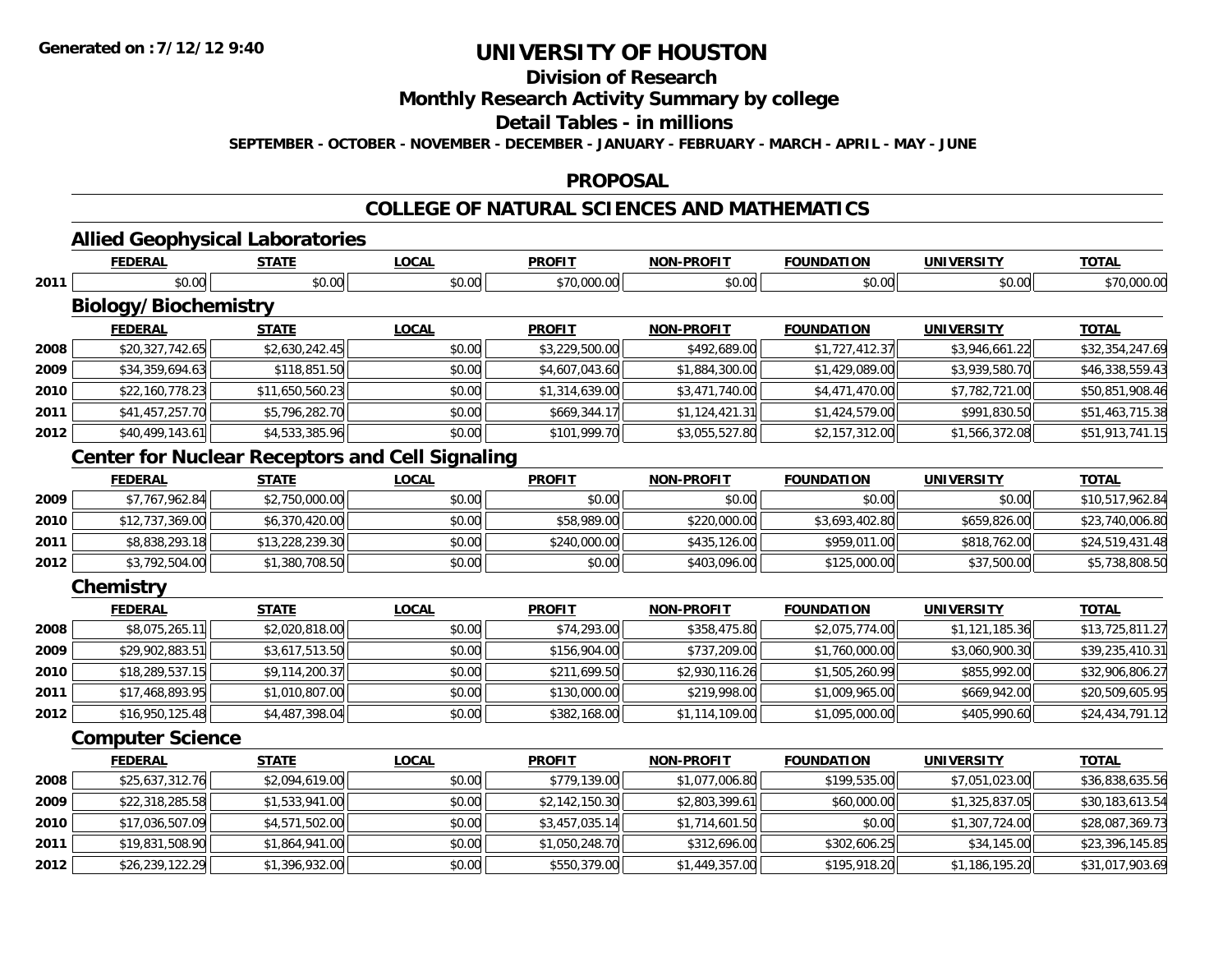## **Division of Research**

**Monthly Research Activity Summary by college**

### **Detail Tables - in millions**

**SEPTEMBER - OCTOBER - NOVEMBER - DECEMBER - JANUARY - FEBRUARY - MARCH - APRIL - MAY - JUNE**

### **PROPOSAL**

## **COLLEGE OF NATURAL SCIENCES AND MATHEMATICS**

## **Dean, Natural Sciences and Mathematics**

|      | <b>FEDERAL</b> | <b>STATE</b> | <u>LOCAL</u> | <b>PROFIT</b> | <b>NON-PROFIT</b> | <b>FOUNDATION</b> | <b>UNIVERSITY</b> | <b>TOTAL</b>   |
|------|----------------|--------------|--------------|---------------|-------------------|-------------------|-------------------|----------------|
| 2008 | \$0.00         | \$0.00       | \$0.00       | \$0.00        | \$0.00            | \$0.00            | \$0.00            | \$0.00         |
| 2009 | \$4,260,231.26 | \$74,390.50  | \$0.00       | \$0.00        | \$0.00            | \$0.00            | \$0.00            | \$4,334,621.76 |
| 2010 | \$108,398.00   | \$130,000.00 | \$0.00       | \$0.00        | \$0.00            | \$0.00            | \$0.00            | \$238,398.00   |
| 2011 | \$1,924,128.00 | \$750,000.00 | \$0.00       | \$0.00        | \$0.00            | \$0.00            | \$0.00            | \$2,674,128.00 |
| 2012 | \$2,661,073.76 | \$0.00       | \$0.00       | \$211,980.00  | \$0.00            | \$0.00            | \$44,591.00       | \$2,917,644.76 |

### **Earth & Atmospheric Sciences**

|      | <u>FEDERAL</u> | <b>STATE</b>   | <b>LOCAL</b> | <b>PROFIT</b>  | <b>NON-PROFIT</b> | <b>FOUNDATION</b> | <b>UNIVERSITY</b> | <b>TOTAL</b>    |
|------|----------------|----------------|--------------|----------------|-------------------|-------------------|-------------------|-----------------|
| 2008 | \$2,921,953.00 | \$653,092.00   | \$0.00       | \$626,467.00   | \$1,030,500.00    | \$0.00            | \$617,747.00      | \$5,849,759.00  |
| 2009 | \$6,341,612.00 | \$369,985.00   | \$0.00       | \$1,352,770.88 | \$449,475.00      | \$0.00            | \$0.00            | \$8,513,842.88  |
| 2010 | \$3,779,852.50 | \$1,764,792.00 | \$0.00       | \$334,640.34   | \$591,664.00      | \$0.00            | \$1,132,394.00    | \$7,603,342.84  |
| 2011 | \$5,204,577.00 | \$990,980.20   | \$0.00       | \$3,147,000.00 | \$2,426,934.80    | \$0.00            | \$1,412,133.00    | \$13,181,625.00 |
| 2012 | \$6,167,745.74 | \$750,003.20   | \$0.00       | \$1,077,113.00 | \$191,371.00      | \$150,000.00      | \$505,768.00      | \$8,842,000.94  |

### **Institute for Multidimensional Air Quality Studies**

|      | <b>FEDERAL</b> | <b>CTATE</b>           | 0.01<br>.UCAI              | <b>PROFIT</b> | ------                  | I INDA.<br>.                 | <b>INIVEDSITY</b> | <b>TOTAL</b>             |
|------|----------------|------------------------|----------------------------|---------------|-------------------------|------------------------------|-------------------|--------------------------|
| 2009 | 0000<br>וטטוע  | $\sim$ $\sim$<br>שט.טע | مہ م+<br>PU.UU             | 0000<br>JU.UU | $\mathbb{R}^n$<br>PU.UU | nn nn<br>. <i>U U</i><br>, J | 0000<br>JU.UU     | $\circ$ $\circ$<br>DU.UG |
| 2011 | ቀስ ሰሰ<br>DU.UU | 0000<br>JU.UU          | $*$ $\cap$ $\cap$<br>DU.UU | \$0.00        | \$0.00                  | $\sim$ 00<br>DU.UU           | 0000<br>DU.UU     | $n \alpha$<br>งบ.บบ      |

**Mathematics**

|      | <b>FEDERAL</b>  | <u>STATE</u>   | <b>LOCAL</b> | <b>PROFIT</b> | <b>NON-PROFIT</b> | <b>FOUNDATION</b> | <b>UNIVERSITY</b> | <b>TOTAL</b>    |
|------|-----------------|----------------|--------------|---------------|-------------------|-------------------|-------------------|-----------------|
| 2008 | \$9,723,951.69  | \$1,433,114.00 | \$0.00       | \$14,293.00   | \$432,408.60      | \$139,098.63      | \$366,149.89      | \$12,109,015.81 |
| 2009 | \$12,832,225.65 | \$0.00         | \$0.00       | \$72,653.70   | \$703.794.20      | \$0.00            | \$54,880.95       | \$13,663,554.50 |
| 2010 | \$7,562,068.00  | \$1,543,437.00 | \$0.00       | \$604,786.50  | \$459,604.50      | \$80,000.00       | \$138,111,00      | \$10,388,007.00 |
| 2011 | \$6,270,560.28  | \$784,756.00   | \$0.00       | \$329,690.00  | \$22,622.00       | \$115,000.00      | \$64,383.00       | \$7,587,011.28  |
| 2012 | \$4,546,104.97  | \$264,163.50   | \$0.00       | \$210,000.00  | \$167,808.00      | \$222,725.00      | \$710,825.00      | \$6,121,626.47  |

**Physics**

|      | <b>FEDERAL</b>  | <u>STATE</u>   | <u>LOCAL</u> | <b>PROFIT</b>  | <b>NON-PROFIT</b> | <b>FOUNDATION</b> | UNIVERSITY     | <b>TOTAL</b>    |
|------|-----------------|----------------|--------------|----------------|-------------------|-------------------|----------------|-----------------|
| 2008 | \$20,996,446.04 | \$3,147,007.00 | \$0.00       | \$181,494.00   | \$496,909.80      | \$1,150,782,00    | \$1,322,061.89 | \$27,294,700.73 |
| 2009 | \$12,581,345.79 | \$575,204.50   | \$0.00       | \$3,900,849.00 | \$839,019,00      | \$1,529,793,00    | \$4,381,820,00 | \$23,808,031.29 |
| 2010 | \$20,767,843.08 | \$3,307,000.00 | \$0.00       | \$1,910,004.00 | \$3,707,957.74    | \$945,990.21      | \$126,160.00   | \$30,764,955.03 |
| 2011 | \$17,067,282.68 | \$305,907.00   | \$6,000.00   | \$1,932,077.00 | \$2,225,189.60    | \$658,356.00      | \$0.00         | \$22,194,812.28 |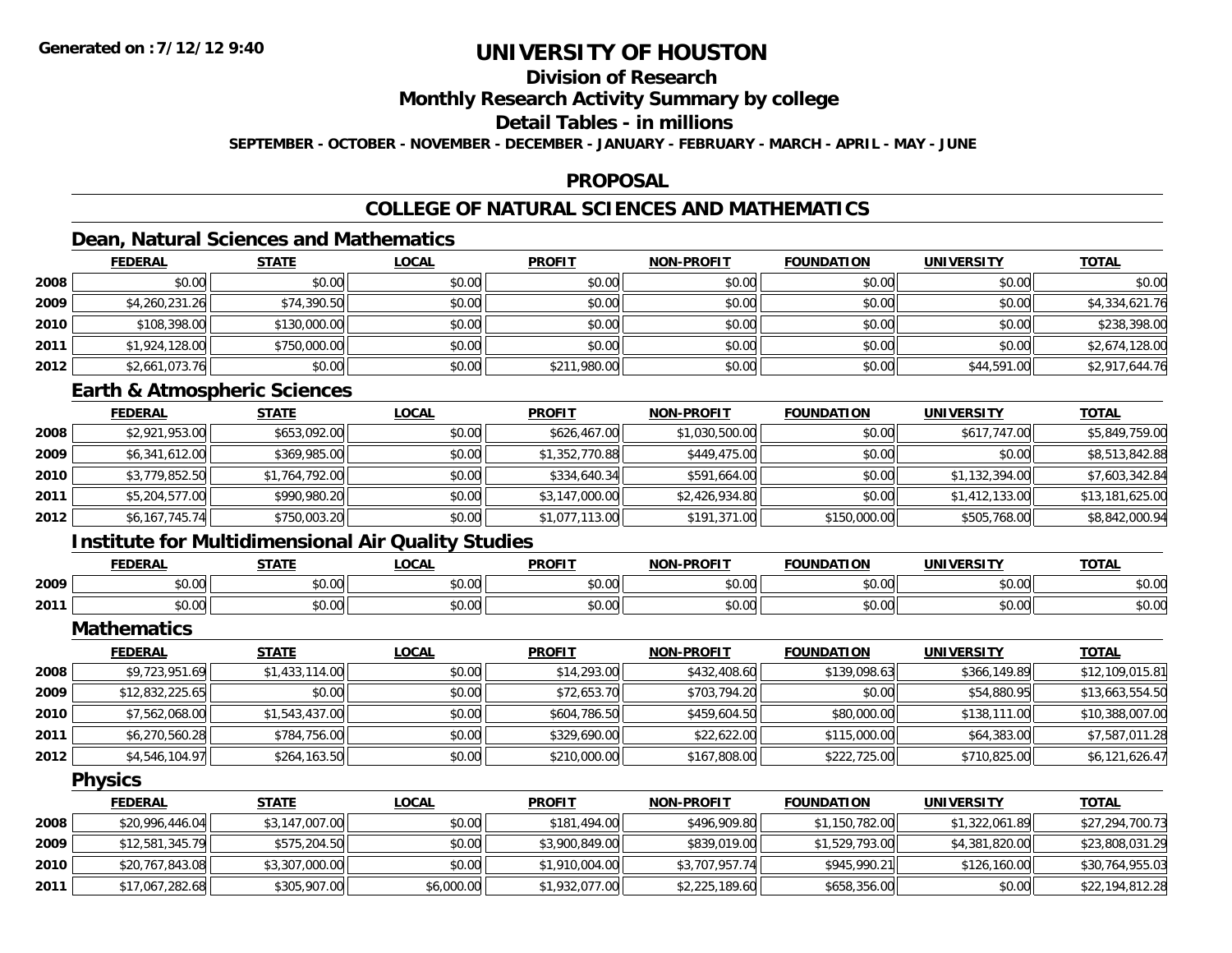## **Division of Research**

**Monthly Research Activity Summary by college**

**Detail Tables - in millions**

**SEPTEMBER - OCTOBER - NOVEMBER - DECEMBER - JANUARY - FEBRUARY - MARCH - APRIL - MAY - JUNE**

### **PROPOSAL**

### **COLLEGE OF NATURAL SCIENCES AND MATHEMATICS**

| $ -$<br><b>Physics</b> |  |
|------------------------|--|
|                        |  |

|              | FEDERAL          | STATE                    | _OCAL      | <b>PROFIT</b>                              | <b>NON-PROFIT</b> | <b>FOUNDATION</b> | UNIVERSITY       | <u>TOTAL</u>     |
|--------------|------------------|--------------------------|------------|--------------------------------------------|-------------------|-------------------|------------------|------------------|
| 2012         | \$13,205,202.83  | フつら<br>\$443<br>, 20. UU | \$0.00     | 107<br>\$4.015<br>00 <sup>1</sup><br>15.08 | \$758.660.00      | \$1,498,628.30    | .600.00<br>1.060 | \$20,982,503.13  |
| <b>Total</b> | \$552.612.789.92 | \$97.458.919.45          | \$6,000.00 | \$39,147,037.53                            | \$38,307,787.32   | \$30.681.708.75   | \$48.699.812.74  | \$806,914,055.71 |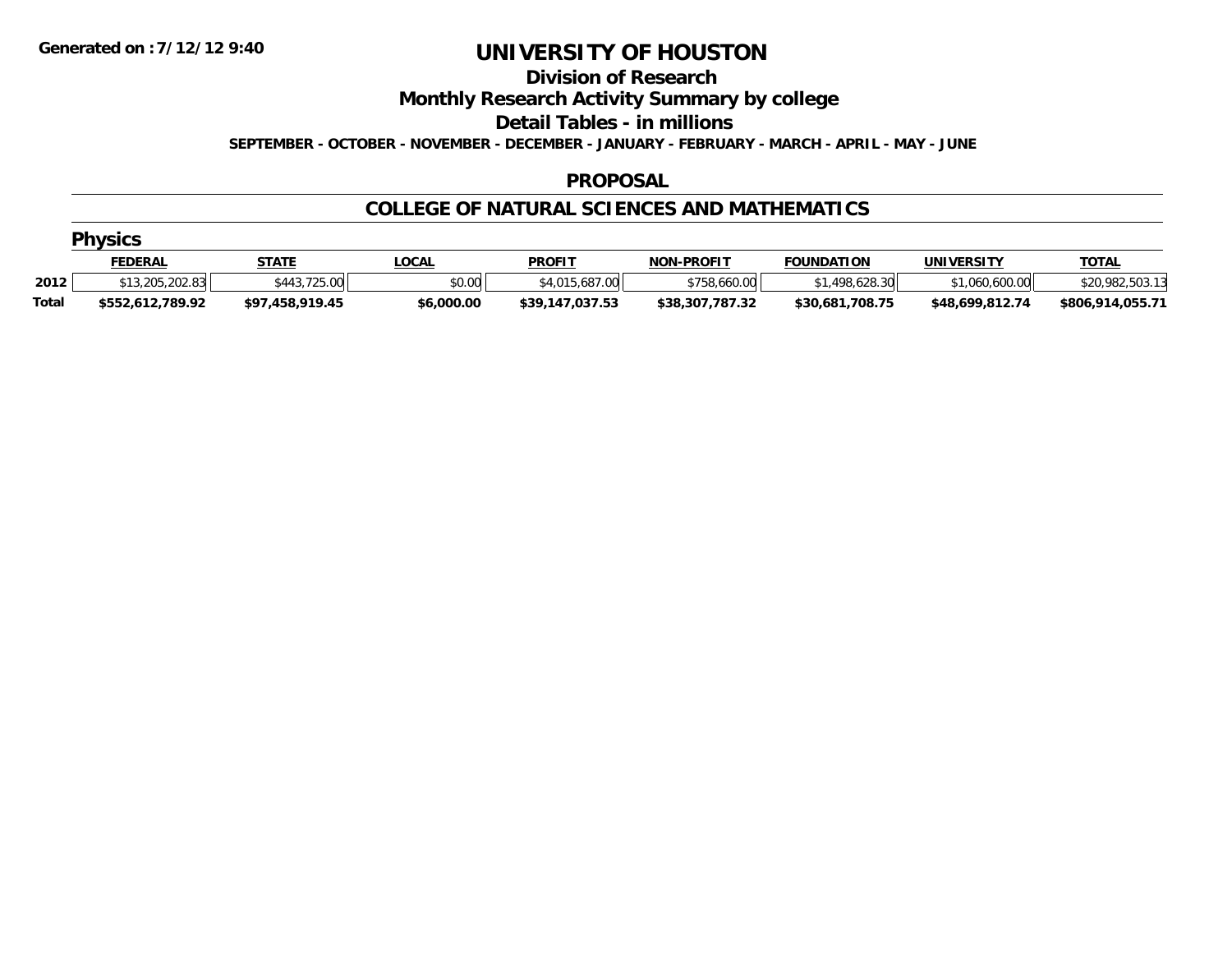## **Division of Research**

**Monthly Research Activity Summary by college**

#### **Detail Tables - in millions**

**SEPTEMBER - OCTOBER - NOVEMBER - DECEMBER - JANUARY - FEBRUARY - MARCH - APRIL - MAY - JUNE**

#### **PROPOSAL**

#### **COLLEGE OF OPTOMETRY**

### **Clinical Optometry - Old Dept**

|       | <b>FEDERAL</b>              | <b>STATE</b>   | <b>LOCAL</b> | <b>PROFIT</b>  | <b>NON-PROFIT</b> | <b>FOUNDATION</b> | <b>UNIVERSITY</b> | <b>TOTAL</b>    |
|-------|-----------------------------|----------------|--------------|----------------|-------------------|-------------------|-------------------|-----------------|
| 2010  | \$0.00                      | \$0.00         | \$0.00       | \$0.00         | \$0.00            | \$0.00            | \$0.00            | \$0.00          |
|       | <b>Optometry, Community</b> |                |              |                |                   |                   |                   |                 |
|       | <b>FEDERAL</b>              | <b>STATE</b>   | <b>LOCAL</b> | <b>PROFIT</b>  | <b>NON-PROFIT</b> | <b>FOUNDATION</b> | <b>UNIVERSITY</b> | <b>TOTAL</b>    |
| 2008  | \$12,445,154.00             | \$1,035,733.52 | \$0.00       | \$267,120.00   | \$90,000.00       | \$159,448.00      | \$35,000.00       | \$14,032,455.52 |
| 2009  | \$6,576,908.75              | \$73,713.52    | \$0.00       | \$495,819.25   | \$21,563.00       | \$140,000.00      | \$356,044.00      | \$7,664,048.52  |
| 2010  | \$7,183,660.50              | \$832,859.00   | \$0.00       | \$552,733.40   | \$47,927.00       | \$0.00            | \$1,421,644.50    | \$10,038,824.40 |
| 2011  | \$13,493,899.00             | \$62,945.00    | \$0.00       | \$1,645,824.12 | \$328,078.00      | \$239,995.00      | \$546,158.00      | \$16,316,899.12 |
| 2012  | \$15,138,936.00             | \$140,433.12   | \$0.00       | \$458,246.00   | \$0.00            | \$0.00            | \$1,257,311.00    | \$16,994,926.12 |
| Total | \$54,838,558.25             | \$2,145,684.16 | \$0.00       | \$3,419,742.77 | \$487,568.00      | \$539,443.00      | \$3,616,157.50    | \$65,047,153.68 |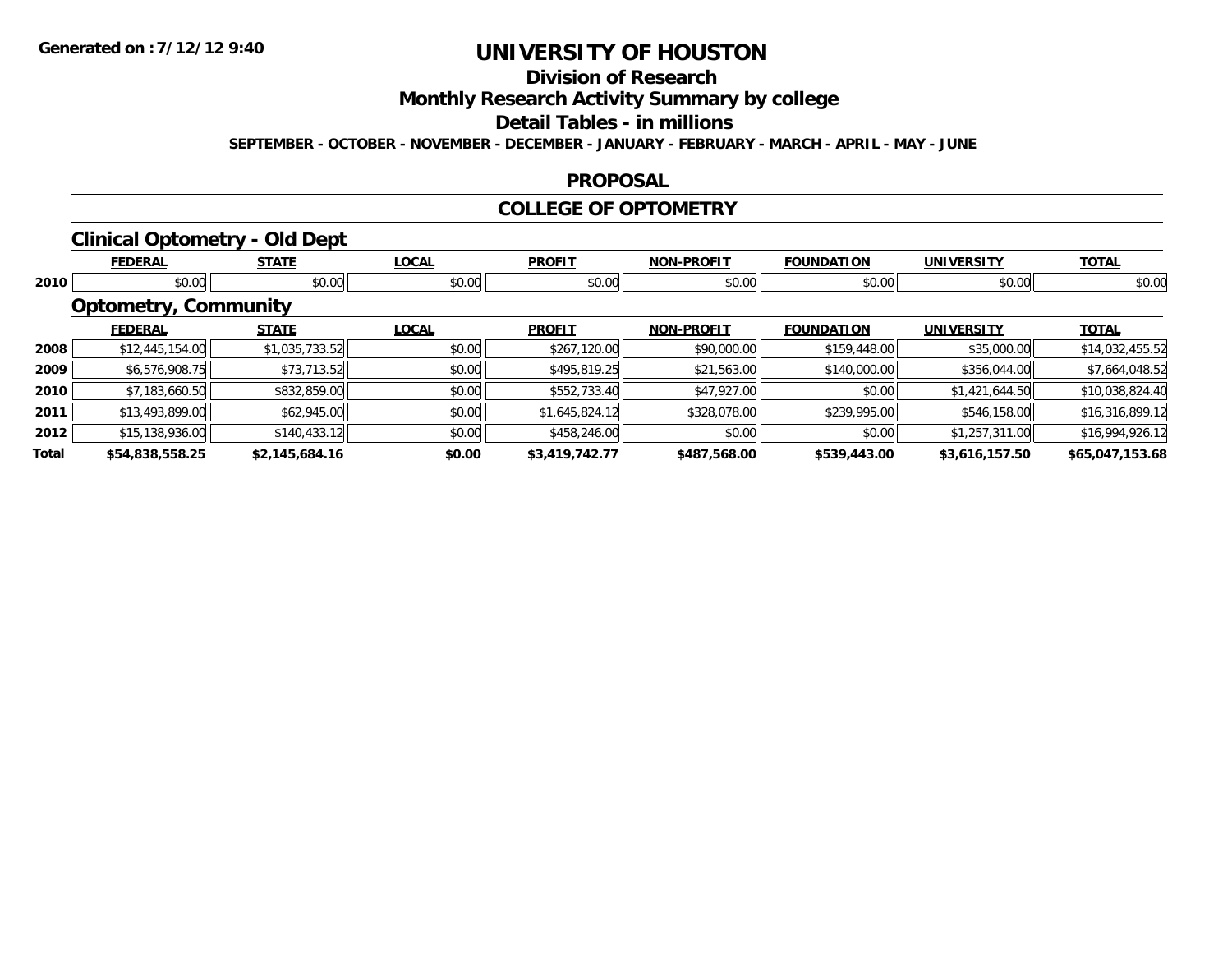## **Division of Research**

### **Monthly Research Activity Summary by college**

### **Detail Tables - in millions**

**SEPTEMBER - OCTOBER - NOVEMBER - DECEMBER - JANUARY - FEBRUARY - MARCH - APRIL - MAY - JUNE**

#### **PROPOSAL**

### **COLLEGE OF PHARMACY**

## **Clinical Sciences and Administration**

|      | <b>FEDERAL</b> | <b>STATE</b> | <b>LOCAL</b> | <b>PROFIT</b>  | <b>NON-PROFIT</b> | <b>FOUNDATION</b> | <b>UNIVERSITY</b> | <u>TOTAL</u>   |
|------|----------------|--------------|--------------|----------------|-------------------|-------------------|-------------------|----------------|
| 2008 | \$6,476,506.00 | \$99,400.00  | \$0.00       | \$579,765.32   | \$470,000.00      | \$139,000.00      | \$62,519.00       | \$7,827,190.32 |
| 2009 | \$5,321,187.02 | \$283,457.00 | \$0.00       | \$350,148.00   | \$56,500.00       | \$5,000.00        | \$58,519.01       | \$6,074,811.03 |
| 2010 | \$4,583,489.58 | \$521,897.80 | \$0.00       | \$1,235,575.97 | \$864,410.00      | \$5,000.00        | \$557,405.00      | \$7,767,778.35 |
| 2011 | \$5,219,394.06 | \$11,000.00  | \$0.00       | \$308,065.80   | \$416,854.50      | \$170,340.00      | \$208,550.50      | \$6,334,204.86 |
| 2012 | \$5,457,342.84 | \$35,547.00  | \$247,391.00 | \$323,734.00   | \$457,754.00      | \$192,630.00      | \$731,846.12      | \$7,446,244.96 |
|      | Dean, Pharmacy |              |              |                |                   |                   |                   |                |
|      | <b>FEDERAL</b> | <b>STATE</b> | <b>LOCAL</b> | <b>PROFIT</b>  | <b>NON-PROFIT</b> | <b>FOUNDATION</b> | <b>UNIVERSITY</b> | <u>TOTAL</u>   |

|      | -------           | - –                | -----  | .      |                    | ------------       | -              | .                                              |
|------|-------------------|--------------------|--------|--------|--------------------|--------------------|----------------|------------------------------------------------|
| 2009 | ሶስ ሰሰ<br>,u.u     | $\sim$ 00<br>DU.UU | \$0.00 | \$0.00 | A<br>723.UUU.UU    | 0000<br>JU.UU      | nn na<br>DU.UG | 00000<br>$\mathbf{A} \cap \mathbf{C}$<br>NU UN |
| 2010 | $\sim$ 00<br>ט.טע | $\sim$ 00<br>JU.UU | \$0.00 | \$0.00 | $\sim$ 00<br>pu.uu | $\sim$ 00<br>JU.UU | \$0.00         | \$0.00                                         |
| 2011 | \$0.00            | \$0.00             | \$0.00 | \$0.00 | \$0.00             | ሶስ ሰሰ<br>JU.UU     | \$0.00         | \$0.00                                         |

### **Institute for Community Health**

|      | <b>FEDERAL</b> | 6787F         | $\sim$<br>UUMI | <b>PROFIT</b>                                       | <b>DDOEIT</b><br>חחו | ------<br>JUNDA :<br>1 U J F | INIWEDO        | $T^{\sim}$<br>- 73 |
|------|----------------|---------------|----------------|-----------------------------------------------------|----------------------|------------------------------|----------------|--------------------|
| 2011 |                | ሐሴ ሰሰ<br>ט.טי | ሶስ ሰሰ<br>ט.טי  | $\uparrow$ $\uparrow$ $\uparrow$ $\uparrow$<br>JU.U | $\sim$ 00<br>ט.טי    | $\sim$ 00                    | ሶስ ሰሰ<br>50.UU | $\sim$             |

## **Pharmacological and Pharmaceutical Sciences**

|       | <b>FEDERAL</b>   | <b>STATE</b>    | <b>LOCAL</b> | <b>PROFIT</b>  | <b>NON-PROFIT</b> | <b>FOUNDATION</b> | <b>UNIVERSITY</b> | <b>TOTAL</b>     |
|-------|------------------|-----------------|--------------|----------------|-------------------|-------------------|-------------------|------------------|
| 2008  | \$10,422,396.00  | \$3,289,197.00  | \$0.00       | \$70,836.00    | \$2,105,927.00    | \$1,167,908.00    | \$0.00            | \$17,056,264.00  |
| 2009  | \$22,906,432.24  | \$797,873.00    | \$0.00       | \$140,516.00   | \$1,987,680.00    | \$768,069.00      | \$2,419,130.99    | \$29,019,701.23  |
| 2010  | \$21,895,054.64  | \$7,460,115.20  | \$0.00       | \$71,200.00    | \$2,715,560.00    | \$306,178.00      | \$214,489.00      | \$32,662,596.84  |
| 2011  | \$26,113,353.94  | \$0.00          | \$0.00       | \$122,287.00   | \$573,454.50      | \$1,343,967.00    | \$1,149,378.00    | \$29,302,440.44  |
| 2012  | \$35,150,904.12  | \$509,889.00    | \$0.00       | \$282,500.00   | \$2,216,482.20    | \$203,976.00      | \$3,500,380.00    | \$41,864,131.32  |
| Total | \$146,093,678.44 | \$13,008,376.00 | \$247,391.00 | \$3,484,628.09 | \$11,889,622.20   | \$4,302,068.00    | \$8,902,217.62    | \$187,927,981.35 |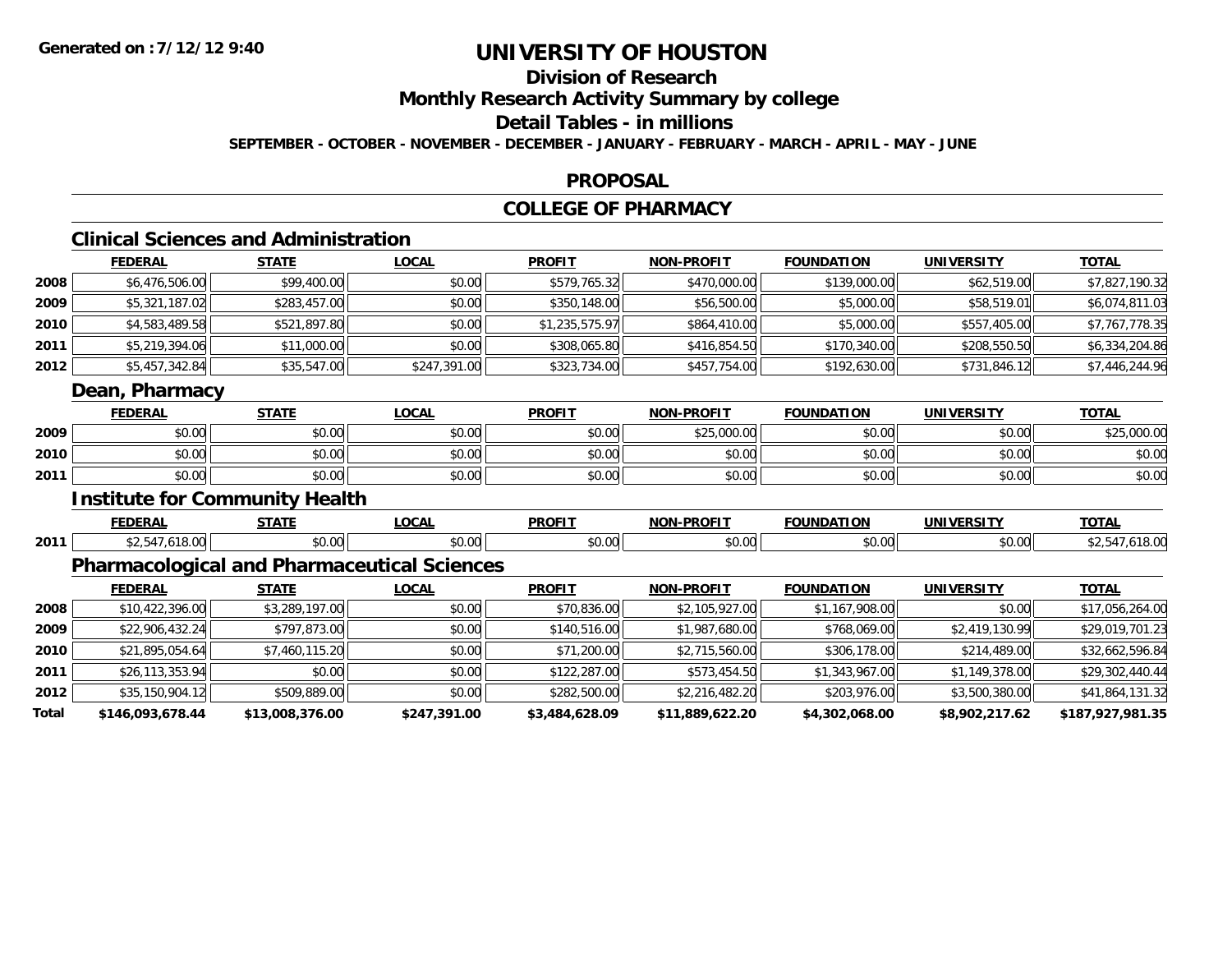## **Division of Research**

**Monthly Research Activity Summary by college**

#### **Detail Tables - in millions**

**SEPTEMBER - OCTOBER - NOVEMBER - DECEMBER - JANUARY - FEBRUARY - MARCH - APRIL - MAY - JUNE**

#### **PROPOSAL**

#### **COLLEGE OF TECHNOLOGY**

|      | <b>Center for Life Sciences Technology</b>    |                |              |                |                   |                   |                   |                 |
|------|-----------------------------------------------|----------------|--------------|----------------|-------------------|-------------------|-------------------|-----------------|
|      | <b>FEDERAL</b>                                | <b>STATE</b>   | <b>LOCAL</b> | <b>PROFIT</b>  | <b>NON-PROFIT</b> | <b>FOUNDATION</b> | <b>UNIVERSITY</b> | <b>TOTAL</b>    |
| 2009 | \$0.00                                        | \$0.00         | \$0.00       | \$0.00         | \$0.00            | \$0.00            | \$0.00            | \$0.00          |
|      | <b>Center for Technology Literacy</b>         |                |              |                |                   |                   |                   |                 |
|      | <b>FEDERAL</b>                                | <b>STATE</b>   | <b>LOCAL</b> | <b>PROFIT</b>  | <b>NON-PROFIT</b> | <b>FOUNDATION</b> | <b>UNIVERSITY</b> | <b>TOTAL</b>    |
| 2009 | \$16,800.00                                   | \$0.00         | \$0.00       | \$0.00         | \$0.00            | \$0.00            | \$0.00            | \$16,800.00     |
| 2010 | \$2,499,903.90                                | \$0.00         | \$0.00       | \$0.00         | \$301,947.50      | \$0.00            | \$0.00            | \$2,801,851.40  |
| 2011 | \$59,903.20                                   | \$0.00         | \$0.00       | \$230,106.00   | \$0.00            | \$0.00            | \$0.00            | \$290,009.20    |
| 2012 | \$0.00                                        | \$111,690.00   | \$0.00       | \$0.00         | \$0.00            | \$0.00            | \$0.00            | \$111,690.00    |
|      | Dean, Technology                              |                |              |                |                   |                   |                   |                 |
|      | <b>FEDERAL</b>                                | <b>STATE</b>   | <b>LOCAL</b> | <b>PROFIT</b>  | <b>NON-PROFIT</b> | <b>FOUNDATION</b> | <b>UNIVERSITY</b> | <b>TOTAL</b>    |
| 2008 | \$0.00                                        | \$736,051.00   | \$0.00       | \$0.00         | \$318,769.00      | \$0.00            | \$0.00            | \$1,054,820.00  |
| 2009 | \$0.00                                        | \$761,051.00   | \$0.00       | \$0.00         | \$318,769.50      | \$0.00            | \$0.00            | \$1,079,820.50  |
| 2010 | \$0.00                                        | \$1,460,115.00 | \$0.00       | \$0.00         | \$0.00            | \$0.00            | \$0.00            | \$1,460,115.00  |
| 2011 | \$501,908.50                                  | \$1,153,800.00 | \$0.00       | \$0.00         | \$0.00            | \$0.00            | \$31,415.00       | \$1,687,123.50  |
| 2012 | \$514,128.64                                  | \$784,578.80   | \$0.00       | \$0.00         | \$100,000.00      | \$0.00            | \$0.00            | \$1,398,707.44  |
|      | <b>Engineering Technology</b>                 |                |              |                |                   |                   |                   |                 |
|      | <b>FEDERAL</b>                                | <b>STATE</b>   | <b>LOCAL</b> | <b>PROFIT</b>  | <b>NON-PROFIT</b> | <b>FOUNDATION</b> | <b>UNIVERSITY</b> | <b>TOTAL</b>    |
| 2008 | \$8,595,920.71                                | \$1,412,805.95 | \$0.00       | \$191,828.00   | \$184,101.00      | \$0.00            | \$612,141.30      | \$10,996,796.96 |
| 2009 | \$12,455,724.25                               | \$874,336.00   | \$0.00       | \$1,835,142.20 | \$493,296.25      | \$0.00            | \$0.00            | \$15,658,498.70 |
| 2010 | \$8,145,328.35                                | \$3,463,067.00 | \$0.00       | \$89,928.00    | \$566,570.00      | \$13,500.00       | \$201,163.92      | \$12,479,557.27 |
| 2011 | \$4,498,638.88                                | \$1,466,429.00 | \$0.00       | \$134,702.00   | \$458,031.00      | \$189,434.30      | \$0.00            | \$6,747,235.18  |
| 2012 | \$5,666,738.21                                | \$196,336.20   | \$0.00       | \$120,000.00   | \$269,852.00      | \$194,810.00      | \$156,774.00      | \$6,604,510.41  |
|      | <b>Human Development and Consumer Science</b> |                |              |                |                   |                   |                   |                 |
|      | <b>FEDERAL</b>                                | <b>STATE</b>   | <b>LOCAL</b> | <b>PROFIT</b>  | <b>NON-PROFIT</b> | <b>FOUNDATION</b> | <b>UNIVERSITY</b> | <b>TOTAL</b>    |
| 2008 | \$3,037,183.25                                | \$37,500.00    | \$0.00       | \$0.00         | \$0.00            | \$0.00            | \$0.00            | \$3,074,683.25  |
| 2009 | \$127,020.40                                  | \$120,000.00   | \$0.00       | \$0.00         | \$189,631.00      | \$19,999.00       | \$19,316.00       | \$475,966.40    |
| 2010 | \$13,498.75                                   | \$0.00         | \$0.00       | \$75,704.00    | \$0.00            | \$66,442.00       | \$0.00            | \$155,644.75    |
| 2011 | \$115,500.00                                  | \$0.00         | \$0.00       | \$0.00         | \$0.00            | \$0.00            | \$0.00            | \$115,500.00    |
| 2012 | \$898,718.00                                  | \$46,549.08    | \$0.00       | \$0.00         | \$0.00            | \$0.00            | \$0.00            | \$945,267.08    |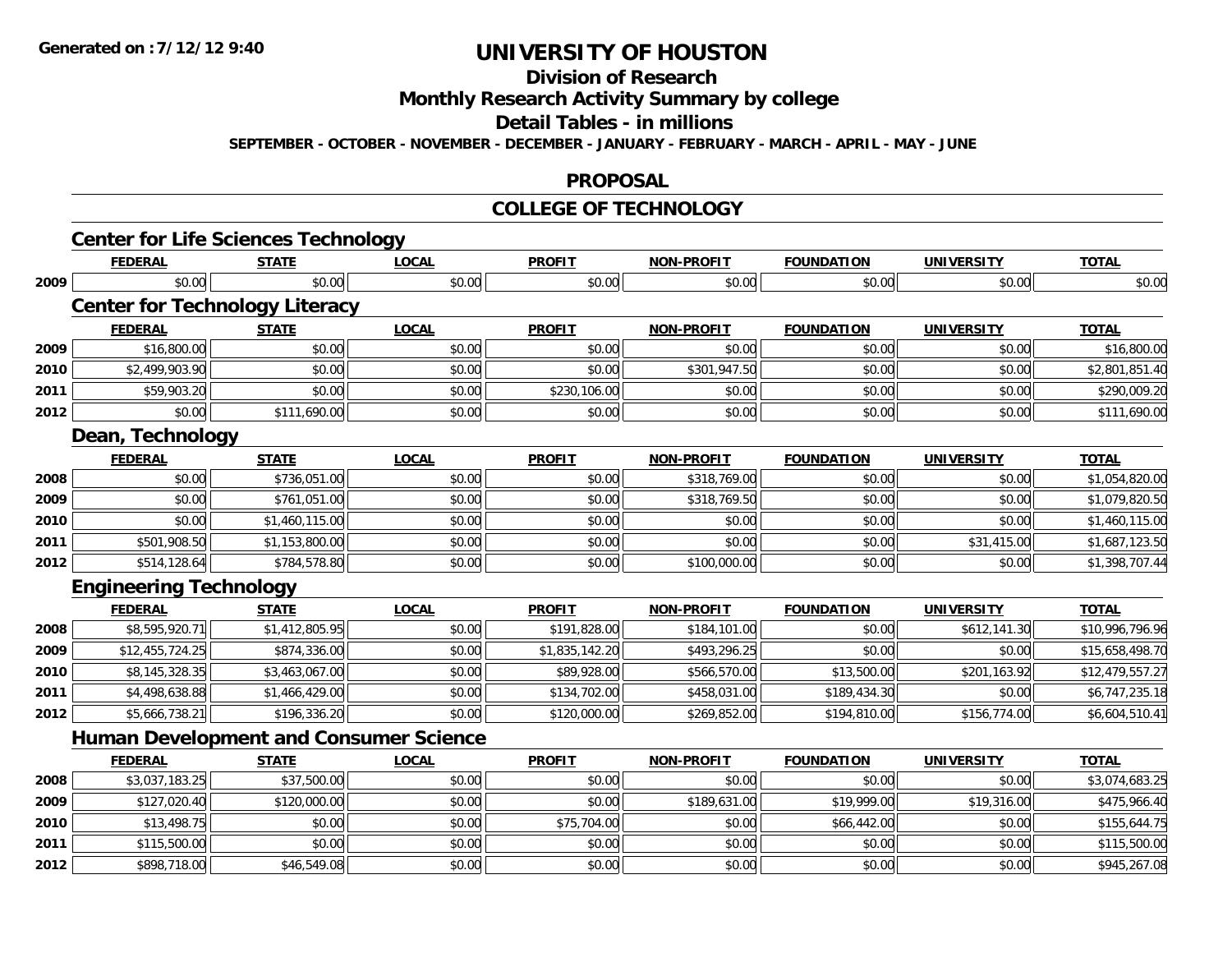# **Division of Research**

**Monthly Research Activity Summary by college**

#### **Detail Tables - in millions**

**SEPTEMBER - OCTOBER - NOVEMBER - DECEMBER - JANUARY - FEBRUARY - MARCH - APRIL - MAY - JUNE**

### **PROPOSAL**

### **COLLEGE OF TECHNOLOGY**

## **Information & Logistics Technology**

|      | <b>FEDERAL</b> | <b>STATE</b> | <b>LOCAL</b> | <b>PROFIT</b>  | <b>NON-PROFIT</b> | <b>FOUNDATION</b> | <b>UNIVERSITY</b> | <b>TOTAL</b>    |
|------|----------------|--------------|--------------|----------------|-------------------|-------------------|-------------------|-----------------|
| 2008 | \$704,668.89   | \$12,500.00  | \$0.00       | \$1,500.00     | \$0.00            | \$0.00            | \$0.00            | \$718,668.89    |
| 2009 | \$60,000.00    | \$180,000.00 | \$0.00       | \$0.00         | \$20,094.00       | \$19,999.00       | \$0.00            | \$280,093.00    |
| 2010 | \$5,524,095.00 | \$200,000.00 | \$0.00       | \$6,377,367.00 | \$301,947.50      | \$19,999.00       | \$0.00            | \$12,423,408.50 |
| 2011 | \$3,245,913.90 | \$31,800.00  | \$0.00       | \$0.00         | \$0.00            | \$0.00            | \$0.00            | \$3,277,713.90  |
| 2012 | \$15,784.60    | \$81,029.88  | \$0.00       | \$141,250.00   | \$50,000.00       | \$0.00            | \$111,934.00      | \$399,998.48    |

## **Texas Manufacturing Assistance Center**

|       | <b>FEDERAL</b>  | <b>STATE</b>    | <u>LOCAL</u> | <b>PROFIT</b>  | <b>NON-PROFIT</b> | <b>FOUNDATION</b> | <b>UNIVERSITY</b> | <b>TOTAL</b>    |
|-------|-----------------|-----------------|--------------|----------------|-------------------|-------------------|-------------------|-----------------|
| 2008  | \$0.00          | \$0.00          | \$0.00       | \$0.00         | \$0.00            | \$0.00            | \$0.00            | \$0.00          |
| 2009  | \$1,132,551.00  | \$0.00          | \$0.00       | \$0.00         | \$0.00            | \$0.00            | \$0.00            | \$1,132,551.00  |
| 2010  | \$0.00          | \$0.00          | \$0.00       | \$0.00         | \$0.00            | \$0.00            | \$0.00            | \$0.00          |
| 2011  | \$0.00          | \$0.00          | \$0.00       | \$0.00         | \$0.00            | \$0.00            | \$0.00            | \$0.00          |
| 2012  | \$0.00          | \$0.00          | \$0.00       | \$0.00         | \$0.00            | \$0.00            | \$0.00            | \$0.00          |
| Total | \$57,829,928.43 | \$13,129,638.91 | \$0.00       | \$9,197,527.20 | \$3,573,008.75    | \$524,183.30      | \$1,132,744.22    | \$85,387,030.81 |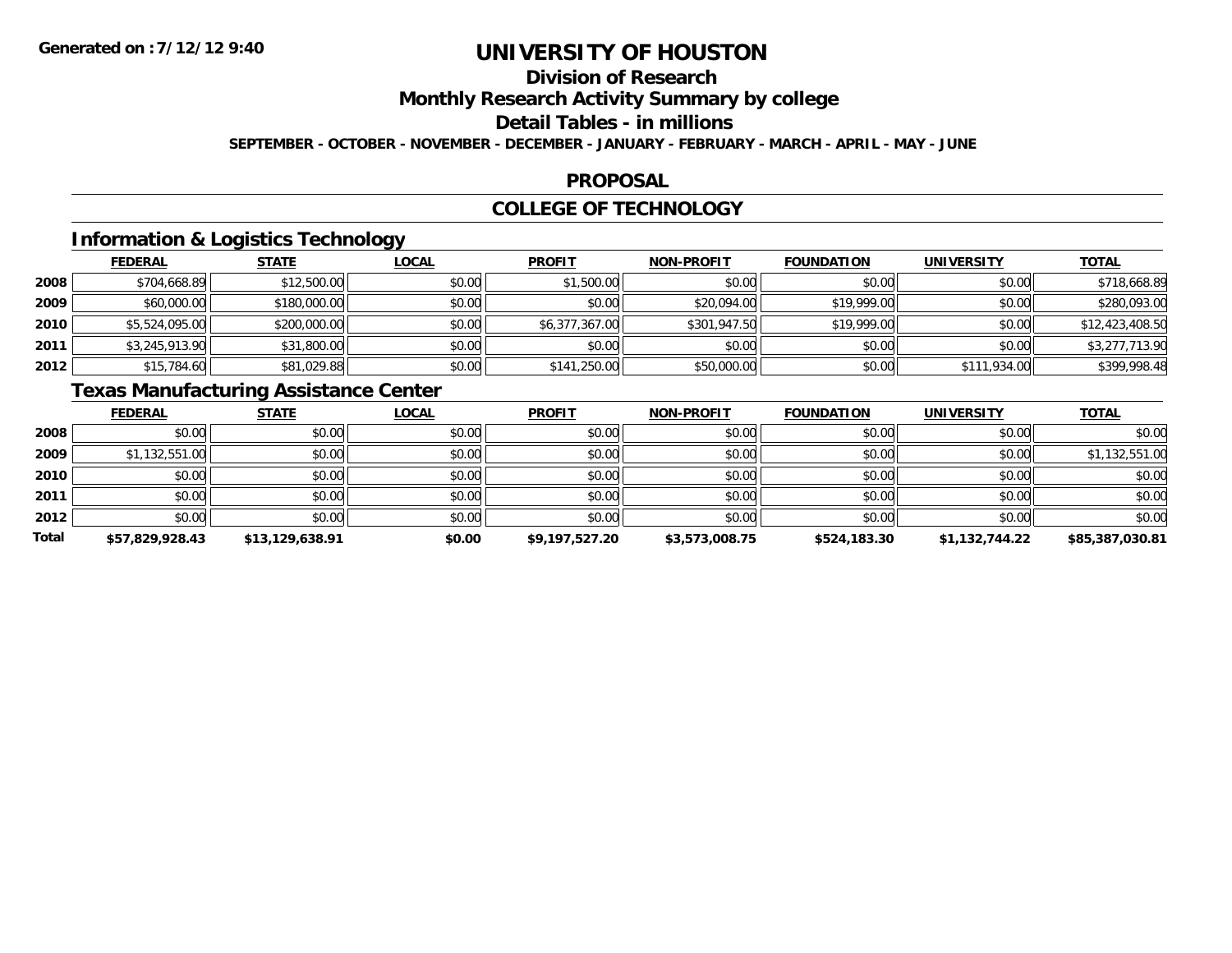## **Division of Research**

**Monthly Research Activity Summary by college**

### **Detail Tables - in millions**

**SEPTEMBER - OCTOBER - NOVEMBER - DECEMBER - JANUARY - FEBRUARY - MARCH - APRIL - MAY - JUNE**

### **PROPOSAL**

## **CULLEN COLLEGE OF ENGINEERING**

## **Biomedical Engineering**

|      | <b>FEDERAL</b>  | <b>STATE</b> | <u>LOCAL</u>                                      | <b>PROFIT</b> | <b>NON-PROFIT</b> | <b>FOUNDATION</b> | <b>UNIVERSITY</b> | <b>TOTAL</b>    |
|------|-----------------|--------------|---------------------------------------------------|---------------|-------------------|-------------------|-------------------|-----------------|
| 2008 | \$7,180,803.25  | \$150,000.00 | \$0.00                                            | \$0.00        | \$290,001.00      | \$0.00            | \$697,320.00      | \$8,318,124.25  |
| 2009 | \$2,550,628.10  | \$0.00       | \$0.00                                            | \$0.00        | \$75,000.00       | \$139,900.36      | \$1,677,048.00    | \$4,442,576.46  |
| 2010 | \$1,883,761.98  | \$200,000.00 | \$0.00                                            | \$0.00        | \$525,000.00      | \$0.00            | \$206,250.00      | \$2,815,011.98  |
| 2011 | \$7,247,165.20  | \$0.00       | \$0.00                                            | \$0.00        | \$0.00            | \$0.00            | \$1,383,750.00    | \$8,630,915.20  |
| 2012 | \$12,284,330.10 | \$872,750.00 | \$0.00                                            | \$0.00        | \$0.00            | \$0.00            | \$1,403,125.00    | \$14,560,205.10 |
|      |                 |              | Contar for Innovative Crouting Meterials and Tool |               |                   |                   |                   |                 |

#### **Center for Innovative Grouting Materials and Tech**

|      | <b>FEDERAL</b> | <b>STATE</b>                               | LOCAL                             | <b>PROFIT</b>                                       | <b>NON-PROFIT</b> | <b>FOUNDATION</b> | <b>IINIVERSITY</b> | <b>TOTAL</b> |
|------|----------------|--------------------------------------------|-----------------------------------|-----------------------------------------------------|-------------------|-------------------|--------------------|--------------|
| 2009 | 0000<br>ט.טע   | ¢∩<br>$\sim$<br>JU.UL                      | $\sigma \cap \sigma$<br>JU.UU     | $\triangle$ $\triangle$ $\triangle$<br>JU.          | 40.00<br>vv.vv    | \$0.00            | \$0.00             | \$0.00       |
| 2010 | 0000<br>,u.uu  | $\mathfrak{e}\cap\mathfrak{e}\cap$<br>J∪.∪ | 0 <sub>n</sub><br>JU.UU           | $\mathsf{A} \cap \mathsf{A} \cap \mathsf{A}$<br>JU. | 40.00<br>vv.vv    | \$0.00            | \$0.00             | \$0.00       |
| 2011 | 0000<br>,u.uu  | \$0.00                                     | $\sigma$ $\sim$ $\sigma$<br>DU.UU | 0.00<br>JU.UU                                       | \$0.00            | \$0.00            | \$0.00             | \$0.00       |

### **Chemical Engineering**

|      | <b>FEDERAL</b>  | <b>STATE</b>   | <b>LOCAL</b> | <b>PROFIT</b>  | <b>NON-PROFIT</b> | <b>FOUNDATION</b> | UNIVERSITY     | <b>TOTAL</b>    |
|------|-----------------|----------------|--------------|----------------|-------------------|-------------------|----------------|-----------------|
| 2008 | \$4,047,595.10  | \$3,465,168.81 | \$0.00       | \$1,195,453.08 | \$2,101,317.00    | \$600,000.00      | \$1,490,000.00 | \$12,899,533.99 |
| 2009 | \$19,543,805.70 | \$2,865,593.15 | \$0.00       | \$2,107,724.52 | \$2,304,685.00    | \$535,230.00      | \$2,557,663.00 | \$29,914,701.37 |
| 2010 | \$15,438,874.41 | \$4,645,941.50 | \$94,400.00  | \$1,419,515.43 | \$400,000.00      | \$704,140.00      | \$1,210,315.00 | \$23,913,186.34 |
| 2011 | \$21,409,045.50 | \$861,670.00   | \$153,000.00 | \$5,746,101.61 | \$4,409,266.00    | \$899,695.00      | \$711,805.00   | \$34,190,583.11 |
| 2012 | \$11,838,931.83 | \$4,195,373.60 | \$0.00       | \$2,063,410.30 | \$1,493,238.75    | \$3,282,448.00    | \$1,338,226.60 | \$24,211,629.08 |

### **Civil Engineering**

|      | <b>FEDERAL</b>  | <u>STATE</u>   | <b>LOCAL</b> | <b>PROFIT</b> | <b>NON-PROFIT</b> | <b>FOUNDATION</b> | <b>UNIVERSITY</b> | <b>TOTAL</b>    |
|------|-----------------|----------------|--------------|---------------|-------------------|-------------------|-------------------|-----------------|
| 2008 | \$4,244,746.36  | \$4,069,469.08 | \$0.00       | \$40,000.00   | \$14,000.00       | \$0.00            | \$291,579.62      | \$8,659,795.06  |
| 2009 | \$10,192,489.63 | \$1,202,910.73 | \$165,000.00 | \$370,823.00  | \$217,499.60      | \$150,000.00      | \$649,306.00      | \$12,948,028.96 |
| 2010 | \$11,220,893.00 | \$4,454,363.00 | \$0.00       | \$238,488.20  | \$163,246.00      | \$0.00            | \$3,087,107.00    | \$19,164,097.20 |
| 2011 | \$23,680,168.41 | \$3,883,984.20 | \$100,000.00 | \$83,500.00   | \$12,391,560.90   | \$112,854.25      | \$931,819.00      | \$41,183,886.76 |
| 2012 | \$7,157,997.85  | \$2,489,252.60 | \$0.00       | \$421,171.90  | \$3,407,359.50    | \$701,202.70      | \$2,552,136.00    | \$16,729,120.55 |

### **Composites Engineering and Applications Center**

|      | <b>FEDERAL</b>    | <b>STATE</b> | <u>LOCAL</u> | <b>PROFIT</b> | <b>NON-PROFIT</b> | <b>FOUNDATION</b> | <b>UNIVERSITY</b> | <b>TOTAL</b> |
|------|-------------------|--------------|--------------|---------------|-------------------|-------------------|-------------------|--------------|
| 2010 | \$0.00            | \$0.00       | \$0.00       | \$0.00        | \$0.00            | \$0.00            | \$0.00            | \$0.00       |
|      | Dean, Engineering |              |              |               |                   |                   |                   |              |
|      | <b>FEDERAL</b>    | STATE        | <u>LOCAL</u> | <b>PROFIT</b> | <b>NON-PROFIT</b> | <b>FOUNDATION</b> | UNIVERSITY        | <b>TOTAL</b> |
| 2008 | \$553,071.65      | \$80,000.00  | \$0.00       | \$0.00        | \$0.00            | \$0.00            | \$0.00            | \$633,071.65 |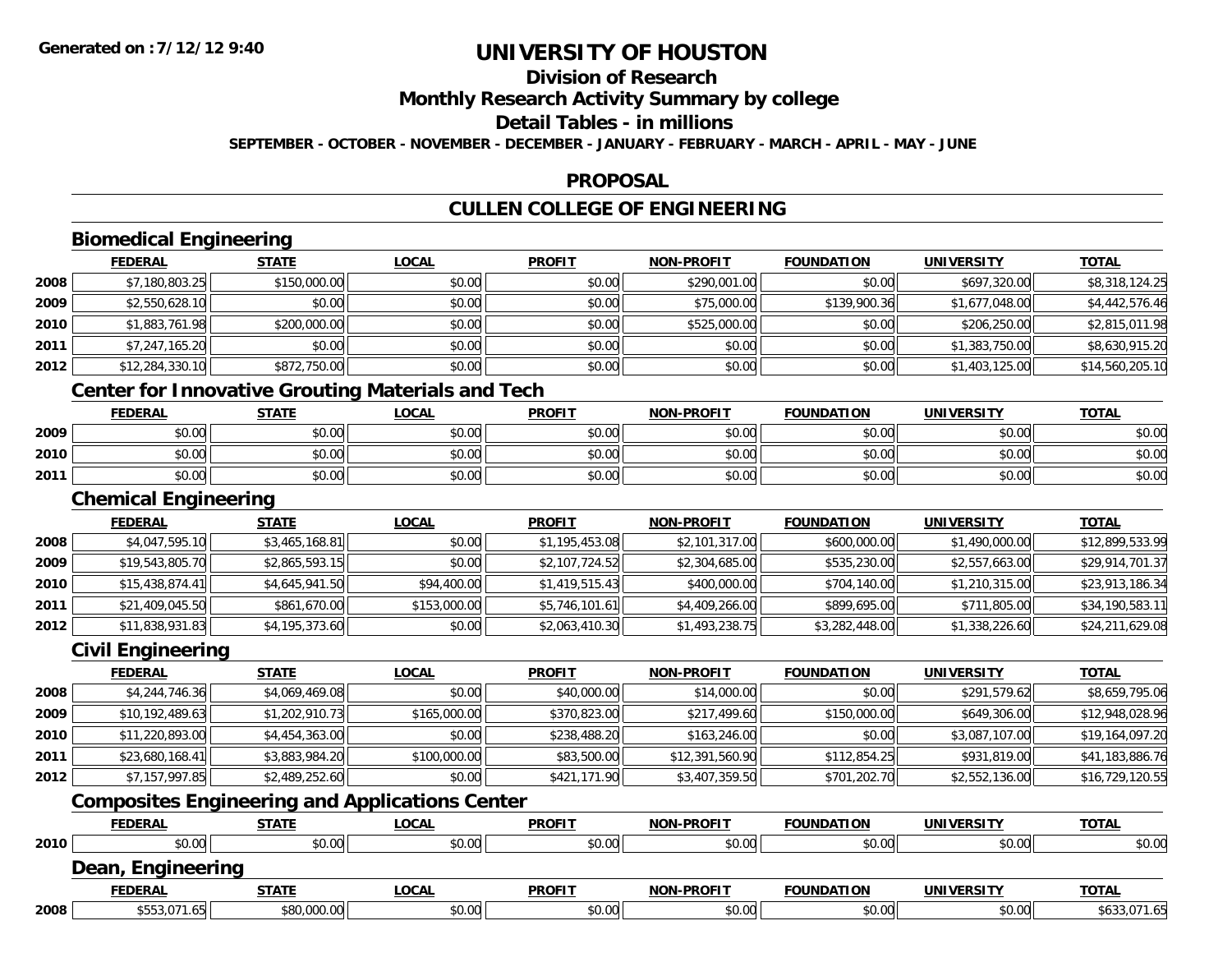## **Division of Research**

### **Monthly Research Activity Summary by college**

#### **Detail Tables - in millions**

**SEPTEMBER - OCTOBER - NOVEMBER - DECEMBER - JANUARY - FEBRUARY - MARCH - APRIL - MAY - JUNE**

### **PROPOSAL**

## **CULLEN COLLEGE OF ENGINEERING**

## **Dean, Engineering**

|      | <b>FEDERAL</b> | <b>STATE</b> | <u>LOCAL</u> | <b>PROFIT</b> | <b>NON-PROFIT</b> | <b>FOUNDATION</b> | UNIVERSITY | <b>TOTAL</b>      |
|------|----------------|--------------|--------------|---------------|-------------------|-------------------|------------|-------------------|
| 2009 | \$325,710.00   | \$0.00       | \$0.00       | \$0.00        | \$0.00            | \$0.00            | \$0.00     | ,710.00<br>\$325, |
| 2010 | \$0.00         | \$0.00       | \$0.00       | \$0.00        | \$0.00            | \$12,465.50       | \$0.00     | 12,465.50         |
| 2012 | \$882,933.40   | \$0.00       | \$0.00       | \$0.00        | \$0.00            | \$0.00            | \$0.00     | \$882,933.40      |

<u> 1989 - Johann Stoff, deutscher Stoffen und der Stoffen und der Stoffen und der Stoffen und der Stoffen und de</u>

<u> 1980 - Johann Barn, amerikan besteman besteman besteman besteman besteman besteman besteman besteman bestema</u>

### **Electrical & Computer Engineering**

|      | <b>FEDERAL</b>  | <u>STATE</u>   | <b>LOCAL</b> | <b>PROFIT</b>  | <b>NON-PROFIT</b> | <b>FOUNDATION</b> | <b>UNIVERSITY</b> | <b>TOTAL</b>    |
|------|-----------------|----------------|--------------|----------------|-------------------|-------------------|-------------------|-----------------|
| 2008 | \$18,458,252.90 | \$5,227,155.19 | \$0.00       | \$702,288.00   | \$955,292.30      | \$0.00            | \$1,349,007.78    | \$26,691,996.17 |
| 2009 | \$14,872,688.03 | \$756,789.00   | \$0.00       | \$309,885.00   | \$82,000.00       | \$349,786.00      | \$397,430.00      | \$16,768,578.03 |
| 2010 | \$11,784,623.45 | \$4,682,072.89 | \$204,000.00 | \$3,136,330.00 | \$758,835,00      | \$288,721.06      | \$2,040,489.08    | \$22,895,071.48 |
| 2011 | \$17,514,488.43 | \$80,000.00    | \$0.00       | \$2,804,155.81 | \$9,118,991.50    | \$446,524.00      | \$1,464,899.00    | \$31,429,058.74 |
| 2012 | \$25,657,669.47 | \$1,660,136.98 | \$0.00       | \$1,597,454.00 | \$1,073,562.25    | \$1,425,800.00    | \$1,702,472.00    | \$33,117,094.70 |

## **Industrial Engineering**

|      | <b>FEDERAL</b> | <b>STATE</b> | <u>LOCAL</u> | <b>PROFIT</b> | <b>NON-PROFIT</b> | <b>FOUNDATION</b> | <b>UNIVERSITY</b> | <b>TOTAL</b>   |
|------|----------------|--------------|--------------|---------------|-------------------|-------------------|-------------------|----------------|
| 2008 | \$1,945,135.40 | \$526,819.00 | \$7,410.00   | \$0.00        | \$7,966.00        | \$0.00            | \$79,728.00       | \$2,567,058.40 |
| 2009 | \$2,405,194.90 | \$292,071.00 | \$26,053.00  | \$0.00        | \$549,945.00      | \$0.00            | \$1,056,426.00    | \$4,329,689.90 |
| 2010 | \$1,597,250.68 | \$409,080.00 | \$404,701.00 | \$0.00        | \$0.00            | \$85,502.50       | \$20,000.00       | \$2,516,534.18 |
| 2011 | \$574,762.38   | \$353,870.00 | \$0.00       | \$11,317.00   | \$0.00            | \$336,822.00      | \$0.00            | \$1,276,771.38 |
| 2012 | \$3,720,622.80 | \$460,544.60 | \$32,326.00  | \$102,143.50  | \$0.00            | \$0.00            | \$0.00            | \$4,315,636.90 |

<u> 1989 - Johann Stoff, deutscher Stoffen und der Stoffen und der Stoffen und der Stoffen und der Stoffen und de</u>

#### **Mechanical Engineering**

|      | <b>FEDERAL</b>  | <b>STATE</b>    | <b>LOCAL</b> | <b>PROFIT</b>  | <b>NON-PROFIT</b> | <b>FOUNDATION</b> | UNIVERSITY     | <u>TOTAL</u>    |
|------|-----------------|-----------------|--------------|----------------|-------------------|-------------------|----------------|-----------------|
| 2008 | \$7,837,454.31  | \$2,210,000.00  | \$0.00       | \$2,233,377.00 | \$515,975.60      | \$149,640.00      | \$568,308.64   | \$13,514,755.55 |
| 2009 | \$17,393,487.37 | \$2,742,793.00  | \$0.00       | \$482,585.00   | \$1,047,196.40    | \$242,453.64      | \$2,251,006.00 | \$24,159,521.41 |
| 2010 | \$15,538,292.84 | \$10,381,067.40 | \$0.00       | \$1,830,826.80 | \$463,098.00      | \$2,711,972.44    | \$530,219.00   | \$31,455,476.48 |
| 2011 | \$24,626,282.29 | \$886,842.00    | \$0.00       | \$1,710,013.50 | \$1,547,840.00    | \$1,338,678.20    | \$1,165,283.00 | \$31,274,938.99 |
| 2012 | \$26,208,597.72 | \$163,305.14    | \$0.00       | \$1,360,986.10 | \$1,293,903.76    | \$1,342,759.60    | \$1,750,244.00 | \$32,119,796.32 |
|      | ---             | $\sim$ $\sim$   |              |                |                   |                   |                |                 |

#### **National Wind Energy Center**

|      | <b>FEDERAL</b>                            | <u>STATE</u> | <u>LOCAL</u> | <b>PROFIT</b> | <b>NON-PROFIT</b> | <b>FOUNDATION</b> | <b>UNIVERSITY</b> | <b>TOTAL</b>   |
|------|-------------------------------------------|--------------|--------------|---------------|-------------------|-------------------|-------------------|----------------|
| 2010 | \$0.00                                    | \$0.00       | \$0.00       | \$0.00        | \$0.00            | \$0.00            | \$0.00            | \$0.00         |
|      | <b>SW Public Safety Technology Center</b> |              |              |               |                   |                   |                   |                |
|      | <b>FEDERAL</b>                            | <u>STATE</u> | <u>LOCAL</u> | <b>PROFIT</b> | <b>NON-PROFIT</b> | <b>FOUNDATION</b> | <b>UNIVERSITY</b> | <u>TOTAL</u>   |
| 2008 | \$209,956.20                              | \$0.00       | \$0.00       | \$0.00        | \$0.00            | \$0.00            | \$900,000.00      | \$1,109,956.20 |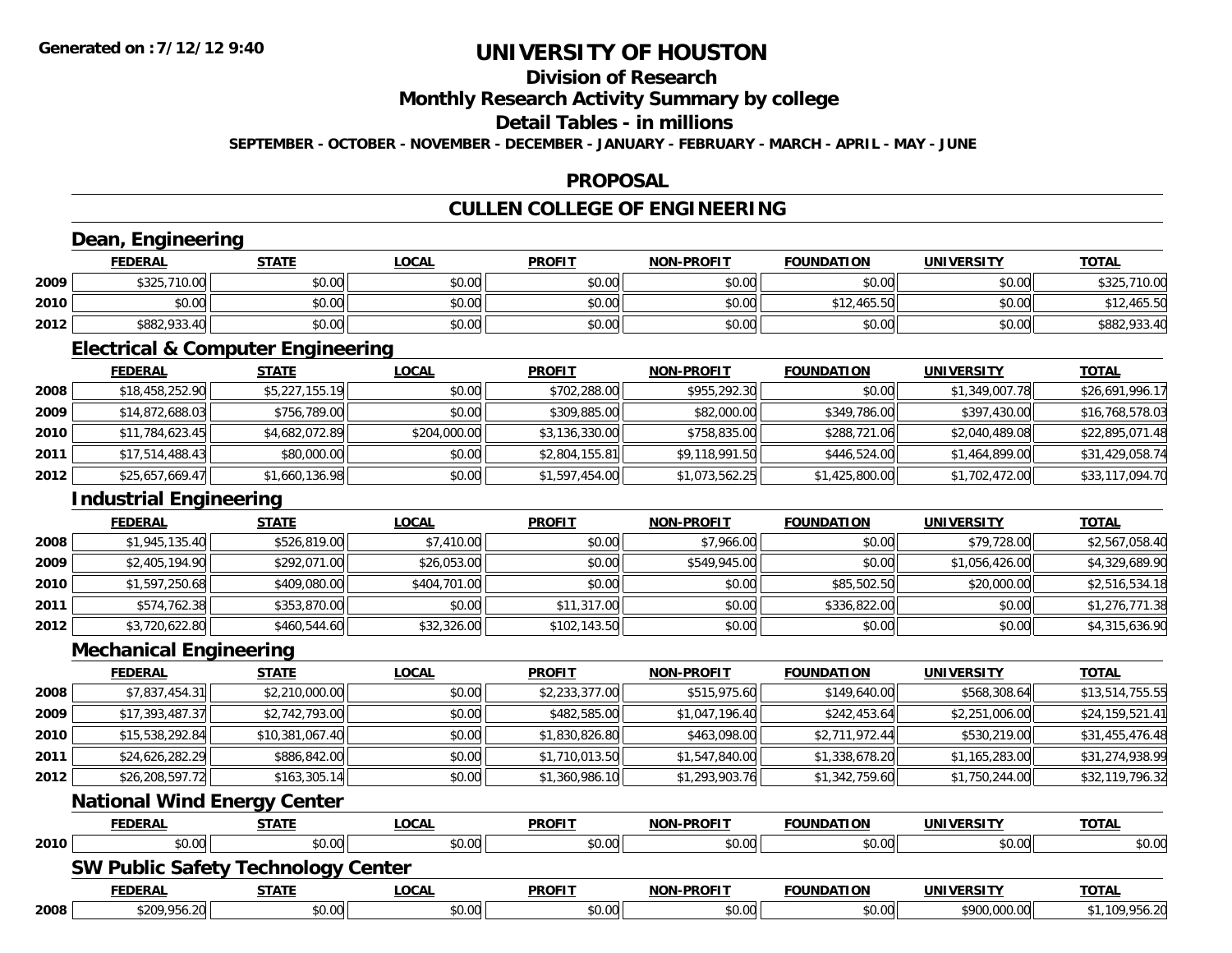**Division of Research**

**Monthly Research Activity Summary by college**

**Detail Tables - in millions**

**SEPTEMBER - OCTOBER - NOVEMBER - DECEMBER - JANUARY - FEBRUARY - MARCH - APRIL - MAY - JUNE**

### **PROPOSAL**

## **CULLEN COLLEGE OF ENGINEERING**

### **SW Public Safety Technology Center**

|              | <b>FEDERAL</b>       | <b>STATE</b>    | <b>OCAL</b> | PROFIT             | <b>J-PROFIT</b><br>NON-      | <b>FOUNDATION</b>  | UNIVERSITY  | <b>TOTAL</b>        |
|--------------|----------------------|-----------------|-------------|--------------------|------------------------------|--------------------|-------------|---------------------|
| 2009         | \$100,000.00         | \$0.00          | \$0.00      | ≮N UU<br>טט.טע     | \$0.00                       | \$0.00             | \$0.00      | 00000               |
| <b>Total</b> | 127.710.64<br>\$352. | \$64,269,022.87 | .186.890.00 | 549.74<br>\$29.967 | $^{\circ}$ 206.779.56<br>€ДБ | . 505 JF<br>. Q.F. | .462.962.72 | .510.78<br>\$544.07 |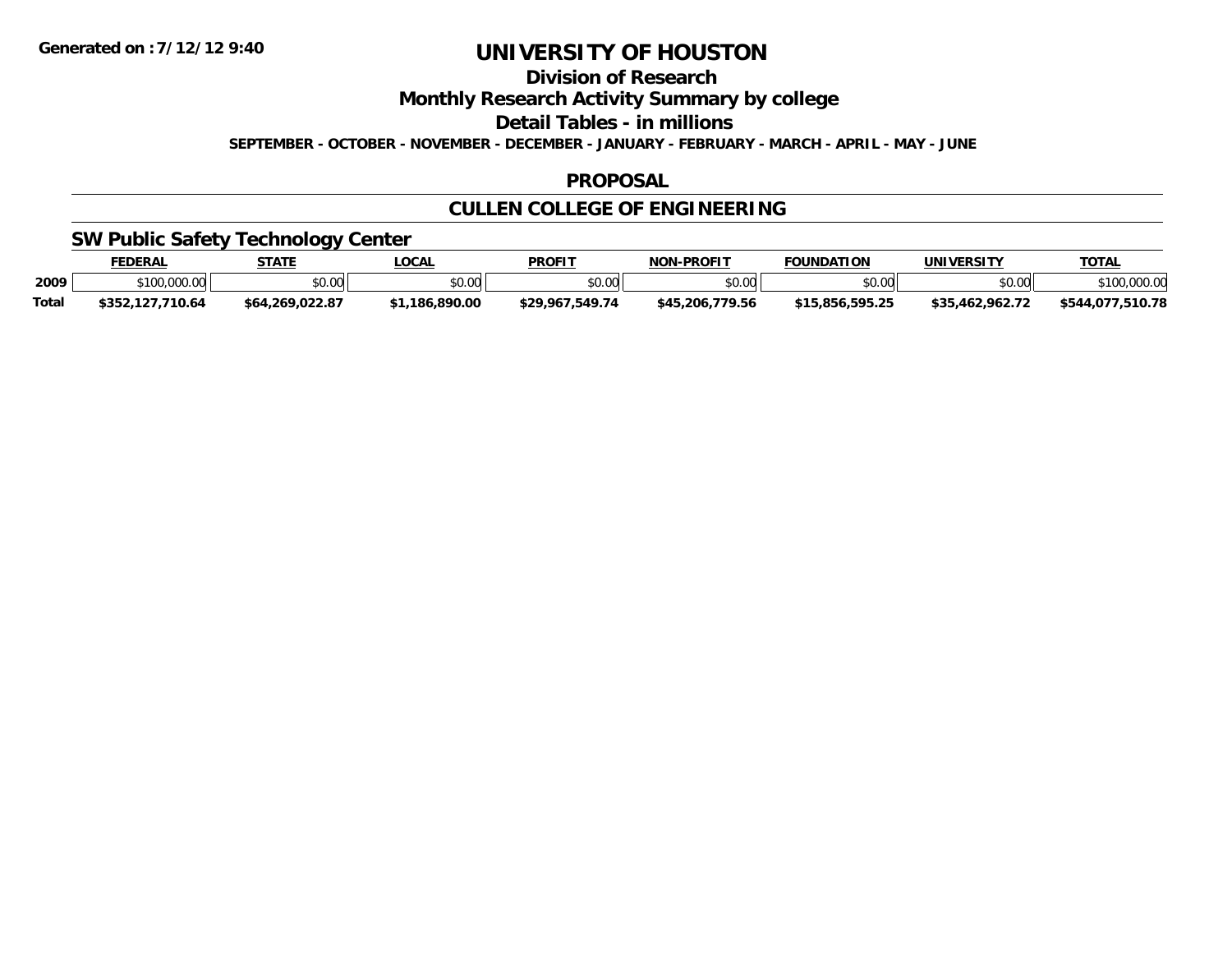## **Division of Research**

**Monthly Research Activity Summary by college**

### **Detail Tables - in millions**

**SEPTEMBER - OCTOBER - NOVEMBER - DECEMBER - JANUARY - FEBRUARY - MARCH - APRIL - MAY - JUNE**

### **PROPOSAL**

## **DIVISION OF RESEARCH**

## **Animal Care Operations**

|      | <b>DERAI</b>             | 27.77              | <b>OCAL</b>   | <b>PROFIT</b>                            | $W-PROF$<br>ימא | .<br>מרו<br>TON    | <b>INIVEI</b>      | TOTA.      |
|------|--------------------------|--------------------|---------------|------------------------------------------|-----------------|--------------------|--------------------|------------|
| 2009 | $*$ 4 $\cap$ 4<br>$\sim$ | ሶስ ሰሰ<br>JU.UU     | 0000<br>PO.OO | 0 <sub>n</sub><br>JU.U                   | 0000<br>pu.uu   | $\sim$ 00<br>JU.UU | $\sim$ 00<br>vu.vu | ∕ 40∡<br>. |
| 2010 |                          | $\sim$ 00<br>DU.UU | 0000<br>PO.OO | $\mathfrak{g} \cap \mathfrak{g}$<br>vu.u | 0000<br>JU.UU   | $\sim$ 00<br>vv.vv | ልስ ሀህ<br>vv.vv     |            |

## **Center for Advanced Materials**

|      | <b>FEDERAL</b> | <u>STATE</u> | <b>LOCAL</b> | <b>PROFIT</b> | <b>NON-PROFIT</b> | <b>FOUNDATION</b> | <b>UNIVERSITY</b> | <b>TOTAL</b> |
|------|----------------|--------------|--------------|---------------|-------------------|-------------------|-------------------|--------------|
| 2008 | \$109,870.50   | \$128,200.00 | \$0.00       | \$0.00        | \$0.00            | \$0.00            | \$0.00            | \$238,070.50 |
| 2009 | \$128,066.00   | \$0.00       | \$0.00       | \$0.00        | \$0.00            | \$0.00            | \$0.00            | \$128,066.00 |
| 2010 | \$0.00         | \$156,000.00 | \$0.00       | \$0.00        | \$0.00            | \$0.00            | \$0.00            | \$156,000.00 |
| 2011 | \$112,781.50   | \$0.00       | \$0.00       | \$0.00        | \$0.00            | \$0.00            | \$0.00            | \$112,781.50 |
| 2012 | \$846,829.10   | \$0.00       | \$0.00       | \$0.00        | \$0.00            | \$109,222.20      | \$0.00            | \$956,051.30 |

### **Center for Biomedical & Environmental Genomics**

|      | <b>FEDERAL</b> | <b>STATE</b> | <u>LOCAL</u> | <b>PROFIT</b> | <b>NON-PROFIT</b> | <b>FOUNDATION</b> | <b>UNIVERSITY</b> | <b>TOTAL</b> |
|------|----------------|--------------|--------------|---------------|-------------------|-------------------|-------------------|--------------|
| 2008 | \$0.00         | \$0.00       | \$0.00       | \$0.00        | \$0.00            | \$0.00            | \$0.00            | \$0.00       |
| 2009 | \$0.00         | \$0.00       | \$0.00       | \$0.00        | \$0.00            | \$0.00            | \$0.00            | \$0.00       |
| 2010 | \$0.00         | \$0.00       | \$0.00       | \$0.00        | \$0.00            | \$0.00            | \$0.00            | \$0.00       |
| 2011 | \$0.00         | \$0.00       | \$0.00       | \$0.00        | \$0.00            | \$0.00            | \$0.00            | \$0.00       |
| 2012 | \$0.00         | \$0.00       | \$0.00       | \$0.00        | \$0.00            | \$0.00            | \$0.00            | \$0.00       |

### **Center for Industrial Partnerships**

|      | <b>FEDERAL</b> | <u>STATE</u> | <u>LOCAL</u> | <b>PROFIT</b> | <b>NON-PROFIT</b> | <b>FOUNDATION</b> | <b>UNIVERSITY</b> | <b>TOTAL</b>   |
|------|----------------|--------------|--------------|---------------|-------------------|-------------------|-------------------|----------------|
| 2008 | \$793,589.00   | \$0.00       | \$0.00       | \$60,825.60   | \$0.00            | \$0.00            | \$0.00            | \$854,414.60   |
| 2009 | \$945,246.20   | \$0.00       | \$0.00       | \$50,250.00   | \$0.00            | \$100,000.00      | \$0.00            | \$1,095,496.20 |
| 2011 | \$160,371.95   | \$0.00       | \$0.00       | \$0.00        | \$0.00            | \$0.00            | \$0.00            | \$160,371.95   |
| 2012 | \$696,294.00   | \$0.00       | \$0.00       | \$100,500.00  | \$0.00            | \$0.00            | \$0.00            | \$796,794.00   |

## **Center for Neuromotor & Biomechanics Research**

|      | <b>FEDERAL</b> | <b>STATE</b> | <u>LOCAL</u> | <b>PROFIT</b> | <b>NON-PROFIT</b> | <b>FOUNDATION</b> | <b>UNIVERSITY</b> | <b>TOTAL</b> |
|------|----------------|--------------|--------------|---------------|-------------------|-------------------|-------------------|--------------|
| 2008 | \$0.00         | \$0.00       | \$0.00       | \$0.00        | \$0.00            | \$0.00            | \$0.00            | \$0.00       |
| 2010 | \$0.00         | \$0.00       | \$0.00       | \$0.00        | \$0.00            | \$0.00            | \$0.00            | \$0.00       |
| 2011 | \$0.00         | \$0.00       | \$0.00       | \$0.00        | \$0.00            | \$0.00            | \$0.00            | \$0.00       |
| 2012 | \$0.00         | \$0.00       | \$0.00       | \$0.00        | \$0.00            | \$0.00            | \$0.00            | \$0.00       |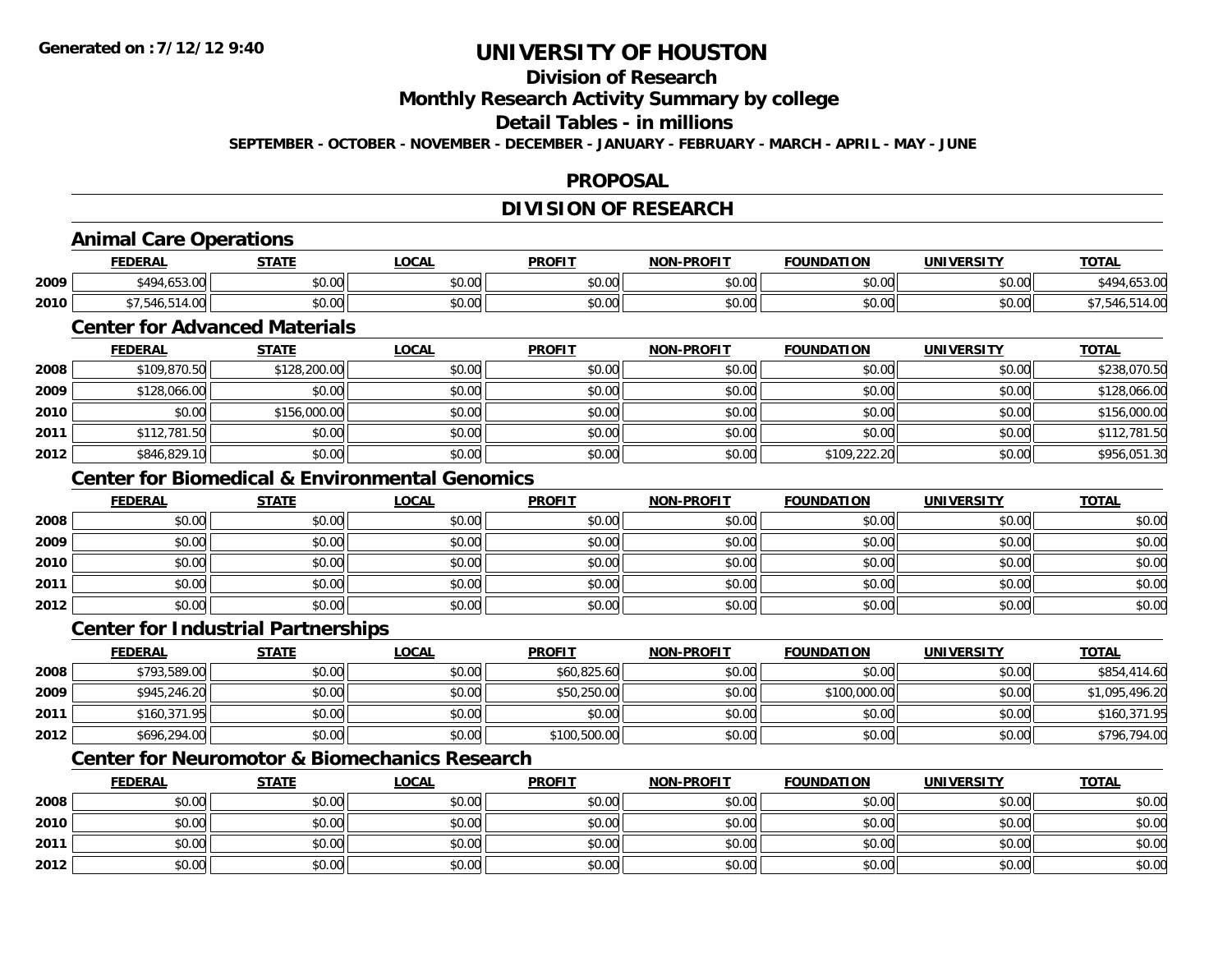## **Division of Research**

**Monthly Research Activity Summary by college**

#### **Detail Tables - in millions**

**SEPTEMBER - OCTOBER - NOVEMBER - DECEMBER - JANUARY - FEBRUARY - MARCH - APRIL - MAY - JUNE**

#### **PROPOSAL**

## **DIVISION OF RESEARCH**

|      | <b>Division of Research</b>              |                |              |               |                   |                   |                   |                |
|------|------------------------------------------|----------------|--------------|---------------|-------------------|-------------------|-------------------|----------------|
|      | <b>FEDERAL</b>                           | <b>STATE</b>   | <b>LOCAL</b> | <b>PROFIT</b> | NON-PROFIT        | <b>FOUNDATION</b> | <b>UNIVERSITY</b> | <b>TOTAL</b>   |
| 2008 | \$49,134.96                              | \$0.00         | \$0.00       | \$0.00        | \$0.00            | \$0.00            | \$0.00            | \$49,134.96    |
| 2009 | \$3,241,558.00                           | \$0.00         | \$0.00       | \$0.00        | \$0.00            | \$0.00            | \$0.00            | \$3,241,558.00 |
| 2010 | \$121,500.00                             | \$3,716,280.00 | \$0.00       | \$0.00        | \$0.00            | \$0.00            | \$0.00            | \$3,837,780.00 |
| 2012 | \$0.00                                   | \$3,175,361.50 | \$0.00       | \$0.00        | \$0.00            | \$0.00            | \$0.00            | \$3,175,361.50 |
|      | <b>Institute for Nanoenergy</b>          |                |              |               |                   |                   |                   |                |
|      | <b>FEDERAL</b>                           | <b>STATE</b>   | <b>LOCAL</b> | <b>PROFIT</b> | <b>NON-PROFIT</b> | <b>FOUNDATION</b> | <b>UNIVERSITY</b> | <b>TOTAL</b>   |
| 2008 | \$0.00                                   | \$0.00         | \$0.00       | \$0.00        | \$0.00            | \$0.00            | \$0.00            | \$0.00         |
| 2011 | \$0.00                                   | \$0.00         | \$0.00       | \$0.00        | \$0.00            | \$0.00            | \$0.00            | \$0.00         |
|      | <b>Office of Contracts and Grants</b>    |                |              |               |                   |                   |                   |                |
|      | <b>FEDERAL</b>                           | <b>STATE</b>   | <b>LOCAL</b> | <b>PROFIT</b> | <b>NON-PROFIT</b> | <b>FOUNDATION</b> | <b>UNIVERSITY</b> | <b>TOTAL</b>   |
| 2009 | \$0.00                                   | \$0.00         | \$0.00       | \$0.00        | \$0.00            | \$2,300,000.00    | \$0.00            | \$2,300,000.00 |
|      | <b>Research Financial Services</b>       |                |              |               |                   |                   |                   |                |
|      | <b>FEDERAL</b>                           | <b>STATE</b>   | <b>LOCAL</b> | <b>PROFIT</b> | <b>NON-PROFIT</b> | <b>FOUNDATION</b> | <b>UNIVERSITY</b> | <b>TOTAL</b>   |
| 2008 | \$0.00                                   | \$5,000,000.00 | \$0.00       | \$0.00        | \$0.00            | \$0.00            | \$0.00            | \$5,000,000.00 |
|      | <b>TcSAM</b>                             |                |              |               |                   |                   |                   |                |
|      | <b>FEDERAL</b>                           | <b>STATE</b>   | <b>LOCAL</b> | <b>PROFIT</b> | <b>NON-PROFIT</b> | <b>FOUNDATION</b> | <b>UNIVERSITY</b> | <b>TOTAL</b>   |
| 2008 | \$0.00                                   | \$0.00         | \$0.00       | \$0.00        | \$0.00            | \$0.00            | \$0.00            | \$0.00         |
|      | <b>TcSUH</b>                             |                |              |               |                   |                   |                   |                |
|      | <b>FEDERAL</b>                           | <b>STATE</b>   | <b>LOCAL</b> | <b>PROFIT</b> | <b>NON-PROFIT</b> | <b>FOUNDATION</b> | <b>UNIVERSITY</b> | <b>TOTAL</b>   |
| 2008 | \$2,826,977.84                           | \$1,102,900.00 | \$0.00       | \$175,006.00  | \$0.00            | \$298,347.00      | \$0.00            | \$4,403,230.84 |
| 2009 | \$4,030,259.58                           | \$556,454.50   | \$0.00       | \$106,668.00  | \$94,655.75       | \$311,313.00      | \$0.00            | \$5,099,350.83 |
| 2010 | \$418,260.00                             | \$689,508.00   | \$0.00       | \$488,006.00  | \$0.00            | \$98,596.00       | \$65,718.00       | \$1,760,088.00 |
| 2011 | \$518,946.76                             | \$0.00         | \$0.00       | \$52,320.00   | \$72,000.00       | \$0.00            | \$0.00            | \$643,266.76   |
| 2012 | \$2,304,745.15                           | \$124,768.05   | \$0.00       | \$70,000.00   | \$37,926.00       | \$0.00            | \$80,077.00       | \$2,617,516.20 |
|      | <b>Texas Learning/Computation Center</b> |                |              |               |                   |                   |                   |                |
|      | <b>FEDERAL</b>                           | <b>STATE</b>   | <b>LOCAL</b> | <b>PROFIT</b> | <b>NON-PROFIT</b> | <b>FOUNDATION</b> | <b>UNIVERSITY</b> | <b>TOTAL</b>   |
| 2008 | \$0.00                                   | \$0.00         | \$0.00       | \$0.00        | \$0.00            | \$0.00            | \$300,000.00      | \$300,000.00   |
| 2009 | \$0.00                                   | \$0.00         | \$0.00       | \$0.00        | \$0.00            | \$0.00            | \$0.00            | \$0.00         |
| 2010 | \$0.00                                   | \$0.00         | \$0.00       | \$71,992.20   | \$0.00            | \$0.00            | \$0.00            | \$71,992.20    |
| 2011 | \$0.00                                   | \$0.00         | \$0.00       | \$0.30        | \$0.00            | \$0.00            | \$0.00            | \$0.30         |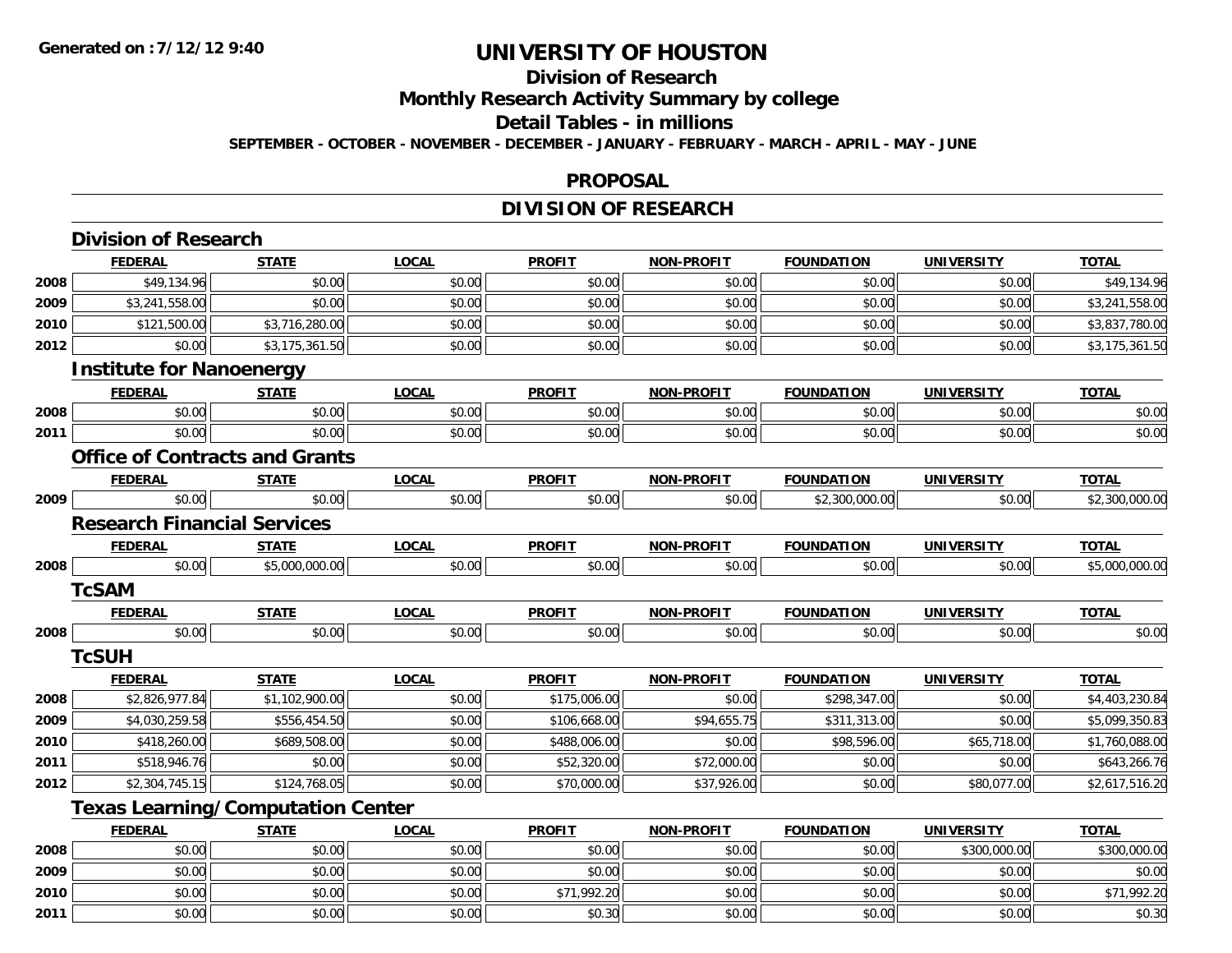## **Division of Research**

**Monthly Research Activity Summary by college**

#### **Detail Tables - in millions**

**SEPTEMBER - OCTOBER - NOVEMBER - DECEMBER - JANUARY - FEBRUARY - MARCH - APRIL - MAY - JUNE**

#### **PROPOSAL**

## **DIVISION OF RESEARCH**

## **Texas Learning/Computation Center**

|       | <b>FEDERAL</b>                       | <b>STATE</b>    | <b>LOCAL</b> | <b>PROFIT</b>  | <b>NON-PROFIT</b> | <b>FOUNDATION</b> | <b>UNIVERSITY</b> | <b>TOTAL</b>    |
|-------|--------------------------------------|-----------------|--------------|----------------|-------------------|-------------------|-------------------|-----------------|
| 2012  | \$0.00                               | \$0.00          | \$0.00       | \$0.00         | \$0.00            | \$0.00            | \$0.00            | \$0.00          |
|       | <b>Texas Obesity Research Center</b> |                 |              |                |                   |                   |                   |                 |
|       | <b>FEDERAL</b>                       | <b>STATE</b>    | <b>LOCAL</b> | <b>PROFIT</b>  | <b>NON-PROFIT</b> | <b>FOUNDATION</b> | <b>UNIVERSITY</b> | <b>TOTAL</b>    |
| 2009  | \$0.00                               | \$0.00          | \$0.00       | \$0.00         | \$0.00            | \$0.00            | \$0.00            | \$0.00          |
| 2010  | \$0.00                               | \$0.00          | \$0.00       | \$0.00         | \$0.00            | \$0.00            | \$0.00            | \$0.00          |
| 2011  | \$0.00                               | \$0.00          | \$0.00       | \$0.00         | \$0.00            | \$0.00            | \$0.00            | \$0.00          |
|       | <b>TIMES</b>                         |                 |              |                |                   |                   |                   |                 |
|       | <b>FEDERAL</b>                       | <b>STATE</b>    | <b>LOCAL</b> | <b>PROFIT</b>  | <b>NON-PROFIT</b> | <b>FOUNDATION</b> | <b>UNIVERSITY</b> | <b>TOTAL</b>    |
| 2008  | \$640,048.02                         | \$0.00          | \$0.00       | \$0.00         | \$0.00            | \$0.00            | \$499,504.00      | \$1,139,552.02  |
| 2009  | \$1,045,789.60                       | \$0.00          | \$0.00       | \$0.00         | \$0.00            | \$0.00            | \$0.00            | \$1,045,789.60  |
| 2010  | \$1,695,235.50                       | \$0.00          | \$0.00       | \$0.00         | \$0.00            | \$0.00            | \$0.00            | \$1,695,235.50  |
| 2011  | \$1,275,000.00                       | \$0.00          | \$0.00       | \$0.00         | \$0.00            | \$0.00            | \$0.00            | \$1,275,000.00  |
| 2012  | \$0.00                               | \$44,000.00     | \$0.00       | \$0.00         | \$0.00            | \$0.00            | \$303,945.00      | \$347,945.00    |
| Total | \$30,001,670.66                      | \$14,693,472.05 | \$0.00       | \$1,175,568.10 | \$204,581.75      | \$3,217,478.20    | \$1,249,244.00    | \$50,542,014.76 |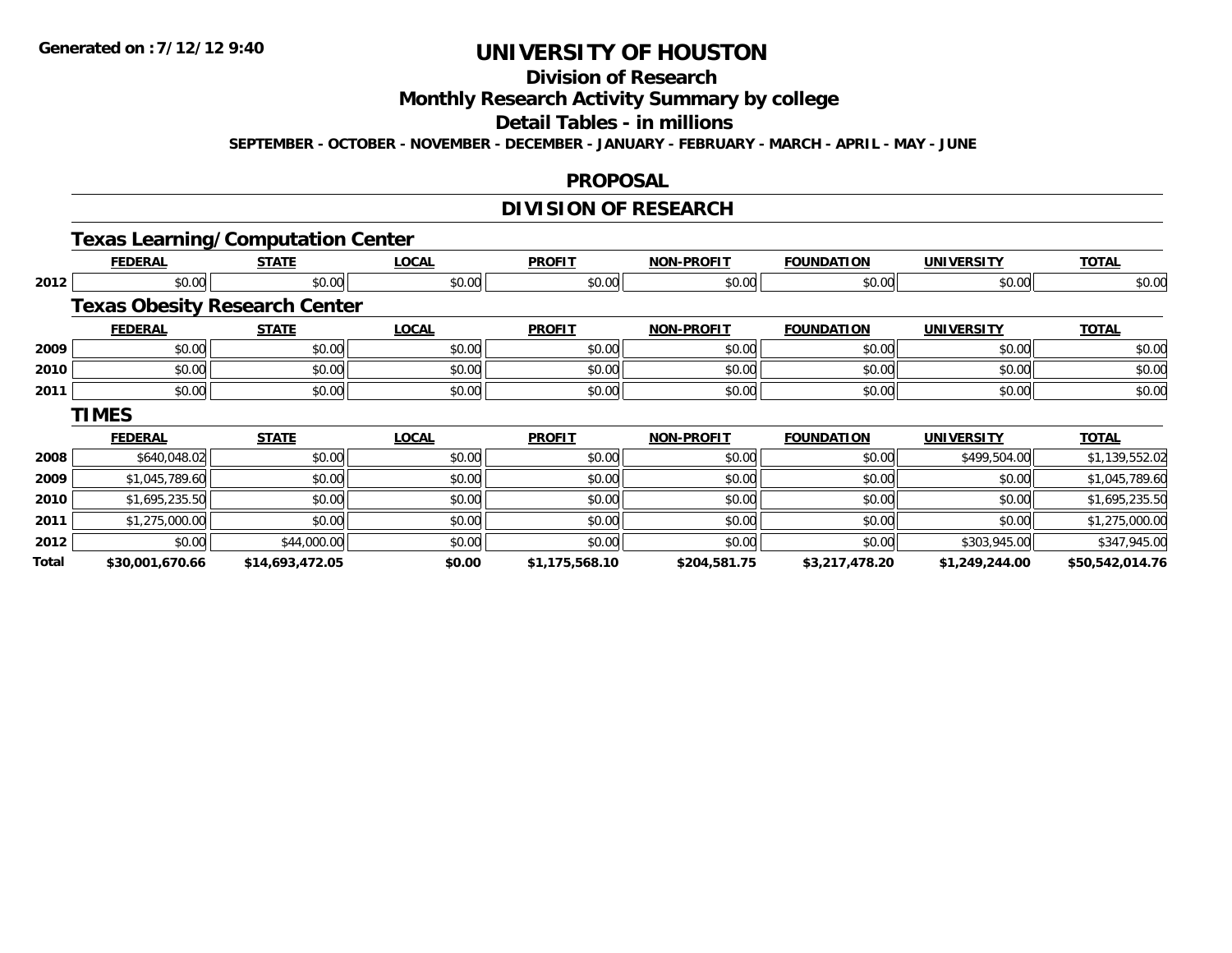## **Division of Research**

### **Monthly Research Activity Summary by college**

### **Detail Tables - in millions**

**SEPTEMBER - OCTOBER - NOVEMBER - DECEMBER - JANUARY - FEBRUARY - MARCH - APRIL - MAY - JUNE**

### **PROPOSAL**

## **GRADUATE COLLEGE OF SOCIAL WORK**

<u> 1989 - Johann Stoff, deutscher Stoff, der Stoff, der Stoff, der Stoff, der Stoff, der Stoff, der Stoff, der S</u>

## **Center for Health Equities & Evaluation Research**

|      | <b>FEDERAL</b>   | <b>STATE</b><br>,,,, | .OCAI                | <b>PROFIT</b>                              | <b>NON-PROFIT</b> | <b>FOUNDATION</b> | UNIVERSITY              | <u>TOTAL</u>    |
|------|------------------|----------------------|----------------------|--------------------------------------------|-------------------|-------------------|-------------------------|-----------------|
| 2011 | 000              | \$0.00               | 0.00<br>DU.UU        | $\mathsf{A} \cap \mathsf{A} \cap$<br>JU.UU | 0000<br>JU.UU     | \$0.00            | \$0.00                  |                 |
| 2012 | ، 163.21<br>7.UU | \$0.00               | 0.00<br><b>DU.UU</b> | $\mathsf{A} \cap \mathsf{A} \cap$<br>JU.UU | 0000<br>\$U.UU    | \$0.00            | ാററ<br>.380.00<br>5404. | ∠ספ<br>,007. GO |

## **Child & Family for Innovative Research**

|      | <b>FEDERAL</b> | <b>STATE</b> | <b>LOCAL</b> | <b>PROFIT</b> | <b>NON-PROFIT</b> | <b>FOUNDATION</b> | <b>UNIVERSITY</b> | <b>TOTAL</b> |
|------|----------------|--------------|--------------|---------------|-------------------|-------------------|-------------------|--------------|
| 2008 | \$0.00         | \$0.00       | \$0.00       | \$0.00        | \$0.00            | \$0.00            | \$0.00            | \$0.00       |
| 2009 | \$0.00         | \$0.00       | \$0.00       | \$0.00        | \$0.00            | \$0.00            | \$0.00            | \$0.00       |
| 2010 | \$0.00         | \$0.00       | \$0.00       | \$0.00        | \$0.00            | \$0.00            | \$0.00            | \$0.00       |
| 2011 | \$0.00         | \$0.00       | \$0.00       | \$0.00        | \$0.00            | \$0.00            | \$0.00            | \$0.00       |

### **Community Projects - Social Work**

|      | <b>FEDERAL</b> | <b>STATE</b> | <u>LOCAL</u> | <b>PROFIT</b> | <b>NON-PROFIT</b> | <b>FOUNDATION</b> | <b>UNIVERSITY</b> | <b>TOTAL</b>   |
|------|----------------|--------------|--------------|---------------|-------------------|-------------------|-------------------|----------------|
| 2008 | \$354,500.00   | \$0.00       | \$0.00       | \$0.00        | \$27,507.00       | \$0.00            | \$36,900.00       | \$418,907.00   |
| 2009 | \$396,000.00   | \$0.00       | \$0.00       | \$0.00        | \$0.00            | \$0.00            | \$0.00            | \$396,000.00   |
| 2010 | \$0.00         | \$0.00       | \$0.00       | \$0.00        | \$0.00            | \$0.00            | \$0.00            | \$0.00         |
| 2011 | \$2,420,245.00 | \$17,940.10  | \$0.00       | \$0.00        | \$0.00            | \$0.00            | \$0.00            | \$2,438,185.10 |

### **Dean, Social Work**

|      | <b>FEDERAL</b> | <b>STATE</b>   | <b>LOCAL</b> | <b>PROFIT</b> | <b>NON-PROFIT</b> | <b>FOUNDATION</b> | <b>UNIVERSITY</b> | <u>TOTAL</u>    |
|------|----------------|----------------|--------------|---------------|-------------------|-------------------|-------------------|-----------------|
| 2008 | \$7,407,206.10 | \$2,433,931.00 | \$0.00       | \$65,138.00   | \$85,813.00       | \$0.00            | \$80,733.00       | \$10,072,821.10 |
| 2009 | \$7,420,067.26 | \$2,108,187.10 | \$0.00       | \$495,459,00  | \$40,333.00       | \$91,365.90       | \$121,413.00      | \$10,276,825.26 |
| 2010 | \$2,493,681.00 | \$1,422,784.00 | \$0.00       | \$657,165.00  | \$1,150,271.00    | \$157,829.00      | \$0.00            | \$5,881,730.00  |
| 2011 | \$9,978,050.80 | \$1,002,340.30 | \$0.00       | \$100,982.00  | \$25,000.00       | \$19,979.05       | \$154,609.00      | \$11,280,961.15 |
| 2012 | \$5,781,973.12 | \$1,118,698.00 | \$56,704.00  | \$230,559.00  | \$56,469.80       | \$146,060.00      | \$190,477.00      | \$7,580,940.92  |

### **Drug and Social Policy Research**

|      | <b>FEDERAL</b> | <b>STATE</b> | <u>LOCAL</u> | <b>PROFIT</b> | <b>NON-PROFIT</b> | <b>FOUNDATION</b> | UNIVERSITY   | <b>TOTAL</b> |
|------|----------------|--------------|--------------|---------------|-------------------|-------------------|--------------|--------------|
| 2008 | \$0.00         | \$0.00       | \$0.00       | \$0.00        | \$0.00            | \$0.00            | \$0.00       | \$0.00       |
| 2009 | \$0.00         | \$0.00       | \$0.00       | \$0.00        | \$0.00            | \$0.00            | \$0.00       | \$0.00       |
| 2012 | \$0.00         | \$0.00       | \$0.00       | \$0.00        | \$0.00            | \$0.00            | \$108,944.00 | \$108,944.00 |

### **Office for Drug SPR**

|      | <b>FEDERAL</b>                        | <b>CTATE</b><br>,,,,,,  | .OCAL                  | <b>PROFIT</b>                        | <b>-PROFIT</b><br><b>NION!</b> | <b>FOUNDATION</b> | <b>UNIVERSITY</b>    | <b>TOTAL</b> |
|------|---------------------------------------|-------------------------|------------------------|--------------------------------------|--------------------------------|-------------------|----------------------|--------------|
| 2008 | $*$ $\circ$ $\circ$<br>JU.UU          | \$0.00                  | $\sim$ $\sim$<br>vv.vv | $\sim$<br><b>↑∩</b><br>JU.UU         | ტი იი<br>vv.vv                 | \$0.00            | 0000<br>vu.vu        | \$0.00       |
| 2009 | $\uparrow$ $\wedge$ $\wedge$<br>PU.UU | $\overline{a}$<br>50.00 | $\sim$<br>vv.vv        | $\sim$<br>$\uparrow$ $\cap$<br>JU.UU | 0000<br>PO.OO                  | \$0.00            | 0000<br><b>JU.UU</b> | \$0.00       |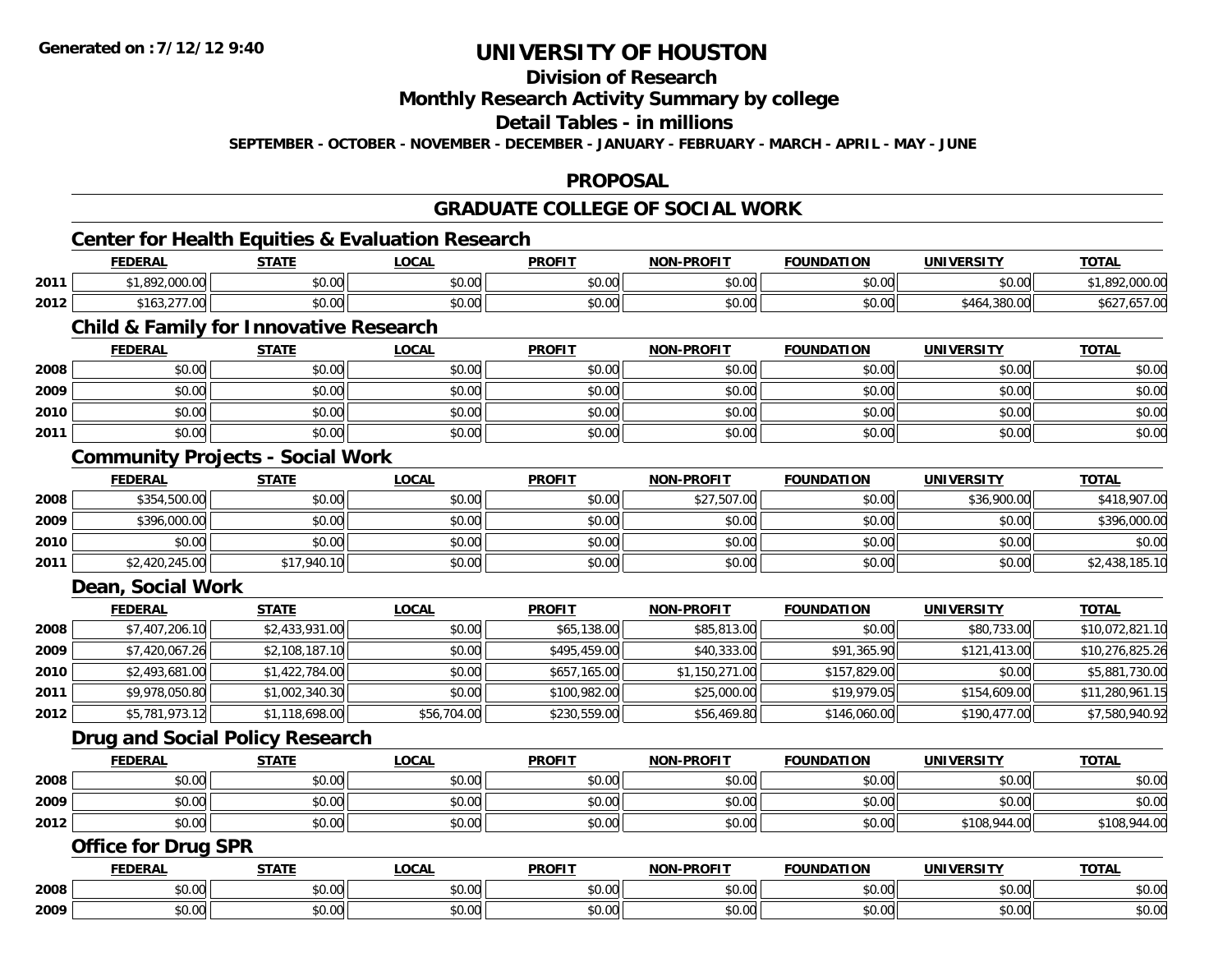**Division of Research**

**Monthly Research Activity Summary by college**

**Detail Tables - in millions**

**SEPTEMBER - OCTOBER - NOVEMBER - DECEMBER - JANUARY - FEBRUARY - MARCH - APRIL - MAY - JUNE**

#### **PROPOSAL**

### **GRADUATE COLLEGE OF SOCIAL WORK**

### **Office for Drug SPR**

|              | <b>EDERAL</b>   | <b>STATE</b>          | .OCAL            | <b>PROFIT</b>       | <b>J-PROFIT</b><br><b>NON</b> | <b>FOUNDATION</b> | UNIVERSITY                 | <b>TOTAL</b>                     |
|--------------|-----------------|-----------------------|------------------|---------------------|-------------------------------|-------------------|----------------------------|----------------------------------|
| 2010         | \$0.00          | 0000<br>40.00         | \$0.00           | 40.00<br>JU.UU      | 0000<br>vv.vv                 | \$0.00            | $*$ $\cap$ $\cap$<br>JU.UU | \$0.00                           |
| <b>Total</b> | \$38,307,000.28 | $.$ 000 Fr<br>\$8.103 | ,704.00<br>\$56. | .303.00<br>. .549 ^ | .393.80<br><b>C1 20F</b>      | ה פפר             | .456.00                    | $0.74$ $0.72$<br>\$50.97<br>⊓.ບວ |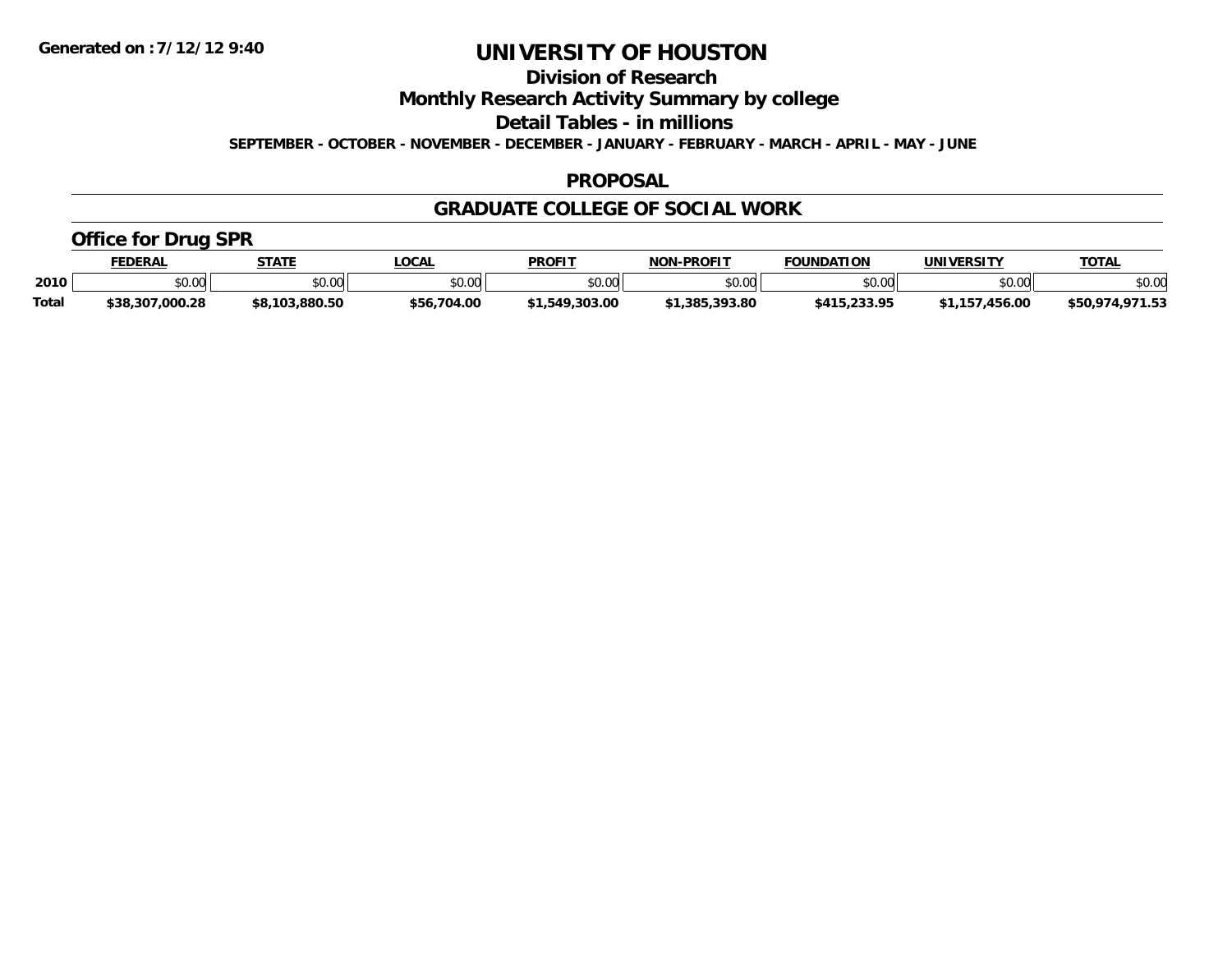## **Division of Research**

### **Monthly Research Activity Summary by college**

#### **Detail Tables - in millions**

**SEPTEMBER - OCTOBER - NOVEMBER - DECEMBER - JANUARY - FEBRUARY - MARCH - APRIL - MAY - JUNE**

### **PROPOSAL**

### **HILTON COLLEGE OF HOTEL AND RESTAURANT MANAGEMENT**

### **Hotel and Restaurant Management**

|       | <b>FEDERAL</b> | <u>STATE</u> | <u>LOCAL</u> | <b>PROFIT</b> | <b>NON-PROFIT</b> | <b>FOUNDATION</b> | <b>UNIVERSITY</b> | <b>TOTAL</b>   |
|-------|----------------|--------------|--------------|---------------|-------------------|-------------------|-------------------|----------------|
| 2009  | \$0.00         | \$0.00       | \$60,000.00  | \$9,047.50    | \$135,002.00      | \$0.00            | \$0.00            | \$204,049.50   |
| 2010  | \$560,802.00   | \$178,158.00 | \$70,000.00  | \$0.00        | \$82,548.00       | \$0.00            | \$163,662.00      | \$1,055,170.00 |
| 2011  | \$2,191,266.00 | \$73,547.00  | \$0.00       | \$223,500.00  | \$27,280.00       | \$11,640.00       | \$312,542.00      | \$2,839,775.00 |
| 2012  | \$85,444.00    | \$174,830.00 | \$49,847,00  | \$0.00        | \$118,422.00      | \$0.00            | \$37,354.00       | \$465,897.00   |
| Total | \$2,837,512.00 | \$426,535.00 | \$179,847.00 | \$232,547.50  | \$363,252.00      | \$11,640.00       | \$513,558.00      | \$4,564,891.50 |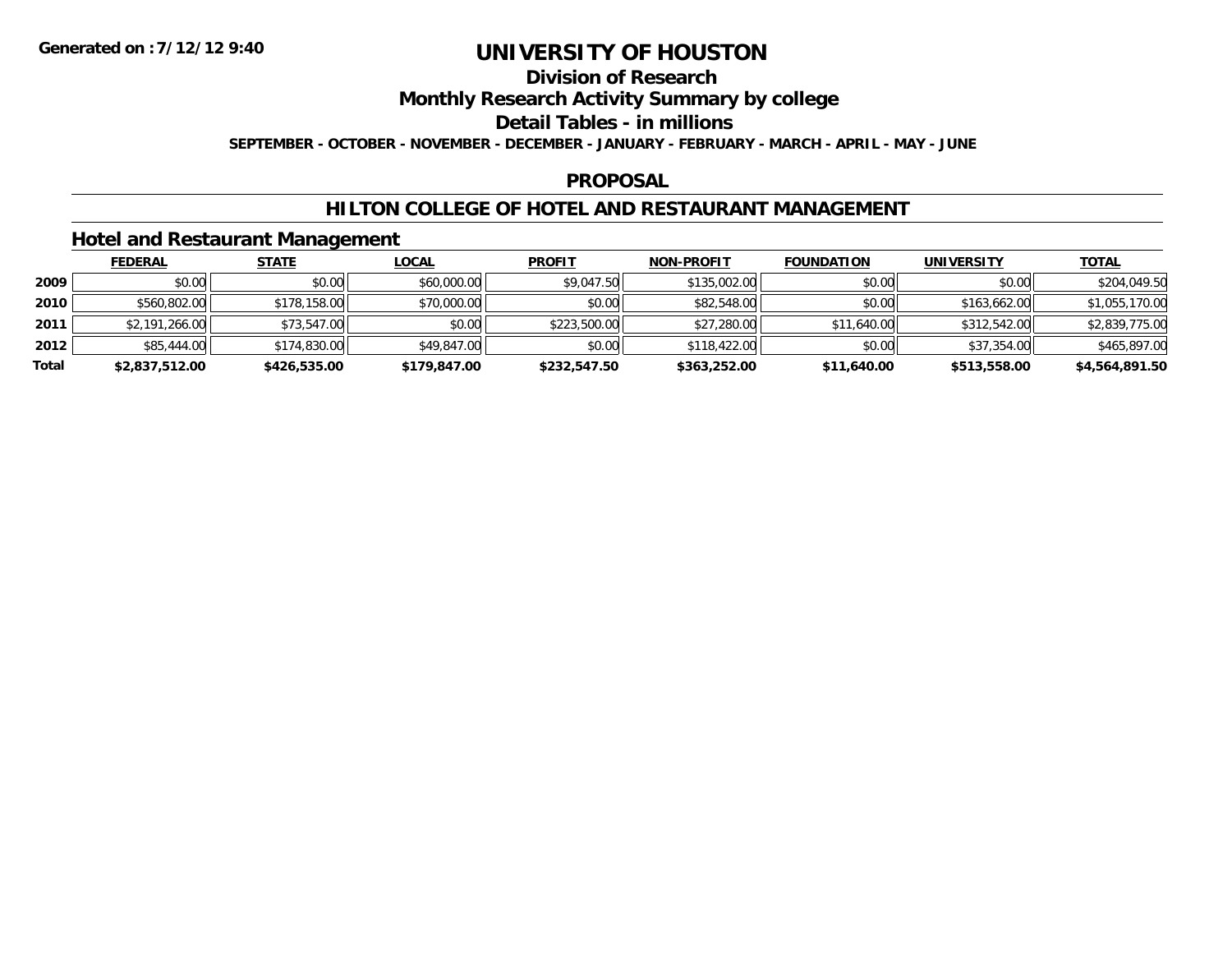## **Division of Research**

**Monthly Research Activity Summary by college**

#### **Detail Tables - in millions**

**SEPTEMBER - OCTOBER - NOVEMBER - DECEMBER - JANUARY - FEBRUARY - MARCH - APRIL - MAY - JUNE**

### **PROPOSAL**

#### **HONORS COLLEGE**

## **Dean, Honors College**

|       | <b>FEDERAL</b>                    | <b>STATE</b> | <b>LOCAL</b> | <b>PROFIT</b> | <b>NON-PROFIT</b> | <b>FOUNDATION</b> | <b>UNIVERSITY</b> | <b>TOTAL</b>   |
|-------|-----------------------------------|--------------|--------------|---------------|-------------------|-------------------|-------------------|----------------|
| 2011  | \$147,957.00                      | \$0.00       | \$0.00       | \$0.00        | \$0.00            | \$0.00            | \$0.00            | \$147,957.00   |
|       | <b>Houston Teachers Institute</b> |              |              |               |                   |                   |                   |                |
|       | <b>FEDERAL</b>                    | <b>STATE</b> | <b>LOCAL</b> | <b>PROFIT</b> | <b>NON-PROFIT</b> | <b>FOUNDATION</b> | <b>UNIVERSITY</b> | <b>TOTAL</b>   |
| 2008  | \$175,000.00                      | \$0.00       | \$0.00       | \$0.00        | \$0.00            | \$0.00            | \$0.00            | \$175,000.00   |
| 2009  | \$894,435.50                      | \$0.00       | \$0.00       | \$0.00        | \$4,899.50        | \$0.00            | \$0.00            | \$899,335.00   |
| 2010  | \$530,851.00                      | \$25,000.00  | \$0.00       | \$54,637.32   | \$0.00            | \$0.00            | \$0.00            | \$610,488.32   |
| 2011  | \$34,951.70                       | \$0.00       | \$0.00       | \$0.00        | \$53,185.20       | \$0.00            | \$0.00            | \$88,136.90    |
| Total | \$1,783,195.20                    | \$25,000.00  | \$0.00       | \$54,637.32   | \$58,084.70       | \$0.00            | \$0.00            | \$1,920,917.22 |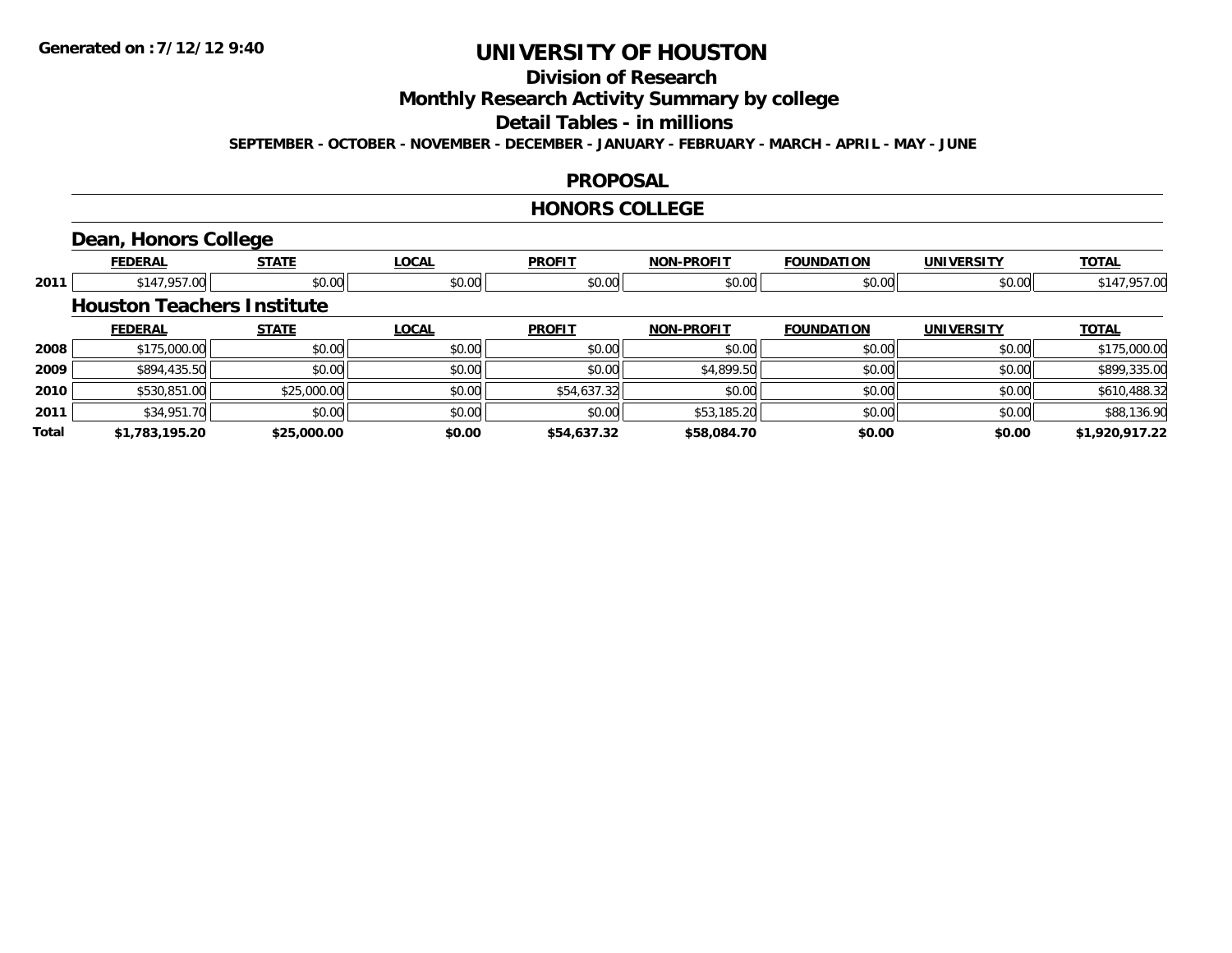## **Division of ResearchMonthly Research Activity Summary by college Detail Tables - in millions SEPTEMBER - OCTOBER - NOVEMBER - DECEMBER - JANUARY - FEBRUARY - MARCH - APRIL - MAY - JUNE**

#### **PROPOSAL**

#### **LIBRARY**

### **Administration, Library**

|       | <b>FEDERAL</b> | <u>STATE</u> | <u>LOCAL</u> | <b>PROFIT</b> | <b>NON-PROFIT</b> | <b>FOUNDATION</b> | <b>UNIVERSITY</b> | <b>TOTAL</b> |
|-------|----------------|--------------|--------------|---------------|-------------------|-------------------|-------------------|--------------|
| 2008  | \$150,479.40   | \$0.00       | \$0.00       | \$0.00        | \$0.00            | \$0.00            | \$0.00            | \$150,479.40 |
| 2009  | \$0.00         | \$0.00       | \$0.00       | \$0.00        | \$0.00            | \$0.00            | \$0.00            | \$0.00       |
| 2010  | \$0.00         | \$19,863.00  | \$0.00       | \$0.00        | \$0.00            | \$0.00            | \$0.00            | \$19,863.00  |
| Total | \$150,479.40   | \$19,863.00  | \$0.00       | \$0.00        | \$0.00            | \$0.00            | \$0.00            | \$170,342.40 |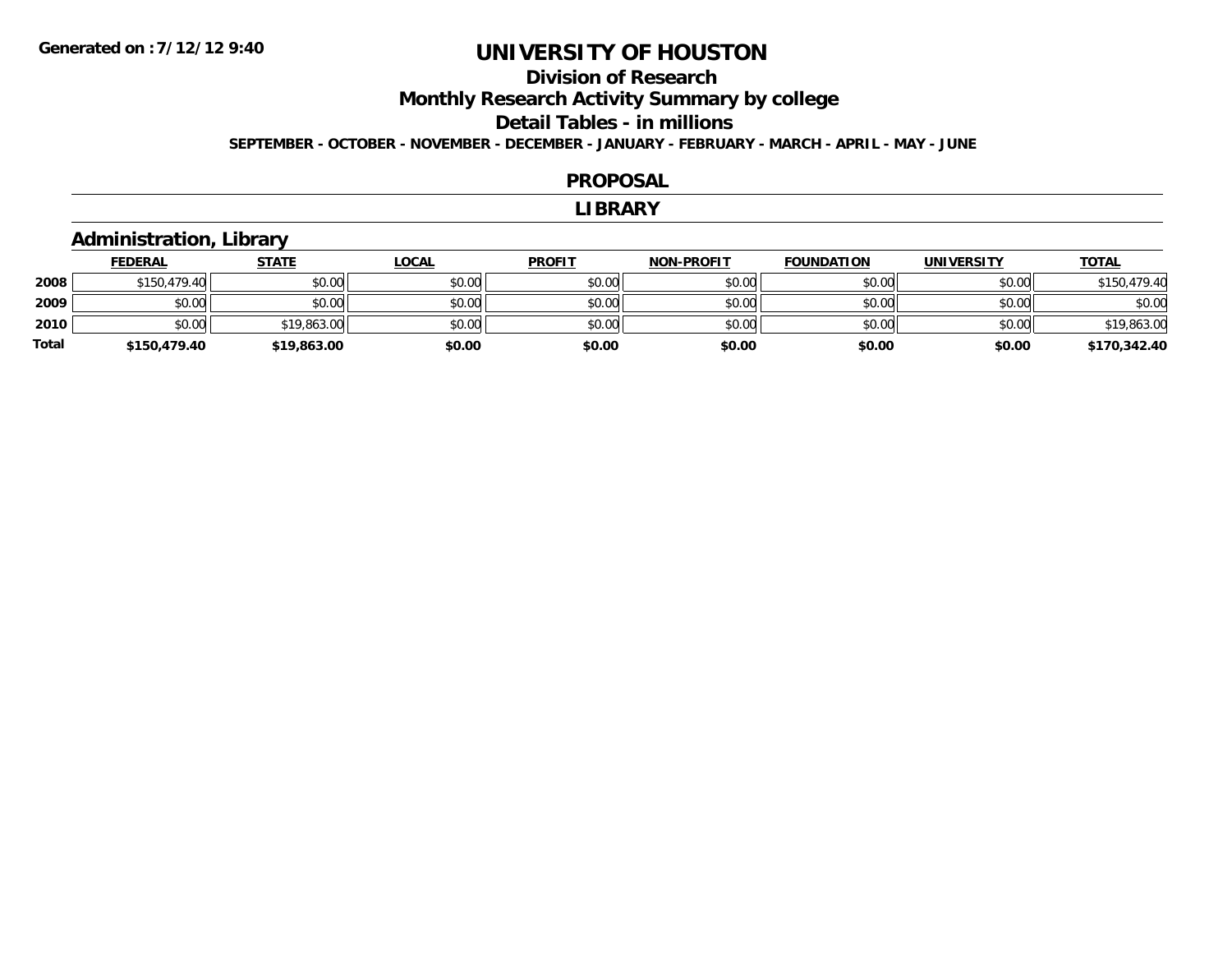### **Division of Research**

**Monthly Research Activity Summary by college**

**Detail Tables - in millions**

**SEPTEMBER - OCTOBER - NOVEMBER - DECEMBER - JANUARY - FEBRUARY - MARCH - APRIL - MAY - JUNE**

### **PROPOSAL**

### **OTHER OUTSIDE ORGANIZATIONS USED FOR CPHS LOGINS**

### **University of Houston - Clear Lake Campus**

|       | FEDERAL | -----  | .OCAI         | <b>PROFIT</b>      | -PROFIT<br>NON | <b>FOUNDATION</b> | <b>UNIVERSITY</b>   | <b>TOTAL</b> |
|-------|---------|--------|---------------|--------------------|----------------|-------------------|---------------------|--------------|
| 2009  | \$0.00  | \$0.00 | ስ ላለ<br>pu.uu | $\sim$ 00<br>וטטוע | ልስ ስስ<br>PU.UU | \$0.00            | $\sim$ 00<br>וטט.טע | \$0.00       |
| Total | \$0.00  | \$0.00 | \$0.00        | \$0.00             | \$0.00         | \$0.00            | \$0.00              | \$0.00       |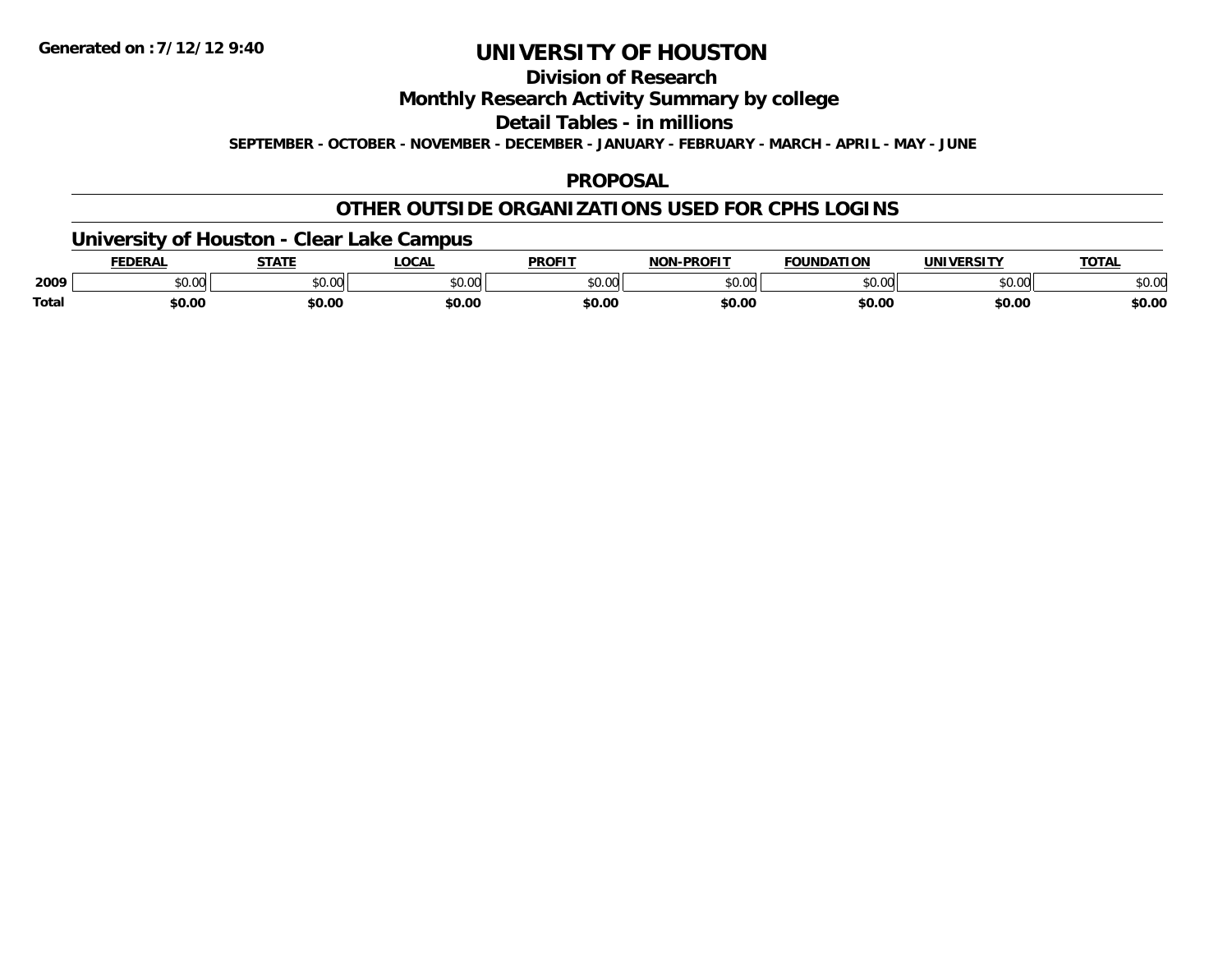## **Division of Research**

**Monthly Research Activity Summary by college**

#### **Detail Tables - in millions**

**SEPTEMBER - OCTOBER - NOVEMBER - DECEMBER - JANUARY - FEBRUARY - MARCH - APRIL - MAY - JUNE**

#### **PROPOSAL**

#### **PRESIDENT**

#### **Office of the President**

|      | <b>FEDERAL</b>                      | <b>STATE</b> | <u>LOCAL</u> | <b>PROFIT</b> | <b>NON-PROFIT</b> | <b>FOUNDATION</b> | <b>UNIVERSITY</b> | <b>TOTAL</b>   |
|------|-------------------------------------|--------------|--------------|---------------|-------------------|-------------------|-------------------|----------------|
| 2009 | \$0.00                              | \$0.00       | \$0.00       | \$0.00        | \$0.00            | \$0.00            | \$0.00            | \$0.00         |
|      | <b>Vice President Admin/Finance</b> |              |              |               |                   |                   |                   |                |
|      |                                     |              |              |               |                   |                   |                   |                |
|      | <b>FEDERAL</b>                      | <u>STATE</u> | <u>LOCAL</u> | <b>PROFIT</b> | <b>NON-PROFIT</b> | <b>FOUNDATION</b> | <b>UNIVERSITY</b> | <b>TOTAL</b>   |
| 2011 | \$1,935,000.00                      | \$0.00       | \$0.00       | \$0.00        | \$0.00            | \$0.00            | \$0.00            | \$1,935,000.00 |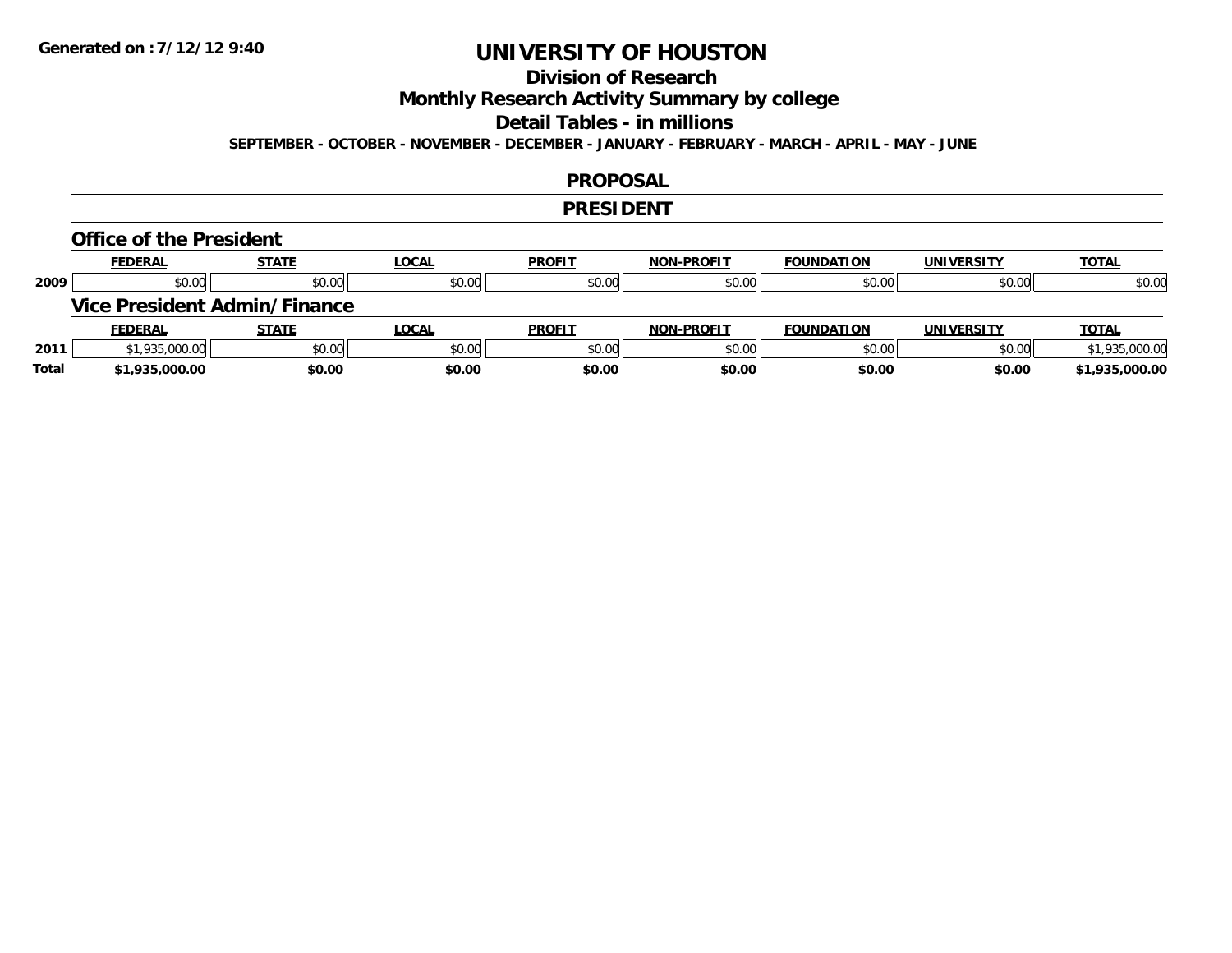# **Division of Research**

## **Monthly Research Activity Summary by college**

#### **Detail Tables - in millions**

**SEPTEMBER - OCTOBER - NOVEMBER - DECEMBER - JANUARY - FEBRUARY - MARCH - APRIL - MAY - JUNE**

#### **PROPOSAL**

### **SENIOR V.P. FOR ACADEMIC AFFAIRS AND PROVOST**

|      | <b>FEDERAL</b>                   | <b>STATE</b>                                        | <b>LOCAL</b> | <b>PROFIT</b> | <b>NON-PROFIT</b> | <b>FOUNDATION</b> | <b>UNIVERSITY</b> | <b>TOTAL</b>   |
|------|----------------------------------|-----------------------------------------------------|--------------|---------------|-------------------|-------------------|-------------------|----------------|
| 2008 | \$126,705.00                     | \$0.00                                              | \$0.00       | \$0.00        | \$467,974.00      | \$0.00            | \$0.00            | \$594,679.00   |
| 2009 | \$101,338.00                     | \$250,000.00                                        | \$0.00       | \$0.00        | \$465,086.00      | \$87,660.00       | \$0.00            | \$904,084.00   |
| 2010 | \$192,564.00                     | \$12,500.00                                         | \$0.00       | \$0.00        | \$699,308.46      | \$0.00            | \$0.00            | \$904,372.46   |
| 2011 | \$0.00                           | \$12,500.00                                         | \$0.00       | \$0.00        | \$623,146.00      | \$0.00            | \$0.00            | \$635,646.00   |
| 2012 | \$24,500.00                      | \$0.00                                              | \$0.00       | \$0.00        | \$2,261,596.00    | \$0.00            | \$0.00            | \$2,286,096.00 |
|      |                                  | <b>Learning and Assessment Services</b>             |              |               |                   |                   |                   |                |
|      | <b>FEDERAL</b>                   | <b>STATE</b>                                        | <b>LOCAL</b> | <b>PROFIT</b> | <b>NON-PROFIT</b> | <b>FOUNDATION</b> | <b>UNIVERSITY</b> | <b>TOTAL</b>   |
| 2008 | \$0.00                           | \$127,630.00                                        | \$0.00       | \$0.00        | \$0.00            | \$0.00            | \$0.00            | \$127,630.00   |
| 2009 | \$0.00                           | \$166,043.09                                        | \$0.00       | \$0.00        | \$0.00            | \$0.00            | \$0.00            | \$166,043.09   |
| 2010 | \$1,869,569.00                   | \$148,029.00                                        | \$0.00       | \$0.00        | \$0.00            | \$10,000.00       | \$0.00            | \$2,027,598.00 |
| 2011 | \$0.00                           | \$207,384.00                                        | \$0.00       | \$0.00        | \$430,048.00      | \$0.00            | \$0.00            | \$637,432.00   |
| 2012 | \$0.00                           | \$134,767.00                                        | \$0.00       | \$0.00        | \$0.00            | \$0.00            | \$0.00            | \$134,767.00   |
|      | <b>Learning Support Services</b> |                                                     |              |               |                   |                   |                   |                |
|      | <b>FEDERAL</b>                   | <b>STATE</b>                                        | <b>LOCAL</b> | <b>PROFIT</b> | <b>NON-PROFIT</b> | <b>FOUNDATION</b> | <b>UNIVERSITY</b> | <b>TOTAL</b>   |
| 2008 | \$185,580.00                     | \$37,501.00                                         | \$0.00       | \$0.00        | \$0.00            | \$0.00            | \$0.00            | \$223,081.00   |
|      | <b>Office of Admissions</b>      |                                                     |              |               |                   |                   |                   |                |
|      | <b>FEDERAL</b>                   | <b>STATE</b>                                        | <b>LOCAL</b> | <b>PROFIT</b> | <b>NON-PROFIT</b> | <b>FOUNDATION</b> | <b>UNIVERSITY</b> | <b>TOTAL</b>   |
| 2011 | \$0.00                           | \$0.00                                              | \$0.00       | \$0.00        | \$0.00            | \$0.00            | \$0.00            | \$0.00         |
|      |                                  | <b>Senior V.P. for Academic Affairs and Provost</b> |              |               |                   |                   |                   |                |
|      | <b>FEDERAL</b>                   | <b>STATE</b>                                        | <b>LOCAL</b> | <b>PROFIT</b> | <b>NON-PROFIT</b> | <b>FOUNDATION</b> | <b>UNIVERSITY</b> | <b>TOTAL</b>   |
| 2009 | \$649,461.15                     | \$0.00                                              | \$0.00       | \$0.00        | \$189,990.69      | \$0.00            | \$0.00            | \$839,451.84   |
| 2010 | \$4,981,470.00                   | \$0.00                                              | \$0.00       | \$0.00        | \$0.00            | \$0.00            | \$0.00            | \$4,981,470.00 |
| 2011 | \$0.00                           | \$0.00                                              | \$0.00       | \$0.00        | \$149,488.00      | \$0.00            | \$0.00            | \$149,488.00   |
| 2012 | \$882,933.40                     | \$75,000.00                                         | \$0.00       | \$0.00        | \$0.00            | \$0.00            | \$234,196.00      | \$1,192,129.40 |
|      | <b>Student Support Services</b>  |                                                     |              |               |                   |                   |                   |                |
|      | <b>FEDERAL</b>                   | <b>STATE</b>                                        | <b>LOCAL</b> | <b>PROFIT</b> | <b>NON-PROFIT</b> | <b>FOUNDATION</b> | <b>UNIVERSITY</b> | <b>TOTAL</b>   |
| 2012 | \$198,944.00                     | \$0.00                                              | \$0.00       | \$0.00        | \$0.00            | \$0.00            | \$0.00            | \$198,944.00   |
|      | <b>UH Charter School</b>         |                                                     |              |               |                   |                   |                   |                |
|      | <b>FEDERAL</b>                   | <b>STATE</b>                                        | <b>LOCAL</b> | <b>PROFIT</b> | <b>NON-PROFIT</b> | <b>FOUNDATION</b> | <b>UNIVERSITY</b> | <b>TOTAL</b>   |
| 2011 | \$0.00                           | \$44,864.00                                         | \$0.00       | \$0.00        | \$0.00            | \$0.00            | \$0.00            | \$44,864.00    |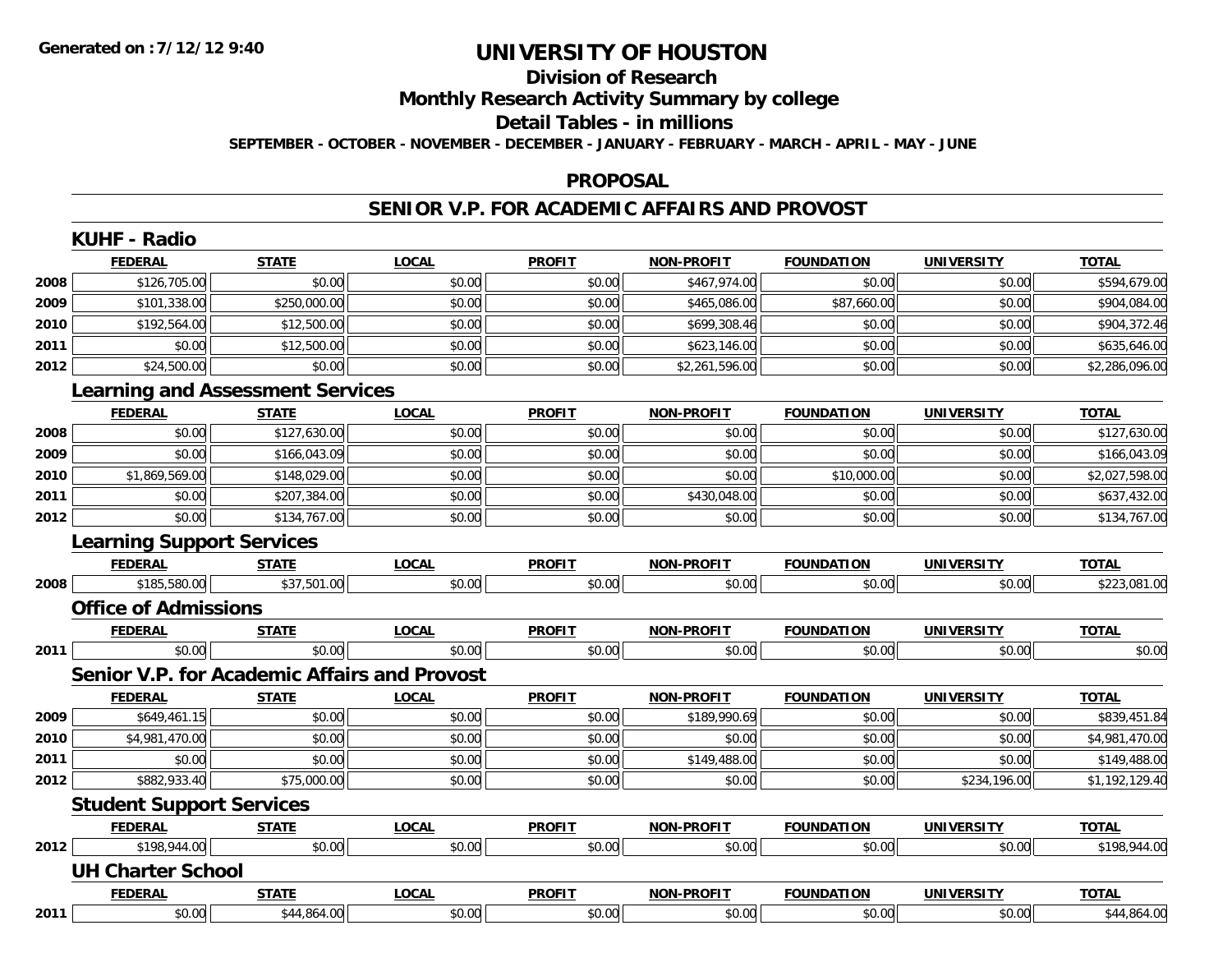## **Division of Research**

### **Monthly Research Activity Summary by college**

#### **Detail Tables - in millions**

**SEPTEMBER - OCTOBER - NOVEMBER - DECEMBER - JANUARY - FEBRUARY - MARCH - APRIL - MAY - JUNE**

#### **PROPOSAL**

### **SENIOR V.P. FOR ACADEMIC AFFAIRS AND PROVOST**

#### **UH Charter School**

**Total**

|      | <b>FEDERAL</b>                | <b>STATE</b> | <b>LOCAL</b> | <b>PROFIT</b> | <b>NON-PROFIT</b> | <b>FOUNDATION</b> | <b>UNIVERSITY</b> | <b>TOTAL</b> |
|------|-------------------------------|--------------|--------------|---------------|-------------------|-------------------|-------------------|--------------|
| 2012 | \$0.00                        | \$7,150.00   | \$0.00       | \$0.00        | \$0.00            | \$0.00            | \$0.00            | \$7,150.00   |
|      | <b>Undergraduate Scholars</b> |              |              |               |                   |                   |                   |              |
|      | <b>FEDERAL</b>                | <b>STATE</b> | <b>LOCAL</b> | <b>PROFIT</b> | <b>NON-PROFIT</b> | <b>FOUNDATION</b> | <b>UNIVERSITY</b> | <b>TOTAL</b> |
| 2009 | \$0.00                        | \$15,000.00  | \$0.00       | \$0.00        | \$0.00            | \$0.00            | \$0.00            | \$15,000.00  |
| 2010 | \$0.00                        | \$15,000.00  | \$0.00       | \$0.00        | \$0.00            | \$0.00            | \$0.00            | \$15,000.00  |
| 2011 | \$0.00                        | \$29,456.00  | \$0.00       | \$0.00        | \$0.00            | \$0.00            | \$0.00            | \$29,456.00  |
| 2012 | \$0.00                        | \$38,101.00  | \$0.00       | \$0.00        | \$0.00            | \$0.00            | \$0.00            | \$38,101.00  |
|      | <b>Undergraduate Studies</b>  |              |              |               |                   |                   |                   |              |
|      | <b>FEDERAL</b>                | <b>STATE</b> | <b>LOCAL</b> | <b>PROFIT</b> | <b>NON-PROFIT</b> | <b>FOUNDATION</b> | <b>UNIVERSITY</b> | <b>TOTAL</b> |
| 2009 | \$0.00                        | \$15,000.00  | \$0.00       | \$0.00        | \$0.00            | \$0.00            | \$0.00            | \$15,000.00  |
| 2010 | \$0.00                        | \$10,000.00  | \$0.00       | \$0.00        | \$0.00            | \$28,750.00       | \$0.00            | \$38,750.00  |
| 2011 | \$0.00                        | \$350,500.00 | \$0.00       | \$0.00        | \$0.00            | \$0.00            | \$0.00            | \$350,500.00 |
| 2012 | \$0.00                        | \$0.00       | \$0.00       | \$0.00        | \$0.00            | \$0.00            | \$0.00            | \$0.00       |

**\$9,213,064.55 \$1,696,425.09 \$0.00 \$0.00 \$5,286,637.15 \$126,410.00 \$234,196.00 \$16,556,732.79**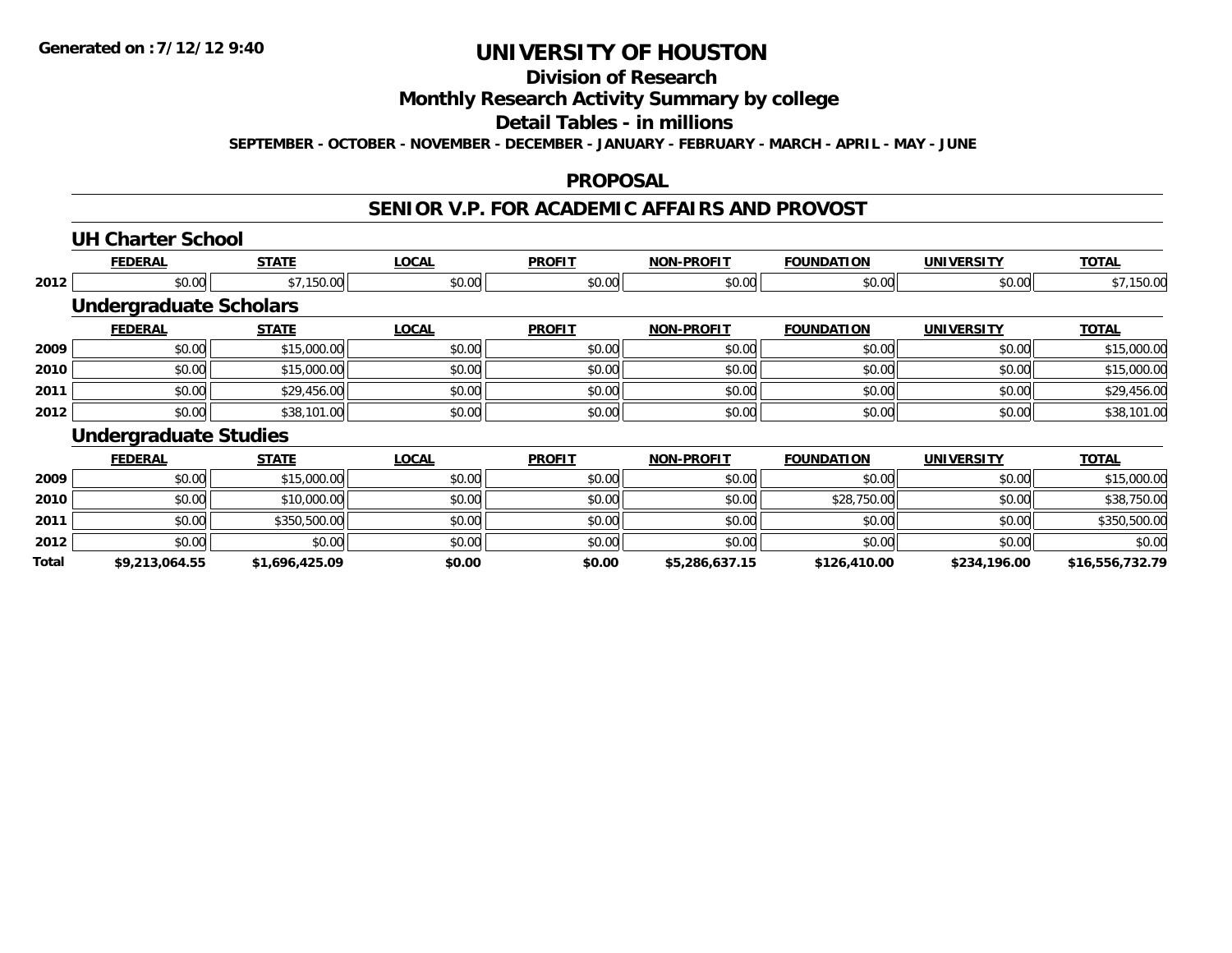## **Division of Research**

**Monthly Research Activity Summary by college**

#### **Detail Tables - in millions**

**SEPTEMBER - OCTOBER - NOVEMBER - DECEMBER - JANUARY - FEBRUARY - MARCH - APRIL - MAY - JUNE**

#### **PROPOSAL**

#### **UH LAW CENTER**

|       | Dean, Law      |              |              |               |                   |                   |                   |                |
|-------|----------------|--------------|--------------|---------------|-------------------|-------------------|-------------------|----------------|
|       | <b>FEDERAL</b> | <b>STATE</b> | <b>LOCAL</b> | <b>PROFIT</b> | <b>NON-PROFIT</b> | <b>FOUNDATION</b> | <b>UNIVERSITY</b> | <b>TOTAL</b>   |
| 2009  | \$1,495,475.50 | \$100,000.00 | \$0.00       | \$0.00        | \$0.00            | \$0.00            | \$0.00            | \$1,595,475.50 |
|       | <b>Law-UH</b>  |              |              |               |                   |                   |                   |                |
|       | <b>FEDERAL</b> | <b>STATE</b> | <b>LOCAL</b> | <b>PROFIT</b> | <b>NON-PROFIT</b> | <b>FOUNDATION</b> | <b>UNIVERSITY</b> | <b>TOTAL</b>   |
| 2008  | \$0.00         | \$0.00       | \$0.00       | \$100,079.00  | \$0.00            | \$0.00            | \$0.00            | \$100,079.00   |
| 2009  | \$1,050,565.28 | \$20,000.00  | \$0.00       | \$10,704.00   | \$0.00            | \$384,268.00      | \$420,062.00      | \$1,885,599.28 |
| 2010  | \$0.40         | \$200,000.00 | \$0.00       | \$0.00        | \$14,137.00       | \$279,068.00      | \$0.00            | \$493,205.40   |
| 2011  | \$0.00         | \$121,906.10 | \$0.00       | \$10,063.00   | \$0.00            | \$0.00            | \$68,956.00       | \$200,925.10   |
| 2012  | \$0.00         | \$160,000.00 | \$0.00       | \$0.00        | \$0.00            | \$0.00            | \$0.00            | \$160,000.00   |
| Total | \$2,546,041.18 | \$601,906.10 | \$0.00       | \$120,846.00  | \$14,137.00       | \$663,336.00      | \$489,018.00      | \$4,435,284.28 |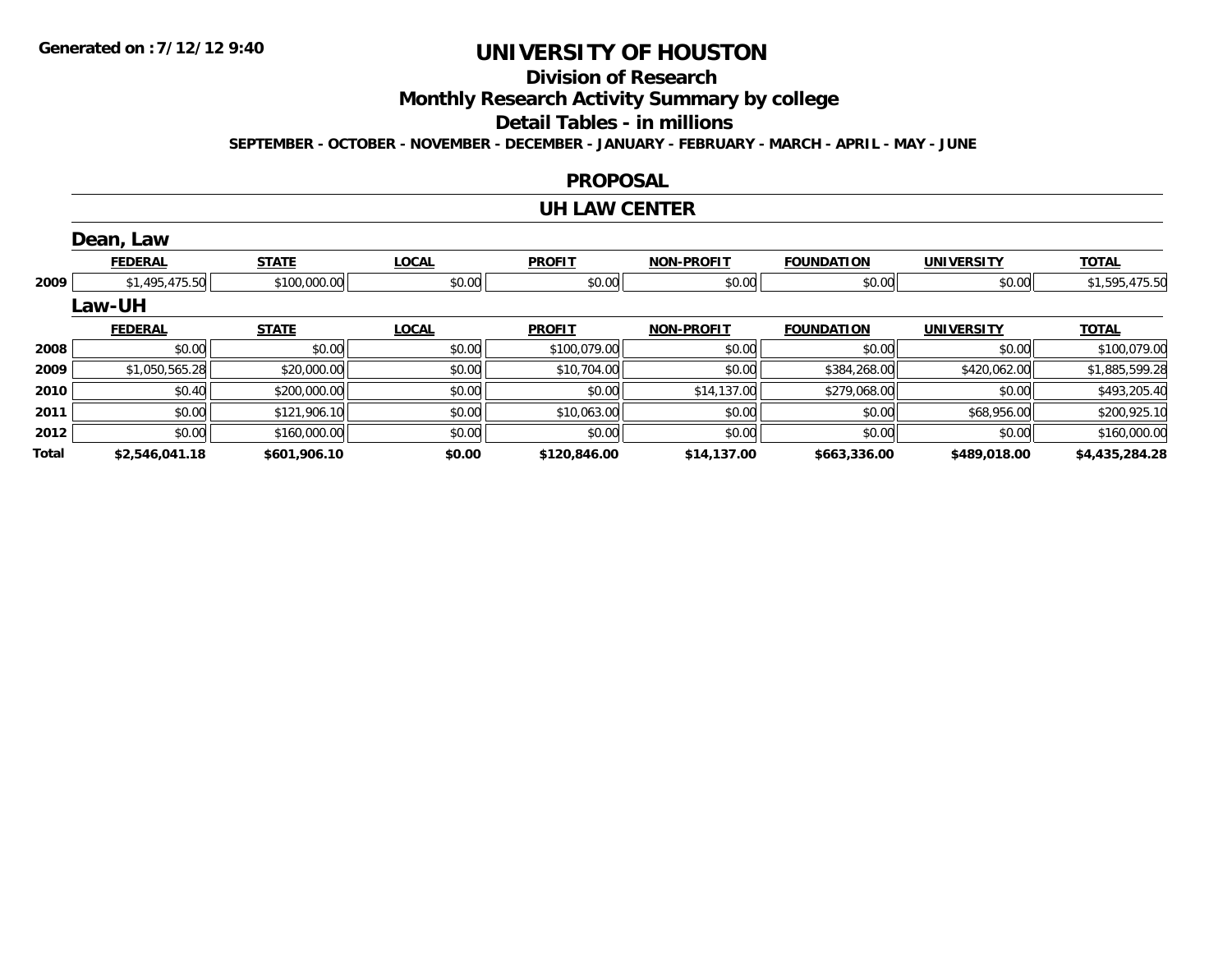# **Division of Research**

**Monthly Research Activity Summary by college**

#### **Detail Tables - in millions**

**SEPTEMBER - OCTOBER - NOVEMBER - DECEMBER - JANUARY - FEBRUARY - MARCH - APRIL - MAY - JUNE**

#### **PROPOSAL**

### **UH SYSTEM**

| NUMI-IV |                |                              |              |               |                   |                   |            |                                 |  |
|---------|----------------|------------------------------|--------------|---------------|-------------------|-------------------|------------|---------------------------------|--|
|         | <b>FEDERAL</b> | <b>STATE</b>                 | <b>LOCAL</b> | <b>PROFIT</b> | <b>NON-PROFIT</b> | <b>FOUNDATION</b> | UNIVERSITY | <b>TOTAL</b>                    |  |
| 2008    | \$0.00         | \$0.00                       | \$0.00       | \$0.00        | \$1,310,104.00    | \$0.00            | \$0.00     | .104.00                         |  |
| 2009    | \$0.00         | \$0.00                       | \$0.00       | \$0.00        | \$1,701,386.00    | \$0.00            | \$0.00     | .386.00                         |  |
| 2010    |                | $\mathsf{A} \cap \mathsf{A}$ | 0.00         | 0.00          | 0.102021          | 0.001             | 0.00       | $A$ $A$ $B$ $A$ $A$ $B$ $A$ $A$ |  |

| <b>Total</b> | \$104,421.00 | \$0.00 | \$0.00 | \$0.00 | \$6,116,461.12 | \$0.00 | \$0.00 | \$6,220,882.12 |
|--------------|--------------|--------|--------|--------|----------------|--------|--------|----------------|
| 2012         | \$0.00       | \$0.00 | \$0.00 | \$0.00 | \$14,132.00    | \$0.00 | \$0.00 | \$14,132.00    |
| 2011         | \$0.00       | \$0.00 | \$0.00 | \$0.00 | \$1,606,903.00 | \$0.00 | \$0.00 | \$1,606,903.00 |
| 2010         | \$104,421.00 | \$0.00 | \$0.00 | \$0.00 | \$1,483,936.12 | \$0.00 | \$0.00 | \$1,588,357.12 |
| 2009         | \$0.00       | \$0.00 | \$0.00 | \$0.00 | \$1,701,386.00 | \$0.00 | \$0.00 | \$1,701,386.00 |
|              |              |        |        |        |                |        |        |                |

#### **KUHT-TV**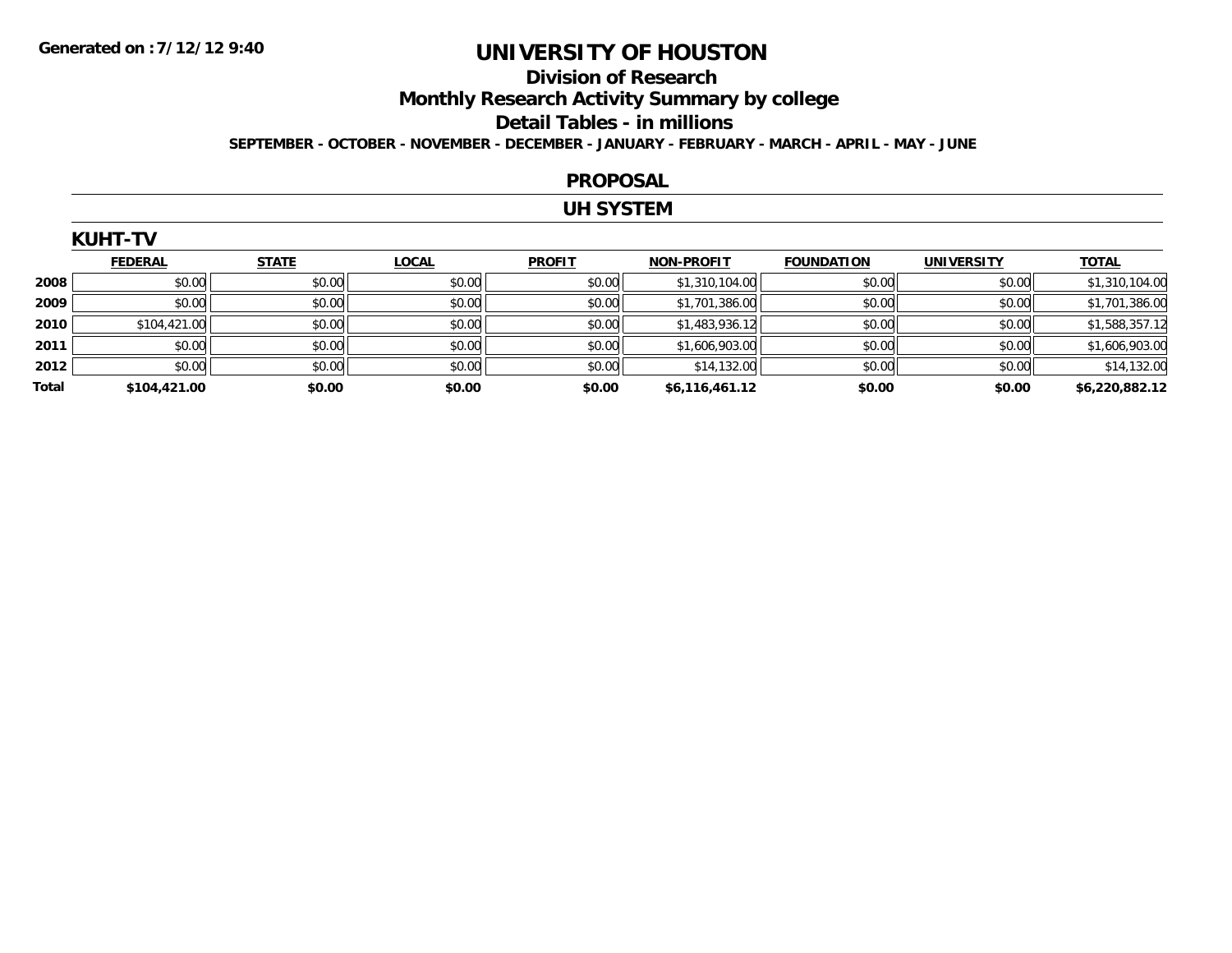## **Division of Research**

**Monthly Research Activity Summary by college**

#### **Detail Tables - in millions**

**SEPTEMBER - OCTOBER - NOVEMBER - DECEMBER - JANUARY - FEBRUARY - MARCH - APRIL - MAY - JUNE**

### **PROPOSAL**

#### **UKNOWN COLLEGE**

### **Unknown Department**

|       | <b>FEDERAL</b> | <b>STATE</b> | <b>LOCAL</b> | <b>PROFIT</b> | <b>NON-PROFIT</b> | <b>FOUNDATION</b> | <b>UNIVERSITY</b> | <b>TOTAL</b> |
|-------|----------------|--------------|--------------|---------------|-------------------|-------------------|-------------------|--------------|
| 2008  | \$0.00         | \$0.00       | \$0.00       | \$0.00        | \$0.00            | \$0.00            | \$0.00            | \$0.00       |
| 2009  | \$0.00         | \$0.00       | \$0.00       | \$0.00        | \$0.00            | \$0.00            | \$0.00            | \$0.00       |
| 2010  | \$0.00         | \$0.00       | \$0.00       | \$0.00        | \$0.00            | \$0.00            | \$0.00            | \$0.00       |
| 2011  | \$376,025.00   | \$31,800.00  | \$0.00       | \$0.00        | \$0.00            | \$0.00            | \$0.00            | \$407,825.00 |
| Total | \$376,025.00   | \$31,800.00  | \$0.00       | \$0.00        | \$0.00            | \$0.00            | \$0.00            | \$407,825.00 |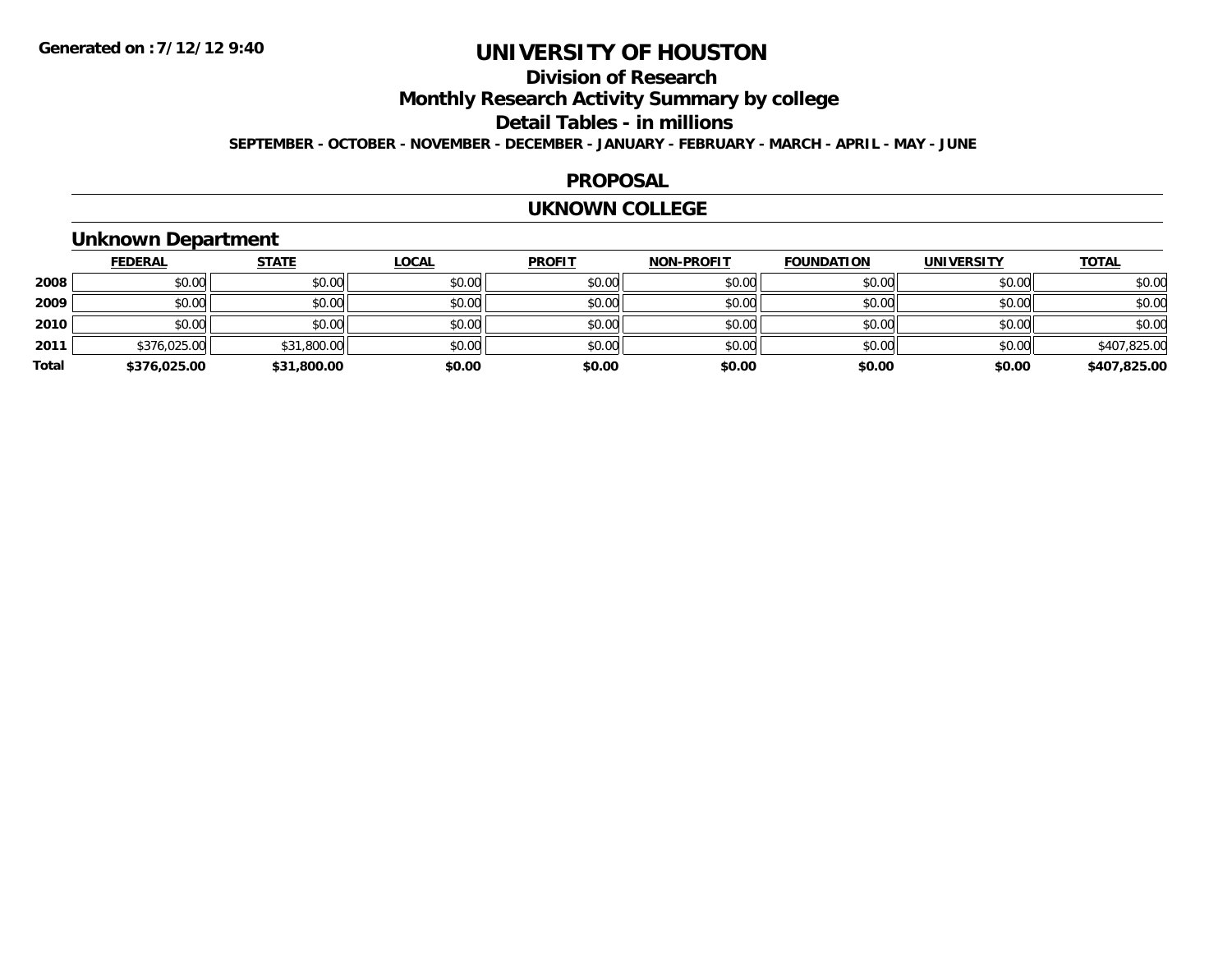## **Division of Research**

### **Monthly Research Activity Summary by college**

#### **Detail Tables - in millions**

**SEPTEMBER - OCTOBER - NOVEMBER - DECEMBER - JANUARY - FEBRUARY - MARCH - APRIL - MAY - JUNE**

### **PROPOSAL**

## **VICE PRESIDENT FOR ADMINISTRATION**

### **UH Police Department**

|              | <b>FEDERAL</b> | <b>STATE</b> | <u>LOCAL</u> | <b>PROFIT</b> | <b>NON-PROFIT</b> | <b>FOUNDATION</b> | <b>UNIVERSITY</b> | <b>TOTAL</b> |
|--------------|----------------|--------------|--------------|---------------|-------------------|-------------------|-------------------|--------------|
| 2009         | \$0.00         | \$227,432.50 | \$0.00       | \$0.00        | \$0.00            | \$0.00            | \$0.00            | \$227,432.50 |
| 2010         | \$88,917.00    | \$0.00       | \$0.00       | \$0.00        | \$0.00            | \$0.00            | \$0.00            | \$88,917.00  |
| 2011         | \$53,805.00    | \$4,755.00   | \$0.00       | \$0.00        | \$0.00            | \$0.00            | \$0.00            | \$58,560.00  |
| <b>Total</b> | \$142,722.00   | \$232,187.50 | \$0.00       | \$0.00        | \$0.00            | \$0.00            | \$0.00            | \$374,909.50 |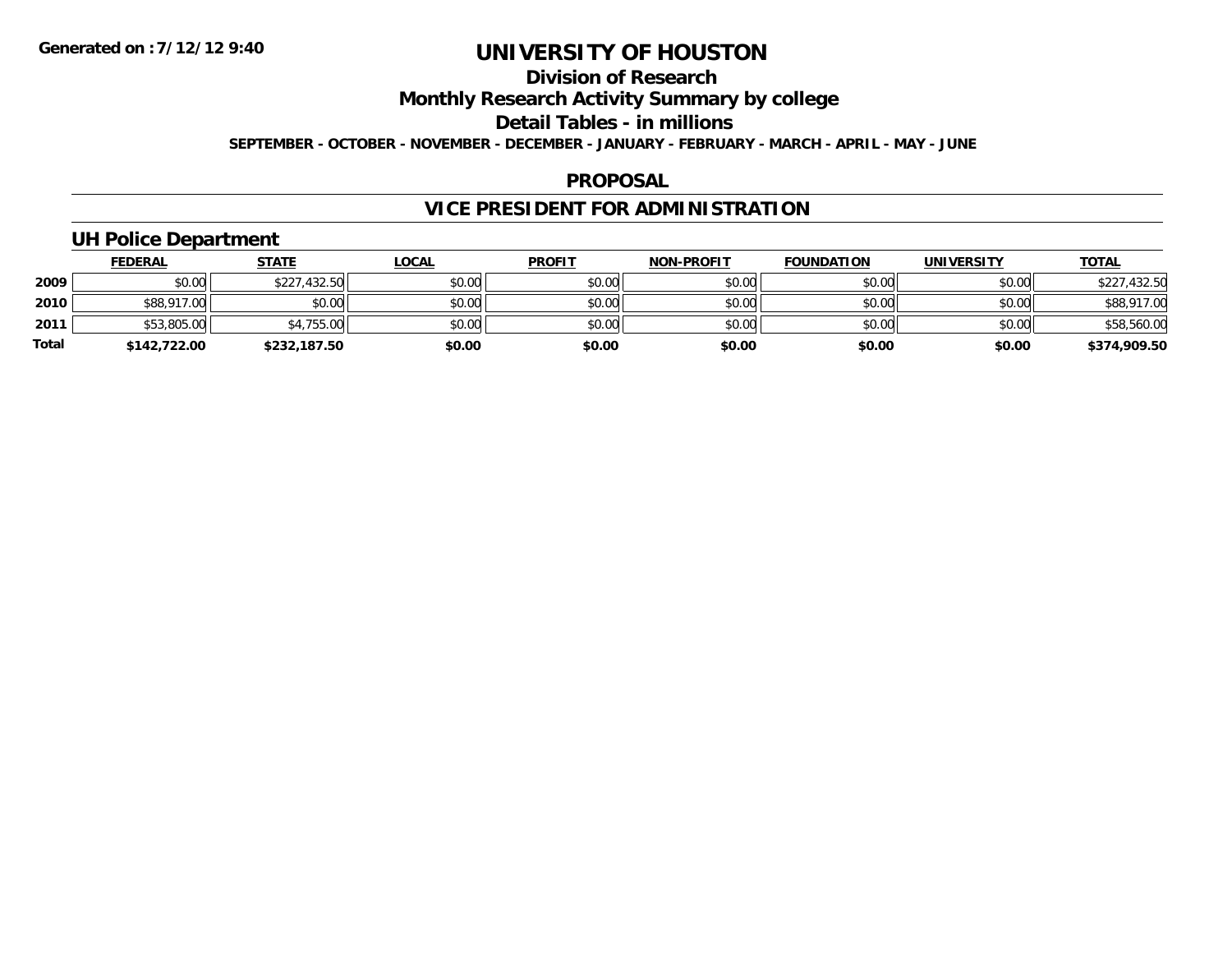## **Division of Research**

**Monthly Research Activity Summary by college**

**Detail Tables - in millions**

**SEPTEMBER - OCTOBER - NOVEMBER - DECEMBER - JANUARY - FEBRUARY - MARCH - APRIL - MAY - JUNE**

### **PROPOSAL**

## **VICE PRESIDENT FOR COMPUTING**

### **Central Computing Services**

|       | <b>FEDERAL</b> | <b>STATE</b>                        | <b>LOCAL</b> | <b>PROFIT</b> | <b>I-PROFIT</b><br><b>NON</b> | <b>FOUNDATION</b> | UNIVERSITY | <b>TOTAL</b>             |
|-------|----------------|-------------------------------------|--------------|---------------|-------------------------------|-------------------|------------|--------------------------|
| 2009  | \$0.00         | 122 E<br>$\wedge$ $\wedge$ $\wedge$ | \$0.00       | 0000<br>JU.UU | \$0.00                        | \$0.00            | \$0.00     | 122 F<br>, JZ.JM         |
| Total | \$0.00         | $\sim$<br>$\cdots$<br>.432.30       | \$0.00       | \$0.00        | \$0.00                        | \$0.00            | \$0.00     | $\sim$<br>ホワワク<br>132.JL |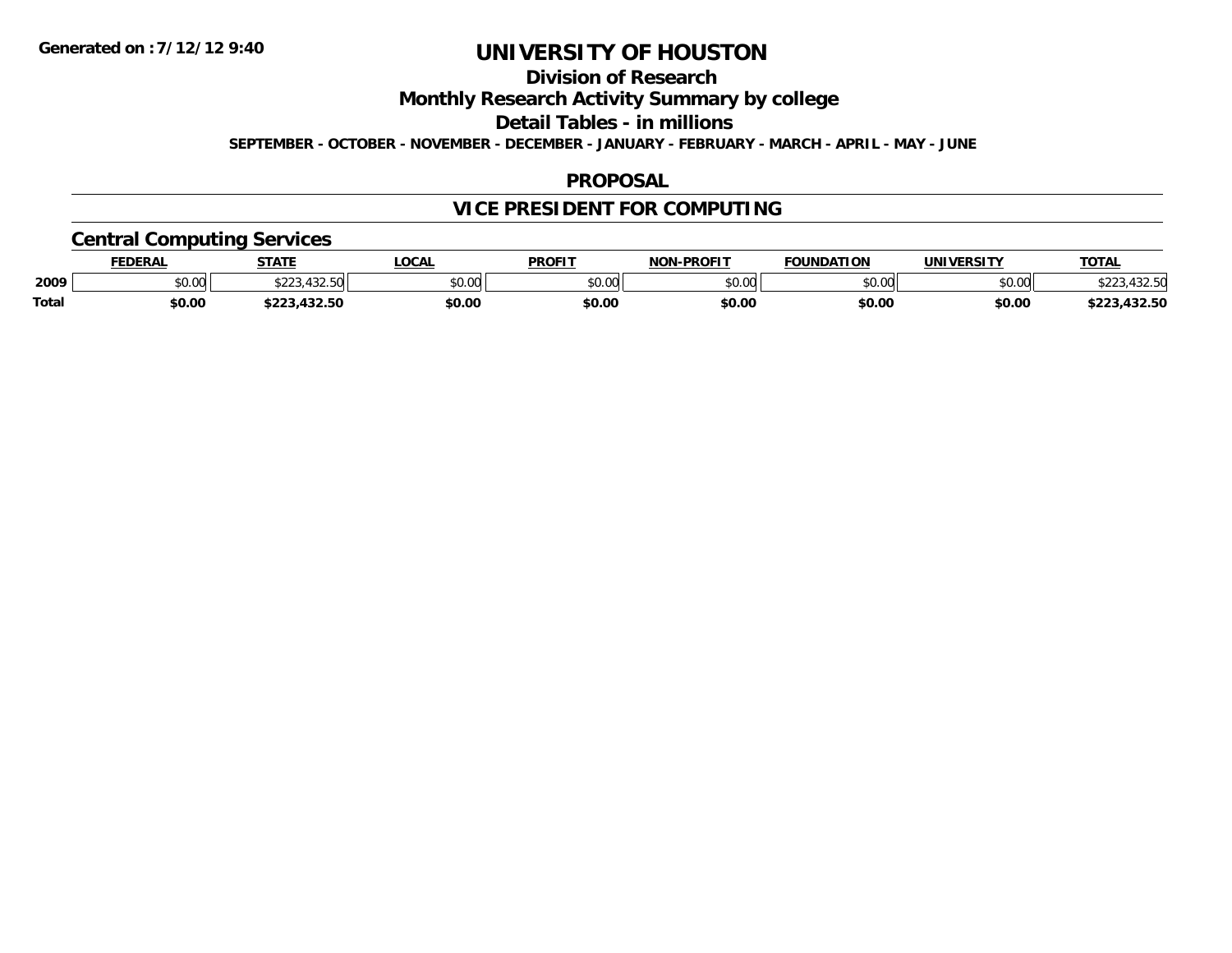## **Division of Research**

### **Monthly Research Activity Summary by college**

#### **Detail Tables - in millions**

**SEPTEMBER - OCTOBER - NOVEMBER - DECEMBER - JANUARY - FEBRUARY - MARCH - APRIL - MAY - JUNE**

### **PROPOSAL**

### **VICE PRESIDENT FOR STUDENT AFFAIRS**

### **Dean, Student Affairs**

|      | <b>FEDERAL</b> | STATE       | <u>LOCAL</u> | <b>PROFIT</b> | <b>NON-PROFIT</b> | <b>FOUNDATION</b> | <b>UNIVERSITY</b> | <b>TOTAL</b> |
|------|----------------|-------------|--------------|---------------|-------------------|-------------------|-------------------|--------------|
| 2008 | \$0.00         | \$0.00      | \$0.00       | \$0.00        | \$0.00            | \$0.00            | \$0.00            | \$0.00       |
| 2010 | \$189,001.00   | \$17,755.00 | \$0.00       | \$0.00        | \$0.00            | \$0.00            | \$0.00            | \$206,756.00 |
| 2012 | \$78,438.00    | \$0.00      | \$0.00       | \$0.00        | \$0.00            | \$0.00            | \$0.00            | \$78,438.00  |

### **Vice President, Student Affairs**

|              | <b>FEDERAL</b> | <u>STATE</u> | <b>LOCAL</b> | <b>PROFIT</b> | <b>NON-PROFIT</b> | <b>FOUNDATION</b> | <b>UNIVERSITY</b> | <b>TOTAL</b>      |
|--------------|----------------|--------------|--------------|---------------|-------------------|-------------------|-------------------|-------------------|
| 2009         | \$982,444.00   | \$0.00       | \$0.00       | \$0.00        | \$0.00            | \$0.00            | \$0.00            | \$982.<br>.444.00 |
| 2012         | \$0.00         | \$224,837,00 | \$0.00       | \$0.00        | \$0.00            | \$0.00            | \$0.00            | \$224,837.00      |
| <b>Total</b> | \$1,249,883.00 | \$242,592.00 | \$0.00       | \$0.00        | \$0.00            | \$0.00            | \$0.00            | \$1,492,475.00    |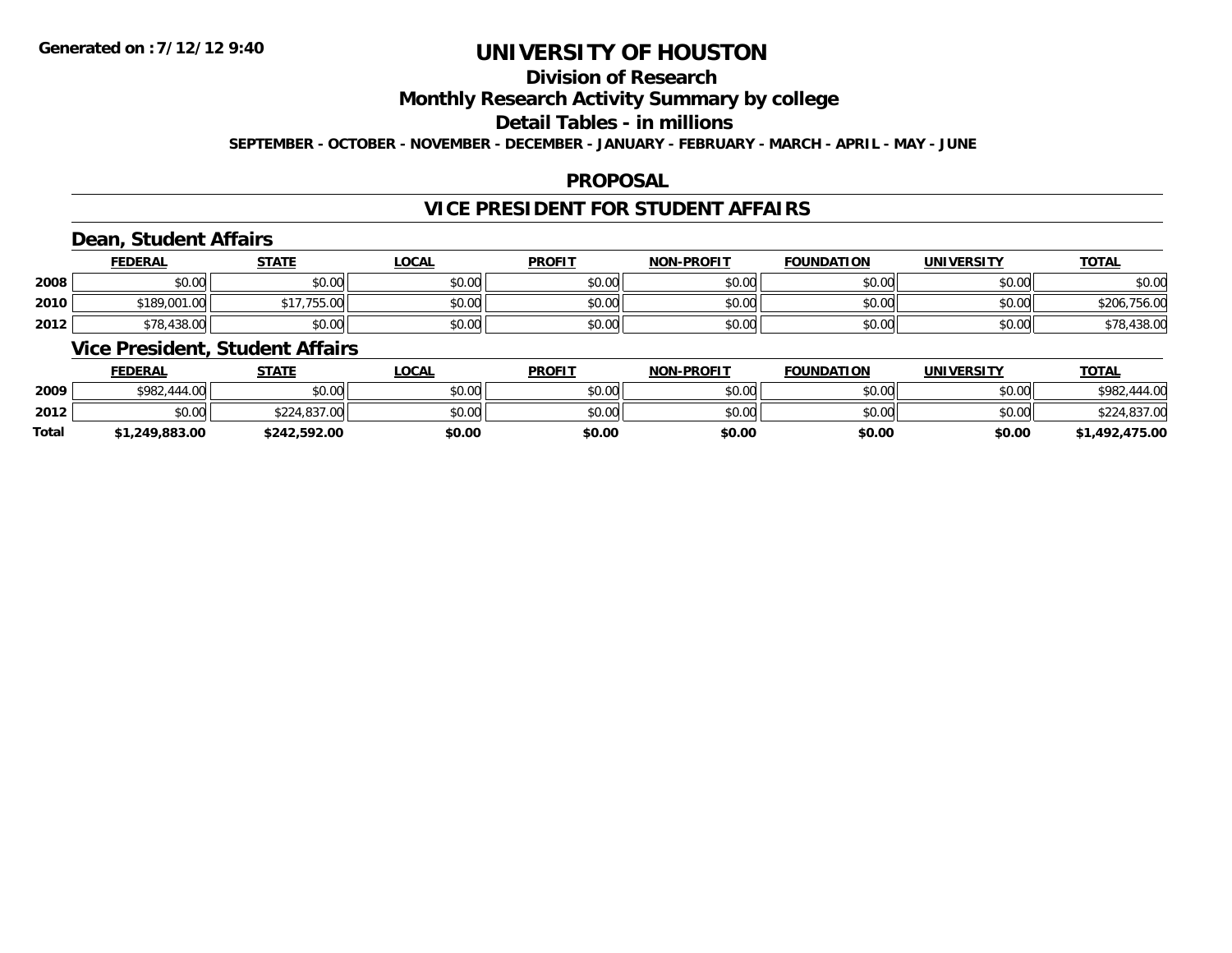## **Division of Research**

**Monthly Research Activity Summary by college**

**Detail Tables - in millions**

**SEPTEMBER - OCTOBER - NOVEMBER - DECEMBER - JANUARY - FEBRUARY - MARCH - APRIL - MAY - JUNE**

### **PROPOSAL**

## **VP for Community Relations and Institutional Acces**

### **Center for Student's with Disabilities**

|              | <b>FEDERAL</b> | <b>STATE</b> | LOCAI         | <b>PROFIT</b> | -PROFIT<br>NON | FOUNDATION         | <b>IINIVERSITY</b> | <b>TOTAL</b>          |
|--------------|----------------|--------------|---------------|---------------|----------------|--------------------|--------------------|-----------------------|
| 2011         | JU.UU          | ົດດ ^        | 0000<br>JU.UU | 0000<br>טט.טי | \$0.00         | $\sim$ 00<br>JU.UU | \$0.00             | $20.4 \times 10^{-4}$ |
| <b>Total</b> | \$0.00         | 384.00       | \$0.OC        | \$0.00        | \$0.00         | \$0.00             | \$0.00             | 384.00                |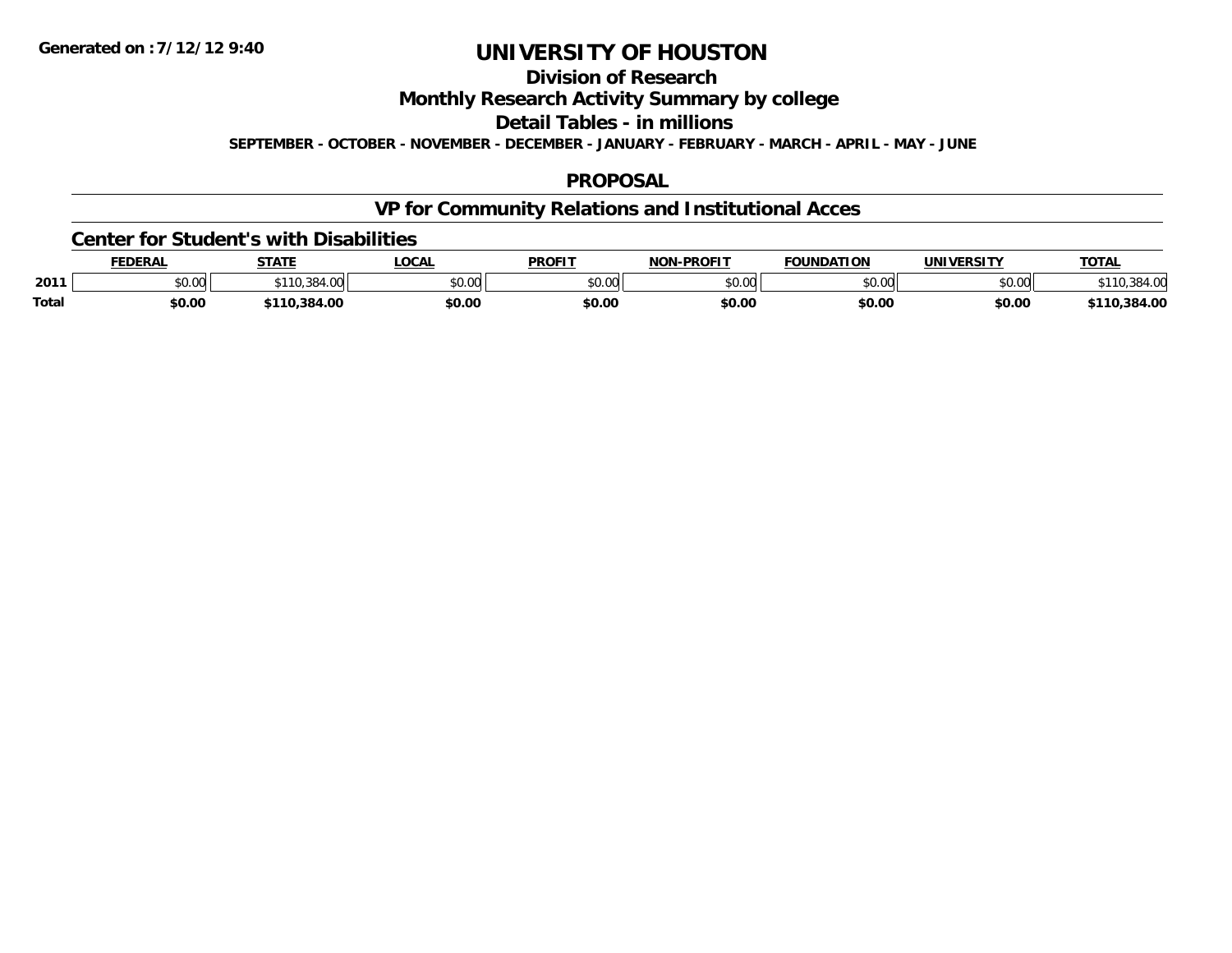# **Division of Research**

## **Monthly Research Activity Summary by college**

### **Detail Tables - in millions**

**SEPTEMBER - OCTOBER - NOVEMBER - DECEMBER - JANUARY - FEBRUARY - MARCH - APRIL - MAY - JUNE**

### **AWARD**

### **C.T. BAUER COLLEGE OF BUSINESS**

# **Decision and Information Sciences**

|       | <b>FEDERAL</b>  | <b>STATE</b>                             | LOCAL        | <b>PROFIT</b> | <b>NON-PROFIT</b> | <b>FOUNDATION</b> | <b>UNIVERSITY</b> | <b>TOTAL</b>    |
|-------|-----------------|------------------------------------------|--------------|---------------|-------------------|-------------------|-------------------|-----------------|
| 2008  | \$30,082.00     | \$0.00                                   | \$0.00       | \$0.00        | \$0.00            | \$0.00            | \$0.00            | \$30,082.00     |
|       | <b>Finance</b>  |                                          |              |               |                   |                   |                   |                 |
|       | <b>FEDERAL</b>  | <b>STATE</b>                             | <b>LOCAL</b> | <b>PROFIT</b> | <b>NON-PROFIT</b> | <b>FOUNDATION</b> | <b>UNIVERSITY</b> | <b>TOTAL</b>    |
| 2008  | \$436,727.00    | \$0.00                                   | \$0.00       | \$0.00        | \$0.00            | \$0.00            | \$0.00            | \$436,727.00    |
| 2010  | \$284,428.00    | \$0.00                                   | \$0.00       | \$0.00        | \$0.00            | \$0.00            | \$0.00            | \$284,428.00    |
| 2011  | \$198,870.80    | \$0.00                                   | \$0.00       | \$0.00        | \$0.00            | \$0.00            | \$0.00            | \$198,870.80    |
|       | Management      |                                          |              |               |                   |                   |                   |                 |
|       | <b>FEDERAL</b>  | <b>STATE</b>                             | <b>LOCAL</b> | <b>PROFIT</b> | <b>NON-PROFIT</b> | <b>FOUNDATION</b> | <b>UNIVERSITY</b> | <b>TOTAL</b>    |
| 2008  | \$0.00          | \$0.00                                   | \$0.00       | \$0.00        | \$0.00            | \$0.00            | \$0.00            | \$0.00          |
| 2010  | \$0.00          | \$0.00                                   | \$0.00       | \$0.00        | \$0.00            | \$0.00            | \$0.00            | \$0.00          |
|       |                 | <b>Small Business Development Center</b> |              |               |                   |                   |                   |                 |
|       | <b>FEDERAL</b>  | <b>STATE</b>                             | <b>LOCAL</b> | <b>PROFIT</b> | <b>NON-PROFIT</b> | <b>FOUNDATION</b> | <b>UNIVERSITY</b> | <b>TOTAL</b>    |
| 2008  | \$1,992,812.00  | \$0.00                                   | \$0.00       | \$0.00        | \$0.00            | \$0.00            | \$0.00            | \$1,992,812.00  |
| 2009  | \$6,072,855.00  | \$0.00                                   | \$0.00       | \$0.00        | \$0.00            | \$0.00            | \$0.00            | \$6,072,855.00  |
| 2010  | \$3,453,724.00  | \$0.00                                   | \$0.00       | \$0.00        | \$0.00            | \$0.00            | \$0.00            | \$3,453,724.00  |
| 2011  | \$2,152,548.00  | \$61,677.00                              | \$0.00       | \$0.00        | \$0.00            | \$0.00            | \$0.00            | \$2,214,225.00  |
| 2012  | \$3,547,748.95  | \$0.00                                   | \$0.00       | \$0.00        | \$0.00            | \$117,242.00      | \$0.00            | \$3,664,990.95  |
| Total | \$18,169,795.75 | \$61,677.00                              | \$0.00       | \$0.00        | \$0.00            | \$117,242.00      | \$0.00            | \$18,348,714.75 |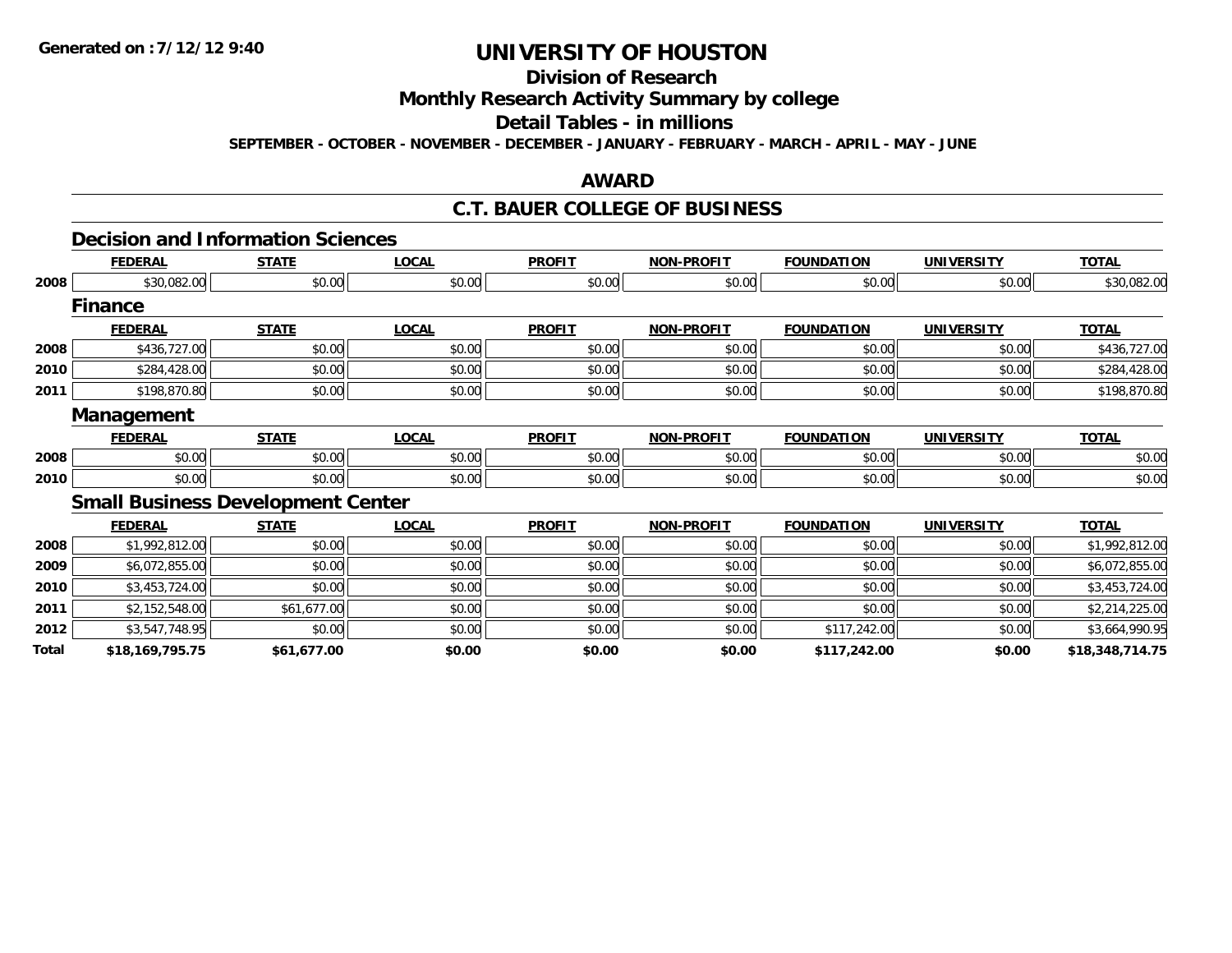# **Division of Research**

**Monthly Research Activity Summary by college**

#### **Detail Tables - in millions**

**SEPTEMBER - OCTOBER - NOVEMBER - DECEMBER - JANUARY - FEBRUARY - MARCH - APRIL - MAY - JUNE**

### **AWARD**

### **COLLEGE OF ARCHITECTURE**

|       | ALCHILECTULE   |              |              |               |                   |                   |                   |              |
|-------|----------------|--------------|--------------|---------------|-------------------|-------------------|-------------------|--------------|
|       | <b>FEDERAL</b> | <b>STATE</b> | <u>LOCAL</u> | <b>PROFIT</b> | <b>NON-PROFIT</b> | <b>FOUNDATION</b> | <b>UNIVERSITY</b> | <u>TOTAL</u> |
| 2008  | \$0.00         | \$0.00       | \$0.00       | \$65,000.00   | \$0.00            | \$0.00            | \$0.00            | \$65,000.00  |
| 2009  | \$0.00         | \$0.00       | \$0.00       | \$40,000.00   | \$0.00            | \$0.00            | \$0.00            | \$40,000.00  |
| 2011  | \$25,000.00    | \$0.00       | \$0.00       | \$7,500.00    | \$0.00            | \$0.00            | \$0.00            | \$32,500.00  |
| 2012  | \$0.00         | \$0.00       | \$0.00       | \$0.00        | \$5,000.00        | \$0.00            | \$0.00            | \$5,000.00   |
| Total | \$25,000.00    | \$0.00       | \$0.00       | \$112,500.00  | \$5,000.00        | \$0.00            | \$0.00            | \$142,500.00 |

#### **Architecture**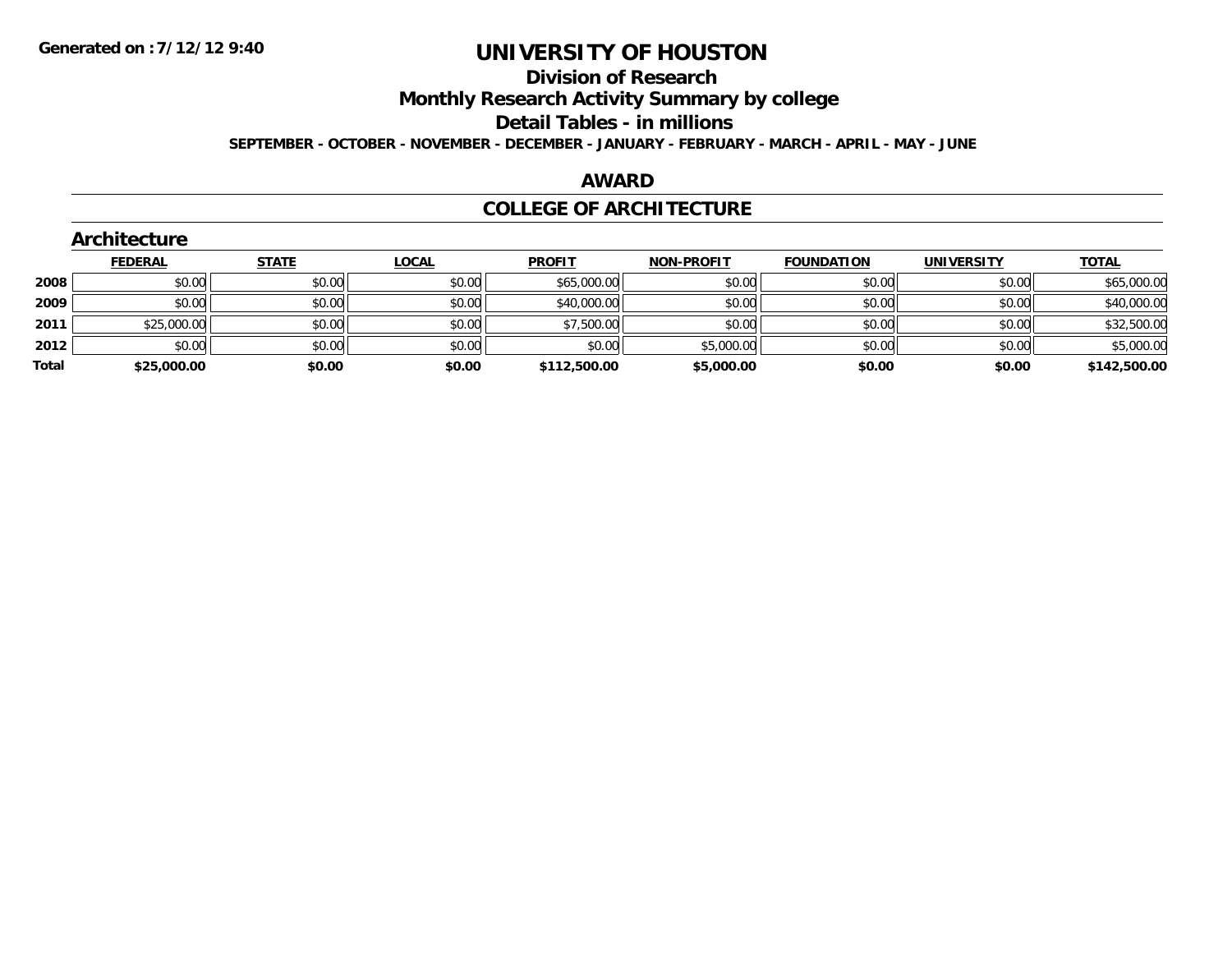## **Division of Research**

**Monthly Research Activity Summary by college**

#### **Detail Tables - in millions**

**SEPTEMBER - OCTOBER - NOVEMBER - DECEMBER - JANUARY - FEBRUARY - MARCH - APRIL - MAY - JUNE**

### **AWARD**

## **COLLEGE OF EDUCATION**

|       | <b>Consistency Mgmt and Coop Disc</b>                |                |              |               |                   |                   |                   |                 |
|-------|------------------------------------------------------|----------------|--------------|---------------|-------------------|-------------------|-------------------|-----------------|
|       | <b>FEDERAL</b>                                       | <b>STATE</b>   | <b>LOCAL</b> | <b>PROFIT</b> | <b>NON-PROFIT</b> | <b>FOUNDATION</b> | <b>UNIVERSITY</b> | <b>TOTAL</b>    |
| 2010  | \$0.00                                               | \$0.00         | \$0.00       | \$0.00        | \$0.00            | \$0.00            | \$0.00            | \$0.00          |
| 2011  | \$0.00                                               | \$0.00         | \$0.00       | \$0.00        | \$0.00            | \$0.00            | \$0.00            | \$0.00          |
|       | <b>Curriculum and Instruction</b>                    |                |              |               |                   |                   |                   |                 |
|       | <b>FEDERAL</b>                                       | <b>STATE</b>   | <b>LOCAL</b> | <b>PROFIT</b> | <b>NON-PROFIT</b> | <b>FOUNDATION</b> | <b>UNIVERSITY</b> | <b>TOTAL</b>    |
| 2008  | \$1,470,795.00                                       | \$27,554.00    | \$10,041.00  | \$466.77      | \$548,563.50      | \$0.60            | \$0.00            | \$2,057,420.87  |
| 2009  | \$799,918.90                                         | \$55,000.00    | \$24,522.00  | \$397.76      | \$516,639.15      | \$3,023,207.00    | \$0.00            | \$4,419,684.81  |
| 2010  | \$361,743.20                                         | \$50,000.00    | \$37,786.06  | \$120.61      | \$209,206.00      | \$0.00            | \$0.00            | \$658,855.87    |
| 2011  | \$1,567,907.15                                       | \$279,999.00   | \$0.00       | \$0.00        | \$318,107.00      | \$0.00            | \$0.00            | \$2,166,013.15  |
| 2012  | \$230,430.20                                         | \$0.00         | \$0.00       | \$0.00        | \$84,725.00       | \$18,400.00       | \$0.00            | \$333,555.20    |
|       | Dean, Education                                      |                |              |               |                   |                   |                   |                 |
|       | <b>FEDERAL</b>                                       | <b>STATE</b>   | <b>LOCAL</b> | <b>PROFIT</b> | <b>NON-PROFIT</b> | <b>FOUNDATION</b> | <b>UNIVERSITY</b> | <b>TOTAL</b>    |
| 2009  | \$0.00                                               | \$0.00         | \$0.00       | \$0.00        | \$0.00            | \$0.00            | \$0.00            | \$0.00          |
|       | <b>Educational Leadership &amp; Cultural Studies</b> |                |              |               |                   |                   |                   |                 |
|       | <b>FEDERAL</b>                                       | <b>STATE</b>   | <b>LOCAL</b> | <b>PROFIT</b> | <b>NON-PROFIT</b> | <b>FOUNDATION</b> | <b>UNIVERSITY</b> | <b>TOTAL</b>    |
| 2009  | \$39,988.00                                          | \$0.00         | \$0.00       | \$0.00        | \$0.00            | \$0.00            | \$0.00            | \$39,988.00     |
|       | <b>Educational Psychology</b>                        |                |              |               |                   |                   |                   |                 |
|       | <b>FEDERAL</b>                                       | <b>STATE</b>   | <b>LOCAL</b> | <b>PROFIT</b> | <b>NON-PROFIT</b> | <b>FOUNDATION</b> | <b>UNIVERSITY</b> | <b>TOTAL</b>    |
| 2008  | \$68,083.00                                          | \$199,995.00   | \$0.00       | \$0.00        | \$12,791.00       | \$210,048.00      | \$0.00            | \$490,917.00    |
| 2009  | \$0.00                                               | \$49,999.00    | \$0.00       | \$0.00        | \$0.00            | \$162,702.00      | \$0.00            | \$212,701.00    |
| 2010  | \$0.00                                               | \$185,995.00   | \$0.00       | \$0.00        | \$0.00            | \$16,473.00       | \$0.00            | \$202,468.00    |
| 2011  | \$0.00                                               | \$186,748.00   | \$0.00       | \$0.00        | \$0.00            | \$49,221.90       | \$0.00            | \$235,969.90    |
| 2012  | \$32,875.40                                          | \$17,595.00    | \$0.00       | \$0.00        | \$12,718.04       | \$0.00            | \$0.00            | \$63,188.44     |
|       | <b>Institute for Urban Education</b>                 |                |              |               |                   |                   |                   |                 |
|       | <b>FEDERAL</b>                                       | <b>STATE</b>   | <b>LOCAL</b> | <b>PROFIT</b> | <b>NON-PROFIT</b> | <b>FOUNDATION</b> | <b>UNIVERSITY</b> | <b>TOTAL</b>    |
| 2008  | \$0.00                                               | \$0.00         | \$0.00       | \$0.00        | \$0.00            | \$0.00            | \$0.00            | \$0.00          |
| 2009  | \$0.00                                               | \$0.00         | \$0.00       | \$0.00        | \$0.00            | \$0.00            | \$0.00            | \$0.00          |
| 2010  | \$0.00                                               | \$0.00         | \$0.00       | \$0.00        | \$0.00            | \$0.00            | \$0.00            | \$0.00          |
| 2011  | \$0.00                                               | \$0.00         | \$0.00       | \$0.00        | \$0.00            | \$0.00            | \$0.00            | \$0.00          |
| 2012  | \$0.00                                               | \$0.00         | \$0.00       | \$0.00        | \$0.00            | \$0.00            | \$0.00            | \$0.00          |
| Total | \$4,571,740.85                                       | \$1,052,885.00 | \$72,349.06  | \$985.14      | \$1,702,749.69    | \$3,480,052.50    | \$0.00            | \$10,880,762.24 |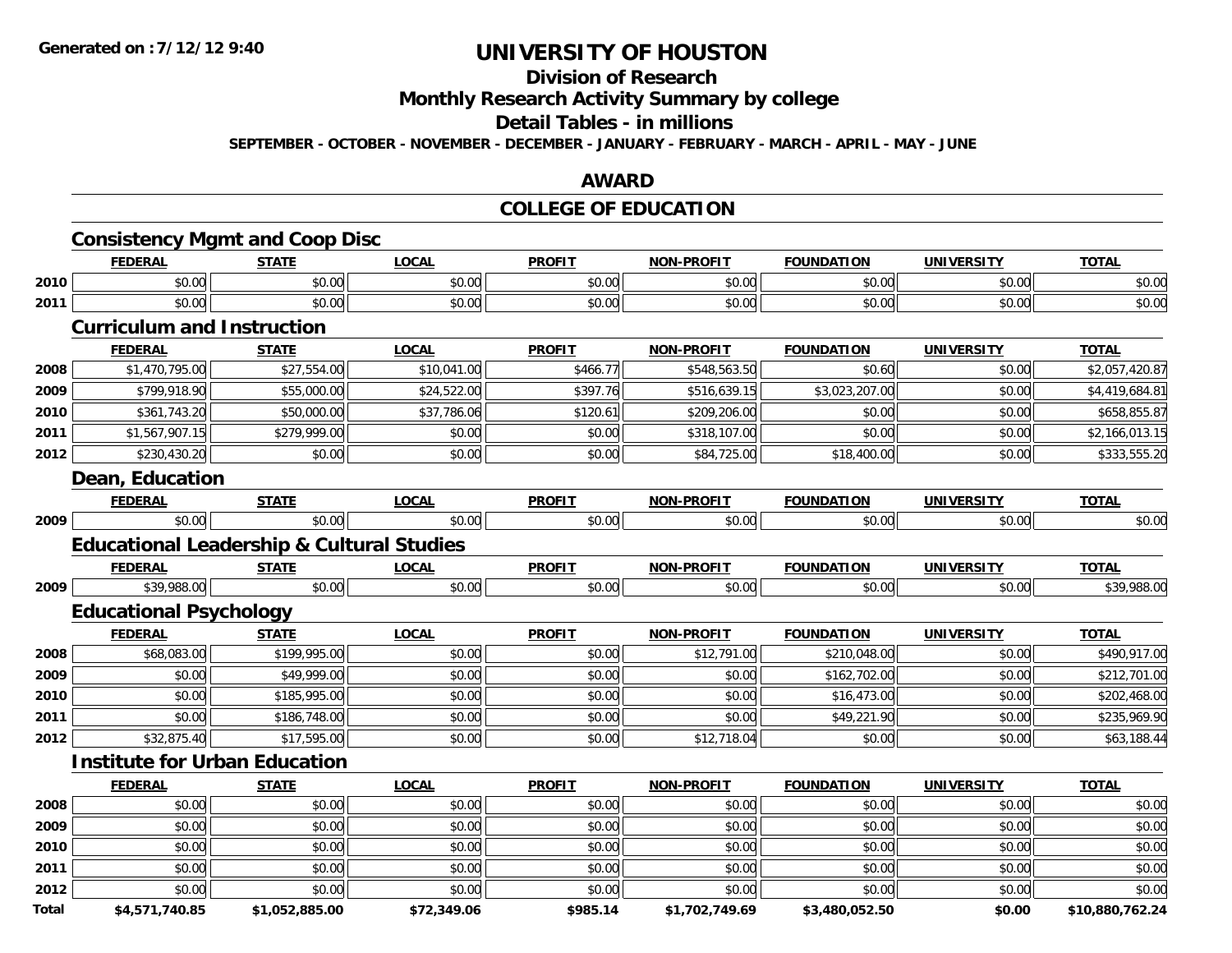#### **Division of Research**

**Monthly Research Activity Summary by college**

#### **Detail Tables - in millions**

**SEPTEMBER - OCTOBER - NOVEMBER - DECEMBER - JANUARY - FEBRUARY - MARCH - APRIL - MAY - JUNE**

### **AWARD**

|      | Art                                 |              |              |               |                   |                   |                   |              |
|------|-------------------------------------|--------------|--------------|---------------|-------------------|-------------------|-------------------|--------------|
|      | <b>FEDERAL</b>                      | <b>STATE</b> | <b>LOCAL</b> | <b>PROFIT</b> | NON-PROFIT        | <b>FOUNDATION</b> | <b>UNIVERSITY</b> | <b>TOTAL</b> |
| 2012 | \$14,979.30                         | \$0.00       | \$0.00       | \$0.00        | \$0.00            | \$0.00            | \$0.00            | \$14,979.30  |
|      | <b>Arte Publico Press</b>           |              |              |               |                   |                   |                   |              |
|      | <b>FEDERAL</b>                      | <b>STATE</b> | <b>LOCAL</b> | <b>PROFIT</b> | <b>NON-PROFIT</b> | <b>FOUNDATION</b> | <b>UNIVERSITY</b> | <b>TOTAL</b> |
| 2008 | \$0.00                              | \$0.00       | \$0.00       | \$0.00        | \$80,100.00       | \$107.03          | \$0.00            | \$80,207.03  |
| 2009 | \$0.00                              | \$0.00       | \$0.00       | \$0.00        | \$56,800.00       | \$0.00            | \$0.00            | \$56,800.00  |
| 2010 | \$30,000.00                         | \$0.00       | \$0.00       | \$0.00        | \$51,200.00       | \$75,000.00       | \$0.00            | \$156,200.00 |
| 2011 | \$30,000.00                         | \$9,500.00   | \$0.00       | \$0.00        | \$56,600.00       | \$0.00            | \$0.00            | \$96,100.00  |
| 2012 | \$6,000.00                          | \$2,250.00   | \$0.00       | \$0.00        | \$39,100.00       | \$0.00            | \$0.00            | \$47,350.00  |
|      | <b>Blaffer Gallery</b>              |              |              |               |                   |                   |                   |              |
|      | <b>FEDERAL</b>                      | <b>STATE</b> | <b>LOCAL</b> | <b>PROFIT</b> | <b>NON-PROFIT</b> | <b>FOUNDATION</b> | <b>UNIVERSITY</b> | <b>TOTAL</b> |
| 2008 | \$7,551.00                          | \$0.00       | \$0.00       | \$0.00        | \$43,800.00       | \$0.00            | \$0.00            | \$51,351.00  |
| 2009 | \$0.00                              | \$4,007.00   | \$0.00       | \$0.00        | \$64,400.00       | \$0.00            | \$0.00            | \$68,407.00  |
| 2010 | \$60,000.00                         | \$8,500.00   | \$0.00       | \$0.00        | \$67,300.00       | \$0.00            | \$0.00            | \$135,800.00 |
| 2011 | \$0.00                              | \$11,500.00  | \$0.00       | \$0.00        | \$70,200.00       | \$0.00            | \$0.00            | \$81,700.00  |
| 2012 | \$20,000.00                         | \$5,132.00   | \$0.00       | \$0.00        | \$50,800.00       | \$0.00            | \$0.00            | \$75,932.00  |
|      | <b>Center for Public History</b>    |              |              |               |                   |                   |                   |              |
|      | <b>FEDERAL</b>                      | <b>STATE</b> | <b>LOCAL</b> | <b>PROFIT</b> | <b>NON-PROFIT</b> | <b>FOUNDATION</b> | <b>UNIVERSITY</b> | <b>TOTAL</b> |
| 2012 | \$100,000.00                        | \$0.00       | \$0.00       | \$0.00        | \$0.00            | \$0.00            | \$0.00            | \$100,000.00 |
|      | <b>Communication Disorders</b>      |              |              |               |                   |                   |                   |              |
|      | <b>FEDERAL</b>                      | <b>STATE</b> | <b>LOCAL</b> | <b>PROFIT</b> | <b>NON-PROFIT</b> | <b>FOUNDATION</b> | <b>UNIVERSITY</b> | <b>TOTAL</b> |
| 2008 | \$24,006.00                         | \$0.00       | \$3,200.00   | \$0.00        | \$247,668.00      | \$0.00            | \$0.00            | \$274,874.00 |
| 2009 | \$27,007.00                         | \$0.00       | \$1,500.00   | \$0.00        | \$235,161.00      | \$0.00            | \$0.00            | \$263,668.00 |
| 2010 | \$38,723.00                         | \$0.00       | \$0.00       | \$0.00        | \$231,398.00      | \$0.00            | \$0.00            | \$270,121.00 |
| 2011 | \$0.00                              | \$0.00       | \$0.00       | \$0.00        | \$233,713.00      | \$0.00            | \$0.00            | \$233,713.00 |
| 2012 | \$2,942.90                          | \$0.00       | \$0.00       | \$0.00        | \$233,712.00      | \$0.00            | \$0.00            | \$236,654.90 |
|      | <b>Comparative Cultural Studies</b> |              |              |               |                   |                   |                   |              |
|      | <b>FEDERAL</b>                      | <b>STATE</b> | <b>LOCAL</b> | <b>PROFIT</b> | <b>NON-PROFIT</b> | <b>FOUNDATION</b> | <b>UNIVERSITY</b> | <b>TOTAL</b> |
| 2008 | \$18,883.00                         | \$0.00       | \$0.00       | \$0.00        | \$0.00            | \$0.00            | \$0.00            | \$18,883.00  |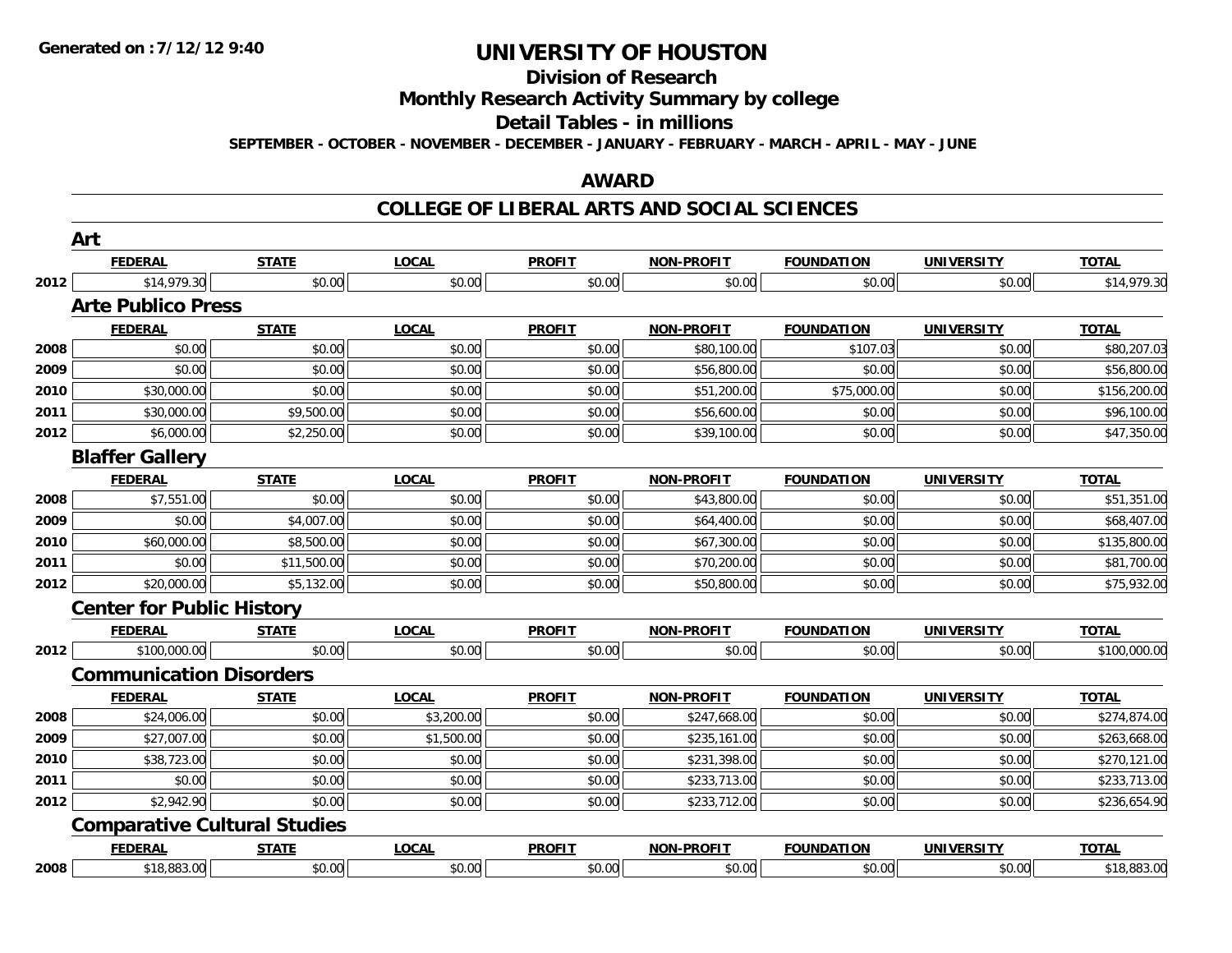#### **Division of Research**

# **Monthly Research Activity Summary by college**

### **Detail Tables - in millions**

**SEPTEMBER - OCTOBER - NOVEMBER - DECEMBER - JANUARY - FEBRUARY - MARCH - APRIL - MAY - JUNE**

### **AWARD**

|      |                         | <b>Cynthia Woods Mitchell Center for the Arts</b> |              |               |                   |                   |                   |                |
|------|-------------------------|---------------------------------------------------|--------------|---------------|-------------------|-------------------|-------------------|----------------|
|      | <b>FEDERAL</b>          | <b>STATE</b>                                      | <b>LOCAL</b> | <b>PROFIT</b> | <b>NON-PROFIT</b> | <b>FOUNDATION</b> | <b>UNIVERSITY</b> | <b>TOTAL</b>   |
| 2011 | \$0.00                  | \$0.00                                            | \$0.00       | \$0.00        | \$15,000.00       | \$0.00            | \$0.00            | \$15,000.00    |
|      |                         | Dean, Liberal Arts and Social Sciences            |              |               |                   |                   |                   |                |
|      | <b>FEDERAL</b>          | <b>STATE</b>                                      | <b>LOCAL</b> | <b>PROFIT</b> | <b>NON-PROFIT</b> | <b>FOUNDATION</b> | <b>UNIVERSITY</b> | <b>TOTAL</b>   |
| 2008 | \$150,000.00            | \$0.00                                            | \$0.00       | \$0.00        | \$0.00            | \$0.00            | \$0.00            | \$150,000.00   |
| 2010 | \$8,250.00              | \$0.00                                            | \$0.00       | \$0.00        | \$0.00            | \$0.00            | \$0.00            | \$8,250.00     |
|      | <b>Economics</b>        |                                                   |              |               |                   |                   |                   |                |
|      | <b>FEDERAL</b>          | <b>STATE</b>                                      | <b>LOCAL</b> | <b>PROFIT</b> | <b>NON-PROFIT</b> | <b>FOUNDATION</b> | <b>UNIVERSITY</b> | <b>TOTAL</b>   |
| 2008 | \$76,743.00             | \$0.00                                            | \$0.00       | \$0.00        | \$0.00            | \$0.00            | \$0.00            | \$76,743.00    |
| 2009 | \$24,750.00             | \$0.00                                            | \$0.00       | \$0.00        | \$0.00            | \$0.00            | \$0.00            | \$24,750.00    |
| 2011 | \$0.00                  | \$0.00                                            | \$0.00       | \$75,000.00   | \$55,000.00       | \$0.00            | \$0.00            | \$130,000.00   |
| 2012 | \$124,999.88            | \$0.00                                            | \$0.00       | \$0.00        | \$0.00            | \$38,500.00       | \$0.00            | \$163,499.88   |
|      | English                 |                                                   |              |               |                   |                   |                   |                |
|      | <b>FEDERAL</b>          | <b>STATE</b>                                      | <b>LOCAL</b> | <b>PROFIT</b> | <b>NON-PROFIT</b> | <b>FOUNDATION</b> | <b>UNIVERSITY</b> | <b>TOTAL</b>   |
| 2008 | \$0.00                  | \$0.00                                            | \$0.00       | \$0.00        | \$1,000.00        | \$0.00            | \$0.00            | \$1,000.00     |
| 2009 | \$7,500.00              | \$0.00                                            | \$0.00       | \$0.00        | \$0.00            | \$0.00            | \$0.00            | \$7,500.00     |
| 2010 | \$1,000.00              | \$0.00                                            | \$0.00       | \$14,264.60   | \$0.00            | \$0.00            | \$0.00            | \$15,264.60    |
| 2011 | \$1,000.00              | \$0.00                                            | \$0.00       | \$0.00        | \$0.00            | \$0.00            | \$0.00            | \$1,000.00     |
| 2012 | \$49,955.00             | \$0.00                                            | \$0.00       | \$0.00        | \$0.00            | \$0.00            | \$0.00            | \$49,955.00    |
|      |                         | <b>Health and Human Performance</b>               |              |               |                   |                   |                   |                |
|      | <b>FEDERAL</b>          | <b>STATE</b>                                      | <b>LOCAL</b> | <b>PROFIT</b> | <b>NON-PROFIT</b> | <b>FOUNDATION</b> | <b>UNIVERSITY</b> | <b>TOTAL</b>   |
| 2008 | \$1,368,080.50          | \$0.00                                            | \$0.00       | \$134,000.00  | \$0.00            | \$25,266.00       | \$0.00            | \$1,527,346.50 |
| 2009 | \$1,525,529.94          | \$0.00                                            | \$0.00       | \$366,750.00  | \$0.00            | \$12,234.00       | \$0.00            | \$1,904,513.94 |
| 2010 | \$2,360,711.60          | \$0.00                                            | \$0.00       | \$146,304.00  | \$0.00            | \$0.00            | \$800.00          | \$2,507,815.60 |
| 2011 | \$905,563.00            | \$0.00                                            | \$0.00       | \$98,370.00   | \$0.00            | \$56,877.80       | \$0.00            | \$1,060,810.80 |
| 2012 | \$1,615,513.38          | \$0.00                                            | \$0.00       | \$543,469.00  | \$0.00            | \$0.00            | \$0.00            | \$2,158,982.38 |
|      | <b>Hispanic Studies</b> |                                                   |              |               |                   |                   |                   |                |
|      | <b>FEDERAL</b>          | <b>STATE</b>                                      | <b>LOCAL</b> | <b>PROFIT</b> | <b>NON-PROFIT</b> | <b>FOUNDATION</b> | <b>UNIVERSITY</b> | <b>TOTAL</b>   |
| 2011 | \$0.00                  | \$0.00                                            | \$0.00       | \$0.00        | \$0.00            | \$72,400.00       | \$0.00            | \$72,400.00    |
| 2012 | \$0.00                  | \$0.00                                            | \$0.00       | \$0.00        | \$0.00            | \$55,200.00       | \$0.00            | \$55,200.00    |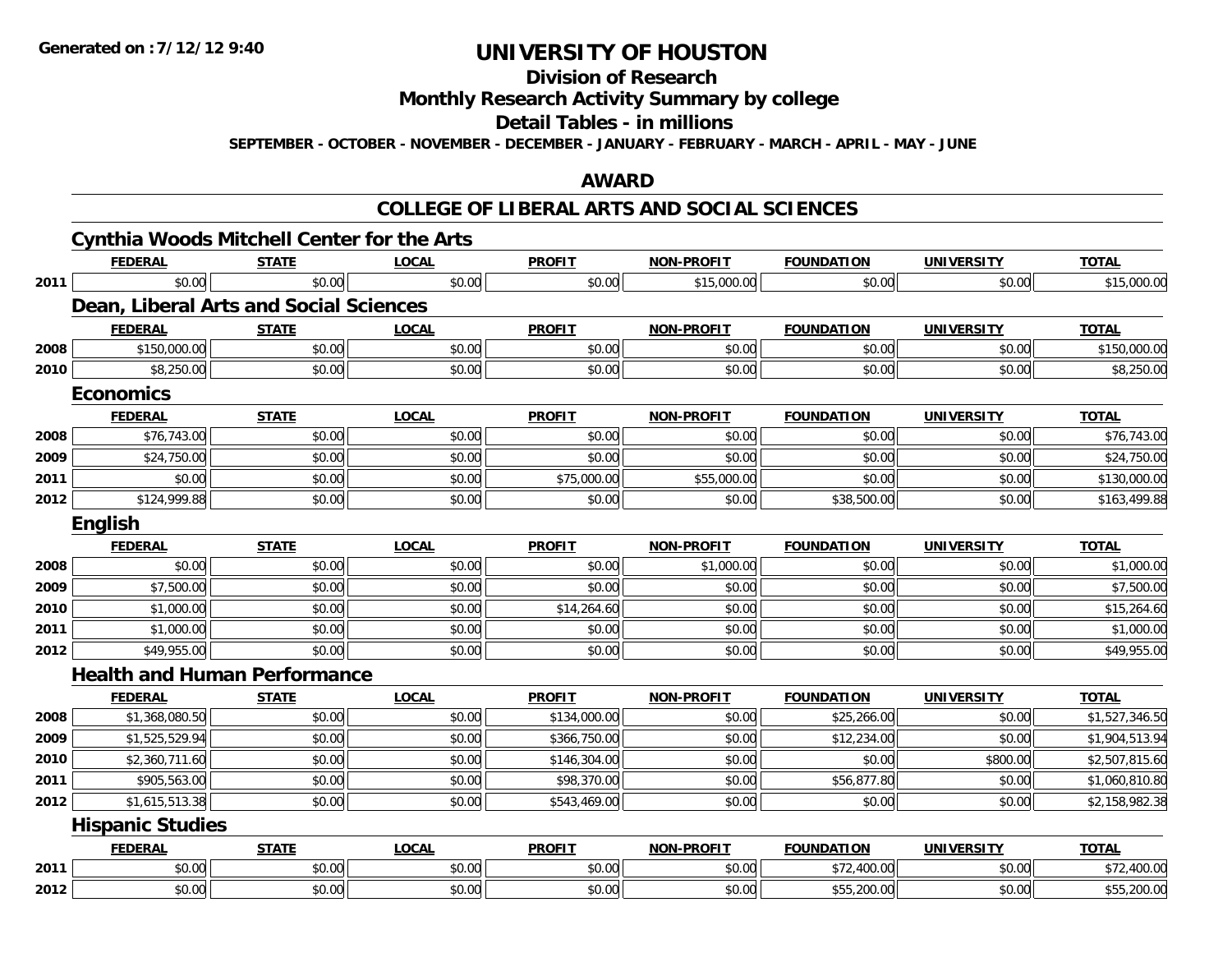# **Division of Research**

**Monthly Research Activity Summary by college**

#### **Detail Tables - in millions**

**SEPTEMBER - OCTOBER - NOVEMBER - DECEMBER - JANUARY - FEBRUARY - MARCH - APRIL - MAY - JUNE**

## **AWARD**

|      | <b>History</b>                        |                |              |               |                   |                   |                   |                         |
|------|---------------------------------------|----------------|--------------|---------------|-------------------|-------------------|-------------------|-------------------------|
|      | <b>FEDERAL</b>                        | <b>STATE</b>   | <b>LOCAL</b> | <b>PROFIT</b> | <b>NON-PROFIT</b> | <b>FOUNDATION</b> | <b>UNIVERSITY</b> | <b>TOTAL</b>            |
| 2008 | \$0.00                                | \$0.00         | \$0.00       | \$131,643.49  | \$0.00            | \$0.00            | \$0.00            | \$131,643.49            |
| 2009 | \$0.00                                | \$0.00         | \$0.00       | \$87,646.04   | \$0.00            | \$0.00            | \$0.00            | \$87,646.04             |
| 2010 | \$29,250.00                           | \$0.00         | \$0.00       | \$47,990.42   | \$0.00            | \$0.00            | \$0.00            | \$77,240.42             |
| 2011 | \$18,125.00                           | \$0.00         | \$0.00       | \$19,256.96   | \$0.00            | \$0.00            | \$0.00            | \$37,381.96             |
| 2012 | \$0.00                                | \$0.00         | \$0.00       | \$16,965.60   | \$0.00            | \$0.00            | \$0.00            | \$16,965.60             |
|      | <b>Hobby Center for Public Policy</b> |                |              |               |                   |                   |                   |                         |
|      | <b>FEDERAL</b>                        | <b>STATE</b>   | <b>LOCAL</b> | <b>PROFIT</b> | <b>NON-PROFIT</b> | <b>FOUNDATION</b> | <b>UNIVERSITY</b> | <b>TOTAL</b>            |
| 2009 | \$24,750.00                           | \$0.00         | \$0.00       | \$0.00        | \$0.00            | \$0.00            | \$0.00            | \$24,750.00             |
| 2010 | \$249,989.00                          | \$0.00         | \$0.00       | \$0.00        | \$0.00            | \$0.00            | \$0.00            | \$249,989.00            |
|      | <b>Modern/Classical Languages</b>     |                |              |               |                   |                   |                   |                         |
|      | <b>FEDERAL</b>                        | <b>STATE</b>   | <b>LOCAL</b> | <b>PROFIT</b> | <b>NON-PROFIT</b> | <b>FOUNDATION</b> | <b>UNIVERSITY</b> | <b>TOTAL</b>            |
| 2008 | \$40,000.00                           | \$0.00         | \$0.00       | \$0.00        | \$0.00            | \$0.00            | \$0.00            | \$40,000.00             |
| 2010 | \$0.00                                | \$0.00         | \$0.00       | \$0.00        | \$0.00            | \$0.00            | \$0.00            | \$0.00                  |
| 2011 | \$0.00                                | \$0.00         | \$0.00       | \$0.00        | \$0.00            | \$0.00            | \$0.00            | \$0.00                  |
|      | Philosophy                            |                |              |               |                   |                   |                   |                         |
|      | <b>FEDERAL</b>                        | <b>STATE</b>   | <b>LOCAL</b> | <b>PROFIT</b> | <b>NON-PROFIT</b> | <b>FOUNDATION</b> | <b>UNIVERSITY</b> | <b>TOTAL</b>            |
| 2008 | \$0.00                                | \$0.00         | \$0.00       | \$0.00        | \$0.00            | \$0.00            | \$0.00            | \$0.00                  |
| 2009 | \$0.00                                | \$0.00         | \$0.00       | \$0.00        | \$0.00            | \$0.00            | \$0.00            | \$0.00                  |
| 2010 | \$0.00                                | \$0.00         | \$0.00       | \$0.00        | \$0.00            | \$0.00            | \$0.00            | \$0.00                  |
| 2012 | \$29,932.50                           | \$0.00         | \$0.00       | \$0.00        | \$0.00            | \$0.00            | \$0.00            | \$29,932.50             |
|      | <b>Political Science</b>              |                |              |               |                   |                   |                   |                         |
|      | <b>FEDERAL</b>                        | <b>STATE</b>   | <b>LOCAL</b> | <b>PROFIT</b> | <b>NON-PROFIT</b> | <b>FOUNDATION</b> | <b>UNIVERSITY</b> | <b>TOTAL</b>            |
| 2008 | \$0.00                                | \$0.00         | \$0.00       | \$0.00        | \$0.00            | \$0.00            | \$36,041.00       | $\overline{$36,041.00}$ |
| 2009 | \$34,995.00                           | \$0.00         | \$0.00       | \$0.00        | \$0.00            | \$0.00            | \$19,200.00       | \$54,195.00             |
| 2010 | \$0.00                                | \$0.00         | \$0.00       | \$0.00        | \$0.00            | \$0.00            | \$0.00            | \$0.00                  |
| 2011 | \$11,941.00                           | \$0.00         | \$0.00       | \$0.00        | \$0.00            | \$0.00            | \$0.00            | \$11,941.00             |
| 2012 | \$0.00                                | \$0.00         | \$0.00       | \$0.00        | \$0.00            | \$0.00            | \$0.00            | \$0.00                  |
|      | Psychology                            |                |              |               |                   |                   |                   |                         |
|      | <b>FEDERAL</b>                        | <b>STATE</b>   | <b>LOCAL</b> | <b>PROFIT</b> | <b>NON-PROFIT</b> | <b>FOUNDATION</b> | <b>UNIVERSITY</b> | <b>TOTAL</b>            |
| 2008 | \$7,869,346.83                        | \$5,473,663.41 | \$0.00       | \$176,596.08  | \$82,063.36       | \$53,513.00       | \$63,717.44       | \$13,718,900.12         |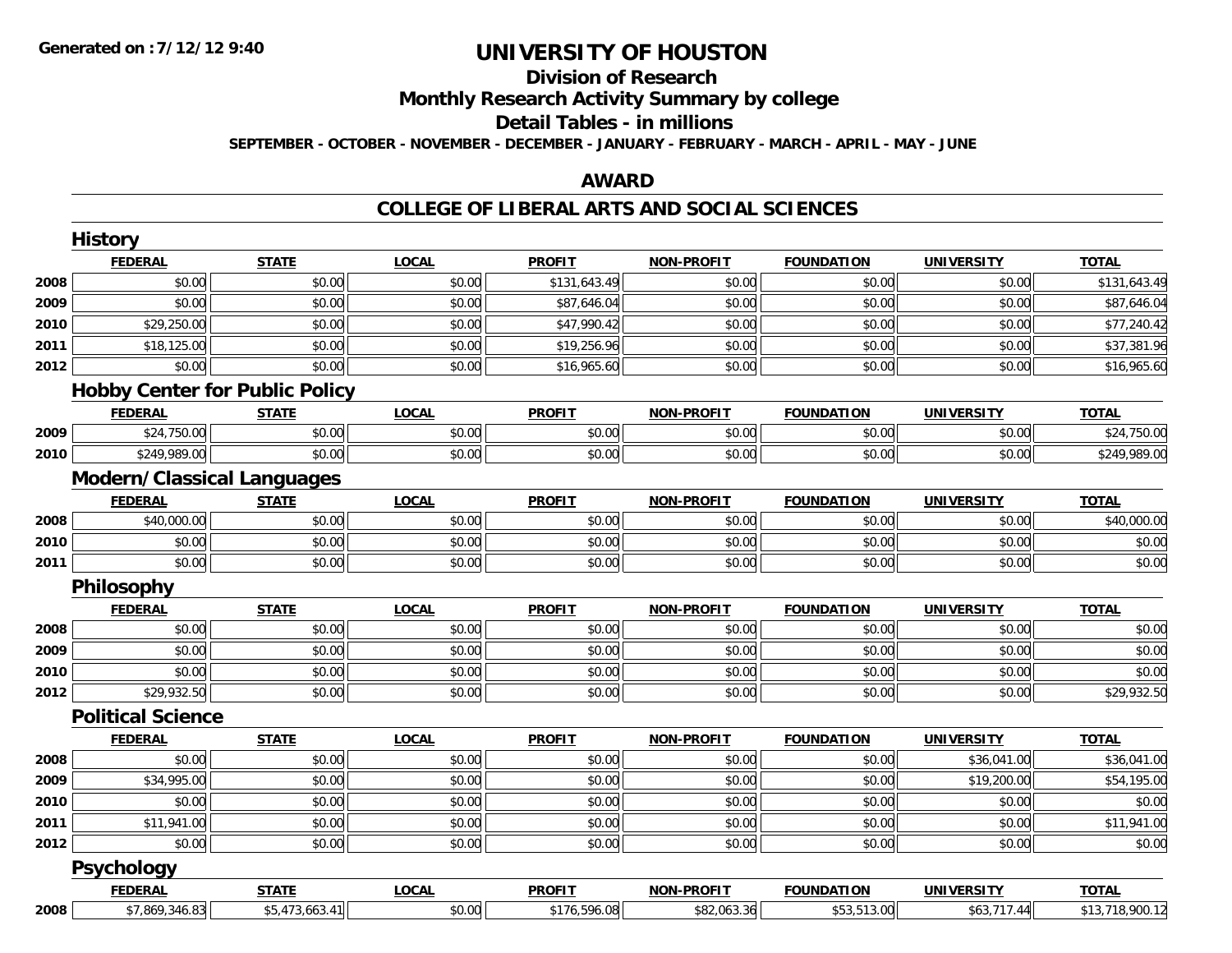# **Division of Research**

**Monthly Research Activity Summary by college**

### **Detail Tables - in millions**

**SEPTEMBER - OCTOBER - NOVEMBER - DECEMBER - JANUARY - FEBRUARY - MARCH - APRIL - MAY - JUNE**

## **AWARD**

|       | <b>Psychology</b>      |                 |              |                |                   |                   |                   |                 |
|-------|------------------------|-----------------|--------------|----------------|-------------------|-------------------|-------------------|-----------------|
|       | <b>FEDERAL</b>         | <b>STATE</b>    | <b>LOCAL</b> | <b>PROFIT</b>  | <b>NON-PROFIT</b> | <b>FOUNDATION</b> | <b>UNIVERSITY</b> | <b>TOTAL</b>    |
| 2009  | \$4,245,395.52         | \$4,408,569.20  | \$0.00       | \$89,355.00    | \$134,730.00      | \$0.00            | \$44,523.00       | \$8,922,572.72  |
| 2010  | \$6,789,571.55         | \$1,040,901.98  | \$0.00       | \$102,067.00   | \$825,556.00      | \$0.00            | \$70.496.92       | \$8,828,593.45  |
| 2011  | \$5,806,304.32         | \$562,880.00    | \$0.00       | \$168,730.00   | \$123,522.04      | \$229,331.15      | \$22,695.19       | \$6,913,462.70  |
| 2012  | \$6,884,755.11         | \$39,662.00     | \$0.00       | \$38,168.00    | \$304,641.00      | \$114,465.00      | \$36,531.00       | \$7,418,222.11  |
|       | <b>School of Music</b> |                 |              |                |                   |                   |                   |                 |
|       | <b>FEDERAL</b>         | <b>STATE</b>    | <b>LOCAL</b> | <b>PROFIT</b>  | <b>NON-PROFIT</b> | <b>FOUNDATION</b> | <b>UNIVERSITY</b> | <b>TOTAL</b>    |
| 2008  | \$0.00                 | \$0.00          | \$0.00       | \$0.00         | \$6,200.00        | \$0.00            | \$0.00            | \$6,200.00      |
| 2010  | \$14,500.00            | \$0.00          | \$0.00       | \$0.00         | \$40,900.00       | \$0.00            | \$0.00            | \$55,400.00     |
| 2011  | \$0.00                 | \$15,865.00     | \$0.00       | \$0.00         | \$0.00            | \$0.00            | \$0.00            | \$15,865.00     |
| 2012  | \$0.00                 | \$3,347.00      | \$0.00       | \$0.00         | \$0.00            | \$0.00            | \$0.00            | \$3,347.00      |
|       | <b>Sociology</b>       |                 |              |                |                   |                   |                   |                 |
|       | <b>FEDERAL</b>         | <b>STATE</b>    | <b>LOCAL</b> | <b>PROFIT</b>  | <b>NON-PROFIT</b> | <b>FOUNDATION</b> | <b>UNIVERSITY</b> | <b>TOTAL</b>    |
| 2008  | \$92,199.08            | \$0.00          | \$59,350.00  | \$0.00         | \$1,500.00        | \$0.00            | \$26,250.00       | \$179,299.08    |
| 2009  | \$132,051.20           | \$0.00          | \$60,000.00  | \$0.00         | \$0.00            | \$0.00            | \$0.00            | \$192,051.20    |
| 2010  | \$149,982.60           | \$0.00          | \$0.00       | \$0.00         | \$0.00            | \$0.00            | \$0.00            | \$149,982.60    |
| 2011  | \$0.00                 | \$0.00          | \$0.00       | \$0.00         | \$3,500.00        | \$0.00            | \$0.00            | \$3,500.00      |
| 2012  | \$54,502.40            | \$0.00          | \$0.00       | \$0.00         | \$0.00            | \$0.00            | \$0.00            | \$54,502.40     |
|       | <b>Theatre</b>         |                 |              |                |                   |                   |                   |                 |
|       | <b>FEDERAL</b>         | <b>STATE</b>    | <b>LOCAL</b> | <b>PROFIT</b>  | <b>NON-PROFIT</b> | <b>FOUNDATION</b> | <b>UNIVERSITY</b> | <b>TOTAL</b>    |
| 2008  | \$0.00                 | \$0.00          | \$0.00       | \$0.00         | \$44,014.23       | \$0.00            | \$0.00            | \$44,014.23     |
| 2010  | \$0.00                 | \$0.00          | \$0.00       | \$0.00         | \$46,537.16       | \$0.00            | \$0.00            | \$46,537.16     |
| 2011  | \$0.00                 | \$0.00          | \$0.00       | \$83,010.37    | \$0.00            | \$0.00            | \$0.00            | \$83,010.37     |
| Total | \$41,077,279.61        | \$11,585,777.59 | \$124,050.00 | \$2,339,586.56 | \$3,446,115.79    | \$732,893.98      | \$320,254.55      | \$59,625,958.08 |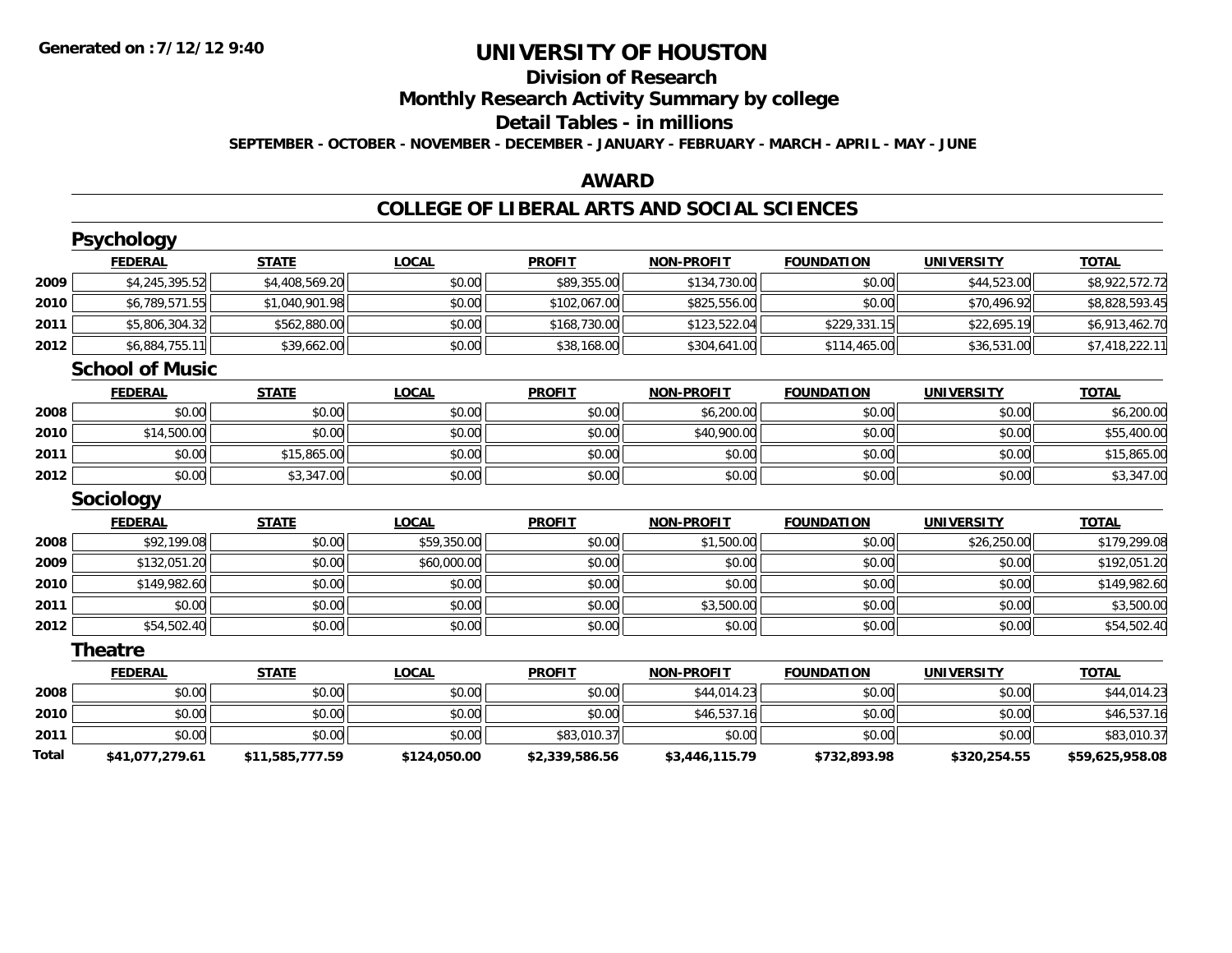# **Division of Research**

## **Monthly Research Activity Summary by college**

### **Detail Tables - in millions**

**SEPTEMBER - OCTOBER - NOVEMBER - DECEMBER - JANUARY - FEBRUARY - MARCH - APRIL - MAY - JUNE**

### **AWARD**

### **COLLEGE OF NATURAL SCIENCES AND MATHEMATICS**

|      | <b>FEDERAL</b>              | <b>STATE</b>                                    | <b>LOCAL</b>                                           | <b>PROFIT</b> | <b>NON-PROFIT</b> | <b>FOUNDATION</b>        | <b>UNIVERSITY</b> | <b>TOTAL</b>   |
|------|-----------------------------|-------------------------------------------------|--------------------------------------------------------|---------------|-------------------|--------------------------|-------------------|----------------|
| 2011 | \$0.00                      | \$0.00                                          | \$0.00                                                 | \$70,000.00   | \$0.00            | \$0.00                   | \$0.00            | \$70,000.00    |
|      | <b>Biology/Biochemistry</b> |                                                 |                                                        |               |                   |                          |                   |                |
|      | <b>FEDERAL</b>              | <b>STATE</b>                                    | <b>LOCAL</b>                                           | <b>PROFIT</b> | <b>NON-PROFIT</b> | <b>FOUNDATION</b>        | <b>UNIVERSITY</b> | <b>TOTAL</b>   |
| 2008 | \$2,463,316.20              | \$300,000.00                                    | \$0.00                                                 | \$0.00        | \$89,646.00       | \$509,300.00             | \$6,511.00        | \$3,368,773.20 |
| 2009 | \$4,011,319.00              | \$0.00                                          | \$0.00                                                 | \$0.00        | \$90,417.00       | \$366,871.42             | \$0.00            | \$4,468,607.42 |
| 2010 | \$3,014,546.69              | \$507,527.00                                    | \$0.00                                                 | \$0.00        | \$408,616.00      | \$253,171.61             | \$0.00            | \$4,183,861.30 |
| 2011 | \$2,913,991.08              | \$361,225.75                                    | \$0.00                                                 | \$0.00        | \$554,763.11      | \$184,378.25             | \$0.00            | \$4,014,358.19 |
| 2012 | \$2,344,255.76              | \$263,840.00                                    | \$0.00                                                 | \$30,000.00   | \$301,000.00      | \$220,000.00             | \$0.00            | \$3,159,095.76 |
|      |                             | <b>Center for Applied Geoscience Excellence</b> |                                                        |               |                   |                          |                   |                |
|      | <b>FEDERAL</b>              | <b>STATE</b>                                    | <b>LOCAL</b>                                           | <b>PROFIT</b> | <b>NON-PROFIT</b> | <b>FOUNDATION</b>        | <b>UNIVERSITY</b> | <b>TOTAL</b>   |
| 2008 | \$0.00                      | \$0.00                                          | \$0.00                                                 | \$0.00        | \$0.00            | \$0.00                   | \$0.00            | \$0.00         |
| 2009 | \$0.00                      | \$0.00                                          | \$0.00                                                 | \$0.00        | \$0.00            | \$0.00                   | \$0.00            | \$0.00         |
|      |                             |                                                 | <b>Center for Nuclear Receptors and Cell Signaling</b> |               |                   |                          |                   |                |
|      | <b>FEDERAL</b>              | <b>STATE</b>                                    | <b>LOCAL</b>                                           | <b>PROFIT</b> | <b>NON-PROFIT</b> | <b>FOUNDATION</b>        | <b>UNIVERSITY</b> | <b>TOTAL</b>   |
| 2009 | \$0.00                      | \$2,750,000.00                                  | \$0.00                                                 | \$0.00        | \$0.00            | \$1.00                   | \$0.00            | \$2,750,001.00 |
| 2010 | \$4,222,477.00              | \$0.00                                          | \$0.00                                                 | \$0.00        | \$100,000.00      | \$41,181.28              | \$0.00            | \$4,363,658.28 |
| 2011 | \$1,059,886.09              | \$2,630,323.00                                  | \$0.00                                                 | \$240,000.00  | \$0.00            | \$50,000.00              | \$0.00            | \$3,980,209.09 |
| 2012 | \$857,260.00                | \$1,035,286.00                                  | \$0.00                                                 | \$0.00        | \$20,000.00       | \$50,000.00              | \$0.00            | \$1,962,546.00 |
|      | Chemistry                   |                                                 |                                                        |               |                   |                          |                   |                |
|      | <b>FEDERAL</b>              | <b>STATE</b>                                    | <b>LOCAL</b>                                           | <b>PROFIT</b> | <b>NON-PROFIT</b> | <b>FOUNDATION</b>        | <b>UNIVERSITY</b> | <b>TOTAL</b>   |
| 2008 | \$3,341,947.58              | \$288,634.00                                    | \$0.00                                                 | \$14,300.00   | \$321,178.00      | \$1,093,500.00           | \$0.00            | \$5,059,559.58 |
| 2009 | \$2,403,590.30              | \$2,772,222.00                                  | \$0.00                                                 | \$30,634.40   | \$121,100.00      | \$830,477.56             | \$159,770.00      | \$6,317,794.26 |
| 2010 | \$4,153,864.60              | \$2,030,300.00                                  | \$0.00                                                 | \$211,700.00  | \$0.00            | $\overline{$960,000.00}$ | \$226,934.00      | \$7,582,798.60 |
| 2011 | \$3,709,558.39              | \$0.00                                          | \$0.00                                                 | \$80,000.00   | \$0.00            | \$1,209,880.58           | \$200,000.00      | \$5,199,438.97 |
| 2012 | \$2,201,677.48              | \$0.00                                          | \$0.00                                                 | \$0.00        | \$30,000.00       | \$810,850.46             | \$0.00            | \$3,042,527.94 |
|      | <b>Computer Science</b>     |                                                 |                                                        |               |                   |                          |                   |                |
|      | <b>FEDERAL</b>              | <b>STATE</b>                                    | <b>LOCAL</b>                                           | <b>PROFIT</b> | <b>NON-PROFIT</b> | <b>FOUNDATION</b>        | <b>UNIVERSITY</b> | <b>TOTAL</b>   |
| 2008 | \$1,622,424.73              | \$307,712.00                                    | \$0.00                                                 | \$353,454.00  | \$134,301.00      | \$0.00                   | \$0.00            | \$2,417,891.73 |
| 2009 | \$4,898,686.78              | \$0.00                                          | \$0.00                                                 | \$134,801.00  | \$162,262.00      | \$0.00                   | \$0.00            | \$5,195,749.78 |
| 2010 | \$6,723,395.22              | \$51,496.00                                     | \$0.00                                                 | \$152,865.00  | \$134,364.18      | \$0.00                   | \$0.00            | \$7,062,120.40 |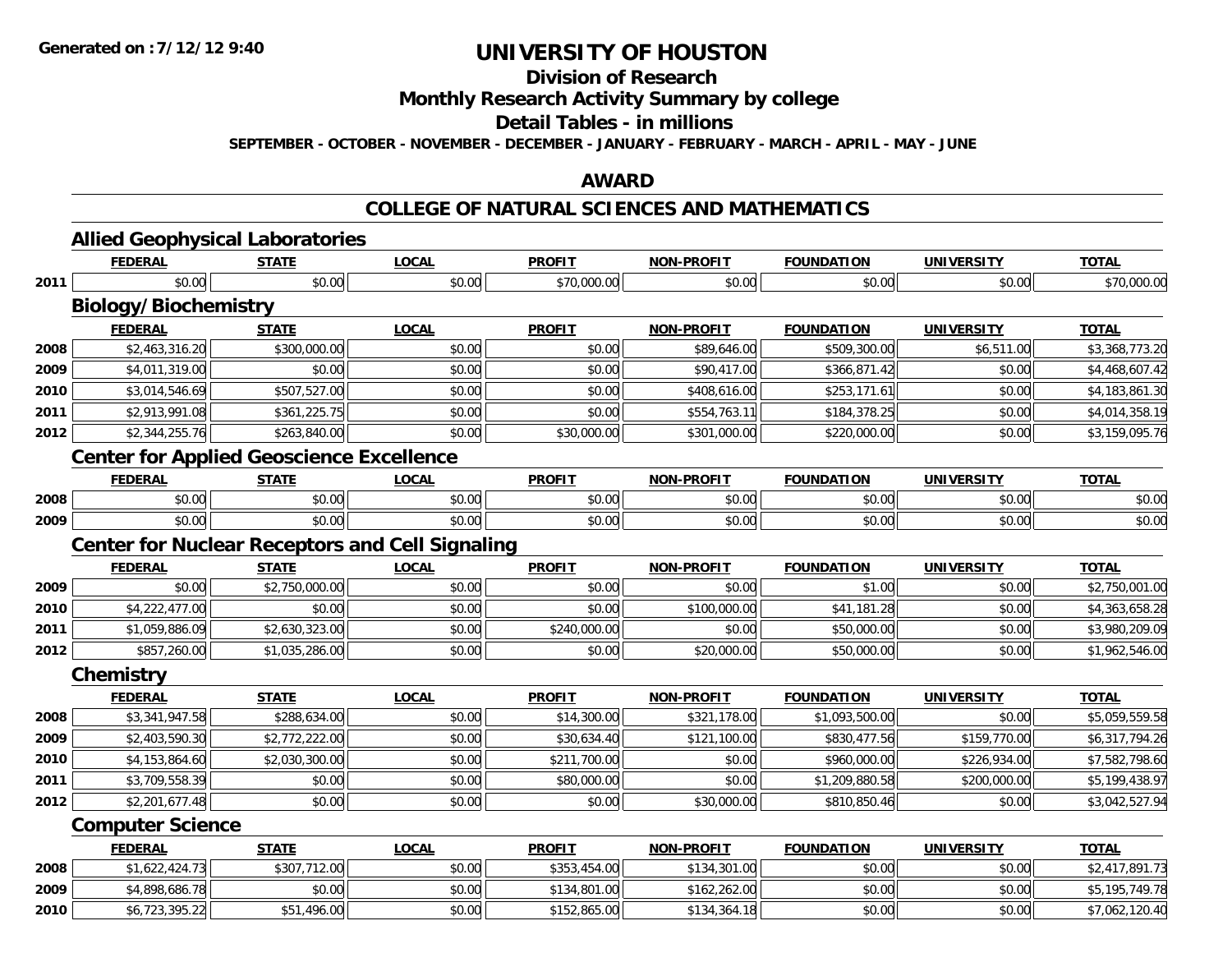## **Division of Research**

**Monthly Research Activity Summary by college**

#### **Detail Tables - in millions**

**SEPTEMBER - OCTOBER - NOVEMBER - DECEMBER - JANUARY - FEBRUARY - MARCH - APRIL - MAY - JUNE**

## **AWARD**

## **COLLEGE OF NATURAL SCIENCES AND MATHEMATICS**

## **Computer Science**

|      | <b>FEDERAL</b>                                          | STATE                                              | LOCAL                                 | <b>PROFIT</b>                         | NON-PROFIT                         | <b>FOUNDATION</b> | UNIVERSITY           | <b>TOTAL</b>               |
|------|---------------------------------------------------------|----------------------------------------------------|---------------------------------------|---------------------------------------|------------------------------------|-------------------|----------------------|----------------------------|
| 2011 | $\sim$ $\sim$ $\sim$ $\sim$ $\sim$ $\sim$<br>ZU.U83.8UI | $\uparrow$ $\uparrow$<br>11000<br>51.442.06<br>ى ر | $\mathsf{A} \cap \mathsf{A}$<br>JU.UU | $\sim$ $\sim$ $\sim$<br>FT/OM<br>، رو | \$189.965.<br>$\sqrt{2}$<br>100.02 | \$0.00            | \$0.00               | uu :                       |
| 2012 | 147.JU                                                  | <b>OEO</b>                                         | nn nn<br>JU.UU                        | $+00$<br>.843.00<br>∽∠ہ               | \$45,830.75                        | \$65,940<br>40.00 | 0.000<br>\$25,000.00 | 700<br>249<br>788<br>JJ.ZT |

## **Dean, Natural Sciences and Mathematics**

|      | <b>FEDERAL</b> | <u>STATE</u> | <u>LOCAL</u> | <b>PROFIT</b> | <b>NON-PROFIT</b> | <b>FOUNDATION</b> | <b>UNIVERSITY</b> | <b>TOTAL</b>   |
|------|----------------|--------------|--------------|---------------|-------------------|-------------------|-------------------|----------------|
| 2008 | \$0.00         | \$0.00       | \$0.00       | \$0.00        | \$0.00            | \$0.00            | \$0.00            | \$0.00         |
| 2009 | \$0.00         | \$0.00       | \$0.00       | \$0.00        | \$0.00            | \$0.00            | \$0.00            | \$0.00         |
| 2010 | \$0.00         | \$0.00       | \$0.00       | \$0.00        | \$0.00            | \$0.00            | \$0.00            | \$0.00         |
| 2011 | \$1,410,000.00 | \$0.00       | \$0.00       | \$0.00        | \$0.00            | \$0.00            | \$0.00            | \$1,410,000.00 |
| 2012 | \$264,888.00   | \$0.00       | \$0.00       | \$0.00        | \$0.00            | \$0.00            | \$0.00            | \$264,888.00   |

### **Earth & Atmospheric Sciences**

|      | <b>FEDERAL</b> | <b>STATE</b>   | <b>LOCAL</b> | <b>PROFIT</b>  | <b>NON-PROFIT</b> | <b>FOUNDATION</b> | <b>UNIVERSITY</b> | <b>TOTAL</b>   |
|------|----------------|----------------|--------------|----------------|-------------------|-------------------|-------------------|----------------|
| 2008 | \$675,539.00   | \$215,000.00   | \$0.00       | \$1,256,475.00 | \$50,000.00       | \$0.00            | \$0.00            | \$2,197,014.00 |
| 2009 | \$1,692,611.00 | \$619,482.00   | \$0.00       | \$1,924,238.00 | \$1,655,265.00    | \$0.00            | \$0.00            | \$5,891,596.00 |
| 2010 | \$1,040,658.00 | \$1,008,850.00 | \$0.00       | \$839,052.00   | \$287,560.00      | \$0.00            | \$0.00            | \$3,176,120.00 |
| 2011 | \$2,458,295.58 | \$1,107,477.00 | \$0.00       | \$1,121,766.00 | \$35,457.00       | \$0.00            | \$0.00            | \$4,722,995.58 |
| 2012 | \$983,324.85   | \$288,450.00   | \$0.00       | \$3,733,564.68 | \$262,752.00      | \$0.00            | \$0.00            | \$5,268,091.53 |

## **Institute for Multidimensional Air Quality Studies**

|      | <b>FEDERAL</b> | <b>STATE</b> | <u>LOCAL</u> | <b>PROFIT</b> | <b>NON-PROFIT</b> | <b>FOUNDATION</b> | <b>UNIVERSITY</b> | <b>TOTAL</b> |
|------|----------------|--------------|--------------|---------------|-------------------|-------------------|-------------------|--------------|
| 2009 | \$0.00         | \$0.00       | \$0.00       | \$0.00        | \$0.00            | \$0.00            | \$0.00            | \$0.00       |
| 2010 | \$0.00         | \$0.00       | \$0.00       | \$0.00        | \$0.00            | \$0.00            | \$0.00            | \$0.00       |
| 2011 | \$0.00         | \$0.00       | \$0.00       | \$0.00        | \$0.00            | \$0.00            | \$0.00            | \$0.00       |

### **Mathematics**

|      | <b>FEDERAL</b> | <b>STATE</b> | <u>LOCAL</u> | <b>PROFIT</b> | <b>NON-PROFIT</b> | <b>FOUNDATION</b> | <b>UNIVERSITY</b> | <b>TOTAL</b>   |
|------|----------------|--------------|--------------|---------------|-------------------|-------------------|-------------------|----------------|
| 2008 | \$442,825.00   | \$204,858.00 | \$0.00       | \$14,300.00   | \$12,500.00       | \$0.00            | \$0.00            | \$674,483.00   |
| 2009 | \$722,051.50   | \$396,181.00 | \$0.00       | \$0.00        | \$169,637.00      | \$57,563.53       | \$0.00            | \$1,345,433.03 |
| 2010 | \$753,766.98   | \$845,660.00 | \$0.00       | \$511,700.00  | \$44,000.00       | \$127,436.75      | \$0.00            | \$2,282,563.73 |
| 2011 | \$547,539.70   | \$100,036.00 | \$0.00       | \$150,000.00  | \$22,622.00       | \$111,708.69      | \$41,958.00       | \$973,864.39   |
| 2012 | \$960,724.92   | \$147,407.00 | \$0.00       | \$210,000.00  | \$99,312.00       | \$80,000.00       | \$10,000.00       | \$1,507,443.92 |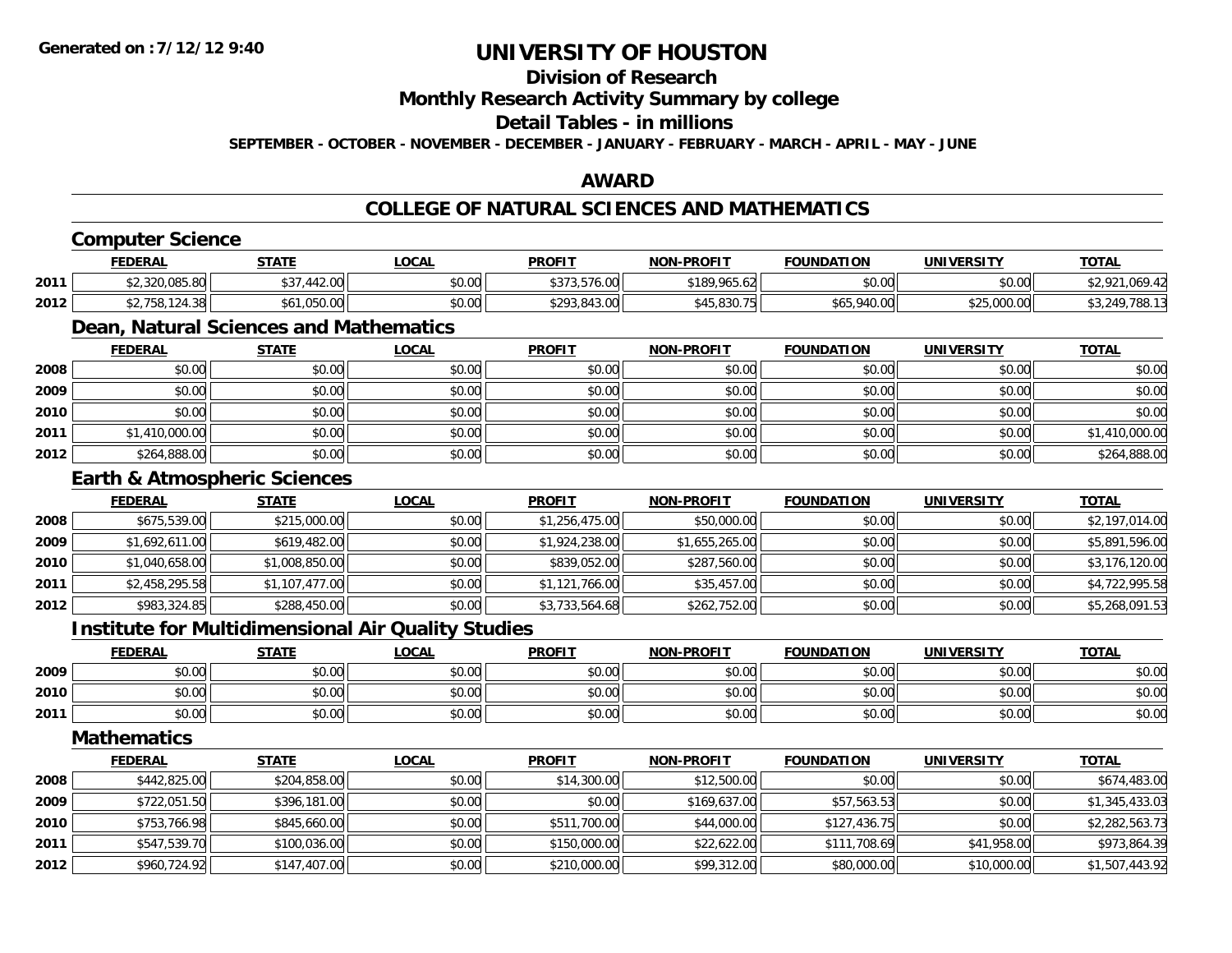### **Division of Research Monthly Research Activity Summary by college**

### **Detail Tables - in millions**

**SEPTEMBER - OCTOBER - NOVEMBER - DECEMBER - JANUARY - FEBRUARY - MARCH - APRIL - MAY - JUNE**

### **AWARD**

## **COLLEGE OF NATURAL SCIENCES AND MATHEMATICS**

|       | <b>Physics</b>  |                 |              |                 |                   |                   |                   |                  |  |  |  |  |
|-------|-----------------|-----------------|--------------|-----------------|-------------------|-------------------|-------------------|------------------|--|--|--|--|
|       | <b>FEDERAL</b>  | <b>STATE</b>    | <b>LOCAL</b> | <b>PROFIT</b>   | <b>NON-PROFIT</b> | <b>FOUNDATION</b> | <b>UNIVERSITY</b> | <b>TOTAL</b>     |  |  |  |  |
| 2008  | \$1,031,744.80  | \$141,000.00    | \$0.00       | \$966,494.00    | \$103,234.35      | \$315,000.00      | \$0.00            | \$2,557,473.15   |  |  |  |  |
| 2009  | \$736,326.65    | \$0.00          | \$0.00       | \$1,362,400.00  | \$178,481.02      | \$300,000.00      | \$0.00            | \$2,577,207.67   |  |  |  |  |
| 2010  | \$2,460,398.25  | \$0.00          | \$0.00       | \$1,431,319.88  | \$45,397.10       | \$240,000.00      | \$0.00            | \$4,177,115.23   |  |  |  |  |
| 2011  | \$3,109,272.03  | \$0.00          | \$0.00       | \$896,150.00    | \$5,333.00        | \$210,000.00      | \$0.00            | \$4,220,755.03   |  |  |  |  |
| 2012  | \$2,609,002.94  | \$0.00          | \$0.00       | \$4,635,107.00  | \$49,225.00       | \$150,000.00      | \$0.00            | \$7,443,334.94   |  |  |  |  |
| Total | \$76,919,376.28 | \$18,471,458.75 | \$0.00       | \$21,037,739.96 | \$5,724,219.13    | \$8,237,261.13    | \$670,173.00      | \$131,060,228.25 |  |  |  |  |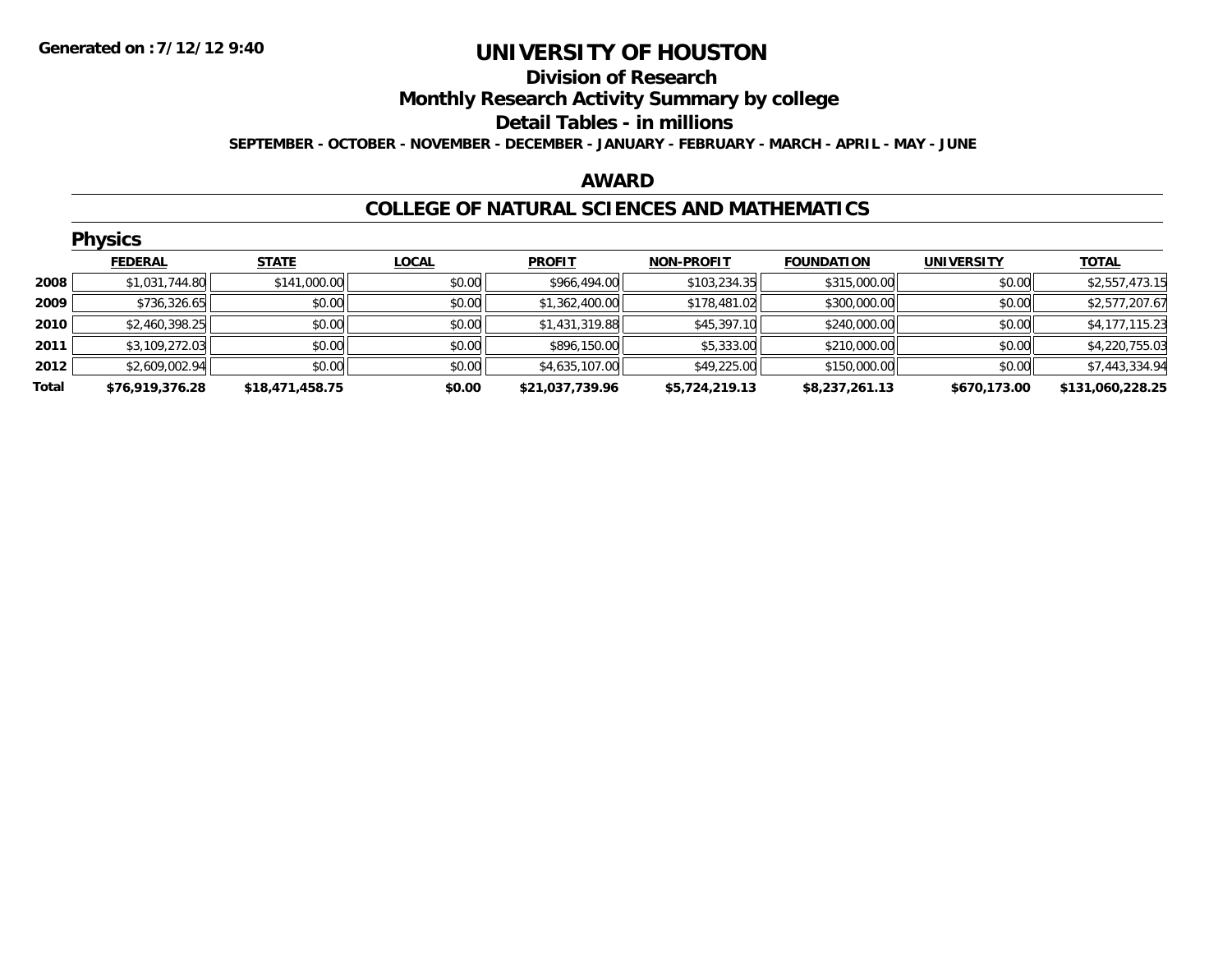# **Division of Research**

**Monthly Research Activity Summary by college**

#### **Detail Tables - in millions**

**SEPTEMBER - OCTOBER - NOVEMBER - DECEMBER - JANUARY - FEBRUARY - MARCH - APRIL - MAY - JUNE**

### **AWARD**

### **COLLEGE OF OPTOMETRY**

# **Optometry, Community**

|       | .               |              |              |                |                   |                   |                   |                 |
|-------|-----------------|--------------|--------------|----------------|-------------------|-------------------|-------------------|-----------------|
|       | <b>FEDERAL</b>  | <b>STATE</b> | <b>LOCAL</b> | <b>PROFIT</b>  | <b>NON-PROFIT</b> | <b>FOUNDATION</b> | <b>UNIVERSITY</b> | <b>TOTAL</b>    |
| 2008  | \$3,153,371.30  | \$300,000.00 | \$0.00       | \$312,523.00   | \$90,000.00       | \$0.00            | \$252,499.68      | \$4,108,393.98  |
| 2009  | \$4,734,805.77  | \$73,714.00  | \$0.00       | \$218,570.00   | \$19,463.00       | \$40,000.00       | \$153,622.86      | \$5,240,175.63  |
| 2010  | \$4,813,364.96  | \$0.00       | \$0.00       | \$482,718.00   | \$2,100.00        | \$0.00            | \$241,929.63      | \$5,540,112.59  |
| 2011  | \$3,168,233.00  | \$0.00       | \$0.00       | \$305,449.26   | \$0.00            | \$0.00            | \$293,350.00      | \$3,767,032.26  |
| 2012  | \$3,795,967.94  | \$0.00       | \$0.00       | \$605,831.04   | \$0.00            | \$40,000.00       | \$207,310.00      | \$4,649,108.98  |
| Total | \$19,665,742.97 | \$373,714.00 | \$0.00       | \$1,925,091.30 | \$111,563.00      | \$80,000.00       | \$1,148,712.17    | \$23,304,823.44 |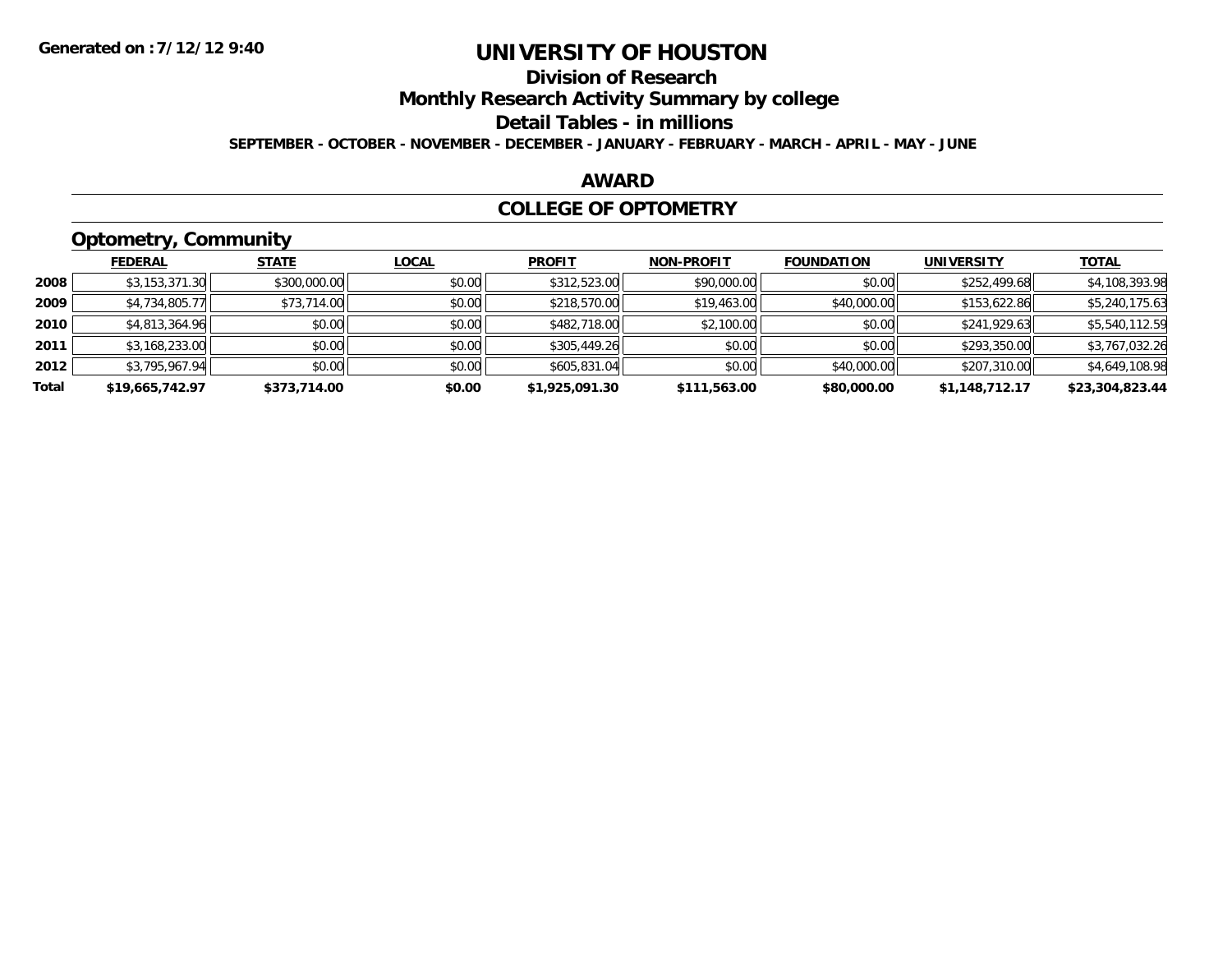# **Division of Research**

**Monthly Research Activity Summary by college**

## **Detail Tables - in millions**

**SEPTEMBER - OCTOBER - NOVEMBER - DECEMBER - JANUARY - FEBRUARY - MARCH - APRIL - MAY - JUNE**

### **AWARD**

# **COLLEGE OF PHARMACY**

# **Clinical Sciences and Administration**

|      | <b>FEDERAL</b> | <u>STATE</u> | <b>LOCAL</b> | <b>PROFIT</b> | <b>NON-PROFIT</b> | <b>FOUNDATION</b> | <b>UNIVERSITY</b> | <b>TOTAL</b> |
|------|----------------|--------------|--------------|---------------|-------------------|-------------------|-------------------|--------------|
| 2008 | \$304,052.00   | \$0.00       | \$0.00       | \$354,266.00  | \$25,000.00       | \$0.00            | \$0.00            | \$683,318.00 |
| 2009 | \$82,966.00    | \$0.00       | \$0.00       | \$136,196.00  | \$398,160.00      | \$0.00            | \$1,485.00        | \$618,807.00 |
| 2010 | \$305,908.85   | \$0.00       | \$0.00       | \$198,496.00  | \$66,001.00       | \$0.00            | \$0.00            | \$570,405.85 |
| 2011 | \$73,572.60    | \$14,886.00  | \$0.00       | \$174,463.80  | \$399,968.00      | \$25,000.00       | \$0.00            | \$687,890.40 |
| 2012 | \$299,290.30   | \$17,618.62  | \$0.00       | \$218,750.00  | \$17,081.95       | \$0.00            | \$0.00            | \$552,740.87 |

## **Dean, Pharmacy**

|      | <u>FEDERAL</u> | <b>STATE</b> | <u>LOCAL</u> | <b>PROFIT</b> | <b>NON-PROFIT</b> | <b>FOUNDATION</b> | <b>UNIVERSITY</b> | <b>TOTAL</b> |
|------|----------------|--------------|--------------|---------------|-------------------|-------------------|-------------------|--------------|
| 2008 | \$0.00         | \$0.00       | \$0.00       | \$0.00        | \$0.00            | \$0.00            | \$0.00            | \$0.00       |
| 2009 | \$0.00         | \$0.00       | \$0.00       | \$0.00        | \$0.00            | \$0.00            | \$0.00            | \$0.00       |
| 2010 | \$0.00         | \$0.00       | \$0.00       | \$0.00        | \$0.00            | \$0.00            | \$0.00            | \$0.00       |
| 2011 | \$0.00         | \$0.00       | \$0.00       | \$0.00        | \$0.00            | \$0.00            | \$0.00            | \$0.00       |
| 2012 | \$0.00         | \$0.00       | \$0.00       | \$0.00        | \$0.00            | \$0.00            | \$0.00            | \$0.00       |

# **Pharmacological and Pharmaceutical Sciences**

|       | <b>FEDERAL</b>  | <b>STATE</b> | <b>LOCAL</b> | <b>PROFIT</b>  | <b>NON-PROFIT</b> | <b>FOUNDATION</b> | <b>UNIVERSITY</b> | <u>TOTAL</u>    |
|-------|-----------------|--------------|--------------|----------------|-------------------|-------------------|-------------------|-----------------|
| 2008  | \$1,253,140.05  | \$299,234.00 | \$0.00       | \$40,000.00    | \$0.00            | \$60,000.00       | \$0.00            | \$1,652,374.05  |
| 2009  | \$1,920,486.92  | \$0.00       | \$0.00       | \$134,716.00   | \$99,970.00       | \$90,775.00       | \$0.00            | \$2,245,947.92  |
| 2010  | \$3,523,415.40  | \$0.00       | \$0.00       | \$19,200.00    | \$0.00            | \$0.00            | \$0.00            | \$3,542,615.40  |
| 2011  | \$2,224,296.40  | \$0.00       | \$0.00       | \$25,760.00    | \$0.00            | \$60,210.00       | \$0.00            | \$2,310,266.40  |
| 2012  | \$1,887,279.70  | \$0.00       | \$0.00       | \$16,000.00    | \$147,000.00      | \$0.00            | \$0.00            | \$2,050,279.70  |
| Total | \$11,874,408.22 | \$331,738.62 | \$0.00       | \$1,317,847.80 | \$1,153,180.95    | \$235,985.00      | \$1,485.00        | \$14,914,645.59 |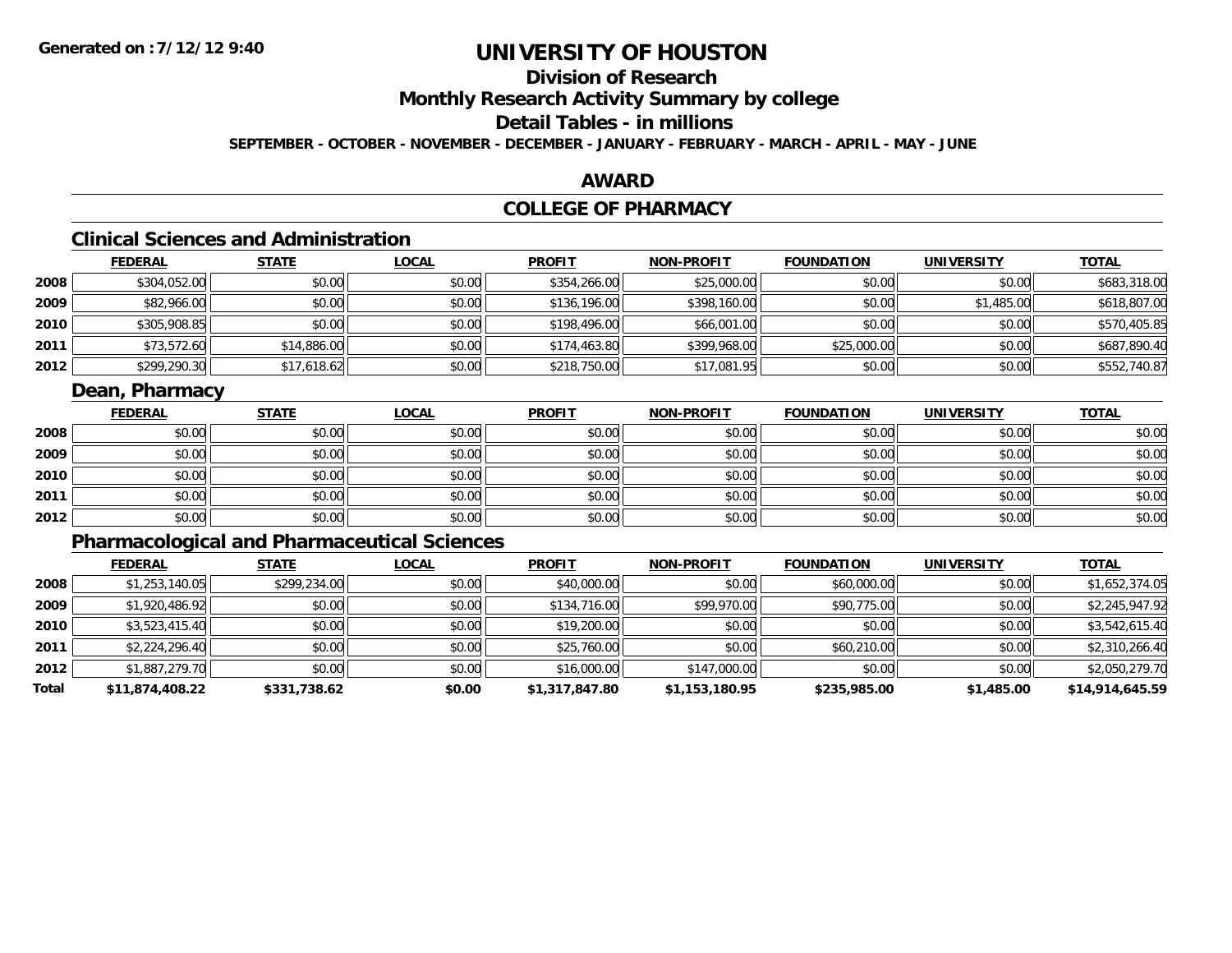# **Division of Research**

**Monthly Research Activity Summary by college**

#### **Detail Tables - in millions**

**SEPTEMBER - OCTOBER - NOVEMBER - DECEMBER - JANUARY - FEBRUARY - MARCH - APRIL - MAY - JUNE**

### **AWARD**

### **COLLEGE OF TECHNOLOGY**

|      | <b>FEDERAL</b>                                | <b>STATE</b> | <b>LOCAL</b> | <b>PROFIT</b> | <b>NON-PROFIT</b> | <b>FOUNDATION</b> | <b>UNIVERSITY</b> | <b>TOTAL</b> |
|------|-----------------------------------------------|--------------|--------------|---------------|-------------------|-------------------|-------------------|--------------|
| 2009 | \$0.00                                        | \$0.00       | \$0.00       | \$0.00        | \$0.00            | \$0.00            | \$0.00            | \$0.00       |
| 2011 | \$0.00                                        | \$0.00       | \$0.00       | \$0.00        | \$0.00            | \$0.00            | \$0.00            | \$0.00       |
|      | <b>Center for Technology Literacy</b>         |              |              |               |                   |                   |                   |              |
|      | <b>FEDERAL</b>                                | <b>STATE</b> | <b>LOCAL</b> | <b>PROFIT</b> | <b>NON-PROFIT</b> | <b>FOUNDATION</b> | <b>UNIVERSITY</b> | <b>TOTAL</b> |
| 2010 | \$16,800.00                                   | \$0.00       | \$0.00       | \$0.00        | \$0.00            | \$0.00            | \$0.00            | \$16,800.00  |
| 2011 | \$79,253.50                                   | \$0.00       | \$0.00       | \$0.00        | \$0.00            | \$0.00            | \$0.00            | \$79,253.50  |
| 2012 | \$111,690.00                                  | \$0.00       | \$0.00       | \$0.00        | \$0.00            | \$0.00            | \$0.00            | \$111,690.00 |
|      | Dean, Technology                              |              |              |               |                   |                   |                   |              |
|      | <b>FEDERAL</b>                                | <b>STATE</b> | <b>LOCAL</b> | <b>PROFIT</b> | <b>NON-PROFIT</b> | <b>FOUNDATION</b> | <b>UNIVERSITY</b> | <b>TOTAL</b> |
| 2008 | \$736,051.00                                  | \$0.00       | \$0.00       | \$0.00        | \$0.00            | \$0.00            | \$0.00            | \$736,051.00 |
| 2009 | \$317,127.00                                  | \$0.00       | \$0.00       | \$0.00        | \$0.00            | \$0.00            | \$0.00            | \$317,127.00 |
| 2010 | \$429,651.10                                  | \$0.00       | \$0.00       | \$0.00        | \$0.00            | \$0.00            | \$0.00            | \$429,651.10 |
| 2011 | \$144,483.49                                  | \$0.00       | \$0.00       | \$0.00        | \$0.00            | \$0.00            | \$0.00            | \$144,483.49 |
| 2012 | \$342,089.00                                  | \$21,144.00  | \$0.00       | \$0.00        | \$0.00            | \$0.00            | \$0.00            | \$363,233.00 |
|      | <b>Engineering Technology</b>                 |              |              |               |                   |                   |                   |              |
|      | <b>FEDERAL</b>                                | <b>STATE</b> | <b>LOCAL</b> | <b>PROFIT</b> | <b>NON-PROFIT</b> | <b>FOUNDATION</b> | <b>UNIVERSITY</b> | <b>TOTAL</b> |
| 2008 | \$486,782.20                                  | \$0.00       | \$0.00       | \$17,256.00   | \$30,000.00       | \$0.00            | \$12,000.00       | \$546,038.20 |
| 2009 | \$730,910.39                                  | \$0.00       | \$0.00       | \$71,000.00   | \$55,603.00       | \$0.00            | \$0.00            | \$857,513.39 |
| 2010 | \$413,560.70                                  | \$0.00       | \$0.00       | \$111,000.00  | \$0.00            | \$0.00            | \$0.00            | \$524,560.70 |
| 2011 | \$431,491.00                                  | \$0.00       | \$0.00       | \$0.00        | \$28,702.00       | \$18,100.00       | \$0.00            | \$478,293.00 |
| 2012 | \$173,699.31                                  | \$0.00       | \$0.00       | \$0.00        | \$48,974.00       | \$63,210.00       | \$0.00            | \$285,883.31 |
|      | <b>Human Development and Consumer Science</b> |              |              |               |                   |                   |                   |              |
|      | <b>FEDERAL</b>                                | <b>STATE</b> | <b>LOCAL</b> | <b>PROFIT</b> | <b>NON-PROFIT</b> | <b>FOUNDATION</b> | <b>UNIVERSITY</b> | <b>TOTAL</b> |
| 2008 | \$64,421.20                                   | \$0.00       | \$0.00       | \$0.00        | \$0.00            | \$0.00            | \$0.00            | \$64,421.20  |
| 2009 | \$0.00                                        | \$0.00       | \$0.00       | \$10,000.00   | \$0.00            | \$0.00            | \$0.00            | \$10,000.00  |
| 2010 | \$1,000.00                                    | \$0.00       | \$0.00       | \$75,704.00   | \$0.00            | \$0.00            | \$0.00            | \$76,704.00  |
|      | <b>Information &amp; Logistics Technology</b> |              |              |               |                   |                   |                   |              |
|      | <b>FEDERAL</b>                                | <b>STATE</b> | <b>LOCAL</b> | <b>PROFIT</b> | <b>NON-PROFIT</b> | <b>FOUNDATION</b> | <b>UNIVERSITY</b> | <b>TOTAL</b> |
|      | \$199,117.20                                  | \$0.00       | \$0.00       | \$0.00        | \$20,094.00       | \$0.00            | \$0.00            | \$219,211.20 |
| 2009 |                                               |              |              |               |                   |                   |                   |              |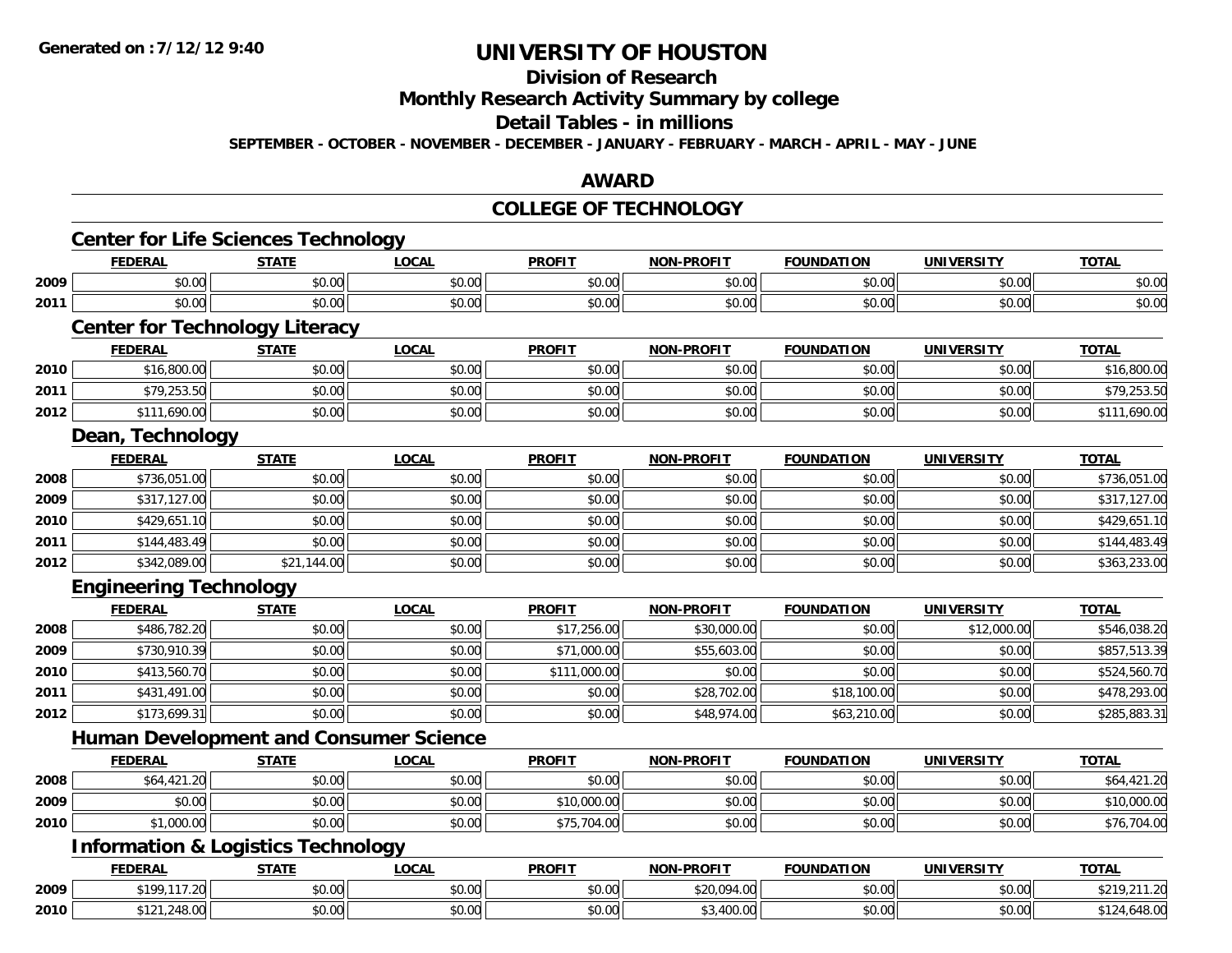# **Division of Research**

**Monthly Research Activity Summary by college**

### **Detail Tables - in millions**

**SEPTEMBER - OCTOBER - NOVEMBER - DECEMBER - JANUARY - FEBRUARY - MARCH - APRIL - MAY - JUNE**

## **AWARD**

## **COLLEGE OF TECHNOLOGY**

## **Information & Logistics Technology**

|      | EENEDA<br>ERA                          | <b>СТЛТІ</b>   | <b>LOCAL</b>                              | <b>PROFIT</b> | <b>-PROFIT</b><br>NON  | <b>DATION</b><br><b>FOUND</b> | UNIVERSITY<br>. R. 31 | <b>TOTAL</b> |
|------|----------------------------------------|----------------|-------------------------------------------|---------------|------------------------|-------------------------------|-----------------------|--------------|
| 2011 | $\sim$ $\sim$ $\sim$<br>.<br>1.2.1.1.1 | ሶስ ስስ<br>וטטוע | $\uparrow$ $\uparrow$ $\uparrow$<br>JU.UU | \$0.00        | * -<br>,,,,,,,,<br>. ب | \$0.00                        | \$0.00                | ,,,,,,,,     |
| 2012 | $\Omega$                               | 0.00<br>JU.UU  | 0.00<br><b>DU.UU</b>                      | \$0.00        | $\sim$ 00<br>JU.UU     | \$0.00                        | \$0.00                | ,uuu.u       |

## **Texas Manufacturing Assistance Center**

|              | <b>FEDERAL</b> | <b>STATE</b> | <u>LOCAL</u> | <b>PROFIT</b> | <b>NON-PROFIT</b> | <b>FOUNDATION</b> | <b>UNIVERSITY</b> | <b>TOTAL</b>   |
|--------------|----------------|--------------|--------------|---------------|-------------------|-------------------|-------------------|----------------|
| 2008         | \$0.00         | \$0.00       | \$0.00       | \$0.00        | \$0.00            | \$0.00            | \$0.00            | \$0.00         |
| 2009         | \$0.00         | \$0.00       | \$0.00       | \$0.00        | \$0.00            | \$0.00            | \$0.00            | \$0.00         |
| 2010         | \$0.00         | \$0.00       | \$0.00       | \$0.00        | \$0.00            | \$0.00            | \$0.00            | \$0.00         |
| 2011         | \$0.00         | \$0.00       | \$0.00       | \$0.00        | \$0.00            | \$0.00            | \$0.00            | \$0.00         |
| 2012         | \$0.00         | \$0.00       | \$0.00       | \$0.00        | \$0.00            | \$0.00            | \$0.00            | \$0.00         |
| <b>Total</b> | \$4,948,628.59 | \$21,144.00  | \$0.00       | \$284,960.00  | \$191,873.00      | \$81,310.00       | \$12,000.00       | \$5,539,915.59 |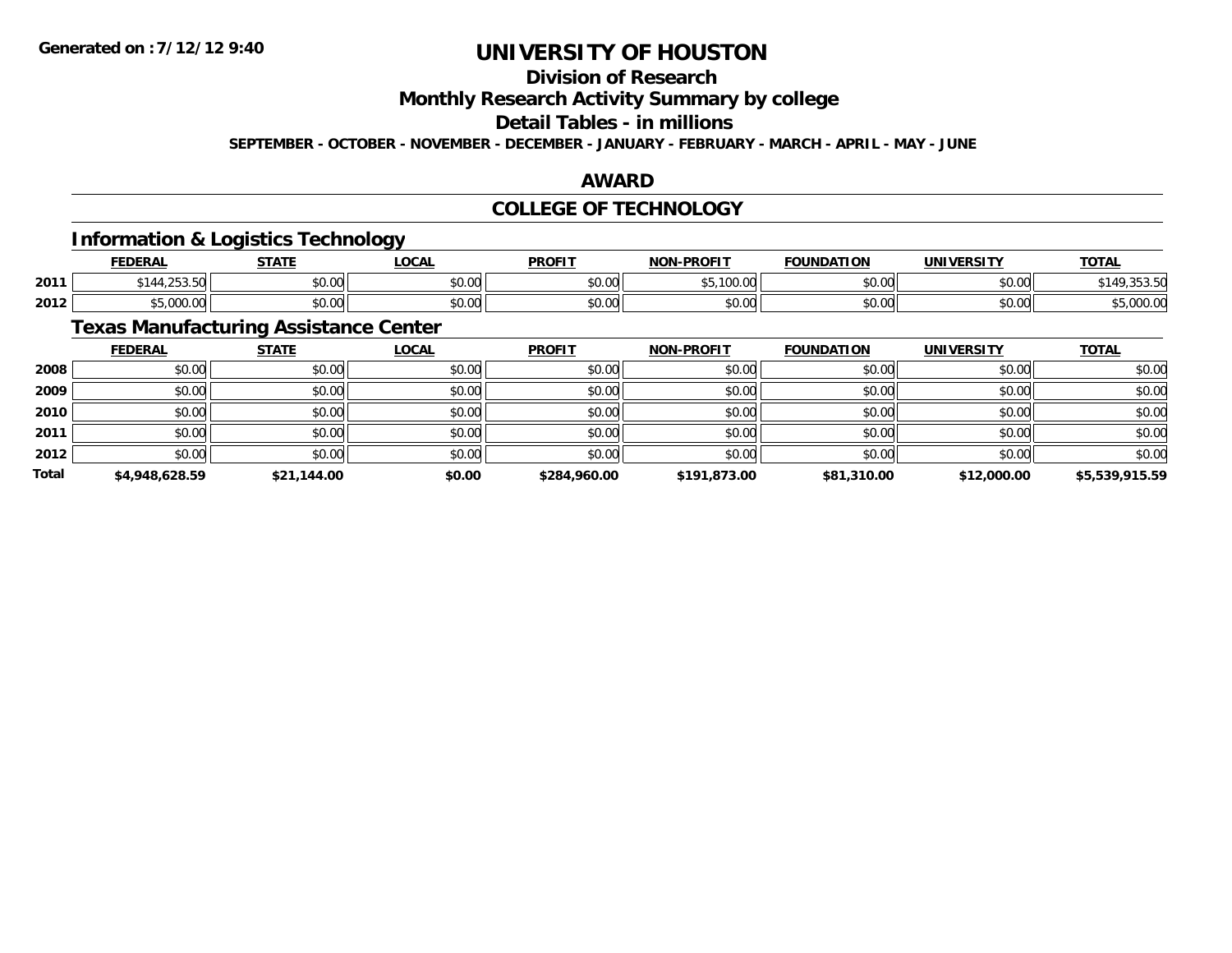# **Division of Research**

**Monthly Research Activity Summary by college**

#### **Detail Tables - in millions**

**SEPTEMBER - OCTOBER - NOVEMBER - DECEMBER - JANUARY - FEBRUARY - MARCH - APRIL - MAY - JUNE**

## **AWARD**

## **CULLEN COLLEGE OF ENGINEERING**

|      | <b>FEDERAL</b>                                           | <b>STATE</b>   | <b>LOCAL</b> | <b>PROFIT</b>  | <b>NON-PROFIT</b> | <b>FOUNDATION</b> | <b>UNIVERSITY</b> | <b>TOTAL</b>   |
|------|----------------------------------------------------------|----------------|--------------|----------------|-------------------|-------------------|-------------------|----------------|
| 2008 | \$99,839.00                                              | \$0.00         | \$0.00       | \$0.00         | \$0.00            | \$114,406.00      | \$0.00            | \$214,245.00   |
| 2009 | \$524,789.48                                             | \$0.00         | \$0.00       | \$0.00         | \$100,000.00      | \$0.00            | \$0.00            | \$624,789.48   |
| 2010 | \$335,629.00                                             | \$0.00         | \$0.00       | \$0.00         | \$0.00            | \$4,594.00        | \$0.00            | \$340,223.00   |
| 2011 | \$301,016.00                                             | \$0.00         | \$0.00       | \$0.00         | \$0.00            | \$0.00            | \$0.00            | \$301,016.00   |
| 2012 | \$1,970,926.86                                           | \$0.00         | \$0.00       | \$0.00         | \$0.00            | \$0.00            | \$0.00            | \$1,970,926.86 |
|      | <b>Center for Innovative Grouting Materials and Tech</b> |                |              |                |                   |                   |                   |                |
|      | <b>FEDERAL</b>                                           | <b>STATE</b>   | <b>LOCAL</b> | <b>PROFIT</b>  | <b>NON-PROFIT</b> | <b>FOUNDATION</b> | <b>UNIVERSITY</b> | <b>TOTAL</b>   |
| 2010 | \$0.00                                                   | \$0.00         | \$0.00       | \$0.00         | \$0.00            | \$0.00            | \$0.00            | \$0.00         |
| 2011 | \$0.00                                                   | \$0.00         | \$0.00       | \$0.00         | \$0.00            | \$0.00            | \$0.00            | \$0.00         |
| 2012 | \$0.00                                                   | \$0.00         | \$0.00       | \$0.00         | \$0.00            | \$0.00            | \$0.00            | \$0.00         |
|      | <b>Chemical Engineering</b>                              |                |              |                |                   |                   |                   |                |
|      | <b>FEDERAL</b>                                           | <b>STATE</b>   | <b>LOCAL</b> | <b>PROFIT</b>  | <b>NON-PROFIT</b> | <b>FOUNDATION</b> | <b>UNIVERSITY</b> | <b>TOTAL</b>   |
| 2008 | \$1,335,013.06                                           | \$3,943,950.62 | \$392,238.00 | \$998,208.68   | \$15,000.00       | \$163,570.00      | \$0.00            | \$6,847,980.36 |
| 2009 | \$1,668,703.64                                           | \$7,072,059.00 | \$0.00       | \$322,140.00   | \$40,000.00       | \$119,499.84      | \$10,200.00       | \$9,232,602.48 |
| 2010 | \$6,950,836.95                                           | \$289,970.00   | \$60,588.00  | \$561,766.79   | \$0.00            | \$112,200.00      | \$40,818.00       | \$8,016,179.74 |
| 2011 | \$3,447,006.21                                           | \$301,766.25   | \$0.00       | \$808,583.00   | \$0.00            | \$160,900.00      | \$114,642.00      | \$4,832,897.46 |
| 2012 | \$2,844,603.56                                           | \$0.00         | \$0.00       | \$1,332,746.57 | \$100,000.00      | \$220,900.00      | \$126,280.00      | \$4,624,530.13 |
|      | <b>Civil Engineering</b>                                 |                |              |                |                   |                   |                   |                |
|      | <b>FEDERAL</b>                                           | <b>STATE</b>   | <b>LOCAL</b> | <b>PROFIT</b>  | <b>NON-PROFIT</b> | <b>FOUNDATION</b> | <b>UNIVERSITY</b> | <b>TOTAL</b>   |
| 2008 | \$1,649,897.98                                           | \$594,987.50   | \$0.00       | \$63,000.00    | \$75,752.00       | \$100,000.00      | \$0.00            | \$2,483,637.48 |
| 2009 | \$1,408,672.00                                           | \$581,409.73   | \$0.00       | \$101,000.00   | \$75,752.00       | \$100,000.00      | \$20,000.00       | \$2,286,833.73 |
| 2010 | \$1,864,565.20                                           | \$602,115.81   | \$0.00       | \$30,359.20    | \$13,000.00       | \$0.00            | \$0.00            | \$2,510,040.21 |
| 2011 | \$1,917,981.88                                           | \$523,795.00   | \$100,000.00 | \$211,311.80   | \$75,623.00       | \$0.00            | \$0.00            | \$2,828,711.68 |
| 2012 | \$3,003,440.31                                           | \$612,633.00   | \$0.00       | \$243,753.10   | \$186,885.00      | \$133,334.00      | \$16,002.00       | \$4,196,047.41 |
|      | <b>Composites Engineering and Applications Center</b>    |                |              |                |                   |                   |                   |                |
|      | <b>FEDERAL</b>                                           | <b>STATE</b>   | <b>LOCAL</b> | <b>PROFIT</b>  | <b>NON-PROFIT</b> | <b>FOUNDATION</b> | <b>UNIVERSITY</b> | <b>TOTAL</b>   |
| 2010 | \$0.00                                                   | \$0.00         | \$0.00       | \$0.00         | \$0.00            | \$0.00            | \$0.00            | \$0.00         |
|      | Dean, Engineering                                        |                |              |                |                   |                   |                   |                |
|      | <b>FEDERAL</b>                                           | <b>STATE</b>   | <b>LOCAL</b> | <b>PROFIT</b>  | <b>NON-PROFIT</b> | <b>FOUNDATION</b> | <b>UNIVERSITY</b> | <b>TOTAL</b>   |
| 2008 | \$60,000.00                                              | \$49,700.00    | \$0.00       | \$0.00         | \$0.00            | \$180.56          | \$0.00            | \$109,880.56   |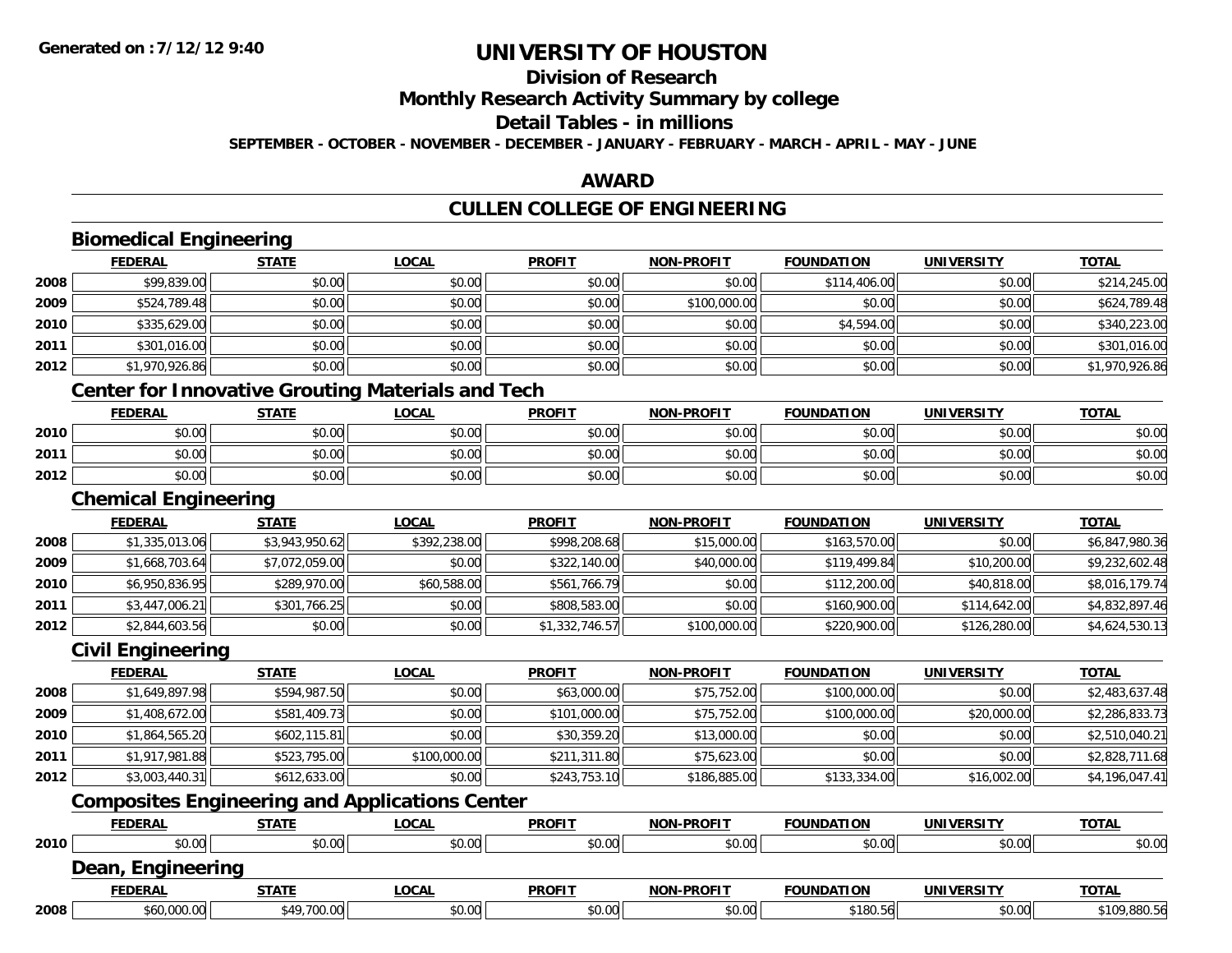# **Division of Research**

# **Monthly Research Activity Summary by college**

### **Detail Tables - in millions**

**SEPTEMBER - OCTOBER - NOVEMBER - DECEMBER - JANUARY - FEBRUARY - MARCH - APRIL - MAY - JUNE**

### **AWARD**

# **CULLEN COLLEGE OF ENGINEERING**

|      | Dean, Engineering                            |                |              |               |                   |                   |                   |                |
|------|----------------------------------------------|----------------|--------------|---------------|-------------------|-------------------|-------------------|----------------|
|      | <b>FEDERAL</b>                               | <b>STATE</b>   | <b>LOCAL</b> | <b>PROFIT</b> | <b>NON-PROFIT</b> | <b>FOUNDATION</b> | <b>UNIVERSITY</b> | <b>TOTAL</b>   |
| 2009 | \$0.00                                       | \$0.00         | \$0.00       | \$0.00        | \$0.00            | \$0.00            | \$0.00            | \$0.00         |
| 2010 | \$0.00                                       | \$0.00         | \$0.00       | \$0.00        | \$0.00            | \$0.00            | \$0.00            | \$0.00         |
|      | <b>Electrical &amp; Computer Engineering</b> |                |              |               |                   |                   |                   |                |
|      | <b>FEDERAL</b>                               | <b>STATE</b>   | <b>LOCAL</b> | <b>PROFIT</b> | <b>NON-PROFIT</b> | <b>FOUNDATION</b> | <b>UNIVERSITY</b> | <b>TOTAL</b>   |
| 2008 | \$2,913,874.18                               | \$687,192.00   | \$0.00       | \$430,684.00  | \$317,780.00      | \$0.00            | \$28,000.00       | \$4,377,530.18 |
| 2009 | \$2,513,914.59                               | \$59,985.00    | \$0.00       | \$445,625.00  | \$267,012.28      | \$0.00            | \$19,800.00       | \$3,306,336.87 |
| 2010 | \$3,642,475.29                               | \$417,477.86   | \$0.00       | \$355,000.00  | \$131,500.00      | \$50,000.00       | \$0.00            | \$4,596,453.15 |
| 2011 | \$5,347,402.97                               | \$65,621.14    | \$0.00       | \$362,195.00  | \$0.00            | \$50,000.00       | \$0.00            | \$5,825,219.11 |
| 2012 | \$3,217,773.59                               | \$44,704.20    | \$0.00       | \$421,157.50  | \$27,500.00       | \$50,000.00       | \$0.00            | \$3,761,135.29 |
|      | <b>Industrial Engineering</b>                |                |              |               |                   |                   |                   |                |
|      | <b>FEDERAL</b>                               | <b>STATE</b>   | <b>LOCAL</b> | <b>PROFIT</b> | <b>NON-PROFIT</b> | <b>FOUNDATION</b> | <b>UNIVERSITY</b> | <b>TOTAL</b>   |
| 2008 | \$285,327.32                                 | \$0.00         | \$7,804.62   | \$0.00        | \$0.00            | \$0.00            | \$0.00            | \$293,131.94   |
| 2009 | \$260,381.00                                 | \$50,685.00    | \$0.00       | \$0.00        | \$0.00            | \$0.00            | \$0.00            | \$311,066.00   |
| 2010 | \$396,198.00                                 | \$144,351.00   | \$431,266.00 | \$0.00        | \$0.00            | \$0.00            | \$0.00            | \$971,815.00   |
| 2011 | \$171,276.00                                 | \$16,828.00    | \$0.00       | \$0.00        | \$0.00            | \$0.00            | \$0.00            | \$188,104.00   |
| 2012 | \$0.00                                       | \$0.00         | \$0.00       | \$0.00        | \$0.00            | \$0.00            | \$0.00            | \$0.00         |
|      | <b>Mechanical Engineering</b>                |                |              |               |                   |                   |                   |                |
|      | <b>FEDERAL</b>                               | <b>STATE</b>   | <b>LOCAL</b> | <b>PROFIT</b> | <b>NON-PROFIT</b> | <b>FOUNDATION</b> | <b>UNIVERSITY</b> | <b>TOTAL</b>   |
| 2008 | \$1,225,756.47                               | \$146,000.00   | \$0.00       | \$288,692.00  | \$33,500.00       | \$0.00            | \$35,191.00       | \$1,729,139.47 |
| 2009 | \$2,804,625.71                               | \$0.00         | \$0.00       | \$313,866.00  | \$30,600.00       | \$0.00            | \$44,809.00       | \$3,193,900.71 |
| 2010 | \$4,670,879.15                               | \$1,947,220.00 | \$0.00       | \$426,162.80  | \$0.00            | \$276,464.00      | \$0.00            | \$7,320,725.95 |
| 2011 | \$1,176,550.30                               | \$0.00         | \$0.00       | \$646,935.20  | \$0.00            | \$0.00            | \$0.00            | \$1,823,485.50 |
| 2012 | \$4,229,405.40                               | \$0.00         | \$0.00       | \$166,997.90  | \$0.00            | \$258,945.64      | \$0.00            | \$4,655,348.94 |
|      | <b>National Wind Energy Center</b>           |                |              |               |                   |                   |                   |                |
|      | <b>FEDERAL</b>                               | <b>STATE</b>   | <b>LOCAL</b> | <b>PROFIT</b> | <b>NON-PROFIT</b> | <b>FOUNDATION</b> | <b>UNIVERSITY</b> | <b>TOTAL</b>   |
| 2010 | \$0.00                                       | \$0.00         | \$0.00       | \$0.00        | \$0.00            | \$0.00            | \$0.00            | \$0.00         |
|      | <b>SW Public Safety Technology Center</b>    |                |              |               |                   |                   |                   |                |
|      | <b>FEDERAL</b>                               | <b>STATE</b>   | <b>LOCAL</b> | <b>PROFIT</b> | <b>NON-PROFIT</b> | <b>FOUNDATION</b> | <b>UNIVERSITY</b> | <b>TOTAL</b>   |
| 2009 | \$0.00                                       | \$0.00         | \$0.00       | \$0.00        | \$0.00            | \$0.00            | \$0.00            | \$0.00         |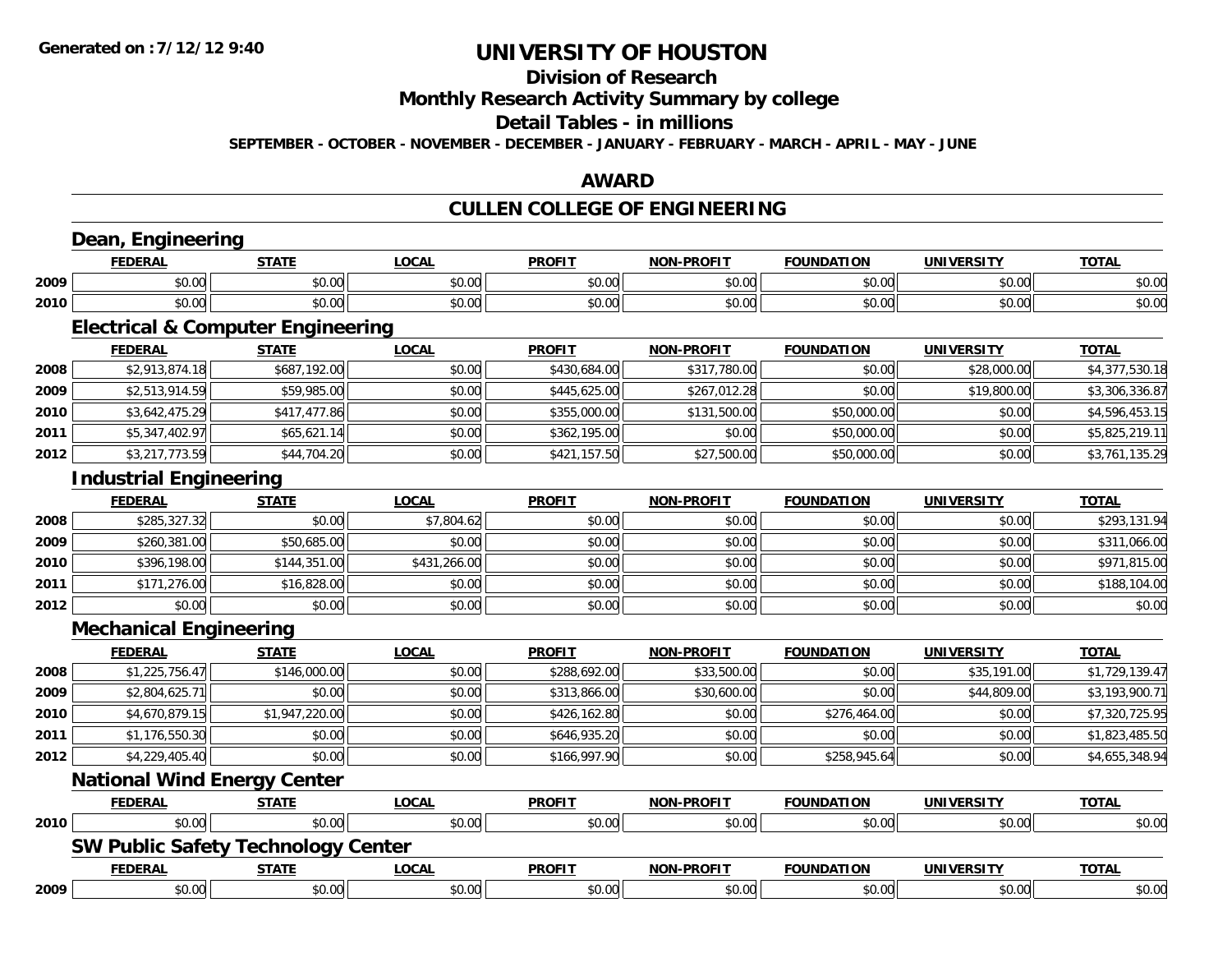**Division of Research**

**Monthly Research Activity Summary by college**

**Detail Tables - in millions**

**SEPTEMBER - OCTOBER - NOVEMBER - DECEMBER - JANUARY - FEBRUARY - MARCH - APRIL - MAY - JUNE**

## **AWARD**

# **CULLEN COLLEGE OF ENGINEERING**

## **SW Public Safety Technology Center**

|       | <b>FEDERAL</b>  | <b>STATE</b> | .OCAI        | <b>PROFIT</b>  | -PROFIT<br>NON- | <b>FOUNDATION</b>        | <b>UNIVERSITY</b> | <b>TOTAL</b>   |
|-------|-----------------|--------------|--------------|----------------|-----------------|--------------------------|-------------------|----------------|
| 2010  | \$0.00          | \$0.00       | \$0.00       | \$0.00         | \$0.00          | mn na                    | \$0.00            | \$0.00         |
| Total | \$62,238,761.08 | *18∴         | \$991.896.62 | \$8,530,184.54 | .489.904.28     | 4.994.04<br><b>¢1 01</b> | \$455,742.00      | 0.227<br>799.0 |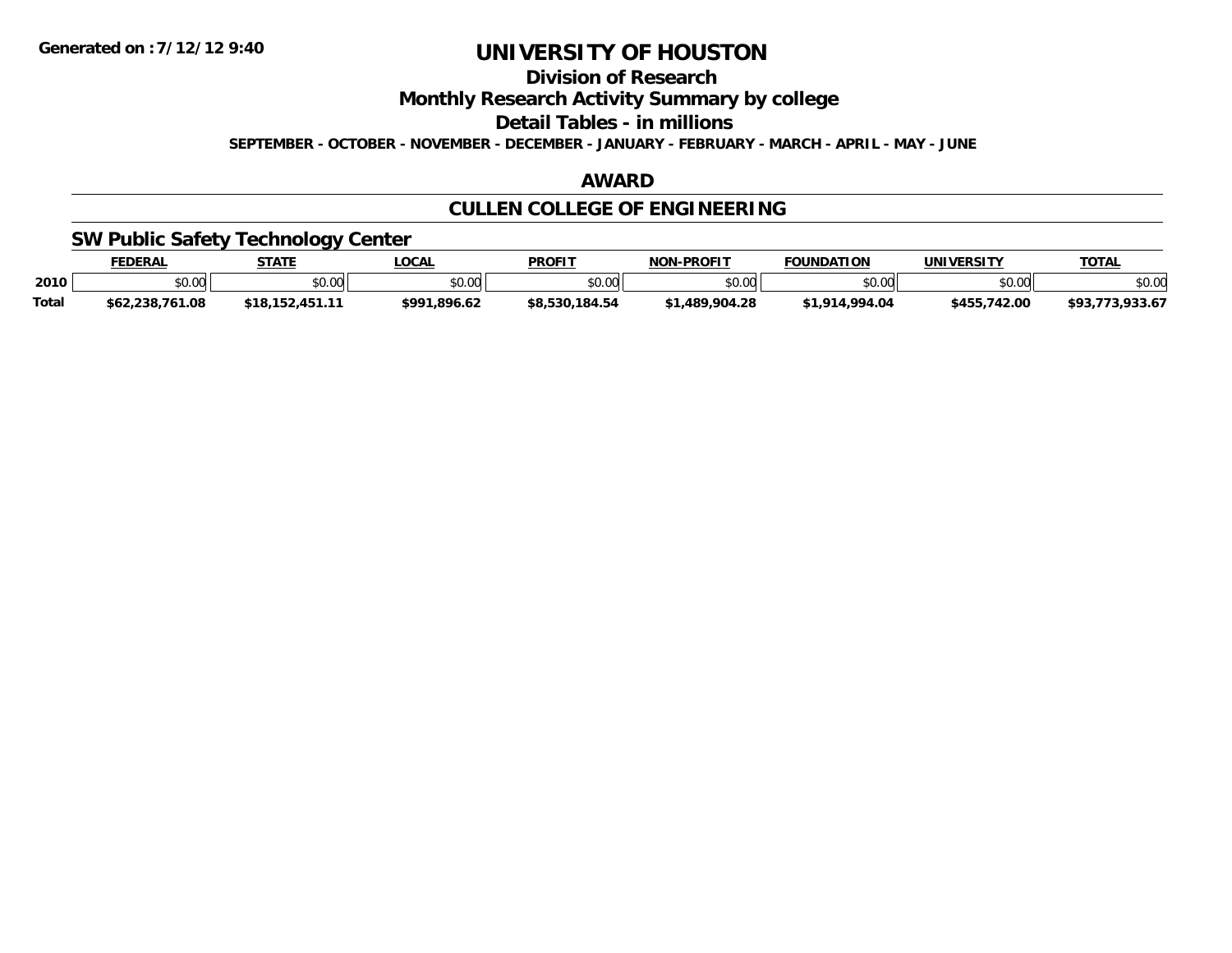## **Division of Research**

**Monthly Research Activity Summary by college**

## **Detail Tables - in millions**

**SEPTEMBER - OCTOBER - NOVEMBER - DECEMBER - JANUARY - FEBRUARY - MARCH - APRIL - MAY - JUNE**

## **AWARD**

## **DIVISION OF RESEARCH**

### **Center for Advanced Materials**

|      | <b>FEDERAL</b> | <b>STATE</b> | <b>LOCAL</b> | <b>PROFIT</b> | <b>NON-PROFIT</b> | <b>FOUNDATION</b> | <b>UNIVERSITY</b> | <b>TOTAL</b> |
|------|----------------|--------------|--------------|---------------|-------------------|-------------------|-------------------|--------------|
| 2008 | \$0.00         | \$0.00       | \$0.00       | \$18,000.00   | \$0.00            | \$0.00            | \$0.00            | \$18,000.00  |
| 2009 | \$0.00         | \$0.00       | \$0.00       | \$0.00        | \$0.00            | \$0.00            | \$0.00            | \$0.00       |
| 2010 | \$0.00         | \$0.00       | \$0.00       | \$0.00        | \$0.00            | \$0.00            | \$0.00            | \$0.00       |
| 2011 | \$0.00         | \$0.00       | \$0.00       | \$0.00        | \$0.00            | \$0.00            | \$0.00            | \$0.00       |
| 2012 | \$0.00         | \$0.00       | \$0.00       | \$0.00        | \$0.00            | \$0.00            | \$0.00            | \$0.00       |

# **Center for Biomedical & Environmental Genomics**

|      | <b>FEDERAL</b> | <b>STATE</b> | <b>LOCAL</b> | <b>PROFIT</b> | <b>NON-PROFIT</b> | <b>FOUNDATION</b> | <b>UNIVERSITY</b> | <b>TOTAL</b> |
|------|----------------|--------------|--------------|---------------|-------------------|-------------------|-------------------|--------------|
| 2008 | \$0.00         | \$0.00       | \$0.00       | \$0.00        | \$0.00            | \$0.00            | \$0.00            | \$0.00       |
| 2009 | \$0.00         | \$0.00       | \$0.00       | \$0.00        | \$0.00            | \$0.00            | \$0.00            | \$0.00       |
| 2010 | \$0.00         | \$0.00       | \$0.00       | \$0.00        | \$0.00            | \$0.00            | \$0.00            | \$0.00       |
| 2011 | \$0.00         | \$0.00       | \$0.00       | \$0.00        | \$0.00            | \$0.00            | \$0.00            | \$0.00       |
| 2012 | \$0.00         | \$0.00       | \$0.00       | \$0.00        | \$0.00            | \$0.00            | \$0.00            | \$0.00       |

## **Center for Industrial Partnerships**

|      | <b>FEDERAL</b> | <b>STATE</b> | <b>_OCAL</b> | <b>PROFIT</b> | <b>NON-PROFIT</b> | <b>FOUNDATION</b> | UNIVERSITY | <u>TOTAL</u> |
|------|----------------|--------------|--------------|---------------|-------------------|-------------------|------------|--------------|
| 2008 | \$0.00         | \$0.00       | \$0.00       | \$60,825.72   | \$0.00            | \$0.00            | \$0.00     | \$60,825.72  |
| 2009 | \$0.00         | \$0.00       | \$0.00       | \$50,250.00   | \$0.00            | \$0.00            | \$0.00     | \$50,250.00  |
| 2012 | 10,571.52      | \$0.00       | \$0.00       | \$100,500.00  | \$0.00            | \$0.00            | \$0.00     | .071.52      |

### **Center for Neuromotor & Biomechanics Research**

|      |                             |                                       | <u>UUTINI TULITUUTUI ULEEN HUITIVUTUITUU INVUVULUIT</u> |               |                   |                   |                   |              |
|------|-----------------------------|---------------------------------------|---------------------------------------------------------|---------------|-------------------|-------------------|-------------------|--------------|
|      | <b>FEDERAL</b>              | <b>STATE</b>                          | <b>LOCAL</b>                                            | <b>PROFIT</b> | <b>NON-PROFIT</b> | <b>FOUNDATION</b> | <b>UNIVERSITY</b> | <b>TOTAL</b> |
| 2010 | \$0.00                      | \$0.00                                | \$0.00                                                  | \$0.00        | \$0.00            | \$0.00            | \$0.00            | \$0.00       |
| 2012 | \$0.00                      | \$0.00                                | \$0.00                                                  | \$0.00        | \$0.00            | \$0.00            | \$0.00            | \$0.00       |
|      | <b>Division of Research</b> |                                       |                                                         |               |                   |                   |                   |              |
|      | <b>FEDERAL</b>              | <b>STATE</b>                          | <b>LOCAL</b>                                            | <b>PROFIT</b> | <b>NON-PROFIT</b> | <b>FOUNDATION</b> | <b>UNIVERSITY</b> | <b>TOTAL</b> |
| 2009 | \$49,134.96                 | \$0.00                                | \$0.00                                                  | \$0.00        | \$0.00            | \$0.00            | \$0.00            | \$49,134.96  |
| 2012 | \$73,300.00                 | \$0.00                                | \$0.00                                                  | \$0.00        | \$0.00            | \$0.00            | \$0.00            | \$73,300.00  |
|      |                             | <b>Institute for Molecular Design</b> |                                                         |               |                   |                   |                   |              |
|      |                             |                                       |                                                         |               |                   |                   |                   |              |

|      | EEDEDAI<br>-CRAL            | -----                       | _OCAI        | <b>PROFIT</b>   | $\sim$ - - - - - - $\sim$<br>וחרות<br>יםם | <b>JNDATION</b>                                    | UNIVE<br>ידו המי | $-2 - 1$<br>$\mathbf{u}$ |
|------|-----------------------------|-----------------------------|--------------|-----------------|-------------------------------------------|----------------------------------------------------|------------------|--------------------------|
| 2011 | $\ddot{\phantom{1}}$<br>טע, | $\sim$ $\sim$ $\sim$<br>ט.ט | ົດ ດ<br>U.UU | $\sim$<br>טט.טע | $\sim$ 00<br>וט.טי                        | n nnli<br>$\mathcal{L} \cap \mathcal{L}$<br>,u.uur | $\sim$<br>JU.UU  | JU.UL                    |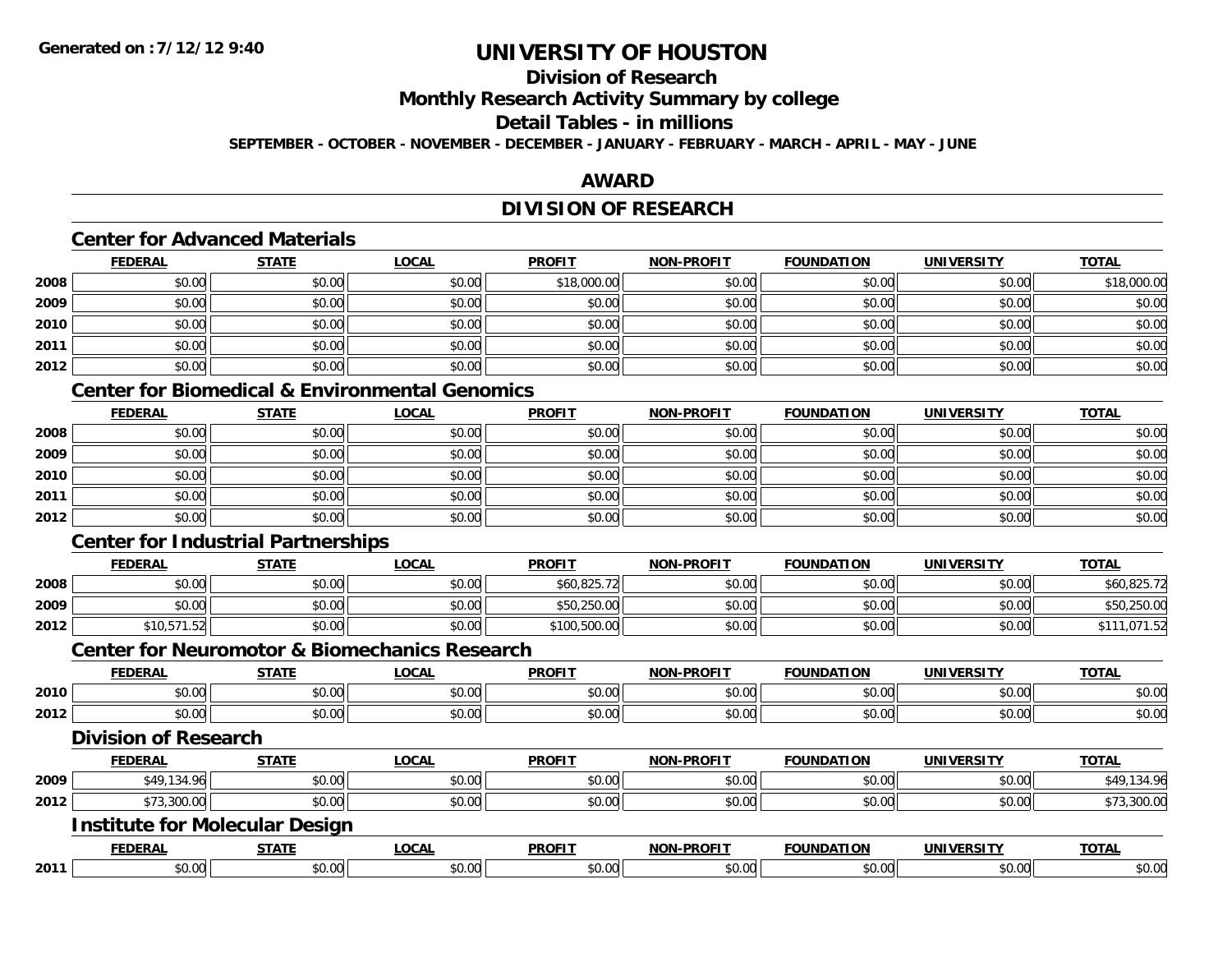# **Division of Research**

**Monthly Research Activity Summary by college**

#### **Detail Tables - in millions**

**SEPTEMBER - OCTOBER - NOVEMBER - DECEMBER - JANUARY - FEBRUARY - MARCH - APRIL - MAY - JUNE**

### **AWARD**

# **DIVISION OF RESEARCH**

|      | <b>Institute for Nanoenergy</b>       |              |              |               |                   |                   |                   |              |
|------|---------------------------------------|--------------|--------------|---------------|-------------------|-------------------|-------------------|--------------|
|      | <b>FEDERAL</b>                        | <b>STATE</b> | <b>LOCAL</b> | <b>PROFIT</b> | <b>NON-PROFIT</b> | <b>FOUNDATION</b> | <b>UNIVERSITY</b> | <b>TOTAL</b> |
| 2011 | \$0.00                                | \$0.00       | \$0.00       | \$0.00        | \$0.00            | \$0.00            | \$0.00            | \$0.00       |
|      | <b>Office of Contracts and Grants</b> |              |              |               |                   |                   |                   |              |
|      | <b>FEDERAL</b>                        | <b>STATE</b> | <b>LOCAL</b> | <b>PROFIT</b> | <b>NON-PROFIT</b> | <b>FOUNDATION</b> | <b>UNIVERSITY</b> | <b>TOTAL</b> |
| 2008 | \$0.00                                | \$0.00       | \$0.00       | \$0.00        | \$0.00            | \$661,535.78      | \$0.00            | \$661,535.78 |
| 2009 | \$0.00                                | \$0.00       | \$0.00       | \$0.00        | \$0.00            | \$596,817.99      | \$0.00            | \$596,817.99 |
| 2010 | \$0.00                                | \$0.00       | \$0.00       | \$0.00        | \$0.00            | \$767,050.25      | \$0.00            | \$767,050.25 |
| 2011 | \$0.00                                | \$0.00       | \$0.00       | \$0.00        | \$0.00            | \$542,609.00      | \$0.00            | \$542,609.00 |
| 2012 | \$0.00                                | \$0.00       | \$0.00       | \$0.00        | \$0.00            | \$169,188.60      | \$0.00            | \$169,188.60 |
|      | <b>Research Financial Services</b>    |              |              |               |                   |                   |                   |              |
|      | <b>FEDERAL</b>                        | <b>STATE</b> | <b>LOCAL</b> | <b>PROFIT</b> | <b>NON-PROFIT</b> | <b>FOUNDATION</b> | <b>UNIVERSITY</b> | <b>TOTAL</b> |
| 2008 | \$0.00                                | \$0.00       | \$0.00       | \$0.00        | \$0.00            | \$0.00            | \$0.00            | \$0.00       |
| 2009 | \$0.00                                | \$0.00       | \$0.00       | \$0.00        | \$0.00            | \$0.00            | \$0.00            | \$0.00       |
| 2010 | \$0.00                                | \$0.00       | \$0.00       | \$0.00        | \$0.00            | \$0.00            | \$0.00            | \$0.00       |
| 2011 | \$0.00                                | \$0.00       | \$0.00       | \$0.00        | \$0.00            | \$0.00            | \$0.00            | \$0.00       |
| 2012 | \$0.00                                | \$0.00       | \$0.00       | \$0.00        | \$0.00            | \$0.00            | \$0.00            | \$0.00       |
|      | <b>Research Information Center</b>    |              |              |               |                   |                   |                   |              |
|      | <b>FEDERAL</b>                        | <b>STATE</b> | <b>LOCAL</b> | <b>PROFIT</b> | <b>NON-PROFIT</b> | <b>FOUNDATION</b> | <b>UNIVERSITY</b> | <b>TOTAL</b> |
| 2008 | \$0.00                                | \$0.00       | \$0.00       | \$0.00        | \$0.00            | \$0.00            | \$0.00            | \$0.00       |
|      | <b>TcSAM</b>                          |              |              |               |                   |                   |                   |              |
|      | <b>FEDERAL</b>                        | <b>STATE</b> | <b>LOCAL</b> | <b>PROFIT</b> | <b>NON-PROFIT</b> | <b>FOUNDATION</b> | <b>UNIVERSITY</b> | <b>TOTAL</b> |
| 2008 | \$0.00                                | \$0.00       | \$0.00       | \$0.00        | \$0.00            | \$0.00            | \$0.00            | \$0.00       |
| 2009 | \$0.00                                | \$0.00       | \$0.00       | \$0.00        | \$0.00            | \$0.00            | \$0.00            | \$0.00       |
| 2011 | \$0.00                                | \$0.00       | \$0.00       | \$0.00        | \$0.00            | \$0.00            | \$0.00            | \$0.00       |
| 2012 | \$0.00                                | \$0.00       | \$0.00       | \$0.00        | \$0.00            | \$0.00            | \$0.00            | \$0.00       |
|      | <b>TcSUH</b>                          |              |              |               |                   |                   |                   |              |
|      | <b>FEDERAL</b>                        | <b>STATE</b> | <b>LOCAL</b> | <b>PROFIT</b> | <b>NON-PROFIT</b> | <b>FOUNDATION</b> | <b>UNIVERSITY</b> | <b>TOTAL</b> |
| 2008 | \$112,959.00                          | \$0.00       | \$0.00       | \$0.00        | \$0.00            | \$0.00            | \$0.00            | \$112,959.00 |
| 2009 | \$108,139.00                          | \$0.00       | \$0.00       | \$106,668.00  | \$35,780.00       | \$0.00            | \$0.00            | \$250,587.00 |
| 2010 | \$70,000.00                           | \$0.00       | \$0.00       | \$10,000.00   | \$0.00            | \$0.00            | \$0.00            | \$80,000.00  |
| 2011 | \$40,000.00                           | \$60,000.00  | \$0.00       | \$136,335.00  | \$0.00            | \$0.00            | \$0.00            | \$236,335.00 |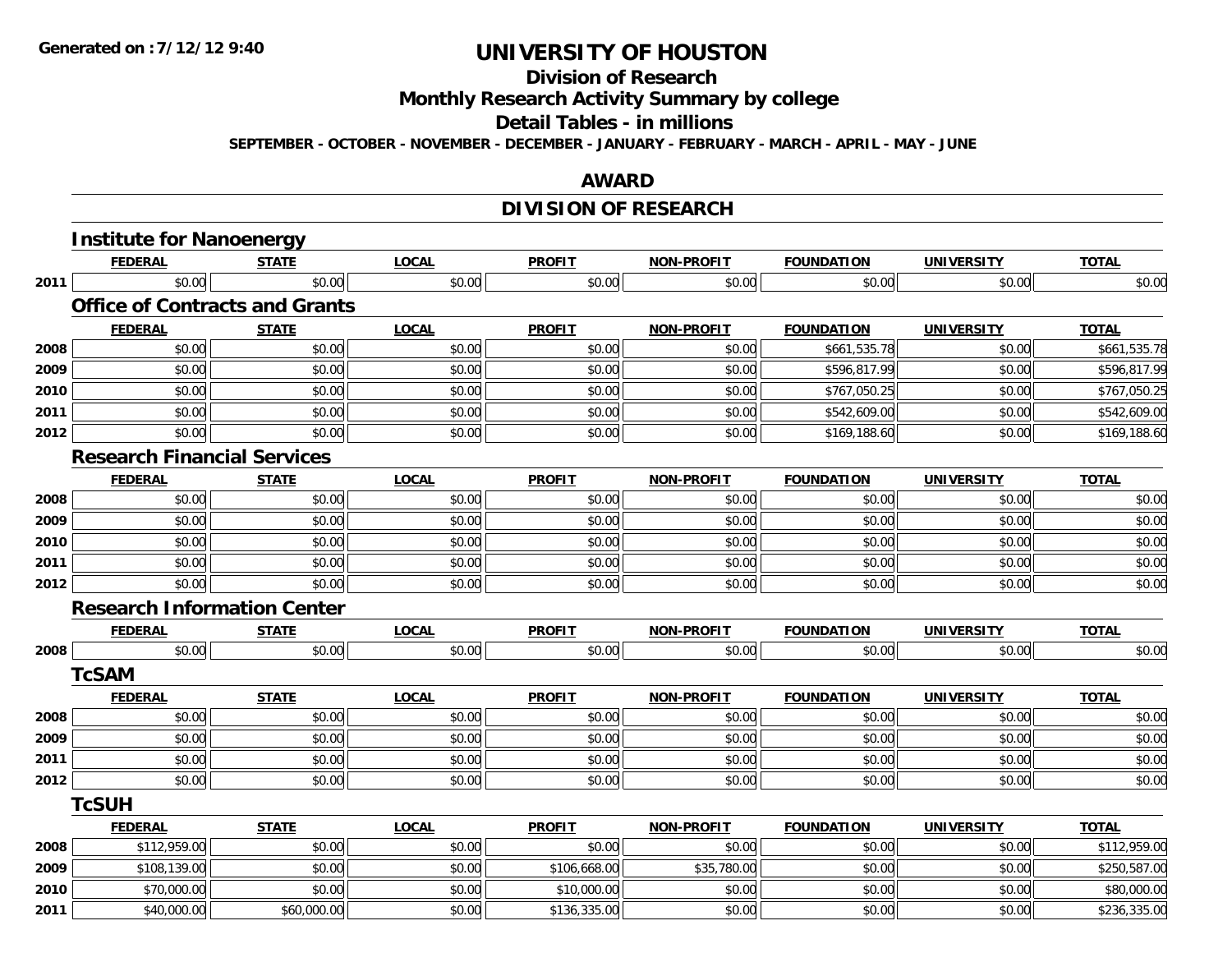#### **Division of Research**

**Monthly Research Activity Summary by college**

### **Detail Tables - in millions**

**SEPTEMBER - OCTOBER - NOVEMBER - DECEMBER - JANUARY - FEBRUARY - MARCH - APRIL - MAY - JUNE**

### **AWARD**

## **DIVISION OF RESEARCH**

|       | <b>TcSUH</b>   |                                          |              |               |                   |                   |                   |                |
|-------|----------------|------------------------------------------|--------------|---------------|-------------------|-------------------|-------------------|----------------|
|       | <b>FEDERAL</b> | <b>STATE</b>                             | <b>LOCAL</b> | <b>PROFIT</b> | <b>NON-PROFIT</b> | <b>FOUNDATION</b> | <b>UNIVERSITY</b> | <b>TOTAL</b>   |
| 2012  | \$70,000.00    | \$37,894.80                              | \$0.00       | \$24,000.00   | \$0.00            | \$0.00            | \$0.00            | \$131,894.80   |
|       |                | <b>Texas Learning/Computation Center</b> |              |               |                   |                   |                   |                |
|       | <b>FEDERAL</b> | <b>STATE</b>                             | <b>LOCAL</b> | <b>PROFIT</b> | <b>NON-PROFIT</b> | <b>FOUNDATION</b> | <b>UNIVERSITY</b> | <b>TOTAL</b>   |
| 2008  | \$0.00         | \$0.00                                   | \$0.00       | \$0.00        | \$0.00            | \$0.00            | \$0.00            | \$0.00         |
| 2009  | \$0.00         | \$0.00                                   | \$0.00       | \$0.00        | \$0.00            | \$0.00            | \$0.00            | \$0.00         |
| 2010  | \$0.00         | \$0.00                                   | \$0.00       | \$0.00        | \$0.00            | \$0.00            | \$0.00            | \$0.00         |
| 2011  | \$38,806.50    | \$0.00                                   | \$0.00       | \$0.00        | \$0.00            | \$0.00            | \$0.00            | \$38,806.50    |
| 2012  | \$33,185.70    | \$0.00                                   | \$0.00       | \$0.00        | \$0.00            | \$0.00            | \$0.00            | \$33,185.70    |
|       |                | <b>Texas Obesity Research Center</b>     |              |               |                   |                   |                   |                |
|       | <b>FEDERAL</b> | <b>STATE</b>                             | <b>LOCAL</b> | <b>PROFIT</b> | <b>NON-PROFIT</b> | <b>FOUNDATION</b> | <b>UNIVERSITY</b> | <b>TOTAL</b>   |
| 2010  | \$0.00         | \$0.00                                   | \$0.00       | \$0.00        | \$0.00            | \$0.00            | \$0.00            | \$0.00         |
| 2011  | \$0.00         | \$0.00                                   | \$0.00       | \$0.00        | \$0.00            | \$0.00            | \$0.00            | \$0.00         |
| 2012  | \$0.00         | \$0.00                                   | \$0.00       | \$0.00        | \$0.00            | \$0.00            | \$0.00            | \$0.00         |
|       | <b>TIMES</b>   |                                          |              |               |                   |                   |                   |                |
|       | <b>FEDERAL</b> | <b>STATE</b>                             | <b>LOCAL</b> | <b>PROFIT</b> | <b>NON-PROFIT</b> | <b>FOUNDATION</b> | <b>UNIVERSITY</b> | <b>TOTAL</b>   |
| 2008  | \$0.00         | \$0.00                                   | \$0.00       | \$0.00        | \$0.00            | \$0.00            | \$0.00            | \$0.00         |
| 2009  | \$279,146.02   | \$0.00                                   | \$0.00       | \$0.00        | \$0.00            | \$0.00            | \$45,259.00       | \$324,405.02   |
| 2010  | \$0.00         | \$0.00                                   | \$0.00       | \$0.00        | \$0.00            | \$0.00            | \$0.00            | \$0.00         |
| 2011  | \$515,298.14   | \$0.00                                   | \$0.00       | \$0.00        | \$0.00            | \$0.00            | \$0.00            | \$515,298.14   |
| 2012  | \$611,712.70   | \$0.00                                   | \$0.00       | \$0.00        | \$0.00            | \$0.00            | \$0.00            | \$611,712.70   |
| Total | \$2,012,253.54 | \$97,894.80                              | \$0.00       | \$506,578.72  | \$35,780.00       | \$2,737,201.62    | \$45,259.00       | \$5,434,967.68 |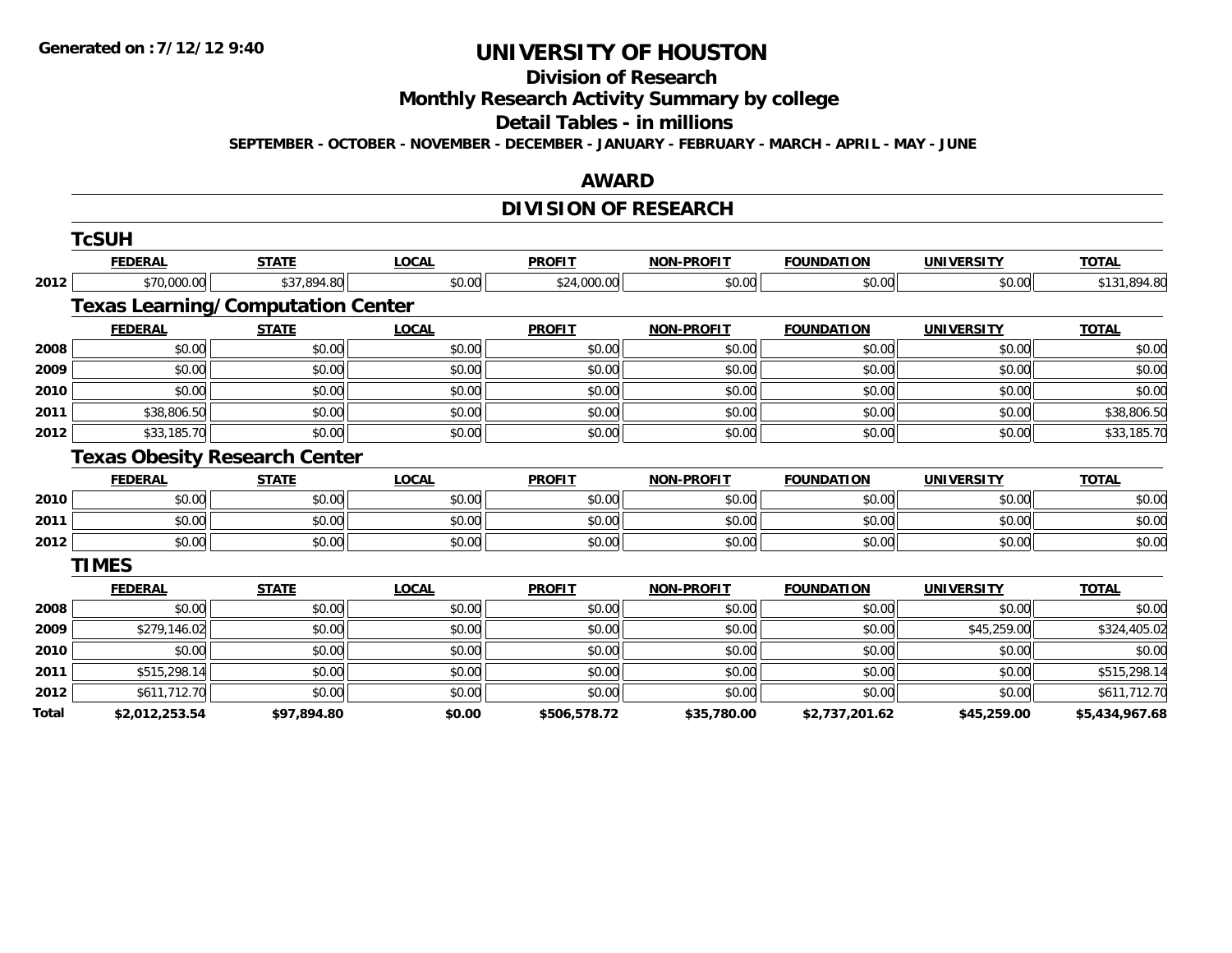**2008**

# **UNIVERSITY OF HOUSTON**

**Division of Research**

**Monthly Research Activity Summary by college**

**Detail Tables - in millions**

**SEPTEMBER - OCTOBER - NOVEMBER - DECEMBER - JANUARY - FEBRUARY - MARCH - APRIL - MAY - JUNE**

### **AWARD**

# **GRADUATE COLLEGE OF SOCIAL WORK**

|      |                                                   |                | <b>Center for Health Equities &amp; Evaluation Research</b> |               | GRADUATE COLLEGE OF SOCIAL WORK |                   |                   |                |
|------|---------------------------------------------------|----------------|-------------------------------------------------------------|---------------|---------------------------------|-------------------|-------------------|----------------|
|      | <b>FEDERAL</b>                                    | <b>STATE</b>   | <b>LOCAL</b>                                                | <b>PROFIT</b> | NON-PROFIT                      | <b>FOUNDATION</b> | <b>UNIVERSITY</b> | <b>TOTAL</b>   |
| 2012 | \$202,873.00                                      | \$0.00         | \$0.00                                                      | \$0.00        | \$0.00                          | \$0.00            | \$35,000.00       | \$237,873.00   |
|      | <b>Child &amp; Family for Innovative Research</b> |                |                                                             |               |                                 |                   |                   |                |
|      | <b>FEDERAL</b>                                    | <b>STATE</b>   | <b>LOCAL</b>                                                | <b>PROFIT</b> | NON-PROFIT                      | <b>FOUNDATION</b> | <b>UNIVERSITY</b> | <b>TOTAL</b>   |
| 2009 | \$0.00                                            | \$0.00         | \$0.00                                                      | \$0.00        | \$0.00                          | \$0.00            | \$0.00            | \$0.00         |
| 2010 | \$0.00                                            | \$0.00         | \$0.00                                                      | \$0.00        | \$0.00                          | \$0.00            | \$0.00            | \$0.00         |
| 2011 | \$0.00                                            | \$0.00         | \$0.00                                                      | \$0.00        | \$0.00                          | \$0.00            | \$0.00            | \$0.00         |
| 2012 | \$0.00                                            | \$0.00         | \$0.00                                                      | \$0.00        | \$0.00                          | \$0.00            | \$0.00            | \$0.00         |
|      | <b>Community Projects - Social Work</b>           |                |                                                             |               |                                 |                   |                   |                |
|      | <b>FEDERAL</b>                                    | <b>STATE</b>   | <b>LOCAL</b>                                                | <b>PROFIT</b> | NON-PROFIT                      | <b>FOUNDATION</b> | <b>UNIVERSITY</b> | <b>TOTAL</b>   |
| 2008 | \$248,092.00                                      | \$0.00         | \$0.00                                                      | \$0.00        | \$207.06                        | \$0.00            | \$0.00            | \$248,299.06   |
| 2009 | \$36,900.00                                       | \$0.00         | \$0.00                                                      | \$0.00        | \$0.00                          | \$0.00            | \$0.00            | \$36,900.00    |
| 2010 | \$0.00                                            | \$0.00         | \$0.00                                                      | \$0.00        | \$0.00                          | \$0.00            | \$0.00            | \$0.00         |
| 2012 | \$2,942.90                                        | \$0.00         | \$0.00                                                      | \$0.00        | \$0.00                          | \$0.00            | \$0.00            | \$2,942.90     |
|      | Dean, Social Work                                 |                |                                                             |               |                                 |                   |                   |                |
|      | <b>FEDERAL</b>                                    | <b>STATE</b>   | LOCAL                                                       | <b>PROFIT</b> | <b>NON-PROFIT</b>               | <b>FOUNDATION</b> | <b>UNIVERSITY</b> | <b>TOTAL</b>   |
| 2008 | \$817,777.92                                      | \$1,179,850.89 | \$0.00                                                      | \$0.00        | \$53,740.00                     | \$0.00            | \$0.00            | \$2,051,368.81 |
| 2009 | \$1,021,465.40                                    | \$788,888.96   | \$0.00                                                      | \$0.00        | \$32,073.00                     | \$0.00            | \$31,117.00       | \$1,873,544.36 |
| 2010 | \$1,485,393.29                                    | \$728,648.89   | \$0.00                                                      | \$0.00        | \$17,000.00                     | \$0.00            | \$0.00            | \$2,231,042.18 |
| 2011 | \$774,681.62                                      | \$0.00         | \$0.00                                                      | \$0.00        | \$0.00                          | \$1,146.30        | \$0.00            | \$775,827.92   |
| 2012 | \$304,325.84                                      | \$0.00         | \$56,704.00                                                 | \$176,507.00  | \$0.00                          | \$0.00            | \$0.00            | \$537,536.84   |
|      | <b>Drug and Social Policy Research</b>            |                |                                                             |               |                                 |                   |                   |                |
|      | <b>FEDERAL</b>                                    | <b>STATE</b>   | <b>LOCAL</b>                                                | <b>PROFIT</b> | <b>NON-PROFIT</b>               | <b>FOUNDATION</b> | <b>UNIVERSITY</b> | <b>TOTAL</b>   |
| 2008 | \$0.00                                            | \$0.00         | \$0.00                                                      | \$0.00        | \$0.00                          | \$0.00            | \$0.00            | \$0.00         |
| 2009 | \$0.00                                            | \$0.00         | \$0.00                                                      | \$0.00        | \$0.00                          | \$0.00            | \$0.00            | \$0.00         |
| 2010 | \$0.00                                            | \$0.00         | \$0.00                                                      | \$0.00        | \$0.00                          | \$0.00            | \$0.00            | \$0.00         |
| 2011 | \$0.00                                            | \$0.00         | \$0.00                                                      | \$0.00        | \$0.00                          | \$0.00            | \$0.00            | \$0.00         |
| 2012 | \$0.00                                            | \$0.00         | \$0.00                                                      | \$0.00        | \$0.00                          | \$0.00            | \$0.00            | \$0.00         |
|      | <b>Office for Drug SPR</b>                        |                |                                                             |               |                                 |                   |                   |                |
|      | <b>FEDERAL</b>                                    | <b>STATE</b>   | <b>LOCAL</b>                                                | <b>PROFIT</b> | <b>NON-PROFIT</b>               | <b>FOUNDATION</b> | <b>UNIVERSITY</b> | <b>TOTAL</b>   |

8 \$0.00 \$0.00 \$0.00 \$0.00 \$0.00 \$0.00 \$0.00 \$0.00 \$0.00 \$0.00 \$0.00 \$0.00 \$0.00 \$0.00 \$0.00 \$0.00 \$0.00 \$0.00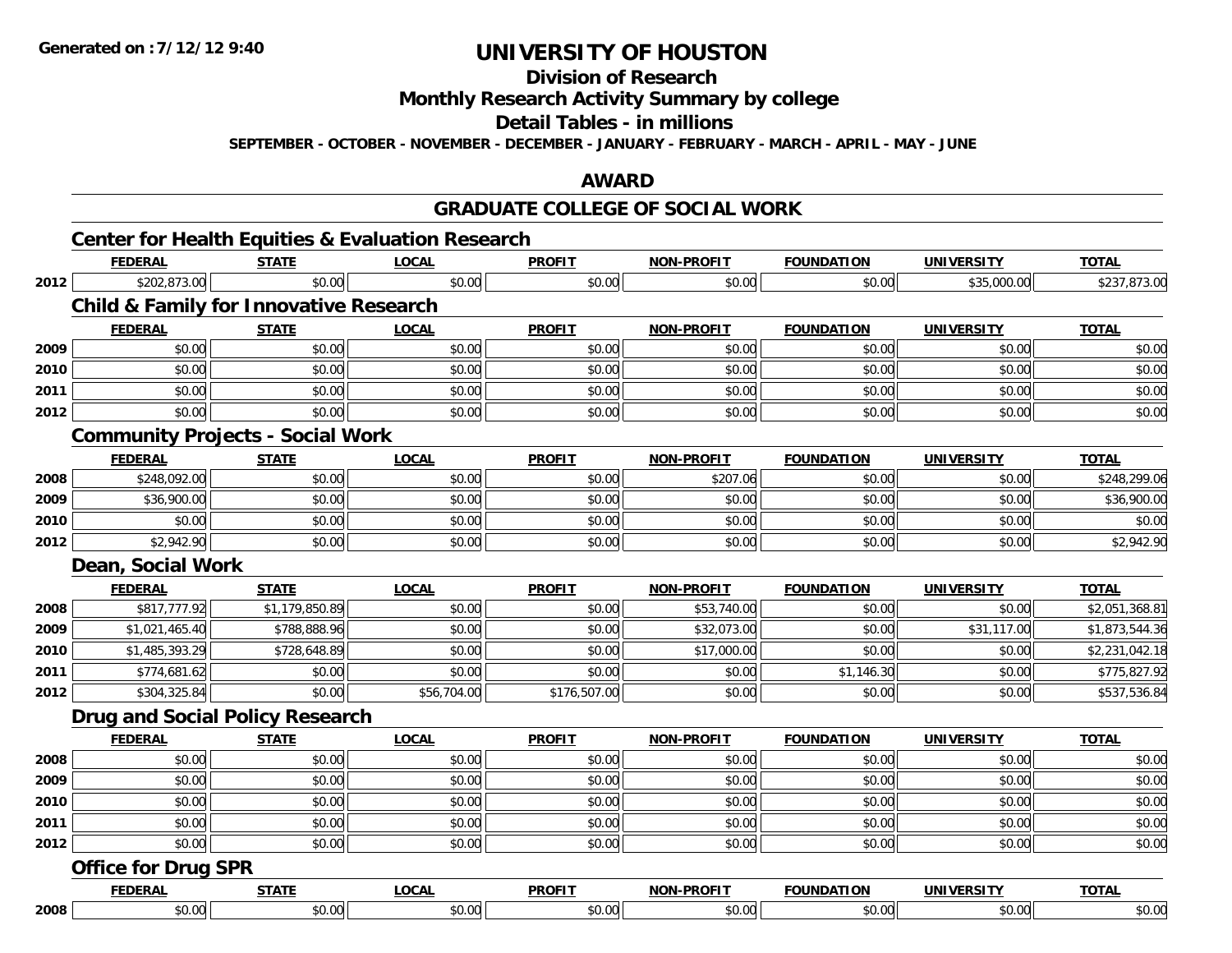## **Division of Research**

**Monthly Research Activity Summary by college**

**Detail Tables - in millions**

**SEPTEMBER - OCTOBER - NOVEMBER - DECEMBER - JANUARY - FEBRUARY - MARCH - APRIL - MAY - JUNE**

## **AWARD**

### **GRADUATE COLLEGE OF SOCIAL WORK**

## **Office for Drug SPR**

|              | <u>FEDERAL</u> | STATE          | <u>LOCAL</u> | <b>PROFIT</b> | <b>NON-PROFIT</b> | <b>FOUNDATION</b> | <b>UNIVERSITY</b> | <b>TOTAL</b>   |
|--------------|----------------|----------------|--------------|---------------|-------------------|-------------------|-------------------|----------------|
| 2009         | \$0.00         | \$0.00         | \$0.00       | \$0.00        | \$0.00            | \$0.00            | \$0.00            | \$0.00         |
| 2010         | \$0.00         | \$0.00         | \$0.00       | \$0.00        | \$0.00            | \$0.00            | \$0.00            | \$0.00         |
| <b>Total</b> | \$4,894,451.97 | \$2,697,388.74 | \$56,704.00  | \$176,507.00  | \$103,020.06      | \$1,146.30        | \$66,117.00       | \$7,995,335.07 |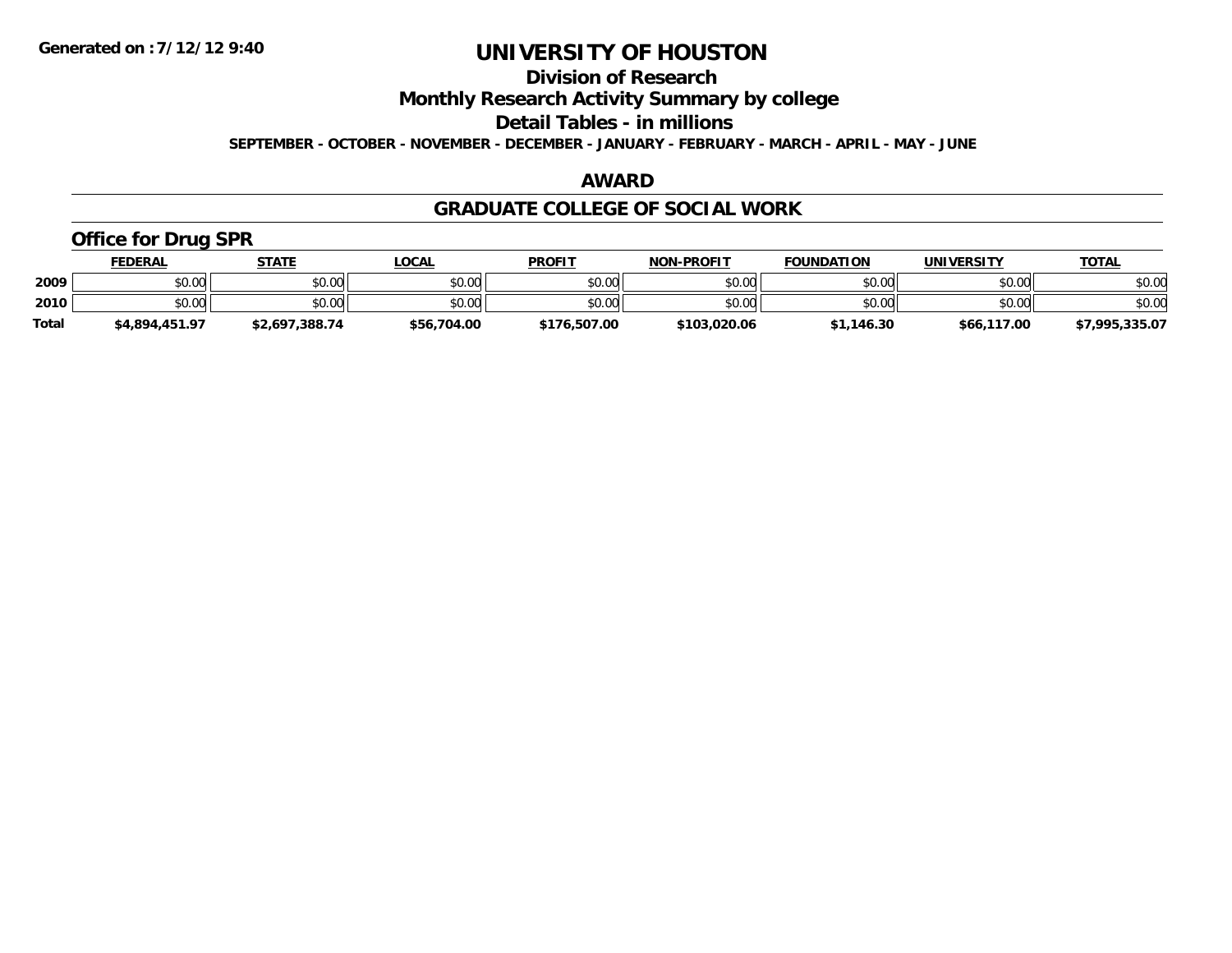# **Division of Research**

## **Monthly Research Activity Summary by college**

### **Detail Tables - in millions**

**SEPTEMBER - OCTOBER - NOVEMBER - DECEMBER - JANUARY - FEBRUARY - MARCH - APRIL - MAY - JUNE**

## **AWARD**

## **HILTON COLLEGE OF HOTEL AND RESTAURANT MANAGEMENT**

### **Hotel and Restaurant Management**

|       | <b>FEDERAL</b> | <u>STATE</u> | <b>LOCAL</b> | <b>PROFIT</b> | <b>NON-PROFIT</b> | <b>FOUNDATION</b> | <b>UNIVERSITY</b> | <b>TOTAL</b> |
|-------|----------------|--------------|--------------|---------------|-------------------|-------------------|-------------------|--------------|
| 2009  | \$60,000.00    | \$0.00       | \$0.00       | \$9,047.50    | \$0.00            | \$0.00            | \$0.00            | \$69,047.50  |
| 2010  | \$70,000.00    | \$0.00       | \$0.00       | \$0.00        | \$82,548.00       | \$0.00            | \$0.00            | \$152,548.00 |
| 2011  | \$173,995.00   | \$0.00       | \$0.00       | \$0.00        | \$27,280.00       | \$0.00            | \$0.00            | \$201,275.00 |
| 2012  | \$58,837.68    | \$103,763.44 | \$0.00       | \$1,500.00    | \$10,887.00       | \$0.00            | \$0.00            | \$174,988.12 |
| Total | \$362,832.68   | \$103,763.44 | \$0.00       | \$10,547.50   | \$120,715.00      | \$0.00            | \$0.00            | \$597,858.62 |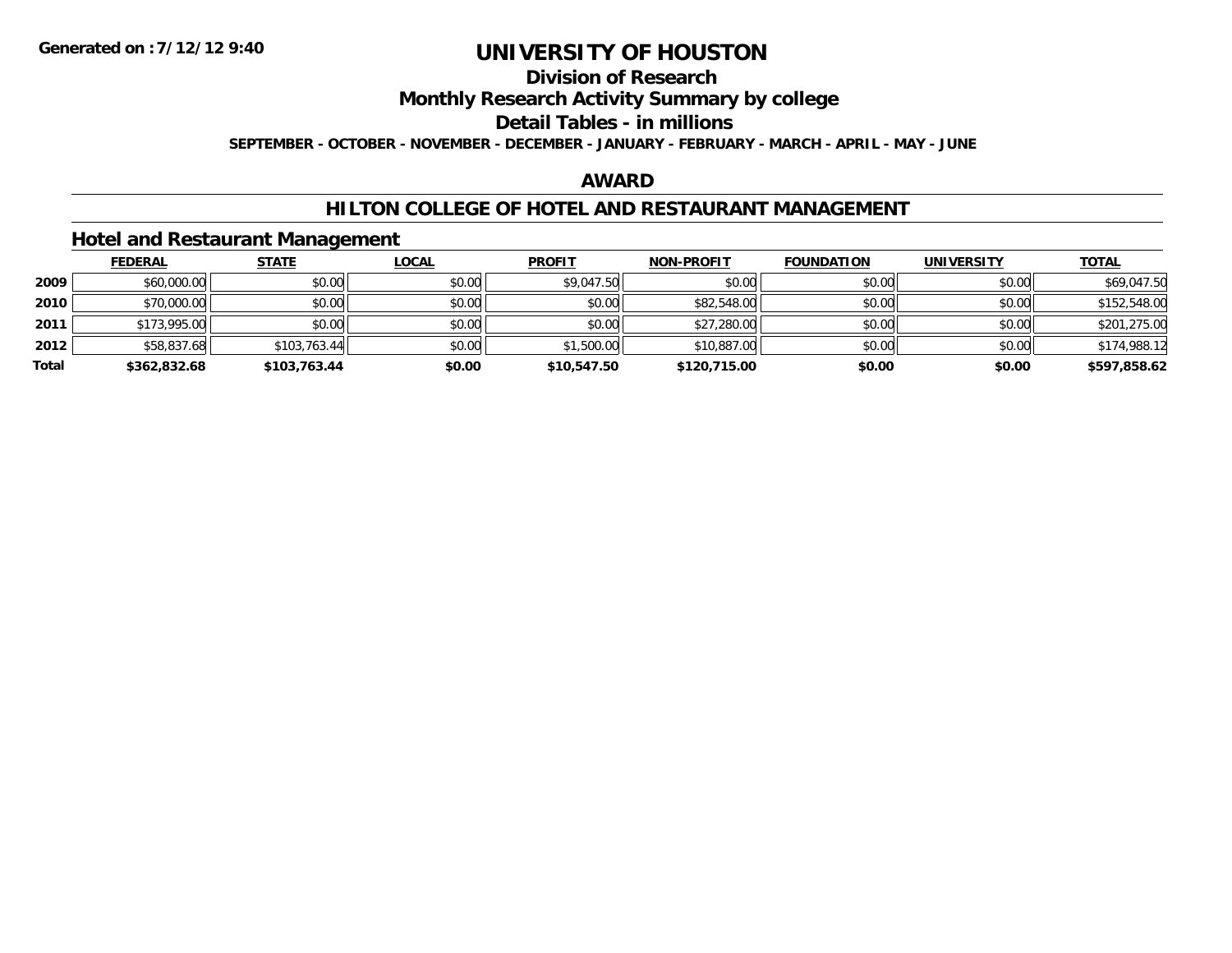# **Division of Research**

**Monthly Research Activity Summary by college**

**Detail Tables - in millions**

**SEPTEMBER - OCTOBER - NOVEMBER - DECEMBER - JANUARY - FEBRUARY - MARCH - APRIL - MAY - JUNE**

### **AWARD**

### **HONORS COLLEGE**

### **Houston Teachers Institute**

|       | <b>FEDERAL</b> | <u>STATE</u> | <u>LOCAL</u> | <b>PROFIT</b> | <b>NON-PROFIT</b> | <b>FOUNDATION</b> | <b>UNIVERSITY</b> | <b>TOTAL</b> |
|-------|----------------|--------------|--------------|---------------|-------------------|-------------------|-------------------|--------------|
| 2009  | \$138,000.00   | \$0.00       | \$0.00       | \$0.00        | \$0.00            | \$0.00            | \$0.00            | \$138,000.00 |
| 2011  | \$0.00         | \$0.00       | \$0.00       | \$0.00        | \$53,185.50       | \$0.00            | \$0.00            | \$53,185.50  |
| 2012  | \$34,951.70    | \$0.00       | \$0.00       | \$0.00        | \$0.00            | \$0.00            | \$0.00            | \$34,951.70  |
| Total | \$172,951.70   | \$0.00       | \$0.00       | \$0.00        | \$53,185.50       | \$0.00            | \$0.00            | \$226,137.20 |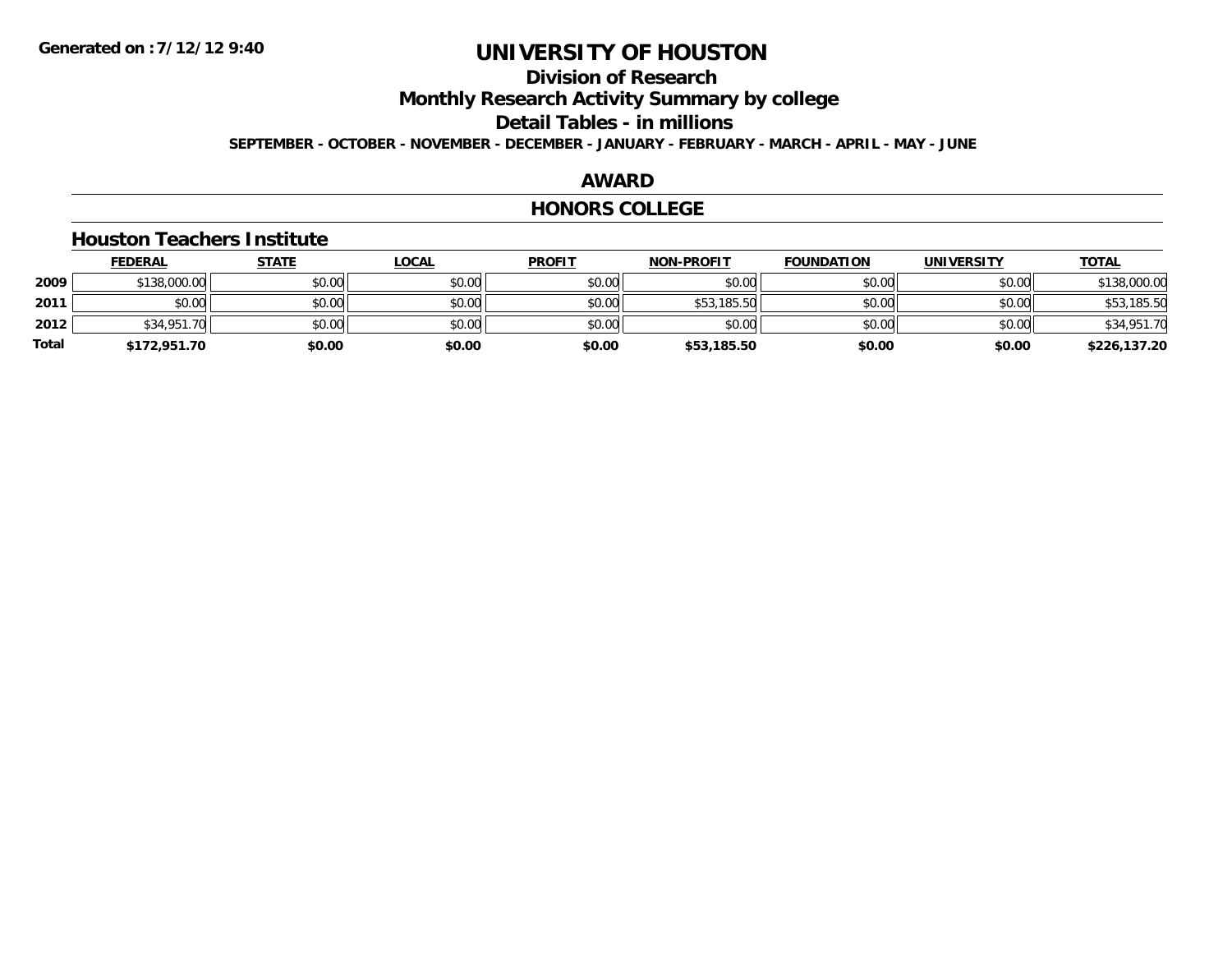**Division of Research**

**Monthly Research Activity Summary by college**

**Detail Tables - in millions**

**SEPTEMBER - OCTOBER - NOVEMBER - DECEMBER - JANUARY - FEBRUARY - MARCH - APRIL - MAY - JUNE**

## **AWARD**

### **INSTITUTIONAL**

#### **Associate Vice Chancellor**

|              | <b>FEDERAL</b>      | 27.77                | <b>OCAL</b>     | <b>PROFIT</b> | <b>NON-PROFIT</b> | FOUNDATION    | UNIVERSITY    | <b>TOTAL</b>         |
|--------------|---------------------|----------------------|-----------------|---------------|-------------------|---------------|---------------|----------------------|
| 2010         | $\sqrt{2}$<br>92.36 | 0000<br><b>JU.UU</b> | 0000<br>- DU.UU | \$0.00        | \$0.00            | 0000<br>DU.UU | 0000<br>JU.UU | 102.21<br>՝<br>72.30 |
| <b>Total</b> | 1022                | \$0.00               | \$0.00          | \$0.00        | \$0.00            | \$0.00        | \$0.00        | ,492.36              |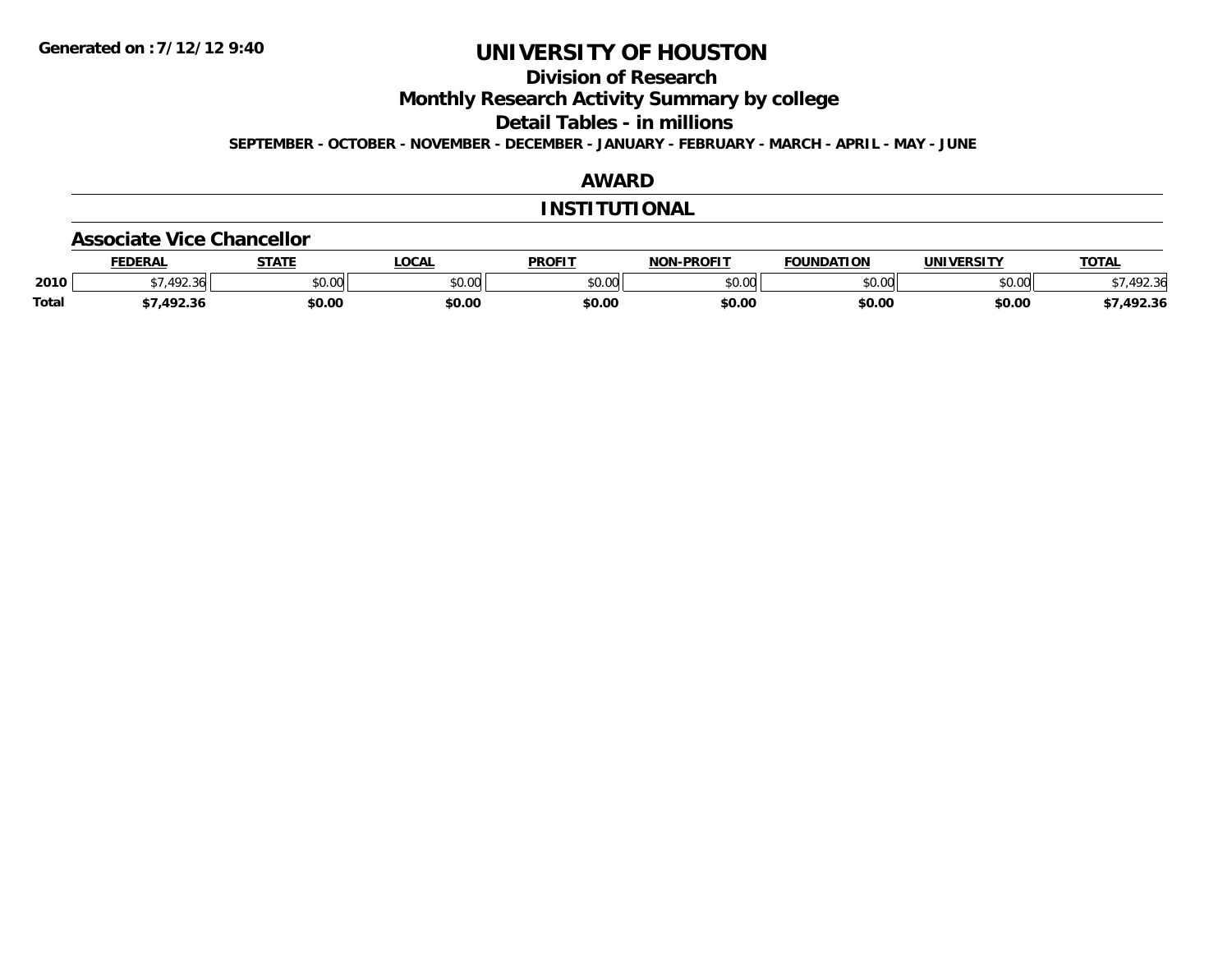# **Division of ResearchMonthly Research Activity Summary by college Detail Tables - in millions**

**SEPTEMBER - OCTOBER - NOVEMBER - DECEMBER - JANUARY - FEBRUARY - MARCH - APRIL - MAY - JUNE**

### **AWARD**

#### **LIBRARY**

## **Administration, Library**

|       | <b>FEDERAL</b> | <b>STATE</b> | <u>LOCAL</u> | <b>PROFIT</b> | <b>NON-PROFIT</b> | <b>FOUNDATION</b> | <b>UNIVERSITY</b> | <b>TOTAL</b> |
|-------|----------------|--------------|--------------|---------------|-------------------|-------------------|-------------------|--------------|
| 2008  | \$32,755.00    | \$0.00       | \$0.00       | \$0.00        | \$0.00            | \$0.00            | \$0.00            | \$32,755.00  |
| 2009  | \$33,605.00    | \$0.00       | \$0.00       | \$0.00        | \$0.00            | \$0.00            | \$0.00            | \$33,605.00  |
| 2010  | \$34,475.00    | \$0.00       | \$0.00       | \$0.00        | \$0.00            | \$0.00            | \$0.00            | \$34,475.00  |
| 2011  | \$19,863.00    | \$0.00       | \$0.00       | \$0.00        | \$0.00            | \$0.00            | \$0.00            | \$19,863.00  |
| Total | \$120,698.00   | \$0.00       | \$0.00       | \$0.00        | \$0.00            | \$0.00            | \$0.00            | \$120,698.00 |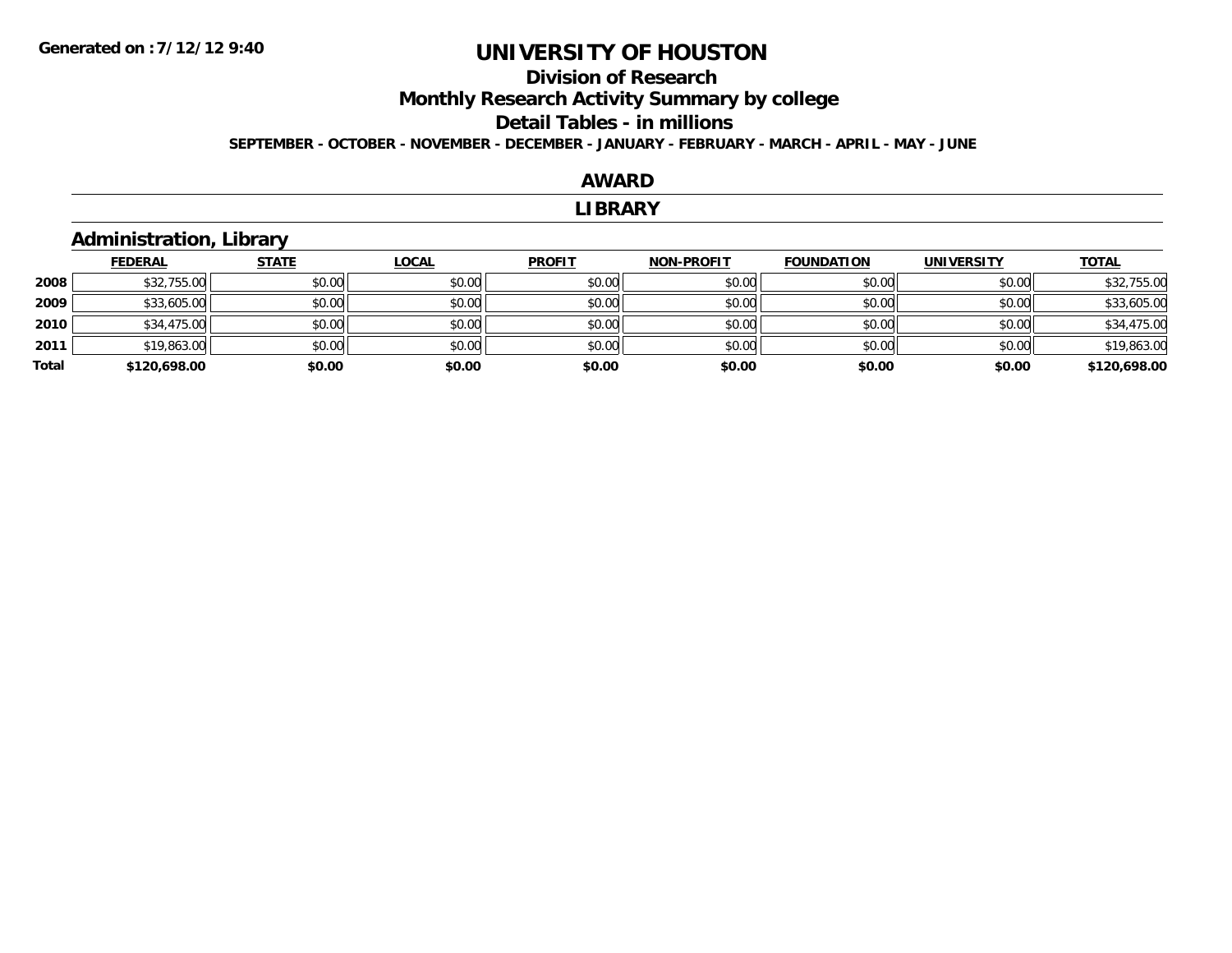## **Division of Research**

**Monthly Research Activity Summary by college**

### **Detail Tables - in millions**

**SEPTEMBER - OCTOBER - NOVEMBER - DECEMBER - JANUARY - FEBRUARY - MARCH - APRIL - MAY - JUNE**

## **AWARD**

### **OTHER OUTSIDE ORGANIZATIONS USED FOR CPHS LOGINS**

## **University of Houston - Clear Lake Campus**

|              | <b>FEDERAL</b> | <b>STATE</b> | <b>LOCAL</b> | <b>PROFIT</b> | <b>NON-PROFIT</b> | <b>FOUNDATION</b> | UNIVERSITY | <b>TOTAL</b> |
|--------------|----------------|--------------|--------------|---------------|-------------------|-------------------|------------|--------------|
| 2009         | \$0.00         | \$0.00       | \$0.00       | \$0.00        | \$0.00            | \$0.00            | \$0.00     | \$0.00       |
| 2010         | \$0.00         | \$0.00       | \$0.00       | \$0.00        | \$0.00            | \$0.00            | \$0.00     | \$0.00       |
| 2011         | \$0.00         | \$0.00       | \$0.00       | \$0.00        | \$0.00            | \$0.00            | \$0.00     | \$0.00       |
| <b>Total</b> | \$0.00         | \$0.00       | \$0.00       | \$0.00        | \$0.00            | \$0.00            | \$0.00     | \$0.00       |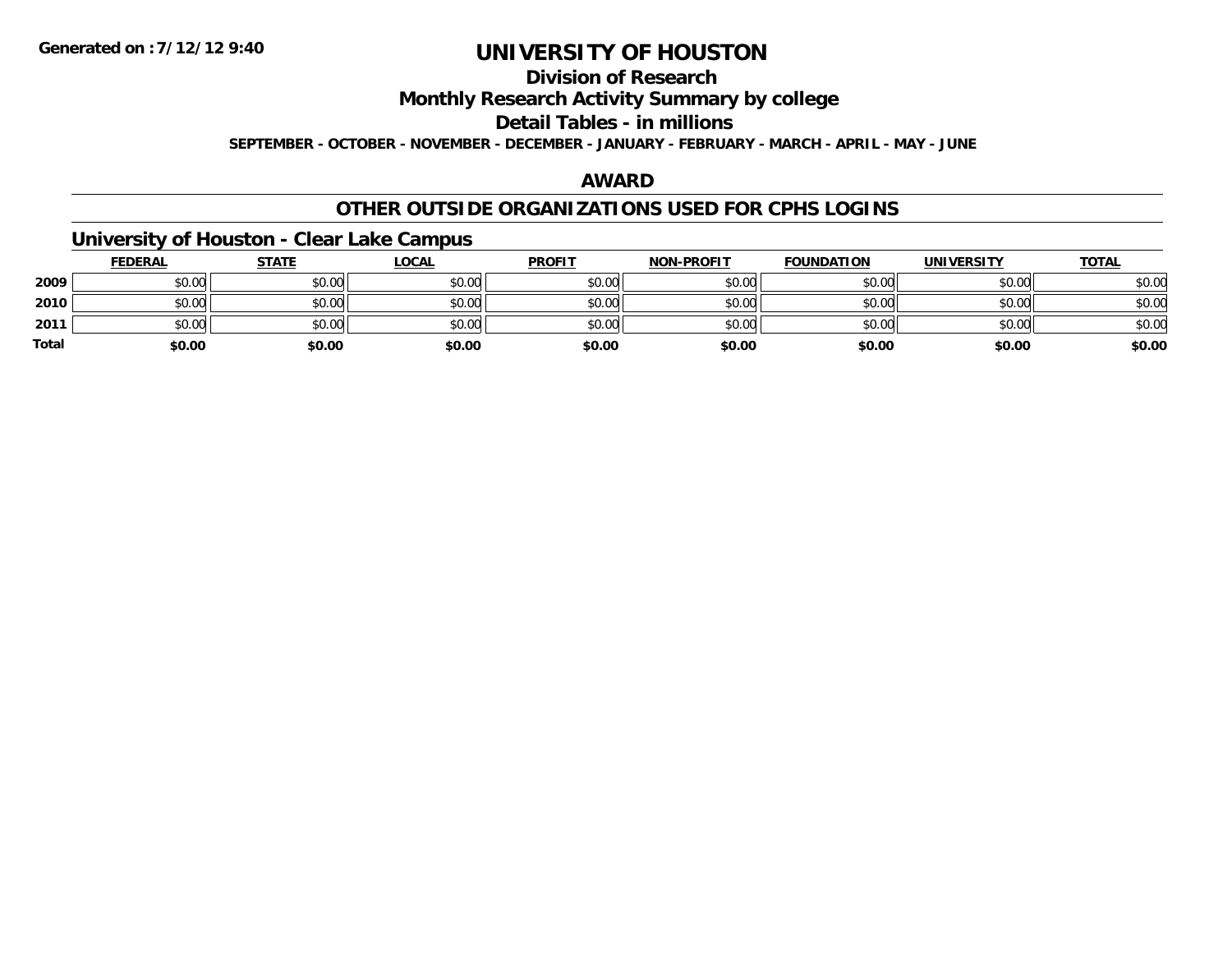**Division of Research**

**Monthly Research Activity Summary by college**

**Detail Tables - in millions**

**SEPTEMBER - OCTOBER - NOVEMBER - DECEMBER - JANUARY - FEBRUARY - MARCH - APRIL - MAY - JUNE**

### **AWARD**

### **PRESIDENT**

#### **Office of the President**

|              | <b>DERAI</b> | <b>STATE</b> | <b>OCAL</b> | <b>PROFIT</b>  | <b>DDOCLT</b><br>NIAR | <b>FOUNDATION</b> | <b>UNIVERSITY</b> | <b>TAT</b>    |
|--------------|--------------|--------------|-------------|----------------|-----------------------|-------------------|-------------------|---------------|
| 2011         | 0.00٪        | JU.UU        | \$0.00      | ტი იი<br>JU.UU | $\sim$ 00<br>וטטוע    | nn nn<br>JU.UU    | to ool<br>DU.UU   | 0000<br>JU.UU |
| <b>Total</b> | 60.00        | \$0.00       | \$0.00      | \$0.00         | \$0.00                | \$0.00            | \$0.00            | \$0.00        |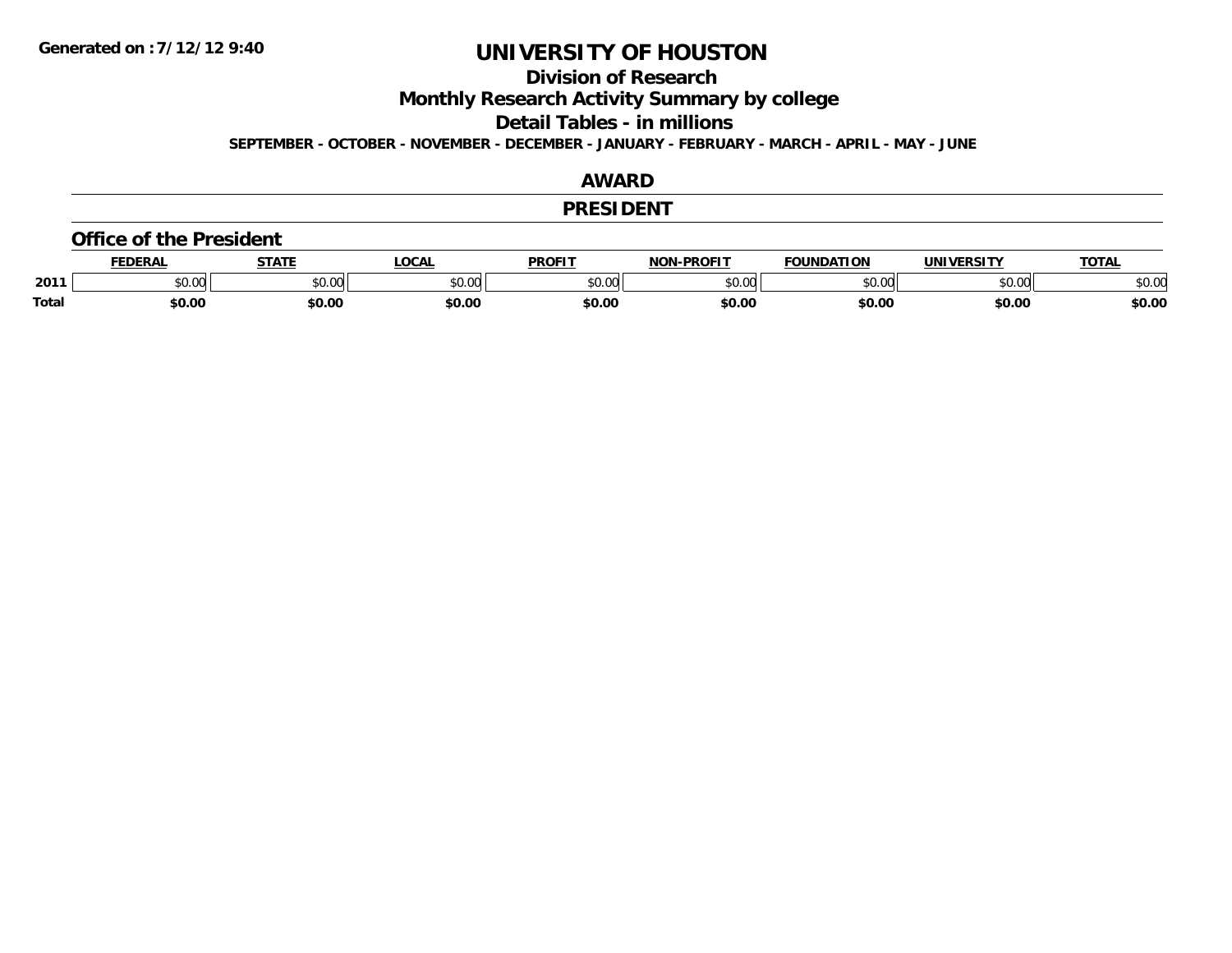# **Division of Research**

**Monthly Research Activity Summary by college**

#### **Detail Tables - in millions**

**SEPTEMBER - OCTOBER - NOVEMBER - DECEMBER - JANUARY - FEBRUARY - MARCH - APRIL - MAY - JUNE**

## **AWARD**

### **SENIOR V.P. FOR ACADEMIC AFFAIRS AND PROVOST**

|      | <b>KUHF - Radio</b>              |                                                     |              |               |                   |                   |                   |                |
|------|----------------------------------|-----------------------------------------------------|--------------|---------------|-------------------|-------------------|-------------------|----------------|
|      | <b>FEDERAL</b>                   | <b>STATE</b>                                        | <b>LOCAL</b> | <b>PROFIT</b> | <b>NON-PROFIT</b> | <b>FOUNDATION</b> | <b>UNIVERSITY</b> | <b>TOTAL</b>   |
| 2008 | \$0.00                           | \$0.00                                              | \$0.00       | \$0.00        | \$467,947.00      | \$0.00            | \$0.00            | \$467,947.00   |
| 2009 | \$38,352.00                      | \$0.00                                              | \$0.00       | \$0.00        | \$455,086.00      | \$0.00            | \$0.00            | \$493,438.00   |
| 2010 | \$0.00                           | \$12,500.00                                         | \$0.00       | \$0.00        | \$654,309.46      | \$0.00            | \$0.00            | \$666,809.46   |
| 2011 | \$38,616.00                      | \$12,500.00                                         | \$0.00       | \$0.00        | \$623,146.00      | \$0.00            | \$0.00            | \$674,262.00   |
| 2012 | \$0.00                           | \$0.00                                              | \$0.00       | \$0.00        | \$2,266,596.00    | \$0.00            | \$0.00            | \$2,266,596.00 |
|      |                                  | <b>Learning and Assessment Services</b>             |              |               |                   |                   |                   |                |
|      | <b>FEDERAL</b>                   | <b>STATE</b>                                        | <b>LOCAL</b> | <b>PROFIT</b> | <b>NON-PROFIT</b> | <b>FOUNDATION</b> | <b>UNIVERSITY</b> | <b>TOTAL</b>   |
| 2008 | \$286,897.00                     | \$127,630.00                                        | \$0.00       | \$0.00        | \$66,000.00       | \$0.00            | \$0.00            | \$480,527.00   |
| 2009 | \$301,959.00                     | \$140,895.00                                        | \$0.00       | \$0.00        | \$67,500.00       | \$4,000.00        | \$0.00            | \$514,354.00   |
| 2010 | \$227,609.00                     | \$148,027.00                                        | \$0.00       | \$0.00        | \$67,500.00       | \$10,000.00       | \$0.00            | \$453,136.00   |
| 2011 | \$311,018.00                     | \$0.00                                              | \$0.00       | \$0.00        | \$75,759.00       | \$0.00            | \$0.00            | \$386,777.00   |
| 2012 | \$301,376.00                     | \$134,767.00                                        | \$0.00       | \$0.00        | \$77,158.00       | \$0.00            | \$0.00            | \$513,301.00   |
|      | <b>Learning Support Services</b> |                                                     |              |               |                   |                   |                   |                |
|      | <b>FEDERAL</b>                   | <b>STATE</b>                                        | <b>LOCAL</b> | <b>PROFIT</b> | <b>NON-PROFIT</b> | <b>FOUNDATION</b> | <b>UNIVERSITY</b> | <b>TOTAL</b>   |
| 2009 | \$124,000.00                     | \$0.00                                              | \$0.00       | \$0.00        | \$0.00            | \$0.00            | \$0.00            | \$124,000.00   |
|      | <b>Office of Admissions</b>      |                                                     |              |               |                   |                   |                   |                |
|      | <b>FEDERAL</b>                   | <b>STATE</b>                                        | <b>LOCAL</b> | <b>PROFIT</b> | <b>NON-PROFIT</b> | <b>FOUNDATION</b> | <b>UNIVERSITY</b> | <b>TOTAL</b>   |
| 2011 | \$0.00                           | \$0.00                                              | \$0.00       | \$0.00        | \$0.00            | \$0.00            | \$0.00            | \$0.00         |
|      |                                  | <b>Senior V.P. for Academic Affairs and Provost</b> |              |               |                   |                   |                   |                |
|      | <b>FEDERAL</b>                   | <b>STATE</b>                                        | <b>LOCAL</b> | <b>PROFIT</b> | <b>NON-PROFIT</b> | <b>FOUNDATION</b> | <b>UNIVERSITY</b> | <b>TOTAL</b>   |
| 2012 | \$0.00                           | \$0.00                                              | \$0.00       | \$75,000.00   | \$0.00            | \$0.00            | \$0.00            | \$75,000.00    |
|      | <b>UH Charter School</b>         |                                                     |              |               |                   |                   |                   |                |
|      | <b>FEDERAL</b>                   | <b>STATE</b>                                        | <b>LOCAL</b> | <b>PROFIT</b> | NON-PROFIT        | <b>FOUNDATION</b> | <b>UNIVERSITY</b> | <b>TOTAL</b>   |
| 2011 | \$20,843.00                      | \$0.00                                              | \$0.00       | \$0.00        | \$0.00            | \$0.00            | \$0.00            | \$20,843.00    |
| 2012 | \$557.00                         | \$1,024,140.01                                      | \$0.00       | \$0.00        | \$0.00            | \$0.00            | \$0.00            | \$1,024,697.01 |
|      | <b>Undergraduate Scholars</b>    |                                                     |              |               |                   |                   |                   |                |
|      | <b>FEDERAL</b>                   | <b>STATE</b>                                        | <b>LOCAL</b> | <b>PROFIT</b> | <b>NON-PROFIT</b> | <b>FOUNDATION</b> | <b>UNIVERSITY</b> | <b>TOTAL</b>   |
| 2008 | \$0.00                           | \$15,000.00                                         | \$0.00       | \$0.00        | \$0.00            | \$0.00            | \$0.00            | \$15,000.00    |
| 2009 | \$0.00                           | \$15,000.00                                         | \$0.00       | \$0.00        | \$0.00            | \$0.00            | \$0.00            | \$15,000.00    |
| 2010 | \$0.00                           | \$15,000.00                                         | \$0.00       | \$0.00        | \$0.00            | \$0.00            | \$0.00            | \$15,000.00    |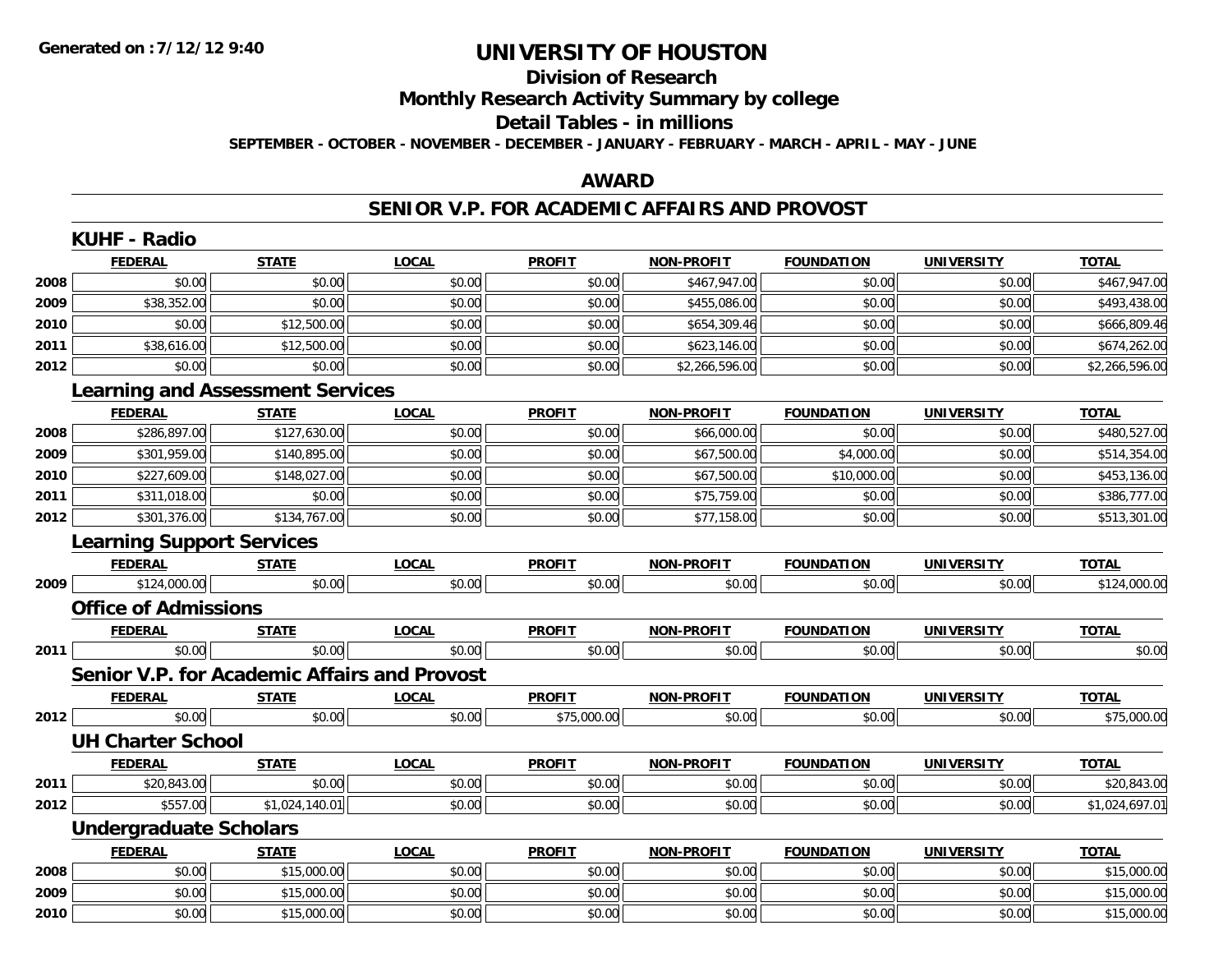# **Division of Research**

**Monthly Research Activity Summary by college**

### **Detail Tables - in millions**

**SEPTEMBER - OCTOBER - NOVEMBER - DECEMBER - JANUARY - FEBRUARY - MARCH - APRIL - MAY - JUNE**

## **AWARD**

## **SENIOR V.P. FOR ACADEMIC AFFAIRS AND PROVOST**

## **Undergraduate Scholars**

|      | EDERAL | <b>STATE</b><br>171          | <b>LOCAL</b>  | <b>PROFIT</b> | -PROFIT<br>NON | <b>FOUNDATION</b>  | <b>'INIVERSITY</b> | <b>TOTAL</b> |
|------|--------|------------------------------|---------------|---------------|----------------|--------------------|--------------------|--------------|
| 2011 | \$0.00 | $\sim$ $\sim$<br><b>TUU.</b> | 0000<br>PO.OO | 0.00<br>pu.uu | \$0.00         | $\sim$ 00<br>JU.UU | $\sim$ 00<br>JU.UU | 456.U        |
| 2012 | \$0.00 | $\cap$<br>¢10                | 0000<br>PO.OO | 0000<br>DU.UU | \$0.00         | $\sim$ 00<br>טט.טע | 0000<br>ง∪.∪บ      | . U.J        |

## **Undergraduate Studies**

|              | <b>FEDERAL</b> | <u>STATE</u>   | <u>LOCAL</u> | <b>PROFIT</b> | <b>NON-PROFIT</b> | <b>FOUNDATION</b> | <b>UNIVERSITY</b> | <b>TOTAL</b>   |
|--------------|----------------|----------------|--------------|---------------|-------------------|-------------------|-------------------|----------------|
| 2009         | \$0.00         | \$45,000.00    | \$0.00       | \$0.00        | \$0.00            | \$0.00            | \$0.00            | \$45,000.00    |
| 2010         | \$0.00         | \$210,000.00   | \$0.00       | \$0.00        | \$0.00            | \$28,750.00       | \$0.00            | \$238,750.00   |
| 2011         | \$0.00         | \$190,500.00   | \$0.00       | \$0.00        | \$0.00            | \$0.00            | \$0.00            | \$190,500.00   |
| 2012         | \$0.00         | \$0.00         | \$0.00       | \$0.00        | \$0.00            | \$0.00            | \$0.00            | \$0.00         |
| <b>Total</b> | \$1,651,227.00 | \$2,139,466.01 | \$0.00       | \$75,000.00   | \$4,821,001.46    | \$42,750.00       | \$0.00            | \$8,729,444.47 |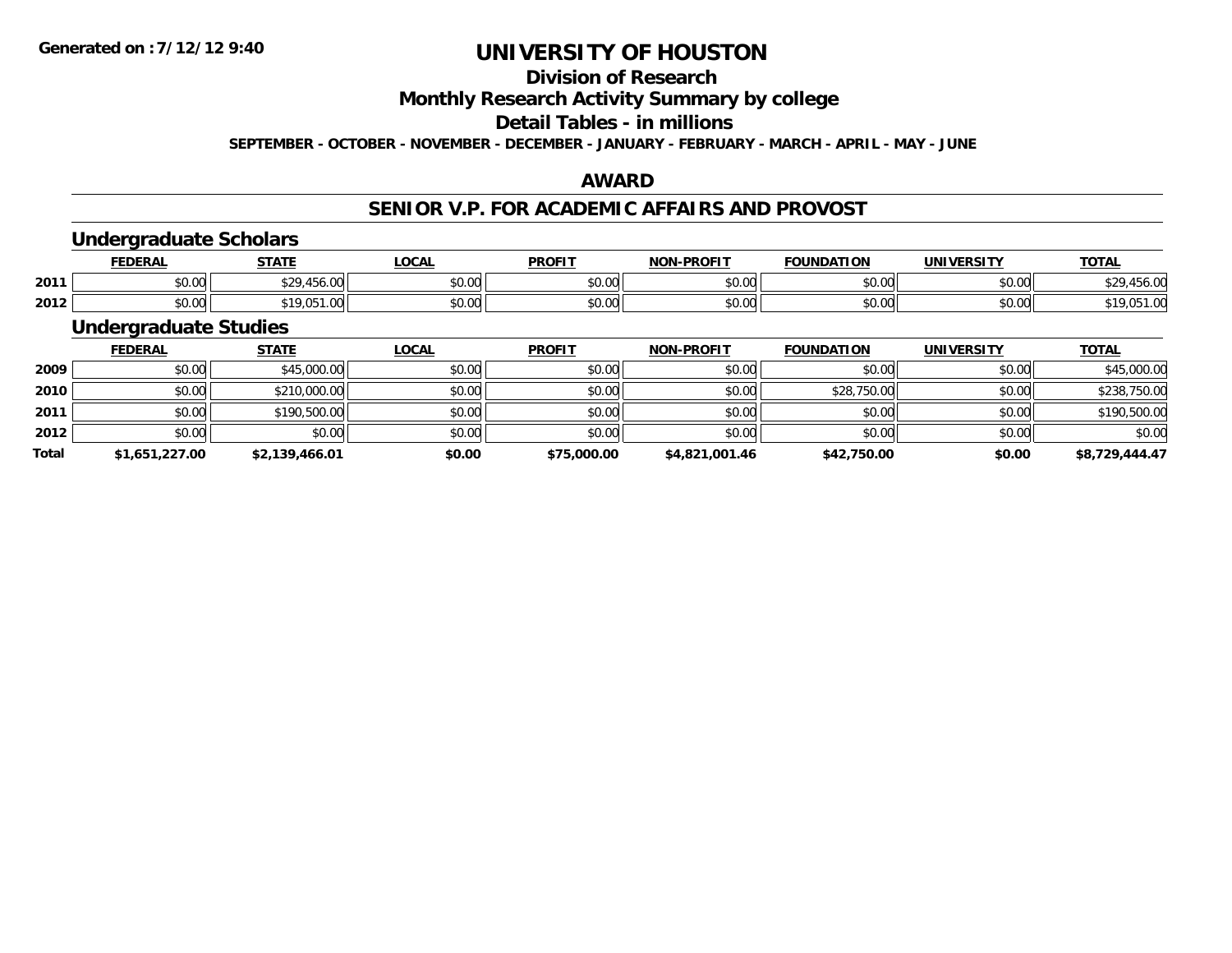## **Division of Research**

**Monthly Research Activity Summary by college**

### **Detail Tables - in millions**

**SEPTEMBER - OCTOBER - NOVEMBER - DECEMBER - JANUARY - FEBRUARY - MARCH - APRIL - MAY - JUNE**

### **AWARD**

### **UH LAW CENTER**

|       | Dean, Law      |              |              |               |                   |                   |                   |                |
|-------|----------------|--------------|--------------|---------------|-------------------|-------------------|-------------------|----------------|
|       | <b>FEDERAL</b> | <b>STATE</b> | <b>LOCAL</b> | <b>PROFIT</b> | <b>NON-PROFIT</b> | <b>FOUNDATION</b> | <b>UNIVERSITY</b> | <b>TOTAL</b>   |
| 2009  | \$564,427.00   | \$0.00       | \$0.00       | \$0.00        | \$0.00            | \$0.00            | \$0.00            | \$564,427.00   |
|       | Law-UH         |              |              |               |                   |                   |                   |                |
|       | <b>FEDERAL</b> | <b>STATE</b> | <b>LOCAL</b> | <b>PROFIT</b> | <b>NON-PROFIT</b> | <b>FOUNDATION</b> | <b>UNIVERSITY</b> | <b>TOTAL</b>   |
| 2008  | \$100,079.00   | \$44,955.00  | \$0.00       | \$0.00        | \$0.00            | \$84.50           | \$0.00            | \$145,118.50   |
| 2009  | \$10,704.00    | \$45,717.00  | \$0.00       | \$0.00        | \$0.00            | \$70.78           | \$0.00            | \$56,491.78    |
| 2010  | \$20,000.00    | \$200,000.00 | \$0.00       | \$0.00        | \$0.00            | \$21.72           | \$0.00            | \$220,021.72   |
| 2011  | \$78,170.00    | \$50,000.00  | \$0.00       | \$0.00        | \$0.00            | \$0.00            | \$0.00            | \$128,170.00   |
| 2012  | \$19,507.90    | \$160,000.00 | \$0.00       | \$0.00        | \$0.00            | \$0.00            | \$0.00            | \$179,507.90   |
| Total | \$792,887.90   | \$500,672.00 | \$0.00       | \$0.00        | \$0.00            | \$177.00          | \$0.00            | \$1,293,736.90 |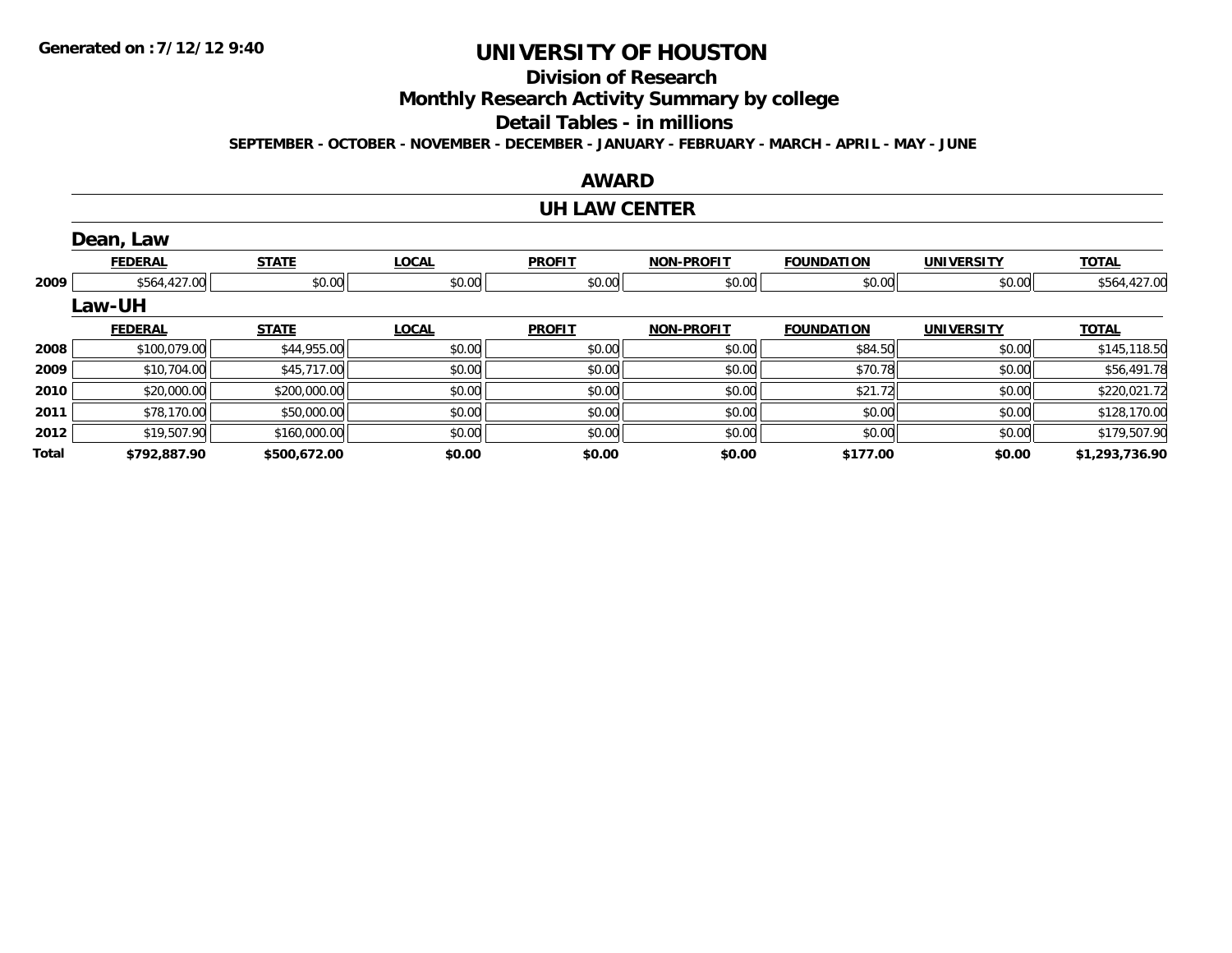### **Division of Research**

**Monthly Research Activity Summary by college**

#### **Detail Tables - in millions**

**SEPTEMBER - OCTOBER - NOVEMBER - DECEMBER - JANUARY - FEBRUARY - MARCH - APRIL - MAY - JUNE**

### **AWARD**

### **UH SYSTEM**

|       | <b>KUHT-TV</b> |              |              |               |                   |                   |                   |                |  |  |  |
|-------|----------------|--------------|--------------|---------------|-------------------|-------------------|-------------------|----------------|--|--|--|
|       | <b>FEDERAL</b> | <b>STATE</b> | <b>LOCAL</b> | <b>PROFIT</b> | <b>NON-PROFIT</b> | <b>FOUNDATION</b> | <b>UNIVERSITY</b> | <b>TOTAL</b>   |  |  |  |
| 2008  | \$0.00         | \$0.00       | \$0.00       | \$0.00        | \$1,810,104.00    | \$0.00            | \$0.00            | \$1,810,104.00 |  |  |  |
| 2009  | \$0.00         | \$0.00       | \$0.00       | \$0.00        | \$1,361,093.00    | \$0.00            | \$0.00            | \$1,361,093.00 |  |  |  |
| 2010  | \$0.00         | \$0.00       | \$0.00       | \$0.00        | \$1,483,936.12    | \$0.00            | \$0.00            | \$1,483,936.12 |  |  |  |
| 2011  | \$0.00         | \$0.00       | \$0.00       | \$0.00        | \$1,606,903.00    | \$0.00            | \$0.00            | \$1,606,903.00 |  |  |  |
| 2012  | \$0.00         | \$0.00       | \$0.00       | \$0.00        | \$14,132.00       | \$0.00            | \$0.00            | \$14,132.00    |  |  |  |
| Total | \$0.00         | \$0.00       | \$0.00       | \$0.00        | \$6,276,168.12    | \$0.00            | \$0.00            | \$6,276,168.12 |  |  |  |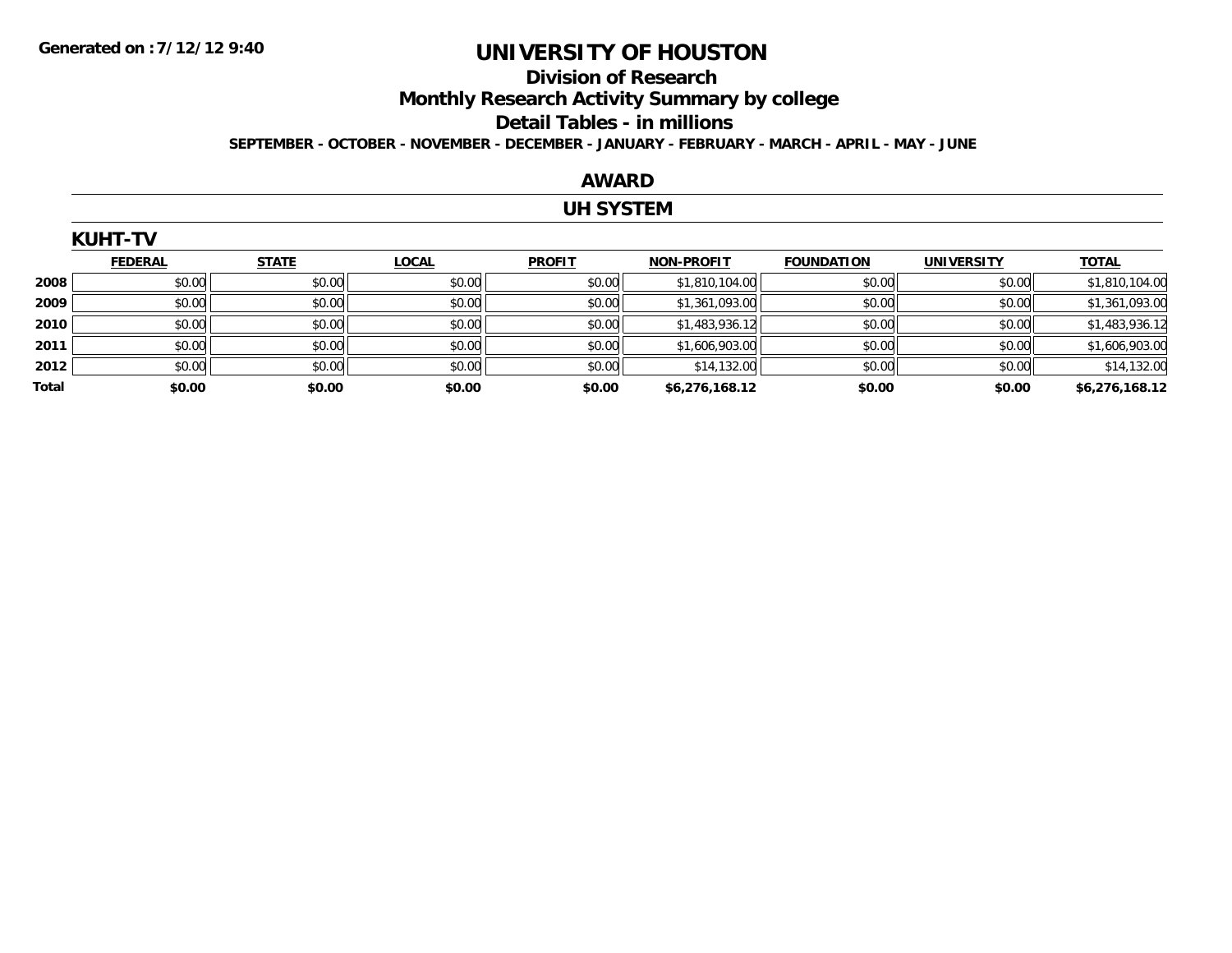# **Division of Research**

**Monthly Research Activity Summary by college**

#### **Detail Tables - in millions**

**SEPTEMBER - OCTOBER - NOVEMBER - DECEMBER - JANUARY - FEBRUARY - MARCH - APRIL - MAY - JUNE**

### **AWARD**

### **UKNOWN COLLEGE**

## **Unknown Department**

|       | <b>FEDERAL</b> | <b>STATE</b> | <b>LOCAL</b> | <b>PROFIT</b> | <b>NON-PROFIT</b> | <b>FOUNDATION</b> | <b>UNIVERSITY</b> | <b>TOTAL</b> |
|-------|----------------|--------------|--------------|---------------|-------------------|-------------------|-------------------|--------------|
| 2008  | \$166,210.00   | \$0.00       | \$0.00       | \$0.00        | \$0.00            | \$0.00            | \$0.00            | \$166,210.00 |
| 2009  | \$0.00         | \$0.00       | \$0.00       | \$0.00        | \$0.00            | \$0.00            | \$0.00            | \$0.00       |
| 2010  | \$0.00         | \$0.00       | \$0.00       | \$0.00        | \$0.00            | \$0.00            | \$0.00            | \$0.00       |
| 2011  | \$0.00         | \$0.00       | \$0.00       | \$0.00        | \$0.00            | \$0.00            | \$0.00            | \$0.00       |
| 2012  | \$0.00         | \$0.00       | \$0.00       | \$0.00        | \$0.00            | \$0.00            | \$0.00            | \$0.00       |
| Total | \$166,210.00   | \$0.00       | \$0.00       | \$0.00        | \$0.00            | \$0.00            | \$0.00            | \$166,210.00 |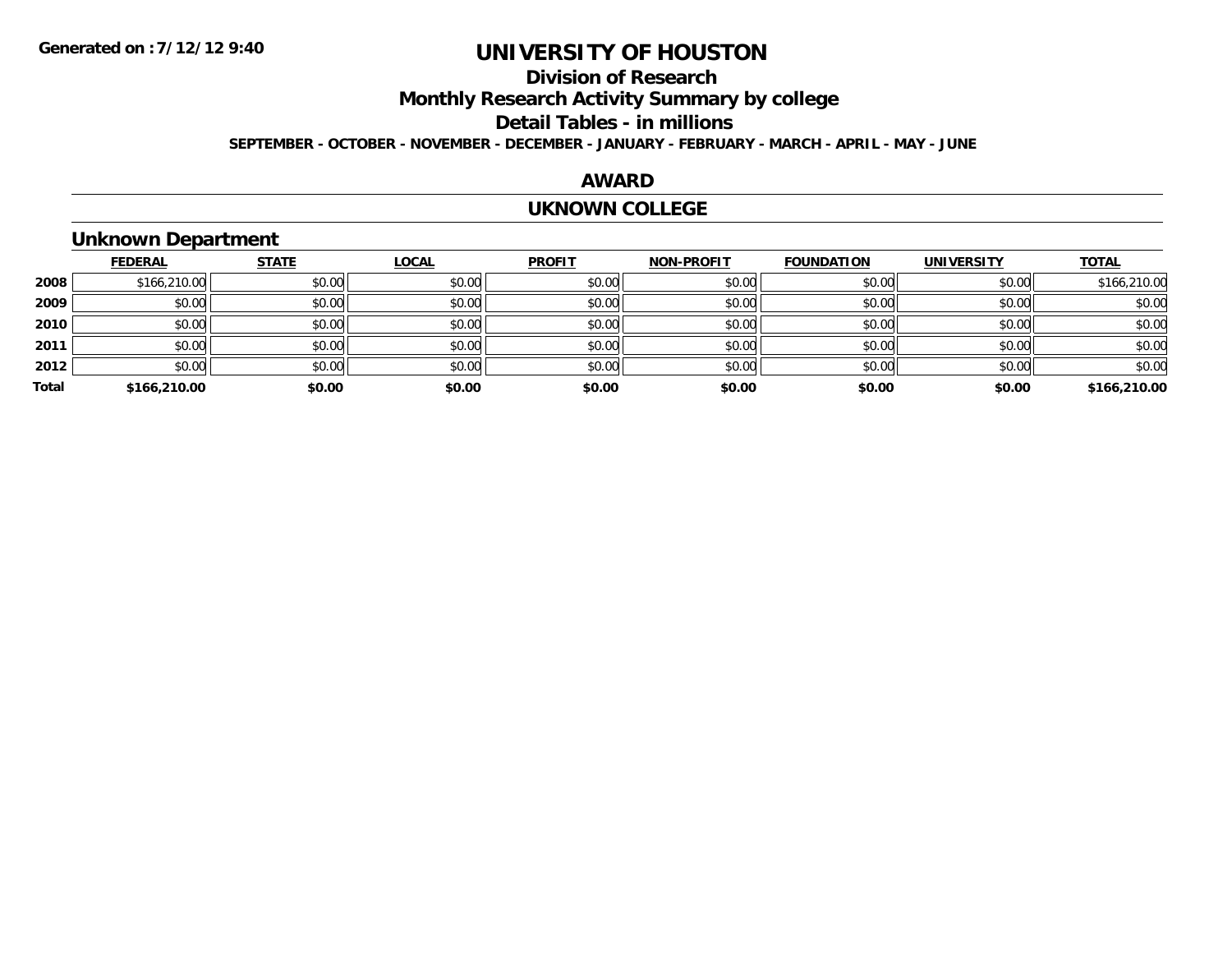## **Division of Research**

**Monthly Research Activity Summary by college**

**Detail Tables - in millions**

**SEPTEMBER - OCTOBER - NOVEMBER - DECEMBER - JANUARY - FEBRUARY - MARCH - APRIL - MAY - JUNE**

## **AWARD**

# **VICE PRESIDENT FOR ADMINISTRATION**

## **UH Police Department**

|              | <b>EDERAL</b>                    | <b>STATE</b>        | <b>LOCAL</b> | <b>PROFIT</b>  | <b>-PROFIT</b><br><b>NON</b> | <b>FOUNDATION</b> | <b><i>'INIVERSITY</i></b><br>ERDI | <b>TOTA</b>      |
|--------------|----------------------------------|---------------------|--------------|----------------|------------------------------|-------------------|-----------------------------------|------------------|
| 2009         | $\circ$ $\circ$ $\circ$<br>pu.uu | $A$ 000 $C$<br>uuu. | \$0.00       | 40.00<br>JU.UU | ልስ ባህ<br>PU.UU               | \$0.00            | 0000<br>JU.UU                     | מח החו<br>JUU.UU |
| <b>Total</b> | \$0.00                           | .000.00             | \$0.00       | \$0.00         | \$0.00                       | \$0.00            | \$0.00                            | ,000.00          |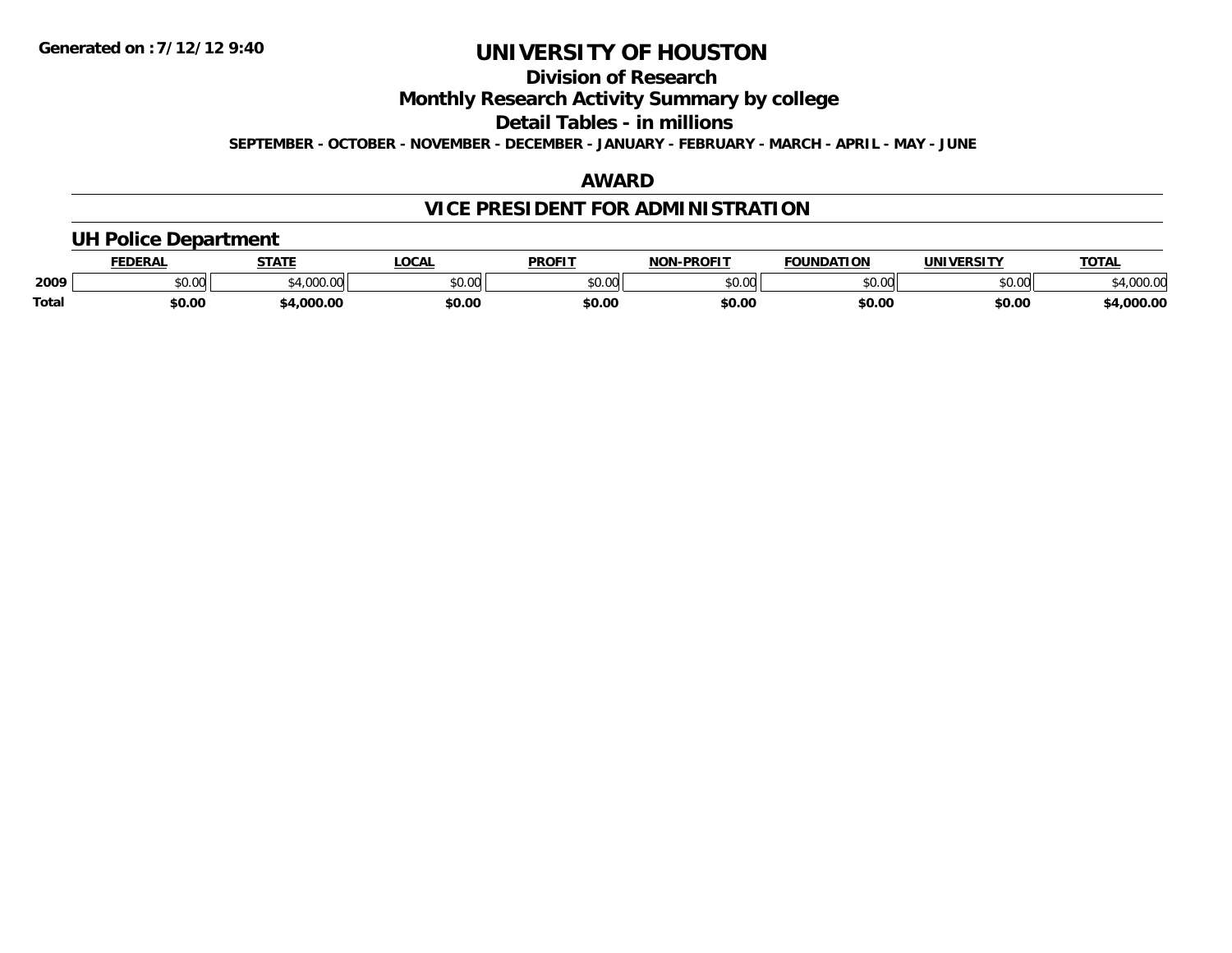# **Division of Research**

**Monthly Research Activity Summary by college**

#### **Detail Tables - in millions**

**SEPTEMBER - OCTOBER - NOVEMBER - DECEMBER - JANUARY - FEBRUARY - MARCH - APRIL - MAY - JUNE**

## **AWARD**

## **VICE PRESIDENT FOR STUDENT AFFAIRS**

### **Vice President, Student Affairs**

|       | <b>FEDERAL</b> | <b>STATE</b> | <b>LOCAL</b> | <b>PROFIT</b> | <b>NON-PROFIT</b> | <b>FOUNDATION</b> | <b>UNIVERSITY</b> | <b>TOTAL</b> |
|-------|----------------|--------------|--------------|---------------|-------------------|-------------------|-------------------|--------------|
| 2008  | \$52,000.00    | \$0.00       | \$0.00       | \$0.00        | \$0.00            | \$0.00            | \$0.00            | \$52,000.00  |
| 2009  | \$236,300.00   | \$0.00       | \$0.00       | \$0.00        | \$0.00            | \$0.00            | \$0.00            | \$236,300.00 |
| 2010  | \$236,300.00   | \$0.00       | \$0.00       | \$0.00        | \$0.00            | \$0.00            | \$0.00            | \$236,300.00 |
| 2011  | \$236,300.00   | \$0.00       | \$0.00       | \$0.00        | \$0.00            | \$0.00            | \$0.00            | \$236,300.00 |
| 2012  | \$236,559.00   | \$0.00       | \$0.00       | \$0.00        | \$0.00            | \$0.00            | \$0.00            | \$236,559.00 |
| Total | \$997,459.00   | \$0.00       | \$0.00       | \$0.00        | \$0.00            | \$0.00            | \$0.00            | \$997,459.00 |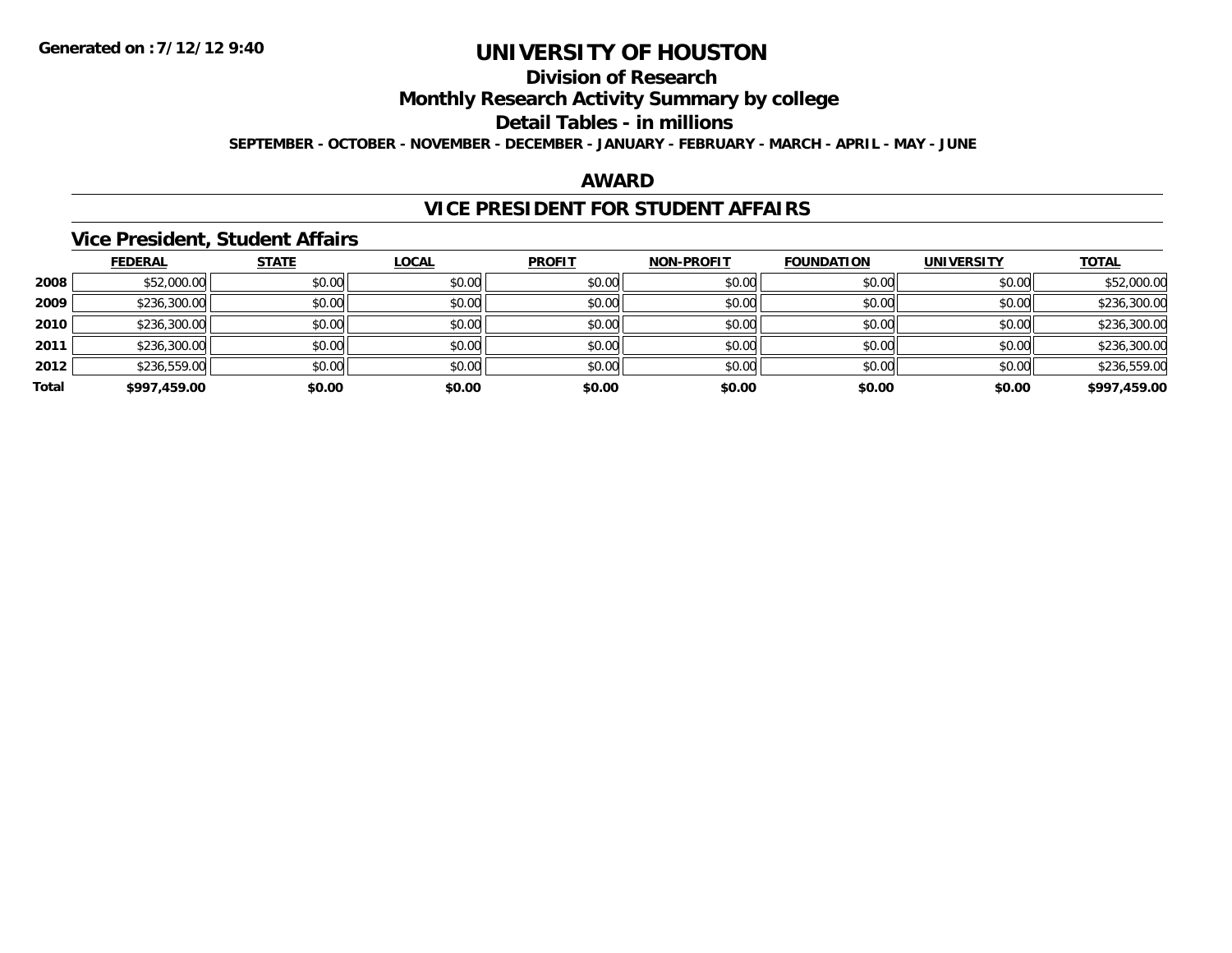**Total**

# **UNIVERSITY OF HOUSTON**

# **Division of Research**

#### **Monthly Research Activity Summary by college**

#### **Detail Tables - in millions**

**SEPTEMBER - OCTOBER - NOVEMBER - DECEMBER - JANUARY - FEBRUARY - MARCH - APRIL - MAY - JUNE**

### **TOTAL EXPENDITURE**

#### **C.T. BAUER COLLEGE OF BUSINESS**

#### **Decision and Information Sciences**

|      | <b>FEDERAL</b>                            | <b>STATE</b> | <b>LOCAL</b> | <b>PROFIT</b> | <b>NON-PROFIT</b> | <b>FOUNDATION</b> | <b>UNIVERSITY</b> | <b>TOTAL</b>   |
|------|-------------------------------------------|--------------|--------------|---------------|-------------------|-------------------|-------------------|----------------|
| 2008 | \$24,556.03                               | \$0.00       | \$0.00       | \$0.00        | \$0.00            | \$0.00            | \$0.00            | \$24,556.03    |
|      | <b>Finance</b>                            |              |              |               |                   |                   |                   |                |
|      | <b>FEDERAL</b>                            | <b>STATE</b> | <b>LOCAL</b> | <b>PROFIT</b> | <b>NON-PROFIT</b> | <b>FOUNDATION</b> | <b>UNIVERSITY</b> | <b>TOTAL</b>   |
| 2008 | \$229,702.16                              | \$0.00       | \$0.00       | \$0.00        | \$0.00            | \$0.00            | \$0.00            | \$229,702.16   |
| 2009 | \$293,808.92                              | \$0.00       | \$0.00       | \$0.00        | \$0.00            | \$0.00            | \$0.00            | \$293,808.92   |
| 2010 | \$289,682.06                              | \$0.00       | \$0.00       | \$0.00        | \$0.00            | \$0.00            | \$0.00            | \$289,682.06   |
| 2011 | \$237,612.19                              | \$0.00       | \$0.00       | \$0.00        | \$0.00            | \$0.00            | \$0.00            | \$237,612.19   |
| 2012 | \$41,345.84                               | \$0.00       | \$0.00       | \$0.00        | \$0.00            | \$0.00            | \$0.00            | \$41,345.84    |
|      | <b>Global Energy Management Institute</b> |              |              |               |                   |                   |                   |                |
|      | <b>FEDERAL</b>                            | <b>STATE</b> | <b>LOCAL</b> | <b>PROFIT</b> | <b>NON-PROFIT</b> | <b>FOUNDATION</b> | <b>UNIVERSITY</b> | <b>TOTAL</b>   |
| 2008 | \$0.00                                    | \$0.00       | \$0.00       | (\$67.50)     | \$0.00            | \$0.00            | \$0.00            | (\$67.50)      |
|      | Management                                |              |              |               |                   |                   |                   |                |
|      | <b>FEDERAL</b>                            | <b>STATE</b> | <b>LOCAL</b> | <b>PROFIT</b> | <b>NON-PROFIT</b> | <b>FOUNDATION</b> | <b>UNIVERSITY</b> | <b>TOTAL</b>   |
| 2009 | \$0.00                                    | \$0.00       | \$0.00       | \$0.00        | \$0.00            | \$0.00            | \$0.00            | \$0.00         |
| 2010 | \$0.00                                    | \$0.00       | \$0.00       | \$0.00        | \$0.00            | \$0.00            | \$0.00            | \$0.00         |
| 2011 | \$0.00                                    | \$0.00       | \$0.00       | \$0.00        | \$0.00            | \$0.00            | \$0.00            | \$0.00         |
| 2012 | \$0.00                                    | \$0.00       | \$0.00       | \$0.00        | \$0.00            | \$0.00            | \$0.00            | \$0.00         |
|      | <b>Small Business Development Center</b>  |              |              |               |                   |                   |                   |                |
|      | <b>FEDERAL</b>                            | <b>STATE</b> | <b>LOCAL</b> | <b>PROFIT</b> | <b>NON-PROFIT</b> | <b>FOUNDATION</b> | <b>UNIVERSITY</b> | <b>TOTAL</b>   |
| 2008 | \$1,705,685.89                            | \$0.00       | \$0.00       | \$0.00        | \$0.00            | \$0.00            | \$0.00            | \$1,705,685.89 |
| 2009 | \$1,728,215.67                            | \$0.00       | \$0.00       | \$0.00        | \$0.00            | \$0.00            | \$0.00            | \$1,728,215.67 |
| 2010 | \$2,449,623.84                            | \$0.00       | \$0.00       | \$0.00        | \$0.00            | \$0.00            | \$0.00            | \$2,449,623.84 |
| 2011 | \$2,506,322.92                            | \$42,560.19  | \$0.00       | \$0.00        | \$0.00            | \$0.00            | \$0.00            | \$2,548,883.11 |
| 2012 | \$3,922,288.41                            | \$788.82     | \$0.00       | \$0.00        | \$0.00            | \$2,392.04        | \$0.00            | \$3,925,469.27 |

**\$13,428,843.93 \$43,349.01 \$0.00 (\$67.50) \$0.00 \$2,392.04 \$0.00 \$13,474,517.48**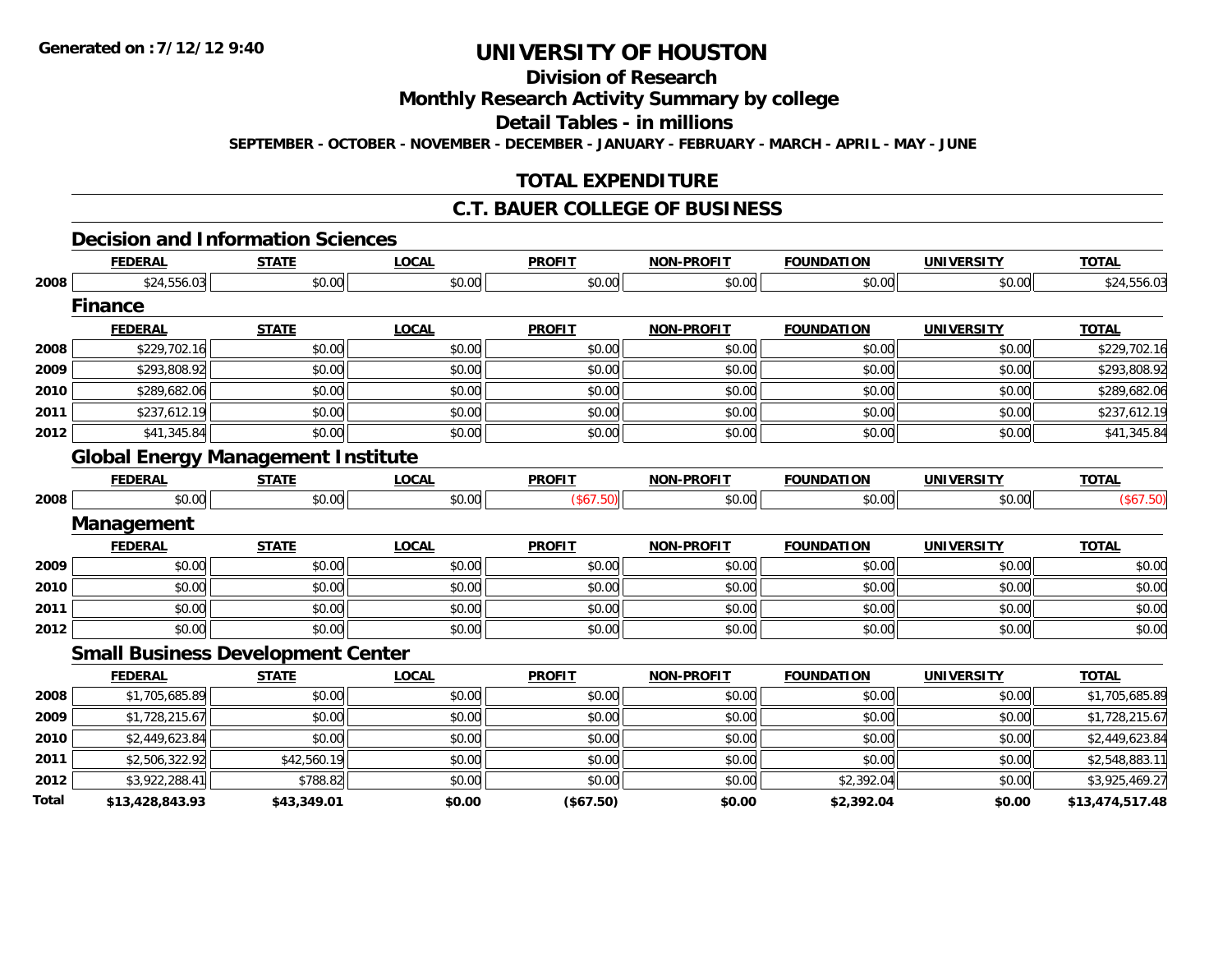#### **Division of Research**

**Monthly Research Activity Summary by college**

**Detail Tables - in millions**

**SEPTEMBER - OCTOBER - NOVEMBER - DECEMBER - JANUARY - FEBRUARY - MARCH - APRIL - MAY - JUNE**

#### **TOTAL EXPENDITURE**

#### **COLLEGE OF ARCHITECTURE**

#### **FEDERAL STATE LOCAL PROFIT NON-PROFIT FOUNDATION UNIVERSITY TOTALTOTAL 2008** \$0.00 (\$52.19) \$0.00 \$57,288.75 \$0.00 \$0.00 \$0.00 \$57,236.56 **2009** \$990.97 \$0.00 \$0.00 \$39,974.90 \$0.00 \$0.00 \$0.00 \$40,965.87 **2010** $\textsf{0} \parallel \textsf{0} \parallel \textsf{0} \parallel \textsf{0} \parallel \textsf{0} \parallel \textsf{0} \parallel \textsf{0} \parallel \textsf{0} \parallel \textsf{0} \parallel \textsf{0} \parallel \textsf{0} \parallel \textsf{0} \parallel \textsf{0} \parallel \textsf{0} \parallel \textsf{0} \parallel \textsf{0} \parallel \textsf{0} \parallel \textsf{0} \parallel \textsf{0} \parallel \textsf{0} \parallel \textsf{0} \parallel \textsf{0} \parallel \textsf{0} \parallel \textsf{0} \parallel \textsf{0} \parallel \textsf{0} \parallel \textsf{0} \parallel \textsf{$ **2011**1 \$9,011.21| \$0.00| \$0.00| \$0.00| \$0.00| \$0.00| \$0.00| \$0.00| \$25,658.50| \$0.50| \$34,669.71 **2012**2 | \$15,988.79|| \$0.00| \$0.00|| \$0.00|| \$0.00|| \$0.00|| \$5,000.00|| \$6,683.38|| \$0.00|| \$27,672.17 **Total\$29,996.46 (\$52.19) \$0.00 \$97,263.65 \$5,000.00 \$58,983.26 \$0.00 \$191,191.18**

#### **Architecture**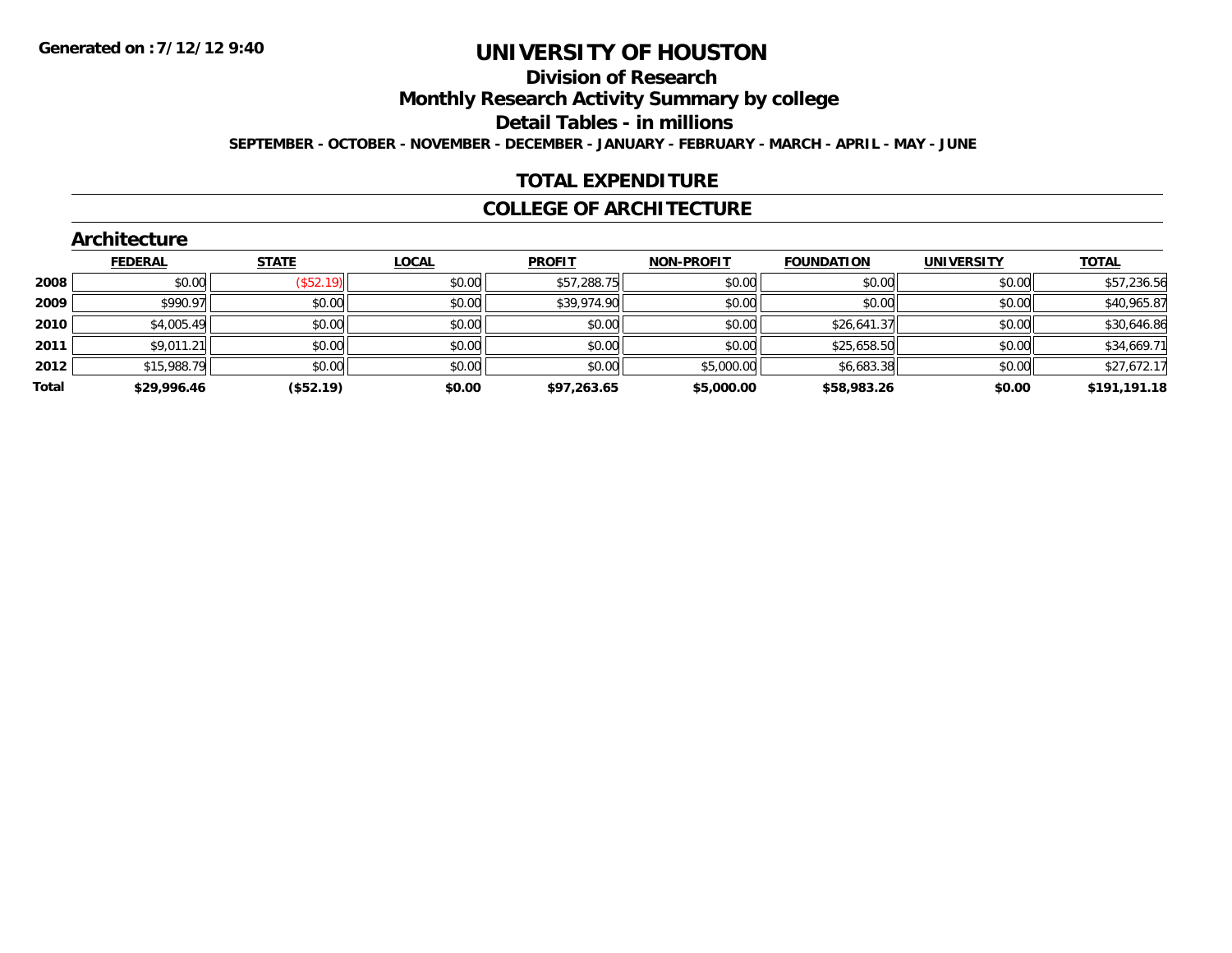### **Division of Research**

**Monthly Research Activity Summary by college**

#### **Detail Tables - in millions**

**SEPTEMBER - OCTOBER - NOVEMBER - DECEMBER - JANUARY - FEBRUARY - MARCH - APRIL - MAY - JUNE**

### **TOTAL EXPENDITURE**

#### **COLLEGE OF EDUCATION**

#### **Consistency Mgmt and Coop Disc**

|      | <b>FEDERAL</b>        | <b>STATE</b> | LOCAL  | <b>PROFIT</b> | <b>I-PROFIT</b><br><b>NON</b> | <b>FOUNDATION</b> | <b>UNIVERSITY</b> | <b>TOTAL</b> |
|------|-----------------------|--------------|--------|---------------|-------------------------------|-------------------|-------------------|--------------|
| 2010 | <b>CO OC</b><br>DU.UU | \$0.00       | \$0.00 | \$0.00        | \$0.00                        | \$0.00            | \$0.00            | \$0.00       |
| 2011 | ሰሰ ሰሰ<br>DU.UU        | \$0.00       | \$0.00 | \$0.00        | \$0.00                        | \$0.00            | \$0.00            | \$0.00       |
| 2012 | \$0.00                | \$0.00       | \$0.00 | \$0.00        | \$0.00                        | \$0.00            | \$0.00            | \$0.00       |

#### **Curriculum and Instruction**

|      | <b>FEDERAL</b> | <b>STATE</b> | <u>LOCAL</u> | <b>PROFIT</b> | <b>NON-PROFIT</b> | <b>FOUNDATION</b> | <b>UNIVERSITY</b> | <b>TOTAL</b>   |
|------|----------------|--------------|--------------|---------------|-------------------|-------------------|-------------------|----------------|
| 2008 | \$1,262,220.61 | \$43,617.31  | (\$52.31)    | \$0.00        | \$614,750.94      | (\$6.18)          | \$0.00            | \$1,920,530.37 |
| 2009 | \$1,140,246.59 | \$60,761.78  | \$2,527.05   | \$0.00        | \$484,453.54      | \$6,031.43        | \$0.00            | \$1,694,020.39 |
| 2010 | \$822,598.13   | \$21,763.24  | \$9,032.24   | \$56.36       | \$556,679.15      | \$110,932.87      | \$0.00            | \$1,521,061.99 |
| 2011 | \$932,152.27   | \$34,387.63  | \$0.00       | \$0.00        | \$195,520.95      | \$337,884.73      | \$0.00            | \$1,499,945.58 |
| 2012 | \$1,219,515.30 | \$199,864.63 | \$0.00       | \$0.00        | \$168.273.16      | \$361,176.99      | \$0.00            | \$1,948,830.08 |

#### **Dean, Education**

|      | <b>FEDERAL</b> | <b>STATE</b> | <u>LOCAL</u> | <b>PROFIT</b> | <b>NON-PROFIT</b> | <b>FOUNDATION</b> | <b>UNIVERSITY</b> | <b>TOTAL</b> |
|------|----------------|--------------|--------------|---------------|-------------------|-------------------|-------------------|--------------|
| 2008 | \$0.00         | \$0.00       | \$0.00       | \$0.00        | \$3.99            | \$0.00            | \$0.00            | \$3.99       |
| 2009 | \$0.00         | \$0.00       | \$0.00       | \$0.00        | \$0.00            | \$0.00            | \$0.00            | \$0.00       |
| 2010 | \$0.00         | \$0.00       | \$0.00       | \$0.00        | \$0.00            | \$0.00            | \$0.00            | \$0.00       |
| 2011 | \$0.00         | \$0.00       | \$0.00       | \$0.00        | \$0.00            | \$0.00            | \$0.00            | \$0.00       |
| 2012 | \$0.00         | \$0.00       | \$0.00       | \$0.00        | \$0.00            | \$0.00            | \$0.00            | \$0.00       |

#### **Educational Leadership & Cultural Studies**

|      | <u>FEDERAL</u> | <u>STATE</u> | <b>LOCAL</b> | <b>PROFIT</b> | <b>NON-PROFIT</b> | <b>FOUNDATION</b> | <b>UNIVERSITY</b> | <b>TOTAL</b> |
|------|----------------|--------------|--------------|---------------|-------------------|-------------------|-------------------|--------------|
| 2008 | (238.35)       | \$0.00       | \$0.00       | \$0.00        | \$13,533.33       | \$1,834           | \$0.00            |              |
| 2009 | \$31,654.31    | \$0.00       | \$0.00       | \$0.00        | \$0.00            | \$0.00            | \$0.00            | \$31,654.31  |
| 2010 | \$0.00         | \$35.28)     | \$0.00       | \$0.00        | \$0.00            | \$0.00            | \$0.00            | (\$35.28)    |
| 2011 | \$0.00         | $$153.53$ ]  | \$0.00       | \$0.00        | \$0.00            | \$0.00            | \$0.00            |              |

### **Educational Psychology**

|      | <b>FEDERAL</b> | <u>STATE</u> | <b>LOCAL</b> | <b>PROFIT</b> | <b>NON-PROFIT</b> | <b>FOUNDATION</b> | <b>UNIVERSITY</b> | <b>TOTAL</b> |
|------|----------------|--------------|--------------|---------------|-------------------|-------------------|-------------------|--------------|
| 2008 | \$216,636.84   | \$127,044.79 | (\$4.09)     | \$0.00        | \$3,078.45        | \$85,427.52       | \$0.00            | \$432,183.51 |
| 2009 | \$54,049.98    | \$20,169.04  | \$0.00       | \$0.00        | \$0.00            | \$115,860.61      | \$0.00            | \$190,079.63 |
| 2010 | \$15,071.00    | \$30,106.41  | \$0.00       | \$0.00        | \$10,231.26       | \$70,890.11       | \$0.00            | \$126,298.78 |
| 2011 | \$42,117.30    | \$133,524.06 | \$0.00       | \$0.00        | \$1,243.67        | \$80,976.92       | \$0.00            | \$257,861.95 |
| 2012 | \$153,744.75   | \$87,952.64  | \$0.00       | \$0.00        | \$9,818.56        | \$1,656.63        | \$0.00            | \$253,172.58 |

<u> 1989 - Johann Stoff, deutscher Stoffen und der Stoffen und der Stoffen und der Stoffen und der Stoffen und de</u>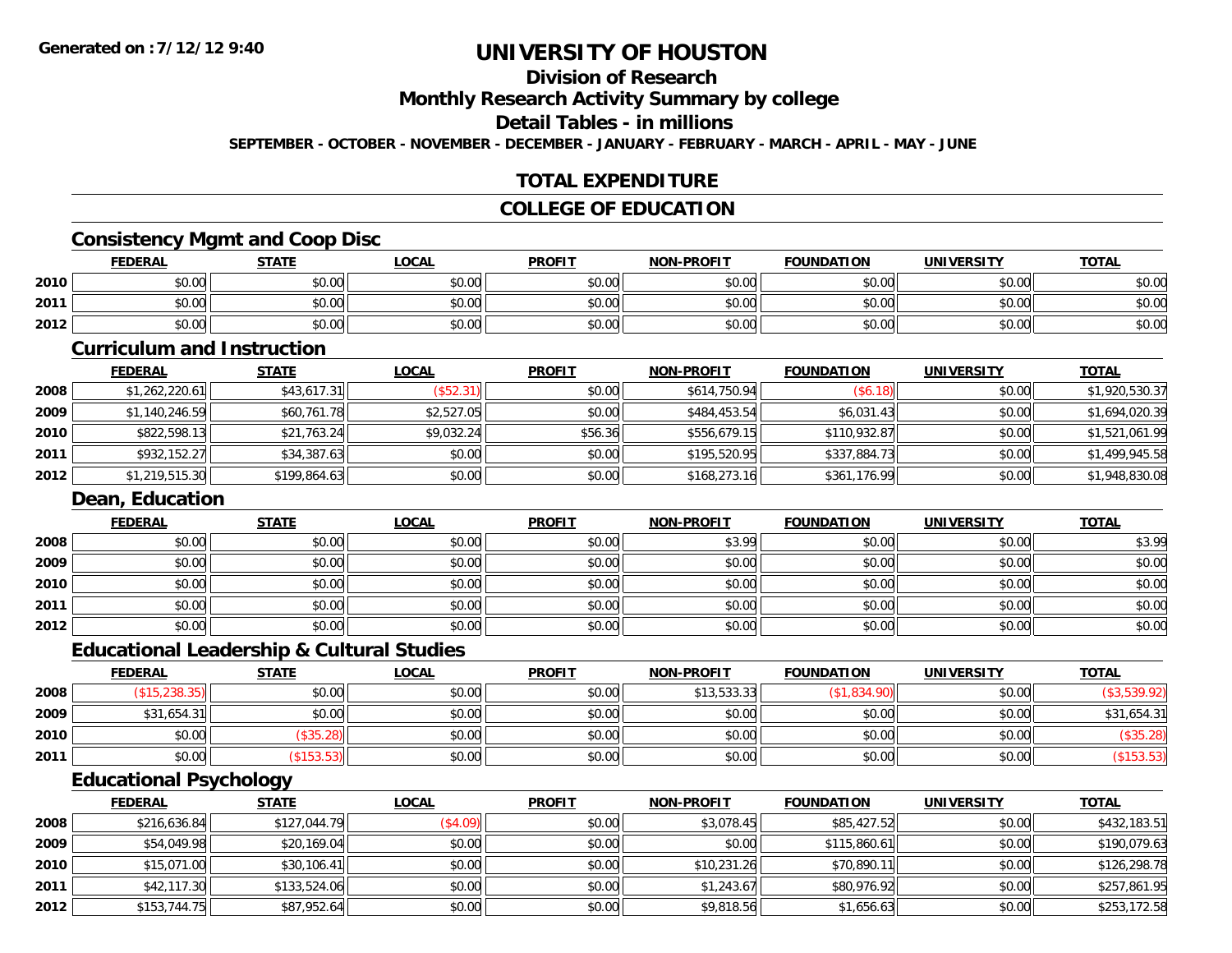# **Division of Research**

**Monthly Research Activity Summary by college**

**Detail Tables - in millions**

**SEPTEMBER - OCTOBER - NOVEMBER - DECEMBER - JANUARY - FEBRUARY - MARCH - APRIL - MAY - JUNE**

### **TOTAL EXPENDITURE**

#### **COLLEGE OF EDUCATION**

#### **Institute for Urban Education**

|       | <b>FEDERAL</b> | <b>STATE</b> | <b>LOCAL</b> | <b>PROFIT</b> | <b>NON-PROFIT</b> | <b>FOUNDATION</b> | <b>UNIVERSITY</b> | <b>TOTAL</b>   |
|-------|----------------|--------------|--------------|---------------|-------------------|-------------------|-------------------|----------------|
| 2008  | \$0.00         | \$0.00       | \$0.00       | \$0.00        | \$0.00            | \$0.00            | \$0.00            | \$0.00         |
| 2009  | \$0.00         | \$0.00       | \$0.00       | \$0.00        | \$0.00            | \$0.00            | \$0.00            | \$0.00         |
| 2010  | \$0.00         | \$0.00       | \$0.00       | \$0.00        | \$0.00            | \$0.00            | \$0.00            | \$0.00         |
| 2011  | \$0.00         | \$0.00       | \$0.00       | \$0.00        | \$0.00            | \$0.00            | \$0.00            | \$0.00         |
| 2012  | \$0.00         | \$0.00       | \$0.00       | \$0.00        | \$0.00            | \$0.00            | \$0.00            | \$0.00         |
| Total | \$5,874,768.73 | \$759,002.72 | \$11,502.89  | \$56.36       | \$2,057,587.00    | \$1,168,996.73    | \$0.00            | \$9,871,914.43 |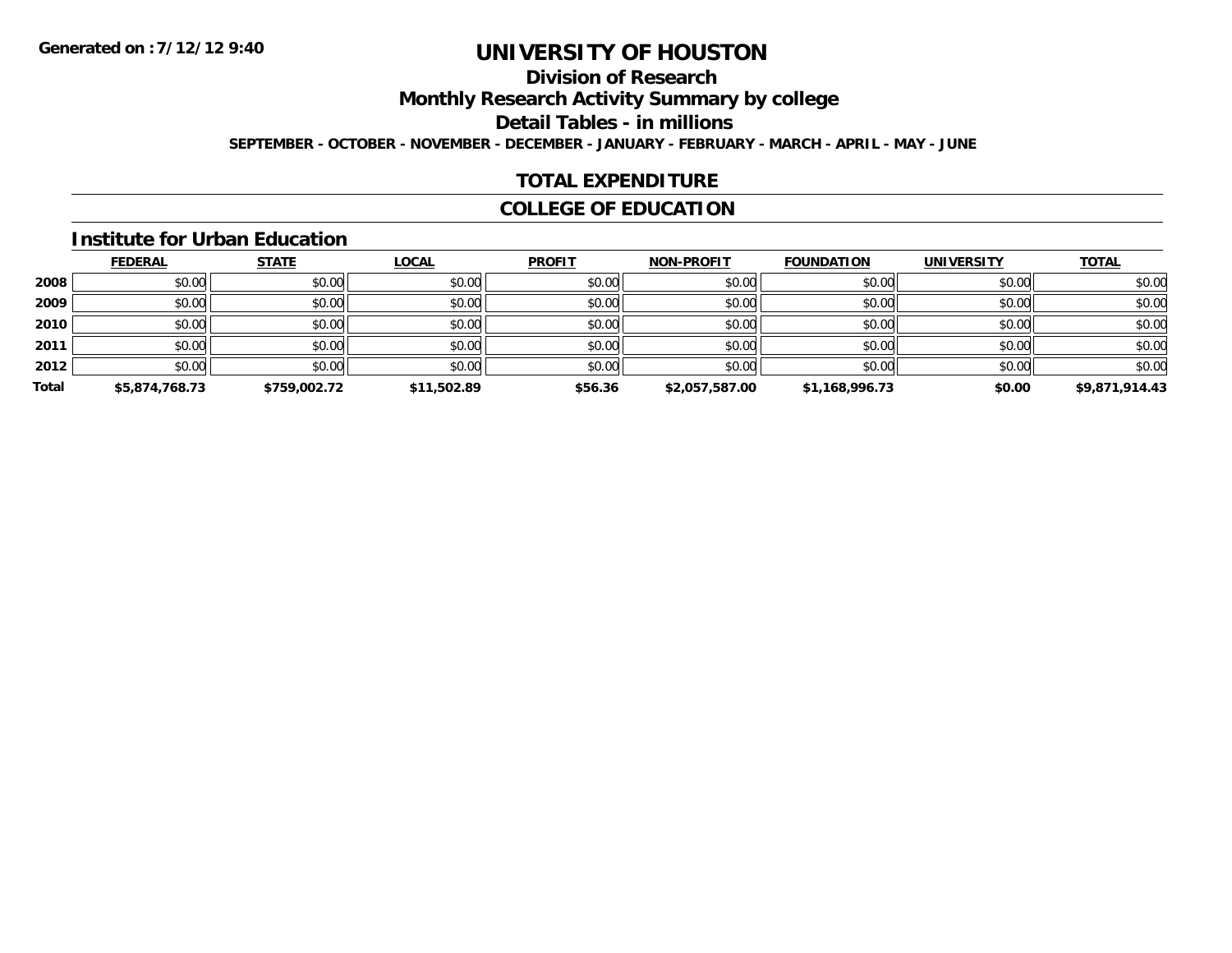# **Division of Research**

**Monthly Research Activity Summary by college**

**Detail Tables - in millions**

**SEPTEMBER - OCTOBER - NOVEMBER - DECEMBER - JANUARY - FEBRUARY - MARCH - APRIL - MAY - JUNE**

### **TOTAL EXPENDITURE**

#### **COLLEGE OF LIBERAL ARTS AND SOCIAL SCIENCES**

|      | <b>FEDERAL</b>                   | <b>STATE</b>                        | <b>LOCAL</b> | <b>PROFIT</b> | <b>NON-PROFIT</b> | <b>FOUNDATION</b> | <b>UNIVERSITY</b> | <b>TOTAL</b> |
|------|----------------------------------|-------------------------------------|--------------|---------------|-------------------|-------------------|-------------------|--------------|
| 2009 | \$0.00                           | \$0.00                              | \$0.00       | \$0.00        | \$8,272.99        | \$0.00            | \$0.00            | \$8,272.99   |
| 2012 | \$3,099.87                       | \$0.00                              | \$0.00       | \$0.00        | \$0.00            | \$0.00            | \$0.00            | \$3,099.87   |
|      | <b>Arte Publico Press</b>        |                                     |              |               |                   |                   |                   |              |
|      | <b>FEDERAL</b>                   | <b>STATE</b>                        | <b>LOCAL</b> | <b>PROFIT</b> | <b>NON-PROFIT</b> | <b>FOUNDATION</b> | <b>UNIVERSITY</b> | <b>TOTAL</b> |
| 2008 | \$0.00                           | \$0.00                              | \$0.00       | \$0.00        | \$79,995.29       | \$16,732.22       | \$0.00            | \$96,727.51  |
| 2009 | \$8,839.33                       | \$0.00                              | \$0.00       | \$0.00        | \$29,448.97       | \$0.00            | \$0.00            | \$38,288.30  |
| 2010 | \$43,985.80                      | \$0.00                              | \$0.00       | \$0.00        | \$51,200.00       | \$148,914.22      | \$0.00            | \$244,100.02 |
| 2011 | \$20,229.29                      | \$4,075.00                          | \$0.00       | \$0.00        | \$55,592.32       | \$267,320.73      | \$0.00            | \$347,217.34 |
| 2012 | \$41,846.62                      | \$1,825.00                          | \$0.00       | \$0.00        | \$39,100.00       | \$0.00            | \$0.00            | \$82,771.62  |
|      | <b>Blaffer Gallery</b>           |                                     |              |               |                   |                   |                   |              |
|      | <b>FEDERAL</b>                   | <b>STATE</b>                        | <b>LOCAL</b> | <b>PROFIT</b> | <b>NON-PROFIT</b> | <b>FOUNDATION</b> | <b>UNIVERSITY</b> | <b>TOTAL</b> |
| 2008 | \$37,748.93                      | \$0.00                              | \$0.00       | \$0.00        | \$40,896.78       | \$0.00            | \$0.00            | \$78,645.71  |
| 2009 | \$33,204.48                      | \$4,007.00                          | \$0.00       | \$0.00        | \$63,900.46       | \$0.00            | \$0.00            | \$101,111.94 |
| 2010 | \$78,438.35                      | \$7,541.33                          | \$0.00       | \$0.00        | \$67,299.67       | \$0.00            | \$0.00            | \$153,279.35 |
| 2011 | \$9,352.22                       | \$5,794.82                          | \$0.00       | \$0.00        | \$29,562.85       | \$0.00            | \$0.00            | \$44,709.89  |
| 2012 | \$3,818.28                       | \$1,981.95                          | \$0.00       | \$0.00        | \$50,800.00       | \$0.00            | \$0.00            | \$56,600.23  |
|      | <b>Center for Public History</b> |                                     |              |               |                   |                   |                   |              |
|      | <b>FEDERAL</b>                   | <u>STATE</u>                        | <b>LOCAL</b> | <b>PROFIT</b> | <b>NON-PROFIT</b> | <b>FOUNDATION</b> | <b>UNIVERSITY</b> | <b>TOTAL</b> |
| 2012 | \$42,116.72                      | \$0.00                              | \$0.00       | \$0.00        | \$0.00            | \$0.00            | \$0.00            | \$42,116.72  |
|      | <b>Communication Disorders</b>   |                                     |              |               |                   |                   |                   |              |
|      | <b>FEDERAL</b>                   | <b>STATE</b>                        | <b>LOCAL</b> | <b>PROFIT</b> | <b>NON-PROFIT</b> | <b>FOUNDATION</b> | <b>UNIVERSITY</b> | <b>TOTAL</b> |
| 2008 | \$7,947.64                       | \$0.00                              | \$526.95     | \$0.00        | \$104,922.86      | \$0.00            | \$0.00            | \$113,397.45 |
| 2009 | (\$17,855.09)                    | \$0.00                              | \$0.00       | \$0.00        | \$129,582.78      | \$0.00            | \$45,540.65       | \$157,268.34 |
| 2010 | \$20,172.51                      | \$0.00                              | \$0.00       | \$0.00        | \$282,463.16      | \$0.00            | \$0.00            | \$302,635.67 |
| 2011 | \$3,214.74                       | \$0.00                              | (\$259.55)   | \$0.00        | \$128,942.66      | \$0.00            | \$0.00            | \$131,897.85 |
| 2012 | \$8,061.15                       | \$0.00                              | \$0.00       | \$0.00        | \$188,541.87      | \$0.00            | \$0.00            | \$196,603.02 |
|      |                                  | <b>Comparative Cultural Studies</b> |              |               |                   |                   |                   |              |
|      | <b>FEDERAL</b>                   | <b>STATE</b>                        | <b>LOCAL</b> | <b>PROFIT</b> | <b>NON-PROFIT</b> | <b>FOUNDATION</b> | <b>UNIVERSITY</b> | <b>TOTAL</b> |
| 2008 | \$10,006.26                      | \$0.00                              | \$0.00       | \$0.00        | \$0.00            | \$0.00            | \$0.00            | \$10,006.26  |
| 2009 | \$0.00                           | \$0.00                              | \$0.00       | \$0.00        | (\$1,891.44)      | \$0.00            | \$0.00            | (\$1,891.44) |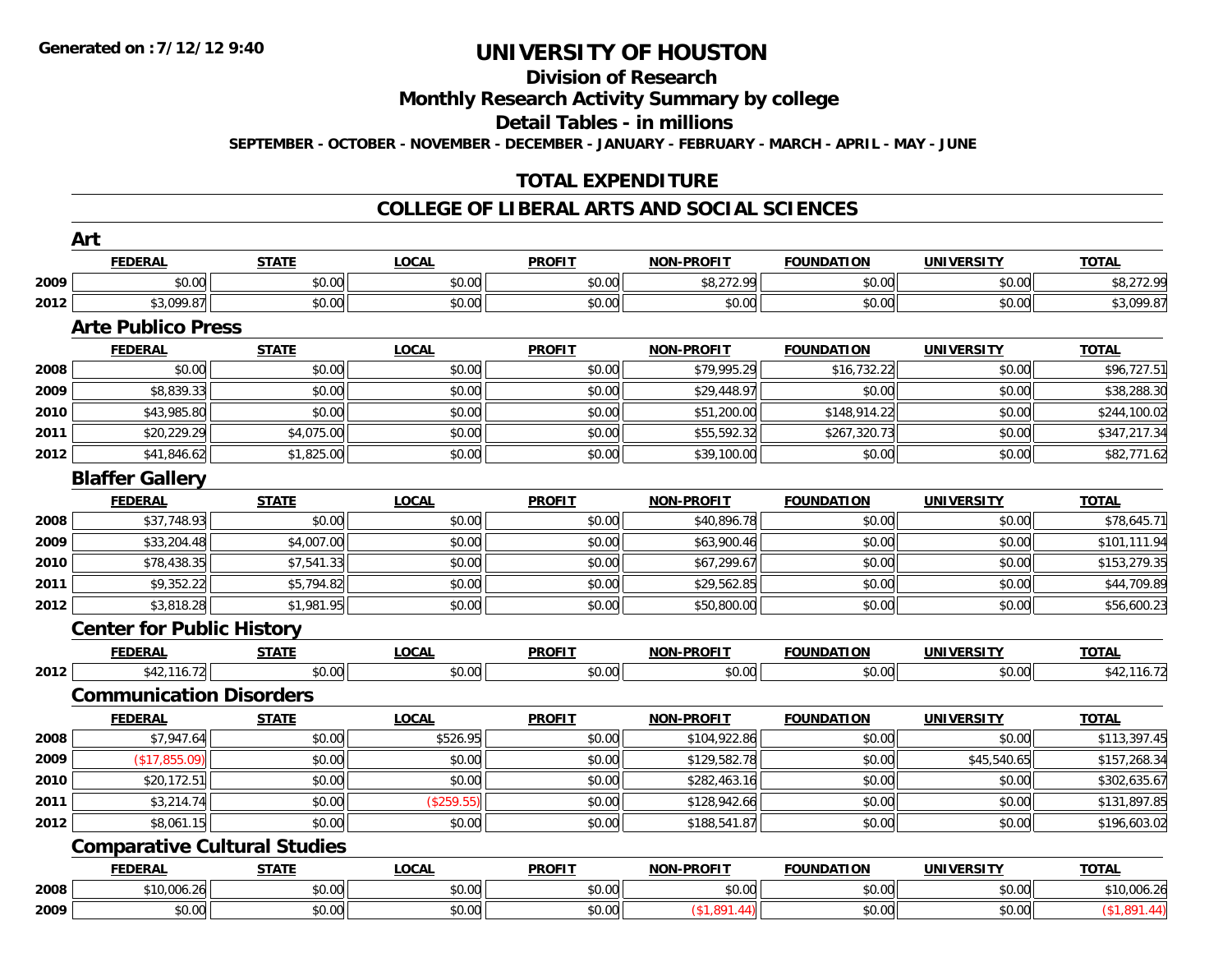#### **Division of Research**

**Monthly Research Activity Summary by college**

**Detail Tables - in millions**

**SEPTEMBER - OCTOBER - NOVEMBER - DECEMBER - JANUARY - FEBRUARY - MARCH - APRIL - MAY - JUNE**

### **TOTAL EXPENDITURE**

#### **COLLEGE OF LIBERAL ARTS AND SOCIAL SCIENCES**

|      | <b>Comparative Cultural Studies</b>               |              |              |               |                   |                   |                   |                |
|------|---------------------------------------------------|--------------|--------------|---------------|-------------------|-------------------|-------------------|----------------|
|      | <b>FEDERAL</b>                                    | <b>STATE</b> | <b>LOCAL</b> | <b>PROFIT</b> | <b>NON-PROFIT</b> | <b>FOUNDATION</b> | <b>UNIVERSITY</b> | <b>TOTAL</b>   |
| 2010 | \$0.00                                            | \$0.00       | \$0.00       | \$0.00        | (\$88.94)         | \$0.00            | \$0.00            | (\$88.94)      |
| 2011 | \$0.00                                            | \$0.00       | \$0.00       | (\$125.65)    | \$0.00            | \$0.00            | \$0.00            | (\$125.65)     |
| 2012 | \$0.00                                            | \$166.38     | \$0.00       | \$0.00        | \$0.00            | \$0.00            | \$0.00            | \$166.38       |
|      | <b>Cynthia Woods Mitchell Center for the Arts</b> |              |              |               |                   |                   |                   |                |
|      | <b>FEDERAL</b>                                    | <b>STATE</b> | <u>LOCAL</u> | <b>PROFIT</b> | <b>NON-PROFIT</b> | <b>FOUNDATION</b> | <b>UNIVERSITY</b> | <b>TOTAL</b>   |
| 2011 | \$0.00                                            | \$0.00       | \$0.00       | \$0.00        | \$15,000.00       | \$0.00            | \$0.00            | \$15,000.00    |
|      | Dean, Liberal Arts and Social Sciences            |              |              |               |                   |                   |                   |                |
|      | <b>FEDERAL</b>                                    | <b>STATE</b> | <b>LOCAL</b> | <b>PROFIT</b> | <b>NON-PROFIT</b> | <b>FOUNDATION</b> | <b>UNIVERSITY</b> | <b>TOTAL</b>   |
| 2008 | \$41,426.63                                       | \$0.00       | \$0.00       | \$0.00        | \$0.00            | \$0.00            | \$0.00            | \$41,426.63    |
| 2009 | \$107,056.84                                      | \$0.00       | \$0.00       | \$0.00        | \$0.00            | \$0.00            | \$0.00            | \$107,056.84   |
| 2010 | \$5,147.93                                        | \$0.00       | \$0.00       | \$0.00        | \$0.00            | \$0.00            | \$0.00            | \$5,147.93     |
| 2011 | (\$659.56)                                        | \$0.00       | \$0.00       | \$0.00        | \$0.00            | \$0.00            | \$0.00            | (\$659.56)     |
| 2012 | \$2,794.57                                        | \$0.00       | \$0.00       | \$0.00        | \$0.00            | \$0.00            | \$0.00            | \$2,794.57     |
|      | <b>Economics</b>                                  |              |              |               |                   |                   |                   |                |
|      | <b>FEDERAL</b>                                    | <b>STATE</b> | <b>LOCAL</b> | <b>PROFIT</b> | <b>NON-PROFIT</b> | <b>FOUNDATION</b> | <b>UNIVERSITY</b> | <b>TOTAL</b>   |
| 2008 | \$38,432.15                                       | \$0.00       | \$0.00       | (\$67.50)     | \$0.00            | \$2,230.00        | \$0.00            | \$40,594.65    |
| 2009 | \$33,706.93                                       | \$0.00       | \$0.00       | \$0.00        | \$0.00            | \$0.00            | \$0.00            | \$33,706.93    |
| 2010 | \$20,574.25                                       | \$0.00       | \$0.00       | \$0.00        | \$0.00            | \$0.00            | \$0.00            | \$20,574.25    |
| 2011 | (\$2,023.11)                                      | \$0.00       | \$0.00       | \$0.00        | \$26,562.51       | \$25,013.29       | \$0.00            | \$49,552.69    |
| 2012 | \$12,312.52                                       | \$0.00       | \$0.00       | \$21,270.81   | \$3,633.71        | \$32,156.35       | \$0.00            | \$69,373.39    |
|      | <b>English</b>                                    |              |              |               |                   |                   |                   |                |
|      | <b>FEDERAL</b>                                    | <b>STATE</b> | LOCAL        | <b>PROFIT</b> | <b>NON-PROFIT</b> | <b>FOUNDATION</b> | <b>UNIVERSITY</b> | <b>TOTAL</b>   |
| 2008 | \$0.00                                            | \$0.00       | \$0.00       | \$0.00        | \$432.09          | \$0.00            | \$0.00            | \$432.09       |
| 2009 | \$7,500.00                                        | \$0.00       | \$0.00       | \$0.00        | \$0.00            | \$0.00            | \$0.00            | \$7,500.00     |
| 2010 | \$1,051.76                                        | \$0.00       | \$0.00       | \$0.00        | \$0.00            | \$0.00            | \$0.00            | \$1,051.76     |
| 2011 | $($ \$51.76)                                      | (\$0.09)     | \$0.00       | \$0.00        | (\$287.50)        | \$0.00            | \$0.00            | (\$339.35)     |
| 2012 | \$1,000.00                                        | \$0.00       | \$0.00       | \$0.00        | \$0.00            | \$0.00            | \$0.00            | \$1,000.00     |
|      | <b>Health and Human Performance</b>               |              |              |               |                   |                   |                   |                |
|      | <b>FEDERAL</b>                                    | <b>STATE</b> | <b>LOCAL</b> | <b>PROFIT</b> | <b>NON-PROFIT</b> | <b>FOUNDATION</b> | <b>UNIVERSITY</b> | <b>TOTAL</b>   |
| 2008 | \$1,465,960.13                                    | \$0.00       | \$0.00       | \$99,771.92   | \$23.81           | \$10,728.83       | \$0.00            | \$1,576,484.69 |
|      |                                                   |              |              |               |                   |                   |                   |                |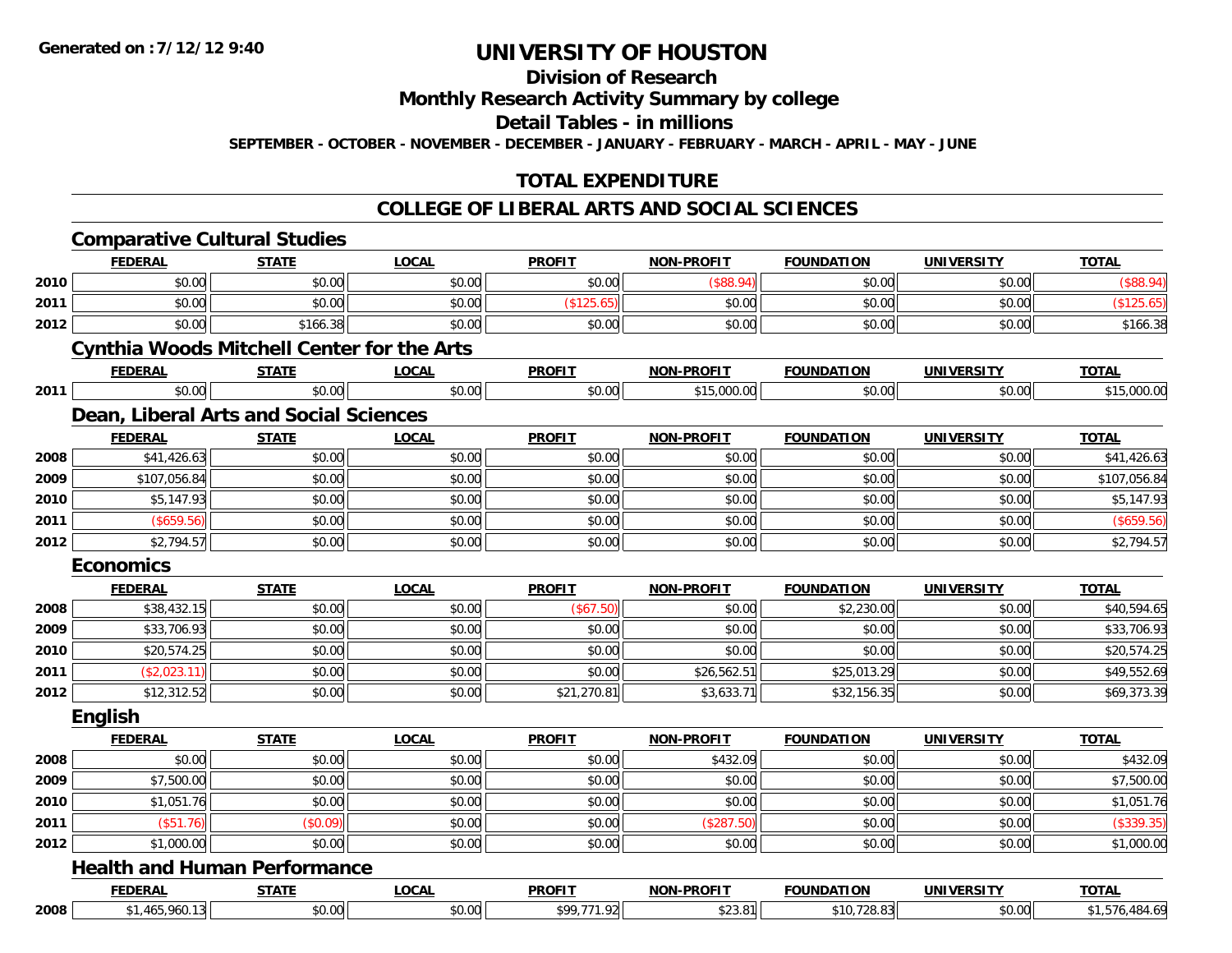# **Division of Research**

**Monthly Research Activity Summary by college**

**Detail Tables - in millions**

**SEPTEMBER - OCTOBER - NOVEMBER - DECEMBER - JANUARY - FEBRUARY - MARCH - APRIL - MAY - JUNE**

### **TOTAL EXPENDITURE**

#### **COLLEGE OF LIBERAL ARTS AND SOCIAL SCIENCES**

#### **Health and Human Performance**

|      | <b>FEDERAL</b>                        | <b>STATE</b> | <b>LOCAL</b> | <b>PROFIT</b> | <b>NON-PROFIT</b> | <b>FOUNDATION</b> | <b>UNIVERSITY</b> | <b>TOTAL</b>   |
|------|---------------------------------------|--------------|--------------|---------------|-------------------|-------------------|-------------------|----------------|
| 2009 | \$1,437,313.49                        | \$0.00       | \$0.00       | \$23,834.44   | \$0.00            | \$12,790.09       | \$0.00            | \$1,473,938.02 |
| 2010 | \$1,231,962.29                        | \$0.00       | \$0.00       | \$40,900.08   | \$0.00            | \$11,439.69       | \$800.00          | \$1,285,102.06 |
| 2011 | \$770,556.13                          | \$0.00       | \$0.00       | \$281,706.59  | \$0.00            | \$16,777.40       | \$0.00            | \$1,069,040.12 |
| 2012 | \$784,953.95                          | \$0.00       | \$0.00       | \$294,227.85  | \$0.00            | \$16,089.96       | \$0.00            | \$1,095,271.76 |
|      | <b>Hispanic Studies</b>               |              |              |               |                   |                   |                   |                |
|      | <b>FEDERAL</b>                        | <b>STATE</b> | <b>LOCAL</b> | <b>PROFIT</b> | <b>NON-PROFIT</b> | <b>FOUNDATION</b> | <b>UNIVERSITY</b> | <b>TOTAL</b>   |
| 2011 | \$0.00                                | \$0.00       | \$0.00       | \$0.00        | \$0.00            | \$358.98          | \$0.00            | \$358.98       |
| 2012 | \$0.00                                | \$0.00       | \$0.00       | \$0.00        | \$0.00            | \$66,385.35       | \$0.00            | \$66,385.35    |
|      | <b>History</b>                        |              |              |               |                   |                   |                   |                |
|      | <b>FEDERAL</b>                        | <b>STATE</b> | <b>LOCAL</b> | <b>PROFIT</b> | <b>NON-PROFIT</b> | <b>FOUNDATION</b> | <b>UNIVERSITY</b> | <b>TOTAL</b>   |
| 2008 | \$6,756.75                            | \$0.00       | \$0.00       | \$78,873.49   | \$13,435.64       | \$0.00            | \$0.00            | \$99,065.88    |
| 2009 | \$0.00                                | \$0.00       | \$0.00       | \$54,676.43   | \$0.00            | \$0.00            | \$0.00            | \$54,676.43    |
| 2010 | \$17,057.77                           | \$0.00       | \$0.00       | \$85,371.15   | \$0.00            | \$68,750.00       | \$0.00            | \$171,178.92   |
| 2011 | \$9,428.86                            | \$0.00       | \$0.00       | \$25,915.98   | \$0.00            | \$55,000.00       | \$0.00            | \$90,344.84    |
| 2012 | \$5,673.81                            | \$0.00       | \$0.00       | \$15,828.36   | (\$332.43)        | \$61,250.00       | \$0.00            | \$82,419.74    |
|      | <b>Hobby Center for Public Policy</b> |              |              |               |                   |                   |                   |                |
|      | <b>FEDERAL</b>                        | <b>STATE</b> | <b>LOCAL</b> | <b>PROFIT</b> | <b>NON-PROFIT</b> | <b>FOUNDATION</b> | <b>UNIVERSITY</b> | <b>TOTAL</b>   |
| 2009 | \$16,714.70                           | \$0.00       | \$0.00       | \$0.00        | \$0.00            | \$0.00            | \$0.00            | \$16,714.70    |
| 2010 | \$14,222.17                           | \$0.00       | \$0.00       | \$0.00        | \$0.00            | \$0.00            | \$0.00            | \$14,222.17    |
| 2011 | \$29,535.82                           | \$0.00       | \$0.00       | \$0.00        | \$0.00            | \$0.00            | \$0.00            | \$29,535.82    |
| 2012 | \$47,797.83                           | \$0.00       | \$0.00       | \$0.00        | \$0.00            | \$0.00            | \$0.00            | \$47,797.83    |
|      | <b>Modern/Classical Languages</b>     |              |              |               |                   |                   |                   |                |
|      | <b>FEDERAL</b>                        | <b>STATE</b> | <b>LOCAL</b> | <b>PROFIT</b> | <b>NON-PROFIT</b> | <b>FOUNDATION</b> | <b>UNIVERSITY</b> | <b>TOTAL</b>   |
| 2008 | \$39,994.25                           | \$0.00       | \$0.00       | \$0.00        | \$0.00            | \$0.00            | \$0.00            | \$39,994.25    |
| 2011 | \$250.48                              | \$0.00       | \$0.00       | \$0.00        | \$0.00            | \$0.00            | \$0.00            | \$250.48       |
| 2012 | \$23,206.00                           | \$0.00       | \$0.00       | \$0.00        | \$0.00            | \$0.00            | \$0.00            | \$23,206.00    |
|      | Philosophy                            |              |              |               |                   |                   |                   |                |
|      | <b>FEDERAL</b>                        | <b>STATE</b> | <b>LOCAL</b> | <b>PROFIT</b> | <b>NON-PROFIT</b> | <b>FOUNDATION</b> | <b>UNIVERSITY</b> | <b>TOTAL</b>   |
| 2008 | \$0.00                                | \$0.00       | \$0.00       | \$0.00        | \$0.00            | \$0.00            | \$0.00            | \$0.00         |
| 2009 | \$0.00                                | \$0.00       | \$0.00       | \$0.00        | \$0.00            | \$0.00            | \$0.00            | \$0.00         |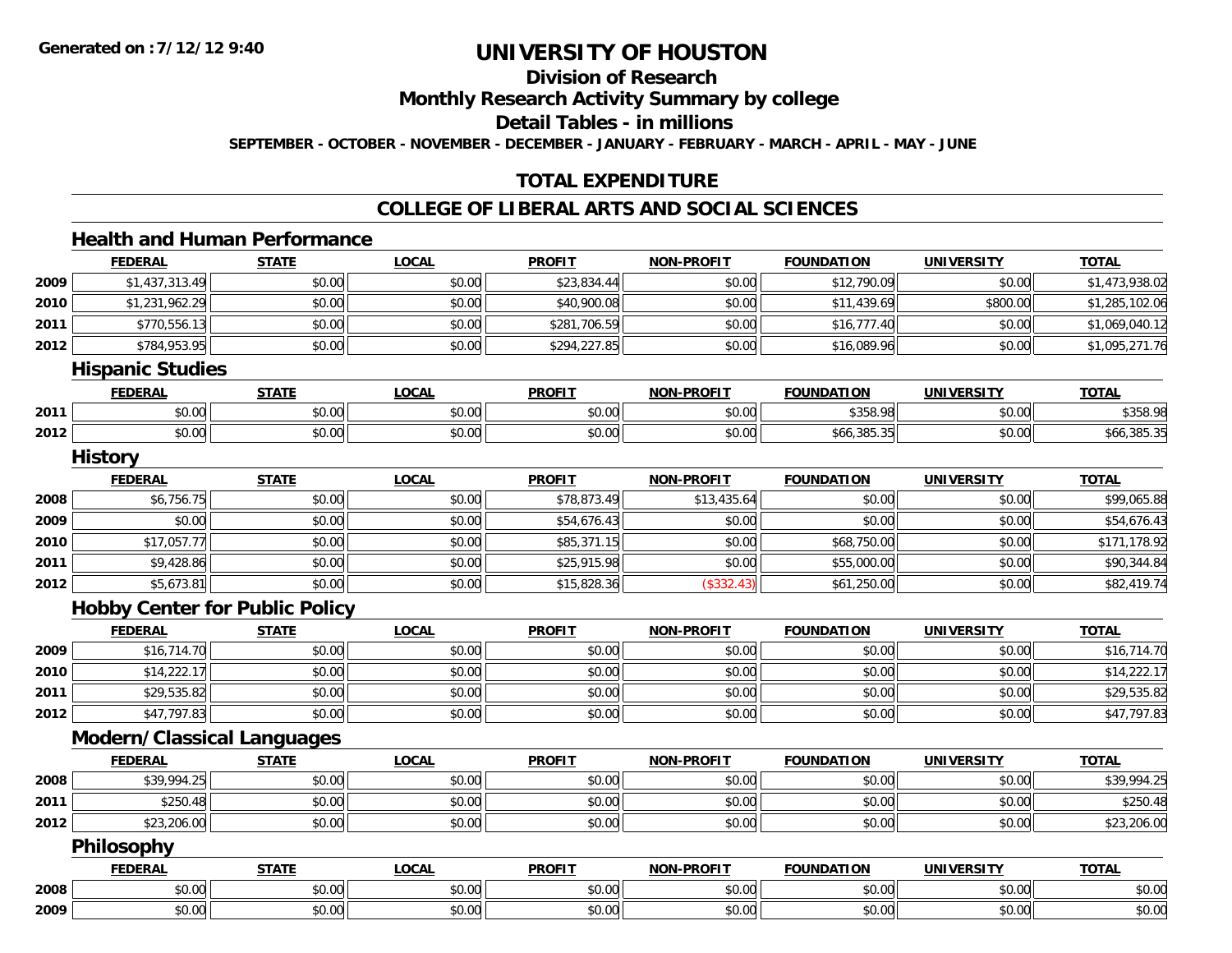# **Division of Research**

**Monthly Research Activity Summary by college**

**Detail Tables - in millions**

**SEPTEMBER - OCTOBER - NOVEMBER - DECEMBER - JANUARY - FEBRUARY - MARCH - APRIL - MAY - JUNE**

### **TOTAL EXPENDITURE**

#### **COLLEGE OF LIBERAL ARTS AND SOCIAL SCIENCES**

|      | Philosophy               |                |              |               |                   |                   |                   |                 |
|------|--------------------------|----------------|--------------|---------------|-------------------|-------------------|-------------------|-----------------|
|      | <b>FEDERAL</b>           | <b>STATE</b>   | <b>LOCAL</b> | <b>PROFIT</b> | <b>NON-PROFIT</b> | <b>FOUNDATION</b> | <b>UNIVERSITY</b> | <b>TOTAL</b>    |
| 2010 | \$0.00                   | \$0.00         | \$0.00       | \$0.00        | \$0.00            | \$0.00            | \$0.00            | \$0.00          |
| 2011 | \$0.00                   | \$0.00         | \$0.00       | \$0.00        | \$0.00            | \$0.00            | \$0.00            | \$0.00          |
| 2012 | \$4,791.72               | \$0.00         | \$0.00       | \$0.00        | \$0.00            | \$0.00            | \$0.00            | \$4,791.72      |
|      | <b>Political Science</b> |                |              |               |                   |                   |                   |                 |
|      | <b>FEDERAL</b>           | <b>STATE</b>   | <b>LOCAL</b> | <b>PROFIT</b> | <b>NON-PROFIT</b> | <b>FOUNDATION</b> | <b>UNIVERSITY</b> | <b>TOTAL</b>    |
| 2008 | \$4,311.69               | \$0.00         | \$0.00       | \$0.00        | \$0.00            | \$0.00            | \$15,815.17       | \$20,126.86     |
| 2009 | \$230,843.61             | \$0.00         | \$0.00       | \$0.00        | \$0.00            | \$0.00            | \$26,965.11       | \$257,808.72    |
| 2010 | \$4,227.71               | \$0.00         | \$0.00       | \$0.00        | \$0.00            | \$0.00            | \$0.00            | \$4,227.71      |
| 2011 | (\$2,511.44)             | (\$637.93)     | \$0.00       | (\$179.60)    | \$0.00            | \$0.00            | \$0.00            | (\$3,328.97)    |
| 2012 | \$0.00                   | \$0.00         | \$0.00       | \$0.00        | \$0.00            | \$0.00            | \$0.00            | \$0.00          |
|      | <b>Psychology</b>        |                |              |               |                   |                   |                   |                 |
|      | <b>FEDERAL</b>           | <b>STATE</b>   | <b>LOCAL</b> | <b>PROFIT</b> | <b>NON-PROFIT</b> | <b>FOUNDATION</b> | <b>UNIVERSITY</b> | <b>TOTAL</b>    |
| 2008 | \$10,006,201.35          | \$5,259,176.72 | \$3,449.88   | \$85,244.14   | \$50,311.57       | \$4,321.15        | \$51,174.89       | \$15,459,879.70 |
| 2009 | \$5,746,177.01           | \$2,944,573.48 | \$1,690.44   | \$91,576.12   | \$62,577.44       | \$27,046.81       | \$64,958.21       | \$8,938,599.51  |
| 2010 | \$6,367,993.52           | \$1,812,439.80 | \$0.00       | \$148,767.76  | \$121,638.14      | \$19,835.37       | \$54,124.25       | \$8,524,798.84  |
| 2011 | \$5,993,750.93           | \$468,928.95   | \$0.00       | \$77,695.27   | \$204,620.02      | \$182,441.77      | \$13,091.94       | \$6,940,528.88  |
| 2012 | \$6,241,696.57           | \$50,433.91    | \$0.00       | \$75,796.20   | \$203,206.05      | \$162,383.60      | (\$9,680.69)      | \$6,723,835.64  |
|      | <b>School of Music</b>   |                |              |               |                   |                   |                   |                 |
|      | <b>FEDERAL</b>           | <b>STATE</b>   | <b>LOCAL</b> | <b>PROFIT</b> | <b>NON-PROFIT</b> | <b>FOUNDATION</b> | <b>UNIVERSITY</b> | <b>TOTAL</b>    |
| 2008 | \$0.00                   | \$0.00         | \$0.00       | \$0.00        | \$5,117.25        | \$0.00            | \$0.00            | \$5,117.25      |
| 2010 | \$5,910.00               | \$0.00         | \$0.00       | \$0.00        | \$25,265.66       | \$0.00            | \$0.00            | \$31,175.66     |
| 2011 | \$0.00                   | \$1,365.00     | \$0.00       | \$0.00        | (\$666.97)        | \$0.00            | \$0.00            | \$698.03        |
|      | <b>Sociology</b>         |                |              |               |                   |                   |                   |                 |
|      | <b>FEDERAL</b>           | <b>STATE</b>   | <b>LOCAL</b> | <b>PROFIT</b> | <b>NON-PROFIT</b> | <b>FOUNDATION</b> | <b>UNIVERSITY</b> | <b>TOTAL</b>    |
| 2008 | \$68,149.94              | \$0.00         | \$18,174.67  | \$0.00        | \$958.93          | \$0.00            | \$26,240.66       | \$113,524.20    |
| 2009 | \$113,266.90             | \$0.00         | \$44,427.01  | \$0.00        | \$6.47            | \$0.00            | \$0.00            | \$157,700.38    |
| 2010 | \$169,637.27             | \$0.00         | \$5,405.91   | \$0.00        | \$20,181.63       | \$0.00            | \$0.00            | \$195,224.81    |
| 2011 | \$125,968.22             | \$0.00         | \$0.00       | \$0.00        | \$0.00            | \$0.00            | \$0.00            | \$125,968.22    |
| 2012 | \$14,921.53              | \$0.00         | \$0.00       | \$0.00        | \$0.00            | \$0.00            | \$0.00            | \$14,921.53     |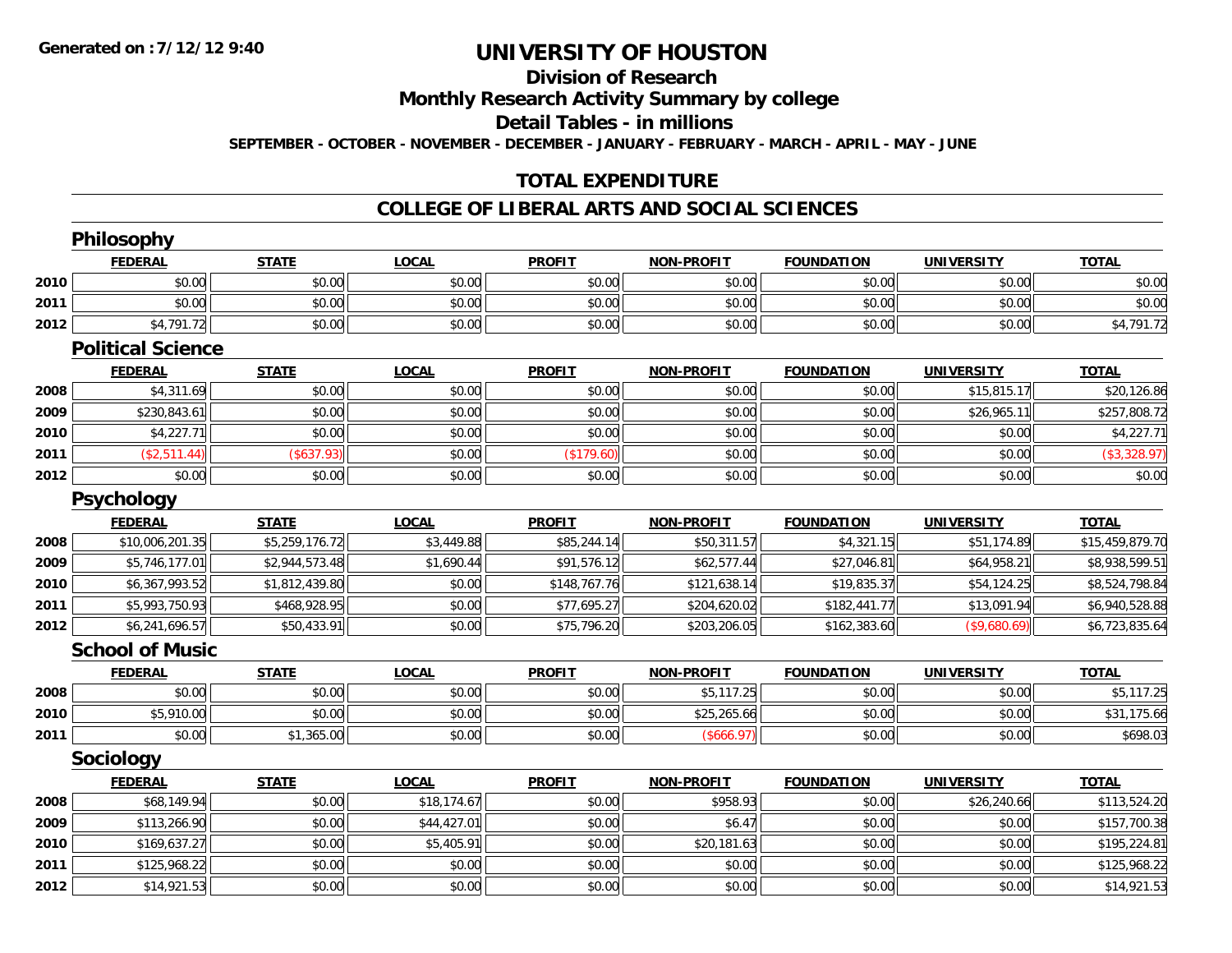#### **Division of Research**

**Monthly Research Activity Summary by college**

**Detail Tables - in millions**

**SEPTEMBER - OCTOBER - NOVEMBER - DECEMBER - JANUARY - FEBRUARY - MARCH - APRIL - MAY - JUNE**

#### **TOTAL EXPENDITURE**

#### **COLLEGE OF LIBERAL ARTS AND SOCIAL SCIENCES**

|       | Theatre         |                 |              |                |                   |                          |                   |                 |
|-------|-----------------|-----------------|--------------|----------------|-------------------|--------------------------|-------------------|-----------------|
|       | <b>FEDERAL</b>  | <b>STATE</b>    | <b>LOCAL</b> | <b>PROFIT</b>  | <b>NON-PROFIT</b> | <b>FOUNDATION</b>        | <b>UNIVERSITY</b> | <b>TOTAL</b>    |
| 2008  | \$0.00          | \$0.00          | \$0.00       | \$0.00         | \$43,924.23       | \$0.00                   | \$0.00            | \$43,924.23     |
| 2010  | \$0.00          | \$0.00          | \$0.00       | \$0.00         | \$46,537.16       | \$0.00                   | \$0.00            | \$46,537.16     |
| 2011  | \$0.00          | \$0.00          | \$0.00       | \$47,990.37    | (\$962.31)        | $($ \$45.63) $\parallel$ | \$0.00            | \$46,982.43     |
| 2012  | \$0.00          | \$0.00          | \$0.00       | (\$8,884.27)   | \$0.00            | \$0.00                   | \$0.00            | (\$8,884.27)    |
| Total | \$41,619,217.20 | \$10,561,671.32 | \$73,415.31  | \$1,540,189.94 | \$2,189,725.38    | \$1,207,920.17           | \$289,030.19      | \$57,481,169.51 |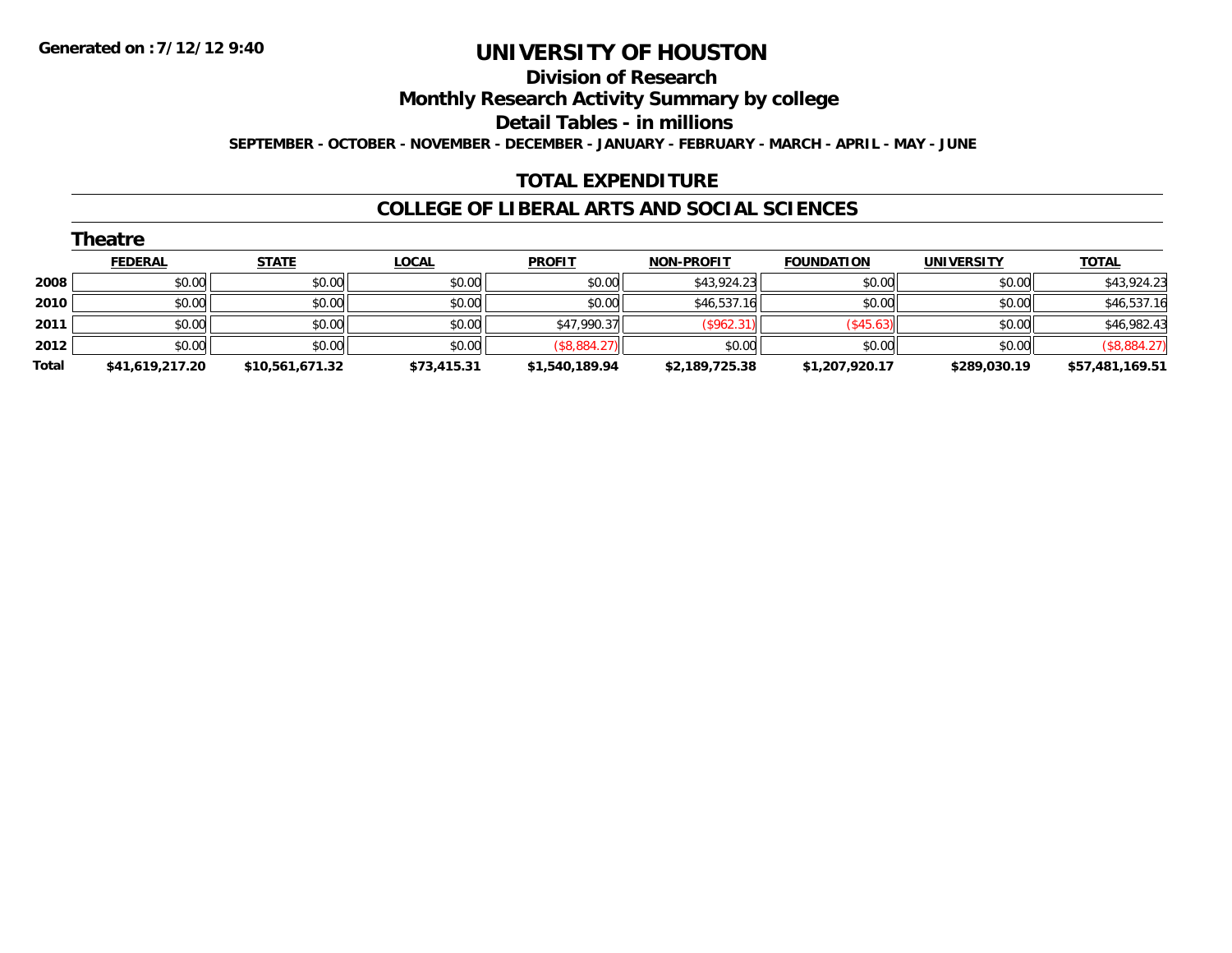### **Division of Research**

#### **Monthly Research Activity Summary by college**

#### **Detail Tables - in millions**

**SEPTEMBER - OCTOBER - NOVEMBER - DECEMBER - JANUARY - FEBRUARY - MARCH - APRIL - MAY - JUNE**

### **TOTAL EXPENDITURE**

#### **COLLEGE OF NATURAL SCIENCES AND MATHEMATICS**

#### **Allied Geophysical Laboratories**

|      | <b>FEDERAL</b>         | <b>CTATE</b>       | <b>OCAL</b>   | <b>PROFIT</b>                                                            | <b>NON-PROFIT</b> | <b>FOUNDATION</b>       | UNIVERSITY | <b>TOTAL</b>                     |
|------|------------------------|--------------------|---------------|--------------------------------------------------------------------------|-------------------|-------------------------|------------|----------------------------------|
| 2011 | $\sim$ 00<br>וטט.      | ሶስ ሰሰ<br>DU.UU     | 0.00<br>JU.UU | <b>\$10 7/10</b>                                                         | 0000<br>JU.UU     | $n \cap \Omega$<br>u.uu | \$0.00     |                                  |
| 2012 | $\sim$ $\sim$<br>vu.uu | $\sim$ 00<br>JU.UU | 0.00<br>JU.UU | $\begin{array}{c} \hline \end{array}$<br>ມ∠ບ<br>$\overline{\phantom{a}}$ | 0000<br>JU.UU     | 40.00<br>v.vv           | \$0.00     | J∠O.<br>$\overline{\phantom{a}}$ |

# **Biology/Biochemistry**

|      | <b>FEDERAL</b> | <u>STATE</u> | <b>LOCAL</b> | <b>PROFIT</b> | <b>NON-PROFIT</b> | <b>FOUNDATION</b> | <b>UNIVERSITY</b> | <b>TOTAL</b>   |
|------|----------------|--------------|--------------|---------------|-------------------|-------------------|-------------------|----------------|
| 2008 | \$2,232,148.86 | \$33,528.23  | \$0.00       | (\$69.55)     | \$79,308.27       | \$354,180.99      | \$2,151.81        | \$2,701,248.61 |
| 2009 | \$1,823,241.91 | \$104,910.97 | \$0.00       | \$0.00        | \$34,932.67       | \$514,160.21      | \$0.00            | \$2,477,245.76 |
| 2010 | \$3.229.954.14 | \$84,178.52  | \$0.00       | \$0.00        | \$391,283.05      | \$179.425.41      | \$0.00            | \$3,884,841.13 |
| 2011 | \$3,398,512.36 | \$411,080.57 | \$0.00       | \$0.00        | \$608,227.64      | \$210,931.17      | \$0.00            | \$4,628,751.74 |
| 2012 | \$2,742,176.32 | \$452,148.04 | \$0.00       | \$0.00        | \$690,370.73      | \$146,503.80      | \$0.00            | \$4,031,198.89 |

### **Center for Applied Geoscience Excellence**

|      | <b>FEDERAL</b> | <b>STATE</b>   | <b>LOCAL</b>   | <b>PROFIT</b> | <b>NON-PROFIT</b> | <b>FOUNDATION</b> | <b>UNIVERSITY</b> | <b>TOTAL</b> |
|------|----------------|----------------|----------------|---------------|-------------------|-------------------|-------------------|--------------|
| 2008 | \$0.00         | ልስ ሰሰ<br>JU.UU | 40.00<br>DU.UU | \$0.00        | \$0.00            | \$0.00            | \$0.00            | \$0.00       |
| 2009 | \$0.00         | ሶስ ሰሰ<br>งบ.บบ | \$0.00         | \$0.00        | \$0.00            | \$0.00            | \$0.00            | \$0.00       |
| 2010 | \$0.00         | \$0.00         | \$0.00         | \$0.00        | \$0.00            | \$0.00            | \$0.00            | \$0.00       |

#### **Center for Nuclear Receptors and Cell Signaling**

|      | <b>FEDERAL</b> | <u>STATE</u>   | <u>LOCAL</u> | <b>PROFIT</b> | <b>NON-PROFIT</b> | <b>FOUNDATION</b> | <b>UNIVERSITY</b> | <b>TOTAL</b>   |
|------|----------------|----------------|--------------|---------------|-------------------|-------------------|-------------------|----------------|
| 2009 | \$0.00         | \$8,062.40     | \$0.00       | \$0.00        | \$0.00            | \$0.00            | \$0.00            | \$8,062.40     |
| 2010 | \$652,080.55   | \$1,303,708.13 | \$0.00       | \$0.00        | \$0.00            | \$75,871.35       | \$0.00            | \$2,031,660.03 |
| 2011 | \$1,270,883.13 | \$118,041.73   | \$0.00       | \$0.00        | \$91,525.83       | \$72,571.51       | \$0.00            | \$1,553,022.20 |
| 2012 | \$1,624,596.62 | \$1,266,196.07 | \$0.00       | \$227,125.10  | \$964.34          | \$300,289.71      | \$0.00            | \$3,419,171.84 |

#### **Chemistry**

|      | <b>FEDERAL</b> | <b>STATE</b>   | <b>LOCAL</b> | <b>PROFIT</b> | <b>NON-PROFIT</b> | <b>FOUNDATION</b> | <b>UNIVERSITY</b> | <b>TOTAL</b>   |
|------|----------------|----------------|--------------|---------------|-------------------|-------------------|-------------------|----------------|
| 2008 | \$3,857,219.14 | \$23,596.53    | \$0.00       | \$24,546.65   | \$196,106.78      | \$951,311.00      | \$0.00            | \$5,052,780.10 |
| 2009 | \$3,801,981.02 | \$120,436.96   | \$0.00       | \$77,745.05   | \$183,976.37      | \$911,566.31      | \$167,043.44      | \$5,262,749.15 |
| 2010 | \$4,009,021.68 | \$1,625,812.88 | \$0.00       | \$70,414.95   | \$28,671.38       | \$924,931.77      | \$189,648.37      | \$6,848,501.03 |
| 2011 | \$2,485,745.39 | \$802,891.93   | \$0.00       | \$12,360.50   | \$47,547.76       | \$1,673,971.67    | \$115.175.15      | \$5,137,692.40 |
| 2012 | \$2,072,403.39 | \$769,507.09   | \$0.00       | \$33,823.14   | \$61,667.74       | \$1,410,848.33    | \$123,707.61      | \$4,471,957.29 |

#### **Computer Science**

|      | EEDEDA | -----          | 001<br>$\mathbf{U}$ | <b>PROFIT</b> | ,,,,,, <del>,</del> | $\sim$ וו ומחוומ $\sim$ | INIVE | <b>TOTAL</b><br>. . |
|------|--------|----------------|---------------------|---------------|---------------------|-------------------------|-------|---------------------|
| 2008 | 1.1.11 | $\overline{1}$ | $\sim$ 00<br>וט.טי  | / 61          |                     | \$0.00                  |       |                     |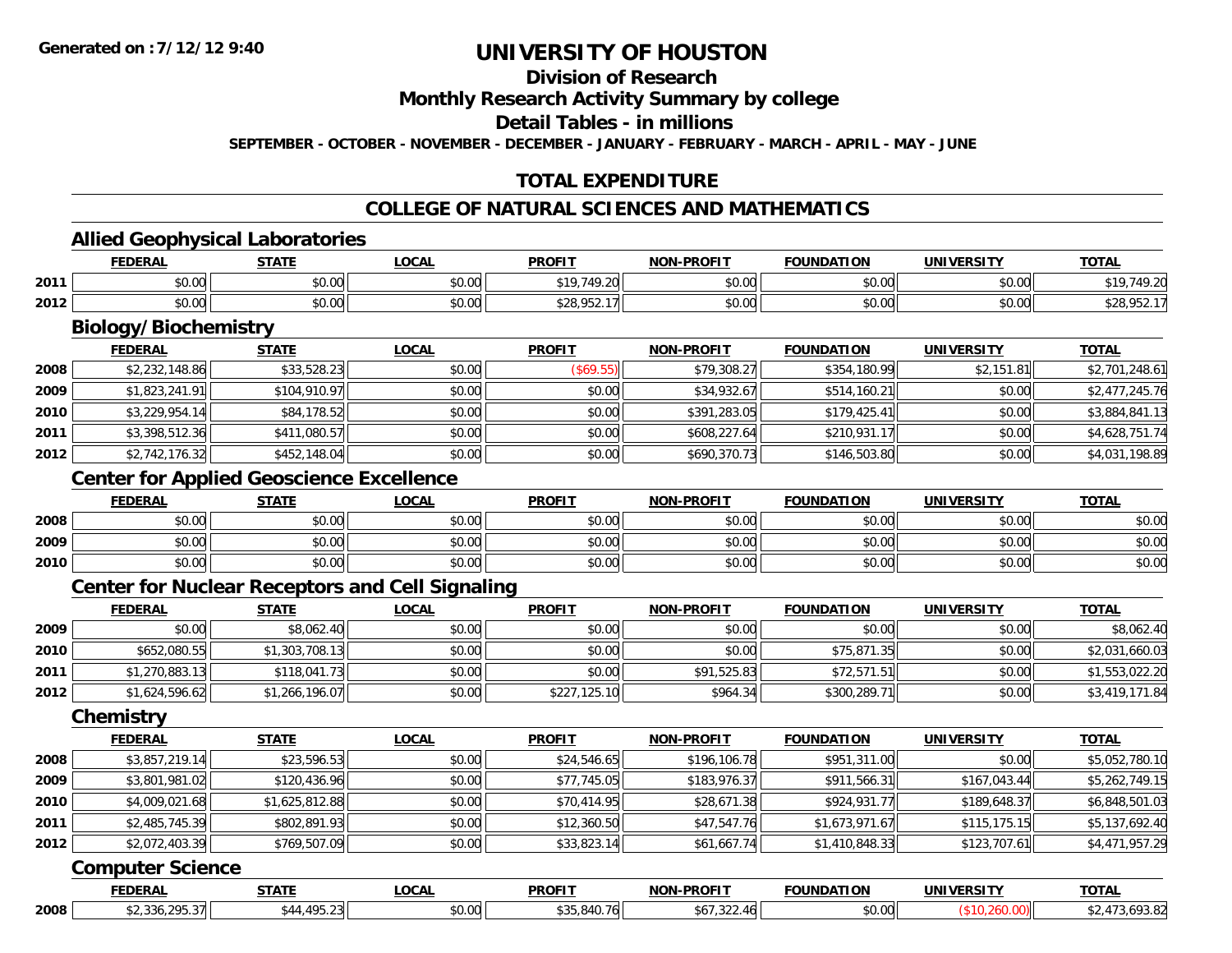### **Division of Research**

**Monthly Research Activity Summary by college**

**Detail Tables - in millions**

**SEPTEMBER - OCTOBER - NOVEMBER - DECEMBER - JANUARY - FEBRUARY - MARCH - APRIL - MAY - JUNE**

### **TOTAL EXPENDITURE**

### **COLLEGE OF NATURAL SCIENCES AND MATHEMATICS**

### **Computer Science**

|      | <b>FEDERAL</b> | <u>STATE</u> | <u>LOCAL</u> | <b>PROFIT</b> | <b>NON-PROFIT</b> | <b>FOUNDATION</b> | UNIVERSITY | <u>TOTAL</u>   |
|------|----------------|--------------|--------------|---------------|-------------------|-------------------|------------|----------------|
| 2009 | \$2,637,113.54 | \$185,702.54 | \$0.00       | \$111,181.57  | \$140,581.02      | \$0.00            | \$0.00     | \$3,074,578.67 |
| 2010 | \$3,287,246.40 | \$92,629.06  | \$0.00       | \$80,893.83   | \$153,583.49      | \$0.00            | \$0.00     | \$3,614,352.78 |
| 2011 | \$4,345,306.75 | \$82,240.11  | \$0.00       | \$278,440.24  | \$75,963.99       | \$0.00            | (\$769.35) | \$4,781,181.73 |
| 2012 | \$2,622,187.60 | \$40,683.45  | \$0.00       | \$363,004.24  | \$61,517.98       | \$28,666.12       | \$0.00     | \$3,116,059.38 |

#### **Dean, Natural Sciences and Mathematics**

|      | <b>FEDERAL</b> | <b>STATE</b> | <b>LOCAL</b> | <b>PROFIT</b> | <b>NON-PROFIT</b> | <b>FOUNDATION</b> | <b>UNIVERSITY</b> | <b>TOTAL</b> |
|------|----------------|--------------|--------------|---------------|-------------------|-------------------|-------------------|--------------|
| 2008 | \$0.00         | \$0.00       | \$0.00       | \$0.00        | \$0.00            | \$0.00            | \$0.00            | \$0.00       |
| 2009 | \$0.00         | \$0.00       | \$0.00       | \$0.00        | \$0.00            | \$0.00            | \$0.00            | \$0.00       |
| 2010 | \$308,989.34   | \$0.00       | \$0.00       | \$0.00        | \$0.00            | \$0.00            | \$0.00            | \$308,989.34 |
| 2011 | \$598,539.52   | \$0.00       | \$0.00       | \$0.00        | \$0.00            | \$0.00            | \$0.00            | \$598,539.52 |
| 2012 | \$765,071.89   | \$0.00       | \$0.00       | \$0.00        | \$0.00            | \$0.00            | \$0.00            | \$765,071.89 |

### **Earth & Atmospheric Sciences**

|      | <b>FEDERAL</b> | <b>STATE</b> | <b>LOCAL</b> | <b>PROFIT</b>  | <b>NON-PROFIT</b> | <b>FOUNDATION</b> | <b>UNIVERSITY</b> | <b>TOTAL</b>   |
|------|----------------|--------------|--------------|----------------|-------------------|-------------------|-------------------|----------------|
| 2008 | \$1,303,077.03 | \$215,861.47 | \$0.00       | \$748,550.26   | \$74,720.88       | \$0.00            | \$23,241.32       | \$2,365,450.95 |
| 2009 | \$1,284,707.73 | \$187,574.90 | \$0.00       | \$1,198,725.60 | \$815,218.05      | \$0.00            | \$52.00           | \$3,486,278.28 |
| 2010 | \$1,454,872.30 | \$374,708.88 | \$0.00       | \$1,483,850.48 | \$694,620.33      | \$0.00            | \$0.00            | \$4,008,051.98 |
| 2011 | \$1,527,209.80 | \$951,642.48 | \$0.00       | \$1,195,774.47 | \$164,463.88      | \$0.00            | \$0.00            | \$3,839,090.63 |
| 2012 | \$1,545,213.03 | \$416,280.01 | \$0.00       | \$1,700,202.87 | \$155,330.15      | \$0.00            | \$0.00            | \$3,817,026.05 |

#### **Institute for Multidimensional Air Quality Studies**

|      | <b>FEDERAL</b> | <b>STATE</b> | <u>LOCAL</u> | <b>PROFIT</b> | <b>NON-PROFIT</b> | <b>FOUNDATION</b> | <b>UNIVERSITY</b> | <b>TOTAL</b> |
|------|----------------|--------------|--------------|---------------|-------------------|-------------------|-------------------|--------------|
| 2008 | \$0.00         | \$0.00       | \$0.00       | \$0.00        | \$0.00            | \$0.00            | \$0.00            | \$0.00       |
| 2009 | \$0.00         | \$0.00       | \$0.00       | \$0.00        | \$0.00            | \$0.00            | \$0.00            | \$0.00       |
| 2010 | \$0.00         | \$0.00       | \$0.00       | \$0.00        | \$0.00            | \$0.00            | \$0.00            | \$0.00       |
| 2011 | \$0.00         | \$0.00       | \$0.00       | \$0.00        | \$0.00            | \$0.00            | \$0.00            | \$0.00       |
| 2012 | \$0.00         | \$0.00       | \$0.00       | \$0.00        | \$0.00            | \$0.00            | \$0.00            | \$0.00       |

#### **Mathematics**

|      | <u>FEDERAL</u> | <u>STATE</u> | <u>LOCAL</u> | <b>PROFIT</b> | <b>NON-PROFIT</b> | <b>FOUNDATION</b> | UNIVERSITY | <b>TOTAL</b>   |
|------|----------------|--------------|--------------|---------------|-------------------|-------------------|------------|----------------|
| 2008 | \$865,149.15   | \$84,718.06  | \$0.00       | \$24,284.21   | \$28,645.20       | \$0.00            | \$0.00     | \$1,002,796.62 |
| 2009 | \$603,290.57   | \$357,662.38 | \$0.00       | \$6,782.81    | \$127,530.42      | \$29,392.85       | \$0.00     | \$1,124,659.03 |
| 2010 | \$1,030,372.67 | \$196,820.29 | \$0.00       | \$67,895.71   | \$105,513.19      | \$34,806.19       | \$0.00     | \$1,435,408.05 |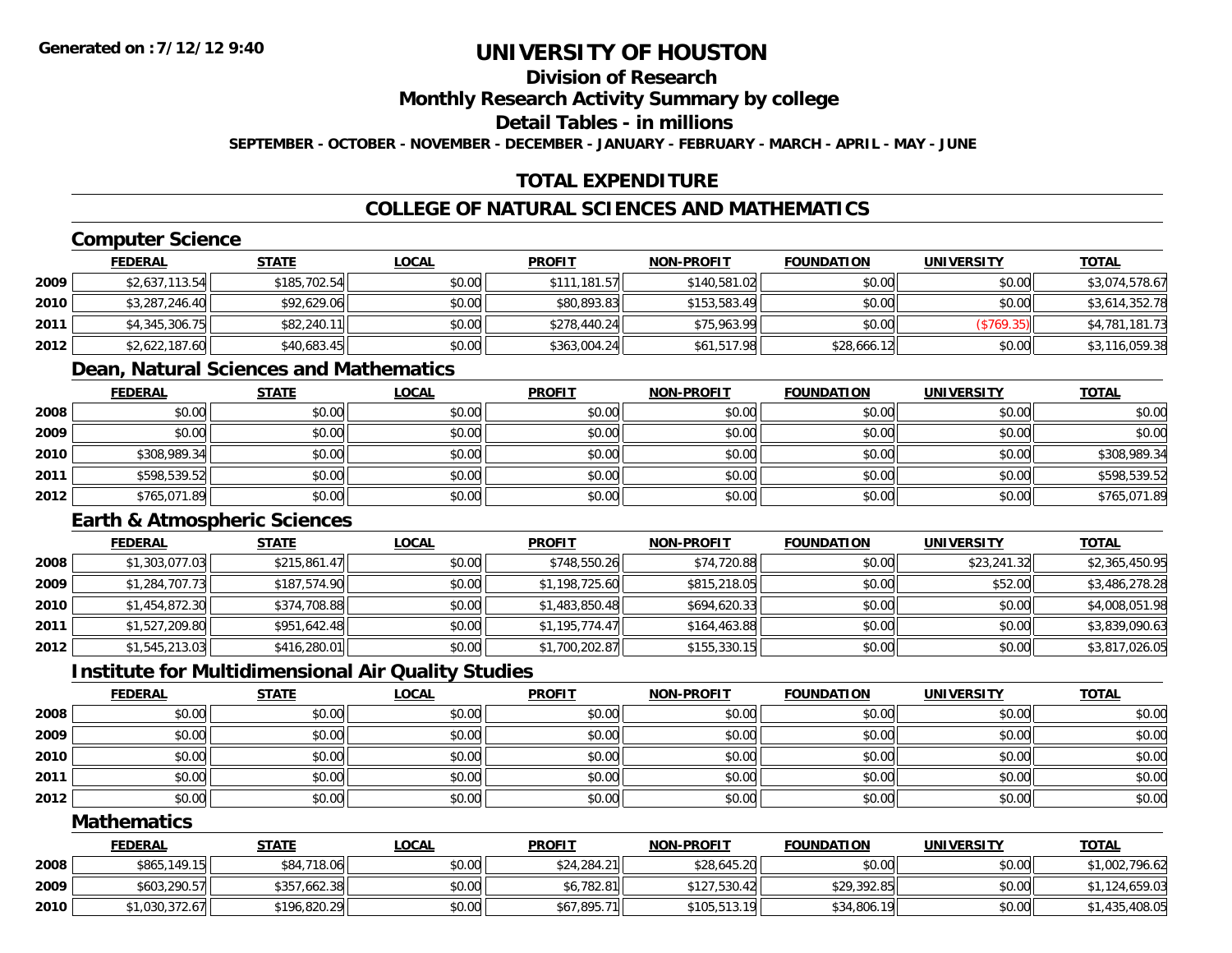#### **Division of Research**

**Monthly Research Activity Summary by college**

**Detail Tables - in millions**

**SEPTEMBER - OCTOBER - NOVEMBER - DECEMBER - JANUARY - FEBRUARY - MARCH - APRIL - MAY - JUNE**

### **TOTAL EXPENDITURE**

#### **COLLEGE OF NATURAL SCIENCES AND MATHEMATICS**

#### **MathematicsFEDERAL STATE LOCAL PROFIT NON-PROFIT FOUNDATION UNIVERSITY TOTALTOTAL 2011** \$716,055.95 \$301,001.81 \$0.00 \$74,853.95 \$112,869.19 \$68,952.69 \$10,000.00 \$1,283,733.59 **2012** \$688,745.03 \$279,811.98 \$7,488.83 \$155,550.33 \$83,201.35 \$58,269.06 \$17,125.74 \$1,290,192.31 **Physics FEDERAL STATE LOCAL PROFIT NON-PROFIT FOUNDATION UNIVERSITY TOTALTOTAL 2008**8 \$1,575,792.11 \$4,450.00 \$4,450.00 \$0.00 \$50.00 \$544,514.34 \$140,010.57 \$249,308.33 \$140,010.57 \$2,514,075.34 **20099** \$1,344,615.18 \$52,915.67 \$52,915.67 \$0.00 \$960,151.09 \$960,151.09 \$150,427.61 \$277,443.15 \$2.785,552.69 **20100** \$1,587,385.52 \$46,224.00 \$46,224.00 \$0.00 \$1,145,816.72 \$3,145,816.72 \$53,808.63 \$224,861.08 \$224,861.08 \$3,058,095.94 **2011** \$2,370,833.25 \$16,134.98 \$0.00 \$1,085,731.75 \$25,389.29 \$210,093.18 \$0.00 \$3,708,182.45 **2012**2 | \$2,867,223.01|| (\$2,750.00)|| \$0.00|| \$989,737.23|| \$42,306.60|| \$211,061.77|| \$0.00|| \$4,107,578.61 **Total\$70,865,257.22 \$11,052,907.31 \$7,488.83 \$12,746,429.65 \$5,687,606.83 \$9,119,417.65 \$637,116.09 \$110,116,223.58**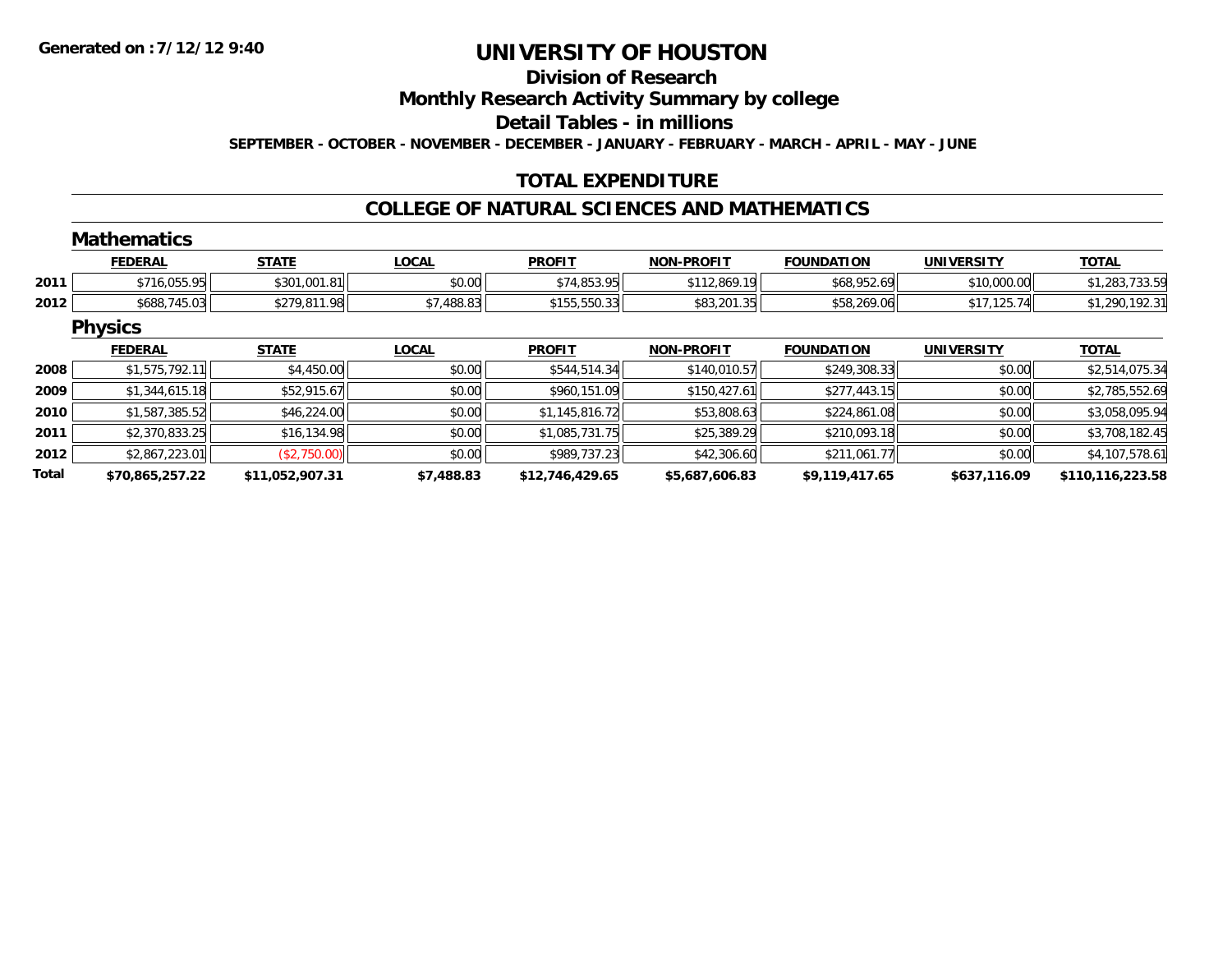# **Division of Research**

**Monthly Research Activity Summary by college**

**Detail Tables - in millions**

**SEPTEMBER - OCTOBER - NOVEMBER - DECEMBER - JANUARY - FEBRUARY - MARCH - APRIL - MAY - JUNE**

### **TOTAL EXPENDITURE**

#### **COLLEGE OF OPTOMETRY**

# **Optometry, Community**

|       | .               |              |              |                |                   |                   |              |                 |
|-------|-----------------|--------------|--------------|----------------|-------------------|-------------------|--------------|-----------------|
|       | <b>FEDERAL</b>  | <b>STATE</b> | <b>LOCAL</b> | <b>PROFIT</b>  | <b>NON-PROFIT</b> | <b>FOUNDATION</b> | UNIVERSITY   | <b>TOTAL</b>    |
| 2008  | \$3,161,544.78  | \$4,824.25   | \$0.00       | \$233,175.02   | \$79,960.56       | \$34,843.14       | \$160,170.09 | \$3,674,517.85  |
| 2009  | \$2,958,208.40  | \$104,973.53 | \$0.00       | \$169,085.04   | (S71.73)          | \$16,660.06       | \$199,628.09 | \$3,448,483.39  |
| 2010  | \$3,737,565.72  | \$135,948.56 | \$0.00       | \$437,331.44   | \$12,429.88       | \$29,746.15       | \$99,665.15  | \$4,452,686.90  |
| 2011  | \$3,031,778.99  | \$39,371.78  | \$0.00       | \$233,485.37   | (\$103.90)        | \$0.00            | \$77,241.61  | \$3,381,773.85  |
| 2012  | \$3,383,354.49  | \$0.00       | \$0.00       | \$292,190.33   | (\$105.00)        | \$26,145.70       | \$199,444.73 | \$3,901,030.25  |
| Total | \$16,272,452.37 | \$285,118.12 | \$0.00       | \$1,365,267.20 | \$92,109.81       | \$107,395.05      | \$736,149.67 | \$18,858,492.22 |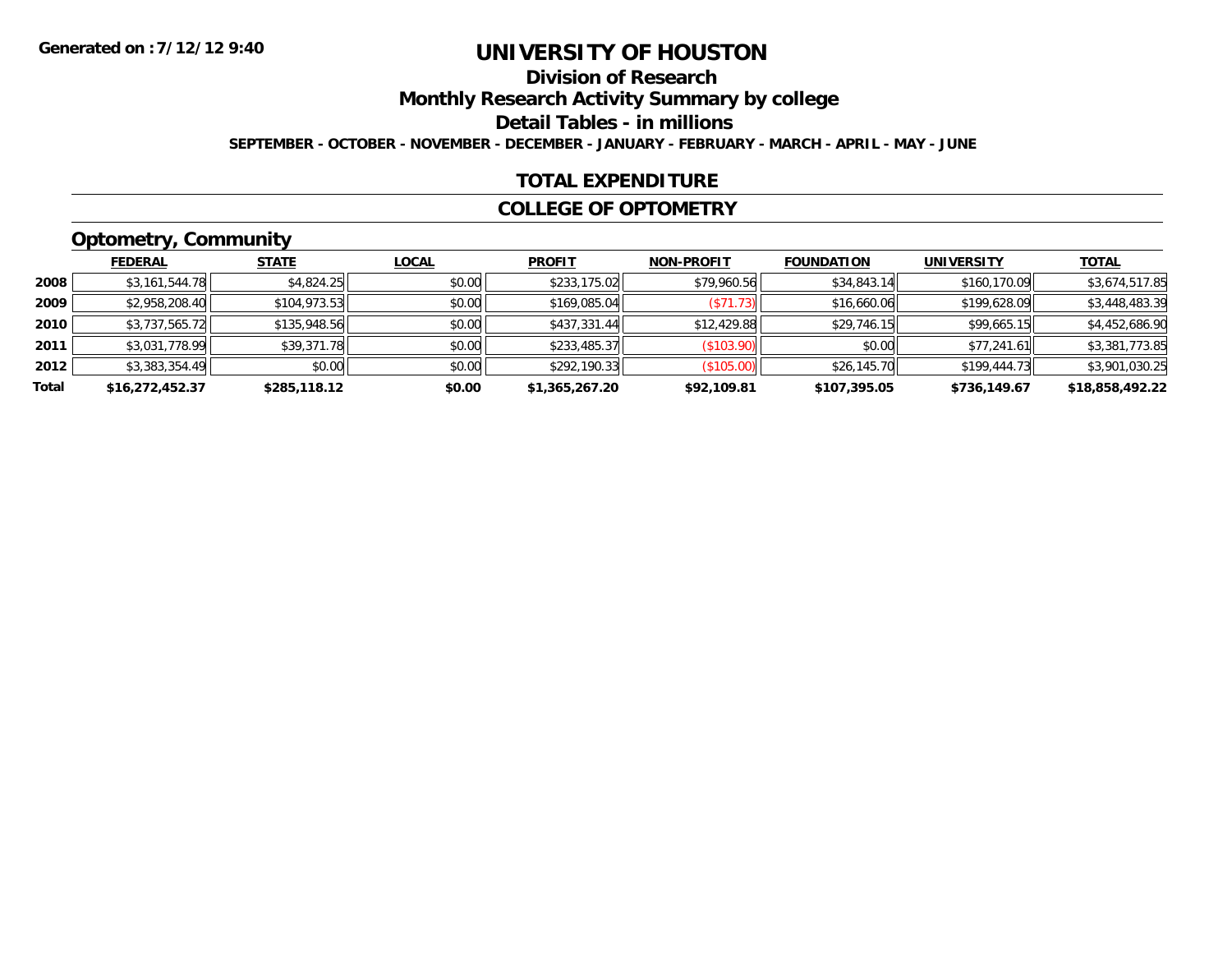# **Division of Research**

**Monthly Research Activity Summary by college**

### **Detail Tables - in millions**

**SEPTEMBER - OCTOBER - NOVEMBER - DECEMBER - JANUARY - FEBRUARY - MARCH - APRIL - MAY - JUNE**

#### **TOTAL EXPENDITURE**

#### **COLLEGE OF PHARMACY**

### **Clinical Sciences and Administration**

|      | <b>FEDERAL</b> | <b>STATE</b> | <u>LOCAL</u> | <b>PROFIT</b> | <b>NON-PROFIT</b> | <b>FOUNDATION</b> | <b>UNIVERSITY</b> | <b>TOTAL</b> |
|------|----------------|--------------|--------------|---------------|-------------------|-------------------|-------------------|--------------|
| 2008 | \$150,677.34   | \$0.00       | \$0.00       | \$255,616.07  | \$30,963.87       | \$52,682.85       | \$0.00            | \$489,940.13 |
| 2009 | \$164,744.78   | \$0.00       | \$0.00       | \$406,232.03  | \$46,836.39       | \$49,827.64       | \$160.23          | \$667,801.07 |
| 2010 | \$77,654.13    | (\$5,736.94) | \$0.00       | \$281,433.22  | \$175,947.12      | \$4,319.59        | \$1,061.43        | \$534,678.55 |
| 2011 | \$138,579.38   | \$2,934.26   | \$0.00       | \$333,519.54  | \$230,093.49      | \$0.00            | \$24.85           | \$705,151.52 |
| 2012 | \$196,658.75   | \$14,931.88  | \$0.00       | \$294,602.79  | \$47,168.28       | \$17,630.86       | \$0.00            | \$570,992.56 |

#### **Dean, Pharmacy**

|      | <b>FEDERAL</b> | <b>STATE</b> | <u>LOCAL</u> | <b>PROFIT</b> | <b>NON-PROFIT</b> | <b>FOUNDATION</b> | <b>UNIVERSITY</b> | <b>TOTAL</b> |
|------|----------------|--------------|--------------|---------------|-------------------|-------------------|-------------------|--------------|
| 2008 | \$0.00         | \$0.00       | \$0.00       | \$0.00        | \$0.00            | \$0.00            | \$0.00            | \$0.00       |
| 2009 | \$0.00         | \$0.00       | \$0.00       | \$0.00        | \$0.00            | \$0.00            | \$0.00            | \$0.00       |
| 2010 | \$0.00         | \$0.00       | \$0.00       | \$0.00        | \$0.00            | \$0.00            | \$0.00            | \$0.00       |
| 2011 | \$0.00         | \$0.00       | \$0.00       | \$0.00        | \$0.00            | \$0.00            | \$0.00            | \$0.00       |
| 2012 | \$0.00         | \$0.00       | \$0.00       | \$0.00        | \$0.00            | \$0.00            | \$0.00            | \$0.00       |

# **Pharmacological and Pharmaceutical Sciences**

|       | <b>FEDERAL</b>  | <b>STATE</b> | <b>LOCAL</b> | <b>PROFIT</b>  | <b>NON-PROFIT</b> | <b>FOUNDATION</b> | <b>UNIVERSITY</b> | <b>TOTAL</b>    |
|-------|-----------------|--------------|--------------|----------------|-------------------|-------------------|-------------------|-----------------|
| 2008  | \$1,631,286.18  | \$0.00       | \$0.00       | \$103,286.05   | \$134,282.28      | \$59,131.28       | \$0.00            | \$1,927,985.79  |
| 2009  | \$1,487,217.71  | \$58,210.71  | \$0.00       | \$66,235.92    | \$127,444.56      | \$66,688.85       | \$0.00            | \$1,805,797.75  |
| 2010  | \$2,316,596.66  | \$127,047.38 | \$0.00       | \$11,332.59    | \$147,082.97      | \$50,612.07       | \$0.00            | \$2,652,671.67  |
| 2011  | \$2,846,119.23  | \$63,411.89  | \$0.00       | \$12,600.28    | \$133.462.33      | \$31,236.68       | \$0.00            | \$3,086,830.41  |
| 2012  | \$1,483,726.78  | \$0.00       | \$0.00       | \$6,616.59     | \$83,656.87       | \$83,426.46       | \$0.00            | \$1,657,426.70  |
| Total | \$10,493,260.95 | \$260,799.18 | \$0.00       | \$1,771,475.08 | \$1,156,938.16    | \$415,556.28      | \$1,246.51        | \$14,099,276.15 |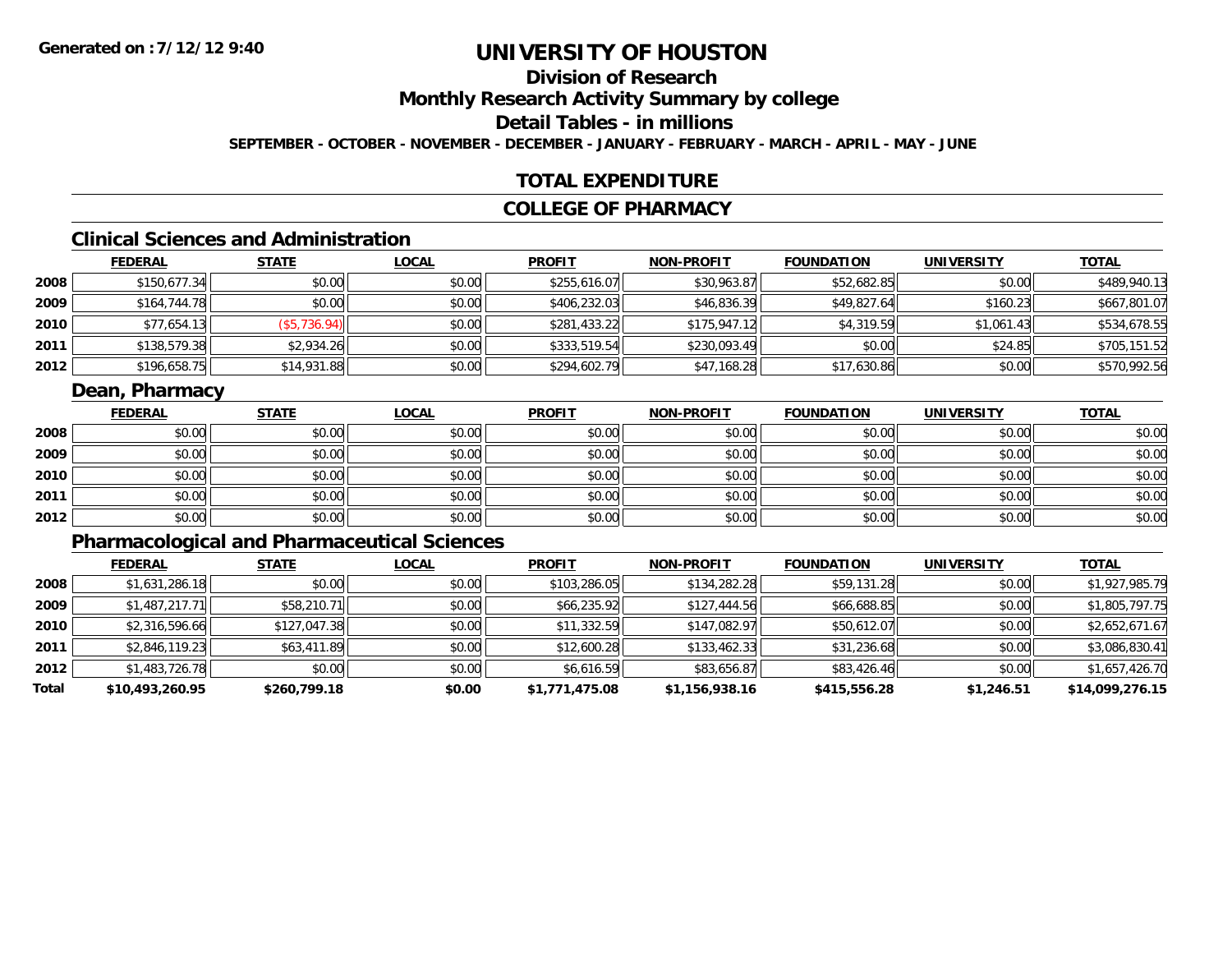### **Division of Research**

**Monthly Research Activity Summary by college**

**Detail Tables - in millions**

**SEPTEMBER - OCTOBER - NOVEMBER - DECEMBER - JANUARY - FEBRUARY - MARCH - APRIL - MAY - JUNE**

### **TOTAL EXPENDITURE**

#### **COLLEGE OF TECHNOLOGY**

#### **Center for Life Sciences Technology**

|      | <u>FEDERAL</u> | <b>STATE</b> | <u>LOCAL</u> | <b>PROFIT</b> | <b>NON-PROFIT</b> | <b>FOUNDATION</b> | <b>UNIVERSITY</b> | <b>TOTAL</b> |
|------|----------------|--------------|--------------|---------------|-------------------|-------------------|-------------------|--------------|
| 2008 | \$0.00         | \$0.00       | \$0.00       | \$0.00        | \$0.00            | \$0.00            | \$0.00            | \$0.00       |
| 2009 | \$0.00         | \$0.00       | \$0.00       | \$0.00        | \$0.00            | \$0.00            | \$0.00            | \$0.00       |
| 2010 | \$0.00         | \$0.00       | \$0.00       | \$0.00        | \$0.00            | \$0.00            | \$0.00            | \$0.00       |
| 2011 | \$0.00         | \$0.00       | \$0.00       | \$0.00        | \$0.00            | \$0.00            | \$0.00            | \$0.00       |
| 2012 | \$0.00         | \$0.00       | \$0.00       | \$0.00        | \$0.00            | \$0.00            | \$0.00            | \$0.00       |

### **Center for Technology Literacy**

|      | <b>FEDERAL</b> | <u>STATE</u> | <u>LOCAL</u> | <b>PROFIT</b> | <b>NON-PROFIT</b> | <b>FOUNDATION</b> | <b>UNIVERSITY</b> | <b>TOTAL</b> |
|------|----------------|--------------|--------------|---------------|-------------------|-------------------|-------------------|--------------|
| 2008 | \$0.00         | \$0.00       | \$0.00       | \$0.00        | \$0.00            | \$0.00            | \$0.00            | \$0.00       |
| 2009 | \$0.00         | \$0.00       | \$0.00       | \$0.00        | \$0.00            | \$0.00            | \$0.00            | \$0.00       |
| 2010 | \$10,097.44    | \$0.00       | \$0.00       | \$0.00        | \$0.00            | \$0.00            | \$0.00            | \$10,097.44  |
| 2011 | \$603,696.63   | \$0.00       | \$0.00       | \$0.00        | \$0.00            | \$0.00            | \$0.00            | \$603,696.63 |
| 2012 | \$542,039.05   | \$0.00       | \$0.00       | \$0.00        | \$0.00            | \$0.00            | \$0.00            | \$542,039.05 |

### **Dean, Technology**

|      | <u>FEDERAL</u> | <u>STATE</u> | <u>LOCAL</u> | <b>PROFIT</b> | <b>NON-PROFIT</b> | <b>FOUNDATION</b> | <b>UNIVERSITY</b> | <b>TOTAL</b> |
|------|----------------|--------------|--------------|---------------|-------------------|-------------------|-------------------|--------------|
| 2008 | \$400,017.59   | \$0.00       | \$0.00       | \$0.00        | \$0.00            | \$0.00            | \$0.00            | \$400,017.59 |
| 2009 | \$376,423.03   | \$0.00       | \$0.00       | \$0.00        | \$0.00            | \$0.00            | \$0.00            | \$376,423.03 |
| 2010 | \$229,354.77   | \$0.00       | \$0.00       | \$0.00        | \$0.00            | \$0.00            | \$0.00            | \$229,354.77 |
| 2011 | \$178,449.72   | \$0.00       | \$0.00       | \$0.00        | \$0.00            | \$0.00            | \$0.00            | \$178,449.72 |
| 2012 | \$178,523.15   | \$10,177.20  | \$0.00       | \$0.00        | \$0.00            | \$0.00            | \$0.00            | \$188,700.35 |

#### **Engineering Technology**

|      | <b>FEDERAL</b> | <b>STATE</b> | <u>LOCAL</u> | <b>PROFIT</b> | <b>NON-PROFIT</b> | <b>FOUNDATION</b> | UNIVERSITY  | <b>TOTAL</b> |
|------|----------------|--------------|--------------|---------------|-------------------|-------------------|-------------|--------------|
| 2008 | \$838,129.22   | \$0.00       | \$0.00       | \$10,836.44   | \$4,999.51        | \$0.00            | \$3,027.85  | \$856,993.02 |
| 2009 | \$473,814.89   | \$0.00       | \$0.00       | \$21,309.69   | \$45,803.95       | \$0.00            | \$18,365.26 | \$559,293.78 |
| 2010 | \$681,098.02   | \$0.00       | \$0.00       | \$36,907.18   | \$11,072.17       | \$43,752.02       | \$229.32    | \$773,058.71 |
| 2011 | \$413,350.87   | \$0.00       | \$0.00       | \$28,059.92   | \$14,317.43       | \$25,407.64       | \$0.00      | \$481,135.87 |
| 2012 | \$427,102.13   | \$0.00       | \$0.00       | \$49,915.29   | \$25,401.31       | \$26,301.98       | \$0.00      | \$528,720.71 |

#### **Human Development and Consumer Science**

|      | <b>FEDERAL</b>       | <b>STATE</b>                                  | <b>_OCAL</b>       | <b>PROFIT</b>      | <b>NON-PROFIT</b>                          | <b>FOUNDATION</b> | <b>UNIVERSITY</b>    | <b>TOTAL</b>      |
|------|----------------------|-----------------------------------------------|--------------------|--------------------|--------------------------------------------|-------------------|----------------------|-------------------|
| 2008 | 0.00000<br>7.OZZ.UOI | 07500<br>៱ រ へ<br>, , , , , , ,               | $\sim$ 00<br>vu.uu | 20.01<br>. ,368.10 | $\theta$ $\theta$ $\theta$<br>DU.UU        | \$0.00            | $\sim$ 00<br>\$U.UU  | . 166.06          |
| 2009 | 0.10001<br>ب 004.    | $\sim$ $\sim$ $\sim$<br>$\sim$<br>$\sim$ 1.4. | $\sim$ 00<br>vv.vv | \$2,036.28         | $\theta$ $\theta$ $\theta$<br><b>DU.UU</b> | \$0.00            | 0.00<br><b>DU.UG</b> | $-4,968.6$<br>ູບບ |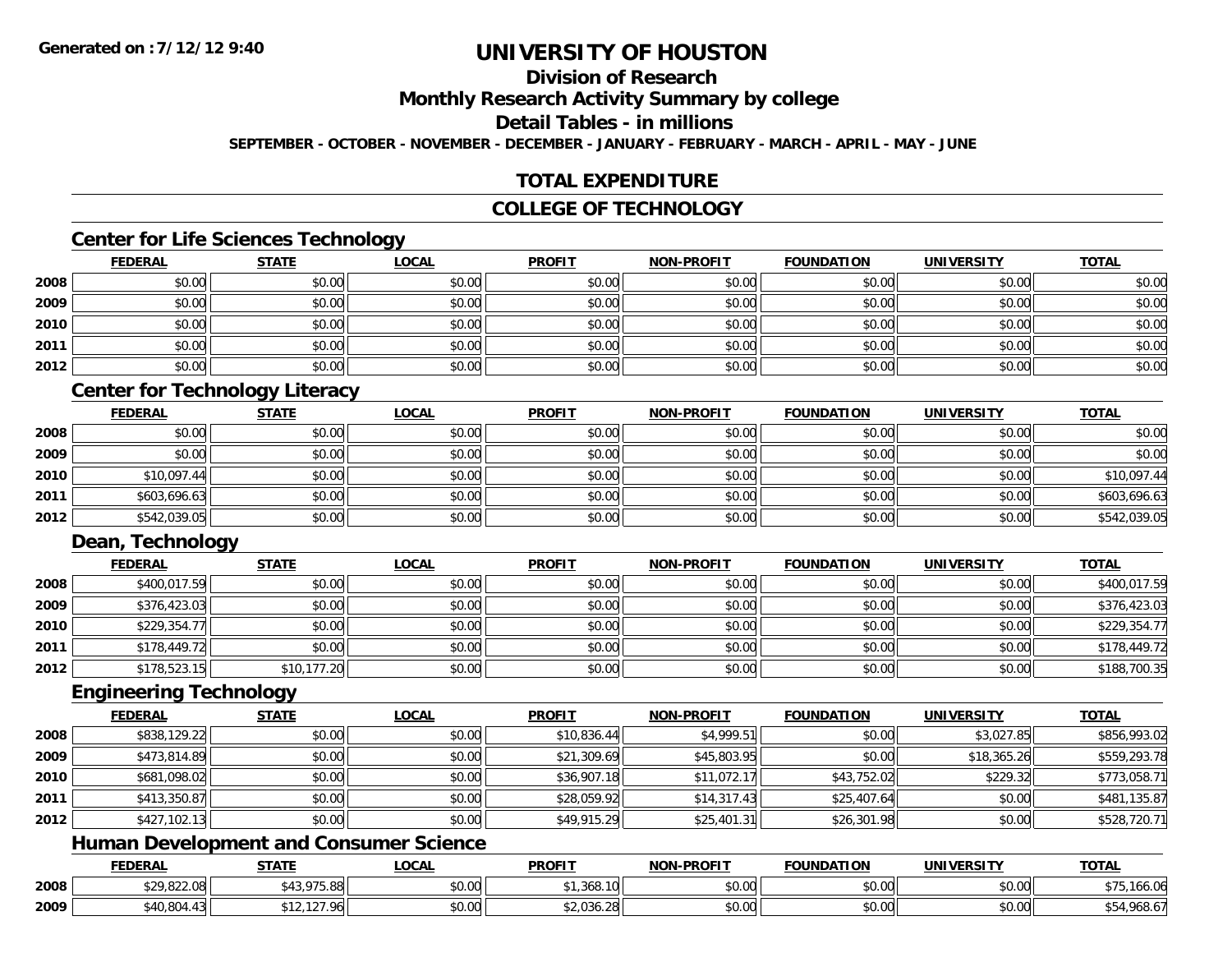### **Division of Research**

#### **Monthly Research Activity Summary by college**

#### **Detail Tables - in millions**

**SEPTEMBER - OCTOBER - NOVEMBER - DECEMBER - JANUARY - FEBRUARY - MARCH - APRIL - MAY - JUNE**

### **TOTAL EXPENDITURE**

#### **COLLEGE OF TECHNOLOGY**

### **Human Development and Consumer Science**

|      | <b>FEDERAL</b>       | <b>STATE</b> | <b>_OCAL</b> | <b>PROFIT</b> | <b>NON-PROFIT</b> | <b>FOUNDATION</b> | UNIVERSITY | <b>TOTAL</b>         |
|------|----------------------|--------------|--------------|---------------|-------------------|-------------------|------------|----------------------|
| 2010 | \$7.240.46           | \$0.00       | \$0.00       | \$26,186.16   | \$0.00            | \$0.00            | \$0.00     | \$33,426.62<br>\$33, |
| 2011 | \$952.48             | \$0.00       | \$0.00       | \$735.        | \$0.00            | \$0.00l           | \$0.00 l   | ,687.67              |
| 2012 | 0.011<br>1.00<br>524 |              | \$0.00       |               | \$0.00            | \$0.00            | \$0.00     |                      |

<u> 1980 - Johann Stoff, deutscher Stoffen und der Stoffen und der Stoffen und der Stoffen und der Stoffen und der</u>

#### **Information & Logistics Technology**

|      | <b>FEDERAL</b> | <b>STATE</b>  | <b>LOCAL</b> | <b>PROFIT</b> | <b>NON-PROFIT</b> | <b>FOUNDATION</b> | <b>UNIVERSITY</b> | <b>TOTAL</b> |
|------|----------------|---------------|--------------|---------------|-------------------|-------------------|-------------------|--------------|
| 2008 | \$78,259.65    | $($ \$553.35) | \$0.00       | \$0.00        | \$0.00            | \$0.00            | \$0.00            | \$77,706.30  |
| 2009 | \$104,249.66   | \$4,042.65    | \$0.00       | \$404.00      | \$12,456.88       | \$0.00            | \$0.00            | \$121,153.18 |
| 2010 | \$50,019.89    | \$0.00        | \$0.00       | \$0.00        | \$3,109.70        | \$0.00            | \$0.00            | \$53,129.59  |
| 2011 | \$34,471.10    | \$0.00        | \$0.00       | \$0.00        | \$5,096.70        | \$0.00            | \$0.00            | \$39,567.80  |
| 2012 | \$51,570.11    | (\$7,298.05)  | \$0.00       | \$0.00        | \$0.00            | \$0.00            | \$0.00            | \$44,272.05  |

### **Texas Manufacturing Assistance Center**

|       | <b>FEDERAL</b> | <b>STATE</b> | <b>LOCAL</b> | <b>PROFIT</b> | <b>NON-PROFIT</b> | <b>FOUNDATION</b> | <b>UNIVERSITY</b> | <b>TOTAL</b>   |
|-------|----------------|--------------|--------------|---------------|-------------------|-------------------|-------------------|----------------|
| 2008  | \$0.00         | \$0.00       | \$0.00       | \$0.00        | \$0.00            | \$0.00            | \$0.00            | \$0.00         |
| 2009  | \$0.00         | \$0.00       | \$0.00       | \$0.00        | \$0.00            | \$0.00            | \$0.00            | \$0.00         |
| 2010  | \$0.00         | \$0.00       | \$0.00       | \$0.00        | \$0.00            | \$0.00            | \$0.00            | \$0.00         |
| 2011  | \$0.00         | \$0.00       | \$0.00       | \$0.00        | \$0.00            | \$0.00            | \$0.00            | \$0.00         |
| 2012  | \$0.00         | \$0.00       | \$0.00       | \$0.00        | \$0.00            | \$0.00            | \$0.00            | \$0.00         |
| Total | \$5,749,727.35 | \$57,957.76  | \$0.00       | \$175,191.51  | \$122,257.64      | \$95,461.65       | \$21,622.43       | \$6,222,218.34 |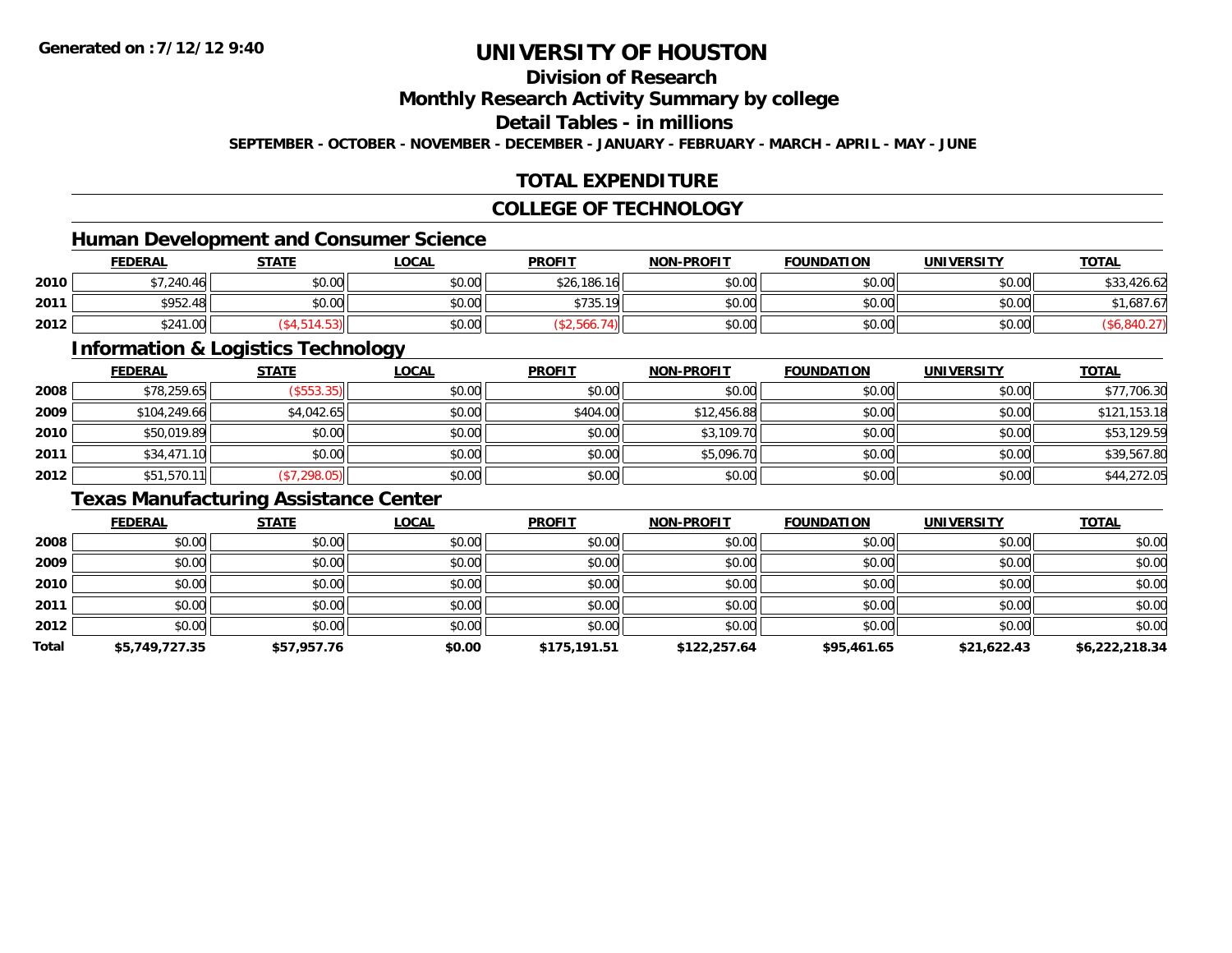# **Division of Research**

**Monthly Research Activity Summary by college**

**Detail Tables - in millions**

**SEPTEMBER - OCTOBER - NOVEMBER - DECEMBER - JANUARY - FEBRUARY - MARCH - APRIL - MAY - JUNE**

### **TOTAL EXPENDITURE**

### **CULLEN COLLEGE OF ENGINEERING**

### **Biomedical Engineering**

|      | <b>FEDERAL</b> | <b>STATE</b> | <b>LOCAL</b> | <b>PROFIT</b> | <b>NON-PROFIT</b> | <b>FOUNDATION</b> | <b>UNIVERSITY</b> | <b>TOTAL</b> |
|------|----------------|--------------|--------------|---------------|-------------------|-------------------|-------------------|--------------|
| 2008 | \$89,293.14    | \$0.00       | \$0.00       | \$0.00        | \$0.00            | \$115,238.47      | \$0.00            | \$204,531.61 |
| 2009 | \$345,126.07   | \$0.00       | \$0.00       | \$0.00        | \$27,424.32       | \$3,268.70        | \$0.00            | \$375,819.09 |
| 2010 | \$294,539.07   | \$0.00       | \$0.00       | \$0.00        | \$25,466.21       | \$158.            | \$0.00            | \$319,847.17 |
| 2011 | \$211,631.58   | \$0.00       | \$0.00       | \$0.00        | \$0.00            | \$0.00            | \$0.00            | \$211,631.58 |
| 2012 | \$296,957.59   | \$0.00       | \$0.00       | \$0.00        | \$0.00            | \$0.00            | \$0.00            | \$296,957.59 |

#### **Center for Innovative Grouting Materials and Tech**

|      | <b>FEDERAL</b> | <b>STATE</b>   | <u>LOCAL</u>  | <b>PROFIT</b>                                        | <b>NON-PROFIT</b> | <b>FOUNDATION</b> | UNIVERSITY | <b>TOTAL</b> |
|------|----------------|----------------|---------------|------------------------------------------------------|-------------------|-------------------|------------|--------------|
| 2010 | 0000<br>DU.UU  | \$0.00         | 0000<br>JU.UU | ≮∩ ∩∩<br><b>SU.UU</b>                                | \$0.00            | \$0.00            | \$0.00     | \$0.00       |
| 2011 | \$0.00         | ≮N UU<br>PU.UU | \$0.00        | $\mathsf{A}\cap\mathsf{A}\cap\mathsf{A}$<br>$-40.06$ | \$0.00            | \$0.00            | \$0.00     | \$0.00       |
| 2012 | \$0.00         | \$0.00         | \$0.00        | ≮N UU<br><b>SU.UU</b>                                | \$0.00            | \$0.00            | \$0.00     | \$0.00       |

#### **Chemical Engineering**

|      | <b>FEDERAL</b> | <b>STATE</b>   | <b>LOCAL</b> | <b>PROFIT</b> | <b>NON-PROFIT</b> | <b>FOUNDATION</b> | <b>UNIVERSITY</b> | <b>TOTAL</b>   |
|------|----------------|----------------|--------------|---------------|-------------------|-------------------|-------------------|----------------|
| 2008 | \$1,647,898.85 | \$1,240,552.84 | \$338,147.10 | \$295,822.63  | \$46,984.94       | \$97,657.73       | \$0.00            | \$3,667,064.09 |
| 2009 | \$1,509,130.82 | \$4,596,543.61 | \$33,448.80  | \$612,017.35  | \$42,879.99       | \$117,031.51      | \$14,385.11       | \$6,925,437.20 |
| 2010 | \$2,949,306.81 | \$2,163,666.93 | \$14, 115.61 | \$284,642.46  | \$0.00            | \$79,441.58       | \$87,233.37       | \$5,578,406.76 |
| 2011 | \$3,904,377.29 | \$581,778.46   | \$6,838.80   | \$607,144.62  | \$0.00            | \$83,094.70       | \$121,971.78      | \$5,305,205.65 |
| 2012 | \$3,739,192.14 | \$201,585.57   | \$6,147.44   | \$719,562.90  | \$800.00          | \$120,183.08      | \$5,280.02        | \$4,792,751.15 |

#### **Civil Engineering**

|      | <b>FEDERAL</b> | <b>STATE</b> | <b>LOCAL</b> | <b>PROFIT</b> | <b>NON-PROFIT</b> | <b>FOUNDATION</b> | <b>UNIVERSITY</b> | <b>TOTAL</b>   |
|------|----------------|--------------|--------------|---------------|-------------------|-------------------|-------------------|----------------|
| 2008 | \$1,279,113.71 | \$416,577.33 | \$40,970.51  | \$20,369.70   | \$48,500.10       | \$18,306.51       | \$0.00            | \$1,823,837.86 |
| 2009 | \$1,229,382.08 | \$347,757.95 | \$50,091.87  | \$696.26      | \$26,203.89       | \$81,027.98       | \$0.00            | \$1,735,160.03 |
| 2010 | \$957,322.31   | \$371,608.10 | \$66,736.85  | \$60,764.70   | \$37,555.91       | \$112,883.70      | \$741.78          | \$1,607,613.34 |
| 2011 | \$1,107,346.49 | \$351,044.31 | \$25,617.86  | \$168,092.19  | \$72,028.68       | \$52,094.53       | \$15.995.64       | \$1,792,219.70 |
| 2012 | \$2,138,412.86 | \$441,088.53 | \$53,401.96  | \$90,533.69   | \$49,143.03       | \$27,705.21       | (\$490.00)        | \$2,799,795.27 |

### **Composites Engineering and Applications Center**

|      | <b>FEDERAL</b> | <b>STATE</b> | <u>LOCAL</u> | <b>PROFIT</b> | <b>NON-PROFIT</b> | <b>FOUNDATION</b> | <b>UNIVERSITY</b> | <b>TOTAL</b> |
|------|----------------|--------------|--------------|---------------|-------------------|-------------------|-------------------|--------------|
| 2008 | \$0.00         | \$0.00       | \$0.00       | \$0.00        | \$0.00            | \$0.00            | \$0.00            | \$0.00       |
| 2010 | \$0.00         | \$0.00       | \$0.00       | \$0.00        | \$0.00            | \$0.00            | \$0.00            | \$0.00       |
| 2011 | \$0.00         | \$0.00       | \$0.00       | \$0.00        | \$0.00            | \$0.00            | \$0.00            | \$0.00       |
| 2012 | \$0.00         | \$0.00       | \$0.00       | \$0.00        | \$0.00            | \$0.00            | \$0.00            | \$0.00       |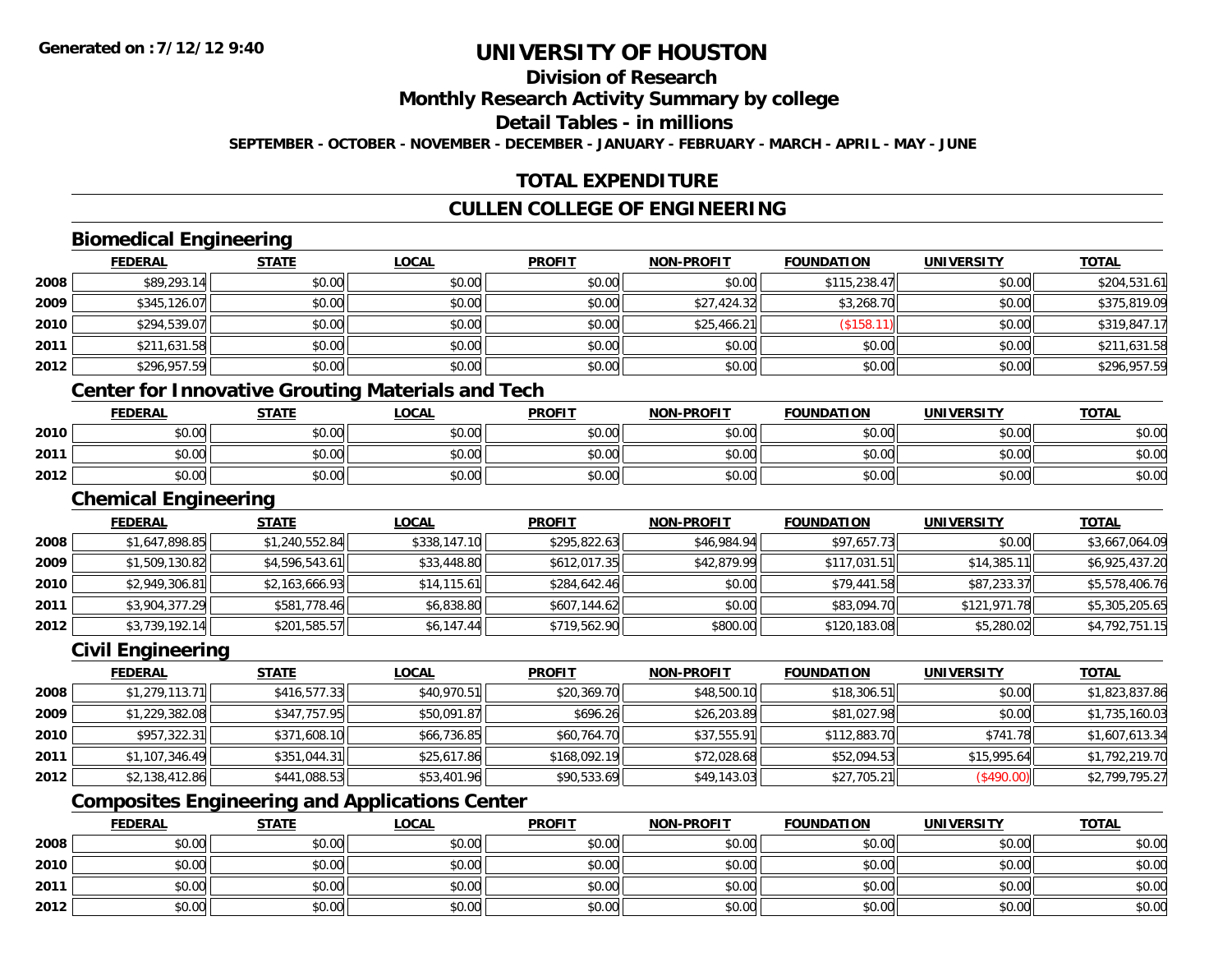# **Division of Research**

**Monthly Research Activity Summary by college**

**Detail Tables - in millions**

**SEPTEMBER - OCTOBER - NOVEMBER - DECEMBER - JANUARY - FEBRUARY - MARCH - APRIL - MAY - JUNE**

### **TOTAL EXPENDITURE**

### **CULLEN COLLEGE OF ENGINEERING**

# **Dean, Engineering**

|      | <b>FEDERAL</b> | <b>STATE</b> | <b>LOCAL</b> | <b>PROFIT</b> | <b>NON-PROFIT</b> | <b>FOUNDATION</b> | <b>UNIVERSITY</b> | <b>TOTAL</b> |
|------|----------------|--------------|--------------|---------------|-------------------|-------------------|-------------------|--------------|
| 2008 | \$4,164.56     | \$8,581.59   | \$0.00       | \$0.00        | \$0.00            | \$3,805.90        | \$0.00            | \$16,552.06  |
| 2009 | \$19,803.00    | \$48.96      | \$0.00       | \$0.00        | \$0.00            | \$0.00            | \$0.00            | \$19,754.04  |
| 2010 | \$104,840.51   | \$0.00       | \$0.00       | \$0.00        | \$0.00            | \$0.00            | \$0.00            | \$104,840.51 |
| 2011 | \$115,174.31   | \$0.00       | \$0.00       | \$0.00        | \$0.00            | \$0.00            | \$0.00            | \$115,174.31 |
| 2012 | \$165,058.04   | \$0.00       | \$0.00       | \$0.00        | \$0.00            | \$0.00            | \$0.00            | \$165,058.04 |

### **Electrical & Computer Engineering**

|      | FEDERAL        | <b>STATE</b> | <b>LOCAL</b> | <b>PROFIT</b> | <b>NON-PROFIT</b> | <b>FOUNDATION</b> | <b>UNIVERSITY</b> | <b>TOTAL</b>   |
|------|----------------|--------------|--------------|---------------|-------------------|-------------------|-------------------|----------------|
| 2008 | \$2,180,795.91 | \$352,428.79 | \$0.00       | \$107,496.81  | \$62,785.42       | (\$12.12)         | \$7.064.99        | \$2,710,559.80 |
| 2009 | \$2,107,338.41 | \$217,624.70 | \$0.00       | \$296,381.20  | \$283,638.39      | \$0.00            | \$62,669.18       | \$2,967,651.89 |
| 2010 | \$2,162,856.21 | \$302,895.64 | \$0.00       | \$432,516.04  | \$243,944.66      | \$0.00            | \$465.12          | \$3,142,677.67 |
| 2011 | \$3,577,690.31 | \$158,983.46 | \$0.00       | \$192,279.66  | \$70,662.89       | \$30,476.55       | \$7,366.32        | \$4,037,459.19 |
| 2012 | \$3,946,811.01 | \$77,874.63  | \$0.00       | \$476,863.16  | (\$26,687.11)     | \$8,966.64        | \$0.21            | \$4,483,828.54 |

### **Industrial Engineering**

|      | <b>FEDERAL</b> | <b>STATE</b> | <u>LOCAL</u> | <b>PROFIT</b> | <b>NON-PROFIT</b> | <b>FOUNDATION</b> | <b>UNIVERSITY</b> | <b>TOTAL</b> |
|------|----------------|--------------|--------------|---------------|-------------------|-------------------|-------------------|--------------|
| 2008 | \$58,325.72    | \$0.00       | \$4,373.30   | \$0.00        | \$0.00            | \$0.00            | \$0.00            | \$62,699.02  |
| 2009 | \$149,337.38   | \$7,873.55   | \$0.00       | \$2,158.44    | \$0.00            | \$0.00            | \$0.00            | \$159,369.37 |
| 2010 | \$145,932.37   | \$17,997.74  | \$0.00       | \$0.00        | \$0.00            | \$0.00            | \$0.00            | \$163,930.11 |
| 2011 | \$179.469.41   | \$33,996.15  | \$63,421.07  | \$0.00        | \$0.00            | \$0.00            | \$0.00            | \$276,886.63 |
| 2012 | \$147,440.98   | \$1,450.00   | \$51,292.36  | (\$168.39)    | \$0.00            | \$0.00            | \$0.00            | \$200,014.95 |

#### **Mechanical Engineering**

|      | <b>FEDERAL</b> | <b>STATE</b> | <b>LOCAL</b> | <b>PROFIT</b> | <b>NON-PROFIT</b> | <b>FOUNDATION</b> | <b>UNIVERSITY</b> | <b>TOTAL</b>   |
|------|----------------|--------------|--------------|---------------|-------------------|-------------------|-------------------|----------------|
| 2008 | \$992,850.52   | \$50,679.67  | \$0.00       | \$263,588.62  | \$25,548.74       | \$0.00            | \$2,453.03        | \$1,335,120.58 |
| 2009 | \$1,039,870.52 | \$65,067.29  | \$0.00       | \$314,279.69  | \$87,283.45       | \$0.00            | \$35,406.82       | \$1,541,907.77 |
| 2010 | \$2,079,622.64 | \$252,730.29 | \$0.00       | \$287,691.41  | \$179,627.01      | \$0.00            | \$23,108.57       | \$2,822,779.92 |
| 2011 | \$2,851,065.65 | \$716,661.13 | \$0.00       | \$534,398.06  | \$87,272.14       | \$125,196.47      | (\$77.37)         | \$4,314,516.08 |
| 2012 | \$2,400,884.62 | \$312,412.64 | \$0.00       | \$380,068.66  | \$63,180.64       | \$139,680.77      | \$0.00            | \$3,296,227.32 |

### **National Wind Energy Center**

|      | <b>FEDERAL</b> | 27.77              | 0 <sub>n</sub><br>71<br>WU. | <b>PROFIT</b> | <b>DDOFIT</b><br><b>NON</b> | <b>FOUNDATION</b> | UNIVERSITY                    | <b>TOTAL</b>      |
|------|----------------|--------------------|-----------------------------|---------------|-----------------------------|-------------------|-------------------------------|-------------------|
| 2010 | 0 t<br>טט.     | $\sim$ 00<br>JU.UU | 0000<br>vv.vv               | 0.00<br>DU.UU | 0000<br>JU.UU               | vv.vv             | \$0.00                        | JU.UU             |
| 2011 | vv.vv          | $\sim$<br>JU.U     | $\sim$ 00<br>PO.OO          | 0.00<br>JU.UU | 0000<br>PO.OO               | JU.UU             | $n \cap \neg$<br><b>JU.UU</b> | $\cdots$<br>JU.UU |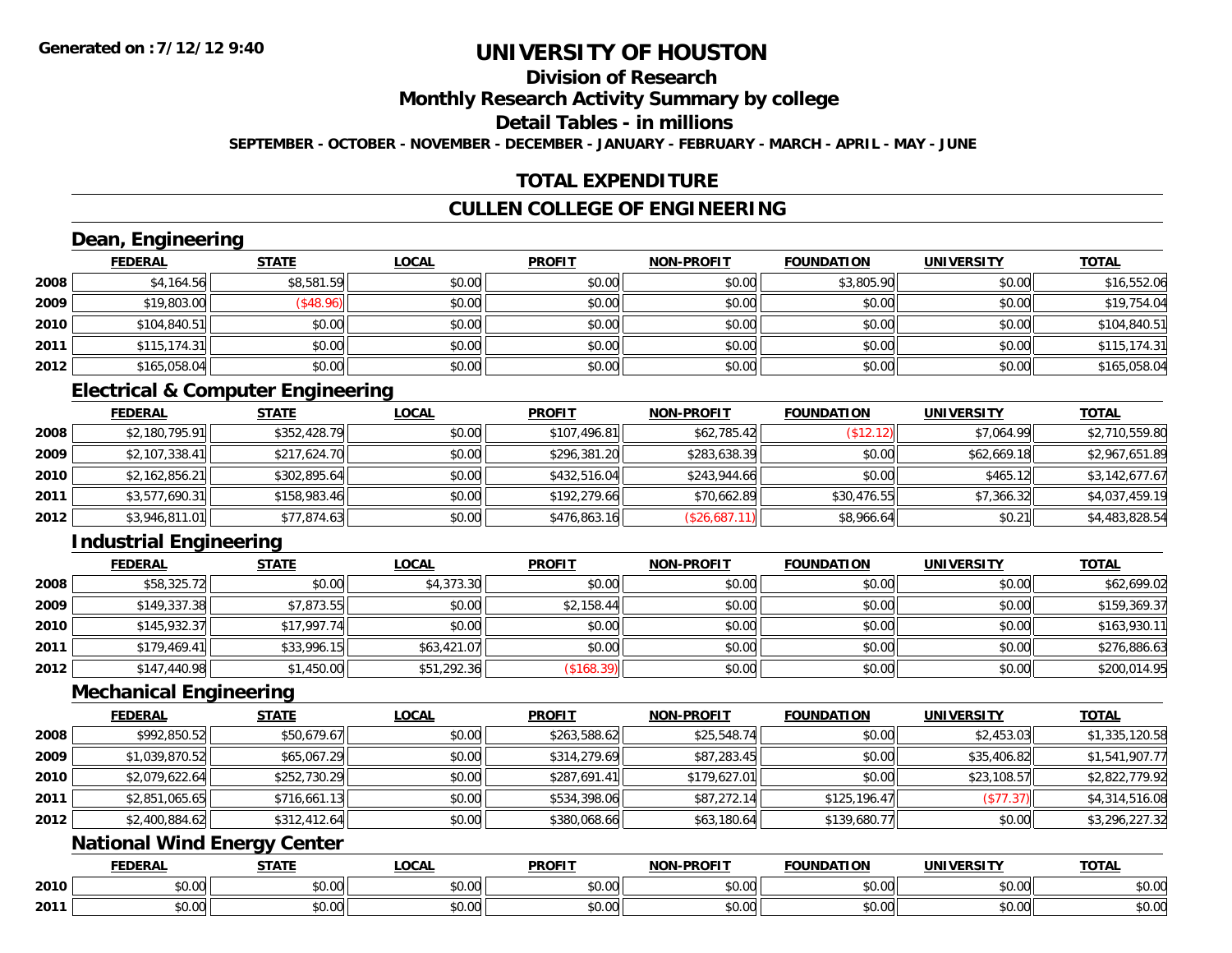# **Division of Research**

**Monthly Research Activity Summary by college**

**Detail Tables - in millions**

**SEPTEMBER - OCTOBER - NOVEMBER - DECEMBER - JANUARY - FEBRUARY - MARCH - APRIL - MAY - JUNE**

### **TOTAL EXPENDITURE**

#### **CULLEN COLLEGE OF ENGINEERING**

#### **National Wind Energy Center**

|              | <b>FEDERAL</b>                            | --<br><b>STATE</b> | <b>LOCAL</b> | <b>PROFIT</b>  | <b>NON-PROFIT</b> | <b>FOUNDATION</b> | <b>UNIVERSITY</b> | <b>TOTAL</b>    |
|--------------|-------------------------------------------|--------------------|--------------|----------------|-------------------|-------------------|-------------------|-----------------|
|              |                                           |                    |              |                |                   |                   |                   |                 |
| 2012         | \$0.00                                    | \$0.00             | \$0.00       | \$0.00         | \$0.00            | \$0.00            | \$0.00            | \$0.00          |
|              | <b>SW Public Safety Technology Center</b> |                    |              |                |                   |                   |                   |                 |
|              | <b>FEDERAL</b>                            | <b>STATE</b>       | <b>LOCAL</b> | <b>PROFIT</b>  | <b>NON-PROFIT</b> | <b>FOUNDATION</b> | <b>UNIVERSITY</b> | <b>TOTAL</b>    |
| 2008         | \$0.00                                    | \$0.00             | \$0.00       | \$0.00         | \$0.00            | \$0.00            | \$0.00            | \$0.00          |
| 2009         | \$0.00                                    | \$0.00             | \$0.00       | \$0.00         | \$0.00            | \$0.00            | \$0.00            | \$0.00          |
| 2010         | \$0.00                                    | \$0.00             | \$0.00       | \$0.00         | \$0.00            | \$0.00            | \$0.00            | \$0.00          |
| <b>Total</b> | \$46.128.362.89                           | \$13,289,411.94    | \$754,603.53 | \$6,147,199.86 | \$1,454,243.30    | \$1,215,889.79    | \$383,574.57      | \$69,373,285.90 |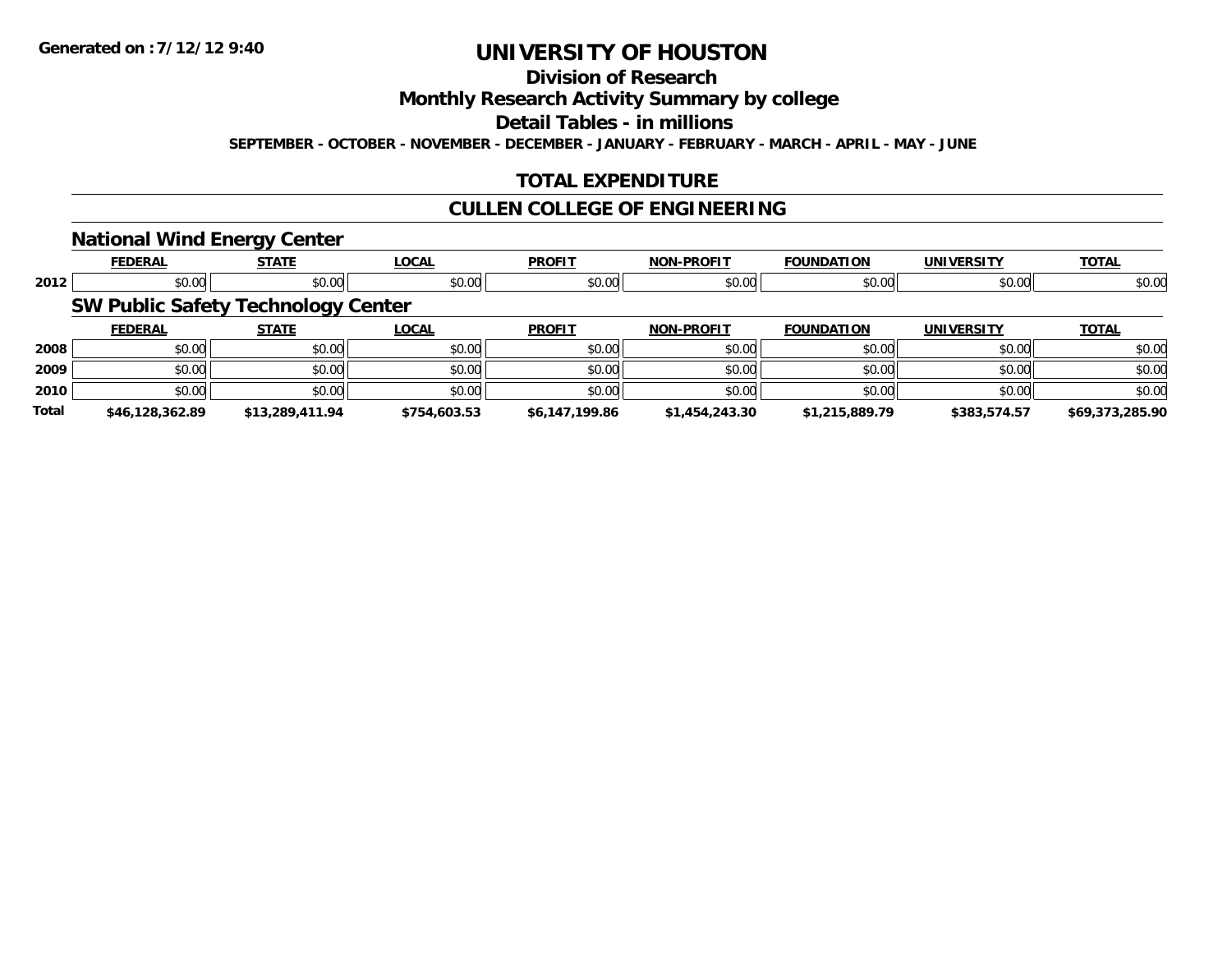# **Division of Research**

**Monthly Research Activity Summary by college**

#### **Detail Tables - in millions**

**SEPTEMBER - OCTOBER - NOVEMBER - DECEMBER - JANUARY - FEBRUARY - MARCH - APRIL - MAY - JUNE**

### **TOTAL EXPENDITURE**

### **DIVISION OF RESEARCH**

### **Center for Advanced Materials**

|      | <b>FEDERAL</b> | <b>STATE</b> | <b>LOCAL</b> | <b>PROFIT</b> | <b>NON-PROFIT</b> | <b>FOUNDATION</b> | <b>UNIVERSITY</b> | <b>TOTAL</b> |
|------|----------------|--------------|--------------|---------------|-------------------|-------------------|-------------------|--------------|
| 2008 | \$0.00         | \$0.00       | \$0.00       | \$0.00        | \$0.00            | \$0.00            | \$0.00            | \$0.00       |
| 2009 | \$0.00         | \$0.00       | \$0.00       | \$4,935.22    | \$0.00            | \$0.00            | \$0.00            | \$4,935.22   |
| 2010 | \$0.00         | \$0.00       | \$0.00       | \$0.00        | \$0.00            | \$0.00            | \$0.00            | \$0.00       |
| 2011 | \$0.00         | \$0.00       | \$0.00       | \$110.94      | \$0.00            | \$0.00            | \$0.00            | \$110.94)    |
| 2012 | \$12,410.12    | \$0.00       | \$0.00       | \$0.00        | \$0.00            | \$0.00            | \$0.00            | \$12,410.12  |

### **Center for Biomedical & Environmental Genomics**

|      | <u>FEDERAL</u> | <u>STATE</u> | <u>LOCAL</u> | <b>PROFIT</b> | <b>NON-PROFIT</b> | <b>FOUNDATION</b> | <b>UNIVERSITY</b> | <b>TOTAL</b> |
|------|----------------|--------------|--------------|---------------|-------------------|-------------------|-------------------|--------------|
| 2008 | \$0.00         | \$0.00       | \$0.00       | \$0.00        | \$0.00            | \$0.00            | \$0.00            | \$0.00       |
| 2009 | \$0.00         | \$0.00       | \$0.00       | \$0.00        | \$0.00            | \$0.00            | \$0.00            | \$0.00       |
| 2010 | \$0.00         | \$0.00       | \$0.00       | \$0.00        | \$0.00            | \$0.00            | \$0.00            | \$0.00       |
| 2011 | \$0.00         | \$0.00       | \$0.00       | \$0.00        | \$0.00            | \$0.00            | \$0.00            | \$0.00       |
| 2012 | \$0.00         | \$0.00       | \$0.00       | \$0.00        | \$0.00            | \$0.00            | \$0.00            | \$0.00       |

### **Center for Industrial Partnerships**

|      | <u>FEDERAL</u> | <u>STATE</u> | <u>LOCAL</u> | <b>PROFIT</b> | <b>NON-PROFIT</b> | <b>FOUNDATION</b> | <b>UNIVERSITY</b> | <b>TOTAL</b> |
|------|----------------|--------------|--------------|---------------|-------------------|-------------------|-------------------|--------------|
| 2008 | \$0.00         | \$0.00       | \$0.00       | \$3,406.91    | \$0.00            | \$0.00            | \$0.00            | \$3,406.91   |
| 2009 | \$53,254.25    | \$0.00       | \$0.00       | \$25,062.80   | \$0.00            | \$0.00            | \$0.00            | \$78,317.05  |
| 2010 | \$135,006.39   | \$0.00       | \$0.00       | \$4,502.44    | \$0.00            | \$0.00            | \$0.00            | \$139,508.83 |
| 2011 | \$189,231.80   | \$0.00       | \$0.00       | \$50,629.88   | \$0.00            | \$0.00            | \$0.00            | \$239,861.68 |
| 2012 | \$63,350.51    | \$0.00       | \$0.00       | \$23,045.64   | \$0.00            | \$0.00            | \$0.00            | \$86,396.16  |

# **Center for Neuromotor & Biomechanics Research**

|      | <u>FEDERAL</u> | <b>STATE</b> | <u>LOCAL</u> | <b>PROFIT</b> | <b>NON-PROFIT</b> | <b>FOUNDATION</b> | <b>UNIVERSITY</b> | <b>TOTAL</b> |
|------|----------------|--------------|--------------|---------------|-------------------|-------------------|-------------------|--------------|
| 2009 | \$0.00         | \$0.00       | \$0.00       | \$0.00        | \$0.00            | \$0.00            | \$0.00            | \$0.00       |
| 2010 | \$0.00         | \$0.00       | \$0.00       | \$0.00        | \$0.00            | \$0.00            | \$0.00            | \$0.00       |
| 2011 | \$0.00         | \$0.00       | \$0.00       | \$0.00        | \$0.00            | \$0.00            | \$0.00            | \$0.00       |
| 2012 | \$0.00         | \$0.00       | \$0.00       | \$0.00        | \$0.00            | \$0.00            | \$0.00            | \$0.00       |

#### **Division of Research**

|      | <b>FEDERAL</b> | <b>STATE</b> | <u>LOCAL</u> | <b>PROFIT</b> | <b>NON-PROFIT</b> | <b>FOUNDATION</b> | UNIVERSITY | <b>TOTAL</b>     |
|------|----------------|--------------|--------------|---------------|-------------------|-------------------|------------|------------------|
| 2009 | \$4,556.<br>11 | \$0.00       | \$0.00       | \$0.00        | \$0.00            | \$0.00            | \$0.00     | \$4,556.14       |
| 2010 | .194.97        | \$0.00       | \$0.00       | \$0.00        | \$0.00            | \$0.00            | \$0.00     | ,194.97<br>ሐ ኅ 1 |
| 2011 |                | \$132,524.44 | \$0.00       | \$0.00        | \$0.00            | \$0.00            | \$0.00     | \$130,372.01     |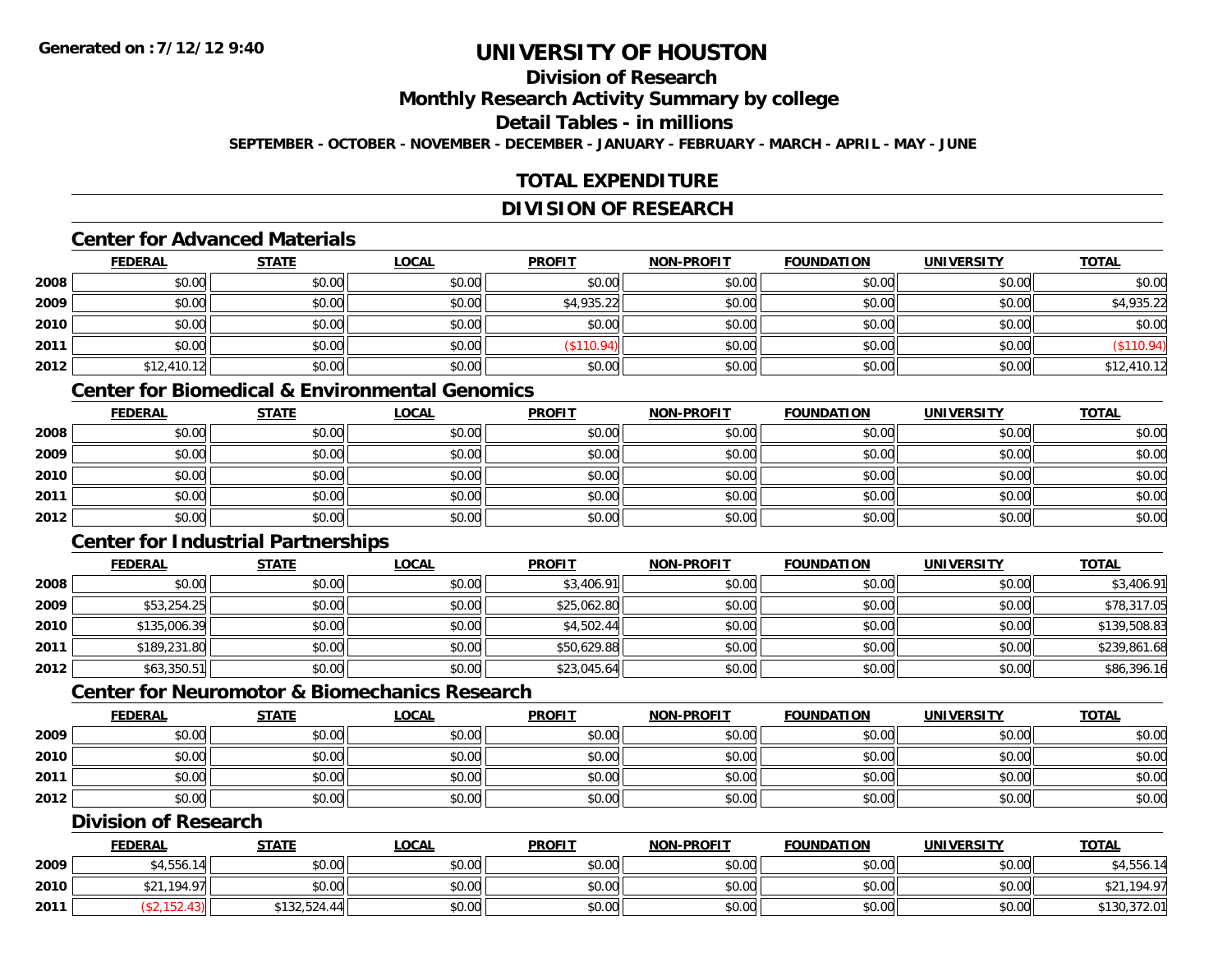#### **Division of Research**

**Monthly Research Activity Summary by college**

**Detail Tables - in millions**

**SEPTEMBER - OCTOBER - NOVEMBER - DECEMBER - JANUARY - FEBRUARY - MARCH - APRIL - MAY - JUNE**

### **TOTAL EXPENDITURE**

### **DIVISION OF RESEARCH**

|      | <b>Division of Research</b>           |              |              |               |                   |                   |                   |              |
|------|---------------------------------------|--------------|--------------|---------------|-------------------|-------------------|-------------------|--------------|
|      | <b>FEDERAL</b>                        | <b>STATE</b> | <b>LOCAL</b> | <b>PROFIT</b> | <b>NON-PROFIT</b> | <b>FOUNDATION</b> | <b>UNIVERSITY</b> | <b>TOTAL</b> |
| 2012 | (\$0.00)                              | \$528,129.54 | \$0.00       | \$0.00        | \$0.00            | \$0.00            | \$0.00            | \$528,129.54 |
|      | <b>Institute for Molecular Design</b> |              |              |               |                   |                   |                   |              |
|      | <b>FEDERAL</b>                        | <b>STATE</b> | <b>LOCAL</b> | <b>PROFIT</b> | <b>NON-PROFIT</b> | <b>FOUNDATION</b> | <b>UNIVERSITY</b> | <b>TOTAL</b> |
| 2011 | \$0.00                                | \$0.00       | \$0.00       | \$0.00        | \$0.00            | \$0.00            | \$0.00            | \$0.00       |
| 2012 | \$0.00                                | \$0.00       | \$0.00       | \$0.00        | \$0.00            | \$0.00            | \$0.00            | \$0.00       |
|      | <b>Institute for Nanoenergy</b>       |              |              |               |                   |                   |                   |              |
|      | <b>FEDERAL</b>                        | <b>STATE</b> | <b>LOCAL</b> | <b>PROFIT</b> | <b>NON-PROFIT</b> | <b>FOUNDATION</b> | <b>UNIVERSITY</b> | <b>TOTAL</b> |
| 2009 | \$0.00                                | \$0.00       | \$0.00       | \$0.00        | \$0.00            | \$0.00            | \$0.00            | \$0.00       |
| 2010 | \$0.00                                | \$0.00       | \$0.00       | \$0.00        | \$0.00            | \$0.00            | \$0.00            | \$0.00       |
| 2011 | \$0.00                                | \$0.00       | \$0.00       | \$0.00        | \$0.00            | \$0.00            | \$0.00            | \$0.00       |
| 2012 | \$0.00                                | \$0.00       | \$0.00       | \$0.00        | \$0.00            | \$0.00            | \$0.00            | \$0.00       |
|      | <b>Office of Contracts and Grants</b> |              |              |               |                   |                   |                   |              |
|      | <b>FEDERAL</b>                        | <b>STATE</b> | <b>LOCAL</b> | <b>PROFIT</b> | <b>NON-PROFIT</b> | <b>FOUNDATION</b> | <b>UNIVERSITY</b> | <b>TOTAL</b> |
| 2008 | \$0.00                                | \$0.00       | \$0.00       | \$0.00        | \$0.00            | \$0.00            | \$0.00            | \$0.00       |
| 2009 | \$0.00                                | \$0.00       | \$0.00       | \$0.00        | \$0.00            | \$0.00            | \$0.00            | \$0.00       |
| 2010 | \$0.00                                | \$0.00       | \$0.00       | \$0.00        | \$0.00            | \$0.00            | \$0.00            | \$0.00       |
| 2011 | \$702.69                              | \$0.00       | \$0.00       | \$0.00        | \$0.00            | \$0.00            | \$0.00            | \$702.69     |
| 2012 | \$0.00                                | \$0.00       | \$0.00       | \$0.00        | \$0.00            | \$0.00            | \$0.00            | \$0.00       |
|      | <b>Research Financial Services</b>    |              |              |               |                   |                   |                   |              |
|      | <b>FEDERAL</b>                        | <b>STATE</b> | <b>LOCAL</b> | <b>PROFIT</b> | <b>NON-PROFIT</b> | <b>FOUNDATION</b> | <b>UNIVERSITY</b> | <b>TOTAL</b> |
| 2008 | \$0.00                                | \$0.00       | \$0.00       | \$0.00        | \$0.00            | \$0.00            | \$0.00            | \$0.00       |
| 2009 | \$0.00                                | \$0.00       | \$0.00       | \$0.00        | \$0.00            | \$0.00            | \$0.00            | \$0.00       |
| 2010 | \$0.00                                | \$0.00       | \$0.00       | \$0.00        | \$0.00            | \$0.00            | \$0.00            | \$0.00       |
| 2011 | \$0.00                                | \$0.00       | \$0.00       | \$0.00        | \$0.00            | \$0.00            | \$0.00            | \$0.00       |
| 2012 | \$0.00                                | \$0.00       | \$0.00       | \$0.00        | \$0.00            | \$0.00            | \$0.00            | \$0.00       |
|      | <b>Research Information Center</b>    |              |              |               |                   |                   |                   |              |
|      | <b>FEDERAL</b>                        | <b>STATE</b> | <b>LOCAL</b> | <b>PROFIT</b> | <b>NON-PROFIT</b> | <b>FOUNDATION</b> | <b>UNIVERSITY</b> | <b>TOTAL</b> |
| 2008 | \$0.00                                | \$0.00       | \$0.00       | \$0.00        | \$0.00            | \$0.00            | \$0.00            | \$0.00       |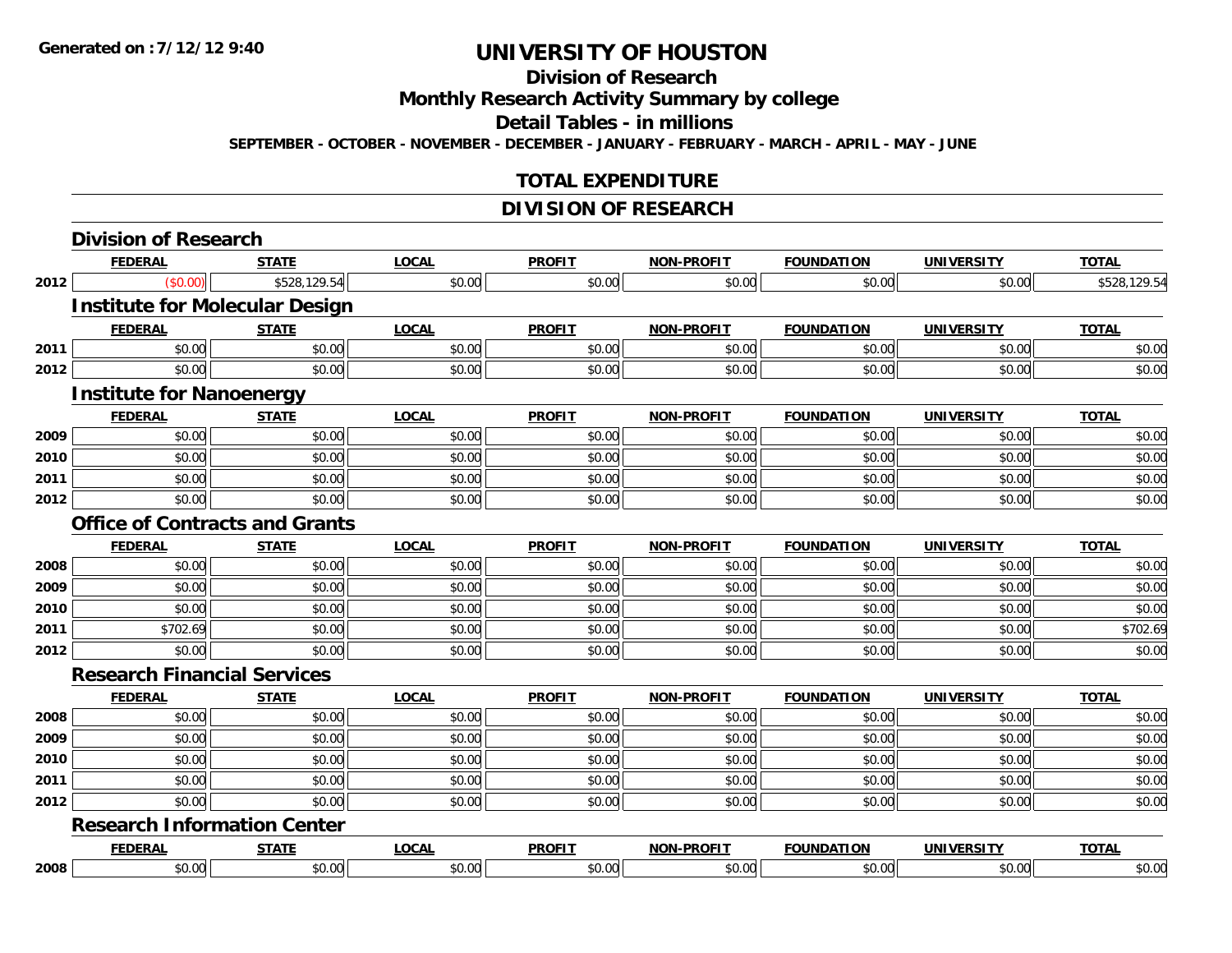### **Division of Research**

**Monthly Research Activity Summary by college**

**Detail Tables - in millions**

**SEPTEMBER - OCTOBER - NOVEMBER - DECEMBER - JANUARY - FEBRUARY - MARCH - APRIL - MAY - JUNE**

#### **TOTAL EXPENDITURE**

# **DIVISION OF RESEARCH**

|      | <b>TcSAM</b>                             |              |              |               |                   |                   |                   |              |
|------|------------------------------------------|--------------|--------------|---------------|-------------------|-------------------|-------------------|--------------|
|      | <b>FEDERAL</b>                           | <b>STATE</b> | <b>LOCAL</b> | <b>PROFIT</b> | <b>NON-PROFIT</b> | <b>FOUNDATION</b> | <b>UNIVERSITY</b> | <b>TOTAL</b> |
| 2008 | \$0.00                                   | \$0.00       | \$0.00       | \$0.00        | \$0.00            | \$0.00            | \$0.00            | \$0.00       |
| 2009 | \$0.00                                   | \$0.00       | \$0.00       | \$0.00        | \$0.00            | \$0.00            | \$0.00            | \$0.00       |
| 2010 | \$0.00                                   | \$0.00       | \$0.00       | \$0.00        | \$0.00            | \$0.00            | \$0.00            | \$0.00       |
| 2011 | \$0.00                                   | \$0.00       | \$0.00       | \$0.00        | \$0.00            | \$0.00            | \$0.00            | \$0.00       |
| 2012 | \$0.00                                   | \$0.00       | \$0.00       | \$0.00        | \$0.00            | \$0.00            | \$0.00            | \$0.00       |
|      | <b>TcSUH</b>                             |              |              |               |                   |                   |                   |              |
|      | <b>FEDERAL</b>                           | <b>STATE</b> | <b>LOCAL</b> | <b>PROFIT</b> | <b>NON-PROFIT</b> | <b>FOUNDATION</b> | <b>UNIVERSITY</b> | <b>TOTAL</b> |
| 2008 | \$81,345.49                              | \$0.00       | \$0.00       | (\$554.47)    | \$0.00            | \$71,271.10       | \$0.00            | \$152,062.12 |
| 2009 | \$81,518.42                              | \$0.00       | \$0.00       | \$14,698.41   | \$33,574.08       | \$1,957.79        | \$0.00            | \$131,748.70 |
| 2010 | \$60,969.10                              | \$0.00       | \$0.00       | \$61,864.75   | \$0.00            | \$0.00            | \$0.00            | \$122,833.85 |
| 2011 | \$39,412.03                              | \$19,546.26  | \$0.00       | \$70,740.16   | \$0.00            | \$0.00            | \$0.00            | \$129,698.45 |
| 2012 | \$67,512.40                              | \$59,523.93  | \$0.00       | \$53,328.63   | \$0.00            | \$0.00            | \$0.00            | \$180,364.96 |
|      | <b>Texas Learning/Computation Center</b> |              |              |               |                   |                   |                   |              |
|      | <b>FEDERAL</b>                           | <b>STATE</b> | <b>LOCAL</b> | <b>PROFIT</b> | <b>NON-PROFIT</b> | <b>FOUNDATION</b> | <b>UNIVERSITY</b> | <b>TOTAL</b> |
| 2008 | \$0.00                                   | \$0.00       | \$0.00       | \$0.00        | \$0.00            | \$0.00            | \$0.00            | \$0.00       |
| 2009 | \$0.00                                   | \$0.00       | \$0.00       | \$0.00        | \$0.00            | \$0.00            | \$0.00            | \$0.00       |
| 2010 | \$0.00                                   | \$0.00       | \$0.00       | \$0.00        | \$0.00            | \$0.00            | \$0.00            | \$0.00       |
| 2011 | \$21,925.65                              | \$0.00       | \$0.00       | \$0.00        | \$0.00            | \$0.00            | \$0.00            | \$21,925.65  |
| 2012 | \$36,974.87                              | \$0.00       | \$0.00       | \$0.00        | \$0.00            | \$0.00            | \$0.00            | \$36,974.87  |
|      | <b>Texas Obesity Research Center</b>     |              |              |               |                   |                   |                   |              |
|      | <b>FEDERAL</b>                           | <b>STATE</b> | <b>LOCAL</b> | <b>PROFIT</b> | <b>NON-PROFIT</b> | <b>FOUNDATION</b> | <b>UNIVERSITY</b> | <b>TOTAL</b> |
| 2010 | \$0.00                                   | \$0.00       | \$0.00       | \$0.00        | \$0.00            | \$0.00            | \$0.00            | \$0.00       |
| 2011 | \$0.00                                   | \$0.00       | \$0.00       | \$0.00        | \$0.00            | \$0.00            | \$0.00            | \$0.00       |
| 2012 | \$0.00                                   | \$0.00       | \$0.00       | \$0.00        | \$0.00            | \$0.00            | \$0.00            | \$0.00       |
|      | <b>TIMES</b>                             |              |              |               |                   |                   |                   |              |
|      | <b>FEDERAL</b>                           | <b>STATE</b> | <b>LOCAL</b> | <b>PROFIT</b> | <b>NON-PROFIT</b> | <b>FOUNDATION</b> | <b>UNIVERSITY</b> | <b>TOTAL</b> |
| 2008 | \$0.00                                   | \$0.00       | \$0.00       | \$0.00        | \$0.00            | \$0.00            | \$0.00            | \$0.00       |
| 2009 | \$10,718.16                              | \$0.00       | \$0.00       | \$0.00        | \$0.00            | \$0.00            | \$37,793.74       | \$48,511.90  |
| 2010 | \$106,712.04                             | \$0.00       | \$0.00       | \$0.00        | \$0.00            | \$0.00            | (\$530.24)        | \$106,181.80 |
| 2011 | \$152,514.47                             | \$0.00       | \$0.00       | \$0.00        | \$0.00            | \$0.00            | \$0.00            | \$152,514.47 |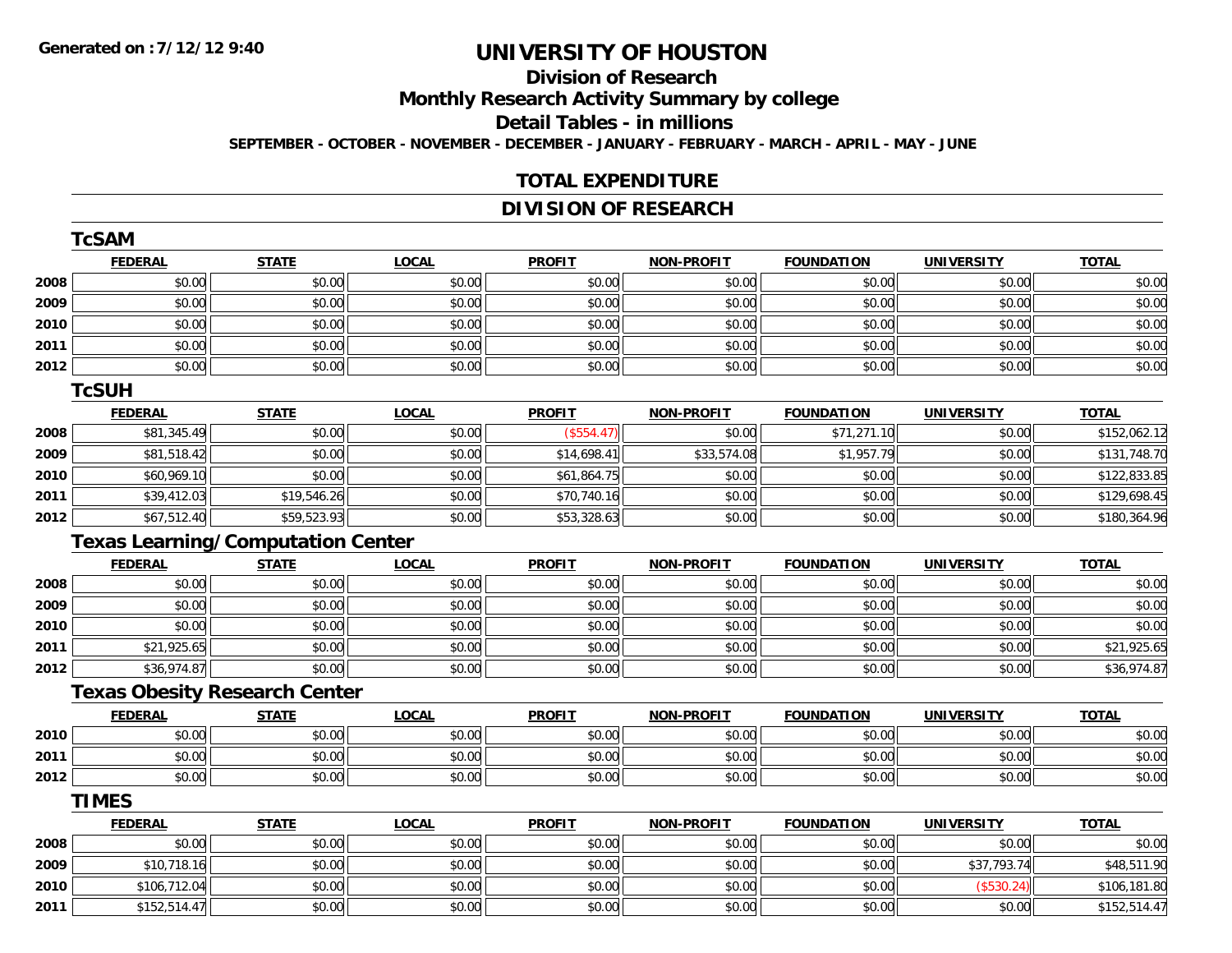**Division of Research**

**Monthly Research Activity Summary by college**

**Detail Tables - in millions**

**SEPTEMBER - OCTOBER - NOVEMBER - DECEMBER - JANUARY - FEBRUARY - MARCH - APRIL - MAY - JUNE**

#### **TOTAL EXPENDITURE**

### **DIVISION OF RESEARCH**

|       | <b>TIMES</b>   |              |              |               |                   |                   |                   |                |  |  |  |  |
|-------|----------------|--------------|--------------|---------------|-------------------|-------------------|-------------------|----------------|--|--|--|--|
|       | <u>FEDERAL</u> | <u>STATE</u> | <u>LOCAL</u> | <b>PROFIT</b> | <b>NON-PROFIT</b> | <b>FOUNDATION</b> | <b>UNIVERSITY</b> | <b>TOTAL</b>   |  |  |  |  |
| 2012  | \$476,272.29   | \$0.00       | \$0.00       | \$0.00        | \$0.00            | \$0.00            | \$0.00            | 476,272.29     |  |  |  |  |
| Total | \$1,613,429.35 | \$739,724.17 | \$0.00       | \$311,549.43  | \$33,574.08       | \$73,228.89       | \$37,263.50       | \$2,808,769.43 |  |  |  |  |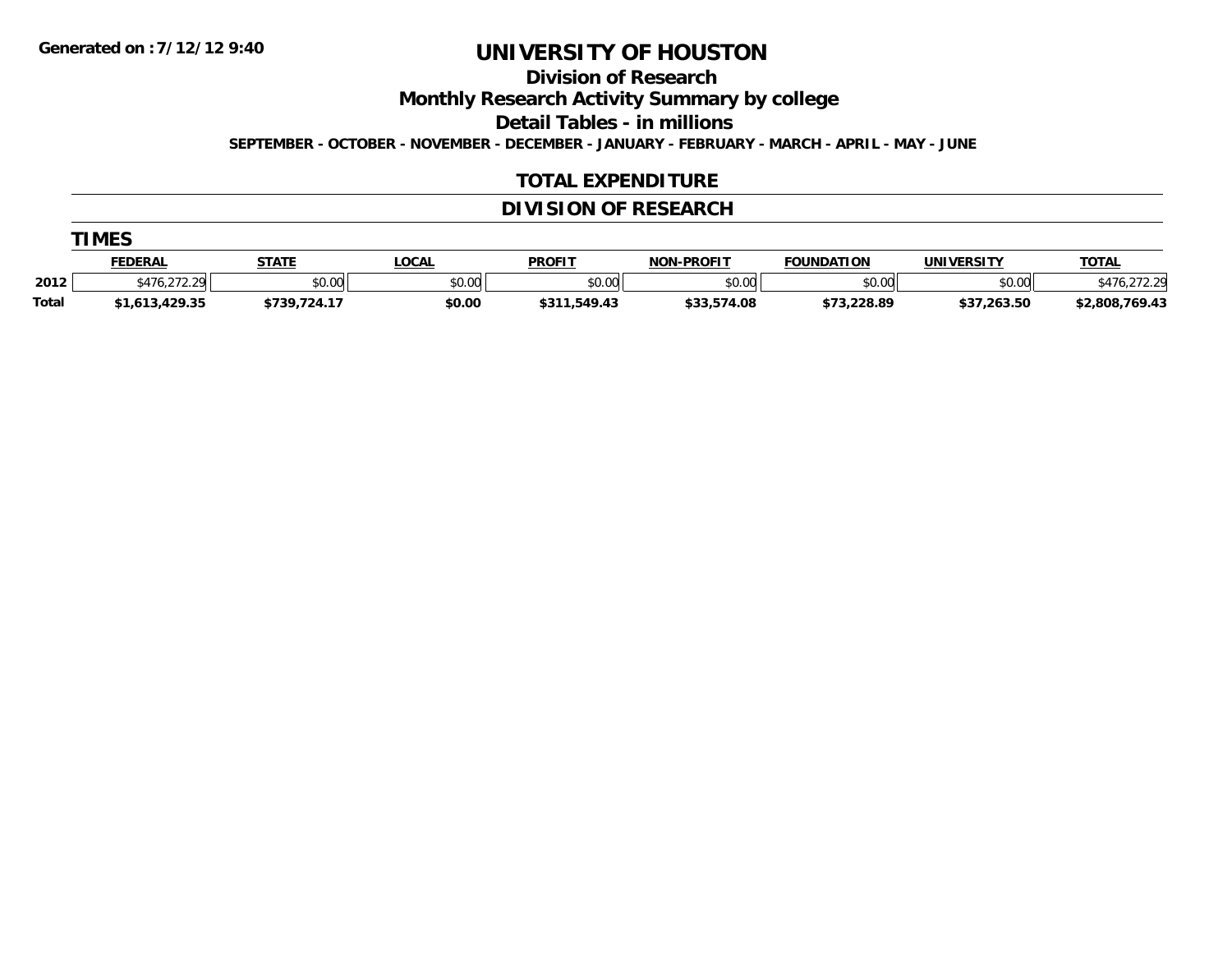### **Division of Research**

#### **Monthly Research Activity Summary by college**

#### **Detail Tables - in millions**

**SEPTEMBER - OCTOBER - NOVEMBER - DECEMBER - JANUARY - FEBRUARY - MARCH - APRIL - MAY - JUNE**

### **TOTAL EXPENDITURE**

#### **GRADUATE COLLEGE OF SOCIAL WORK**

### **Center for Health Equities & Evaluation Research**

|      | <b>FEDERAL</b>                                    | <b>STATE</b> | <b>LOCAL</b> | <b>PROFIT</b> | <b>NON-PROFIT</b> | <b>FOUNDATION</b> | <b>UNIVERSITY</b> | <b>TOTAL</b>   |
|------|---------------------------------------------------|--------------|--------------|---------------|-------------------|-------------------|-------------------|----------------|
| 2012 | \$28,837.04                                       | \$0.00       | \$0.00       | \$0.00        | \$0.00            | \$0.00            | \$0.00            | \$28,837.04    |
|      | <b>Child &amp; Family for Innovative Research</b> |              |              |               |                   |                   |                   |                |
|      | <b>FEDERAL</b>                                    | <b>STATE</b> | <b>LOCAL</b> | <b>PROFIT</b> | <b>NON-PROFIT</b> | <b>FOUNDATION</b> | <b>UNIVERSITY</b> | <b>TOTAL</b>   |
| 2009 | \$0.00                                            | \$0.00       | \$0.00       | \$0.00        | \$0.00            | \$0.00            | \$0.00            | \$0.00         |
| 2010 | \$0.00                                            | \$0.00       | \$0.00       | \$0.00        | \$0.00            | \$0.00            | \$0.00            | \$0.00         |
| 2011 | \$0.00                                            | \$0.00       | \$0.00       | \$0.00        | \$0.00            | \$0.00            | \$0.00            | \$0.00         |
| 2012 | \$0.00                                            | \$0.00       | \$0.00       | \$0.00        | \$0.00            | \$0.00            | \$0.00            | \$0.00         |
|      | <b>Community Projects - Social Work</b>           |              |              |               |                   |                   |                   |                |
|      | <b>FEDERAL</b>                                    | <b>STATE</b> | <b>LOCAL</b> | <b>PROFIT</b> | <b>NON-PROFIT</b> | <b>FOUNDATION</b> | <b>UNIVERSITY</b> | <b>TOTAL</b>   |
| 2008 | \$187,301.52                                      | \$0.00       | \$0.00       | \$0.00        | \$5,629.21        | \$0.00            | \$0.00            | \$192,930.73   |
| 2009 | \$78,863.77                                       | \$0.00       | \$0.00       | \$0.00        | \$528.41          | \$0.00            | \$0.00            | \$79,392.18    |
| 2010 | \$0.00                                            | \$0.00       | \$0.00       | \$0.00        | \$0.00            | \$0.00            | \$0.00            | \$0.00         |
| 2011 | \$0.00                                            | (\$2,280.14) | \$0.00       | \$0.00        | (\$440.00)        | (\$12.48)         | \$0.00            | (\$2,732.62)   |
| 2012 | \$3,017.99                                        | \$0.00       | \$0.00       | \$0.00        | \$0.00            | \$0.00            | \$0.00            | \$3,017.99     |
|      | Dean, Social Work                                 |              |              |               |                   |                   |                   |                |
|      | <b>FEDERAL</b>                                    | <b>STATE</b> | <b>LOCAL</b> | <b>PROFIT</b> | <b>NON-PROFIT</b> | <b>FOUNDATION</b> | <b>UNIVERSITY</b> | <b>TOTAL</b>   |
| 2008 | \$1,385,807.91                                    | \$605,106.45 | \$0.00       | \$0.00        | \$79,459.74       | \$0.00            | \$0.00            | \$2,070,374.10 |
| 2009 | \$1,431,761.05                                    | \$967,719.23 | \$0.00       | \$0.00        | \$53,334.28       | \$0.00            | \$23,338.02       | \$2,476,152.58 |
| 2010 | \$2,140,936.58                                    | \$591,278.03 | \$0.00       | \$0.00        | \$15,630.07       | \$1,421.87        | \$0.00            | \$2,749,266.55 |
| 2011 | \$2,054,879.57                                    | \$13,795.99  | \$0.00       | \$0.00        | (\$461.82)        | \$40,051.59       | \$0.00            | \$2,108,265.33 |
| 2012 | \$1,285,098.22                                    | (\$107.66)   | \$0.00       | \$36,917.27   | \$0.00            | \$50,455.87       | \$2,978.52        | \$1,375,342.22 |
|      | Drug and Social Policy Research                   |              |              |               |                   |                   |                   |                |
|      | <b>FEDERAL</b>                                    | <b>STATE</b> | <b>LOCAL</b> | <b>PROFIT</b> | <b>NON-PROFIT</b> | <b>FOUNDATION</b> | <b>UNIVERSITY</b> | <b>TOTAL</b>   |
| 2008 | \$0.00                                            | \$0.00       | \$0.00       | \$0.00        | \$0.00            | \$0.00            | \$0.00            | \$0.00         |
| 2009 | \$0.00                                            | \$0.00       | \$0.00       | \$0.00        | \$0.00            | \$0.00            | \$0.00            | \$0.00         |
| 2010 | \$0.00                                            | \$0.00       | \$0.00       | \$0.00        | \$0.00            | \$0.00            | \$0.00            | \$0.00         |
| 2011 | \$0.00                                            | \$0.00       | \$0.00       | \$0.00        | \$0.00            | \$0.00            | \$0.00            | \$0.00         |
| 2012 | \$0.00                                            | \$0.00       | \$0.00       | \$0.00        | \$0.00            | \$0.00            | \$0.00            | \$0.00         |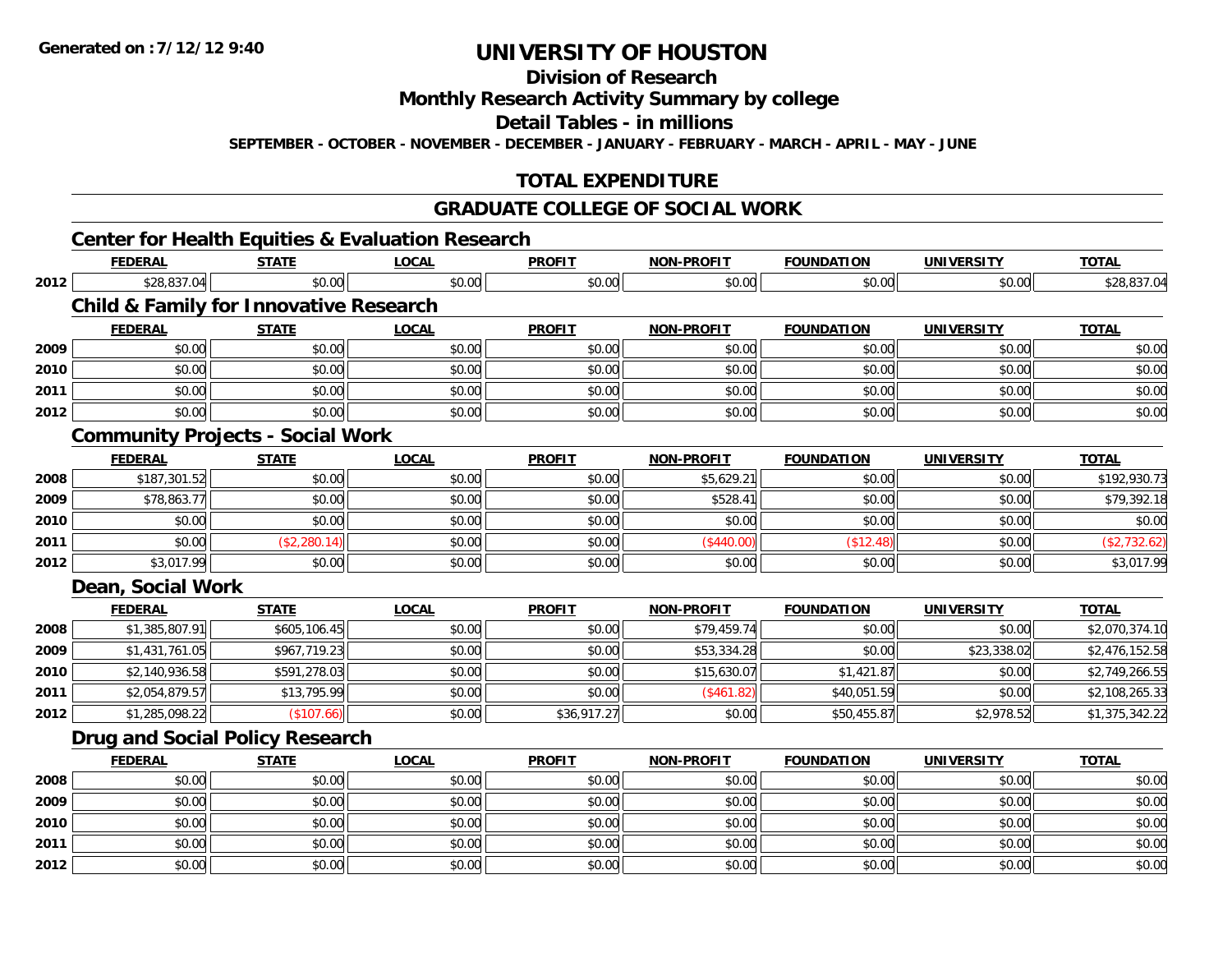### **Division of Research**

**Monthly Research Activity Summary by college**

**Detail Tables - in millions**

**SEPTEMBER - OCTOBER - NOVEMBER - DECEMBER - JANUARY - FEBRUARY - MARCH - APRIL - MAY - JUNE**

### **TOTAL EXPENDITURE**

#### **GRADUATE COLLEGE OF SOCIAL WORK**

# **Office for Drug SPR**

|       | <b>FEDERAL</b> | <b>STATE</b>   | <b>LOCAL</b> | <b>PROFIT</b> | <b>NON-PROFIT</b> | <b>FOUNDATION</b> | <b>UNIVERSITY</b> | <b>TOTAL</b>    |
|-------|----------------|----------------|--------------|---------------|-------------------|-------------------|-------------------|-----------------|
| 2008  | \$0.00         | \$0.00         | \$0.00       | \$0.00        | \$0.00            | \$0.00            | \$0.00            | \$0.00          |
| 2009  | \$0.00         | \$0.00         | \$0.00       | \$0.00        | \$0.00            | \$0.00            | \$0.00            | \$0.00          |
| 2010  | \$0.00         | \$0.00         | \$0.00       | \$0.00        | \$0.00            | \$0.00            | \$0.00            | \$0.00          |
| 2011  | \$0.00         | \$0.00         | \$0.00       | \$0.00        | \$0.00            | \$0.00            | \$0.00            | \$0.00          |
| 2012  | \$0.00         | \$0.00         | \$0.00       | \$0.00        | \$0.00            | \$0.00            | \$0.00            | \$0.00          |
| Total | \$8,596,503.65 | \$2,175,511.90 | \$0.00       | \$36,917.27   | \$153,679.89      | \$91,916.84       | \$26,316.54       | \$11,080,846.09 |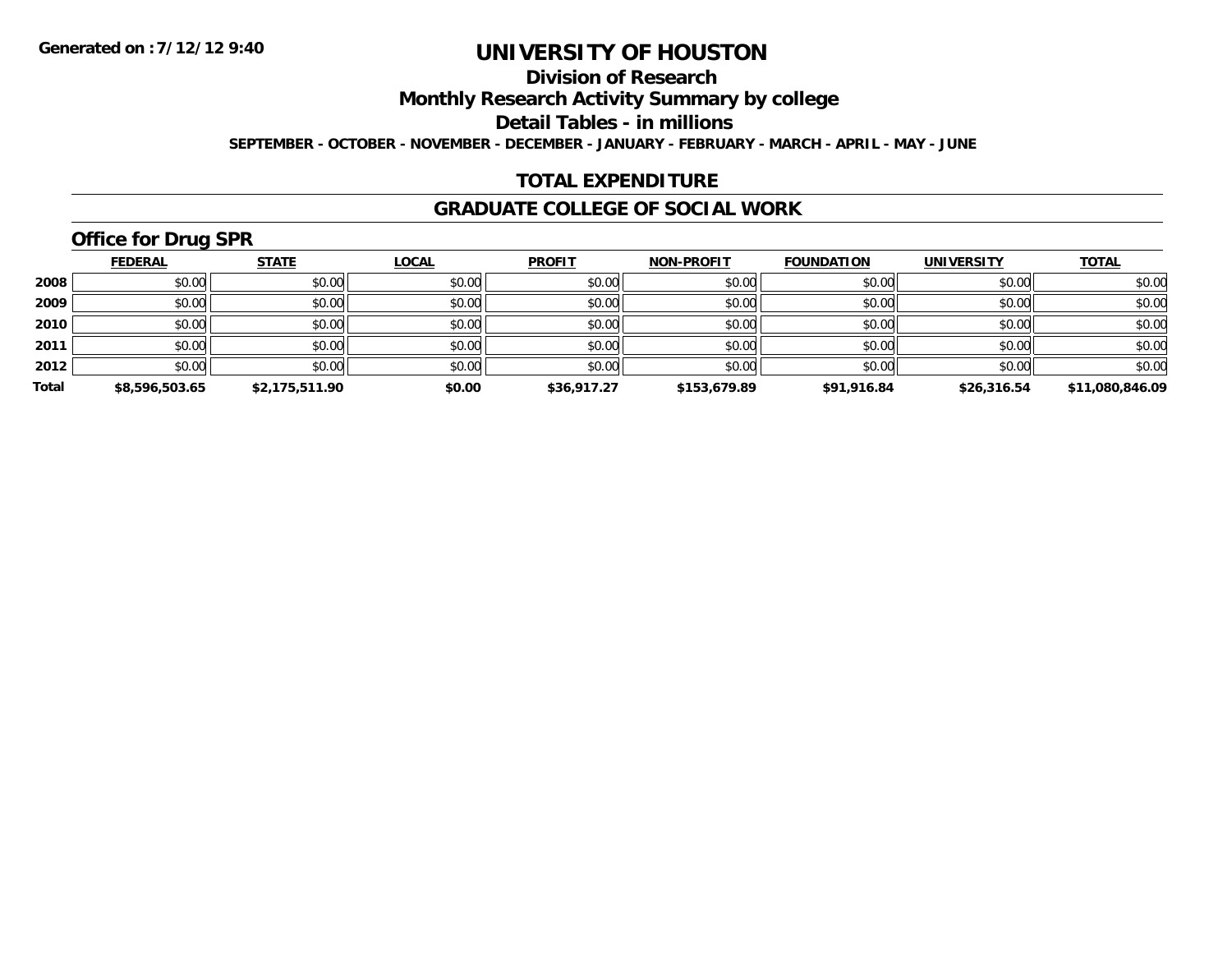#### **Division of Research**

**Monthly Research Activity Summary by college**

**Detail Tables - in millions**

**SEPTEMBER - OCTOBER - NOVEMBER - DECEMBER - JANUARY - FEBRUARY - MARCH - APRIL - MAY - JUNE**

### **TOTAL EXPENDITURE**

#### **HILTON COLLEGE OF HOTEL AND RESTAURANT MANAGEMENT**

#### **Hotel and Restaurant Management**

|       | <b>FEDERAL</b> | <b>STATE</b> | <b>LOCAL</b> | <b>PROFIT</b> | <b>NON-PROFIT</b> | <b>FOUNDATION</b> | <b>UNIVERSITY</b> | <b>TOTAL</b> |
|-------|----------------|--------------|--------------|---------------|-------------------|-------------------|-------------------|--------------|
| 2008  | \$0.00         | \$3,865.31   | \$0.00       | \$0.00        | \$0.00            | \$0.00            | \$0.00            | \$3,865.31   |
| 2009  | \$4,799.66     | \$0.00       | \$0.00       | \$1,730.27    | \$0.00            | \$0.00            | \$0.00            | \$6,529.93   |
| 2010  | \$13,952.66    | \$0.00       | \$0.00       | \$0.00        | \$25,845.89       | \$0.00            | \$0.00            | \$39,798.55  |
| 2011  | \$41,754.40    | \$0.00       | \$0.00       | \$0.00        | \$10,205.46       | \$0.00            | \$0.00            | \$51,959.86  |
| 2012  | \$30,685.82    | \$76,204.22  | \$0.00       | \$25.76       | \$8,813.27        | \$0.00            | \$0.00            | \$115,729.07 |
| Total | \$91,192.54    | \$80,069.53  | \$0.00       | \$1,756.03    | \$44,864.62       | \$0.00            | \$0.00            | \$217,882.72 |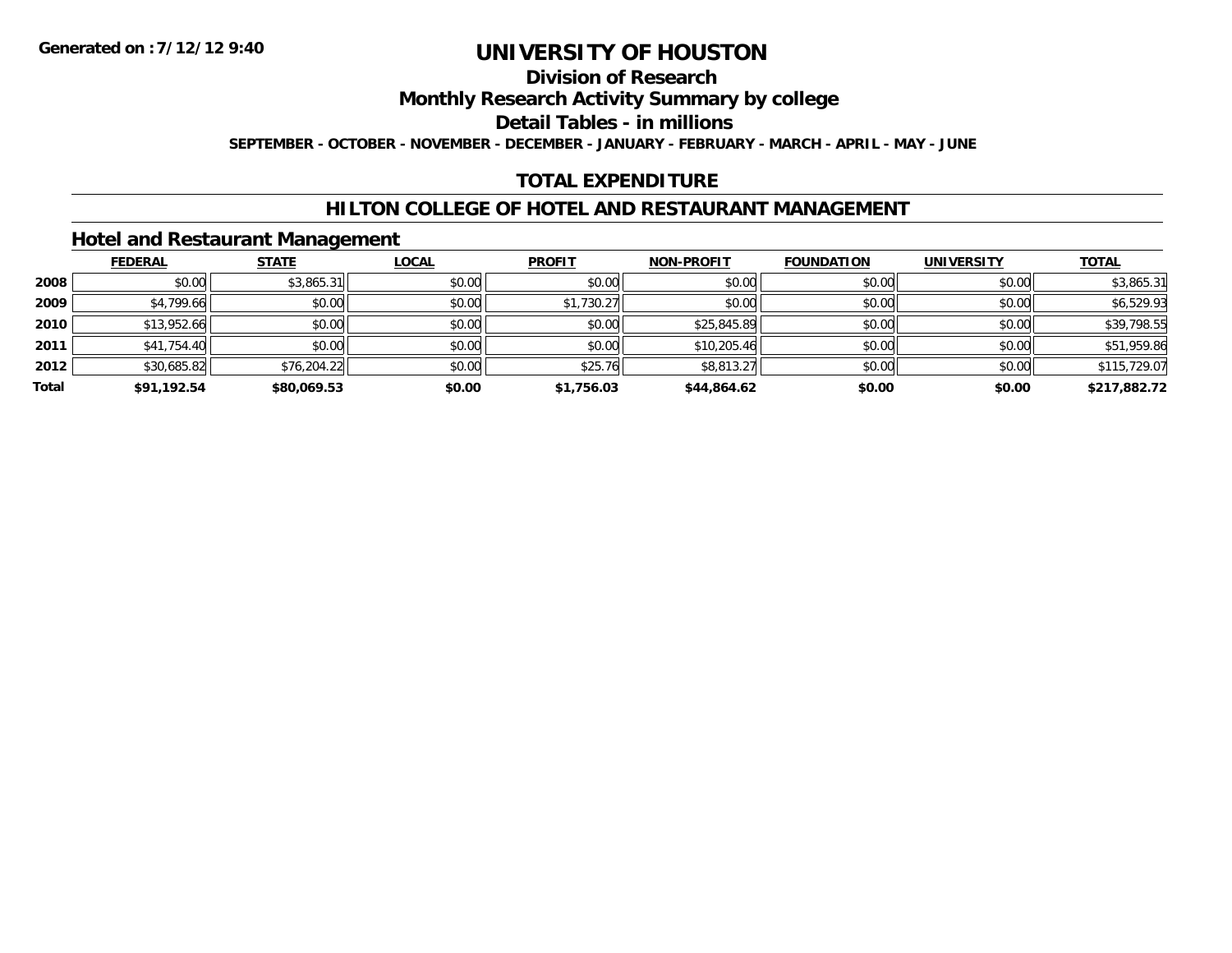# **Division of Research**

**Monthly Research Activity Summary by college**

**Detail Tables - in millions**

**SEPTEMBER - OCTOBER - NOVEMBER - DECEMBER - JANUARY - FEBRUARY - MARCH - APRIL - MAY - JUNE**

#### **TOTAL EXPENDITURE**

#### **HONORS COLLEGE**

#### **Houston Teachers Institute**

|       | <b>FEDERAL</b> | <b>STATE</b> | <u>LOCAL</u> | <b>PROFIT</b> | <b>NON-PROFIT</b> | <b>FOUNDATION</b> | <b>UNIVERSITY</b> | <b>TOTAL</b> |
|-------|----------------|--------------|--------------|---------------|-------------------|-------------------|-------------------|--------------|
| 2009  | \$10,701.99    | \$0.00       | \$0.00       | \$0.00        | \$0.00            | \$0.00            | \$0.00            | \$10,701.99  |
| 2010  | \$44,548.89    | \$0.00       | \$0.00       | \$0.00        | \$0.00            | \$0.00            | \$0.00            | \$44,548.89  |
| 2011  | \$13,019.43    | \$0.00       | \$0.00       | \$0.00        | \$0.00            | \$0.00            | \$0.00            | \$13,019.43  |
| 2012  | \$18,217.58    | \$0.00       | \$0.00       | \$0.00        | \$15,301.18       | \$0.00            | \$0.00            | \$33,518.76  |
| Total | \$86,487.89    | \$0.00       | \$0.00       | \$0.00        | \$15,301.18       | \$0.00            | \$0.00            | \$101,789.07 |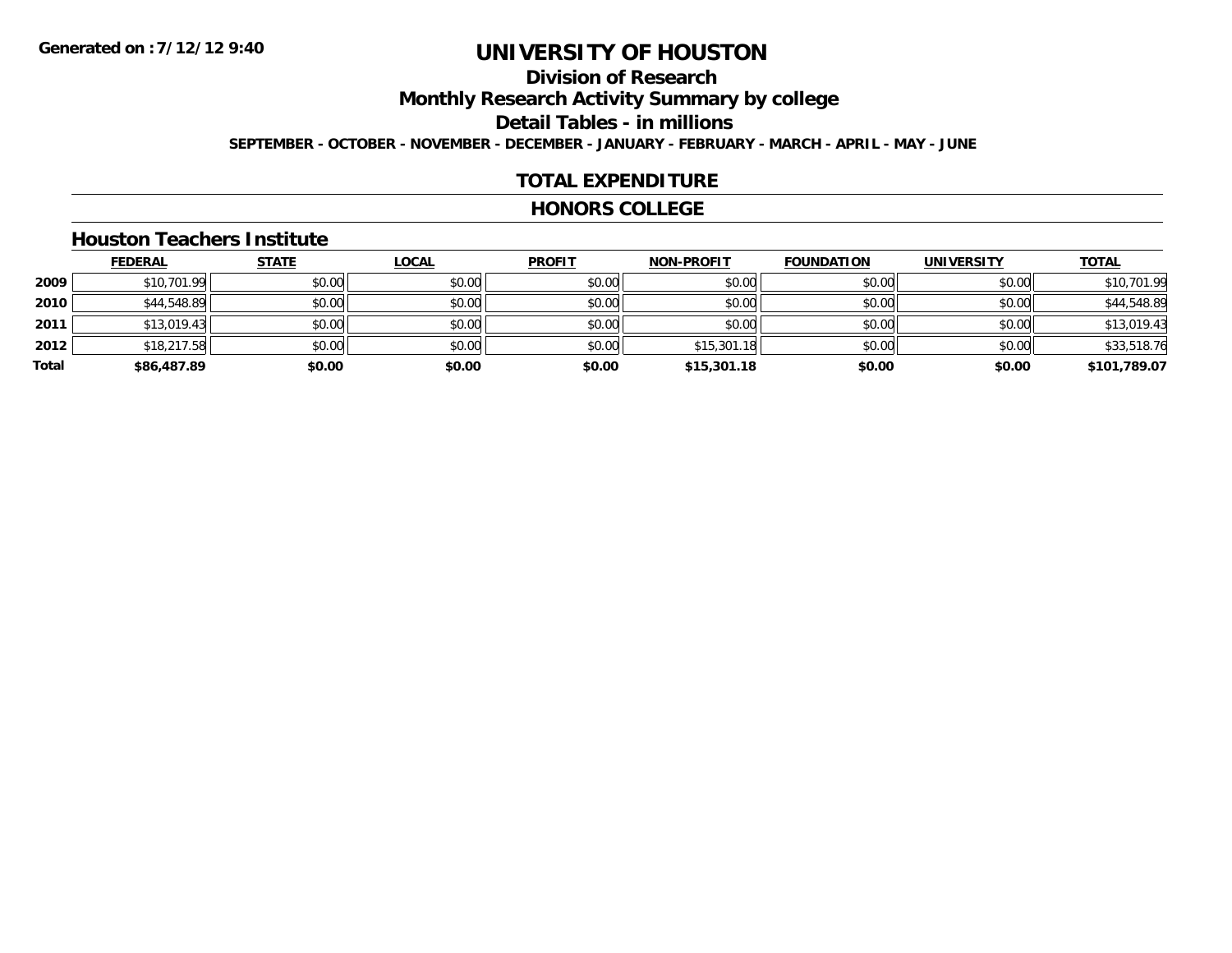# **Division of Research**

**Monthly Research Activity Summary by college**

#### **Detail Tables - in millions**

**SEPTEMBER - OCTOBER - NOVEMBER - DECEMBER - JANUARY - FEBRUARY - MARCH - APRIL - MAY - JUNE**

#### **TOTAL EXPENDITURE**

#### **LIBRARY**

### **Administration, Library**

|       | <b>FEDERAL</b> | <b>STATE</b> | <b>LOCAL</b> | <b>PROFIT</b> | <b>NON-PROFIT</b> | <b>FOUNDATION</b> | <b>UNIVERSITY</b> | <b>TOTAL</b> |
|-------|----------------|--------------|--------------|---------------|-------------------|-------------------|-------------------|--------------|
| 2008  | \$21,813.85    | \$0.00       | \$0.00       | \$0.00        | \$0.00            | \$0.00            | \$0.00            | \$21,813.85  |
| 2009  | \$28,143.30    | \$0.00       | \$0.00       | \$0.00        | \$0.00            | \$0.00            | \$0.00            | \$28,143.30  |
| 2010  | \$26,050.29    | \$0.00       | \$0.00       | \$0.00        | \$0.00            | \$0.00            | \$0.00            | \$26,050.29  |
| 2011  | \$19,122.25    | \$0.00       | \$0.00       | \$0.00        | \$0.00            | \$0.00            | \$0.00            | \$19,122.25  |
| 2012  | \$43.40        | \$0.00       | \$0.00       | \$0.00        | \$0.00            | \$0.00            | \$0.00            | \$43.40      |
| Total | \$95,173.09    | \$0.00       | \$0.00       | \$0.00        | \$0.00            | \$0.00            | \$0.00            | \$95,173.09  |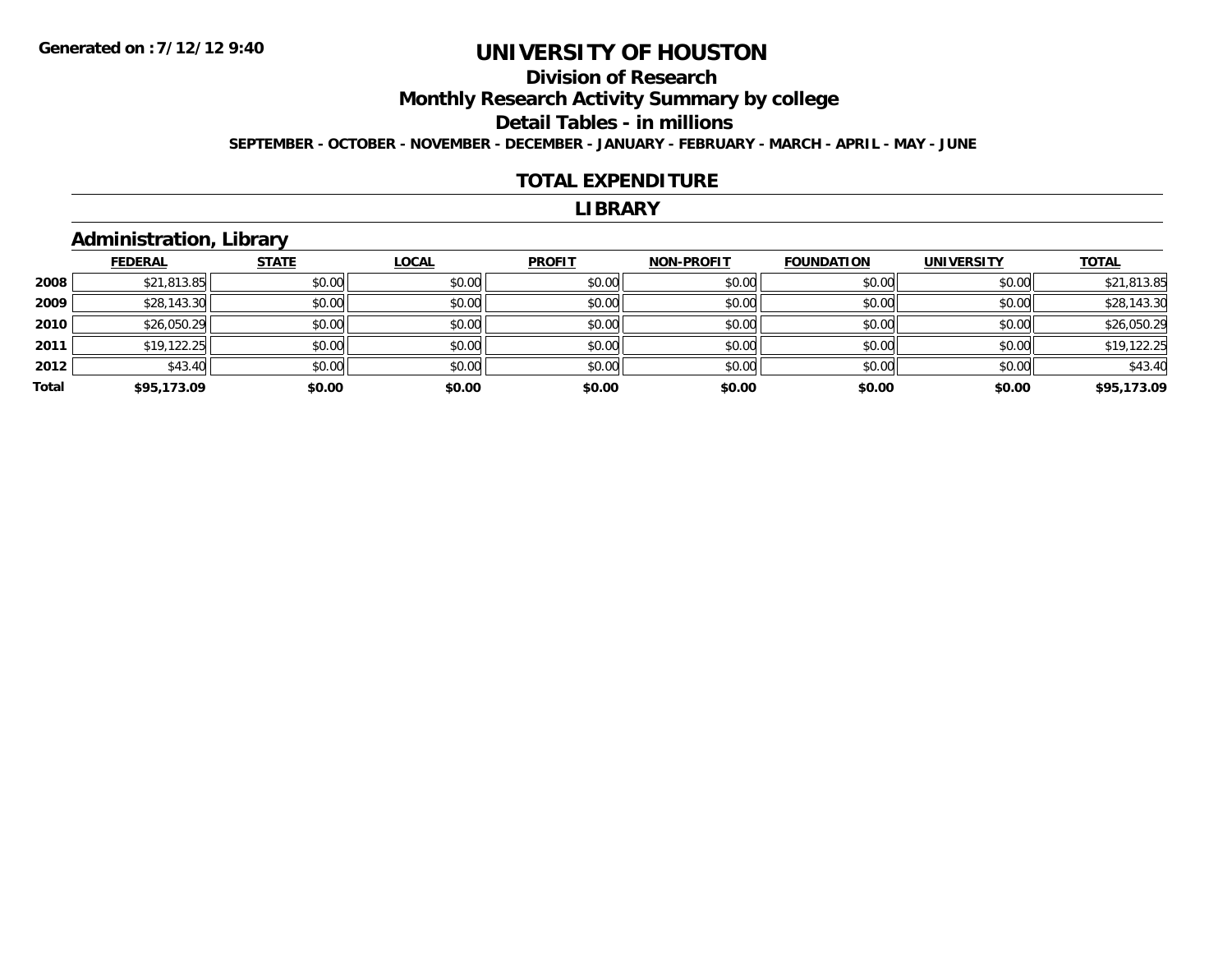#### **Division of Research**

**Monthly Research Activity Summary by college**

**Detail Tables - in millions**

**SEPTEMBER - OCTOBER - NOVEMBER - DECEMBER - JANUARY - FEBRUARY - MARCH - APRIL - MAY - JUNE**

### **TOTAL EXPENDITURE**

#### **OTHER OUTSIDE ORGANIZATIONS USED FOR CPHS LOGINS**

### **University of Houston - Clear Lake Campus**

|       | <b>FEDERAL</b> | <b>STATE</b> | <u>LOCAL</u> | <b>PROFIT</b> | <b>NON-PROFIT</b> | <b>FOUNDATION</b> | <b>UNIVERSITY</b> | <b>TOTAL</b> |
|-------|----------------|--------------|--------------|---------------|-------------------|-------------------|-------------------|--------------|
| 2008  | \$0.00         | \$0.00       | \$0.00       | \$0.00        | \$0.00            | \$0.00            | \$0.00            | \$0.00       |
| 2009  | \$0.00         | \$0.00       | \$0.00       | \$0.00        | \$0.00            | \$0.00            | \$0.00            | \$0.00       |
| 2010  | \$0.00         | \$0.00       | \$0.00       | \$0.00        | \$0.00            | \$0.00            | \$0.00            | \$0.00       |
| 2011  | \$0.00         | \$0.00       | \$0.00       | \$0.00        | \$0.00            | \$0.00            | \$0.00            | \$0.00       |
| 2012  | \$0.00         | \$0.00       | \$0.00       | \$0.00        | \$0.00            | \$0.00            | \$0.00            | \$0.00       |
| Total | \$0.00         | \$0.00       | \$0.00       | \$0.00        | \$0.00            | \$0.00            | \$0.00            | \$0.00       |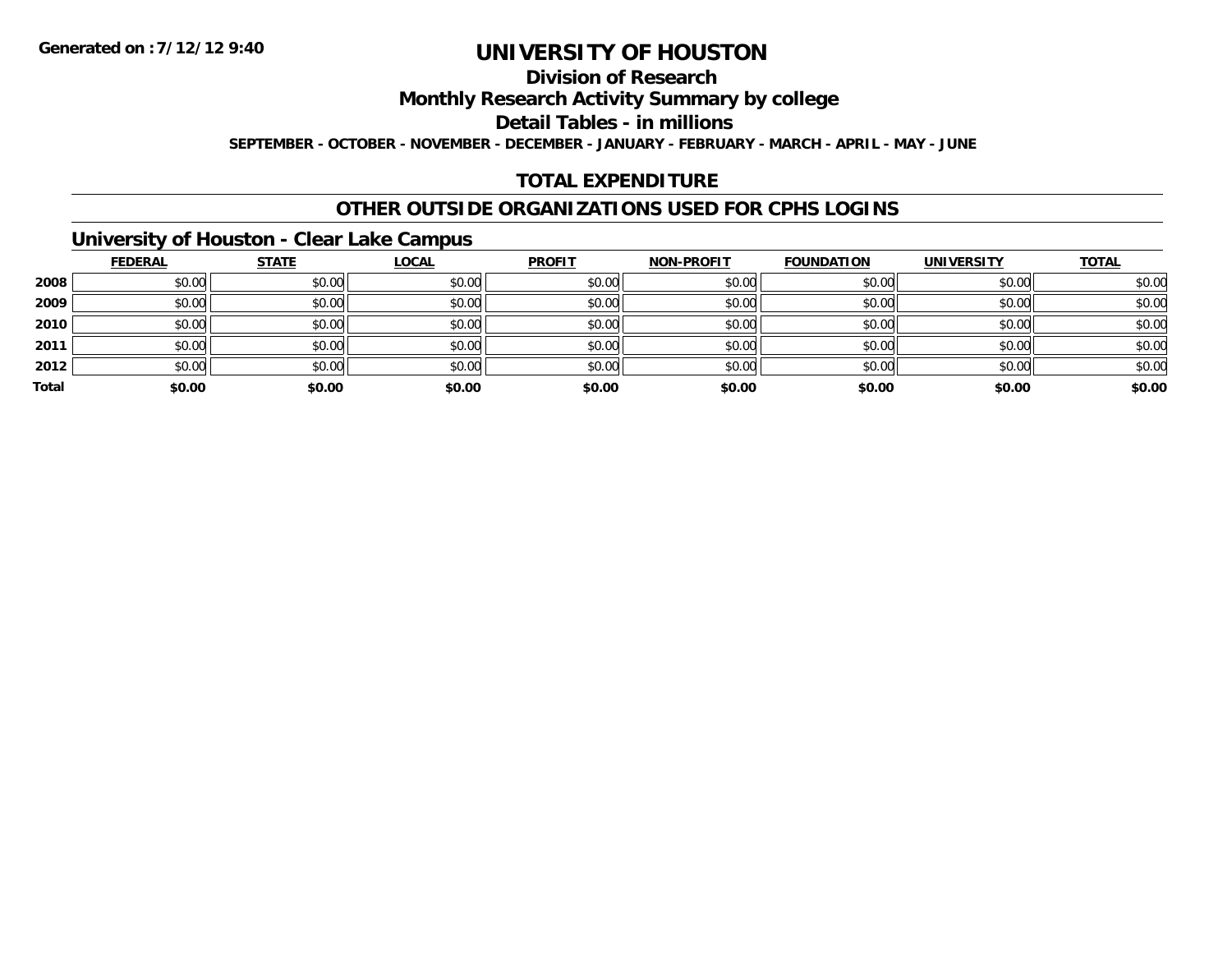### **Division of Research**

**Monthly Research Activity Summary by college**

**Detail Tables - in millions**

**SEPTEMBER - OCTOBER - NOVEMBER - DECEMBER - JANUARY - FEBRUARY - MARCH - APRIL - MAY - JUNE**

#### **TOTAL EXPENDITURE**

#### **PRESIDENT**

#### **Office of the President**

|       | <b>FEDERAL</b> | <u>STATE</u> | <b>LOCAL</b> | <b>PROFIT</b> | <b>NON-PROFIT</b> | <b>FOUNDATION</b> | <b>UNIVERSITY</b> | <b>TOTAL</b> |
|-------|----------------|--------------|--------------|---------------|-------------------|-------------------|-------------------|--------------|
| 2010  | \$0.00         | \$0.00       | \$0.00       | \$0.00        | \$0.00            | \$0.00            | \$0.00            | \$0.00       |
| 2011  | \$0.00         | \$0.00       | \$0.00       | \$0.00        | \$0.00            | \$0.00            | \$0.00            | \$0.00       |
| 2012  | \$0.00         | \$0.00       | \$0.00       | \$0.00        | \$0.00            | \$0.00            | \$0.00            | \$0.00       |
| Total | \$0.00         | \$0.00       | \$0.00       | \$0.00        | \$0.00            | \$0.00            | \$0.00            | \$0.00       |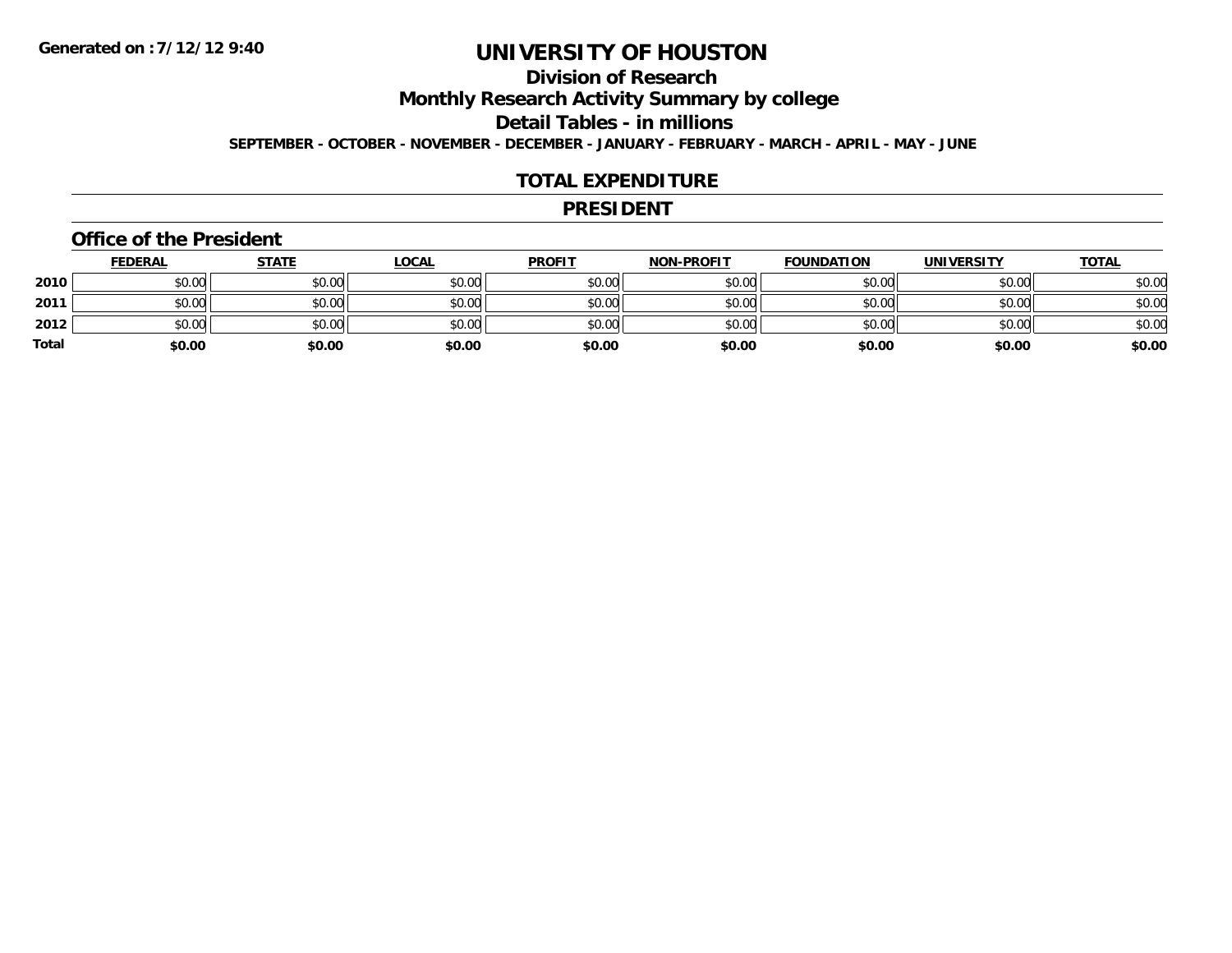**Division of Research**

**Monthly Research Activity Summary by college**

**Detail Tables - in millions**

**SEPTEMBER - OCTOBER - NOVEMBER - DECEMBER - JANUARY - FEBRUARY - MARCH - APRIL - MAY - JUNE**

### **TOTAL EXPENDITURE**

#### **SENIOR V.P. FOR ACADEMIC AFFAIRS AND PROVOST**

|      | <b>Continuing Education</b>      |                                         |                                                     |               |                   |                   |                   |                |
|------|----------------------------------|-----------------------------------------|-----------------------------------------------------|---------------|-------------------|-------------------|-------------------|----------------|
|      | <b>FEDERAL</b>                   | <b>STATE</b>                            | <b>LOCAL</b>                                        | <b>PROFIT</b> | <b>NON-PROFIT</b> | <b>FOUNDATION</b> | <b>UNIVERSITY</b> | <b>TOTAL</b>   |
| 2011 | \$0.00                           | \$1,068.06                              | \$0.00                                              | \$0.00        | \$0.00            | \$0.00            | \$0.00            | \$1,068.06     |
|      | <b>KUHF - Radio</b>              |                                         |                                                     |               |                   |                   |                   |                |
|      | <b>FEDERAL</b>                   | <b>STATE</b>                            | <b>LOCAL</b>                                        | <b>PROFIT</b> | <b>NON-PROFIT</b> | <b>FOUNDATION</b> | <b>UNIVERSITY</b> | <b>TOTAL</b>   |
| 2008 | \$0.00                           | \$0.00                                  | \$0.00                                              | \$0.00        | \$467,947.00      | \$0.00            | \$0.00            | \$467,947.00   |
| 2009 | \$19,800.00                      | \$0.00                                  | \$0.00                                              | \$0.00        | \$459,585.99      | \$0.00            | \$0.00            | \$479,385.99   |
| 2010 | \$11,640.00                      | \$0.00                                  | \$0.00                                              | \$0.00        | \$646,809.16      | \$0.00            | \$0.00            | \$658,449.16   |
| 2011 | \$0.00                           | \$0.00                                  | \$0.00                                              | \$0.00        | \$585,646.01      | \$0.00            | \$0.00            | \$585,646.01   |
| 2012 | (\$758.32)                       | \$10,153.66                             | \$0.00                                              | \$0.00        | \$2,261,362.61    | \$0.00            | \$0.00            | \$2,270,757.95 |
|      |                                  | <b>Learning and Assessment Services</b> |                                                     |               |                   |                   |                   |                |
|      | <b>FEDERAL</b>                   | <b>STATE</b>                            | <b>LOCAL</b>                                        | <b>PROFIT</b> | <b>NON-PROFIT</b> | <b>FOUNDATION</b> | <b>UNIVERSITY</b> | <b>TOTAL</b>   |
| 2008 | \$240,774.68                     | \$98,312.68                             | \$0.00                                              | \$0.00        | \$56,598.88       | \$9,849.25        | \$0.00            | \$405,535.49   |
| 2009 | \$233,487.61                     | \$99,275.83                             | \$0.00                                              | \$0.00        | \$53,387.86       | \$2,219.89        | \$0.00            | \$388,371.19   |
| 2010 | \$277,420.23                     | \$102,826.71                            | \$0.00                                              | \$0.00        | \$55,504.37       | \$3,929.86        | \$0.00            | \$439,681.17   |
| 2011 | \$251,574.46                     | \$112,636.17                            | \$0.00                                              | \$0.00        | \$58,296.83       | \$5,918.93        | \$0.00            | \$428,426.39   |
| 2012 | \$252,078.12                     | \$104,045.47                            | \$0.00                                              | \$0.00        | \$61,335.38       | \$0.00            | \$0.00            | \$417,458.97   |
|      | <b>Learning Support Services</b> |                                         |                                                     |               |                   |                   |                   |                |
|      | <b>FEDERAL</b>                   | <b>STATE</b>                            | <b>LOCAL</b>                                        | <b>PROFIT</b> | <b>NON-PROFIT</b> | <b>FOUNDATION</b> | <b>UNIVERSITY</b> | <b>TOTAL</b>   |
| 2008 | \$21,042.56                      | \$0.00                                  | \$0.00                                              | \$0.00        | \$0.00            | \$0.00            | \$0.00            | \$21,042.56    |
| 2009 | \$68,879.63                      | \$0.00                                  | \$0.00                                              | \$0.00        | \$0.00            | \$0.00            | \$0.00            | \$68,879.63    |
| 2010 | \$51,452.22                      | \$0.00                                  | \$0.00                                              | \$0.00        | \$0.00            | \$0.00            | \$0.00            | \$51,452.22    |
|      | <b>Office of Admissions</b>      |                                         |                                                     |               |                   |                   |                   |                |
|      | <b>FEDERAL</b>                   | <b>STATE</b>                            | <b>LOCAL</b>                                        | <b>PROFIT</b> | <b>NON-PROFIT</b> | <b>FOUNDATION</b> | <b>UNIVERSITY</b> | <b>TOTAL</b>   |
| 2012 | \$0.00                           | \$0.00                                  | \$0.00                                              | \$0.00        | \$0.00            | \$0.00            | \$0.00            | \$0.00         |
|      |                                  |                                         | <b>Senior V.P. for Academic Affairs and Provost</b> |               |                   |                   |                   |                |
|      | <b>FEDERAL</b>                   | <b>STATE</b>                            | <b>LOCAL</b>                                        | <b>PROFIT</b> | <b>NON-PROFIT</b> | <b>FOUNDATION</b> | <b>UNIVERSITY</b> | <b>TOTAL</b>   |
| 2008 | \$30.24                          | \$0.00                                  | \$0.00                                              | \$0.00        | \$0.00            | \$0.00            | \$0.00            | \$30.24        |
| 2009 | (\$110.11)                       | \$0.00                                  | \$0.00                                              | \$0.00        | \$0.00            | \$0.00            | \$0.00            | (\$110.11)     |
| 2012 | \$0.00                           | \$0.00                                  | \$0.00                                              | \$36,232.62   | \$0.00            | \$0.00            | \$0.00            | \$36,232.62    |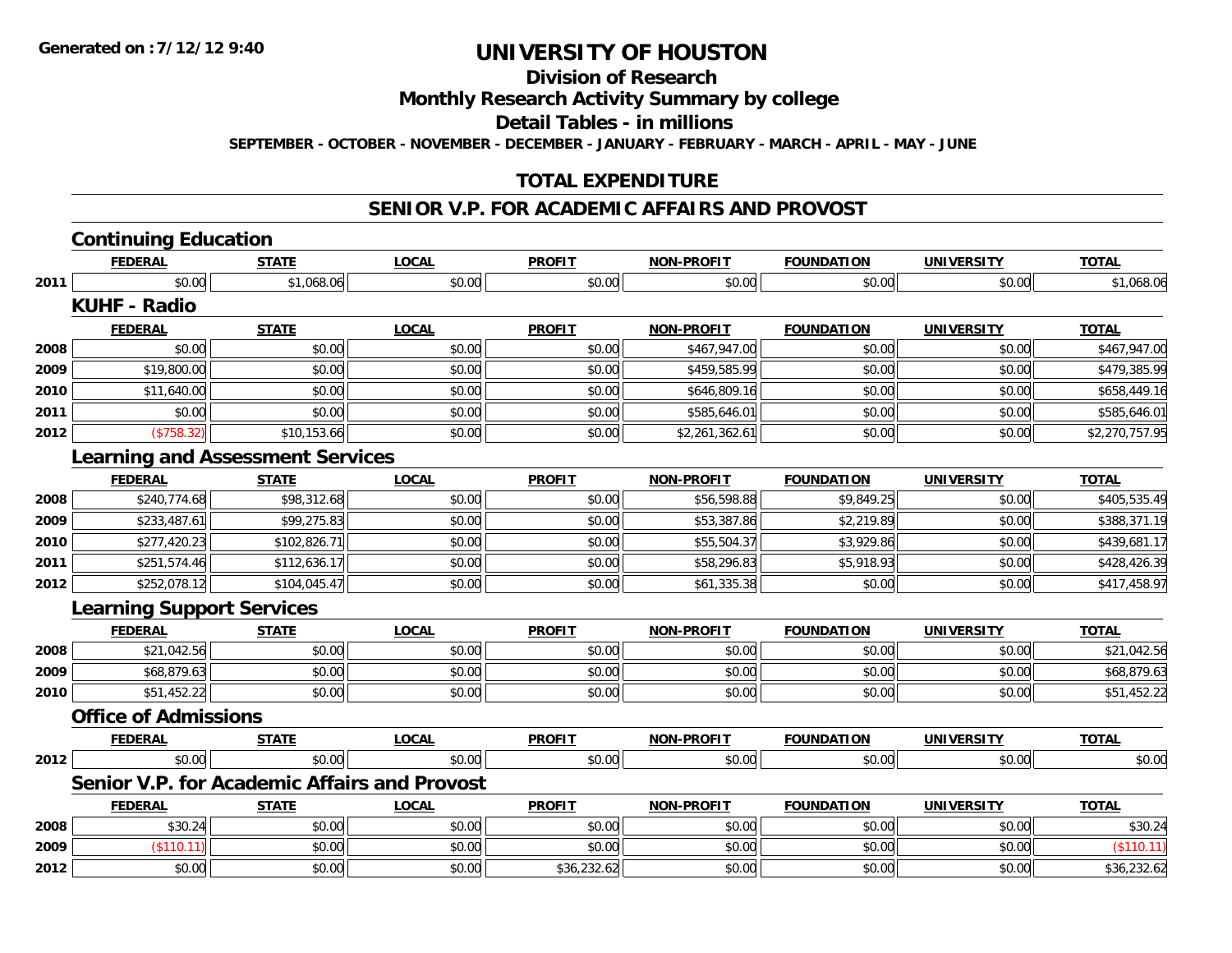### **Division of Research**

**Monthly Research Activity Summary by college**

**Detail Tables - in millions**

**SEPTEMBER - OCTOBER - NOVEMBER - DECEMBER - JANUARY - FEBRUARY - MARCH - APRIL - MAY - JUNE**

### **TOTAL EXPENDITURE**

#### **SENIOR V.P. FOR ACADEMIC AFFAIRS AND PROVOST**

#### **UH Charter School**

|      | <b>FEDERAL</b> | <b>CTATE</b>     | .OCAL         | <b>PROFIT</b>          | <b>NON-PROFIT</b> | וחרוז<br><b>EOLINDAT</b> | <b><i>INIVERSITY</i></b>                       | <u>тота.</u>         |
|------|----------------|------------------|---------------|------------------------|-------------------|--------------------------|------------------------------------------------|----------------------|
| 2011 | $-70$          | ტი იი<br>JU.UU   | 0.00<br>pu.uu | JU.UU                  | 0000<br>ง∪.∪บ     | 0000<br>DU.UU            | $\mathfrak{c} \cap \mathfrak{c} \cap$<br>DU.UU | <b>ሐገስ</b><br>- 7.05 |
| 2012 | .785.05<br>ΨZΙ | 680ء<br>7.002.04 | 0.00<br>pu.uu | $\sim$ $\sim$<br>JU.UU | 0000<br>JU.UU     | 0000<br>DU.UU            | \$0.00                                         | $  \sim$             |

#### **Undergraduate Scholars**

|      | <u>FEDERAL</u> | <b>STATE</b> | <b>LOCAL</b> | <b>PROFIT</b> | <b>NON-PROFIT</b> | <b>FOUNDATION</b> | <b>UNIVERSITY</b> | <b>TOTAL</b> |
|------|----------------|--------------|--------------|---------------|-------------------|-------------------|-------------------|--------------|
| 2008 | \$0.00         | \$93.78      | \$0.00       | \$0.00        | \$0.00            | \$0.00            | \$0.00            | \$93.78      |
| 2009 | \$0.00         | \$8,599.79   | \$0.00       | \$0.00        | \$0.00            | \$0.00            | \$0.00            | \$8,599.79   |
| 2010 | \$0.00         | \$5,434.08   | \$0.00       | \$0.00        | \$0.00            | \$0.00            | \$0.00            | \$5,434.08   |
| 2011 | \$0.00         | \$22,238.16  | \$0.00       | \$0.00        | \$0.00            | \$0.00            | \$0.00            | \$22,238.16  |
| 2012 | \$0.00         | \$15,191.85  | \$0.00       | \$0.00        | \$0.00            | \$0.00            | \$0.00            | \$15,191.85  |

#### **Undergraduate Studies**

|       | <b>FEDERAL</b> | <b>STATE</b>   | <u>LOCAL</u> | <b>PROFIT</b> | <b>NON-PROFIT</b> | <b>FOUNDATION</b> | <b>UNIVERSITY</b> | <b>TOTAL</b>   |
|-------|----------------|----------------|--------------|---------------|-------------------|-------------------|-------------------|----------------|
| 2009  | \$0.00         | \$7,197.78     | \$0.00       | \$0.00        | \$0.00            | \$0.00            | \$0.00            | \$7,197.78     |
| 2010  | \$0.00         | \$86,244.46    | \$0.00       | \$0.00        | \$0.00            | \$23,215.29       | \$0.00            | \$109,459.75   |
| 2011  | \$0.00         | \$107,104.80   | \$0.00       | \$0.00        | \$0.00            | \$0.00            | \$0.00            | \$107,104.80   |
| 2012  | \$0.00         | \$123,569.02   | \$0.00       | \$0.00        | \$0.00            | \$0.00            | \$0.00            | \$123,569.02   |
| Total | \$1,469,676.02 | \$1,593,644.84 | \$0.00       | \$36,232.62   | \$4,706,474.09    | \$45,133.22       | \$0.00            | \$7,851,160.79 |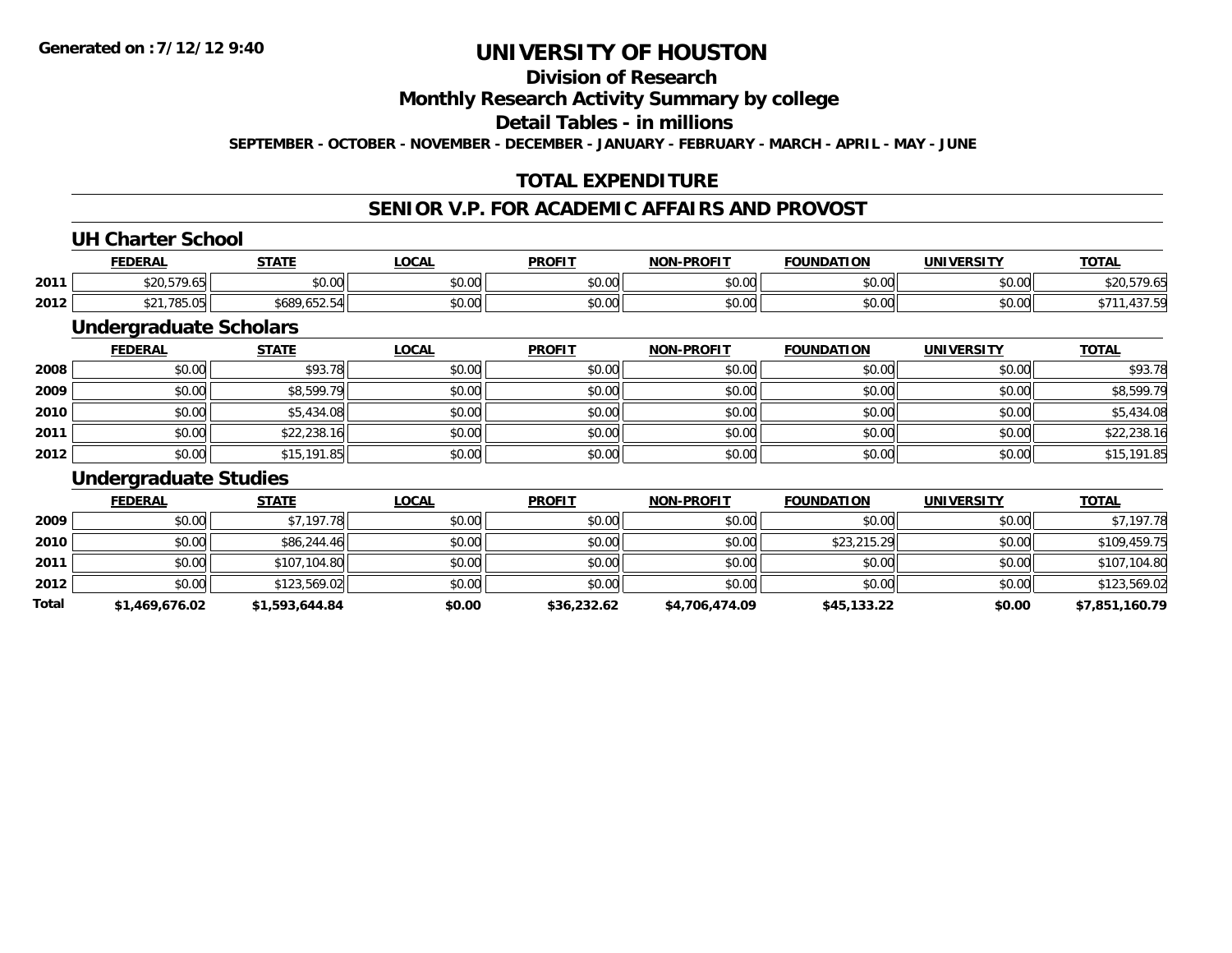# **Division of Research**

**Monthly Research Activity Summary by college**

**Detail Tables - in millions**

**SEPTEMBER - OCTOBER - NOVEMBER - DECEMBER - JANUARY - FEBRUARY - MARCH - APRIL - MAY - JUNE**

#### **TOTAL EXPENDITURE**

#### **UH LAW CENTER**

|       | Dean, Law          |              |              |               |                   |                   |                   |                |
|-------|--------------------|--------------|--------------|---------------|-------------------|-------------------|-------------------|----------------|
|       | <b>FEDERAL</b>     | <b>STATE</b> | <b>LOCAL</b> | <b>PROFIT</b> | <b>NON-PROFIT</b> | <b>FOUNDATION</b> | <b>UNIVERSITY</b> | <b>TOTAL</b>   |
| 2009  | \$41,659.06        | \$0.00       | \$0.00       | \$0.00        | \$0.00            | \$0.00            | \$0.00            | \$41,659.06    |
| 2010  | \$145,928.93       | \$0.00       | \$0.00       | \$0.00        | \$0.00            | \$0.00            | \$0.00            | \$145,928.93   |
| 2011  | \$50,810.55        | \$0.00       | \$0.00       | \$0.00        | \$0.00            | \$0.00            | \$0.00            | \$50,810.55    |
| 2012  | (\$221,005.68)     | \$0.00       | \$0.00       | \$0.00        | \$0.00            | \$0.00            | \$0.00            | (\$221,005.68) |
|       | <b>Law Library</b> |              |              |               |                   |                   |                   |                |
|       | <b>FEDERAL</b>     | <b>STATE</b> | <b>LOCAL</b> | <b>PROFIT</b> | <b>NON-PROFIT</b> | <b>FOUNDATION</b> | <b>UNIVERSITY</b> | <b>TOTAL</b>   |
| 2009  | (\$1.62)           | \$0.00       | \$0.00       | \$0.00        | \$0.00            | \$0.00            | \$0.00            | (\$1.62)       |
|       | Law-UH             |              |              |               |                   |                   |                   |                |
|       | <b>FEDERAL</b>     | <b>STATE</b> | <b>LOCAL</b> | <b>PROFIT</b> | <b>NON-PROFIT</b> | <b>FOUNDATION</b> | <b>UNIVERSITY</b> | <b>TOTAL</b>   |
| 2008  | \$272.70           | \$37,343.88  | \$0.00       | \$0.00        | \$0.00            | \$0.00            | \$0.00            | \$37,616.58    |
| 2009  | \$60,789.31        | \$38,074.05  | \$0.00       | \$0.00        | \$0.00            | \$0.00            | \$0.00            | \$98,863.36    |
| 2010  | \$709.58           | \$197,954.06 | \$0.00       | \$0.00        | \$0.00            | \$0.00            | \$0.00            | \$198,663.64   |
| 2011  | \$76,519.43        | \$63,133.79  | \$0.00       | \$0.00        | \$0.00            | \$58,276.13       | \$0.00            | \$197,929.35   |
| 2012  | \$8,678.58         | \$121,452.09 | \$0.00       | \$0.00        | \$0.00            | \$52,507.69       | \$0.00            | \$182,638.36   |
| Total | \$164,360.84       | \$457,957.87 | \$0.00       | \$0.00        | \$0.00            | \$110,783.82      | \$0.00            | \$733,102.52   |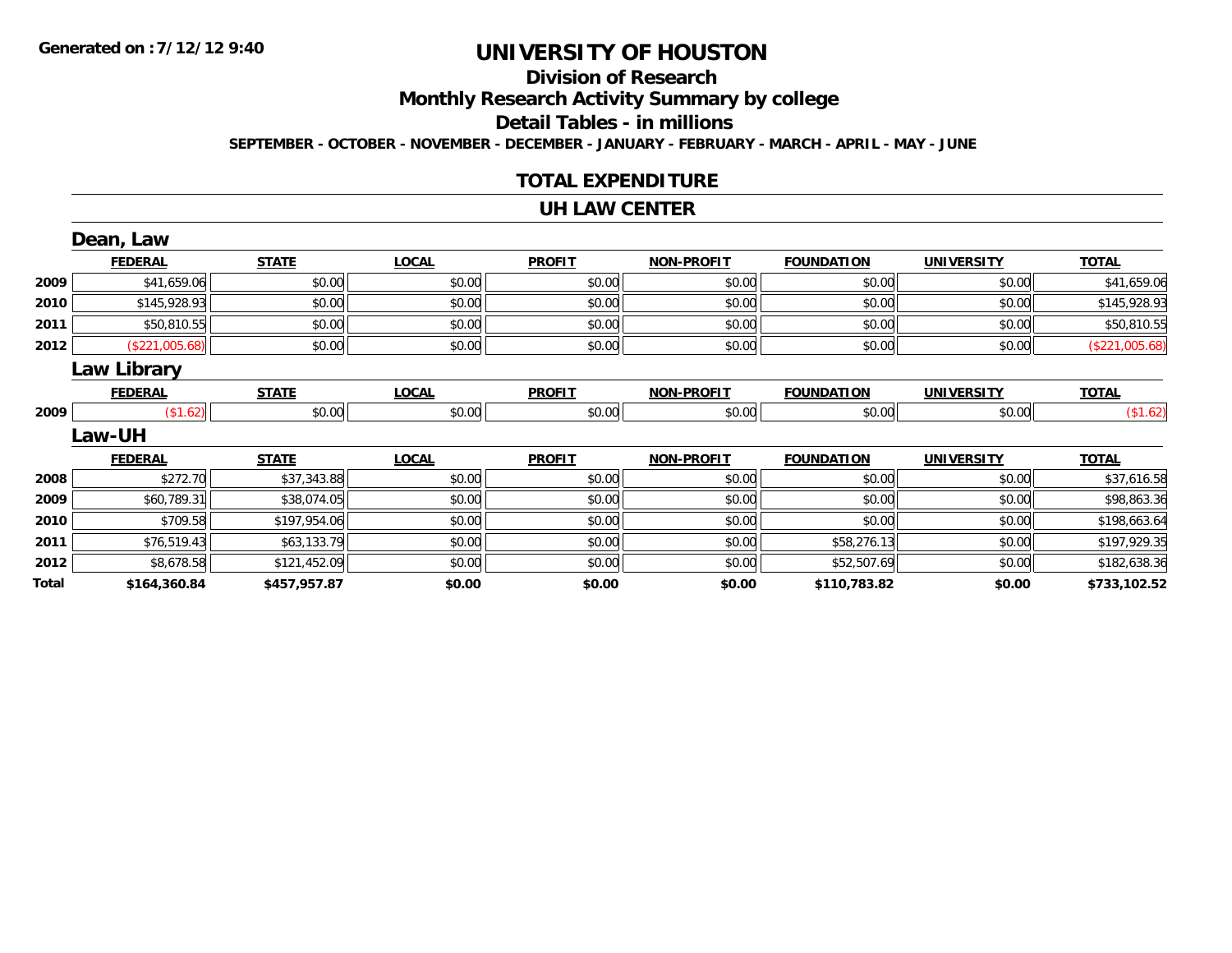#### **Division of Research**

**Monthly Research Activity Summary by college**

**Detail Tables - in millions**

**SEPTEMBER - OCTOBER - NOVEMBER - DECEMBER - JANUARY - FEBRUARY - MARCH - APRIL - MAY - JUNE**

#### **TOTAL EXPENDITURE**

### **UH SYSTEM**

|              | <b>FEDERAL</b> | <b>STATE</b> | <b>LOCAL</b> | <b>PROFIT</b> | <b>NON-PROFIT</b> | <b>FOUNDATION</b> | <b>UNIVERSITY</b> | <b>TOTAL</b>   |
|--------------|----------------|--------------|--------------|---------------|-------------------|-------------------|-------------------|----------------|
| 2008         | \$0.00         | \$0.00       | \$0.00       | \$0.00        | \$1,290,818.51    | \$0.00            | \$0.00            | \$1,290,818.51 |
| 2009         | \$300,422.49   | \$0.00       | \$0.00       | \$0.00        | \$1,491,085.43    | \$0.00            | \$0.00            | \$1,791,507.92 |
| 2010         | (\$2,503.85)   | \$0.00       | \$0.00       | \$0.00        | \$1,509,403.12    | \$0.00            | \$0.00            | \$1,506,899.27 |
| 2011         | (\$4,505.73)   | \$0.00       | \$0.00       | \$0.00        | \$1,606,903.00    | \$0.00            | \$0.00            | \$1,602,397.27 |
| 2012         | \$0.00         | \$0.00       | \$0.00       | \$0.00        | \$0.02            | \$0.00            | \$0.00            | \$0.02         |
| <b>Total</b> | \$293,412.91   | \$0.00       | \$0.00       | \$0.00        | \$5,898,210.08    | \$0.00            | \$0.00            | \$6,191,622.99 |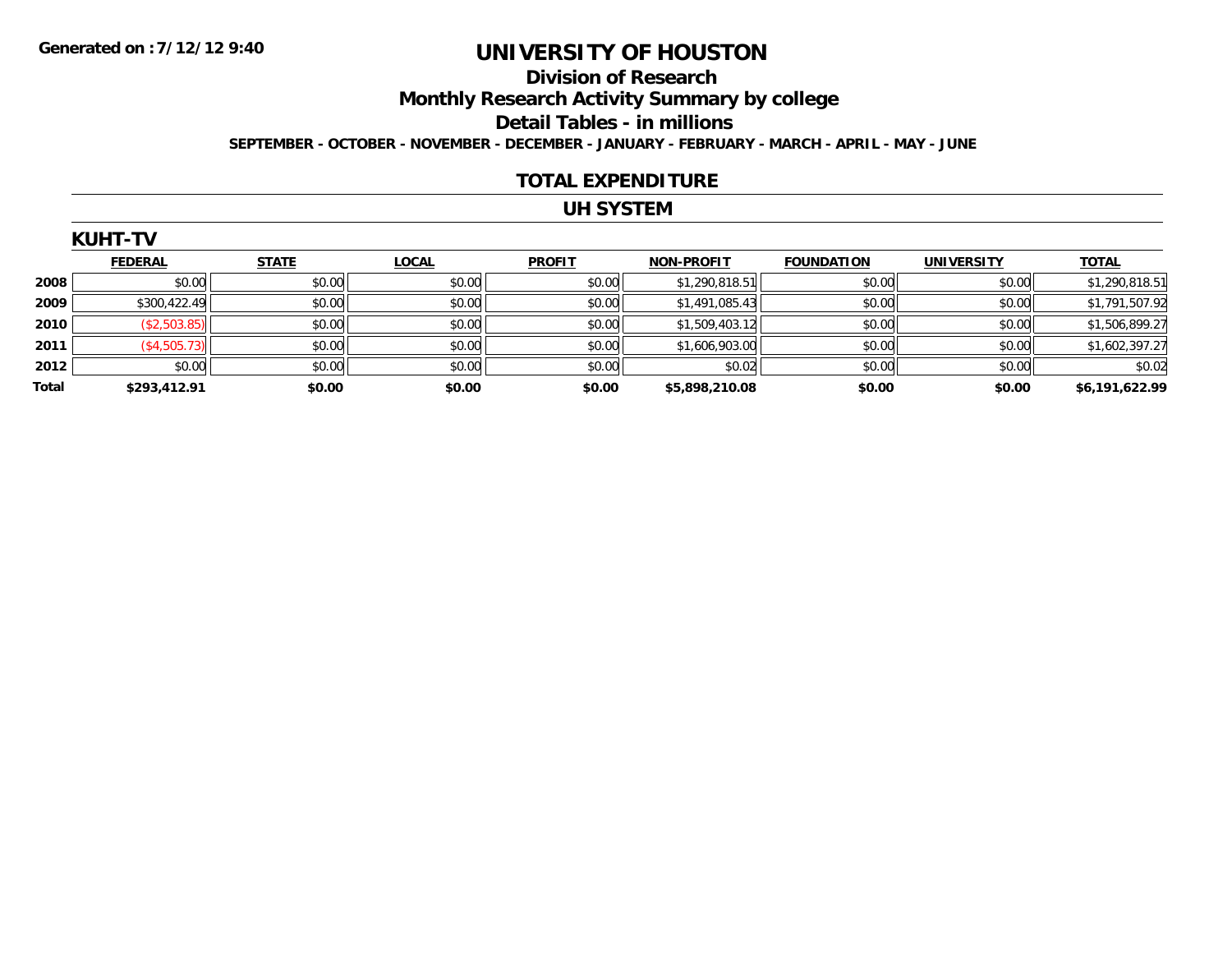# **Division of Research**

**Monthly Research Activity Summary by college**

**Detail Tables - in millions**

**SEPTEMBER - OCTOBER - NOVEMBER - DECEMBER - JANUARY - FEBRUARY - MARCH - APRIL - MAY - JUNE**

#### **TOTAL EXPENDITURE**

#### **UKNOWN COLLEGE**

#### **Unknown Department**

|       | <b>FEDERAL</b> | <b>STATE</b> | <b>LOCAL</b> | <b>PROFIT</b> | <b>NON-PROFIT</b> | <b>FOUNDATION</b> | <b>UNIVERSITY</b> | <b>TOTAL</b> |
|-------|----------------|--------------|--------------|---------------|-------------------|-------------------|-------------------|--------------|
| 2008  | \$21,198.10    | \$0.00       | \$0.00       | (\$4.00)      | \$0.00            | \$0.00            | \$0.00            | \$21,194.10  |
| 2009  | \$0.00         | \$0.00       | \$0.00       | \$0.00        | \$0.00            | \$0.00            | \$0.00            | \$0.00       |
| 2010  | \$0.00         | \$0.00       | \$0.00       | \$0.00        | \$0.00            | \$0.00            | \$0.00            | \$0.00       |
| 2011  | \$0.00         | \$0.00       | \$0.00       | \$0.00        | \$0.00            | \$0.00            | \$0.00            | \$0.00       |
| 2012  | \$0.00         | \$0.00       | \$0.00       | \$0.00        | \$0.00            | (\$1,135.06)      | \$0.00            | (\$1,135.06) |
| Total | \$21,198.10    | \$0.00       | \$0.00       | (\$4.00)      | \$0.00            | (\$1,135.06)      | \$0.00            | \$20,059.04  |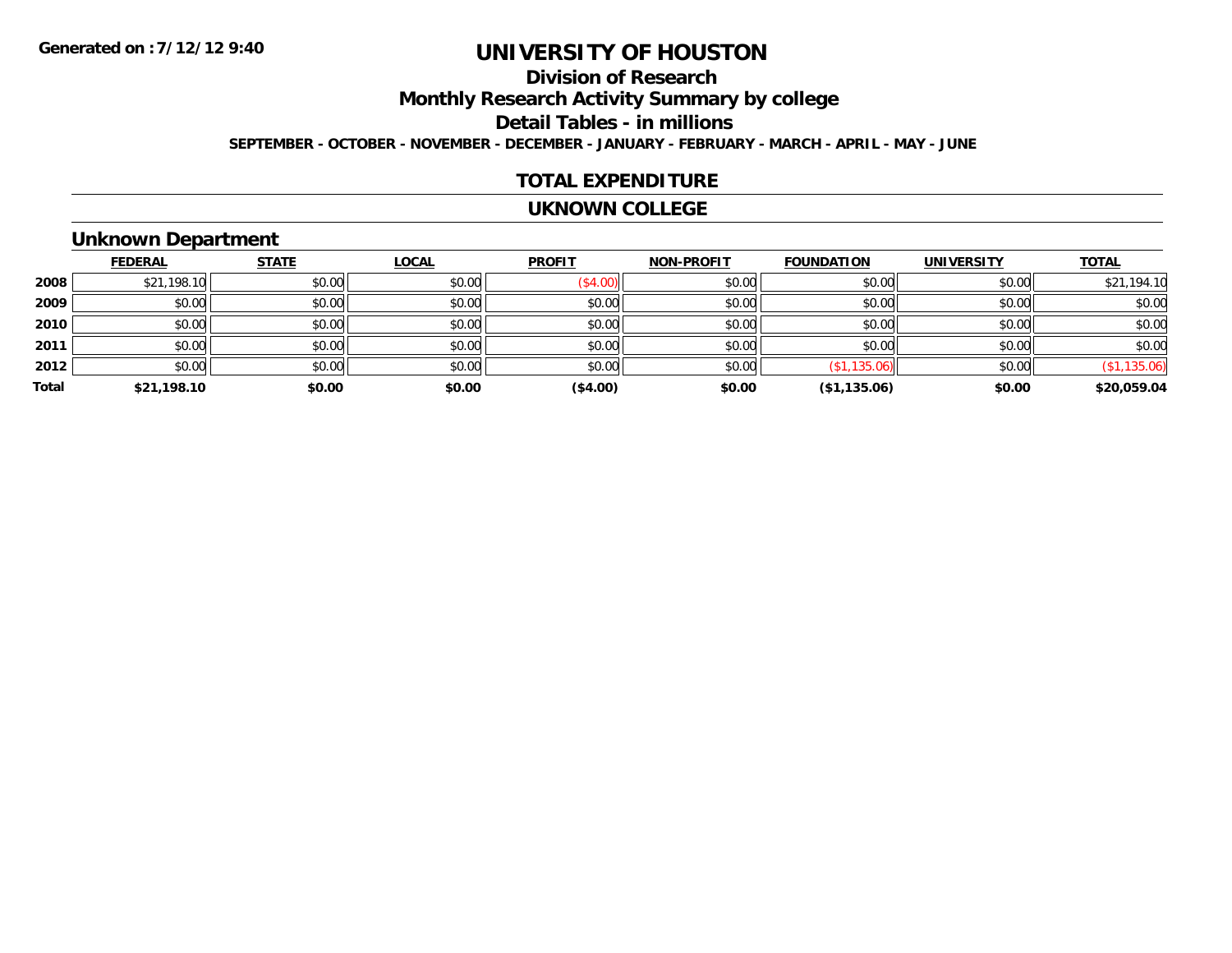**Division of Research**

**Monthly Research Activity Summary by college**

**Detail Tables - in millions**

**SEPTEMBER - OCTOBER - NOVEMBER - DECEMBER - JANUARY - FEBRUARY - MARCH - APRIL - MAY - JUNE**

### **TOTAL EXPENDITURE**

### **VICE PRESIDENT FOR ADMINISTRATION**

#### **UH Police Department**

|       | <b>FEDERAL</b> | <b>STATE</b>                | <b>LOCAL</b>  | <b>PROFIT</b> | -PROFIT<br>חחו | <b>FOUNDATION</b> | UNIVERSITY | <b>TOTA</b>      |
|-------|----------------|-----------------------------|---------------|---------------|----------------|-------------------|------------|------------------|
| 2009  | ሶስ ስስ<br>vv.vv | $^{\ast}$ 1.000.00<br>uuu.u | 0.00<br>PU.UU | 0000<br>JU.UU | 0000<br>ט.טע   | \$0.00            | \$0.00     | מח החו<br>UUU.UU |
| Total | \$0.00         | .000.00                     | \$0.00        | \$0.00        | \$0.00         | \$0.00            | \$0.00     | ,000.00          |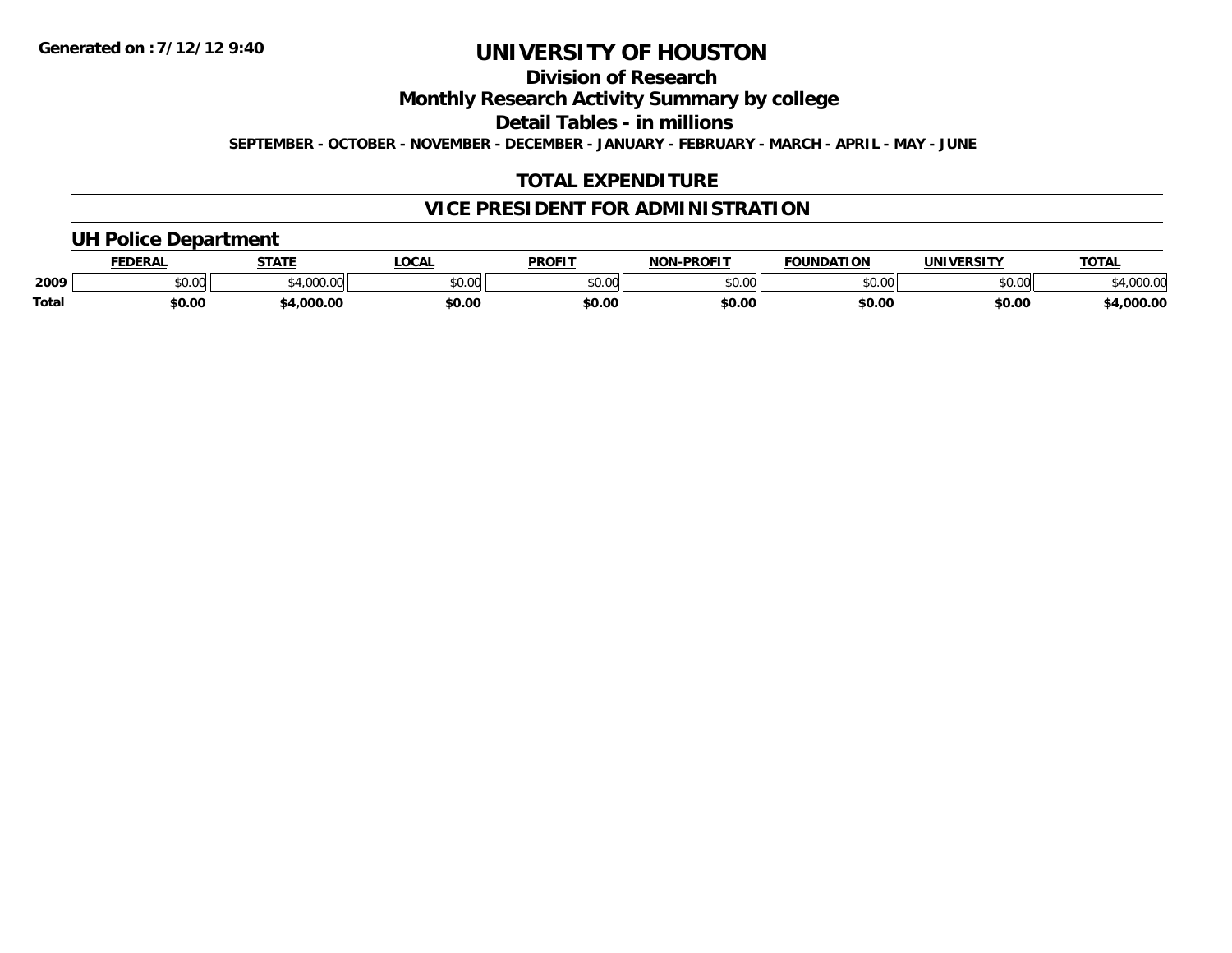# **Division of Research**

**Monthly Research Activity Summary by college**

**Detail Tables - in millions**

**SEPTEMBER - OCTOBER - NOVEMBER - DECEMBER - JANUARY - FEBRUARY - MARCH - APRIL - MAY - JUNE**

# **TOTAL EXPENDITURE**

# **VICE PRESIDENT FOR STUDENT AFFAIRS**

# **Dean, Student Affairs**

|      | <b>FEDERAL</b> | <b>STATE</b> | <u>LOCAL</u> | <b>PROFIT</b> | <b>NON-PROFIT</b> | <b>FOUNDATION</b> | <b>UNIVERSITY</b> | <b>TOTAL</b> |
|------|----------------|--------------|--------------|---------------|-------------------|-------------------|-------------------|--------------|
| 2009 | \$0.00         | \$0.00       | \$0.00       | \$0.00        | \$0.00            | \$0.00            | \$0.00            | \$0.00       |
| 2010 | \$0.00         | \$0.00       | \$0.00       | \$0.00        | \$0.00            | \$0.00            | \$0.00            | \$0.00       |
| 2011 | \$62,051.86    | \$0.00       | \$0.00       | \$0.00        | \$0.00            | \$0.00            | \$0.00            | \$62,051.86  |
| 2012 | \$75,805.59    | \$0.00       | \$0.00       | \$0.00        | \$0.00            | \$0.00            | \$0.00            | \$75,805.59  |

#### **Vice President, Student Affairs**

|       | <b>FEDERAL</b> | <b>STATE</b> | LOCAL  | <b>PROFIT</b> | <b>NON-PROFIT</b> | <b>FOUNDATION</b> | <b>UNIVERSITY</b> | <b>TOTAL</b>   |
|-------|----------------|--------------|--------|---------------|-------------------|-------------------|-------------------|----------------|
| 2008  | \$189,758.33   | \$0.00       | \$0.00 | \$0.00        | \$0.00            | \$0.00            | \$0.00            | \$189,758.33   |
| 2009  | \$223,250.51   | \$0.00       | \$0.00 | \$0.00        | \$0.00            | \$0.00            | \$0.00            | \$223,250.51   |
| 2010  | \$185,319.55   | \$0.00       | \$0.00 | \$0.00        | \$0.00            | \$0.00            | \$0.00            | \$185,319.55   |
| 2011  | \$204,364.26   | \$0.00       | \$0.00 | \$0.00        | \$0.00            | \$0.00            | \$0.00            | \$204,364.26   |
| 2012  | \$109,100.97   | \$0.00       | \$0.00 | \$0.00        | \$0.00            | \$0.00            | \$0.00            | \$109,100.97   |
| Total | \$1,049,651.07 | \$0.00       | \$0.00 | \$0.00        | \$0.00            | \$0.00            | \$0.00            | \$1,049,651.07 |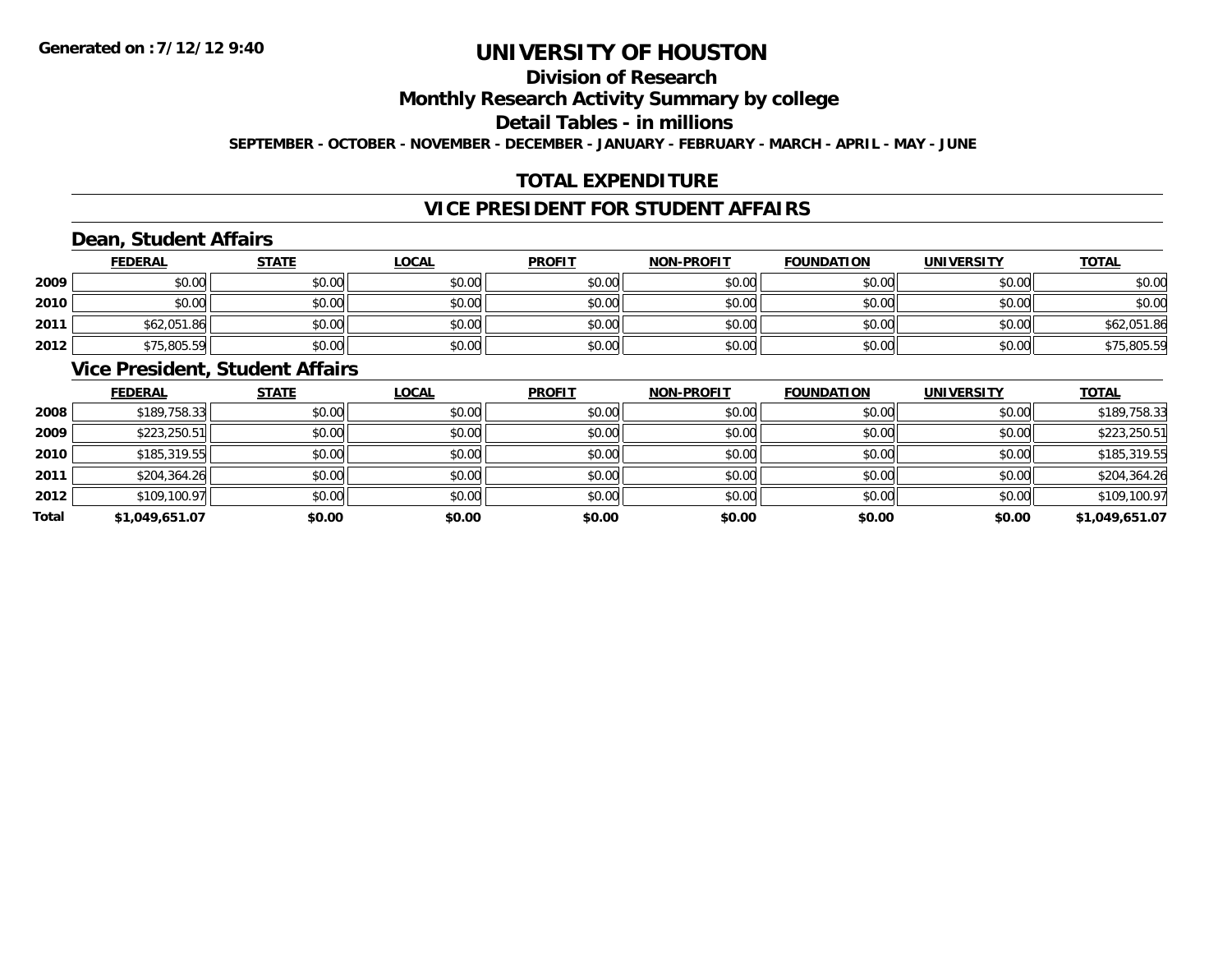# **Division of Research**

**Monthly Research Activity Summary by college**

**Detail Tables - in millions**

**SEPTEMBER - OCTOBER - NOVEMBER - DECEMBER - JANUARY - FEBRUARY - MARCH - APRIL - MAY - JUNE**

### **IDC RECOVERY**

#### **C.T. BAUER COLLEGE OF BUSINESS**

#### **Decision and Information Sciences**

|       | <b>FEDERAL</b>                           | <b>STATE</b> | <b>LOCAL</b> | <b>PROFIT</b> | <b>NON-PROFIT</b> | <b>FOUNDATION</b> | <b>UNIVERSITY</b> | <b>TOTAL</b>   |
|-------|------------------------------------------|--------------|--------------|---------------|-------------------|-------------------|-------------------|----------------|
| 2008  | \$8,075.48                               | \$0.00       | \$0.00       | \$0.00        | \$0.00            | \$0.00            | \$0.00            | \$8,075.48     |
|       | <b>Finance</b>                           |              |              |               |                   |                   |                   |                |
|       | <b>FEDERAL</b>                           | <b>STATE</b> | <b>LOCAL</b> | <b>PROFIT</b> | <b>NON-PROFIT</b> | <b>FOUNDATION</b> | <b>UNIVERSITY</b> | <b>TOTAL</b>   |
| 2008  | \$30,430.81                              | \$0.00       | \$0.00       | \$0.00        | \$0.00            | \$0.00            | \$0.00            | \$30,430.81    |
| 2009  | \$16,486.21                              | \$0.00       | \$0.00       | \$0.00        | \$0.00            | \$0.00            | \$0.00            | \$16,486.21    |
| 2010  | \$61,220.77                              | \$0.00       | \$0.00       | \$0.00        | \$0.00            | \$0.00            | \$0.00            | \$61,220.77    |
| 2011  | \$12,675.25                              | \$0.00       | \$0.00       | \$0.00        | \$0.00            | \$0.00            | \$0.00            | \$12,675.25    |
| 2012  | \$7,436.25                               | \$0.00       | \$0.00       | \$0.00        | \$0.00            | \$0.00            | \$0.00            | \$7,436.25     |
|       | Management                               |              |              |               |                   |                   |                   |                |
|       | <b>FEDERAL</b>                           | <b>STATE</b> | <b>LOCAL</b> | <b>PROFIT</b> | <b>NON-PROFIT</b> | <b>FOUNDATION</b> | <b>UNIVERSITY</b> | <b>TOTAL</b>   |
| 2009  | \$0.00                                   | \$0.00       | \$0.00       | \$0.00        | \$0.00            | \$0.00            | \$0.00            | \$0.00         |
| 2010  | \$0.00                                   | \$0.00       | \$0.00       | \$0.00        | \$0.00            | \$0.00            | \$0.00            | \$0.00         |
| 2011  | \$0.00                                   | \$0.00       | \$0.00       | \$0.00        | \$0.00            | \$0.00            | \$0.00            | \$0.00         |
| 2012  | \$0.00                                   | \$0.00       | \$0.00       | \$0.00        | \$0.00            | \$0.00            | \$0.00            | \$0.00         |
|       | <b>Small Business Development Center</b> |              |              |               |                   |                   |                   |                |
|       | <b>FEDERAL</b>                           | <b>STATE</b> | <b>LOCAL</b> | <b>PROFIT</b> | <b>NON-PROFIT</b> | <b>FOUNDATION</b> | <b>UNIVERSITY</b> | <b>TOTAL</b>   |
| 2008  | \$70,804.28                              | \$0.00       | \$0.00       | \$0.00        | \$0.00            | \$0.00            | \$0.00            | \$70,804.28    |
| 2009  | \$111,541.23                             | \$0.00       | \$0.00       | \$0.00        | \$0.00            | \$0.00            | \$0.00            | \$111,541.23   |
| 2010  | \$81,044.85                              | \$0.00       | \$0.00       | \$0.00        | \$0.00            | \$0.00            | \$0.00            | \$81,044.85    |
| 2011  | \$81,896.44                              | \$0.00       | \$0.00       | \$0.00        | \$0.00            | \$0.00            | \$0.00            | \$81,896.44    |
| 2012  | \$799,882.36                             | \$0.00       | \$0.00       | \$0.00        | \$0.00            | \$493.59          | \$0.00            | \$800,375.95   |
| Total | \$1,281,493.93                           | \$0.00       | \$0.00       | \$0.00        | \$0.00            | \$493.59          | \$0.00            | \$1,281,987.52 |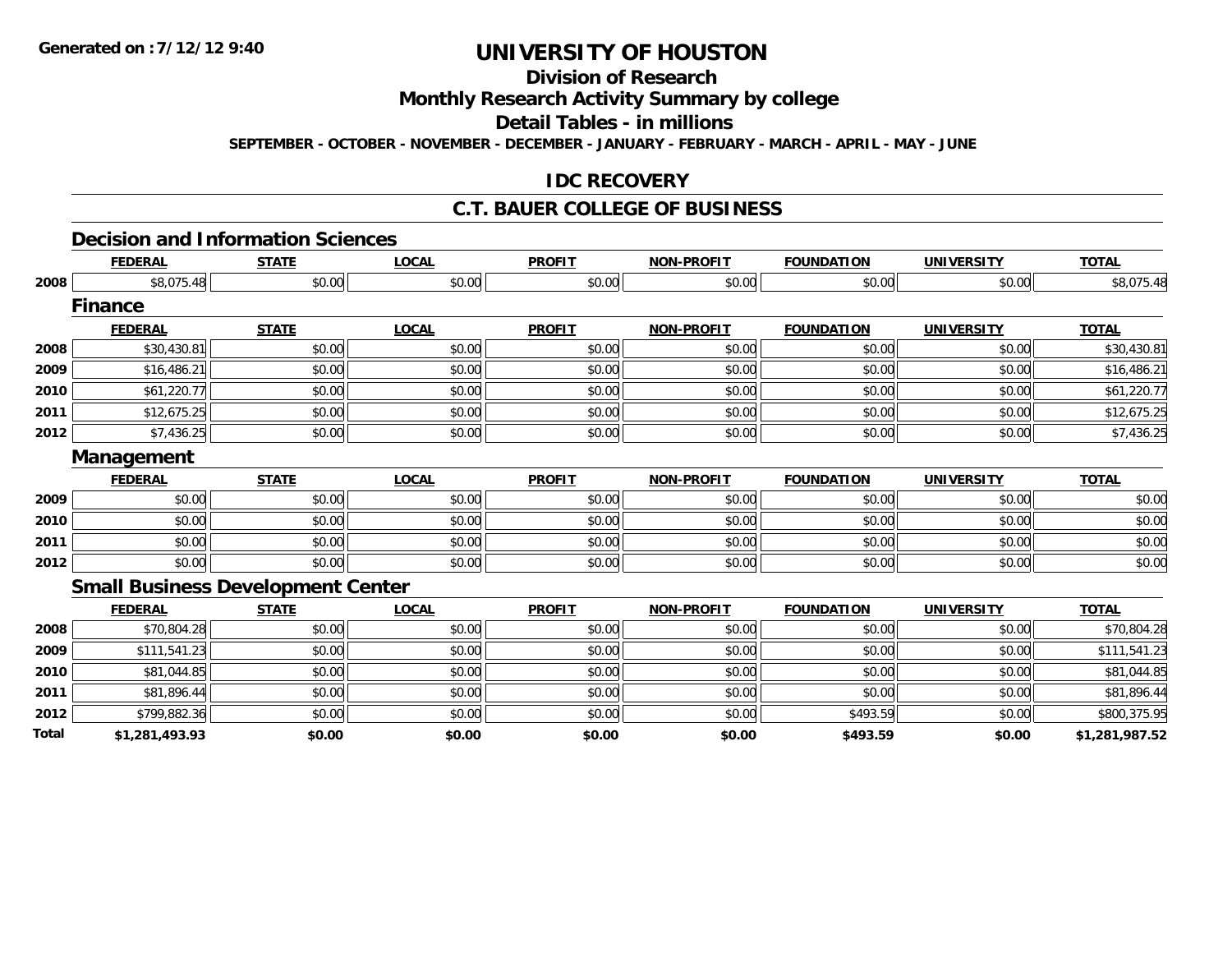# **Division of Research**

**Monthly Research Activity Summary by college**

**Detail Tables - in millions**

**SEPTEMBER - OCTOBER - NOVEMBER - DECEMBER - JANUARY - FEBRUARY - MARCH - APRIL - MAY - JUNE**

### **IDC RECOVERY**

#### **COLLEGE OF ARCHITECTURE**

|              | Architecture   |              |              |               |                   |                   |                   |              |  |  |  |
|--------------|----------------|--------------|--------------|---------------|-------------------|-------------------|-------------------|--------------|--|--|--|
|              | <b>FEDERAL</b> | <b>STATE</b> | <u>LOCAL</u> | <b>PROFIT</b> | <b>NON-PROFIT</b> | <b>FOUNDATION</b> | <b>UNIVERSITY</b> | <b>TOTAL</b> |  |  |  |
| 2008         | \$0.00         | \$0.00       | \$0.00       | \$4,794.26    | \$0.00            | \$0.00            | \$0.00            | \$4,794.26   |  |  |  |
| 2009         | \$0.00         | \$0.00       | \$0.00       | \$11,939.66   | \$0.00            | \$0.00            | \$0.00            | \$11,939.66  |  |  |  |
| <b>Total</b> | \$0.00         | \$0.00       | \$0.00       | \$16,733.92   | \$0.00            | \$0.00            | \$0.00            | \$16,733.92  |  |  |  |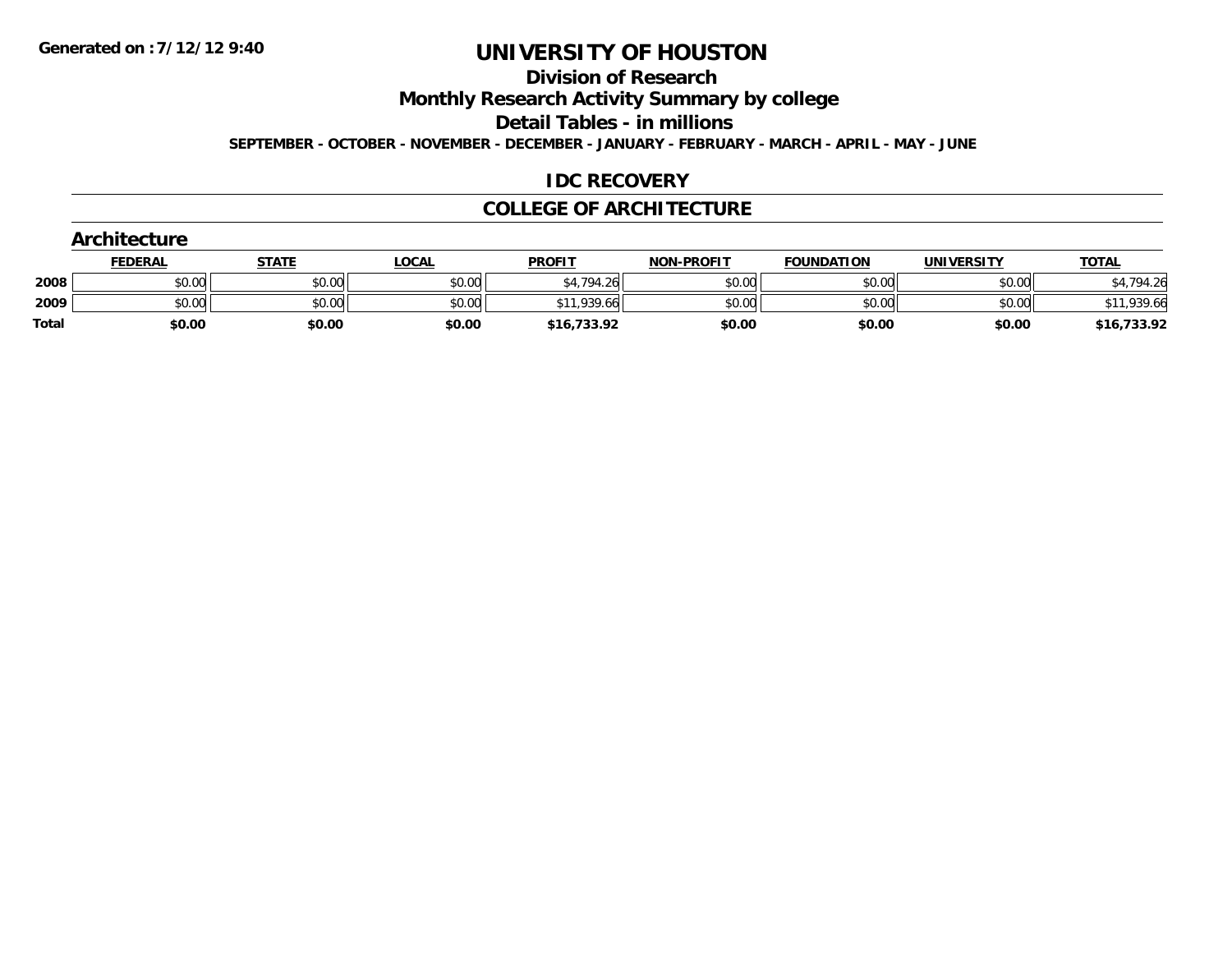# **Division of Research**

**Monthly Research Activity Summary by college**

#### **Detail Tables - in millions**

**SEPTEMBER - OCTOBER - NOVEMBER - DECEMBER - JANUARY - FEBRUARY - MARCH - APRIL - MAY - JUNE**

### **IDC RECOVERY**

# **COLLEGE OF EDUCATION**

### **Consistency Mgmt and Coop Disc**

|      | <u>FEDERAL</u> | <b>STATE</b> | <u>LOCAL</u> | <b>PROFIT</b> | <b>NON-PROFIT</b> | <b>FOUNDATION</b> | <b>UNIVERSITY</b> | <b>TOTAL</b> |
|------|----------------|--------------|--------------|---------------|-------------------|-------------------|-------------------|--------------|
| 2010 | \$0.00         | \$0.00       | \$0.00       | \$0.00        | \$0.00            | \$0.00            | \$0.00            | \$0.00       |
| 2011 | \$0.00         | \$0.00       | \$0.00       | \$0.00        | \$0.00            | \$0.00            | \$0.00            | \$0.00       |
| 2012 | \$0.00         | \$0.00       | \$0.00       | \$0.00        | \$0.00            | \$0.00            | \$0.00            | \$0.00       |

#### **Curriculum and Instruction**

|      | <b>FEDERAL</b> | <b>STATE</b> | <b>LOCAL</b> | <b>PROFIT</b> | <b>NON-PROFIT</b> | <b>FOUNDATION</b> | <b>UNIVERSITY</b> | <b>TOTAL</b> |
|------|----------------|--------------|--------------|---------------|-------------------|-------------------|-------------------|--------------|
| 2008 | \$121,464.84   | \$2,718.96   | \$0.04       | \$0.00        | \$41,504.90       | (\$0.77)          | \$0.00            | \$165,687.97 |
| 2009 | \$101,808.13   | \$0.00       | \$187.19     | \$0.00        | \$30,628.22       | \$287.21          | \$0.00            | \$132,910.75 |
| 2010 | \$33,625.51    | \$0.00       | \$669.05     | \$0.00        | \$29,985.34       | \$5,282.52        | \$0.00            | \$69,562.42  |
| 2011 | \$61,463.64    | \$1,085.10   | \$0.00       | \$0.00        | \$5,214.34        | \$16,089.76       | \$0.00            | \$83,852.84  |
| 2012 | \$80,673.63    | \$26,086.90  | \$0.00       | \$0.00        | \$5,772.66        | \$16,998.19       | \$0.00            | \$129,531.38 |

#### **Dean, Education**

|      | <b>FEDERAL</b> | <b>STATE</b> | <b>LOCAL</b> | <b>PROFIT</b> | <b>NON-PROFIT</b> | <b>FOUNDATION</b> | <b>UNIVERSITY</b> | <b>TOTAL</b> |
|------|----------------|--------------|--------------|---------------|-------------------|-------------------|-------------------|--------------|
| 2008 | \$0.00         | \$0.00       | \$0.00       | \$0.00        | \$0.36            | \$0.00            | \$0.00            | \$0.36       |
| 2009 | \$0.00         | \$0.00       | \$0.00       | \$0.00        | \$0.00            | \$0.00            | \$0.00            | \$0.00       |
| 2010 | \$0.00         | \$0.00       | \$0.00       | \$0.00        | \$0.00            | \$0.00            | \$0.00            | \$0.00       |
| 2011 | \$0.00         | \$0.00       | \$0.00       | \$0.00        | \$0.00            | \$0.00            | \$0.00            | \$0.00       |
| 2012 | \$0.00         | \$0.00       | \$0.00       | \$0.00        | \$0.00            | \$0.00            | \$0.00            | \$0.00       |

#### **Educational Leadership & Cultural Studies**

|      | <b>FEDERAL</b>     | <b>STATE</b> | <b>OCAL</b>             | <b>PROFIT</b> | <b>LPROFIT</b><br><b>NON</b> | <b>FOUNDATION</b>      | <b>UNIVERSITY</b>    | <b>TOTAL</b> |
|------|--------------------|--------------|-------------------------|---------------|------------------------------|------------------------|----------------------|--------------|
| 2008 |                    | \$0.00       | 0 <sup>n</sup><br>vu.vu | 0.00<br>JU.UU | \$0.00                       |                        | 0000<br>PU.UU        |              |
| 2011 | $\sim$ 00<br>JU.UU |              | 0000<br>JU.UU           | 0000<br>JU.UU | \$0.00                       | $\sim$ $\sim$<br>JU.UU | 0000<br><b>JU.UU</b> |              |

# **Educational Psychology**

|      | <b>FEDERAL</b> | <b>STATE</b> | <u>LOCAL</u> | <b>PROFIT</b> | <b>NON-PROFIT</b> | <b>FOUNDATION</b> | <b>UNIVERSITY</b> | <b>TOTAL</b> |
|------|----------------|--------------|--------------|---------------|-------------------|-------------------|-------------------|--------------|
| 2008 | \$16,357.89    | \$20,497.83  | \$0.00       | \$0.00        | \$146.60          | \$15,679.97       | \$0.00            | \$52,682.29  |
| 2009 | \$6,335.62     | (\$325.83)   | \$0.00       | \$0.00        | \$0.00            | \$19,744.50       | \$0.00            | \$25,754.29  |
| 2010 | \$0.00         | \$1,863.19   | \$0.00       | \$0.00        | \$487.20          | \$12,746.35       | \$0.00            | \$15,096.74  |
| 2011 | \$5,955.02     | \$3,519.02   | \$0.00       | \$0.00        | \$59.22           | \$12,345.08       | \$0.00            | \$21,878.34  |
| 2012 | \$10,599.90    | \$747.34     | \$0.00       | \$0.00        | \$0.00            | \$0.00            | \$0.00            | \$11,347.24  |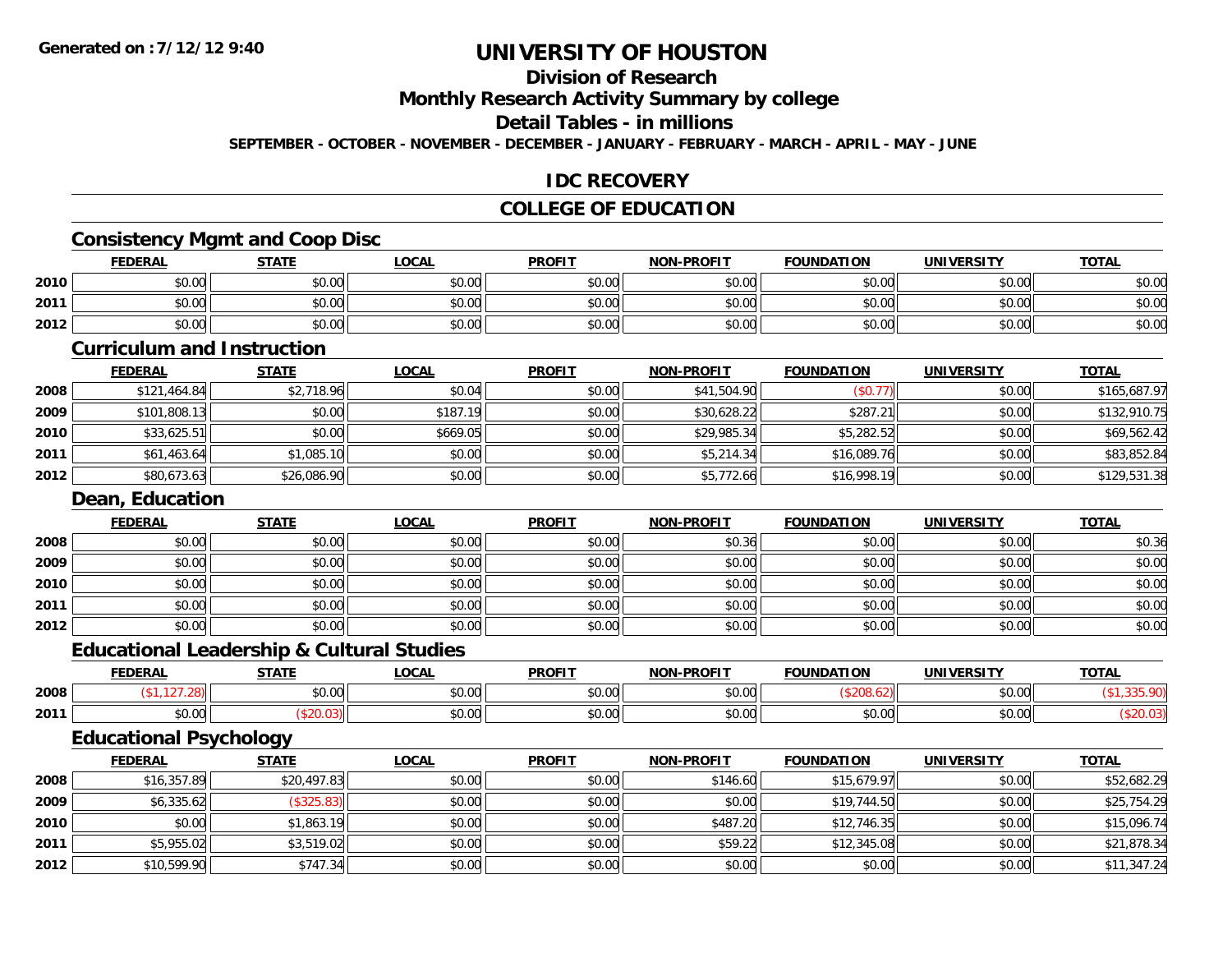# **Division of Research**

**Monthly Research Activity Summary by college**

#### **Detail Tables - in millions**

**SEPTEMBER - OCTOBER - NOVEMBER - DECEMBER - JANUARY - FEBRUARY - MARCH - APRIL - MAY - JUNE**

### **IDC RECOVERY**

# **COLLEGE OF EDUCATION**

#### **Institute for Urban Education**

|       | <b>FEDERAL</b> | <b>STATE</b> | <b>LOCAL</b> | <b>PROFIT</b> | <b>NON-PROFIT</b> | <b>FOUNDATION</b> | <b>UNIVERSITY</b> | <b>TOTAL</b> |
|-------|----------------|--------------|--------------|---------------|-------------------|-------------------|-------------------|--------------|
| 2008  | \$0.00         | \$0.00       | \$0.00       | \$0.00        | \$0.00            | \$0.00            | \$0.00            | \$0.00       |
| 2009  | \$0.00         | \$0.00       | \$0.00       | \$0.00        | \$0.00            | \$0.00            | \$0.00            | \$0.00       |
| 2010  | \$0.00         | \$0.00       | \$0.00       | \$0.00        | \$0.00            | \$0.00            | \$0.00            | \$0.00       |
| 2011  | \$0.00         | \$0.00       | \$0.00       | \$0.00        | \$0.00            | \$0.00            | \$0.00            | \$0.00       |
| 2012  | \$0.00         | \$0.00       | \$0.00       | \$0.00        | \$0.00            | \$0.00            | \$0.00            | \$0.00       |
| Total | \$437,156.91   | \$56,172.48  | \$856.28     | \$0.00        | \$113,798.84      | \$98,964.19       | \$0.00            | \$706,948.69 |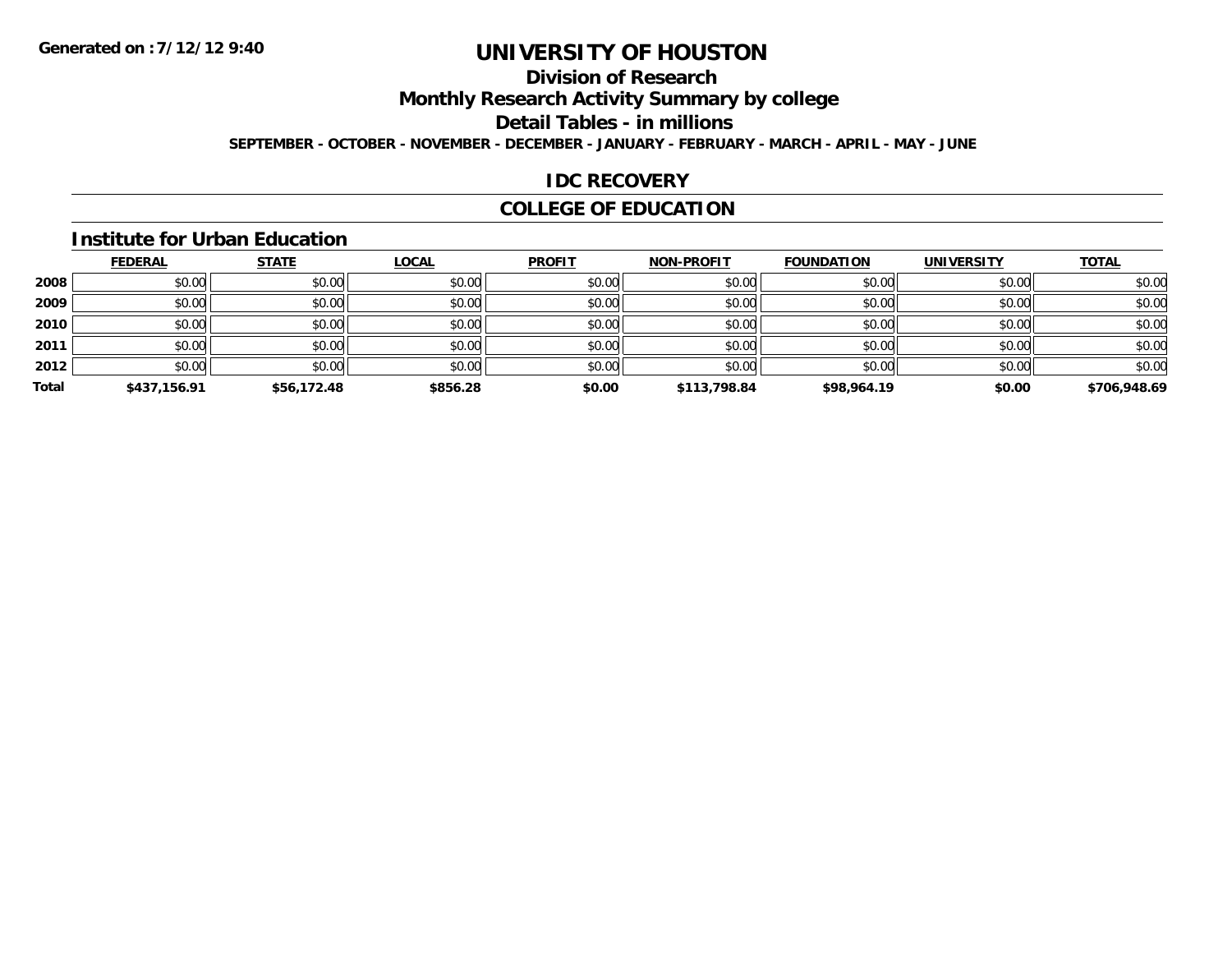# **Division of Research**

**Monthly Research Activity Summary by college**

**Detail Tables - in millions**

**SEPTEMBER - OCTOBER - NOVEMBER - DECEMBER - JANUARY - FEBRUARY - MARCH - APRIL - MAY - JUNE**

### **IDC RECOVERY**

#### **COLLEGE OF LIBERAL ARTS AND SOCIAL SCIENCES**

|      | Art                                    |              |              |               |                   |                   |                   |              |
|------|----------------------------------------|--------------|--------------|---------------|-------------------|-------------------|-------------------|--------------|
|      | <b>FEDERAL</b>                         | <b>STATE</b> | <b>LOCAL</b> | <b>PROFIT</b> | NON-PROFIT        | <b>FOUNDATION</b> | <b>UNIVERSITY</b> | <b>TOTAL</b> |
| 2012 | \$1,026.38                             | \$0.00       | \$0.00       | \$0.00        | \$0.00            | \$0.00            | \$0.00            | \$1,026.38   |
|      | <b>Arte Publico Press</b>              |              |              |               |                   |                   |                   |              |
|      | <b>FEDERAL</b>                         | <b>STATE</b> | <b>LOCAL</b> | <b>PROFIT</b> | <b>NON-PROFIT</b> | <b>FOUNDATION</b> | <b>UNIVERSITY</b> | <b>TOTAL</b> |
| 2008 | \$0.00                                 | \$0.00       | \$0.00       | \$0.00        | \$0.00            | \$1,328.87        | \$0.00            | \$1,328.87   |
| 2010 | \$0.00                                 | \$0.00       | \$0.00       | \$0.00        | \$0.00            | \$167.25          | \$0.00            | \$167.25     |
| 2011 | \$0.00                                 | \$0.00       | \$0.00       | \$0.00        | \$0.00            | \$6,735.00        | \$0.00            | \$6,735.00   |
|      | <b>Blaffer Gallery</b>                 |              |              |               |                   |                   |                   |              |
|      | <b>FEDERAL</b>                         | <b>STATE</b> | <b>LOCAL</b> | <b>PROFIT</b> | <b>NON-PROFIT</b> | <b>FOUNDATION</b> | <b>UNIVERSITY</b> | <b>TOTAL</b> |
| 2008 | \$6,263.99                             | \$0.00       | \$0.00       | \$0.00        | \$0.00            | \$0.00            | \$0.00            | \$6,263.99   |
| 2009 | \$2,136.48                             | \$0.00       | \$0.00       | \$0.00        | \$0.00            | \$0.00            | \$0.00            | \$2,136.48   |
| 2010 | \$7,726.32                             | \$0.00       | \$0.00       | \$0.00        | \$0.00            | \$0.00            | \$0.00            | \$7,726.32   |
| 2011 | \$1,431.32                             | \$0.00       | \$0.00       | \$0.00        | \$0.00            | \$0.00            | \$0.00            | \$1,431.32   |
|      | <b>Center for Public History</b>       |              |              |               |                   |                   |                   |              |
|      | <b>FEDERAL</b>                         | <b>STATE</b> | <b>LOCAL</b> | <b>PROFIT</b> | <b>NON-PROFIT</b> | <b>FOUNDATION</b> | <b>UNIVERSITY</b> | <b>TOTAL</b> |
| 2012 | \$8,423.36                             | \$0.00       | \$0.00       | \$0.00        | \$0.00            | \$0.00            | \$0.00            | \$8,423.36   |
|      | <b>Communication Disorders</b>         |              |              |               |                   |                   |                   |              |
|      | <b>FEDERAL</b>                         | <b>STATE</b> | <b>LOCAL</b> | <b>PROFIT</b> | <b>NON-PROFIT</b> | <b>FOUNDATION</b> | <b>UNIVERSITY</b> | <b>TOTAL</b> |
| 2008 | \$2,613.66                             | \$0.00       | \$0.00       | \$0.00        | \$0.00            | \$0.00            | \$0.00            | \$2,613.66   |
| 2009 | (\$5,831.53)                           | \$0.00       | \$0.00       | \$0.00        | \$0.00            | \$0.00            | \$0.00            | (\$5,831.53) |
| 2010 | \$6,724.17                             | \$0.00       | \$0.00       | \$0.00        | \$0.00            | \$0.00            | \$0.00            | \$6,724.17   |
| 2011 | (\$1,859.71)                           | \$0.00       | \$0.00       | \$0.00        | \$0.00            | \$0.00            | \$0.00            | (\$1,859.71) |
| 2012 | \$1,905.13                             | \$0.00       | \$0.00       | \$0.00        | \$0.00            | \$0.00            | \$0.00            | \$1,905.13   |
|      | <b>Comparative Cultural Studies</b>    |              |              |               |                   |                   |                   |              |
|      | <b>FEDERAL</b>                         | <b>STATE</b> | <b>LOCAL</b> | <b>PROFIT</b> | <b>NON-PROFIT</b> | <b>FOUNDATION</b> | <b>UNIVERSITY</b> | <b>TOTAL</b> |
| 2008 | (\$171.27)                             | \$0.00       | \$0.00       | \$0.00        | \$0.00            | \$0.00            | \$0.00            | (\$171.27)   |
| 2011 | \$0.00                                 | \$0.00       | \$0.00       | (\$25.13)     | \$0.00            | \$0.00            | \$0.00            | (\$25.13)    |
| 2012 | \$0.00                                 | \$32.21      | \$0.00       | \$0.00        | \$0.00            | \$0.00            | \$0.00            | \$32.21      |
|      | Dean, Liberal Arts and Social Sciences |              |              |               |                   |                   |                   |              |
|      | <b>FEDERAL</b>                         | <b>STATE</b> | <b>LOCAL</b> | <b>PROFIT</b> | <b>NON-PROFIT</b> | <b>FOUNDATION</b> | <b>UNIVERSITY</b> | <b>TOTAL</b> |
| 2008 | \$13,623.52                            | \$0.00       | \$0.00       | \$0.00        | \$0.00            | \$0.00            | \$0.00            | \$13,623.52  |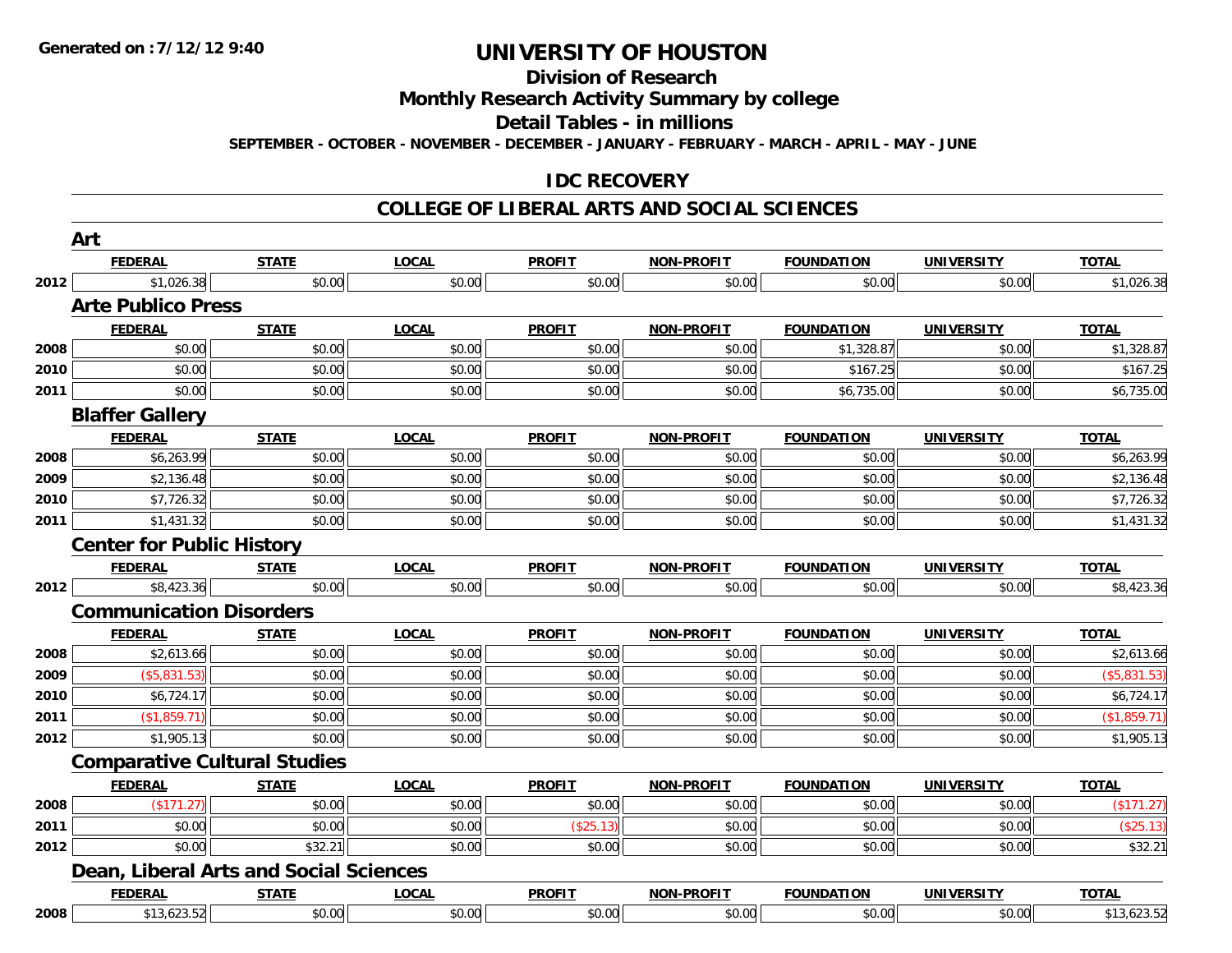**2010**

**2012**

# **UNIVERSITY OF HOUSTON**

# **Division of Research**

**Monthly Research Activity Summary by college**

**Detail Tables - in millions**

**SEPTEMBER - OCTOBER - NOVEMBER - DECEMBER - JANUARY - FEBRUARY - MARCH - APRIL - MAY - JUNE**

# **IDC RECOVERY**

# **COLLEGE OF LIBERAL ARTS AND SOCIAL SCIENCES**

### **Dean, Liberal Arts and Social Sciences**

|      | <b>FEDERAL</b>                      | <b>STATE</b> | <b>LOCAL</b> | <b>PROFIT</b> | <b>NON-PROFIT</b> | <b>FOUNDATION</b> | <b>UNIVERSITY</b> | <b>TOTAL</b> |
|------|-------------------------------------|--------------|--------------|---------------|-------------------|-------------------|-------------------|--------------|
| 2009 | \$34,201.54                         | \$0.00       | \$0.00       | \$0.00        | \$0.00            | \$0.00            | \$0.00            | \$34,201.54  |
| 2010 | \$495.20                            | \$0.00       | \$0.00       | \$0.00        | \$0.00            | \$0.00            | \$0.00            | \$495.20     |
| 2011 | (\$705.83)                          | \$0.00       | \$0.00       | \$0.00        | \$0.00            | \$0.00            | \$0.00            | (\$705.83)   |
|      | <b>Economics</b>                    |              |              |               |                   |                   |                   |              |
|      | <b>FEDERAL</b>                      | <b>STATE</b> | <b>LOCAL</b> | <b>PROFIT</b> | <b>NON-PROFIT</b> | <b>FOUNDATION</b> | <b>UNIVERSITY</b> | <b>TOTAL</b> |
| 2008 | \$12,472.79                         | \$0.00       | \$0.00       | \$0.00        | \$0.00            | \$0.00            | \$0.00            | \$12,472.79  |
| 2009 | \$11,121.21                         | \$0.00       | \$0.00       | \$0.00        | \$0.00            | \$0.00            | \$0.00            | \$11,121.21  |
| 2010 | \$6,719.54                          | \$0.00       | \$0.00       | \$0.00        | \$0.00            | \$0.00            | \$0.00            | \$6,719.54   |
| 2011 | (\$651.51)                          | \$0.00       | \$0.00       | \$0.00        | \$0.00            | \$0.00            | \$0.00            | (\$651.51)   |
| 2012 | \$4,076.72                          | \$0.00       | \$0.00       | \$2,774.44    | \$0.00            | \$0.00            | \$0.00            | \$6,851.16   |
|      | English                             |              |              |               |                   |                   |                   |              |
|      | <b>FEDERAL</b>                      | <b>STATE</b> | <b>LOCAL</b> | <b>PROFIT</b> | NON-PROFIT        | <b>FOUNDATION</b> | <b>UNIVERSITY</b> | <b>TOTAL</b> |
| 2008 | \$0.00                              | \$0.00       | \$0.00       | \$0.00        | \$0.00            | \$0.00            | \$0.00            | \$0.00       |
| 2009 | \$0.00                              | \$0.00       | \$0.00       | \$0.00        | \$0.00            | \$0.00            | \$0.00            | \$0.00       |
| 2010 | \$0.00                              | \$0.00       | \$0.00       | \$0.00        | \$0.00            | \$0.00            | \$0.00            | \$0.00       |
| 2011 | \$0.00                              | \$0.00       | \$0.00       | \$0.00        | \$0.00            | \$0.00            | \$0.00            | \$0.00       |
| 2012 | \$0.00                              | \$0.00       | \$0.00       | \$0.00        | \$0.00            | \$0.00            | \$0.00            | \$0.00       |
|      | <b>Health and Human Performance</b> |              |              |               |                   |                   |                   |              |
|      | <b>FEDERAL</b>                      | <b>STATE</b> | <b>LOCAL</b> | <b>PROFIT</b> | <b>NON-PROFIT</b> | <b>FOUNDATION</b> | <b>UNIVERSITY</b> | <b>TOTAL</b> |
| 2008 | \$454,142.59                        | \$0.00       | \$0.00       | \$26,949.20   | \$3.11            | \$997.85          | \$0.00            | \$482,092.75 |
| 2009 | \$436,317.20                        | \$0.00       | \$0.00       | \$7,759.78    | \$0.00            | \$1,255.70        | \$0.00            | \$445,332.68 |
| 2010 | \$401,928.81                        | \$0.00       | \$0.00       | \$12,382.31   | \$0.00            | \$1,225.68        | \$0.00            | \$415,536.80 |
| 2011 | \$249,073.82                        | \$0.00       | \$0.00       | \$54,047.20   | \$0.00            | \$936.62          | \$0.00            | \$304,057.64 |
| 2012 | \$248,391.86                        | \$0.00       | \$0.00       | \$49,328.92   | \$0.00            | \$0.00            | \$0.00            | \$297,720.78 |
|      | <b>History</b>                      |              |              |               |                   |                   |                   |              |
|      | <b>FEDERAL</b>                      | <b>STATE</b> | <b>LOCAL</b> | <b>PROFIT</b> | NON-PROFIT        | <b>FOUNDATION</b> | <b>UNIVERSITY</b> | <b>TOTAL</b> |
| 2008 | \$2,206.75                          | \$0.00       | \$0.00       | \$0.00        | \$2,600.44        | \$0.00            | \$0.00            | \$4,807.19   |
| 2009 | \$0.00                              | \$0.00       | \$0.00       | \$0.00        | \$0.00            | \$0.00            | \$0.00            | \$0.00       |

0 \$0.00 \$0.00 \$0.00 \$0.00 \$0.00 \$0.00 \$0.00 \$0.00 \$0.00 \$0.00 \$0.00 \$0.00 \$0.00 \$0.00 \$0.00 \$0.00 \$0.00 \$0.00

2 | \$0.00 \$0.00 \$0.00 \$0.00 \$0.00 \$0.00 \$0.00 \$0.00 \$0.00 \$0.00 \$0.00 \$0.00 \$0.00 \$0.00 \$0.00 \$0.00 \$0.00 \$0.0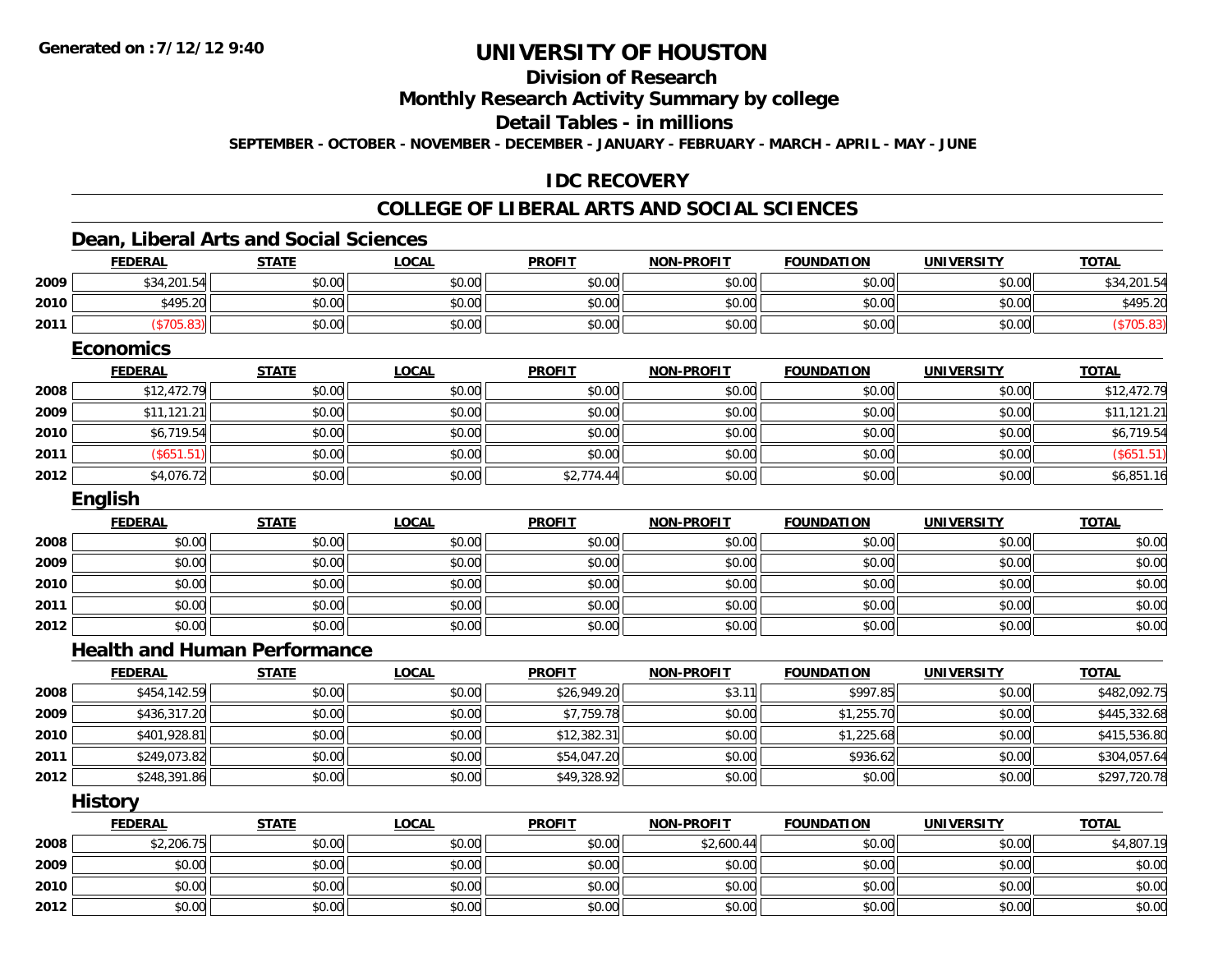# **Division of Research**

**Monthly Research Activity Summary by college**

**Detail Tables - in millions**

**SEPTEMBER - OCTOBER - NOVEMBER - DECEMBER - JANUARY - FEBRUARY - MARCH - APRIL - MAY - JUNE**

# **IDC RECOVERY**

# **COLLEGE OF LIBERAL ARTS AND SOCIAL SCIENCES**

<u> 1980 - Johann Barbara, martxa amerikan bashkar (</u>

# **Hobby Center for Public Policy**

|      | <b>FEDERAL</b> | <b>STATE</b>                      | <u>LOCAL</u> | <b>PROFIT</b> | <b>NON-PROFIT</b> | <b>FOUNDATION</b> | <b>UNIVERSITY</b> | <b>TOTAL</b> |
|------|----------------|-----------------------------------|--------------|---------------|-------------------|-------------------|-------------------|--------------|
| 2009 | \$5,571.57     | \$0.00                            | \$0.00       | \$0.00        | \$0.00            | \$0.00            | \$0.00            | \$5,571.57   |
| 2010 | \$4,290.73     | \$0.00                            | \$0.00       | \$0.00        | \$0.00            | \$0.00            | \$0.00            | \$4,290.73   |
| 2011 | \$4,678.73     | \$0.00                            | \$0.00       | \$0.00        | \$0.00            | \$0.00            | \$0.00            | \$4,678.73   |
|      |                | <b>Modern/Classical Languages</b> |              |               |                   |                   |                   |              |
|      | <b>FEDERAL</b> | <b>STATE</b>                      | <b>LOCAL</b> | <b>PROFIT</b> | <b>NON-PROFIT</b> | <b>FOUNDATION</b> | <b>UNIVERSITY</b> | <b>TOTAL</b> |
|      |                |                                   |              |               |                   |                   |                   |              |

| 2008 | $+771000$              | \$0.00 | 0000<br>ง∪.∪บ | \$0.00 | $n \cap \neg$<br>PU.UU | 0.001<br>JU.UU     | 0.00<br>vu.vu      | 10.02<br>40.Oz                       |
|------|------------------------|--------|---------------|--------|------------------------|--------------------|--------------------|--------------------------------------|
| 2011 | $\Lambda$ O<br>140.401 | \$0.00 | \$0.00        | \$0.00 | ልስ ሀህ<br>JU.UU         | $\sim$ 00<br>JU.UU | $\sim$ 00<br>JU.UU | \$48.4                               |
| 2012 | 47 702 PC<br>77.702.9  | \$0.00 | \$0.00        | \$0.00 | ልስ ሀህ<br>JU.UU         | en uu<br>JU.UU     | ልስ ሰሰ<br>JU.UU     | $\sim$ $\sim$<br>$V_{\ell}$ . $\ell$ |

### **Philosophy**

|      | <u>FEDERAL</u> | <b>STATE</b> | <b>LOCAL</b> | <b>PROFIT</b> | <b>NON-PROFIT</b> | <b>FOUNDATION</b> | <b>UNIVERSITY</b> | <b>TOTAL</b> |
|------|----------------|--------------|--------------|---------------|-------------------|-------------------|-------------------|--------------|
| 2008 | \$0.00         | \$0.00       | \$0.00       | \$0.00        | \$0.00            | \$0.00            | \$0.00            | \$0.00       |
| 2009 | \$0.00         | \$0.00       | \$0.00       | \$0.00        | \$0.00            | \$0.00            | \$0.00            | \$0.00       |
| 2010 | \$0.00         | \$0.00       | \$0.00       | \$0.00        | \$0.00            | \$0.00            | \$0.00            | \$0.00       |
| 2011 | \$0.00         | \$0.00       | \$0.00       | \$0.00        | \$0.00            | \$0.00            | \$0.00            | \$0.00       |
| 2012 | \$1,588.34     | \$0.00       | \$0.00       | \$0.00        | \$0.00            | \$0.00            | \$0.00            | \$1,588.34   |

#### **Political Science**

|      | <b>FEDERAL</b> | <b>STATE</b> | <b>LOCAL</b> | <b>PROFIT</b> | <b>NON-PROFIT</b> | <b>FOUNDATION</b> | <b>UNIVERSITY</b> | <b>TOTAL</b> |
|------|----------------|--------------|--------------|---------------|-------------------|-------------------|-------------------|--------------|
| 2008 | \$1,408.20     | \$0.00       | \$0.00       | \$0.00        | \$0.00            | \$0.00            | \$2,062.85        | \$3,471.05   |
| 2009 | \$24,082.15    | \$0.00       | \$0.00       | \$0.00        | \$0.00            | \$0.00            | \$3,517.19        | \$27,599.34  |
| 2010 | \$166.49       | \$0.00       | \$0.00       | \$0.00        | \$0.00            | \$0.00            | \$0.00            | \$166.49     |
| 2011 | (\$2,423.40)   | (S91.29)     | \$0.00       | \$0.00        | \$0.00            | \$0.00            | \$0.00            | (\$2,514.69) |
| 2012 | \$0.00         | \$0.00       | \$0.00       | \$0.00        | \$0.00            | \$0.00            | \$0.00            | \$0.00       |

**Psychology**

|      | <b>FEDERAL</b> | <b>STATE</b> | <u>LOCAL</u> | <b>PROFIT</b> | <b>NON-PROFIT</b> | <b>FOUNDATION</b> | <b>UNIVERSITY</b> | <b>TOTAL</b>   |
|------|----------------|--------------|--------------|---------------|-------------------|-------------------|-------------------|----------------|
| 2008 | \$1,739,203.53 | \$392,021.28 | \$0.00       | \$4,062.41    | \$2,501.21        | \$563.63          | (\$0.07)          | \$2,138,351.99 |
| 2009 | \$572,095.22   | \$195,466.08 | \$1,690.44   | \$8,201.59    | (\$2.14)          | \$3,537.75        | \$0.00            | \$780,988.94   |
| 2010 | \$684,825.68   | \$129,500.15 | \$0.00       | \$12,367.98   | \$945.71          | \$1.922.95        | \$0.00            | \$829,562.47   |
| 2011 | \$1,165,761.15 | \$42,340.24  | \$0.00       | \$7,408.16    | \$6,664.74        | \$22,717.35       | \$0.00            | \$1,244,891.64 |
| 2012 | \$1,342,090.48 | \$894.55     | \$0.00       | \$4,347.94    | \$12,259.05       | \$19,779.39       | (\$3,117.51)      | \$1,376,253.90 |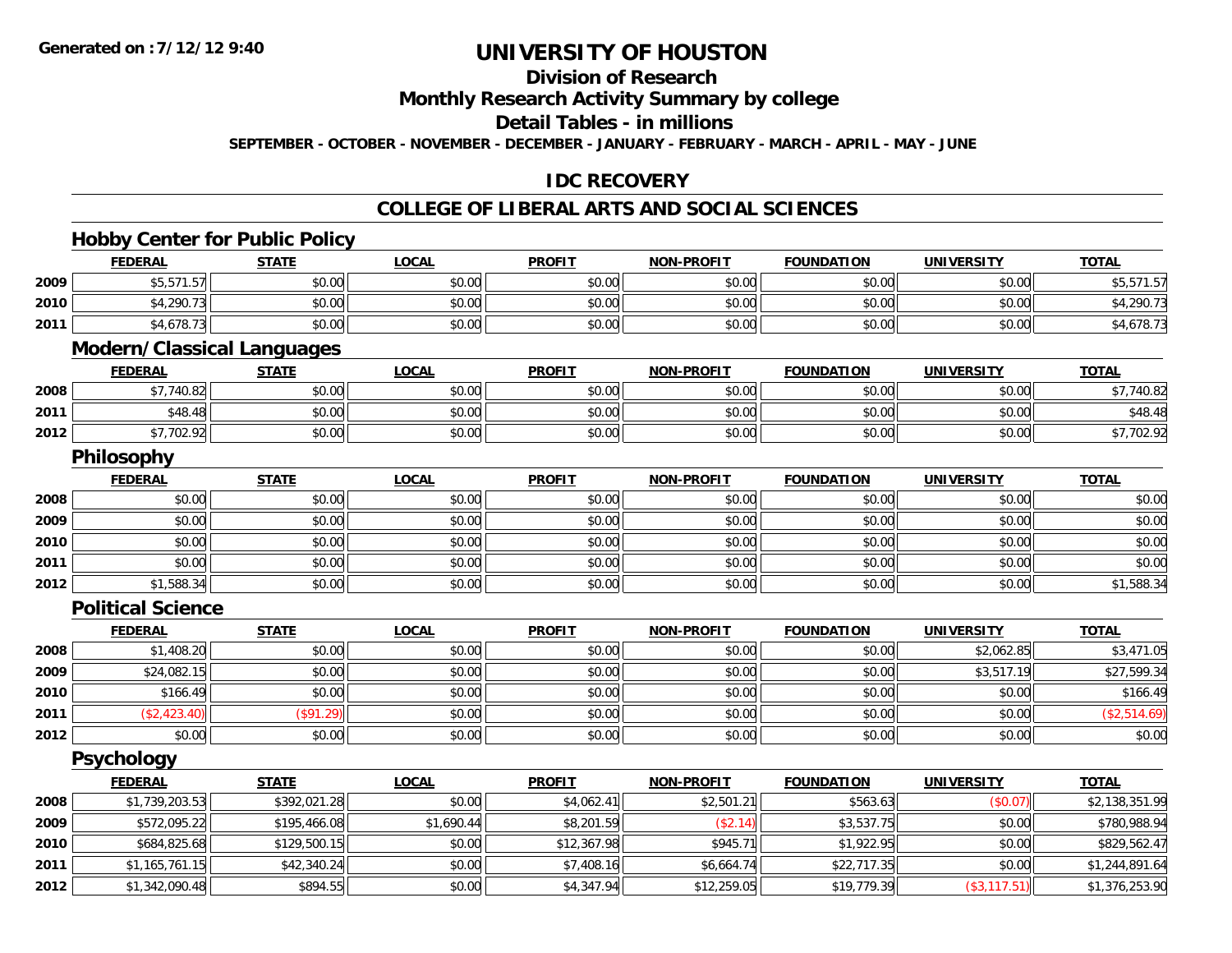#### **Division of Research**

**Monthly Research Activity Summary by college**

**Detail Tables - in millions**

**SEPTEMBER - OCTOBER - NOVEMBER - DECEMBER - JANUARY - FEBRUARY - MARCH - APRIL - MAY - JUNE**

### **IDC RECOVERY**

#### **COLLEGE OF LIBERAL ARTS AND SOCIAL SCIENCES**

|       | Sociology      |              |              |               |                   |                   |                   |                |
|-------|----------------|--------------|--------------|---------------|-------------------|-------------------|-------------------|----------------|
|       | <b>FEDERAL</b> | <b>STATE</b> | <b>LOCAL</b> | <b>PROFIT</b> | <b>NON-PROFIT</b> | <b>FOUNDATION</b> | <b>UNIVERSITY</b> | <b>TOTAL</b>   |
| 2008  | \$22,300.29    | \$0.00       | \$1,454.67   | \$0.00        | \$0.00            | \$0.00            | \$0.00            | \$23,754.96    |
| 2009  | \$34,641.02    | \$0.00       | \$3,555.80   | \$0.00        | \$0.00            | \$0.00            | \$0.00            | \$38,196.82    |
| 2010  | \$53,441.09    | \$0.00       | \$432.67     | \$0.00        | \$1,615.28        | \$0.00            | \$0.00            | \$55,489.04    |
| 2011  | \$40,249.40    | \$0.00       | \$0.00       | \$0.00        | \$0.00            | \$0.00            | \$0.00            | \$40,249.40    |
| 2012  | \$4,932.67     | \$0.00       | \$0.00       | \$0.00        | \$0.00            | \$0.00            | \$0.00            | \$4,932.67     |
| Total | \$7,618,198.07 | \$760,163.22 | \$7,133.58   | \$189,604.79  | \$26,587.40       | \$61,168.05       | \$2,462.46        | \$8,665,317.56 |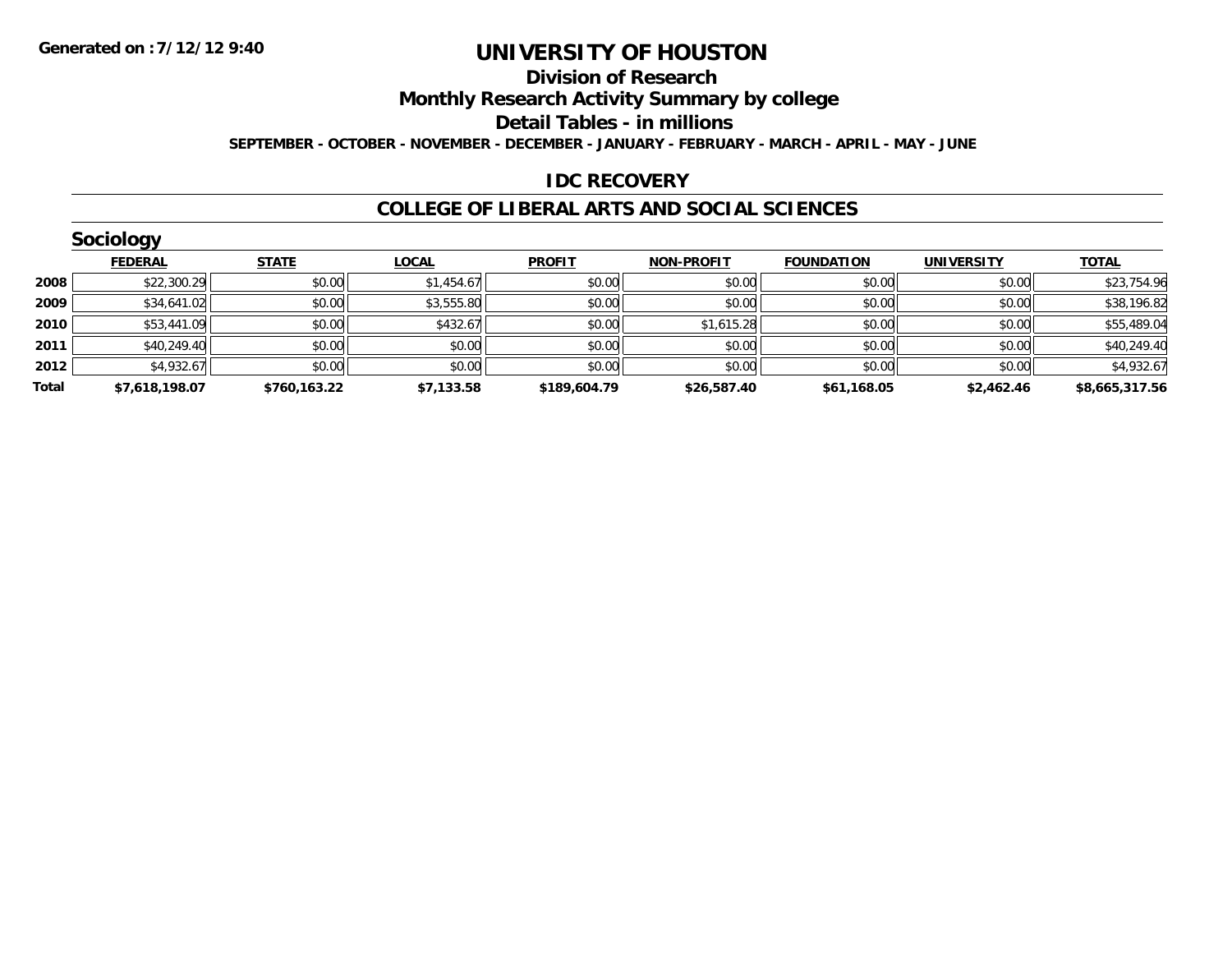# **Division of Research**

#### **Monthly Research Activity Summary by college**

#### **Detail Tables - in millions**

**SEPTEMBER - OCTOBER - NOVEMBER - DECEMBER - JANUARY - FEBRUARY - MARCH - APRIL - MAY - JUNE**

# **IDC RECOVERY**

# **COLLEGE OF NATURAL SCIENCES AND MATHEMATICS**

### **Allied Geophysical Laboratories**

|      | Allied         | Geophysical L<br><b>Laboratories</b> |        |                                       |                   |                   |            |              |  |  |  |
|------|----------------|--------------------------------------|--------|---------------------------------------|-------------------|-------------------|------------|--------------|--|--|--|
|      | <b>FEDERAL</b> | STATE                                | _OCAL  | <b>PROFIT</b>                         | <b>NON-PROFIT</b> | <b>FOUNDATION</b> | UNIVERSITY | <u>TOTAL</u> |  |  |  |
| 2011 | ⊄∩ ∩∩<br>DU.UU | \$0.00                               | \$0.00 | \$4.075.                              | \$0.00            | \$0.00            | \$0.00     |              |  |  |  |
| 2012 | \$0.00         | \$0.00                               | \$0.00 | <b><i>S<sub>5</sub> 974</i></b><br>26 | \$0.00            | \$0.00            | \$0.00     |              |  |  |  |

# **Biology/Biochemistry**

|      | <b>FEDERAL</b> | <u>STATE</u> | <b>LOCAL</b> | <b>PROFIT</b> | <b>NON-PROFIT</b> | <b>FOUNDATION</b> | <b>UNIVERSITY</b> | <b>TOTAL</b> |
|------|----------------|--------------|--------------|---------------|-------------------|-------------------|-------------------|--------------|
| 2008 | \$673,033.75   | \$0.00       | \$0.00       | \$0.00        | \$5,587.78        | \$2,732.39        | \$0.00            | \$681,353.92 |
| 2009 | \$522,027.27   | \$0.00       | \$0.00       | \$0.00        | \$0.00            | \$3,907.47        | \$0.00            | \$525,934.74 |
| 2010 | \$902,503.08   | \$0.00       | \$0.00       | \$0.00        | \$20,209.46       | \$1,346.49        | \$0.00            | \$924,059.03 |
| 2011 | \$962,093.23   | \$6,013.01   | \$0.00       | \$0.00        | \$30,776.46       | \$0.00            | \$0.00            | \$998,882.69 |
| 2012 | \$778,938.37   | \$14,806.43  | \$0.00       | \$0.00        | \$39,773.00       | \$1,759.77        | \$0.00            | \$835,277.57 |

# **Center for Applied Geoscience Excellence**

|      | <b>FEDERAL</b>        | <b>STATE</b>   | LOCAL                         | <b>PROFIT</b>                                         | <b>NON-PROFIT</b> | FOUNDATION | <b>UNIVERSITY</b><br>. | <b>TOTAL</b> |
|------|-----------------------|----------------|-------------------------------|-------------------------------------------------------|-------------------|------------|------------------------|--------------|
| 2008 | ΨΟ.<br>PU.UU          | ልስ ስስ<br>JU.UU | $\uparrow$<br>$\sim$<br>JU.UU | $\mathfrak{c} \cap \mathfrak{c} \cap$<br><b>JU.UU</b> | \$0.00            | \$0.00     | \$0.00                 | \$0.00       |
| 2009 | ልስ ሰሰ<br>pv.uu        | \$0.00         | \$0.00                        | $\triangle$ $\triangle$ $\triangle$<br>JU.UU          | \$0.00            | \$0.00     | \$0.00                 | \$0.00       |
| 2010 | ¢Λ<br>$\sim$<br>DU.UU | \$0.00         | \$0.00                        | $\sim$ $\sim$<br>JU.UU                                | \$0.00            | \$0.00     | \$0.00                 | \$0.00       |

# **Center for Nuclear Receptors and Cell Signaling**

|      | <b>FEDERAL</b> | <u>STATE</u> | <u>LOCAL</u> | <b>PROFIT</b> | <b>NON-PROFIT</b> | <b>FOUNDATION</b> | <b>UNIVERSITY</b> | <b>TOTAL</b> |
|------|----------------|--------------|--------------|---------------|-------------------|-------------------|-------------------|--------------|
| 2010 | \$180,608.73   | \$0.00       | \$0.00       | \$0.00        | \$0.00            | \$0.00            | \$0.00            | \$180,608.73 |
| 2011 | \$314,144.60   | .826.27      | \$0.00       | \$0.00        | \$0.00            | \$0.00            | \$0.00            | \$315,970.87 |
| 2012 | \$350,518.52   | \$18,804.66  | \$0.00       | \$75,708.39   | \$0.00            | \$0.00            | \$0.00            | \$445,031.57 |

#### **Chemistry**

|      | <b>FEDERAL</b> | <b>STATE</b> | <b>LOCAL</b> | <b>PROFIT</b> | <b>NON-PROFIT</b> | <b>FOUNDATION</b> | <b>UNIVERSITY</b> | <b>TOTAL</b> |
|------|----------------|--------------|--------------|---------------|-------------------|-------------------|-------------------|--------------|
| 2008 | \$650,713.92   | (\$0.02)     | \$0.00       | \$5,411.07    | \$6,221.55        | \$0.00            | \$0.00            | \$662,346.52 |
| 2009 | \$409,697.46   | \$0.00       | \$0.00       | \$18,820.80   | \$2,729.31        | \$0.00            | \$29,491.95       | \$460,739.52 |
| 2010 | \$682,249.57   | \$0.00       | \$0.00       | \$23,341.21   | \$11.01]          | \$0.00            | \$62,256.58       | \$767,836.35 |
| 2011 | \$721,424.49   | \$974.70     | \$0.00       | \$3,051.67    | \$0.00            | \$0.00            | \$38,273.84       | \$763,724.69 |
| 2012 | \$582,101.21   | \$1,306.57   | \$0.00       | \$11,274.41   | \$0.00            | \$0.00            | \$40,793.05       | \$635,475.24 |

#### **Computer Science**

|      | <b>FEDERAL</b> | <b>STATE</b> | LOCAL                        | <b>PROFIT</b>       | <b>NON-PROFIT</b>    | <b>FOUNDATION</b> | <b>UNIVERSITY</b> | <b>TOTAL</b>            |
|------|----------------|--------------|------------------------------|---------------------|----------------------|-------------------|-------------------|-------------------------|
| 2008 | $+117700$      | \$0.00       | $\sim$<br><b>↑∩</b><br>PU.UU | $+7.000.02$         | 0.00<br><b>JU.UU</b> | \$0.00            |                   | * * *<br><u>067.411</u> |
| 2009 | \$739,388.85   | \$0.00       | $\sim$<br>$\sim$<br>pu.uu    | \$30.503.U <i>I</i> | 0.00<br><b>DU.UU</b> | \$0.00            | \$0.00            | ホココ<br>וכם דבר<br>.     |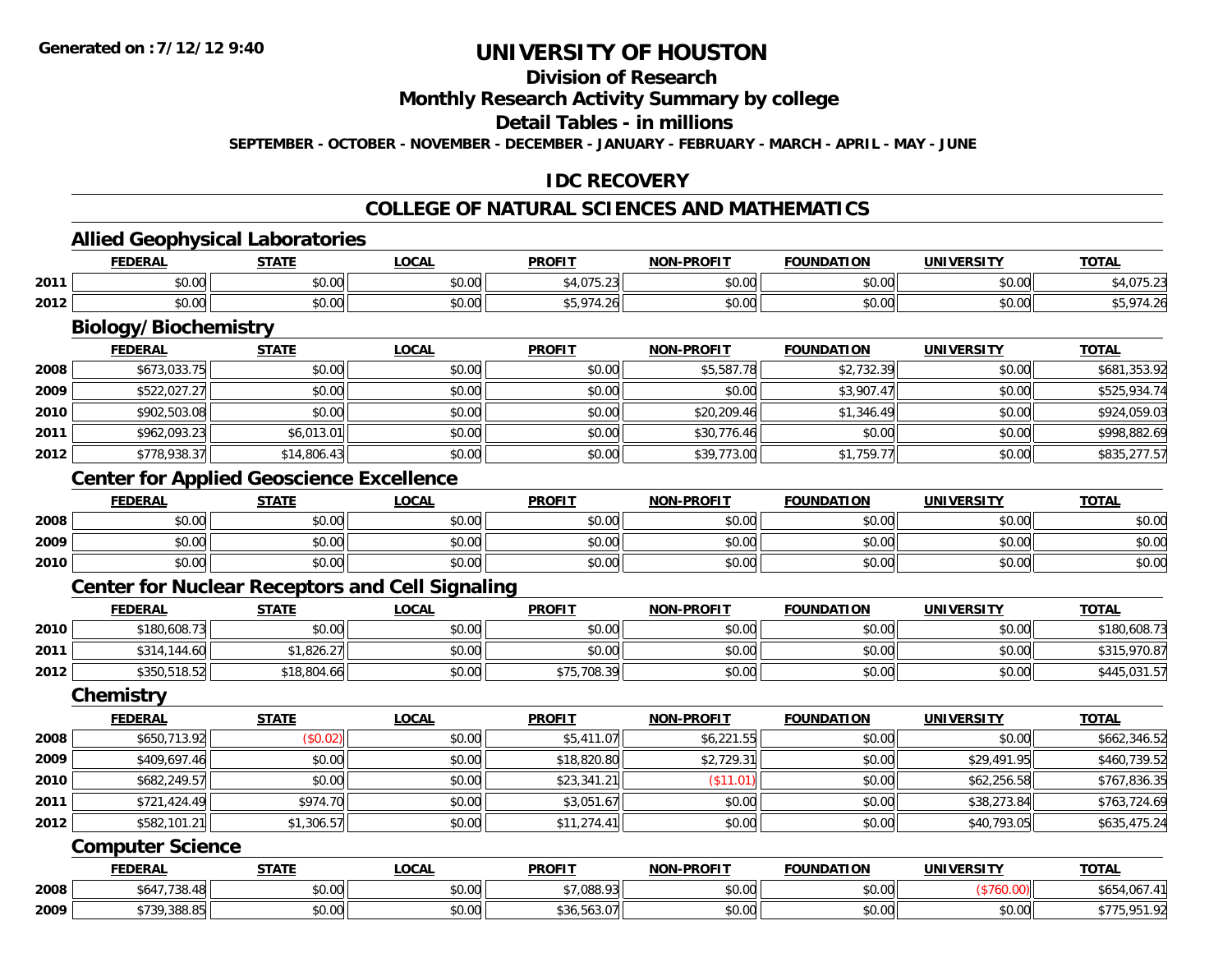# **Division of Research**

#### **Monthly Research Activity Summary by college**

#### **Detail Tables - in millions**

**SEPTEMBER - OCTOBER - NOVEMBER - DECEMBER - JANUARY - FEBRUARY - MARCH - APRIL - MAY - JUNE**

# **IDC RECOVERY**

# **COLLEGE OF NATURAL SCIENCES AND MATHEMATICS**

# **Computer Science**

|      | <b>FEDERAL</b> | <b>STATE</b> | <u>LOCAL</u> | <b>PROFIT</b> | <b>NON-PROFIT</b> | <b>FOUNDATION</b> | UNIVERSITY | <b>TOTAL</b>   |
|------|----------------|--------------|--------------|---------------|-------------------|-------------------|------------|----------------|
| 2010 | \$894,517.85   | \$307.55     | \$0.00       | \$14,215.39   | \$0.00            | \$0.00            | \$0.00     | \$909,040.79   |
| 2011 | \$1,066,629.08 | 3,680.63     | \$0.00       | \$16.277.07   | \$0.00            | \$0.00            | 247.76)    | \$1,086,339.02 |
| 2012 | \$643,255.20   | ا 4.219.59   | \$0.00       | \$90,864.06   | \$8,500.66        | \$0.00            | \$0.00     | \$746,839.51   |

# **Dean, Natural Sciences and Mathematics**

|      | <b>FEDERAL</b> | <b>STATE</b> | <u>LOCAL</u> | <b>PROFIT</b> | <b>NON-PROFIT</b> | <b>FOUNDATION</b> | <b>UNIVERSITY</b> | <b>TOTAL</b> |
|------|----------------|--------------|--------------|---------------|-------------------|-------------------|-------------------|--------------|
| 2008 | \$0.00         | \$0.00       | \$0.00       | \$0.00        | \$0.00            | \$0.00            | \$0.00            | \$0.00       |
| 2009 | \$0.00         | \$0.00       | \$0.00       | \$0.00        | \$0.00            | \$0.00            | \$0.00            | \$0.00       |
| 2010 | \$0.00         | \$0.00       | \$0.00       | \$0.00        | \$0.00            | \$0.00            | \$0.00            | \$0.00       |
| 2011 | \$0.00         | \$0.00       | \$0.00       | \$0.00        | \$0.00            | \$0.00            | \$0.00            | \$0.00       |
| 2012 | \$6,431.81     | \$0.00       | \$0.00       | \$0.00        | \$0.00            | \$0.00            | \$0.00            | \$6,431.81   |

### **Earth & Atmospheric Sciences**

|      | <b>FEDERAL</b> | <b>STATE</b> | <b>LOCAL</b> | <b>PROFIT</b> | <b>NON-PROFIT</b> | <b>FOUNDATION</b> | <b>UNIVERSITY</b> | <b>TOTAL</b> |
|------|----------------|--------------|--------------|---------------|-------------------|-------------------|-------------------|--------------|
| 2008 | \$297,082.05   | \$24,712.32  | \$0.00       | \$80,075.93   | \$11,110.12       | \$0.00            | \$2,112.83        | \$415,093.25 |
| 2009 | \$250,552.70   | \$10,782.75  | \$0.00       | \$161,467.14  | \$75,799.58       | \$0.00            | \$0.00            | \$498,602.17 |
| 2010 | \$260,465.19   | \$26,388.61  | \$0.00       | \$306,702.52  | \$29,856.35       | \$0.00            | \$0.00            | \$623,412.67 |
| 2011 | \$317,572.58   | \$93,386.62  | \$0.00       | \$196,735.51  | \$32,216.59       | \$0.00            | \$0.00            | \$639,911.30 |
| 2012 | \$438,172.12   | \$50,194.35  | \$0.00       | \$256,963.18  | \$29,323.25       | \$0.00            | \$0.00            | \$774,652.91 |

#### **Institute for Multidimensional Air Quality Studies**

|      | <u>FEDERAL</u> | <b>STATE</b> | <b>LOCAL</b> | <b>PROFIT</b> | <b>NON-PROFIT</b> | <b>FOUNDATION</b> | <b>UNIVERSITY</b> | <b>TOTAL</b> |
|------|----------------|--------------|--------------|---------------|-------------------|-------------------|-------------------|--------------|
| 2008 | \$0.00         | \$0.00       | \$0.00       | \$0.00        | \$0.00            | \$0.00            | \$0.00            | \$0.00       |
| 2009 | \$0.00         | \$0.00       | \$0.00       | \$0.00        | \$0.00            | \$0.00            | \$0.00            | \$0.00       |
| 2010 | \$0.00         | \$0.00       | \$0.00       | \$0.00        | \$0.00            | \$0.00            | \$0.00            | \$0.00       |
| 2011 | \$0.00         | \$0.00       | \$0.00       | \$0.00        | \$0.00            | \$0.00            | \$0.00            | \$0.00       |
| 2012 | \$0.00         | \$0.00       | \$0.00       | \$0.00        | \$0.00            | \$0.00            | \$0.00            | \$0.00       |

#### **Mathematics**

|      | <b>FEDERAL</b> | <b>STATE</b> | <u>LOCAL</u> | <b>PROFIT</b> | <b>NON-PROFIT</b> | <b>FOUNDATION</b> | UNIVERSITY | <b>TOTAL</b> |
|------|----------------|--------------|--------------|---------------|-------------------|-------------------|------------|--------------|
| 2008 | \$235,341.11   | \$3,115.79   | \$0.00       | \$2,140.34    | \$3.543.01        | \$0.00            | \$0.00     | \$244,140.26 |
| 2009 | \$175,728.37   | \$0.00       | \$0.00       | \$2,230.59    | \$0.00            | \$0.00            | \$0.00     | \$177,958.96 |
| 2010 | \$286,929.59   | \$0.00       | \$0.00       | \$13.579.15   | \$0.00            | \$0.00            | \$0.00     | \$300,508.74 |
| 2011 | \$204,794.94   | \$12,837.73  | \$0.00       | \$18,287.41   | \$29,890.38       | \$0.00            | \$0.00     | \$265,810.45 |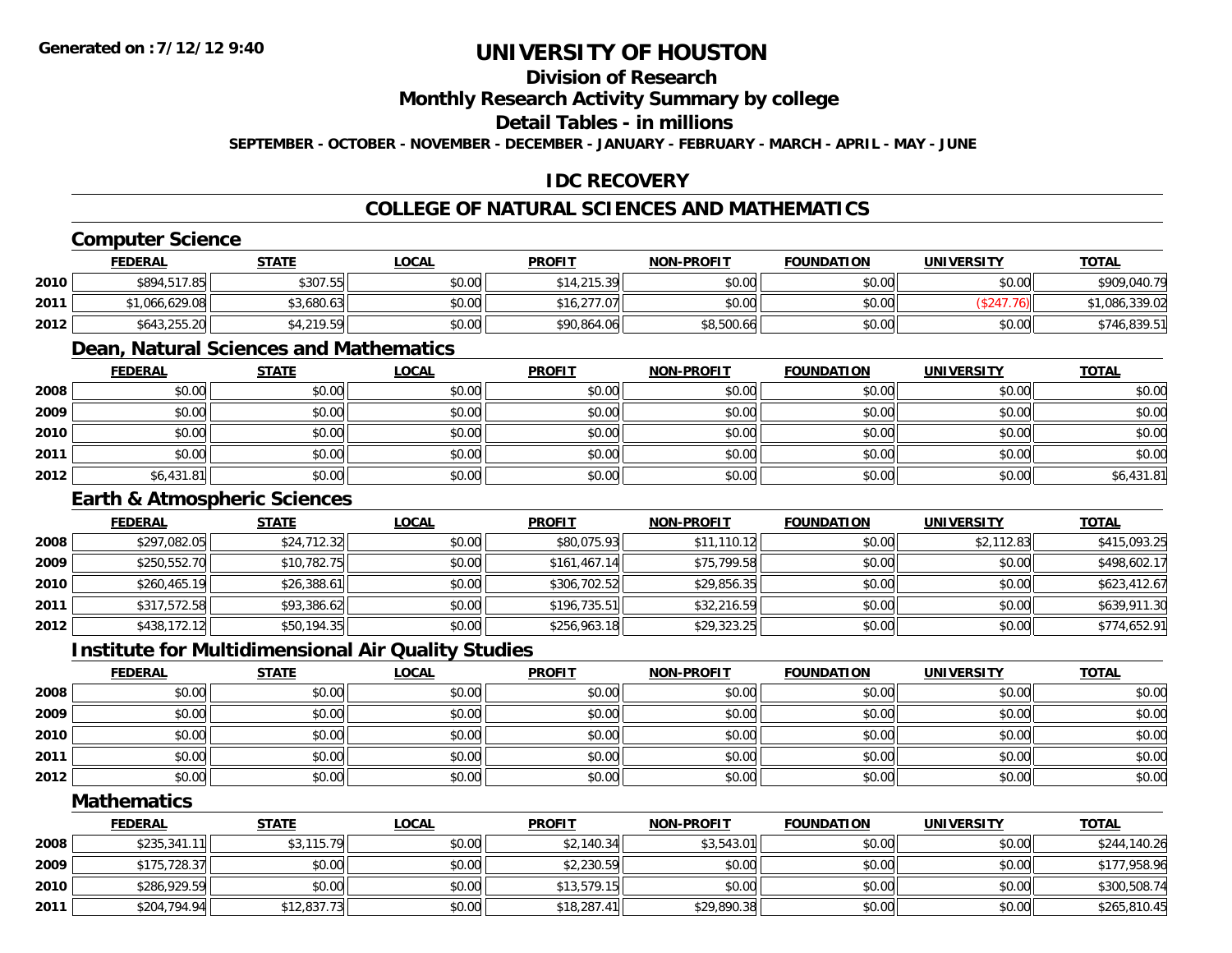# **Division of Research**

# **Monthly Research Activity Summary by college**

#### **Detail Tables - in millions**

**SEPTEMBER - OCTOBER - NOVEMBER - DECEMBER - JANUARY - FEBRUARY - MARCH - APRIL - MAY - JUNE**

### **IDC RECOVERY**

#### **COLLEGE OF NATURAL SCIENCES AND MATHEMATICS**

|       | <b>Mathematics</b> |              |              |                |                   |                   |                   |                 |
|-------|--------------------|--------------|--------------|----------------|-------------------|-------------------|-------------------|-----------------|
|       | <b>FEDERAL</b>     | <b>STATE</b> | <b>LOCAL</b> | <b>PROFIT</b>  | <b>NON-PROFIT</b> | <b>FOUNDATION</b> | <b>UNIVERSITY</b> | <b>TOTAL</b>    |
| 2012  | \$186,956.80       | \$17,547.67  | \$0.00       | \$47,327.51    | \$9,763.04        | \$442.99          | \$0.00            | \$262,038.01    |
|       | <b>Physics</b>     |              |              |                |                   |                   |                   |                 |
|       | <b>FEDERAL</b>     | <b>STATE</b> | <b>LOCAL</b> | <b>PROFIT</b>  | <b>NON-PROFIT</b> | <b>FOUNDATION</b> | <b>UNIVERSITY</b> | <b>TOTAL</b>    |
| 2008  | \$381,499.07       | \$0.00       | \$0.00       | \$90,850.95    | \$25,292.06       | \$0.00            | \$0.00            | \$497,642.08    |
| 2009  | \$241,571.60       | \$0.00       | \$0.00       | \$156,169.61   | \$13,726.11       | \$0.00            | \$0.00            | \$411,467.32    |
| 2010  | \$418,728.26       | \$0.00       | \$0.00       | \$204,506.63   | \$5,265.89        | \$0.00            | \$0.00            | \$628,500.78    |
| 2011  | \$607,399.72       | \$0.00       | \$0.00       | \$181,110.94   | \$362.03          | \$0.00            | \$0.00            | \$788,872.69    |
| 2012  | \$696,085.53       | \$0.00       | \$0.00       | \$97,436.28    | \$394.22          | \$0.00            | \$0.00            | \$793,916.03    |
| Total | \$16,726,895.10    | \$290,905.22 | \$0.00       | \$2,128,249.23 | \$380,329.84      | \$10,189.11       | \$171,920.49      | \$19,708,489.00 |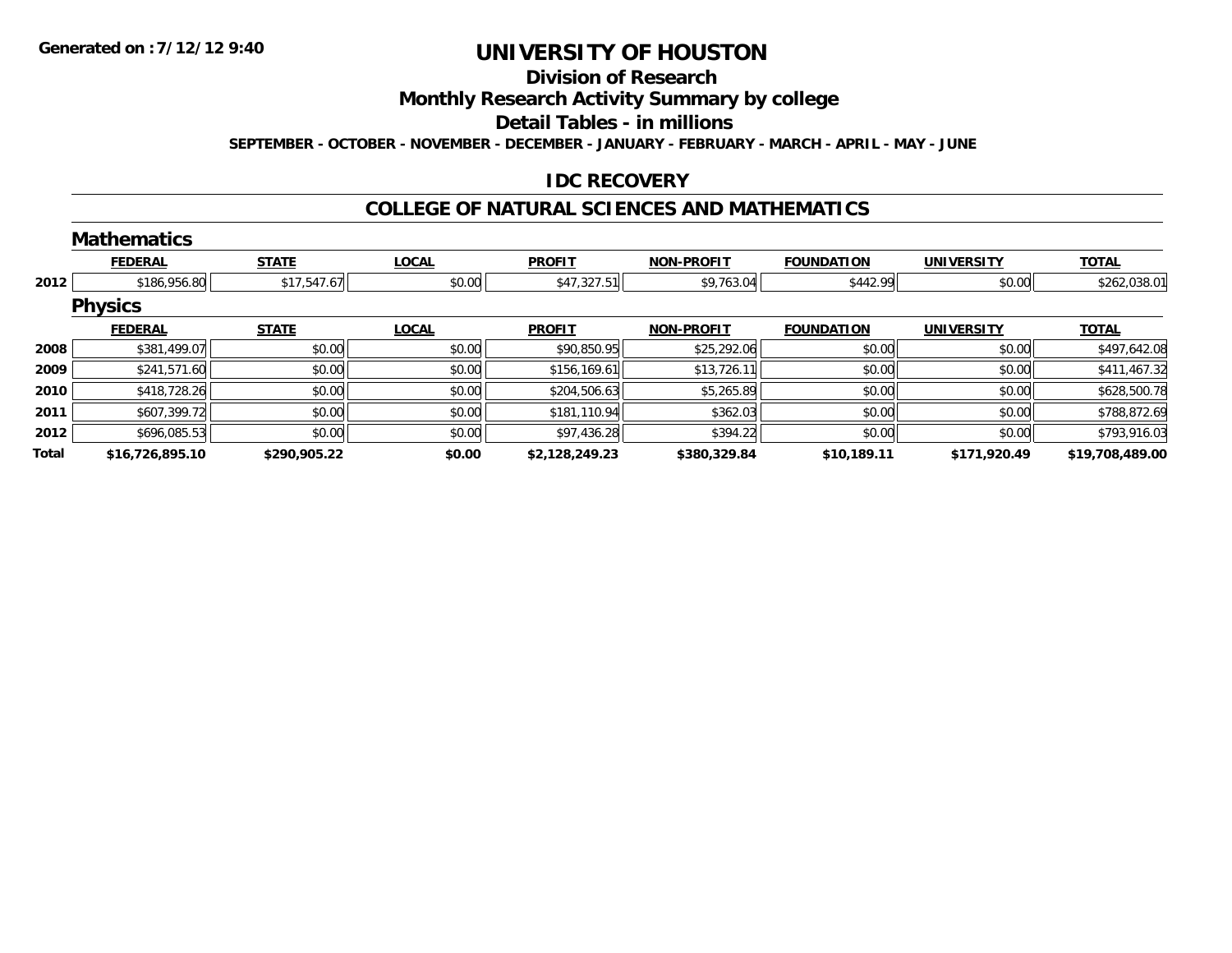# **Division of Research**

**Monthly Research Activity Summary by college**

**Detail Tables - in millions**

**SEPTEMBER - OCTOBER - NOVEMBER - DECEMBER - JANUARY - FEBRUARY - MARCH - APRIL - MAY - JUNE**

### **IDC RECOVERY**

#### **COLLEGE OF OPTOMETRY**

# **Optometry, Community**

|       | .              |              |              |               |                   |                   |                   |                |
|-------|----------------|--------------|--------------|---------------|-------------------|-------------------|-------------------|----------------|
|       | <b>FEDERAL</b> | <b>STATE</b> | <b>LOCAL</b> | <b>PROFIT</b> | <b>NON-PROFIT</b> | <b>FOUNDATION</b> | <b>UNIVERSITY</b> | <b>TOTAL</b>   |
| 2008  | \$833,566.68   | \$10.25      | \$0.00       | \$47,294.89   | \$351.65          | \$0.00            | \$31,000.66       | \$912,224.13   |
| 2009  | \$755,300.36   | \$1,804.80   | \$0.00       | \$31,923.99   | \$0.00            | \$0.00            | \$38,637.70       | \$827,666.85   |
| 2010  | \$967,588.73   | \$1,421.14   | \$0.00       | \$91,969.67   | \$0.00            | \$0.00            | \$19,290.02       | \$1,080,269.56 |
| 2011  | \$844,601.88   | \$0.00       | \$0.00       | \$48,647.04   | \$0.00            | \$0.00            | \$14,949.99       | \$908,198.91   |
| 2012  | \$956,509.38   | \$0.00       | \$0.00       | \$63,885.34   | \$0.00            | \$0.00            | \$38,602.21       | \$1,058,996.93 |
| Total | \$4,357,567.02 | \$3,236.19   | \$0.00       | \$283,720.93  | \$351.65          | \$0.00            | \$142,480.58      | \$4,787,356.37 |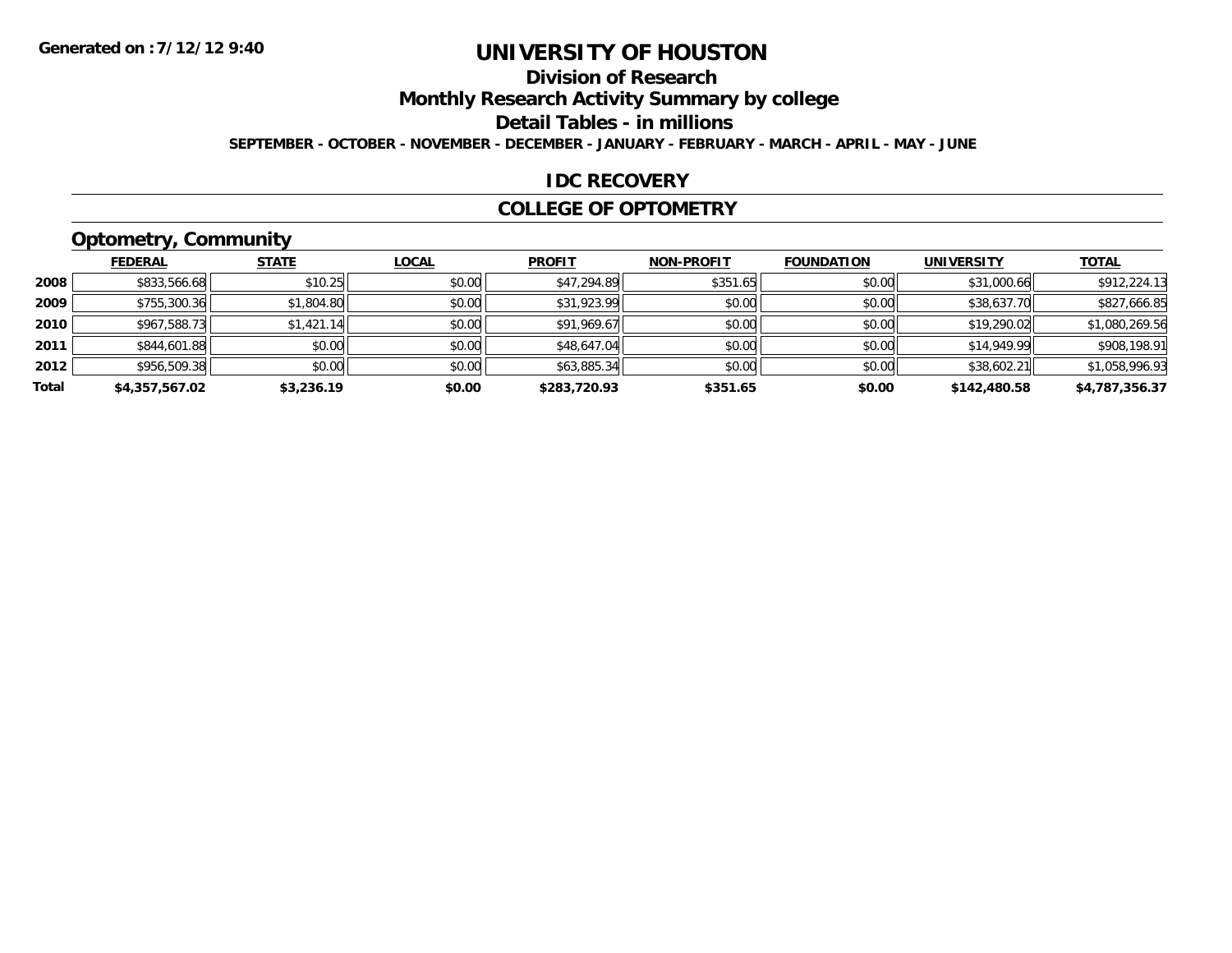# **Division of Research**

**Monthly Research Activity Summary by college**

# **Detail Tables - in millions**

**SEPTEMBER - OCTOBER - NOVEMBER - DECEMBER - JANUARY - FEBRUARY - MARCH - APRIL - MAY - JUNE**

### **IDC RECOVERY**

# **COLLEGE OF PHARMACY**

# **Clinical Sciences and Administration**

|      | <b>FEDERAL</b> | <b>STATE</b> | <u>LOCAL</u> | <b>PROFIT</b> | <b>NON-PROFIT</b> | <b>FOUNDATION</b> | <b>UNIVERSITY</b> | <b>TOTAL</b> |
|------|----------------|--------------|--------------|---------------|-------------------|-------------------|-------------------|--------------|
| 2008 | \$28,329.66    | \$0.00       | \$0.00       | \$48,553.62   | \$0.00            | \$957.13          | \$0.00            | \$77,840.41  |
| 2009 | \$46,009.47    | \$0.00       | \$0.00       | \$71,127.96   | \$3,047.96        | \$105.38          | \$32.05           | \$120,322.82 |
| 2010 | \$25,632.20    | \$0.00       | \$0.00       | \$54,870.57   | \$12,658.26       | \$0.00            | \$212.43          | \$93,373.45  |
| 2011 | \$45,930.89    | \$0.00       | \$0.00       | \$59,573.95   | \$18,155.99       | \$0.00            | \$4.97            | \$123,665.80 |
| 2012 | \$49,098.33    | \$0.00       | \$0.00       | \$49,966.67   | \$25.03           | \$0.00            | \$0.00            | \$99,039.97  |

### **Dean, Pharmacy**

|      | <b>FEDERAL</b> | <b>STATE</b> | <u>LOCAL</u> | <b>PROFIT</b> | <b>NON-PROFIT</b> | <b>FOUNDATION</b> | <b>UNIVERSITY</b> | <b>TOTAL</b> |
|------|----------------|--------------|--------------|---------------|-------------------|-------------------|-------------------|--------------|
| 2008 | \$0.00         | \$0.00       | \$0.00       | \$0.00        | \$0.00            | \$0.00            | \$0.00            | \$0.00       |
| 2009 | \$0.00         | \$0.00       | \$0.00       | \$0.00        | \$0.00            | \$0.00            | \$0.00            | \$0.00       |
| 2010 | \$0.00         | \$0.00       | \$0.00       | \$0.00        | \$0.00            | \$0.00            | \$0.00            | \$0.00       |
| 2011 | \$0.00         | \$0.00       | \$0.00       | \$0.00        | \$0.00            | \$0.00            | \$0.00            | \$0.00       |
| 2012 | \$0.00         | \$0.00       | \$0.00       | \$0.00        | \$0.00            | \$0.00            | \$0.00            | \$0.00       |

# **Pharmacological and Pharmaceutical Sciences**

|       | <b>FEDERAL</b> | <b>STATE</b> | <b>LOCAL</b> | <b>PROFIT</b> | <b>NON-PROFIT</b> | <b>FOUNDATION</b> | <b>UNIVERSITY</b> | <b>TOTAL</b>   |
|-------|----------------|--------------|--------------|---------------|-------------------|-------------------|-------------------|----------------|
| 2008  | \$486,338.71   | \$0.00       | \$0.00       | \$18,587.42   | \$3,645.66        | \$0.00            | \$0.00            | \$508,571.79   |
| 2009  | \$393,927.50   | \$0.00       | \$0.00       | \$9,841.41    | \$9,452.54        | \$353.29          | \$0.00            | \$413,574.74   |
| 2010  | \$684,517.32   | \$0.00       | \$0.00       | \$440.65      | \$10,965.64       | \$1,734.91        | \$0.00            | \$697,658.52   |
| 2011  | \$792,712.87   | \$0.00       | \$0.00       | \$0.00        | \$12,132.95       | \$0.00            | \$0.00            | \$804,845.82   |
| 2012  | \$447,909.98   | \$0.00       | \$0.00       | \$0.00        | \$7,571.62        | \$492.97          | \$0.00            | \$455,974.57   |
| Total | \$3,000,406.93 | \$0.00       | \$0.00       | \$312,962.25  | \$77,605.59       | \$3,643.68        | \$249.45          | \$3,394,867.90 |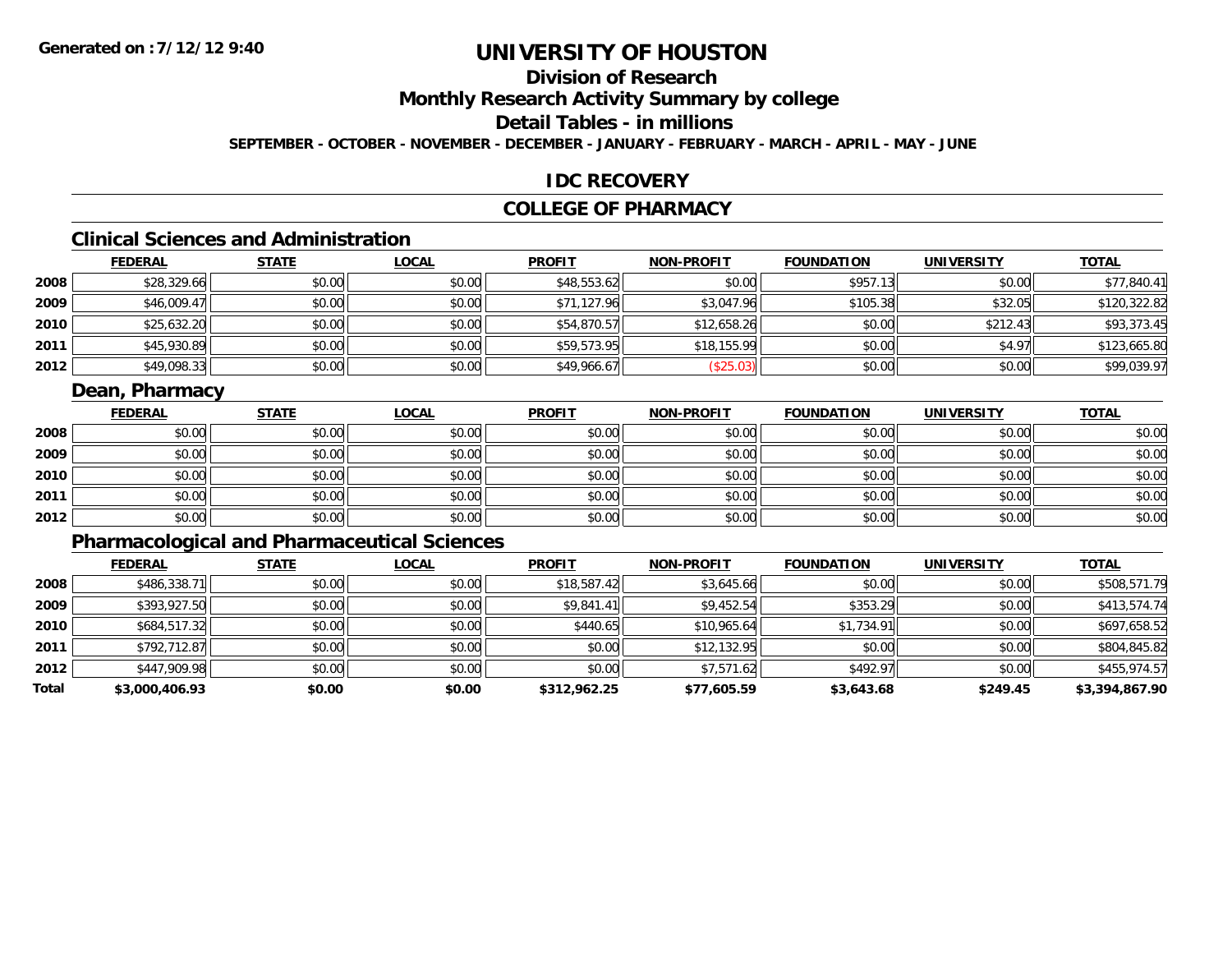# **Division of Research**

**Monthly Research Activity Summary by college**

#### **Detail Tables - in millions**

**SEPTEMBER - OCTOBER - NOVEMBER - DECEMBER - JANUARY - FEBRUARY - MARCH - APRIL - MAY - JUNE**

# **IDC RECOVERY**

#### **COLLEGE OF TECHNOLOGY**

# **Center for Life Sciences Technology**

|      | FEDERAL | STATE  | _OCAL  | PROFI1 | <b>NON-PROFIT</b> | <b>FOUNDATION</b> | UNIVERSITY | <u>TOTAL</u> |
|------|---------|--------|--------|--------|-------------------|-------------------|------------|--------------|
| 2008 | \$0.00  | \$0.00 | \$0.00 | \$0.00 | \$0.00            | \$0.00            | \$0.00     | \$0.00       |
| 2009 | \$0.00  | \$0.00 | \$0.00 | \$0.00 | \$0.00            | \$0.00            | \$0.00     | \$0.00       |
| 2010 | \$0.00  | \$0.00 | \$0.00 | \$0.00 | \$0.00            | \$0.00            | \$0.00     | \$0.00       |

#### **Center for Technology Literacy**

|      | <b>FEDERAL</b>   | <b>STATE</b> | LOCAL  | <b>PROFIT</b> | <b>NON-PROFIT</b> | <b>FOUNDATION</b> | <b>UNIVERSITY</b> | <u> ΤΟΤΑL</u> |
|------|------------------|--------------|--------|---------------|-------------------|-------------------|-------------------|---------------|
| 2010 | \$504.58         | \$0.00       | \$0.00 | \$0.00        | \$0.00            | \$0.00            | \$0.00            | \$504.5       |
| 2011 | \$144.044.26     | \$0.00       | \$0.00 | \$0.00        | \$0.00            | \$0.00            | \$0.00            | \$144,044.26  |
| 2012 | /2.796.37<br>¢oっ | \$0.00       | \$0.00 | \$0.00        | \$0.00            | \$0.00            | \$0.00            | \$92,796.37   |

<u> 1989 - Johann Stoff, deutscher Stoffen und der Stoffen und der Stoffen und der Stoffen und der Stoffen und der</u>

#### **Dean, Technology**

|      | <b>FEDERAL</b> | <b>STATE</b> | <b>LOCAL</b> | <b>PROFIT</b> | <b>NON-PROFIT</b> | <b>FOUNDATION</b> | <b>UNIVERSITY</b> | <b>TOTAL</b> |
|------|----------------|--------------|--------------|---------------|-------------------|-------------------|-------------------|--------------|
| 2008 | \$131,549.69   | \$0.00       | \$0.00       | \$0.00        | \$0.00            | \$0.00            | \$0.00            | \$131,549.69 |
| 2009 | \$123,790.12   | \$0.00       | \$0.00       | \$0.00        | \$0.00            | \$0.00            | \$0.00            | \$123,790.12 |
| 2010 | \$73,070.21    | \$0.00       | \$0.00       | \$0.00        | \$0.00            | \$0.00            | \$0.00            | \$73,070.21  |
| 2011 | \$56,978.18    | \$0.00       | \$0.00       | \$0.00        | \$0.00            | \$0.00            | \$0.00            | \$56,978.18  |
| 2012 | \$48,005.84    | \$925.20     | \$0.00       | \$0.00        | \$0.00            | \$0.00            | \$0.00            | \$48,931.04  |

### **Engineering Technology**

|      | <u>FEDERAL</u> | <u>STATE</u> | <u>LOCAL</u> | <b>PROFIT</b> | <b>NON-PROFIT</b> | <b>FOUNDATION</b> | <b>UNIVERSITY</b> | <b>TOTAL</b> |
|------|----------------|--------------|--------------|---------------|-------------------|-------------------|-------------------|--------------|
| 2008 | \$114,563.91   | \$0.00       | \$0.00       | \$802.68      | \$0.00            | \$0.00            | \$504.64          | \$115,871.23 |
| 2009 | \$39,562.30    | \$0.00       | \$0.00       | \$410.86      | \$2,361.19        | \$0.00            | \$3,060.88        | \$45,395.22  |
| 2010 | \$59,341.05    | \$0.00       | \$0.00       | \$810.82      | \$0.00            | \$14,388.25       | \$38.22           | \$74,578.34  |
| 2011 | \$103,164.63   | \$0.00       | \$0.00       | (S0.19)       | \$0.00            | \$8,326.02        | \$0.00            | \$111,490.46 |
| 2012 | \$98,037.12    | \$0.00       | \$0.00       | \$7,988.00    | \$0.00            | \$0.00            | \$0.00            | \$106,025.12 |

# **Human Development and Consumer Science**

|      | <u>FEDERAL</u> | <b>STATE</b> | <u>LOCAL</u> | <b>PROFIT</b> | <b>NON-PROFIT</b> | <b>FOUNDATION</b> | <b>UNIVERSITY</b> | <b>TOTAL</b> |
|------|----------------|--------------|--------------|---------------|-------------------|-------------------|-------------------|--------------|
| 2008 | \$4,338.66     | \$4,668.39   | \$0.00       | \$264.79      | \$0.00            | \$0.00            | \$0.00            | \$9,271.84   |
| 2009 | \$13,093.38    | \$0.00       | \$0.00       | \$394.12      | \$0.00            | \$0.00            | \$0.00            | \$13,487.50  |
| 2010 | \$1,526.55     | \$0.00       | \$0.00       | \$2,197.24    | \$0.00            | \$0.00            | \$0.00            | \$3,723.79   |
| 2011 | \$213.79       | \$0.00       | \$0.00       | \$53.11       | \$0.00            | \$0.00            | \$0.00            | \$266.90     |
| 2012 | \$127.81       | (\$334.41)   | \$0.00       | (\$295.29)    | \$0.00            | \$0.00            | \$0.00            | (\$501.89)   |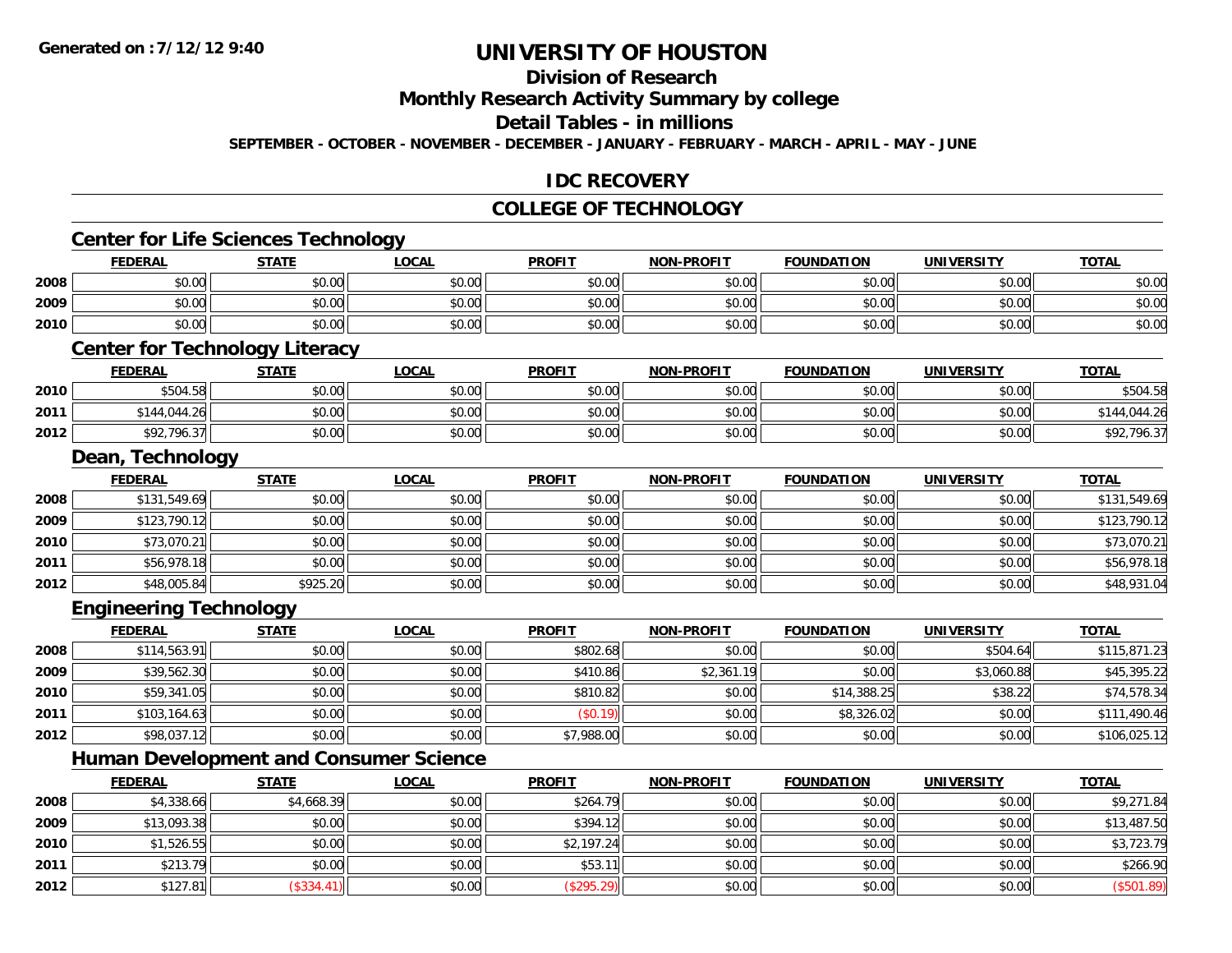# **Division of Research**

**Monthly Research Activity Summary by college**

#### **Detail Tables - in millions**

**SEPTEMBER - OCTOBER - NOVEMBER - DECEMBER - JANUARY - FEBRUARY - MARCH - APRIL - MAY - JUNE**

# **IDC RECOVERY**

#### **COLLEGE OF TECHNOLOGY**

# **Information & Logistics Technology**

|      | <b>FEDERAL</b> | <b>STATE</b> | <u>LOCAL</u> | <b>PROFIT</b> | <b>NON-PROFIT</b> | <b>FOUNDATION</b> | <b>UNIVERSITY</b> | <b>TOTAL</b> |
|------|----------------|--------------|--------------|---------------|-------------------|-------------------|-------------------|--------------|
| 2008 | \$7,136.08     | \$40.99      | \$0.00       | \$0.00        | \$0.00            | \$0.00            | \$0.00            | \$7,095.09   |
| 2009 | \$13,456.66    | \$0.00       | \$0.00       | \$0.00        | \$0.00            | \$0.00            | \$0.00            | \$13,456.66  |
| 2010 | \$1,978.67     | \$0.00       | \$0.00       | \$0.00        | \$0.00            | \$0.00            | \$0.00            | \$1,978.67   |
| 2011 | \$114.66       | \$0.00       | \$0.00       | \$0.00        | \$0.00            | \$0.00            | \$0.00            | (\$114.66)   |
| 2012 | \$14,249.49    | \$540.60     | \$0.00       | \$0.00        | \$0.00            | \$0.00            | \$0.00            | \$13,708.89  |

# **Texas Manufacturing Assistance Center**

|       | <b>FEDERAL</b> | <b>STATE</b> | <b>LOCAL</b> | <b>PROFIT</b> | <b>NON-PROFIT</b> | <b>FOUNDATION</b> | <b>UNIVERSITY</b> | <b>TOTAL</b>   |
|-------|----------------|--------------|--------------|---------------|-------------------|-------------------|-------------------|----------------|
| 2008  | \$0.00         | \$0.00       | \$0.00       | \$0.00        | \$0.00            | \$0.00            | \$0.00            | \$0.00         |
| 2009  | \$0.00         | \$0.00       | \$0.00       | \$0.00        | \$0.00            | \$0.00            | \$0.00            | \$0.00         |
| 2010  | \$0.00         | \$0.00       | \$0.00       | \$0.00        | \$0.00            | \$0.00            | \$0.00            | \$0.00         |
| 2011  | \$0.00         | \$0.00       | \$0.00       | \$0.00        | \$0.00            | \$0.00            | \$0.00            | \$0.00         |
| 2012  | \$0.00         | \$0.00       | \$0.00       | \$0.00        | \$0.00            | \$0.00            | \$0.00            | \$0.00         |
| Total | \$1,141,414.69 | \$4,677.59   | \$0.00       | \$12,626.14   | \$2,361.19        | \$22,714.27       | \$3,603.74        | \$1,187,397.62 |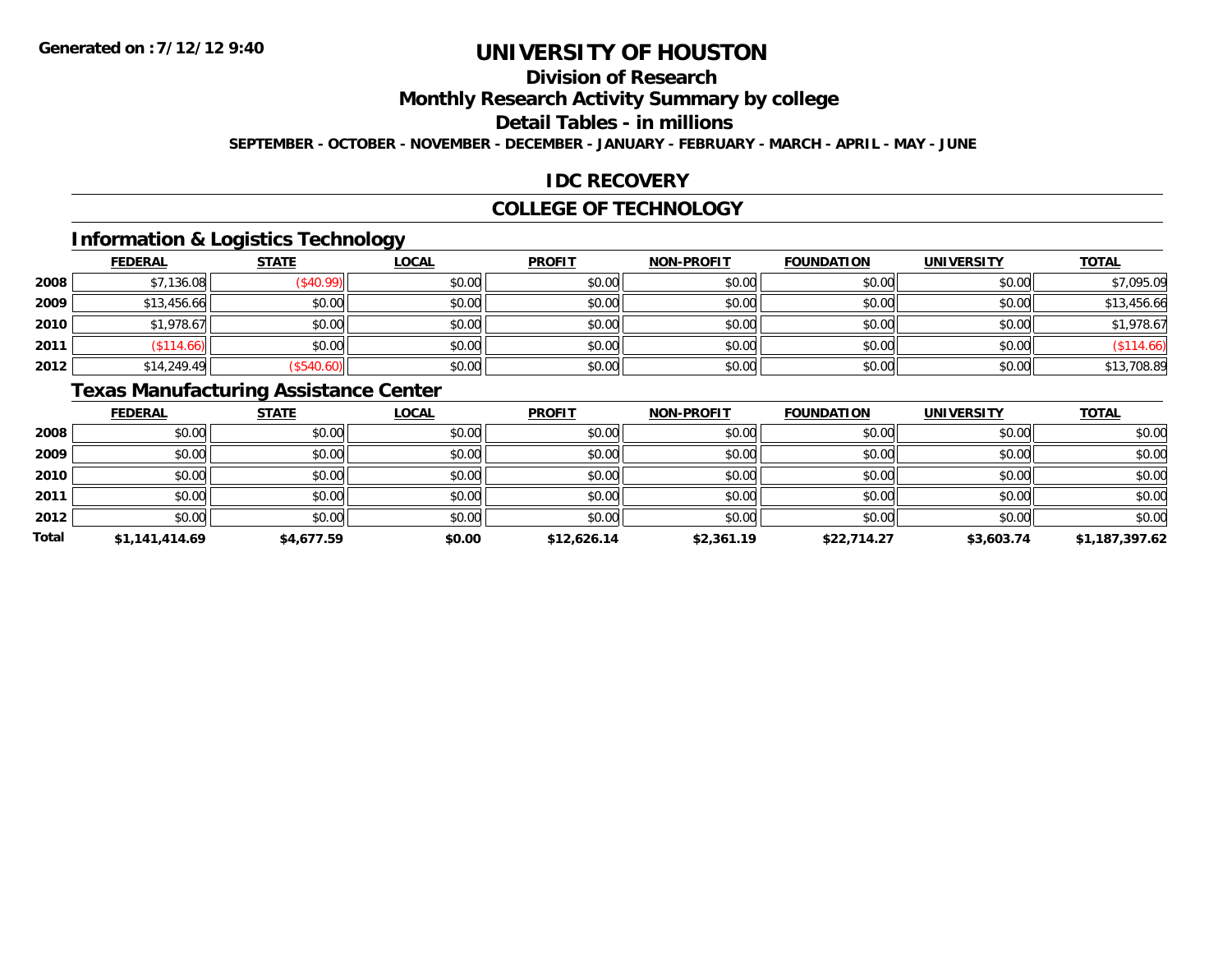# **Division of Research**

### **Monthly Research Activity Summary by college**

#### **Detail Tables - in millions**

**SEPTEMBER - OCTOBER - NOVEMBER - DECEMBER - JANUARY - FEBRUARY - MARCH - APRIL - MAY - JUNE**

### **IDC RECOVERY**

# **CULLEN COLLEGE OF ENGINEERING**

# **Biomedical Engineering**

|      | <b>FEDERAL</b>          | <b>STATE</b>  | <b>LOCAL</b> | <b>PROFIT</b> | <b>NON-PROFIT</b> | <b>FOUNDATION</b> | <b>UNIVERSITY</b> | <b>TOTAL</b> |
|------|-------------------------|---------------|--------------|---------------|-------------------|-------------------|-------------------|--------------|
| 2008 | \$19,547.39             | \$0.00        | \$0.00       | \$0.00        | \$0.00            | \$18,148.07       | \$0.00            | \$37,695.46  |
| 2009 | \$23,968.43             | \$0.00        | \$0.00       | \$0.00        | \$0.00            | \$544.78          | \$0.00            | \$24,513.21  |
| 2010 | \$79,421.64             | \$0.00        | \$0.00       | \$0.00        | \$0.00            | (\$26.35)         | \$0.00            | \$79,395.29  |
| 2011 | \$62,063.79             | \$0.00        | \$0.00       | \$0.00        | \$0.00            | \$0.00            | \$0.00            | \$62,063.79  |
| 2012 | \$97,894.31             | \$0.00        | \$0.00       | \$0.00        | \$0.00            | \$0.00            | \$0.00            | \$97,894.31  |
|      | $\sim$<br>$\sim$<br>___ | - - -<br>$ -$ | ------       | - - -         |                   |                   |                   |              |

#### **Center for Innovative Grouting Materials and Tech**

|      | <b>FEDERAL</b> | <b>STATE</b> | <b>_OCAL</b>  | <b>PROFIT</b>                          | <b>NON-PROFIT</b> | <b>FOUNDATION</b> | <b>IINIVERSITY</b><br>ER.) | <b>TOTAL</b> |
|------|----------------|--------------|---------------|----------------------------------------|-------------------|-------------------|----------------------------|--------------|
| 2010 | 0000<br>,u.uu  | \$0.00       | 0000<br>JU.UU | $\mathfrak{e}\cap\mathfrak{m}$<br>JU.U | 0000<br>PO.OO     | \$0.00            | ≮∩ ∩∩<br>JU.UU             | \$0.00       |
| 2011 | 0000<br>,u.uu  | \$0.00       | 0.00<br>JU.UU | ψU.                                    | 0000<br>PO.OO     | t∩ ∩∩<br>vv.vv    | ≮∩ ∩∩<br>PU.UU             | \$0.00       |
| 2012 | \$0.00         | \$0.00       | 0.00<br>DU.UU | en nn<br>– ມ∪.ບພ                       | \$0.00            | \$0.00            | \$0.00                     | \$0.00       |

<u> 1980 - Johann Barn, amerikan besteman besteman besteman besteman besteman besteman besteman besteman bestema</u>

#### **Chemical Engineering**

|      | <b>FEDERAL</b> | <u>STATE</u>   | <b>LOCAL</b> | <b>PROFIT</b> | <b>NON-PROFIT</b> | <b>FOUNDATION</b> | <b>UNIVERSITY</b> | <b>TOTAL</b>   |
|------|----------------|----------------|--------------|---------------|-------------------|-------------------|-------------------|----------------|
| 2008 | \$498,755.34   | \$53,836.20    | \$22,235.89  | \$95,020.82   | \$0.00            | \$342.55          | \$0.00            | \$670.190.79   |
| 2009 | \$423,185.52   | \$453,804.96   | \$6,473.96   | \$156,708.13  | \$0.00            | \$2,419.87        | \$0.00            | \$1,042,592.44 |
| 2010 | \$691,539.24   | (\$12,552.45)  | \$4,438.25   | \$69,938.35   | \$0.00            | \$2,077.81        | \$30,630.33       | \$786,071.53   |
| 2011 | \$682,808.01   | (\$355,657.11) | \$1,411.18   | \$165,720.86  | \$0.00            | (\$219.31)        | \$40,657.27       | \$534,720.90   |
| 2012 | \$746,769.41   | \$4,884.52     | \$1,268.52   | \$231,538.61  | \$0.00            | \$132.37          | \$0.02            | \$984,593.45   |

### **Civil Engineering**

|      | <b>FEDERAL</b> | <u>STATE</u> | <u>LOCAL</u> | <b>PROFIT</b> | <b>NON-PROFIT</b> | <b>FOUNDATION</b> | <b>UNIVERSITY</b> | <b>TOTAL</b> |
|------|----------------|--------------|--------------|---------------|-------------------|-------------------|-------------------|--------------|
| 2008 | \$147,307.81   | \$25,277.33  | \$13,473.53  | \$6,666.18    | \$15,920.61       | \$0.00            | \$0.00            | \$208,645.46 |
| 2009 | \$150,542.98   | \$21,885.85  | \$16,473.17  | \$226.46      | \$8,617.38        | \$0.00            | \$0.00            | \$197,745.84 |
| 2010 | \$141,396.47   | \$28,293.50  | \$21,947.02  | \$18,371.30   | \$11,665.95       | \$0.00            | \$243.94          | \$221,918.18 |
| 2011 | \$239,846.18   | \$20,703.18  | \$0.00       | \$55,072.91   | \$22,700.16       | \$0.00            | \$5,260.31        | \$343,582.74 |
| 2012 | \$323,453.35   | \$27,247.83  | \$26,339.96  | \$29,756.19   | \$15,692.43       | \$0.00            | (\$490.00)        | \$421,999.77 |

# **Composites Engineering and Applications Center**

|      | <b>FEDERAL</b>               | <b>STATE</b> | _OCAL          | <b>PROFIT</b> | <b>NON-PROFIT</b> | <b>FOUNDATION</b> | <b>UNIVERSITY</b> | <b>TOTAL</b> |
|------|------------------------------|--------------|----------------|---------------|-------------------|-------------------|-------------------|--------------|
| 2010 | $\sim$<br>טע.טע              | \$0.00       | ስስ ስስ<br>JU.UU | \$0.00        | \$0.00            | \$0.00            | \$0.00            | \$0.00       |
| 2011 | <b>↑∩</b><br>$\sim$<br>וטטוע | \$0.00       | ስስ ስስ<br>DU.UU | \$0.00        | \$0.00            | \$0.00            | \$0.00            | \$0.00       |
| 2012 | <b>↑^</b><br>$\sim$<br>וטטוע | \$0.00       | \$0.00         | \$0.00        | \$0.00            | \$0.00            | \$0.00            | \$0.00       |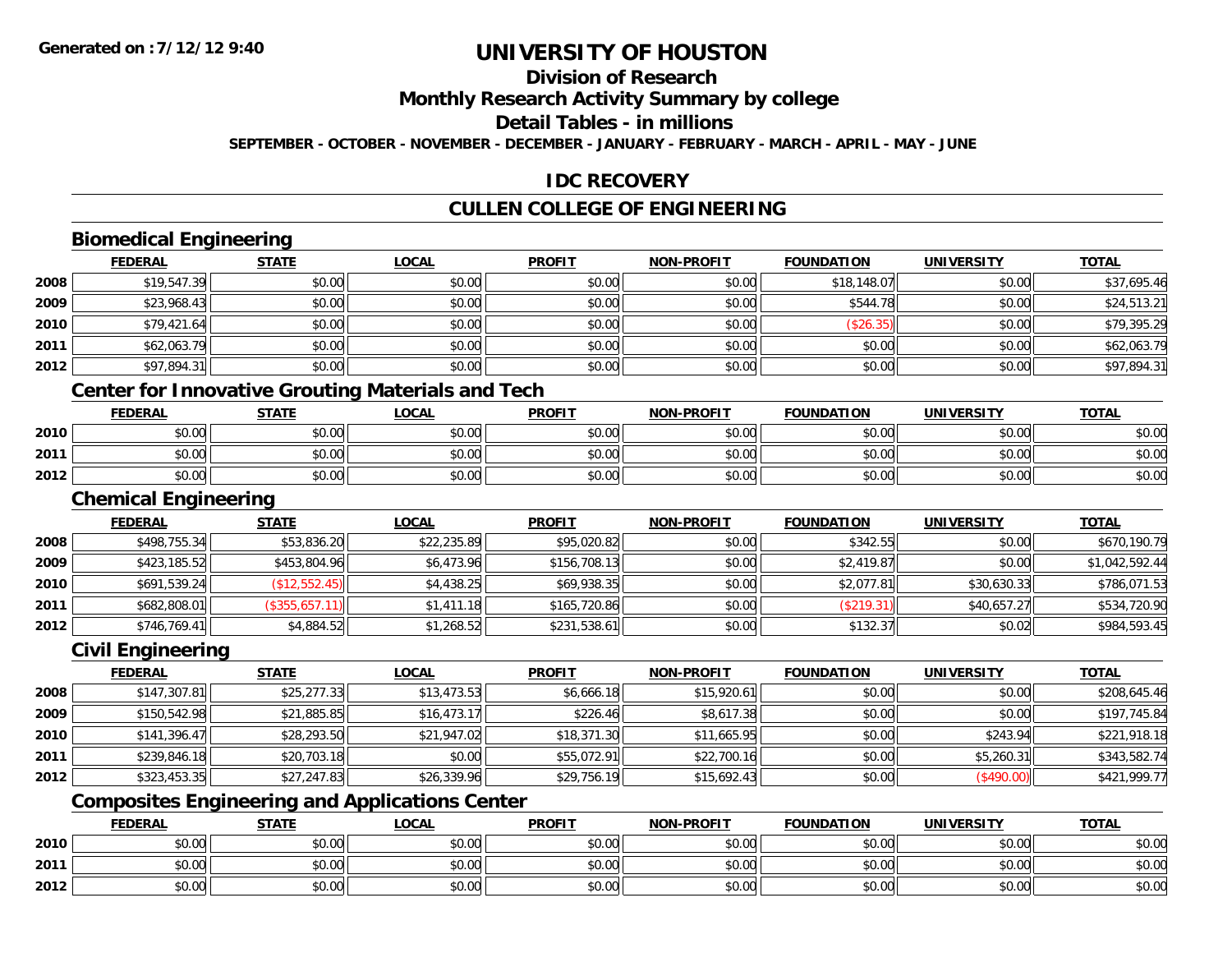**2012**

# **UNIVERSITY OF HOUSTON**

# **Division of Research**

# **Monthly Research Activity Summary by college**

#### **Detail Tables - in millions**

**SEPTEMBER - OCTOBER - NOVEMBER - DECEMBER - JANUARY - FEBRUARY - MARCH - APRIL - MAY - JUNE**

# **IDC RECOVERY**

# **CULLEN COLLEGE OF ENGINEERING**

|      | Dean, Engineering             |                                              |              |               |                   |                   |                   |              |
|------|-------------------------------|----------------------------------------------|--------------|---------------|-------------------|-------------------|-------------------|--------------|
|      | <b>FEDERAL</b>                | <b>STATE</b>                                 | <b>LOCAL</b> | <b>PROFIT</b> | <b>NON-PROFIT</b> | <b>FOUNDATION</b> | <b>UNIVERSITY</b> | <b>TOTAL</b> |
| 2009 | \$0.00                        | \$0.00                                       | \$0.00       | \$0.00        | \$0.00            | \$0.00            | \$0.00            | \$0.00       |
| 2010 | \$3,969.98                    | \$0.00                                       | \$0.00       | \$0.00        | \$0.00            | \$0.00            | \$0.00            | \$3,969.98   |
| 2011 | \$3,706.26                    | \$0.00                                       | \$0.00       | \$0.00        | \$0.00            | \$0.00            | \$0.00            | \$3,706.26   |
| 2012 | \$5,648.92                    | \$0.00                                       | \$0.00       | \$0.00        | \$0.00            | \$0.00            | \$0.00            | \$5,648.92   |
|      |                               | <b>Electrical &amp; Computer Engineering</b> |              |               |                   |                   |                   |              |
|      | <b>FEDERAL</b>                | <b>STATE</b>                                 | <b>LOCAL</b> | <b>PROFIT</b> | <b>NON-PROFIT</b> | <b>FOUNDATION</b> | <b>UNIVERSITY</b> | <b>TOTAL</b> |
| 2008 | \$498,713.50                  | \$18,339.04                                  | \$0.00       | \$17,653.58   | \$1,035.83        | \$0.00            | \$1,177.50        | \$536,919.44 |
| 2009 | \$335,712.17                  | \$13,588.75                                  | \$0.00       | \$61,950.91   | \$23,843.68       | \$0.00            | \$7,142.04        | \$442,237.56 |
| 2010 | \$464,540.90                  | \$22,637.16                                  | \$0.00       | \$67,725.26   | \$21,712.66       | \$0.00            | \$89.18           | \$576,705.17 |
| 2011 | \$714,750.06                  | \$23,788.30                                  | \$0.00       | \$42,409.00   | \$6,370.33        | \$0.00            | \$2,455.44        | \$789,773.13 |
| 2012 | \$659,914.42                  | \$1,424.40                                   | \$0.00       | \$90,169.38   | (\$3,375.31)      | (\$16, 163.66)    | \$0.21            | \$731,969.44 |
|      | <b>Industrial Engineering</b> |                                              |              |               |                   |                   |                   |              |
|      | <b>FEDERAL</b>                | <b>STATE</b>                                 | <b>LOCAL</b> | <b>PROFIT</b> | <b>NON-PROFIT</b> | <b>FOUNDATION</b> | <b>UNIVERSITY</b> | <b>TOTAL</b> |
| 2008 | \$16,285.58                   | \$0.00                                       | \$1,438.20   | \$0.00        | \$0.00            | \$0.00            | \$0.00            | \$17,723.78  |
| 2009 | \$35,066.91                   | \$715.78                                     | \$0.00       | \$2,158.44    | \$0.00            | \$0.00            | \$0.00            | \$37,941.13  |
| 2010 | \$28,084.08                   | \$1,636.16                                   | \$0.00       | \$0.00        | \$0.00            | \$0.00            | \$0.00            | \$29,720.24  |
| 2011 | \$34,944.76                   | \$1,517.54                                   | \$21,140.37  | \$0.00        | \$0.00            | \$0.00            | \$0.00            | \$57,602.67  |
| 2012 | \$37,602.56                   | (\$92.59)                                    | \$17,097.47  | (\$12.47)     | \$0.00            | \$0.00            | \$0.00            | \$54,594.97  |
|      | <b>Mechanical Engineering</b> |                                              |              |               |                   |                   |                   |              |
|      | <b>FEDERAL</b>                | <b>STATE</b>                                 | <b>LOCAL</b> | <b>PROFIT</b> | <b>NON-PROFIT</b> | <b>FOUNDATION</b> | <b>UNIVERSITY</b> | <b>TOTAL</b> |
| 2008 | \$248,105.57                  | \$0.00                                       | \$0.00       | \$67,360.31   | \$4,026.14        | \$0.00            | \$0.00            | \$319,492.02 |
| 2009 | \$301,468.41                  | \$0.00                                       | \$0.00       | \$96,771.63   | \$24,880.09       | \$0.00            | \$0.00            | \$423,120.13 |
| 2010 | \$559,386.27                  | \$0.00                                       | \$0.00       | \$85,792.25   | \$34,432.18       | \$0.00            | \$0.00            | \$679,610.70 |
| 2011 | \$713,206.84                  | \$0.00                                       | \$0.00       | \$163,502.74  | \$14,815.97       | \$18,068.18       | (\$24.92)         | \$909,568.81 |
| 2012 | \$586,158.38                  | \$0.00                                       | \$0.00       | \$121,756.04  | \$15,935.32       | \$26,078.02       | \$0.00            | \$749,927.76 |
|      |                               | <b>National Wind Energy Center</b>           |              |               |                   |                   |                   |              |
|      | <b>FEDERAL</b>                | <b>STATE</b>                                 | <b>LOCAL</b> | <b>PROFIT</b> | <b>NON-PROFIT</b> | <b>FOUNDATION</b> | <b>UNIVERSITY</b> | <b>TOTAL</b> |
| 2010 | \$0.00                        | \$0.00                                       | \$0.00       | \$0.00        | \$0.00            | \$0.00            | \$0.00            | \$0.00       |
| 2011 | \$0.00                        | \$0.00                                       | \$0.00       | \$0.00        | \$0.00            | \$0.00            | \$0.00            | \$0.00       |

2 | \$0.00 \$0.00 \$0.00 \$0.00 \$0.00 \$0.00 \$0.00 \$0.00 \$0.00 \$0.00 \$0.00 \$0.00 \$0.00 \$0.00 \$0.00 \$0.00 \$0.00 \$0.0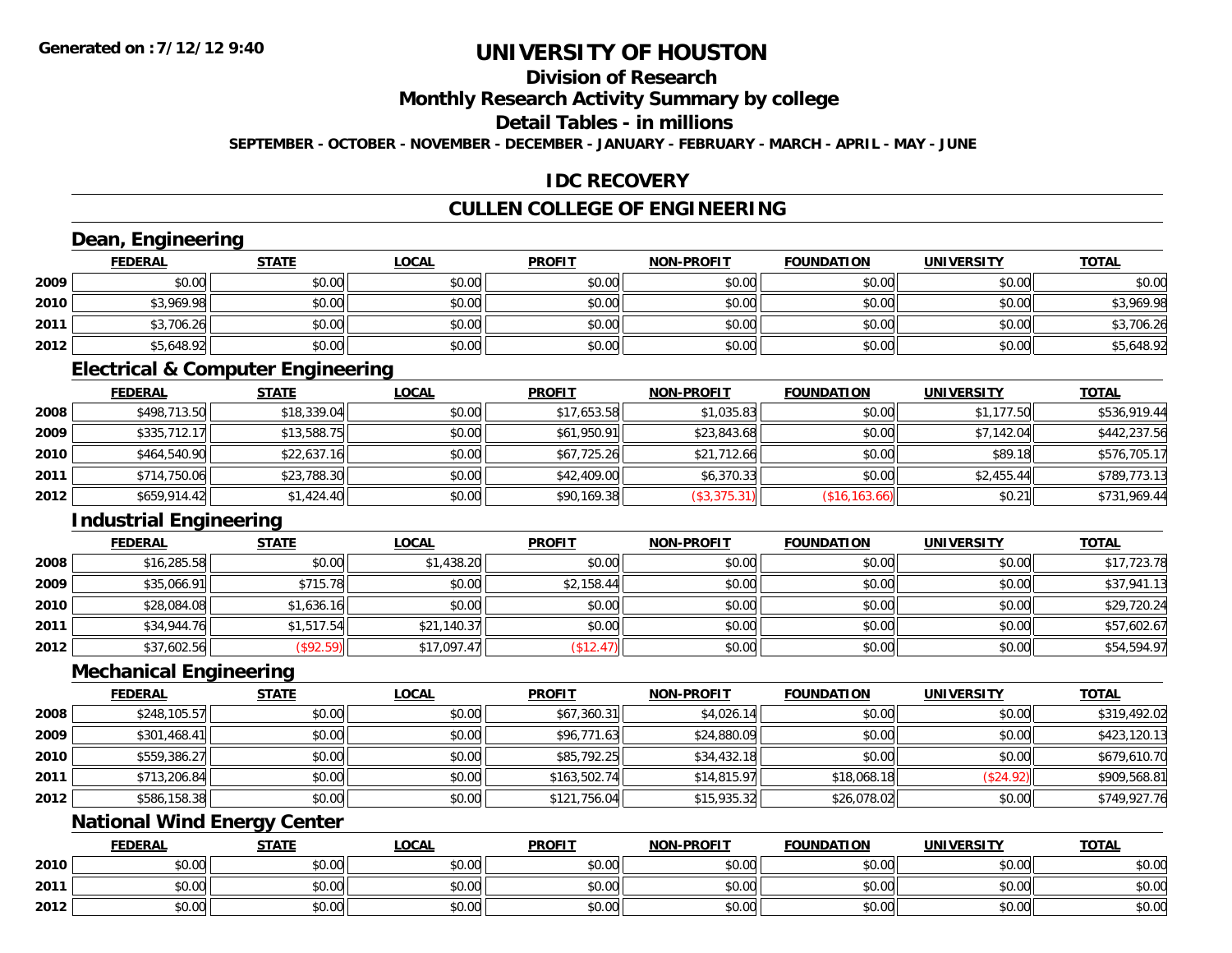# **Division of Research**

**Monthly Research Activity Summary by college**

**Detail Tables - in millions**

**SEPTEMBER - OCTOBER - NOVEMBER - DECEMBER - JANUARY - FEBRUARY - MARCH - APRIL - MAY - JUNE**

# **IDC RECOVERY**

# **CULLEN COLLEGE OF ENGINEERING**

# **SW Public Safety Technology Center**

|              | <b>FEDERAL</b> | <b>STATE</b> | <u>LOCAL</u> | <b>PROFIT</b>  | <b>NON-PROFIT</b> | <b>FOUNDATION</b> | UNIVERSITY  | <b>TOTAL</b>    |
|--------------|----------------|--------------|--------------|----------------|-------------------|-------------------|-------------|-----------------|
| 2008         | \$0.00         | \$0.00       | \$0.00       | \$0.00         | \$0.00            | \$0.00            | \$0.00      | \$0.00          |
| 2009         | \$0.00         | \$0.00       | \$0.00       | \$0.00         | \$0.00            | \$0.00            | \$0.00      | \$0.00          |
| 2010         | \$0.00         | \$0.00       | \$0.00       | \$0.00         | \$0.00            | \$0.00            | \$0.00      | \$0.00          |
| <b>Total</b> | \$9,575,765.42 | \$351,278.35 | \$153,737.52 | \$1,646,256.88 | \$218,273.42      | \$51,402.33       | \$87,141.32 | \$12,083,855.24 |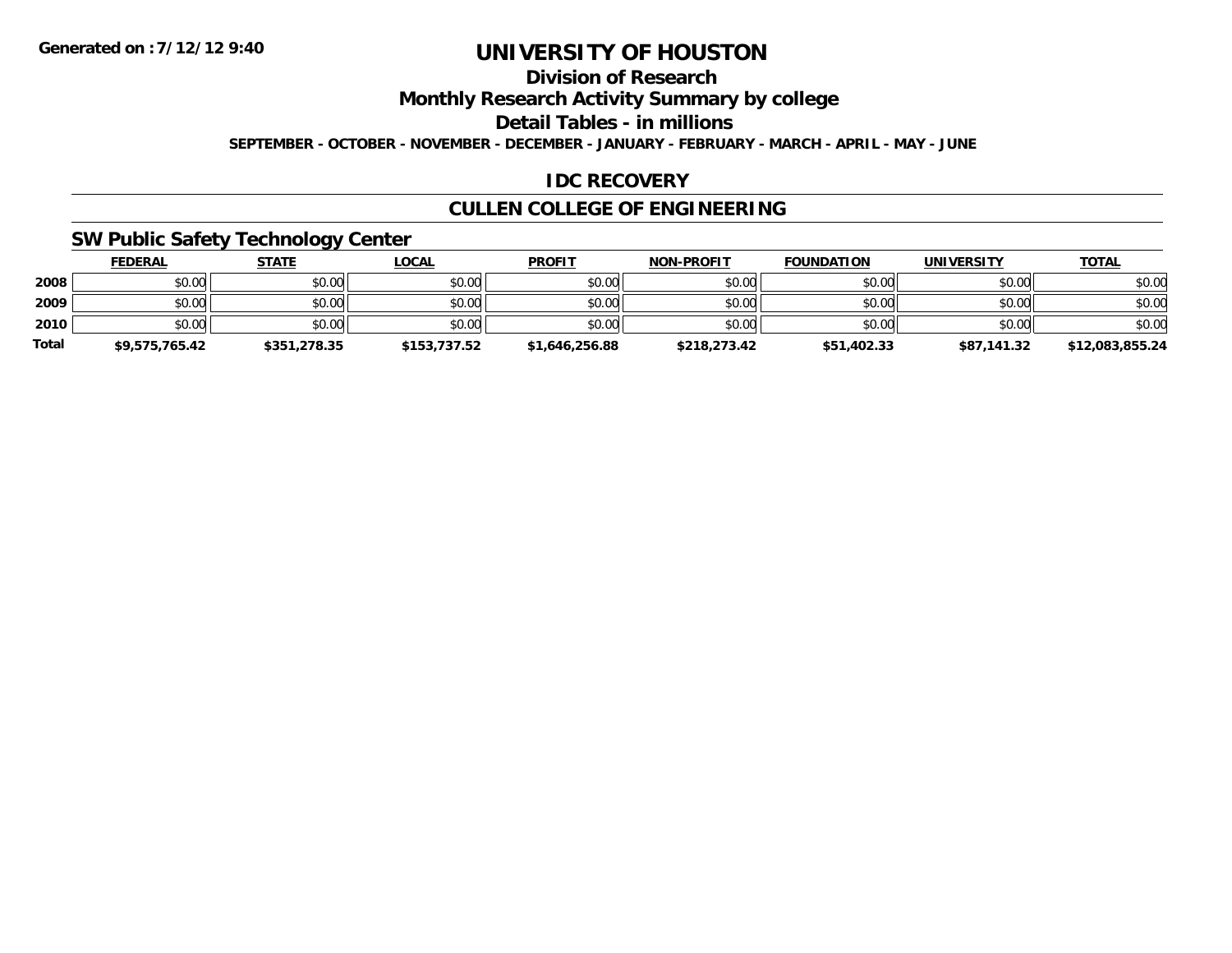# **Division of Research**

**Monthly Research Activity Summary by college**

#### **Detail Tables - in millions**

**SEPTEMBER - OCTOBER - NOVEMBER - DECEMBER - JANUARY - FEBRUARY - MARCH - APRIL - MAY - JUNE**

# **IDC RECOVERY**

# **DIVISION OF RESEARCH**

# **Center for Advanced Materials**

|      | <b>FEDERAL</b> | <b>STATE</b> | <b>LOCAL</b> | <b>PROFIT</b> | <b>NON-PROFIT</b> | <b>FOUNDATION</b> | <b>UNIVERSITY</b> | <b>TOTAL</b> |
|------|----------------|--------------|--------------|---------------|-------------------|-------------------|-------------------|--------------|
| 2008 | \$0.00         | \$0.00       | \$0.00       | \$0.00        | \$0.00            | \$0.00            | \$0.00            | \$0.00       |
| 2009 | \$0.00         | \$0.00       | \$0.00       | \$4,935.22    | \$0.00            | \$0.00            | \$0.00            | \$4,935.22   |
| 2010 | \$0.00         | \$0.00       | \$0.00       | \$0.00        | \$0.00            | \$0.00            | \$0.00            | \$0.00       |
| 2011 | \$0.00         | \$0.00       | \$0.00       | \$36.23]      | \$0.00            | \$0.00            | \$0.00            | (\$36.23)    |
| 2012 | \$4,136.72     | \$0.00       | \$0.00       | \$0.00        | \$0.00            | \$0.00            | \$0.00            | \$4,136.72   |

# **Center for Biomedical & Environmental Genomics**

|      | <u>FEDERAL</u> | <u>STATE</u> | <u>LOCAL</u> | <b>PROFIT</b> | <b>NON-PROFIT</b> | <b>FOUNDATION</b> | <b>UNIVERSITY</b> | <b>TOTAL</b> |
|------|----------------|--------------|--------------|---------------|-------------------|-------------------|-------------------|--------------|
| 2008 | \$0.00         | \$0.00       | \$0.00       | \$0.00        | \$0.00            | \$0.00            | \$0.00            | \$0.00       |
| 2009 | \$0.00         | \$0.00       | \$0.00       | \$0.00        | \$0.00            | \$0.00            | \$0.00            | \$0.00       |
| 2010 | \$0.00         | \$0.00       | \$0.00       | \$0.00        | \$0.00            | \$0.00            | \$0.00            | \$0.00       |
| 2011 | \$0.00         | \$0.00       | \$0.00       | \$0.00        | \$0.00            | \$0.00            | \$0.00            | \$0.00       |
| 2012 | \$0.00         | \$0.00       | \$0.00       | \$0.00        | \$0.00            | \$0.00            | \$0.00            | \$0.00       |

# **Center for Industrial Partnerships**

|      | <b>FEDERAL</b> | <b>STATE</b> | <b>LOCAL</b> | <b>PROFIT</b> | <b>NON-PROFIT</b> | <b>FOUNDATION</b> | <b>UNIVERSITY</b> | <b>TOTAL</b> |
|------|----------------|--------------|--------------|---------------|-------------------|-------------------|-------------------|--------------|
| 2008 | \$0.00         | \$0.00       | \$0.00       | \$659.40      | \$0.00            | \$0.00            | \$0.00            | \$659.40     |
| 2009 | \$17,513.15    | \$0.00       | \$0.00       | \$4,912.10    | \$0.00            | \$0.00            | \$0.00            | \$22,425.25  |
| 2010 | \$44,398.08    | \$0.00       | \$0.00       | \$1,500.81    | \$0.00            | \$0.00            | \$0.00            | \$45,898.89  |
| 2011 | \$62,230.59    | \$0.00       | \$0.00       | \$8,427.62    | \$0.00            | \$0.00            | \$0.00            | \$70,658.21  |
| 2012 | \$20,843.87    | \$0.00       | \$0.00       | \$7,248.84    | \$0.00            | \$0.00            | \$0.00            | \$28,092.71  |

# **Center for Neuromotor & Biomechanics Research**

|      | <b>FEDERAL</b> | <u>STATE</u> | <b>LOCAL</b> | <b>PROFIT</b> | <b>NON-PROFIT</b> | <b>FOUNDATION</b> | <b>UNIVERSITY</b> | <b>TOTAL</b> |
|------|----------------|--------------|--------------|---------------|-------------------|-------------------|-------------------|--------------|
| 2009 | \$0.00         | \$0.00       | \$0.00       | \$0.00        | \$0.00            | \$0.00            | \$0.00            | \$0.00       |
| 2010 | \$0.00         | \$0.00       | \$0.00       | \$0.00        | \$0.00            | \$0.00            | \$0.00            | \$0.00       |
| 2011 | \$0.00         | \$0.00       | \$0.00       | \$0.00        | \$0.00            | \$0.00            | \$0.00            | \$0.00       |
| 2012 | \$0.00         | \$0.00       | \$0.00       | \$0.00        | \$0.00            | \$0.00            | \$0.00            | \$0.00       |

#### **Division of Research**

|      | <b>FEDERAL</b>           | <b>STATE</b> | <u>LOCAL</u> | <b>PROFIT</b> | <b>NON-PROFIT</b> | <b>FOUNDATION</b> | UNIVERSITY | <b>TOTAL</b>           |
|------|--------------------------|--------------|--------------|---------------|-------------------|-------------------|------------|------------------------|
| 2009 | .103.<br>17 <sub>1</sub> | \$0.00       | \$0.00       | \$0.00        | \$0.00            | \$0.00            | \$0.00     | 10217<br>ט ו.          |
| 2010 | \$5,137.78               | \$0.00       | \$0.00       | \$0.00        | \$0.00            | \$0.00            | \$0.00     | \$5,137.78             |
| 2011 |                          | \$5,845.91   | \$0.00       | \$0.00        | \$0.00            | \$0.00            | \$0.00     | $0.447.1$ <sup>-</sup> |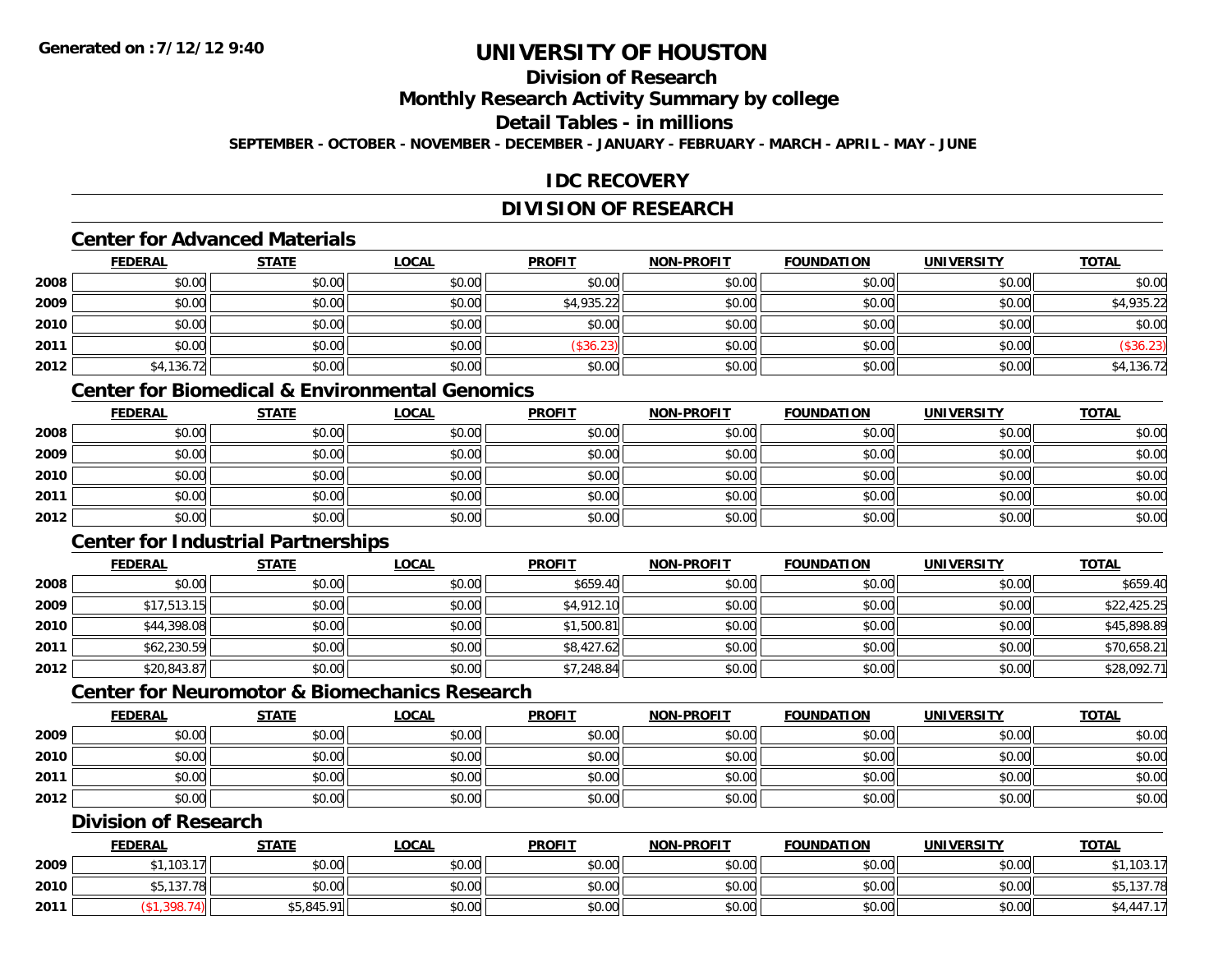#### **Division of Research**

**Monthly Research Activity Summary by college**

**Detail Tables - in millions**

**SEPTEMBER - OCTOBER - NOVEMBER - DECEMBER - JANUARY - FEBRUARY - MARCH - APRIL - MAY - JUNE**

### **IDC RECOVERY**

# **DIVISION OF RESEARCH**

|      | <b>Division of Research</b>           |              |              |               |                   |                   |                   |              |
|------|---------------------------------------|--------------|--------------|---------------|-------------------|-------------------|-------------------|--------------|
|      | <b>FEDERAL</b>                        | <b>STATE</b> | <b>LOCAL</b> | <b>PROFIT</b> | <b>NON-PROFIT</b> | <b>FOUNDATION</b> | <b>UNIVERSITY</b> | <b>TOTAL</b> |
| 2012 | (\$0.00)                              | \$27,175.15  | \$0.00       | \$0.00        | \$0.00            | \$0.00            | \$0.00            | \$27,175.15  |
|      | <b>Institute for Nanoenergy</b>       |              |              |               |                   |                   |                   |              |
|      | <b>FEDERAL</b>                        | <b>STATE</b> | <b>LOCAL</b> | <b>PROFIT</b> | NON-PROFIT        | <b>FOUNDATION</b> | <b>UNIVERSITY</b> | <b>TOTAL</b> |
| 2009 | \$0.00                                | \$0.00       | \$0.00       | \$0.00        | \$0.00            | \$0.00            | \$0.00            | \$0.00       |
| 2010 | \$0.00                                | \$0.00       | \$0.00       | \$0.00        | \$0.00            | \$0.00            | \$0.00            | \$0.00       |
| 2011 | \$0.00                                | \$0.00       | \$0.00       | \$0.00        | \$0.00            | \$0.00            | \$0.00            | \$0.00       |
| 2012 | \$0.00                                | \$0.00       | \$0.00       | \$0.00        | \$0.00            | \$0.00            | \$0.00            | \$0.00       |
|      | <b>Office of Contracts and Grants</b> |              |              |               |                   |                   |                   |              |
|      | <b>FEDERAL</b>                        | <b>STATE</b> | <b>LOCAL</b> | <b>PROFIT</b> | <b>NON-PROFIT</b> | <b>FOUNDATION</b> | <b>UNIVERSITY</b> | <b>TOTAL</b> |
| 2008 | \$0.00                                | \$0.00       | \$0.00       | \$0.00        | \$0.00            | \$0.00            | \$0.00            | \$0.00       |
| 2009 | \$0.00                                | \$0.00       | \$0.00       | \$0.00        | \$0.00            | \$0.00            | \$0.00            | \$0.00       |
| 2010 | \$0.00                                | \$0.00       | \$0.00       | \$0.00        | \$0.00            | \$0.00            | \$0.00            | \$0.00       |
| 2011 | \$0.00                                | \$0.00       | \$0.00       | \$0.00        | \$0.00            | \$0.00            | \$0.00            | \$0.00       |
| 2012 | \$0.00                                | \$0.00       | \$0.00       | \$0.00        | \$0.00            | \$0.00            | \$0.00            | \$0.00       |
|      | <b>Research Financial Services</b>    |              |              |               |                   |                   |                   |              |
|      | <b>FEDERAL</b>                        | <b>STATE</b> | <b>LOCAL</b> | <b>PROFIT</b> | NON-PROFIT        | <b>FOUNDATION</b> | <b>UNIVERSITY</b> | <b>TOTAL</b> |
| 2008 | \$0.00                                | \$0.00       | \$0.00       | \$0.00        | \$0.00            | \$0.00            | \$0.00            | \$0.00       |
| 2009 | \$0.00                                | \$0.00       | \$0.00       | \$0.00        | \$0.00            | \$0.00            | \$0.00            | \$0.00       |
| 2010 | \$0.00                                | \$0.00       | \$0.00       | \$0.00        | \$0.00            | \$0.00            | \$0.00            | \$0.00       |
| 2011 | \$0.00                                | \$0.00       | \$0.00       | \$0.00        | \$0.00            | \$0.00            | \$0.00            | \$0.00       |
| 2012 | \$0.00                                | \$0.00       | \$0.00       | \$0.00        | \$0.00            | \$0.00            | \$0.00            | \$0.00       |
|      | <b>Research Information Center</b>    |              |              |               |                   |                   |                   |              |
|      | <b>FEDERAL</b>                        | <b>STATE</b> | <b>LOCAL</b> | <b>PROFIT</b> | <b>NON-PROFIT</b> | <b>FOUNDATION</b> | <b>UNIVERSITY</b> | <b>TOTAL</b> |
| 2008 | \$0.00                                | \$0.00       | \$0.00       | \$0.00        | \$0.00            | \$0.00            | \$0.00            | \$0.00       |
|      | <b>TcSAM</b>                          |              |              |               |                   |                   |                   |              |
|      | <b>FEDERAL</b>                        | <b>STATE</b> | <b>LOCAL</b> | <b>PROFIT</b> | NON-PROFIT        | <b>FOUNDATION</b> | <b>UNIVERSITY</b> | <b>TOTAL</b> |
| 2008 | \$0.00                                | \$0.00       | \$0.00       | \$0.00        | \$0.00            | \$0.00            | \$0.00            | \$0.00       |
| 2009 | \$0.00                                | \$0.00       | \$0.00       | \$0.00        | \$0.00            | \$0.00            | \$0.00            | \$0.00       |
| 2010 | \$0.00                                | \$0.00       | \$0.00       | \$0.00        | \$0.00            | \$0.00            | \$0.00            | \$0.00       |
| 2011 | \$0.00                                | \$0.00       | \$0.00       | \$0.00        | \$0.00            | \$0.00            | \$0.00            | \$0.00       |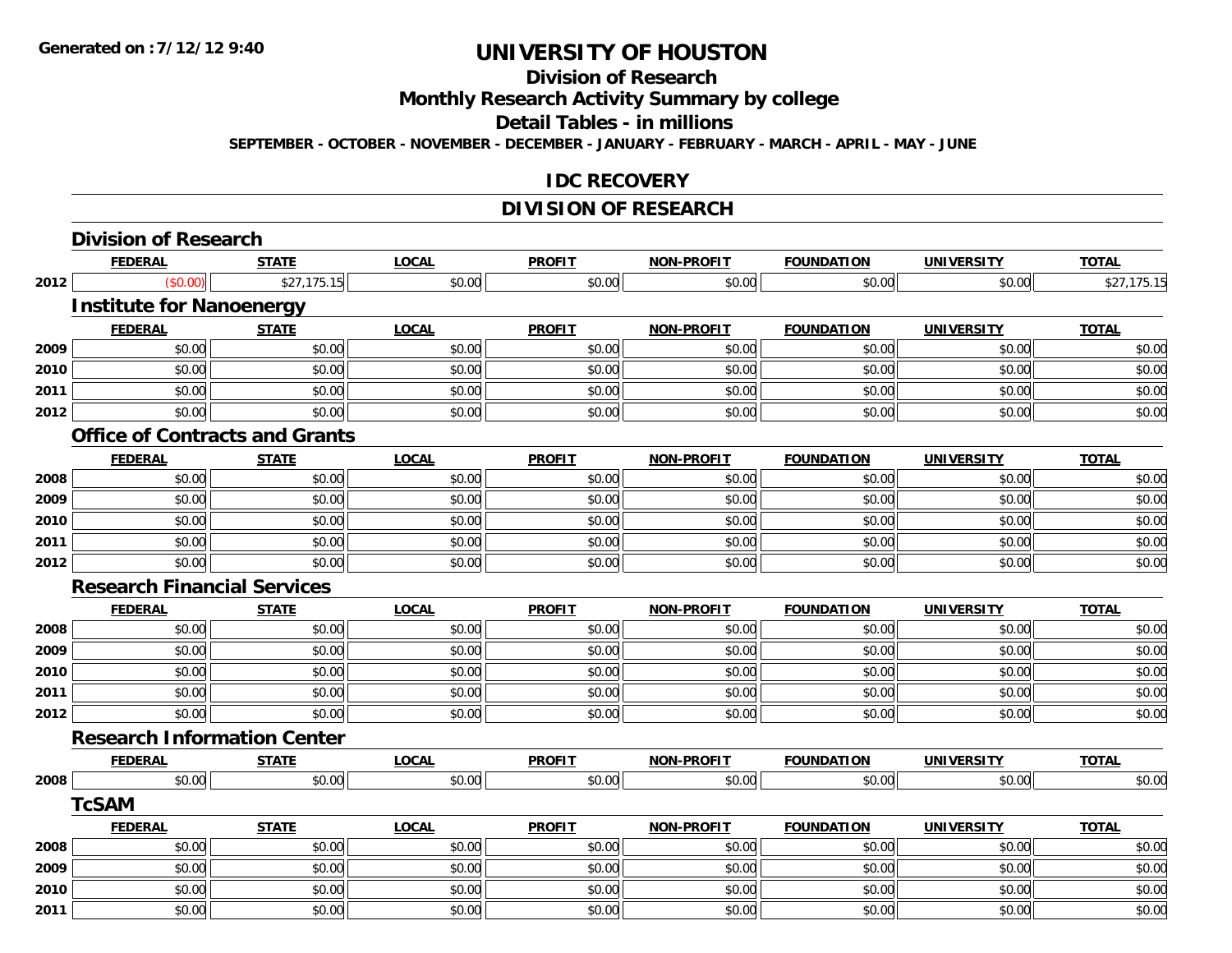#### **Division of Research**

**Monthly Research Activity Summary by college**

**Detail Tables - in millions**

**SEPTEMBER - OCTOBER - NOVEMBER - DECEMBER - JANUARY - FEBRUARY - MARCH - APRIL - MAY - JUNE**

### **IDC RECOVERY**

# **DIVISION OF RESEARCH**

|       | <b>TcSAM</b>                             |              |              |               |                   |                   |                   |              |
|-------|------------------------------------------|--------------|--------------|---------------|-------------------|-------------------|-------------------|--------------|
|       | <b>FEDERAL</b>                           | <b>STATE</b> | <b>LOCAL</b> | <b>PROFIT</b> | <b>NON-PROFIT</b> | <b>FOUNDATION</b> | <b>UNIVERSITY</b> | <b>TOTAL</b> |
| 2012  | \$0.00                                   | \$0.00       | \$0.00       | \$0.00        | \$0.00            | \$0.00            | \$0.00            | \$0.00       |
|       | <b>TcSUH</b>                             |              |              |               |                   |                   |                   |              |
|       | <b>FEDERAL</b>                           | <b>STATE</b> | <b>LOCAL</b> | <b>PROFIT</b> | <b>NON-PROFIT</b> | <b>FOUNDATION</b> | <b>UNIVERSITY</b> | <b>TOTAL</b> |
| 2008  | \$26,720.00                              | \$0.00       | \$0.00       | (\$181.08)    | \$0.00            | \$0.00            | \$0.00            | \$26,538.91  |
| 2009  | \$26,784.97                              | \$0.00       | \$0.00       | \$250.14      | \$0.00            | \$0.00            | \$0.00            | \$27,035.11  |
| 2010  | \$20,088.75                              | \$0.00       | \$0.00       | \$18,705.79   | \$0.00            | \$0.00            | \$0.00            | \$38,794.54  |
| 2011  | \$13,055.93                              | \$534.20     | \$0.00       | \$20,654.99   | \$0.00            | \$0.00            | \$0.00            | \$34,245.13  |
| 2012  | \$22,405.88                              | \$2,136.59   | \$0.00       | \$12,802.82   | \$0.00            | \$0.00            | \$0.00            | \$37,345.30  |
|       | <b>Texas Learning/Computation Center</b> |              |              |               |                   |                   |                   |              |
|       | <b>FEDERAL</b>                           | <b>STATE</b> | <b>LOCAL</b> | <b>PROFIT</b> | <b>NON-PROFIT</b> | <b>FOUNDATION</b> | <b>UNIVERSITY</b> | <b>TOTAL</b> |
| 2008  | \$0.00                                   | \$0.00       | \$0.00       | \$0.00        | \$0.00            | \$0.00            | \$0.00            | \$0.00       |
| 2009  | \$0.00                                   | \$0.00       | \$0.00       | \$0.00        | \$0.00            | \$0.00            | \$0.00            | \$0.00       |
| 2010  | \$0.00                                   | \$0.00       | \$0.00       | \$0.00        | \$0.00            | \$0.00            | \$0.00            | \$0.00       |
| 2011  | \$7,308.55                               | \$0.00       | \$0.00       | \$0.00        | \$0.00            | \$0.00            | \$0.00            | \$7,308.55   |
| 2012  | \$12,324.96                              | \$0.00       | \$0.00       | \$0.00        | \$0.00            | \$0.00            | \$0.00            | \$12,324.96  |
|       | <b>Texas Obesity Research Center</b>     |              |              |               |                   |                   |                   |              |
|       | <b>FEDERAL</b>                           | <b>STATE</b> | <b>LOCAL</b> | <b>PROFIT</b> | <b>NON-PROFIT</b> | <b>FOUNDATION</b> | <b>UNIVERSITY</b> | <b>TOTAL</b> |
| 2010  | \$0.00                                   | \$0.00       | \$0.00       | \$0.00        | \$0.00            | \$0.00            | \$0.00            | \$0.00       |
| 2011  | \$0.00                                   | \$0.00       | \$0.00       | \$0.00        | \$0.00            | \$0.00            | \$0.00            | \$0.00       |
| 2012  | \$0.00                                   | \$0.00       | \$0.00       | \$0.00        | \$0.00            | \$0.00            | \$0.00            | \$0.00       |
|       | <b>TIMES</b>                             |              |              |               |                   |                   |                   |              |
|       | <b>FEDERAL</b>                           | <b>STATE</b> | <b>LOCAL</b> | <b>PROFIL</b> | <b>NON-PROFIT</b> | <b>FOUNDATION</b> | <b>UNIVERSITY</b> | <b>TOTAL</b> |
| 2008  | \$0.00                                   | \$0.00       | \$0.00       | \$0.00        | \$0.00            | \$0.00            | \$0.00            | \$0.00       |
| 2009  | \$2,246.73                               | \$0.00       | \$0.00       | \$0.00        | \$0.00            | \$0.00            | \$7,558.75        | \$9,805.48   |
| 2010  | \$35,320.31                              | \$0.00       | \$0.00       | \$0.00        | \$0.00            | \$0.00            | \$162.29          | \$35,482.60  |
| 2011  | \$37,258.26                              | \$0.00       | \$0.00       | \$0.00        | \$0.00            | \$0.00            | \$0.00            | \$37,258.26  |
| 2012  | \$103,920.37                             | \$0.00       | \$0.00       | \$0.00        | \$0.00            | \$0.00            | \$0.00            | \$103,920.37 |
| Total | \$461,399.31                             | \$35,691.86  | \$0.00       | \$79,880.44   | \$0.00            | \$0.00            | \$7,721.04        | \$584,692.64 |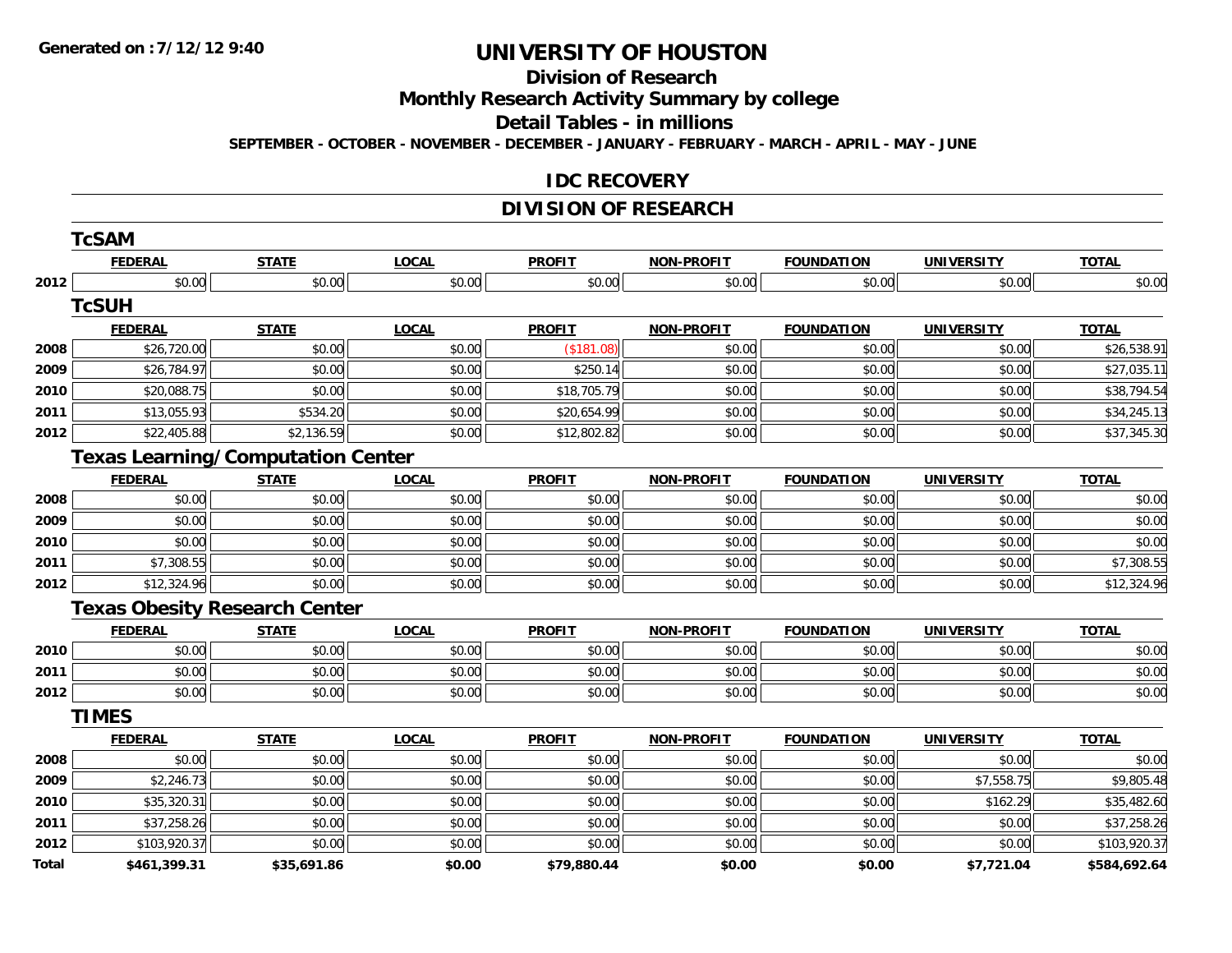**Division of Research**

**Monthly Research Activity Summary by college**

**Detail Tables - in millions**

**SEPTEMBER - OCTOBER - NOVEMBER - DECEMBER - JANUARY - FEBRUARY - MARCH - APRIL - MAY - JUNE**

# **IDC RECOVERY**

#### **GRADUATE COLLEGE OF SOCIAL WORK**

# **Center for Health Equities & Evaluation Research**

|      | <b>FEDERAL</b>                                    | <b>STATE</b> | <b>LOCAL</b> | <b>PROFIT</b> | <b>NON-PROFIT</b> | <b>FOUNDATION</b> | <b>UNIVERSITY</b> | <b>TOTAL</b> |
|------|---------------------------------------------------|--------------|--------------|---------------|-------------------|-------------------|-------------------|--------------|
| 2012 | \$2,136.08                                        | \$0.00       | \$0.00       | \$0.00        | \$0.00            | \$0.00            | \$0.00            | \$2,136.08   |
|      | <b>Child &amp; Family for Innovative Research</b> |              |              |               |                   |                   |                   |              |
|      | <b>FEDERAL</b>                                    | <b>STATE</b> | <b>LOCAL</b> | <b>PROFIT</b> | <b>NON-PROFIT</b> | <b>FOUNDATION</b> | <b>UNIVERSITY</b> | <b>TOTAL</b> |
| 2009 | \$0.00                                            | \$0.00       | \$0.00       | \$0.00        | \$0.00            | \$0.00            | \$0.00            | \$0.00       |
| 2010 | \$0.00                                            | \$0.00       | \$0.00       | \$0.00        | \$0.00            | \$0.00            | \$0.00            | \$0.00       |
| 2011 | \$0.00                                            | \$0.00       | \$0.00       | \$0.00        | \$0.00            | \$0.00            | \$0.00            | \$0.00       |
| 2012 | \$0.00                                            | \$0.00       | \$0.00       | \$0.00        | \$0.00            | \$0.00            | \$0.00            | \$0.00       |
|      | <b>Community Projects - Social Work</b>           |              |              |               |                   |                   |                   |              |
|      | <b>FEDERAL</b>                                    | <b>STATE</b> | <b>LOCAL</b> | <b>PROFIT</b> | NON-PROFIT        | <b>FOUNDATION</b> | <b>UNIVERSITY</b> | <b>TOTAL</b> |
| 2008 | \$17,109.70                                       | \$0.00       | \$0.00       | \$0.00        | \$511.75          | \$0.00            | \$0.00            | \$17,621.45  |
| 2009 | \$15,776.75                                       | \$0.00       | \$0.00       | \$0.00        | \$48.04           | \$0.00            | \$0.00            | \$15,824.79  |
| 2010 | \$0.00                                            | \$0.00       | \$0.00       | \$0.00        | \$0.00            | \$0.00            | \$0.00            | \$0.00       |
| 2011 | \$0.00                                            | (\$168.90)   | \$0.00       | \$0.00        | \$0.00            | \$0.00            | \$0.00            | (\$168.90)   |
| 2012 | \$223.56                                          | \$0.00       | \$0.00       | \$0.00        | \$0.00            | \$0.00            | \$0.00            | \$223.56     |
|      | Dean, Social Work                                 |              |              |               |                   |                   |                   |              |
|      | <b>FEDERAL</b>                                    | <b>STATE</b> | <b>LOCAL</b> | <b>PROFIT</b> | <b>NON-PROFIT</b> | <b>FOUNDATION</b> | <b>UNIVERSITY</b> | <b>TOTAL</b> |
| 2008 | \$228,150.41                                      | \$44,895.66  | \$0.00       | \$0.00        | \$1,731.82        | \$0.00            | \$0.00            | \$274,777.89 |
| 2009 | \$307,546.32                                      | \$76,518.05  | \$0.00       | \$0.00        | \$2,464.25        | \$0.00            | \$0.00            | \$386,528.62 |
| 2010 | \$411,342.35                                      | \$43,975.76  | \$0.00       | \$0.00        | \$0.00            | \$152.34          | \$0.00            | \$455,470.46 |
| 2011 | \$384,402.72                                      | \$1,021.94   | \$0.00       | \$0.00        | \$0.00            | \$156.10          | \$0.00            | \$385,580.76 |
| 2012 | \$228,190.41                                      | \$0.00       | \$0.00       | \$7,617.84    | \$0.00            | \$0.00            | \$0.00            | \$235,808.25 |
|      | <b>Drug and Social Policy Research</b>            |              |              |               |                   |                   |                   |              |
|      | <b>FEDERAL</b>                                    | <b>STATE</b> | <b>LOCAL</b> | <b>PROFIT</b> | <b>NON-PROFIT</b> | <b>FOUNDATION</b> | <b>UNIVERSITY</b> | <b>TOTAL</b> |
| 2008 | \$0.00                                            | \$0.00       | \$0.00       | \$0.00        | \$0.00            | \$0.00            | \$0.00            | \$0.00       |
| 2009 | \$0.00                                            | \$0.00       | \$0.00       | \$0.00        | \$0.00            | \$0.00            | \$0.00            | \$0.00       |
| 2010 | \$0.00                                            | \$0.00       | \$0.00       | \$0.00        | \$0.00            | \$0.00            | \$0.00            | \$0.00       |
| 2011 | \$0.00                                            | \$0.00       | \$0.00       | \$0.00        | \$0.00            | \$0.00            | \$0.00            | \$0.00       |
| 2012 | \$0.00                                            | \$0.00       | \$0.00       | \$0.00        | \$0.00            | \$0.00            | \$0.00            | \$0.00       |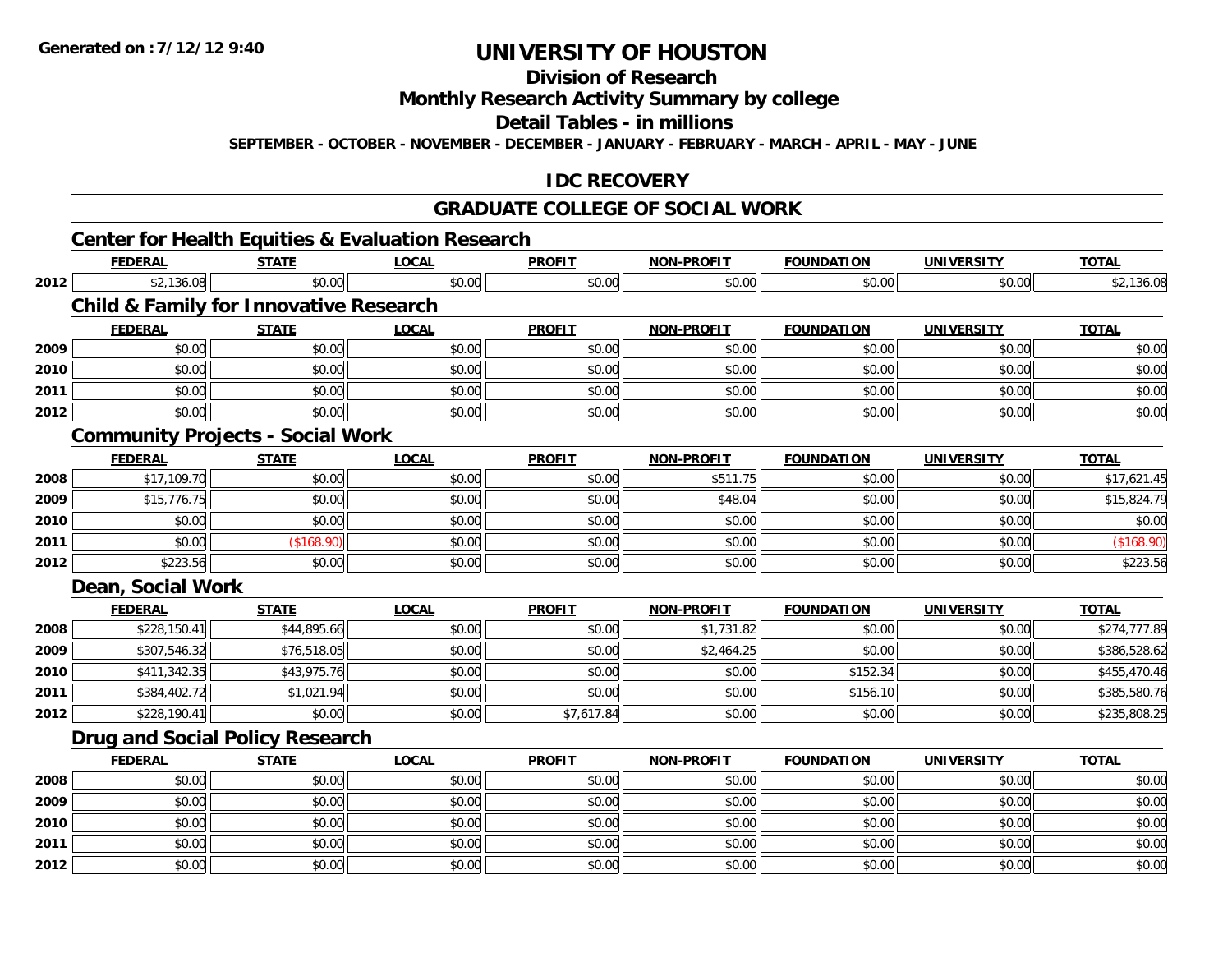# **Division of Research**

**Monthly Research Activity Summary by college**

**Detail Tables - in millions**

**SEPTEMBER - OCTOBER - NOVEMBER - DECEMBER - JANUARY - FEBRUARY - MARCH - APRIL - MAY - JUNE**

### **IDC RECOVERY**

#### **GRADUATE COLLEGE OF SOCIAL WORK**

# **Office for Drug SPR**

|       | <b>FEDERAL</b> | <b>STATE</b> | <b>LOCAL</b> | <b>PROFIT</b> | <b>NON-PROFIT</b> | <b>FOUNDATION</b> | <b>UNIVERSITY</b> | <b>TOTAL</b>   |
|-------|----------------|--------------|--------------|---------------|-------------------|-------------------|-------------------|----------------|
| 2008  | \$0.00         | \$0.00       | \$0.00       | \$0.00        | \$0.00            | \$0.00            | \$0.00            | \$0.00         |
| 2009  | \$0.00         | \$0.00       | \$0.00       | \$0.00        | \$0.00            | \$0.00            | \$0.00            | \$0.00         |
| 2010  | \$0.00         | \$0.00       | \$0.00       | \$0.00        | \$0.00            | \$0.00            | \$0.00            | \$0.00         |
| 2011  | \$0.00         | \$0.00       | \$0.00       | \$0.00        | \$0.00            | \$0.00            | \$0.00            | \$0.00         |
| 2012  | \$0.00         | \$0.00       | \$0.00       | \$0.00        | \$0.00            | \$0.00            | \$0.00            | \$0.00         |
| Total | \$1,594,878.28 | \$166,242.51 | \$0.00       | \$7,617.84    | \$4,755.86        | \$308.45          | \$0.00            | \$1,773,802.94 |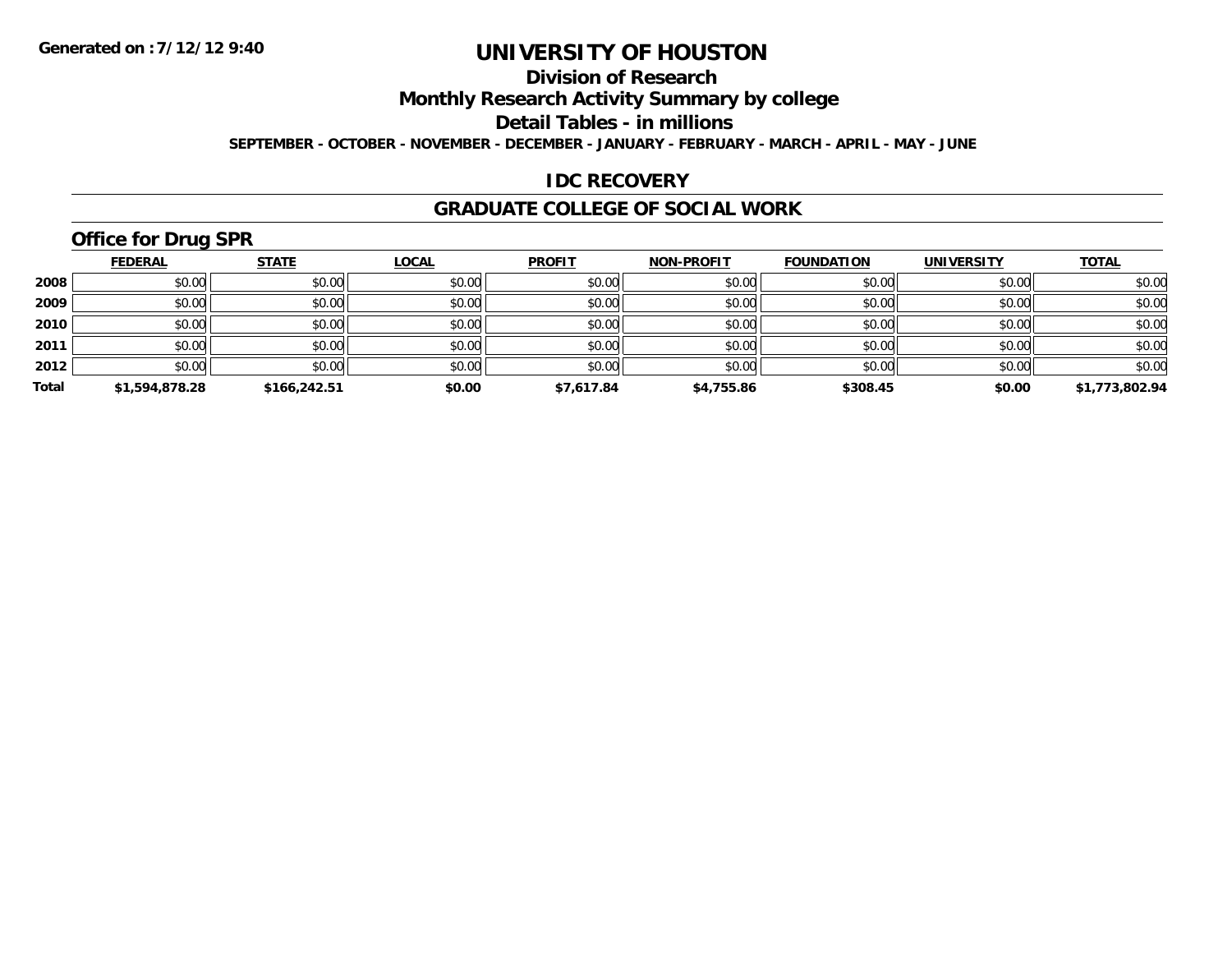# **Division of Research**

**Monthly Research Activity Summary by college**

**Detail Tables - in millions**

**SEPTEMBER - OCTOBER - NOVEMBER - DECEMBER - JANUARY - FEBRUARY - MARCH - APRIL - MAY - JUNE**

# **IDC RECOVERY**

### **HILTON COLLEGE OF HOTEL AND RESTAURANT MANAGEMENT**

### **Hotel and Restaurant Management**

|       | <b>FEDERAL</b> | <b>STATE</b> | <b>LOCAL</b> | <b>PROFIT</b> | <b>NON-PROFIT</b> | <b>FOUNDATION</b> | <b>UNIVERSITY</b> | <b>TOTAL</b> |
|-------|----------------|--------------|--------------|---------------|-------------------|-------------------|-------------------|--------------|
| 2008  | \$0.00         | \$360.60     | \$0.00       | \$0.00        | \$0.00            | \$0.00            | \$0.00            | \$360.60     |
| 2009  | \$799.94       | \$0.00       | \$0.00       | \$576.76      | \$0.00            | \$0.00            | \$0.00            | \$1,376.70   |
| 2010  | \$2,325.44     | \$0.00       | \$0.00       | \$0.00        | \$4,307.65        | \$0.00            | \$0.00            | \$6,633.09   |
| 2011  | \$7,594.66     | \$0.00       | \$0.00       | \$0.00        | \$3,224.28        | \$0.00            | \$0.00            | \$10,818.94  |
| 2012  | \$5,979.29     | \$25,231.51  | \$0.00       | \$8.59        | \$2,918.11        | \$0.00            | \$0.00            | \$34,137.50  |
| Total | \$16,699.33    | \$25,592.11  | \$0.00       | \$585.35      | \$10,450.04       | \$0.00            | \$0.00            | \$53,326.83  |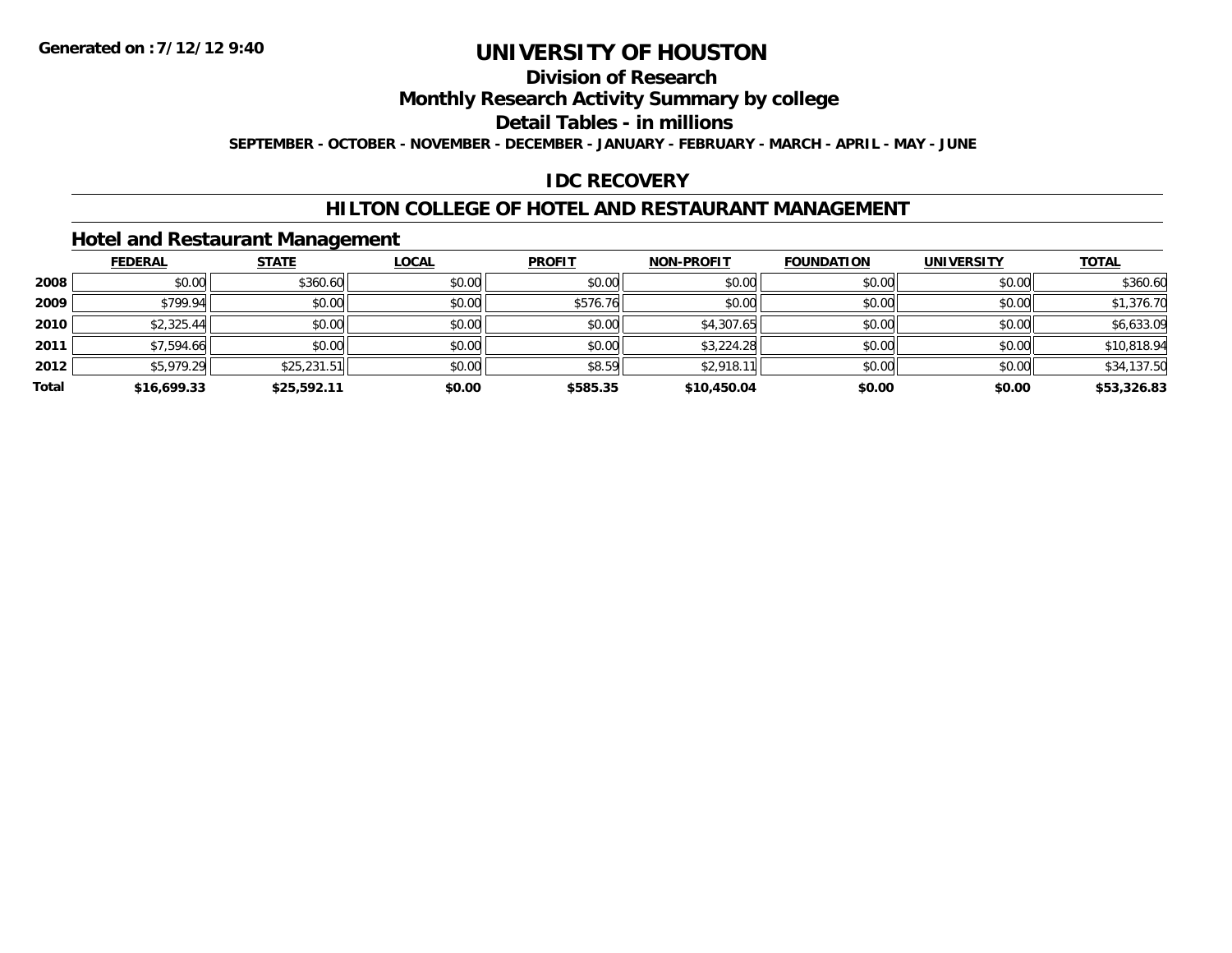# **Division of Research**

**Monthly Research Activity Summary by college**

**Detail Tables - in millions**

**SEPTEMBER - OCTOBER - NOVEMBER - DECEMBER - JANUARY - FEBRUARY - MARCH - APRIL - MAY - JUNE**

# **IDC RECOVERY**

#### **HONORS COLLEGE**

#### **Houston Teachers Institute**

|       | <b>FEDERAL</b> | <b>STATE</b> | <b>LOCAL</b> | <b>PROFIT</b> | <b>NON-PROFIT</b> | <b>FOUNDATION</b> | <b>UNIVERSITY</b> | <b>TOTAL</b> |
|-------|----------------|--------------|--------------|---------------|-------------------|-------------------|-------------------|--------------|
| 2009  | \$3,519.45     | \$0.00       | \$0.00       | \$0.00        | \$0.00            | \$0.00            | \$0.00            | \$3,519.45   |
| 2010  | \$11,596.28    | \$0.00       | \$0.00       | \$0.00        | \$0.00            | \$0.00            | \$0.00            | \$11,596.28  |
| 2011  | \$5,913.78     | \$0.00       | \$0.00       | \$0.00        | \$0.00            | \$0.00            | \$0.00            | \$5,913.78   |
| 2012  | \$6,007.26     | \$0.00       | \$0.00       | \$0.00        | \$5,100.40        | \$0.00            | \$0.00            | \$11,107.66  |
| Total | \$27,036.77    | \$0.00       | \$0.00       | \$0.00        | \$5,100.40        | \$0.00            | \$0.00            | \$32,137.16  |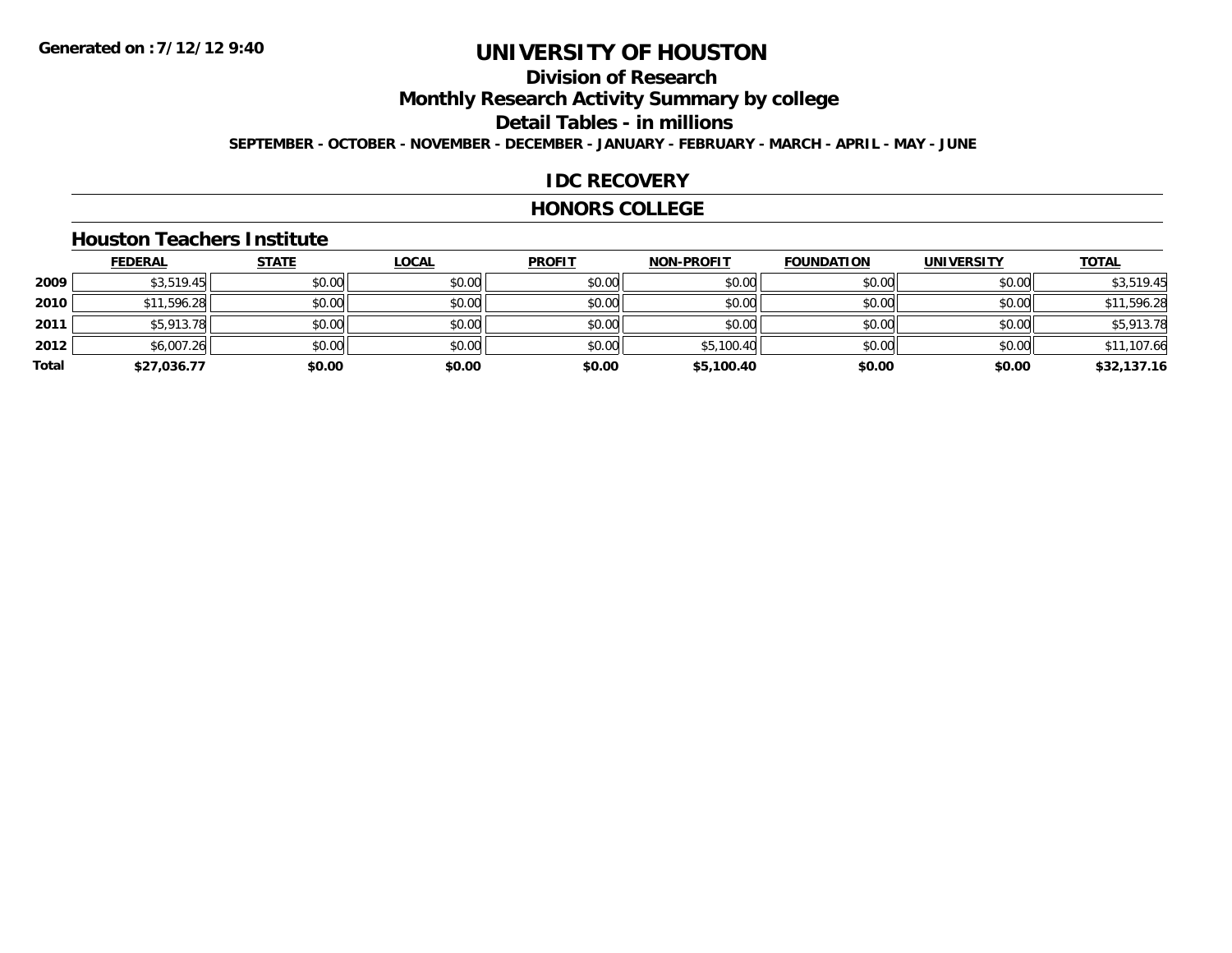# **Division of Research**

**Monthly Research Activity Summary by college**

#### **Detail Tables - in millions**

**SEPTEMBER - OCTOBER - NOVEMBER - DECEMBER - JANUARY - FEBRUARY - MARCH - APRIL - MAY - JUNE**

#### **IDC RECOVERY**

#### **LIBRARY**

# **Administration, Library**

|       | <b>FEDERAL</b> | <b>STATE</b> | <b>LOCAL</b> | <b>PROFIT</b> | <b>NON-PROFIT</b> | <b>FOUNDATION</b> | <b>UNIVERSITY</b> | <b>TOTAL</b> |
|-------|----------------|--------------|--------------|---------------|-------------------|-------------------|-------------------|--------------|
| 2008  | \$7,173.68     | \$0.00       | \$0.00       | \$0.00        | \$0.00            | \$0.00            | \$0.00            | \$7,173.68   |
| 2009  | \$9,255.19     | \$0.00       | \$0.00       | \$0.00        | \$0.00            | \$0.00            | \$0.00            | \$9,255.19   |
| 2010  | \$8,566.86     | \$0.00       | \$0.00       | \$0.00        | \$0.00            | \$0.00            | \$0.00            | \$8,566.86   |
| 2011  | \$718.08       | \$0.00       | \$0.00       | \$0.00        | \$0.00            | \$0.00            | \$0.00            | \$718.08     |
| 2012  | \$0.00         | \$0.00       | \$0.00       | \$0.00        | \$0.00            | \$0.00            | \$0.00            | \$0.00       |
| Total | \$25,713.81    | \$0.00       | \$0.00       | \$0.00        | \$0.00            | \$0.00            | \$0.00            | \$25,713.81  |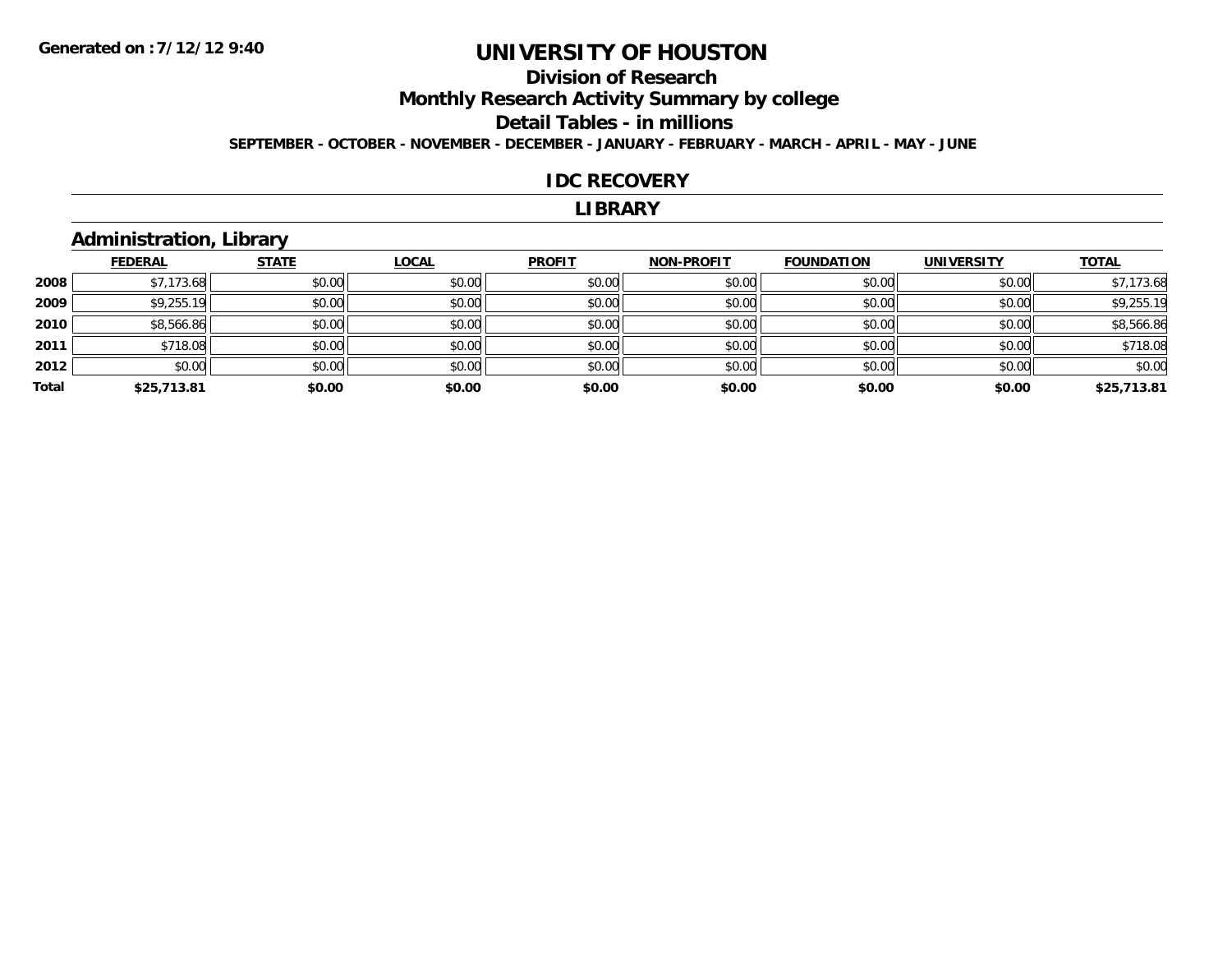# **Division of Research**

**Monthly Research Activity Summary by college**

**Detail Tables - in millions**

**SEPTEMBER - OCTOBER - NOVEMBER - DECEMBER - JANUARY - FEBRUARY - MARCH - APRIL - MAY - JUNE**

# **IDC RECOVERY**

### **OTHER OUTSIDE ORGANIZATIONS USED FOR CPHS LOGINS**

# **University of Houston - Clear Lake Campus**

|       | <b>FEDERAL</b> | <b>STATE</b> | <b>LOCAL</b> | <b>PROFIT</b> | <b>NON-PROFIT</b> | <b>FOUNDATION</b> | <b>UNIVERSITY</b> | <b>TOTAL</b> |
|-------|----------------|--------------|--------------|---------------|-------------------|-------------------|-------------------|--------------|
| 2008  | \$0.00         | \$0.00       | \$0.00       | \$0.00        | \$0.00            | \$0.00            | \$0.00            | \$0.00       |
| 2009  | \$0.00         | \$0.00       | \$0.00       | \$0.00        | \$0.00            | \$0.00            | \$0.00            | \$0.00       |
| 2010  | \$0.00         | \$0.00       | \$0.00       | \$0.00        | \$0.00            | \$0.00            | \$0.00            | \$0.00       |
| 2011  | \$0.00         | \$0.00       | \$0.00       | \$0.00        | \$0.00            | \$0.00            | \$0.00            | \$0.00       |
| 2012  | \$0.00         | \$0.00       | \$0.00       | \$0.00        | \$0.00            | \$0.00            | \$0.00            | \$0.00       |
| Total | \$0.00         | \$0.00       | \$0.00       | \$0.00        | \$0.00            | \$0.00            | \$0.00            | \$0.00       |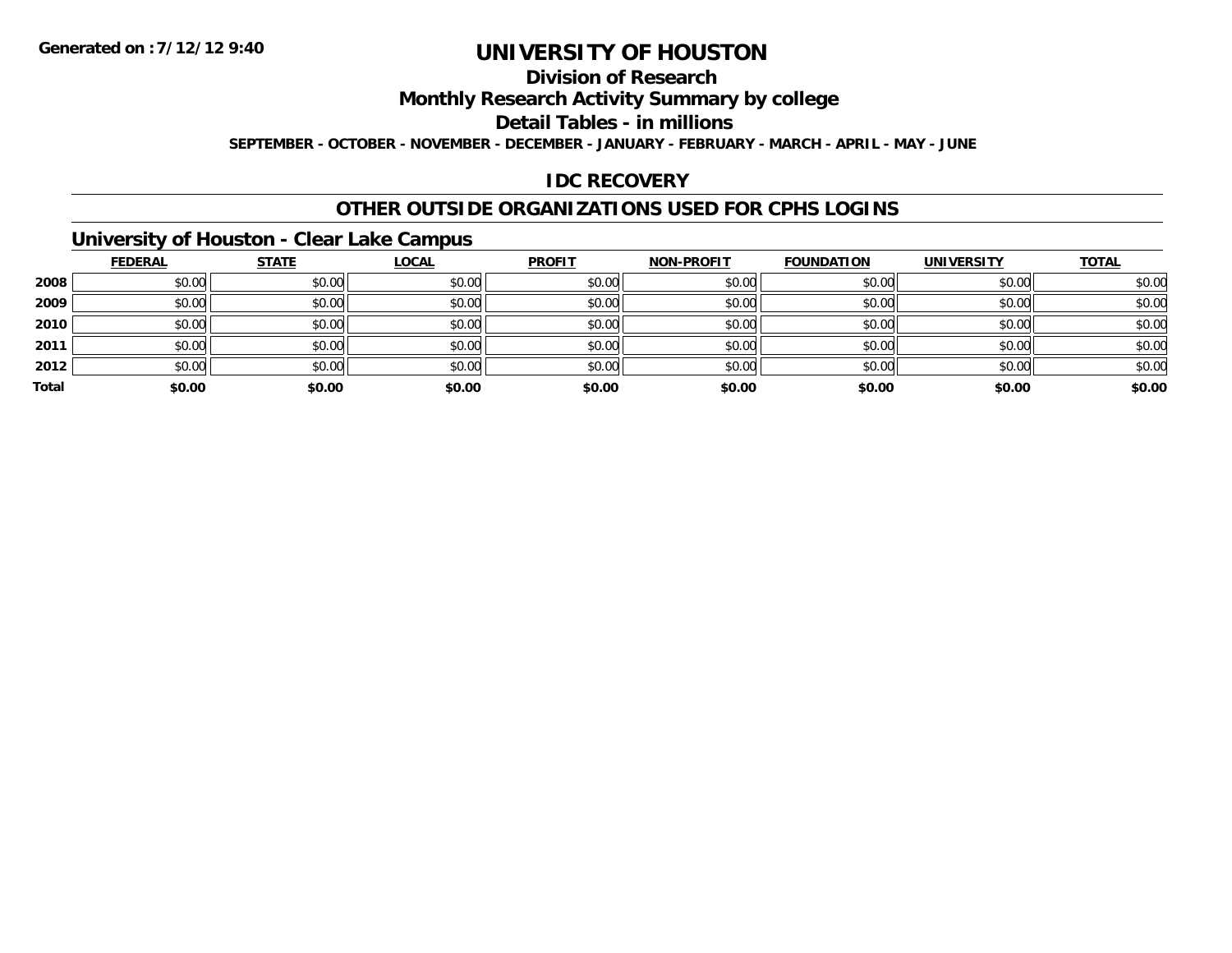# **Division of Research**

**Monthly Research Activity Summary by college**

**Detail Tables - in millions**

**SEPTEMBER - OCTOBER - NOVEMBER - DECEMBER - JANUARY - FEBRUARY - MARCH - APRIL - MAY - JUNE**

# **IDC RECOVERY**

#### **SENIOR V.P. FOR ACADEMIC AFFAIRS AND PROVOST**

|       | <b>Continuing Education</b>             |              |                                                     |               |                   |                   |                   |              |
|-------|-----------------------------------------|--------------|-----------------------------------------------------|---------------|-------------------|-------------------|-------------------|--------------|
|       | <b>FEDERAL</b>                          | <b>STATE</b> | <b>LOCAL</b>                                        | <b>PROFIT</b> | <b>NON-PROFIT</b> | <b>FOUNDATION</b> | <b>UNIVERSITY</b> | <b>TOTAL</b> |
| 2011  | \$0.00                                  | \$79.12      | \$0.00                                              | \$0.00        | \$0.00            | \$0.00            | \$0.00            | \$79.12      |
|       | <b>Learning and Assessment Services</b> |              |                                                     |               |                   |                   |                   |              |
|       | <b>FEDERAL</b>                          | <b>STATE</b> | <b>LOCAL</b>                                        | <b>PROFIT</b> | <b>NON-PROFIT</b> | <b>FOUNDATION</b> | <b>UNIVERSITY</b> | <b>TOTAL</b> |
| 2008  | \$17,835.16                             | \$7,282.43   | \$0.00                                              | \$0.00        | \$0.00            | \$0.00            | \$0.00            | \$25,117.59  |
| 2009  | \$17,295.36                             | \$7,346.06   | \$0.00                                              | \$0.00        | \$0.00            | \$0.00            | \$0.00            | \$24,641.42  |
| 2010  | \$20,549.64                             | \$7,616.78   | \$0.00                                              | \$0.00        | \$0.00            | \$0.00            | \$0.00            | \$28,166.42  |
| 2011  | \$18,635.14                             | \$8,343.41   | \$0.00                                              | \$0.00        | (\$156.28)        | \$0.00            | \$0.00            | \$26,822.27  |
| 2012  | \$18,672.46                             | (\$125.73)   | \$0.00                                              | \$0.00        | \$0.00            | \$0.00            | \$0.00            | \$18,546.73  |
|       | <b>Learning Support Services</b>        |              |                                                     |               |                   |                   |                   |              |
|       | <b>FEDERAL</b>                          | <b>STATE</b> | <b>LOCAL</b>                                        | <b>PROFIT</b> | <b>NON-PROFIT</b> | <b>FOUNDATION</b> | <b>UNIVERSITY</b> | <b>TOTAL</b> |
| 2009  | \$8,556.80                              | \$0.00       | \$0.00                                              | \$0.00        | \$0.00            | \$0.00            | \$0.00            | \$8,556.80   |
| 2010  | \$9,978.56                              | \$0.00       | \$0.00                                              | \$0.00        | \$0.00            | \$0.00            | \$0.00            | \$9,978.56   |
|       |                                         |              | <b>Senior V.P. for Academic Affairs and Provost</b> |               |                   |                   |                   |              |
|       | <b>FEDERAL</b>                          | <b>STATE</b> | <b>LOCAL</b>                                        | <b>PROFIT</b> | <b>NON-PROFIT</b> | <b>FOUNDATION</b> | <b>UNIVERSITY</b> | <b>TOTAL</b> |
| 2008  | \$2.24                                  | \$0.00       | \$0.00                                              | \$0.00        | \$0.00            | \$0.00            | \$0.00            | \$2.24       |
| 2009  | (\$35.46)                               | \$0.00       | \$0.00                                              | \$0.00        | \$0.00            | \$0.00            | \$0.00            | (\$35.46)    |
| 2012  | \$0.00                                  | \$0.00       | \$0.00                                              | \$0.00        | \$0.00            | \$0.00            | \$0.00            | \$0.00       |
| Total | \$111,489.90                            | \$30,542.07  | \$0.00                                              | \$0.00        | (\$156.28)        | \$0.00            | \$0.00            | \$141,875.69 |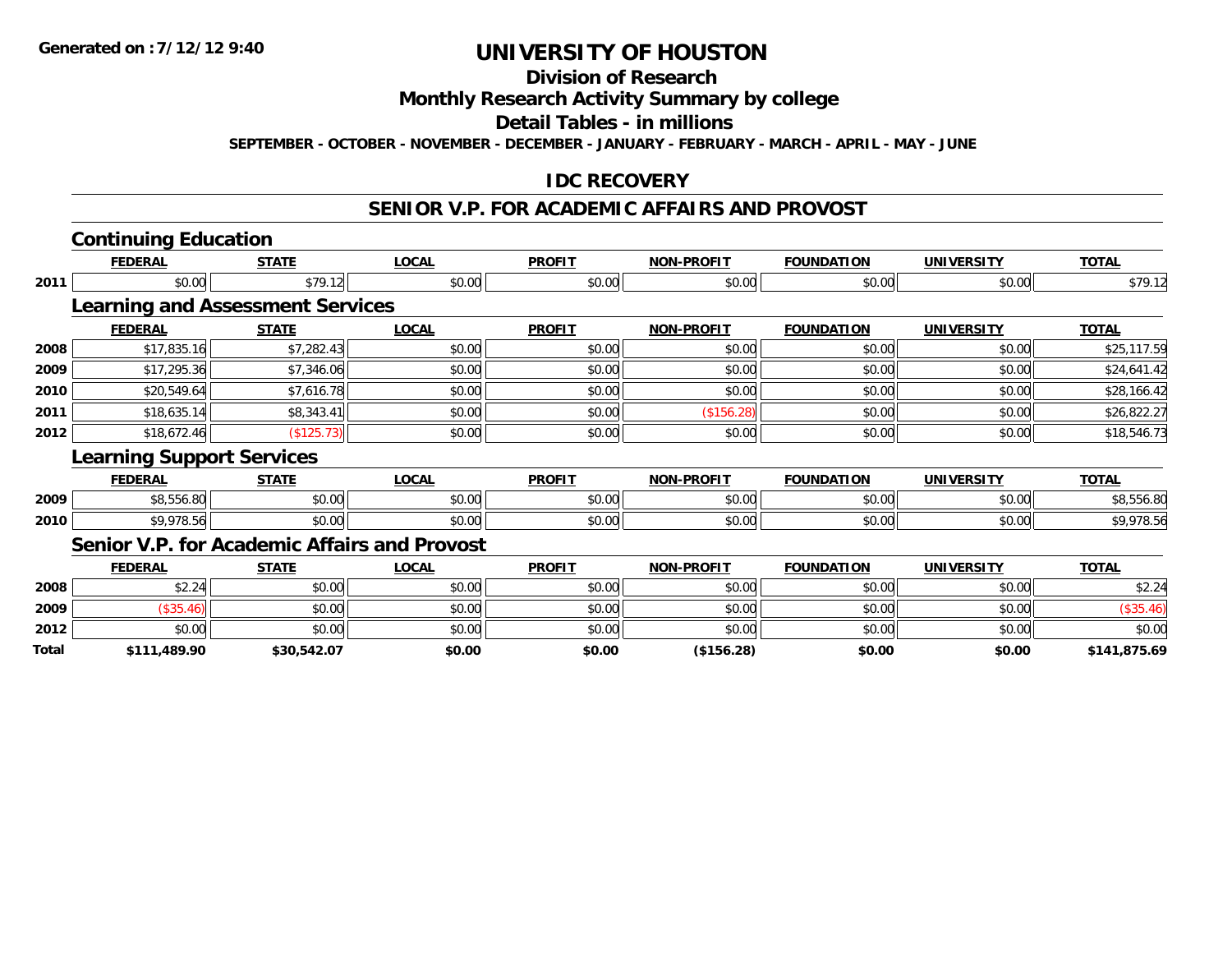# **Division of Research**

**Monthly Research Activity Summary by college**

#### **Detail Tables - in millions**

**SEPTEMBER - OCTOBER - NOVEMBER - DECEMBER - JANUARY - FEBRUARY - MARCH - APRIL - MAY - JUNE**

### **IDC RECOVERY**

#### **UH LAW CENTER**

|       | Dean, Law          |              |              |               |                   |                   |                   |               |
|-------|--------------------|--------------|--------------|---------------|-------------------|-------------------|-------------------|---------------|
|       | <b>FEDERAL</b>     | <b>STATE</b> | <b>LOCAL</b> | <b>PROFIT</b> | <b>NON-PROFIT</b> | <b>FOUNDATION</b> | <b>UNIVERSITY</b> | <b>TOTAL</b>  |
| 2009  | \$8,391.90         | \$0.00       | \$0.00       | \$0.00        | \$0.00            | \$0.00            | \$0.00            | \$8,391.90    |
| 2010  | \$48,643.00        | \$0.00       | \$0.00       | \$0.00        | \$0.00            | \$0.00            | \$0.00            | \$48,643.00   |
| 2011  | \$16,936.87        | \$0.00       | \$0.00       | \$0.00        | \$0.00            | \$0.00            | \$0.00            | \$16,936.87   |
| 2012  | (\$70,357.49)      | \$0.00       | \$0.00       | \$0.00        | \$0.00            | \$0.00            | \$0.00            | (\$70,357.49) |
|       | <b>Law Library</b> |              |              |               |                   |                   |                   |               |
|       | <b>FEDERAL</b>     | <b>STATE</b> | <b>LOCAL</b> | <b>PROFIT</b> | <b>NON-PROFIT</b> | <b>FOUNDATION</b> | <b>UNIVERSITY</b> | <b>TOTAL</b>  |
| 2009  | (\$0.29)           | \$0.00       | \$0.00       | \$0.00        | \$0.00            | \$0.00            | \$0.00            | (\$0.29)      |
|       | <b>Law-UH</b>      |              |              |               |                   |                   |                   |               |
|       | <b>FEDERAL</b>     | <b>STATE</b> | <b>LOCAL</b> | <b>PROFIT</b> | <b>NON-PROFIT</b> | <b>FOUNDATION</b> | <b>UNIVERSITY</b> | <b>TOTAL</b>  |
| 2008  | \$89.68            | \$0.00       | \$0.00       | \$0.00        | \$0.00            | \$0.00            | \$0.00            | \$89.68       |
| 2009  | \$19,991.11        | \$0.00       | \$0.00       | \$0.00        | \$0.00            | \$0.00            | \$0.00            | \$19,991.11   |
| 2010  | \$2,668.04         | \$0.00       | \$0.00       | \$0.00        | \$0.00            | \$0.00            | \$0.00            | \$2,668.04    |
| 2011  | \$24,384.43        | \$2,755.67   | \$0.00       | \$0.00        | \$0.00            | \$5,297.84        | \$0.00            | \$32,437.94   |
| 2012  | \$1,415.80         | \$0.00       | \$0.00       | \$0.00        | \$0.00            | \$4,513.60        | \$0.00            | \$5,929.40    |
| Total | \$52,163.05        | \$2,755.67   | \$0.00       | \$0.00        | \$0.00            | \$9,811.44        | \$0.00            | \$64,730.16   |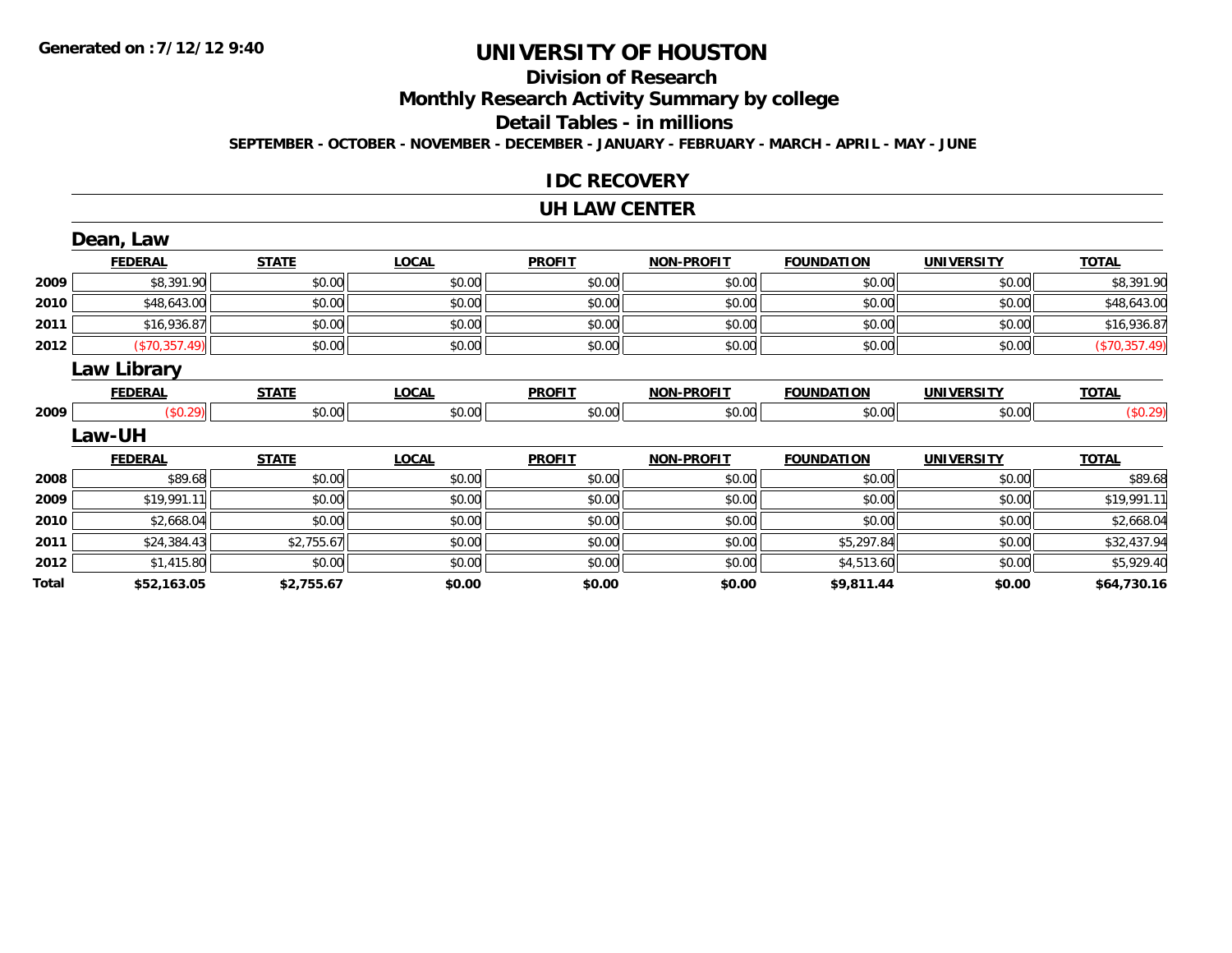#### **Division of Research**

**Monthly Research Activity Summary by college**

**Detail Tables - in millions**

**SEPTEMBER - OCTOBER - NOVEMBER - DECEMBER - JANUARY - FEBRUARY - MARCH - APRIL - MAY - JUNE**

#### **IDC RECOVERY**

#### **UH SYSTEM**

|            | 171<br>       |             |      |               |               |                   |            |                            |
|------------|---------------|-------------|------|---------------|---------------|-------------------|------------|----------------------------|
|            | <b>FFDFRA</b> | <b>CTAT</b> | OCAI | <b>PROFIT</b> | -----<br>ורות | <b>FOUNDATION</b> | 'INIVERSI. | <b>TATA</b><br><b>OTAL</b> |
| . <b>.</b> |               | .           | .    | .             | .             | .                 |            |                            |

|       | -------      | _____  | <u>_____</u> |        |        | .      | _ _ _ _ _ _ _ _ _ _ _ _ | _____        |
|-------|--------------|--------|--------------|--------|--------|--------|-------------------------|--------------|
| 2009  |              | \$0.00 | \$0.00       | \$0.00 | \$0.00 | \$0.00 | \$0.00                  | ψJJ.         |
| 2010  |              | \$0.00 | \$0.00       | \$0.00 | \$0.00 | \$0.00 | \$0.00                  |              |
| 2011  |              | \$0.00 | \$0.00       | \$0.00 | \$0.00 | \$0.00 | \$0.00                  |              |
| Total | (\$3,990.31) | \$0.00 | \$0.00       | \$0.00 | \$0.00 | \$0.00 | \$0.00                  | (\$3,990.31) |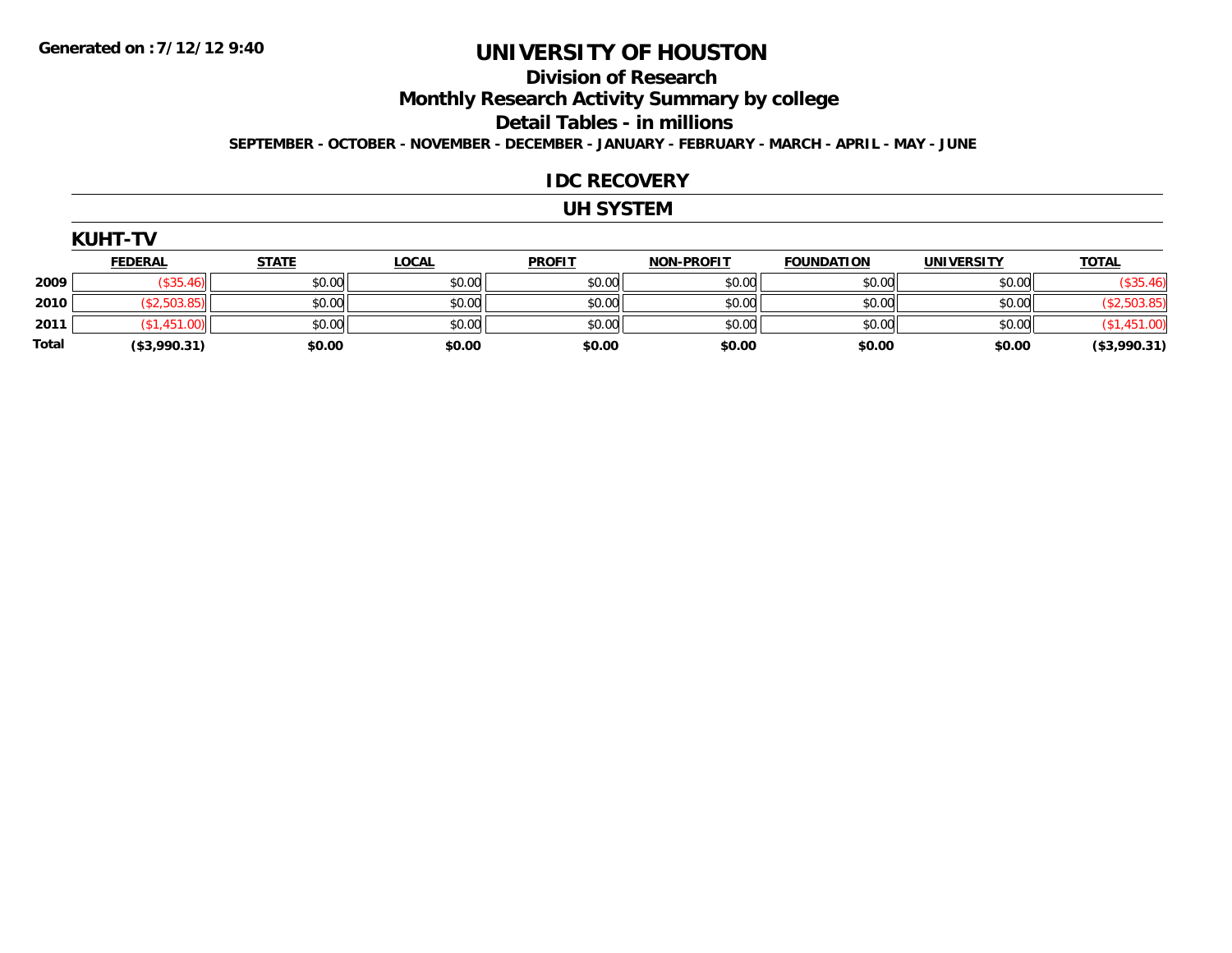# **Division of Research**

**Monthly Research Activity Summary by college**

**Detail Tables - in millions**

**SEPTEMBER - OCTOBER - NOVEMBER - DECEMBER - JANUARY - FEBRUARY - MARCH - APRIL - MAY - JUNE**

### **IDC RECOVERY**

#### **UKNOWN COLLEGE**

### **Unknown Department**

|       | <b>FEDERAL</b> | <b>STATE</b> | <b>LOCAL</b> | <b>PROFIT</b> | <b>NON-PROFIT</b> | <b>FOUNDATION</b> | <b>UNIVERSITY</b> | <b>TOTAL</b> |
|-------|----------------|--------------|--------------|---------------|-------------------|-------------------|-------------------|--------------|
| 2008  | \$3,384.57     | \$0.00       | \$0.00       | \$0.00        | \$0.00            | \$0.00            | \$0.00            | \$3,384.57   |
| 2009  | \$0.00         | \$0.00       | \$0.00       | \$0.00        | \$0.00            | \$0.00            | \$0.00            | \$0.00       |
| 2010  | \$0.00         | \$0.00       | \$0.00       | \$0.00        | \$0.00            | \$0.00            | \$0.00            | \$0.00       |
| 2011  | \$0.00         | \$0.00       | \$0.00       | \$0.00        | \$0.00            | \$0.00            | \$0.00            | \$0.00       |
| 2012  | \$0.00         | \$0.00       | \$0.00       | \$0.00        | \$0.00            | \$0.00            | \$0.00            | \$0.00       |
| Total | \$3,384.57     | \$0.00       | \$0.00       | \$0.00        | \$0.00            | \$0.00            | \$0.00            | \$3,384.57   |